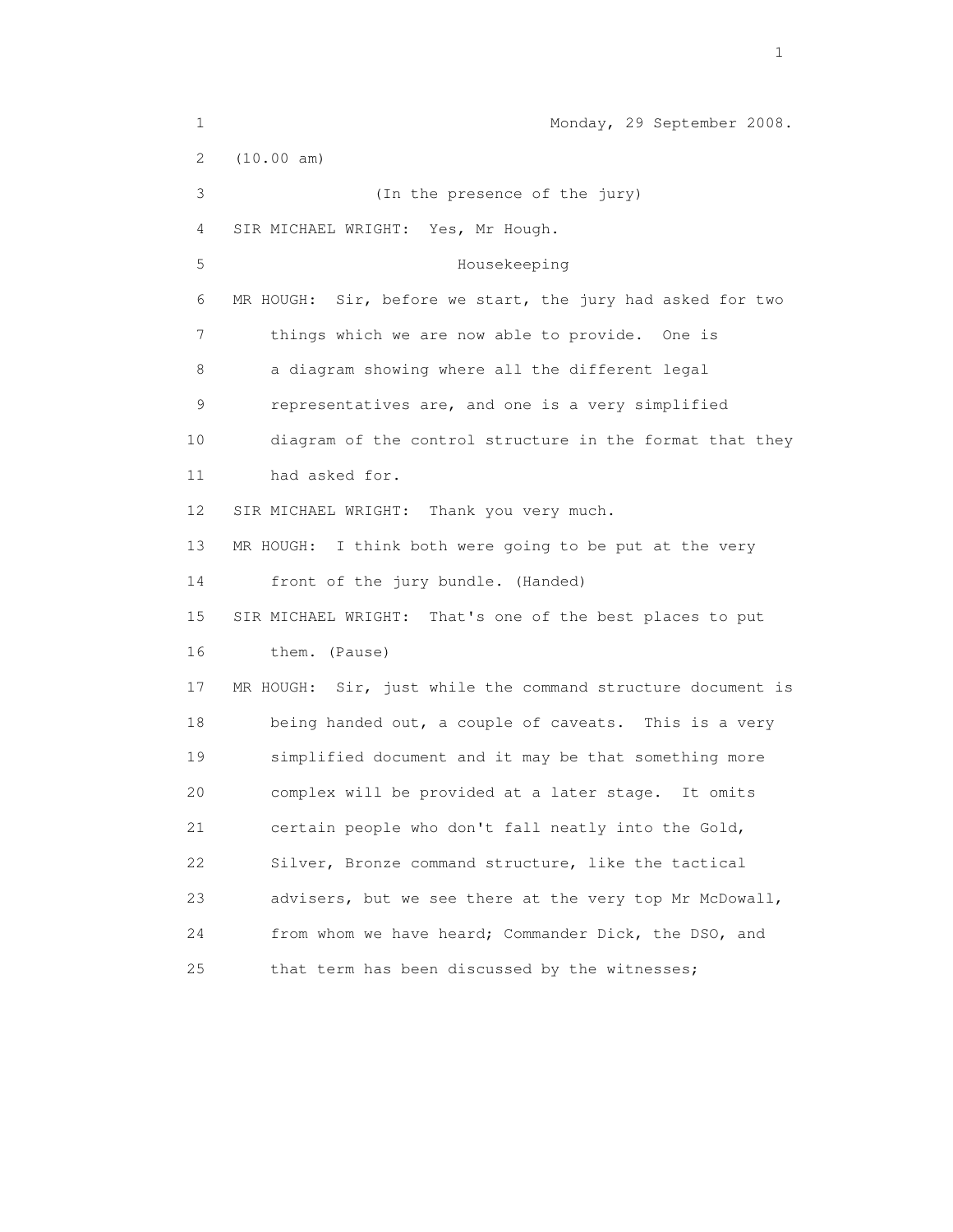1 Mr Boutcher, from whom we will hear later in the week, 2 Silver Commander in the command room. 3 Then immediately below, divided into two, 4 Scotia Road and Portnall Road. That is not to deny that 5 there were other addresses. There obviously were other 6 addresses, but those are two about which we have been

8 the Silver Commander on the ground for each of those 9 operations.

7 hearing, specific operations on this day. It is showing

 10 Then for Scotia Road the different teams of 11 surveillance officers, firearms officers, and the SO13 12 arrest team, immediately below. Again, there would 13 obviously have been similar officers for the 14 Portnall Road address, but they are not shown because 15 that would only confuse and they are not really of 16 relevance to this inquest.

 17 SIR MICHAEL WRIGHT: The jury note also asked for the 18 Bronzes. I don't think we have ever heard who any 19 Bronze commander was.

 20 MR HOUGH: We have not put any Bronzes in because we have 21 not yet heard evidence about that. It's fair to say 22 that immediately below the Silver Commander come the 23 team leaders of the surveillance team, the firearms team 24 and Mr Dingemans in respect of their different teams. 25 SIR MICHAEL WRIGHT: Are we safe in assuming, subject to

 $\overline{2}$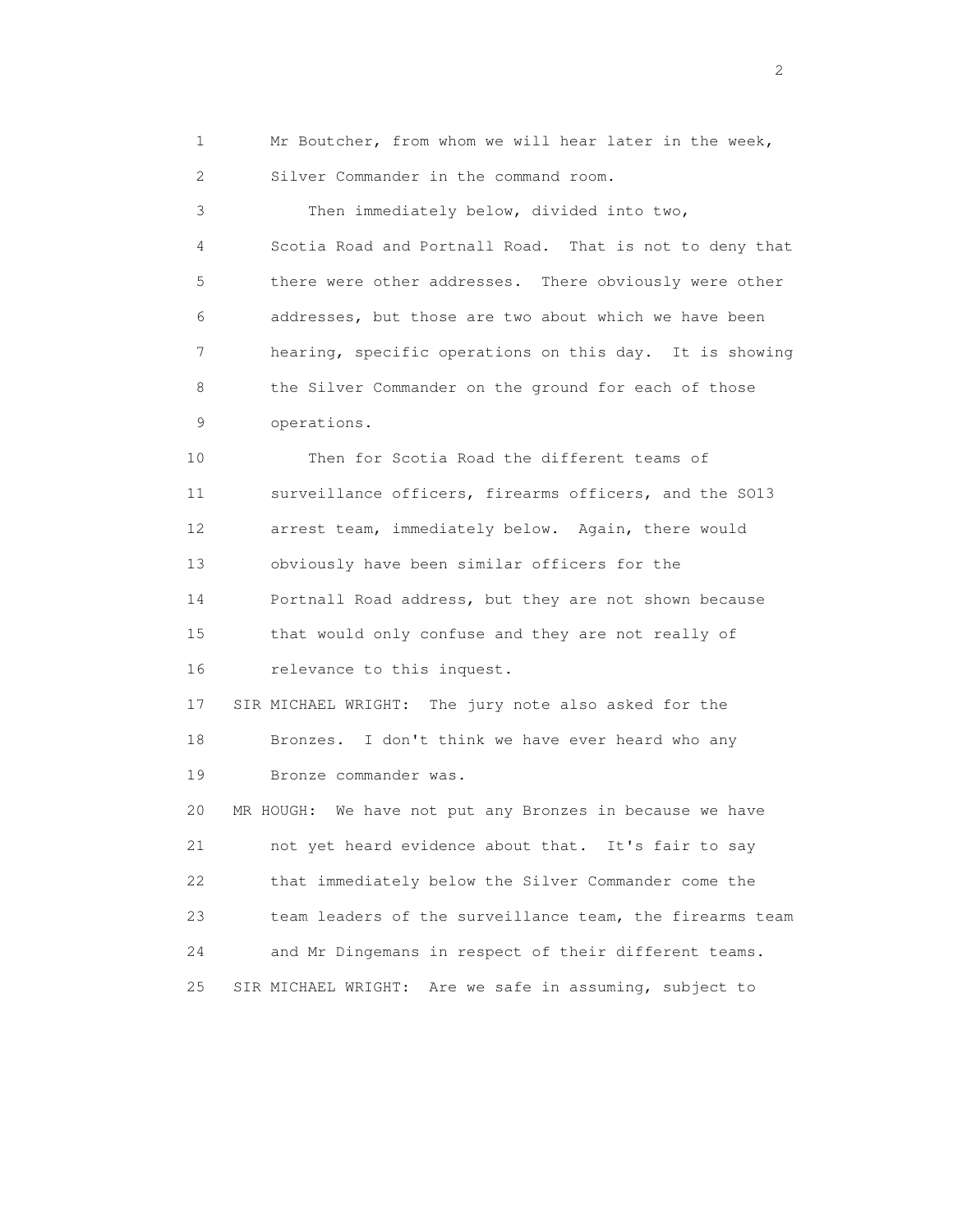1 confirmation, that the Bronze commanders were the team 2 leaders? 3 MR HOUGH: Certainly the head of the two firearms teams has 4 been described in places as the Bronze commander for the 5 firearms teams. 6 SIR MICHAEL WRIGHT: That's officer Ralph? 7 MR HOUGH: Yes, that is officer Ralph. 8 SIR MICHAEL WRIGHT: Thank you. 9 MR HOUGH: Thank you. 10 SIR MICHAEL WRIGHT: Yes, Mr Hilliard. We are interposing 11 a witness at this point. 12 MR HILLIARD: We are. As we all know, we are in the middle 13 of Andrew's evidence but the position is this: that 14 Mr Peter Clarke is only really available now. We will 15 call him please at this stage and we will come back to 16 Andrew later. 17 SIR MICHAEL WRIGHT: Fine. 18 MR PETER CLARKE (sworn) 19 SIR MICHAEL WRIGHT: Thank you, Mr Clarke, please sit down. 20 A. Thank you. 21 Questions from MR HILLIARD 22 MR HILLIARD: Is your name Peter Clarke? 23 A. It is. 24 Q. My name is Nicholas Hilliard and I will ask you some 25 questions first of all on behalf of the Coroner and then

 $\sim$  3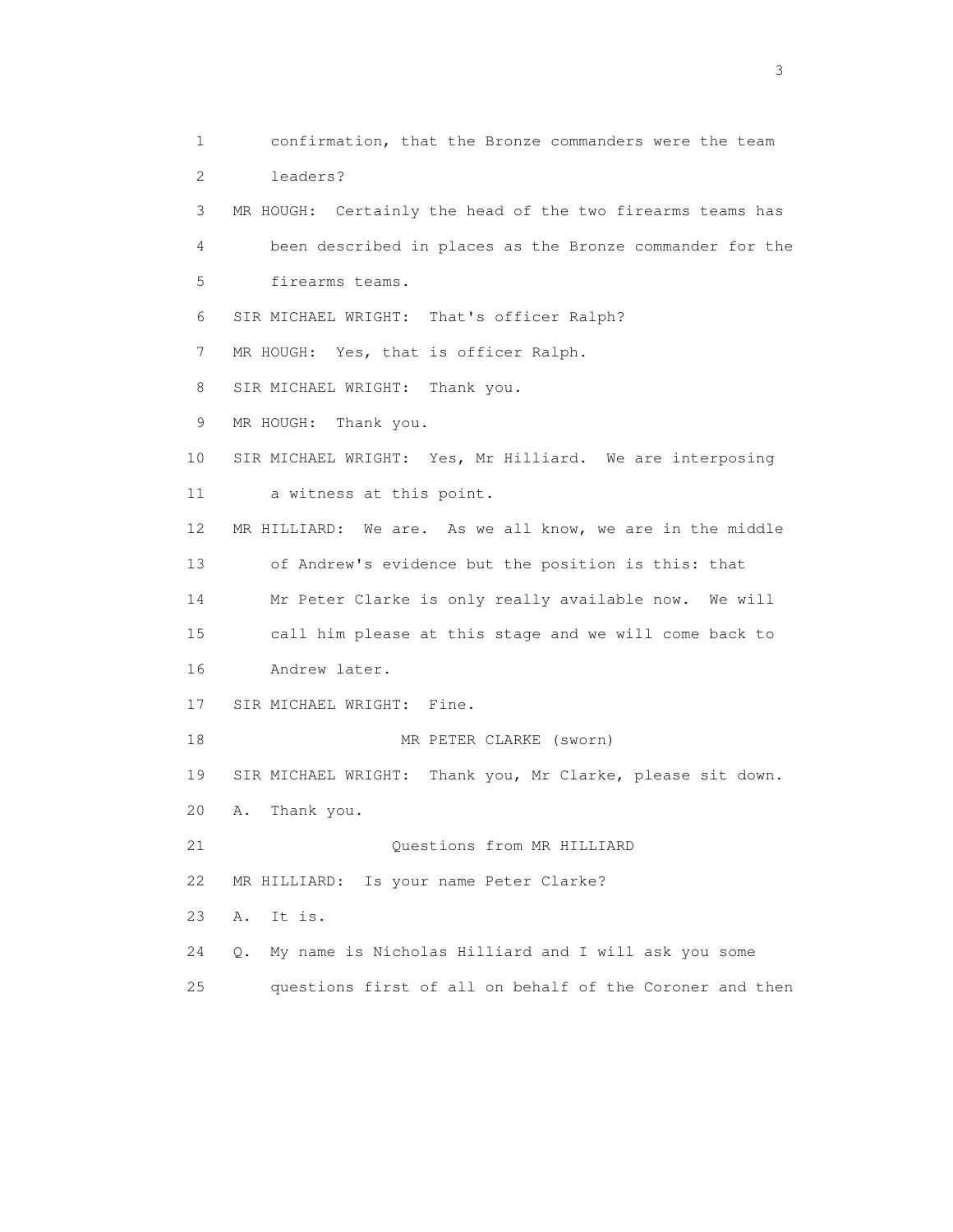1 there may be other questions. 2 I think you first became a police officer, is this 3 right, in 1977? 4 A. In October 1977, that's right, sir. 5 Q. Have you now retired? 6 A. Yes, I retired from the Metropolitan Police earlier this 7 year. 8 Q. In what rank did you retire? 9 A. I retired from the position of Assistant Commissioner 10 Specialist Operations. 11 Q. Right. Since May or starting in May of 2002, were you 12 head of the Anti-Terrorist Branch? 13 A. Yes, I was. 14 Q. Known then by the details SO13; is that right? 15 A. That's right. 16 Q. Did you hold that position in July of 2005? 17 A. Yes, I did. 18 Q. In that capacity, were you responsible for the conduct 19 of all investigations into suspected terrorist activity 20 in London? 21 A. In that capacity, yes. 22 Q. In another capacity, is this right, on behalf of the 23 Association of Chief Police Officers, something that we 24 have heard shortened to ACPO -- 25 A. Yes.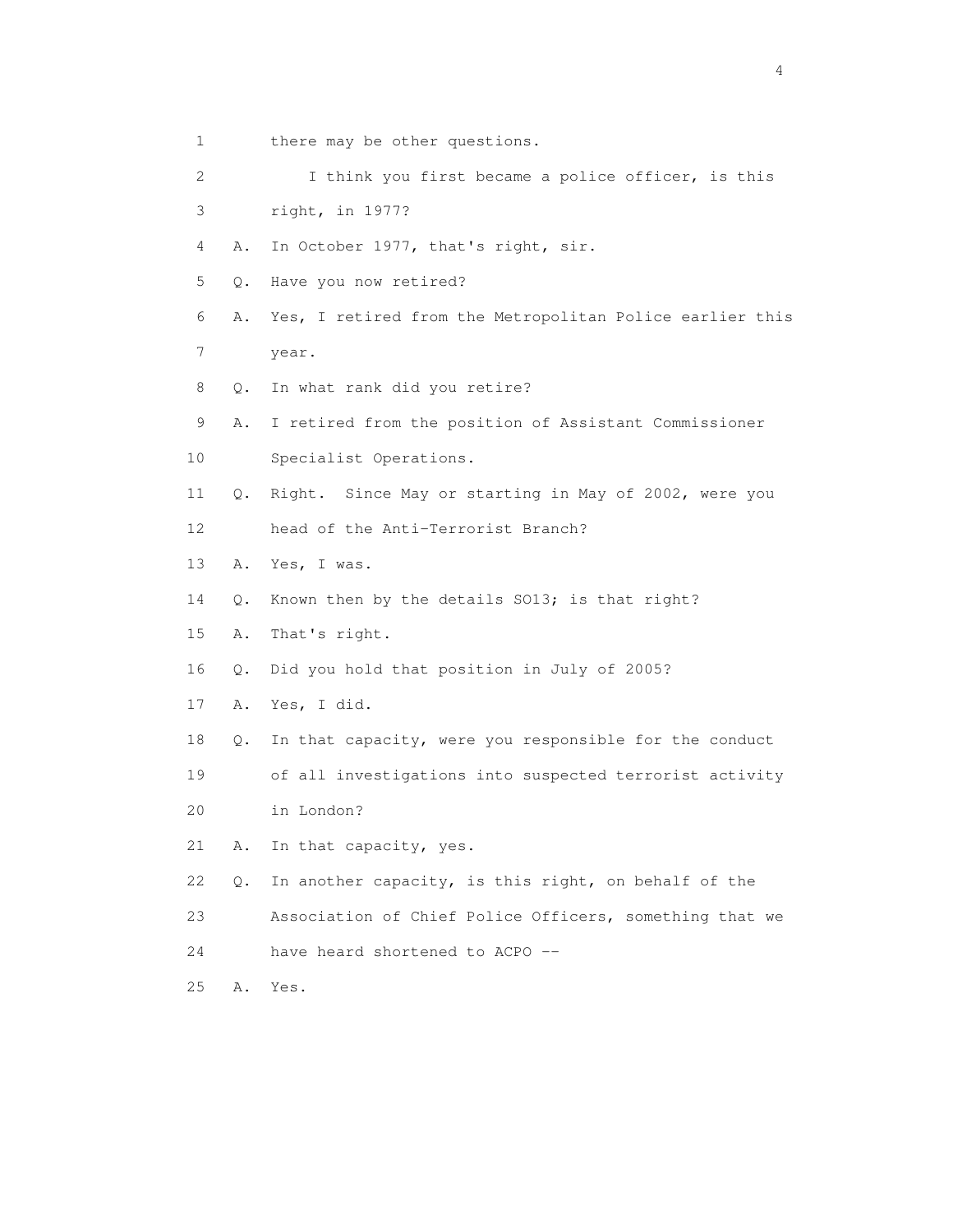1 Q. -- on their behalf, were you national co-ordinator of 2 terrorist investigations? 3 A. Yes, I was. 4 Q. Can you help us; what did that mean, then, beyond 5 London? 6 A. What that meant was that it was my responsibility to 7 lead and co-ordinate every terrorist investigation 8 throughout England and Wales, with the agreement of the 9 Scottish authorities to work with the Scottish 10 authorities, and also to lead the response to attacks 11 against British interests overseas. 12 Q. We are just going to deal, if we may, with you, with 13 some of the background to the events that we are 14 specifically concerned with on 21/22 July, but I want to 15 go back, please, to 7 July of 2005, and if you have got 16 a witness statement you made there on 1 December 2005, 17 there is absolutely no difficulty about your having that 18 with you. 19 A. Thank you. 20 Q. We have heard that on the 7th, four bombs were detonated 21 on the public transport system in London; correct? 22 A. That's right. 23 Q. Three explosions on the tube at about 8.50 in the

24 morning?

25 A. There were.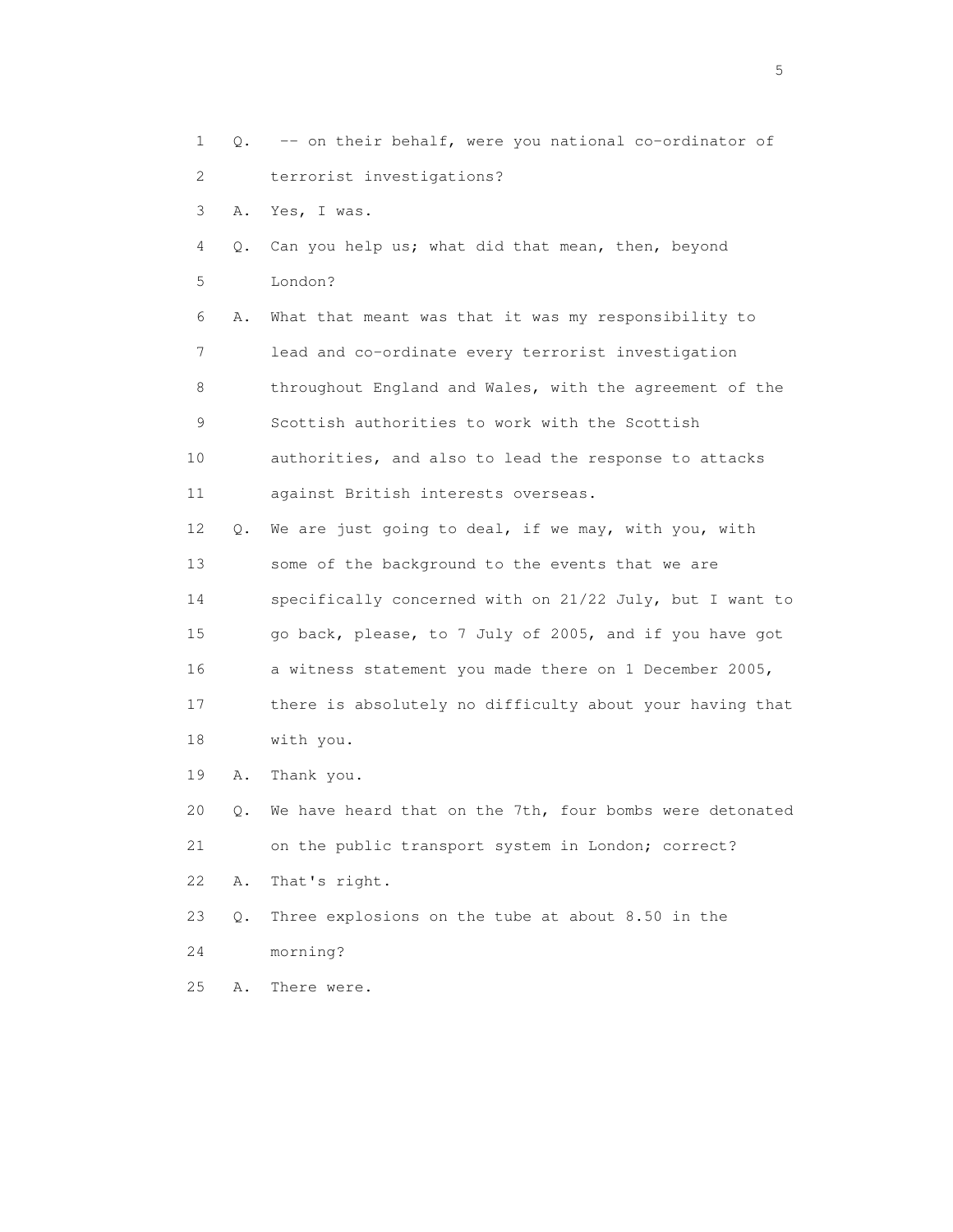1 Q. Then about an hour later, an explosion on a bus as it 2 travelled through Tavistock Square? 3 A. That's right. 4 Q. Sadly, many people killed and many people injured? 5 A. 52 members of the public were killed and some 700 were 6 injured, and of those 700, many dozens, if not in the 7 hundreds, suffered severe injuries, such as amputations 8 of limbs. 9 Q. Is this right, I am turning to the second page of your 10 statement, and we have heard a little bit about this 11 already, that enquiries led the investigation into all 12 of this to focus on the activities of a group of men who 13 travelled together from Luton to King's Cross station on 14 the morning of 7 July? 15 A. That's right. 16 Q. Within a few days, was it established that each of those 17 men had died at the various scenes of the explosions, 18 and had been concerned in the manufacture of the bombs 19 in West Yorkshire? 20 A. Yes, it was. 21 Q. I just want to look, please, at some of the consequences 22 of those events, so we can try and get some kind of 23 feel, or recollection for what the atmosphere was like 24 at that time. All right? 25 A. Yes.

 $\sim$  6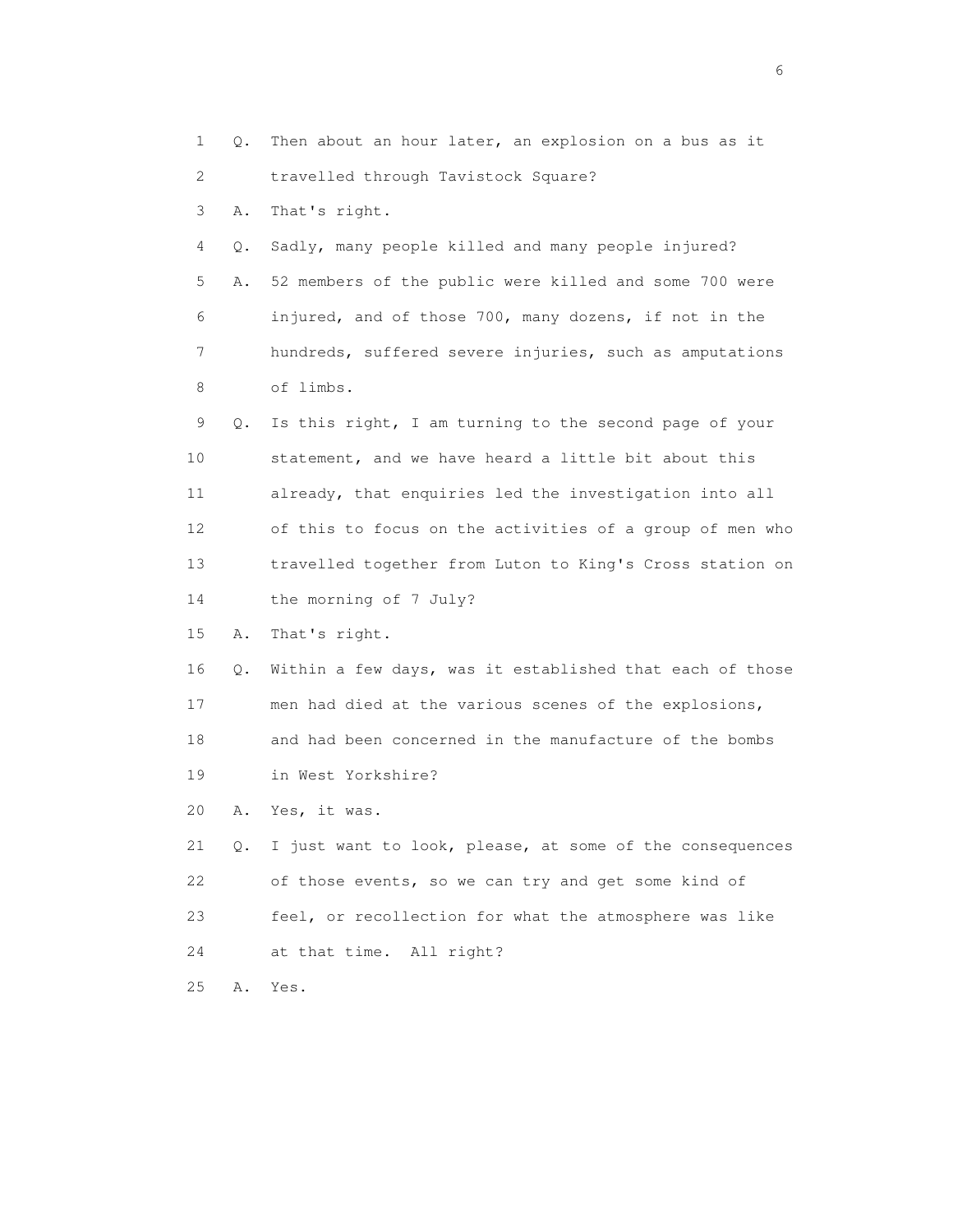| $\mathbf 1$ | Q. | I am going, if it helps you, to the third page of your   |
|-------------|----|----------------------------------------------------------|
| 2           |    | statement in the copy I have got. So far as the threat   |
| 3           |    | to this country is concerned from terrorism, is that     |
| 4           |    | threat graded at different levels?                       |
| 5           | Α. | Yes, it is. There are a number of levels at which it's   |
| 6           |    | graded according to the intelligence picture of the      |
| 7           |    | likelihood of an attack.                                 |
| 8           | Q. | Following the attacks on 7 July, was the threat level,   |
| 9           |    | so far as the threat posed to the United Kingdom from    |
| 10          |    | international terrorism was concerned, was that raised   |
| 11          |    | to level 1, the critical level?                          |
| 12          | Α. | Yes, it was raised to level 1. This is something that    |
| 13          |    | had never happened before and --                         |
| 14          | Q. | Never?                                                   |
| 15          | Α. | Never.                                                   |
| 16          | Q. | What's the definition, please, of critical level?        |
| 17          | Α. | The definition is that available intelligence and recent |
| 18          |    | events indicate that terrorists with an established      |
| 19          |    | capability are actively planning to attack the target    |
| 20          |    | within a matter of days, and that's defined as up to two |
| 21          |    | weeks. An attack is expected imminently.                 |
| 22          | Q. | That was the assessment, as it were, of the risk to the  |
| 23          |    | United Kingdom generally; is that right?                 |
|             |    |                                                          |
| 24          | Α. | Yes, that's the assessment which comes from the Joint    |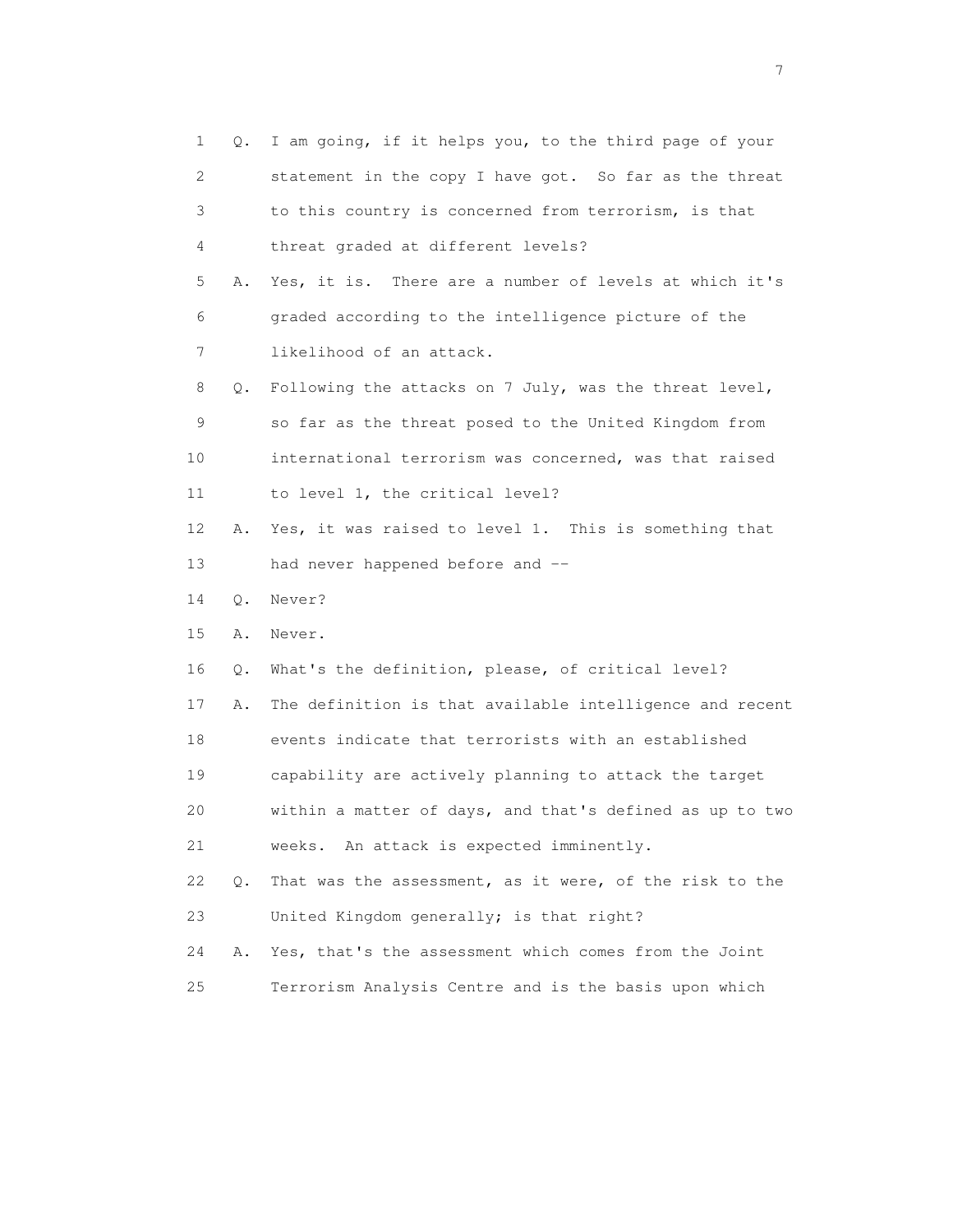1 these things are determined in this country. 2 Q. Was there a specific threat for the rail and underground 3 network threat level? 4 A. Yes, that was at the next level down. That was defined 5 as severe general. 6 Q. So at the top is critical -- 7 A. And then severe general. 8 Q. -- and below that is severe general, and just -- 9 SIR MICHAEL WRIGHT: Why was it lower for the transport 10 system, Mr Clarke? Was it because it was thought that 11 lightning wouldn't strike twice? 12 A. I don't think so, sir. This is something which has 13 always slightly puzzled me: that there is an ability to 14 differentiate between the general threat and for 15 specific sectors. There are threats assigned to a whole 16 range of sectors, and on this occasion those who were 17 assessing the intelligence decided it should be at that 18 level, but I can't answer specifically -- 19 SIR MICHAEL WRIGHT: You don't really know why? 20 A. No. 21 SIR MICHAEL WRIGHT: Very well. 22 MR HILLIARD: Nonetheless, although it's one down, just so 23 we understand what "severe general" is, can you just 24 tell us? 25 A. Yes. The definition of that is that available

en de la construction de la construction de la construction de la construction de la construction de la constr<br>En 1980, en 1980, en 1980, en 1980, en 1980, en 1980, en 1980, en 1980, en 1980, en 1980, en 1980, en 1980, en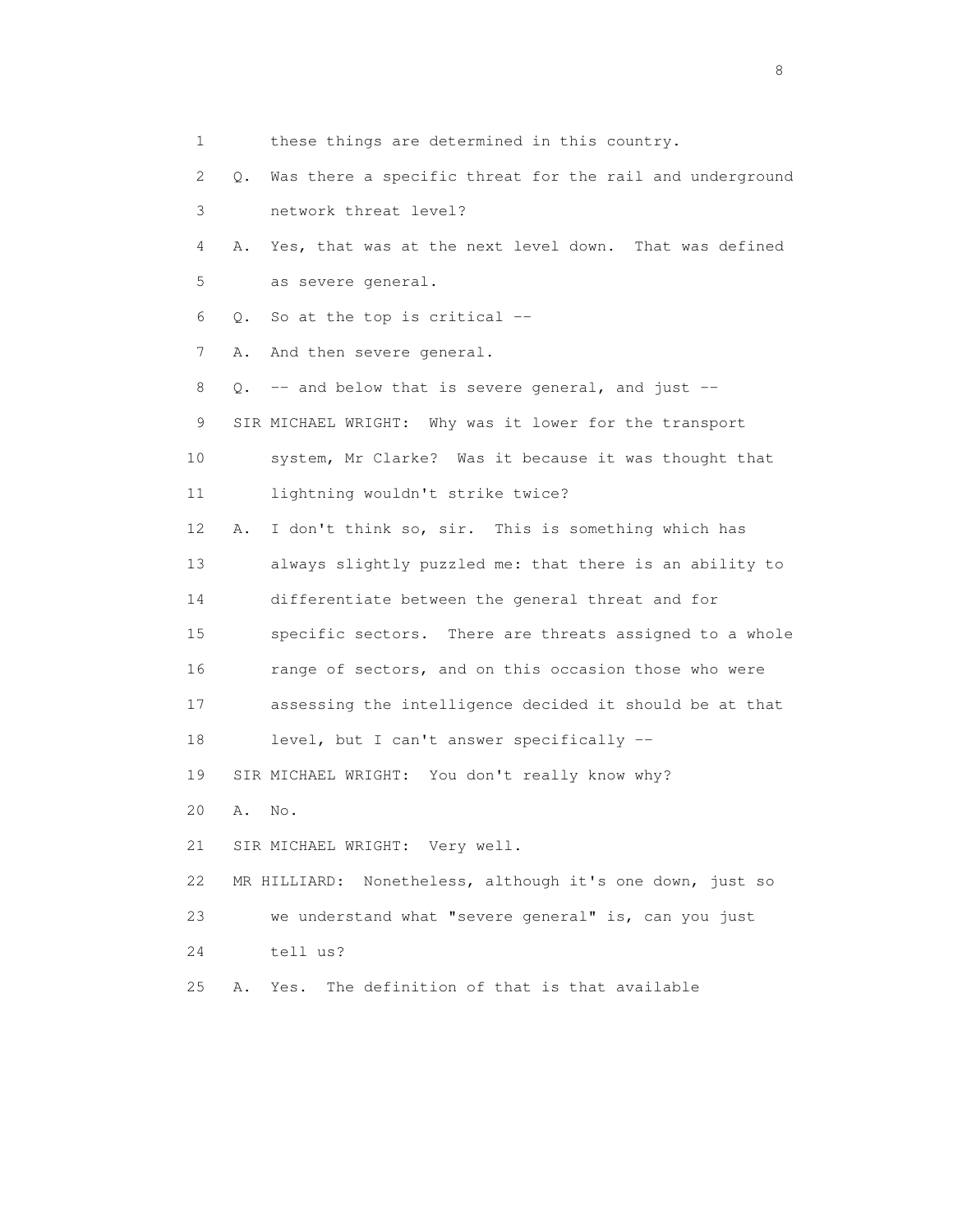| 1  |    | intelligence and recent events indicate that terrorists  |
|----|----|----------------------------------------------------------|
| 2  |    | have an established capability and current intent to     |
| 3  |    | mount an attack on the target or targets of this nature. |
| 4  |    | It is assessed that an attack is a priority for the      |
| 5  |    | terrorists and is likely to be mounted.                  |
| 6  | Q. | Is a change in the level of threat communicated          |
| 7  |    | throughout the Metropolitan Police in some way?          |
| 8  | Α. | Yes, it is. For a number of years there has been         |
| 9  |    | a generic operation described as Operation Rainbow,      |
| 10 |    | which is the means by which intelligence is filtered out |
| 11 |    | and briefed out to those who need to know within the     |
| 12 |    | Metropolitan Police at whatever level, all the way from  |
| 13 |    | patrolling officers right through the entire             |
| 14 |    | organisation.                                            |
| 15 | Q. | Was this increase in the threat level, then,             |
| 16 |    | communicated, as it were, from the top down or the       |
| 17 |    | bottom up, whichever -- would it have gone to every      |
| 18 |    | police officer?                                          |
| 19 | Α. | Yes, it would have done.                                 |
| 20 | Q. | So far as this particular briefing was concerned,        |
| 21 |    | following the increase in the threat levels, did the     |
| 22 |    | information that went out to all police officers include |
| 23 |    | an outline of the events on 7 July?                      |
| 24 | Α. | Yes.                                                     |
| 25 | Q. | Something about the method of the attacks?               |

en de la construction de la construction de la construction de la construction de la construction de la constr<br>1911 : la construction de la construction de la construction de la construction de la construction de la const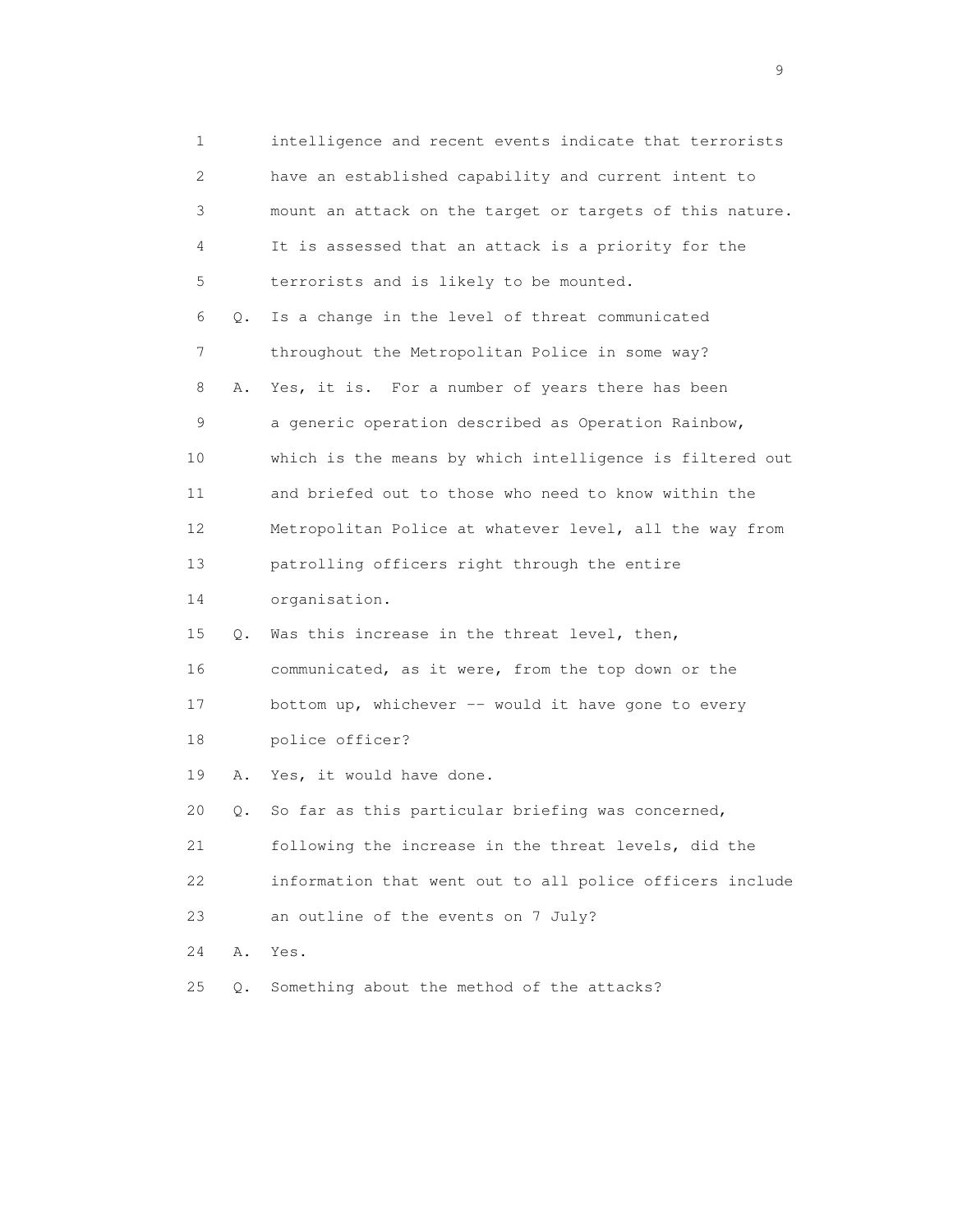- 1 A. Yes.
- 2 Q. Examples of suspicious activity?
- 3 A. Yes.

| 4           | Q. Something about authorisations under section 44 of the |
|-------------|-----------------------------------------------------------|
| 5           | Terrorism Act, is this right, and that's a section of     |
| 6           | an Act of Parliament that allows police officers to stop  |
| $7^{\circ}$ | and search people and vehicles to prevent terrorism?      |
| 8           | A. That's right. That authorisation, the extent of that   |
| 9           | authorisation is put on the briefing notes.               |
| 10          | Q. Some information about officer safety, so steps that   |

- 11 they might take to, as it were, protect themselves? 12 A. Yes.
- 13 Q. And particular areas to be patrolled and the thinking 14 behind that?
- 15 A. Yes, absolutely.
- 16 Q. Was the point made that transport systems, including the 17 London Underground, might still be targeted?
- 18 A. Yes, it was.
- 19 Q. Was there any particular information provided about 20 suicide bombers?

 21 A. There was. There was reference made on the briefing 22 notes to the existence of Operation Kratos, and the fact 23 that this was being regarded as a contingency within the 24 police service, and there were also instructions given 25 out about what officers should do should they come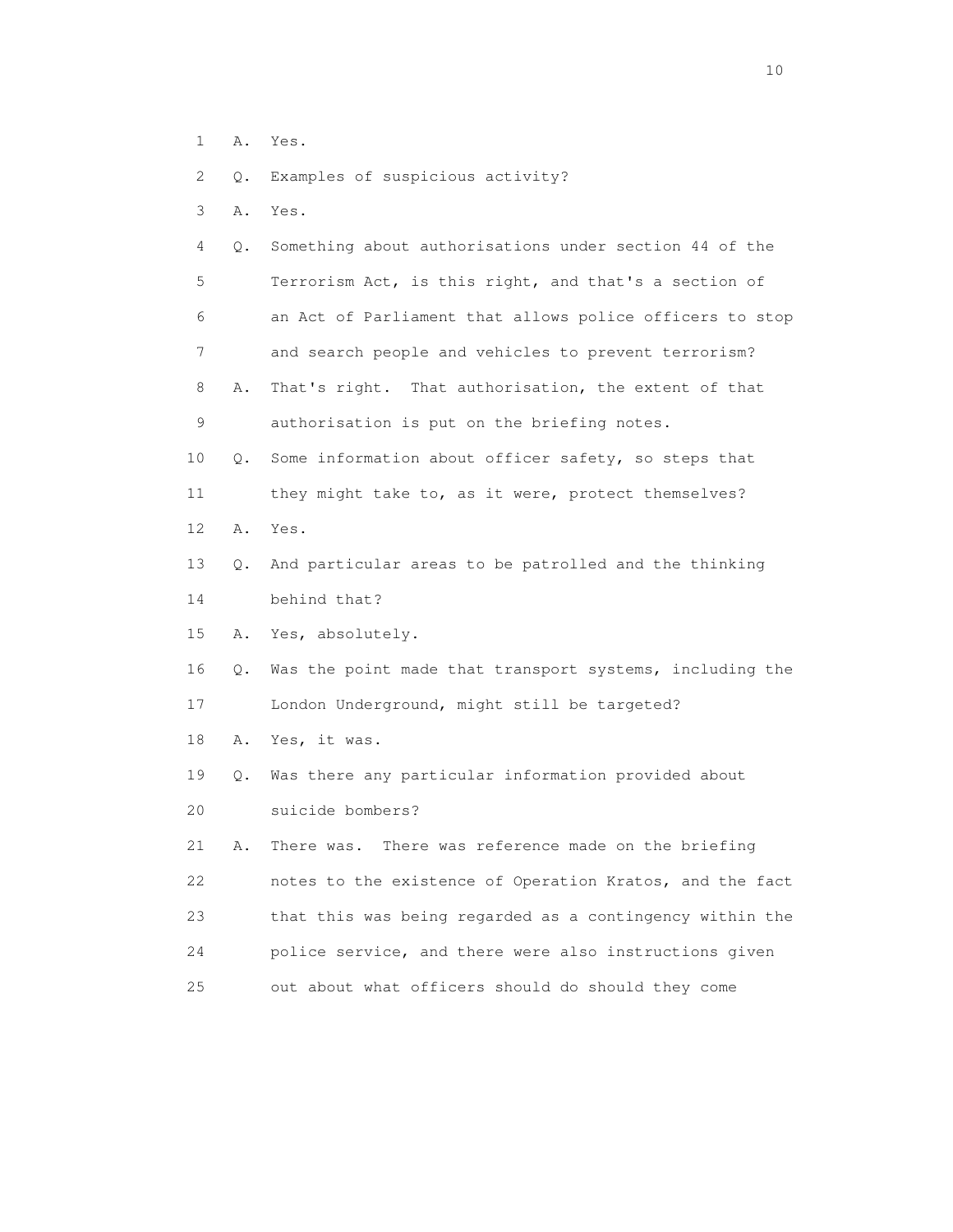1 across a suspected suicide bomber.

| 2  | Q. | So that we have, in addition, some idea of the           |
|----|----|----------------------------------------------------------|
| 3  |    | consequences so far as the police were concerned, was    |
| 4  |    | there an increase in the scale and intensity of police   |
| 5  |    | activity following the events on 7 July?                 |
| 6  | Α. | Yes, there was, it was massive, and in my experience     |
| 7  |    | unprecedented.                                           |
| 8  | Q. | You have helpfully in your witness statement given some  |
| 9  |    | examples of that, just so that we have got some means of |
| 10 |    | trying to understand that. The first example you give    |
| 11 |    | is some information about policing duties; is that       |
| 12 |    | right?                                                   |
| 13 | Α. | Yes, this is the number of person days' duty performed   |
| 14 |    | by officers.                                             |
| 15 | Q. | Is this right: that in the week before the attacks on    |
| 16 |    | 7 July, the number of officer days where police officers |
| 17 |    | were used over and above normal policing duties, so in   |
| 18 |    | the week before 7 July, across the capital, was that     |
| 19 |    | 6,916 days, so just short of 7,000 days?                 |
| 20 | Α. | That's right, and that in itself was an elevated level   |
| 21 |    | of extra duty because there were events connected to the |
| 22 |    | G8, and I think there was a pop concert, very large pop  |
| 23 |    | concert going on in London, and various other sorts of   |
| 24 |    | things that normally happen in the capital city.         |
| 25 | Q. | Then in the week from 7 to 14 July, did those just short |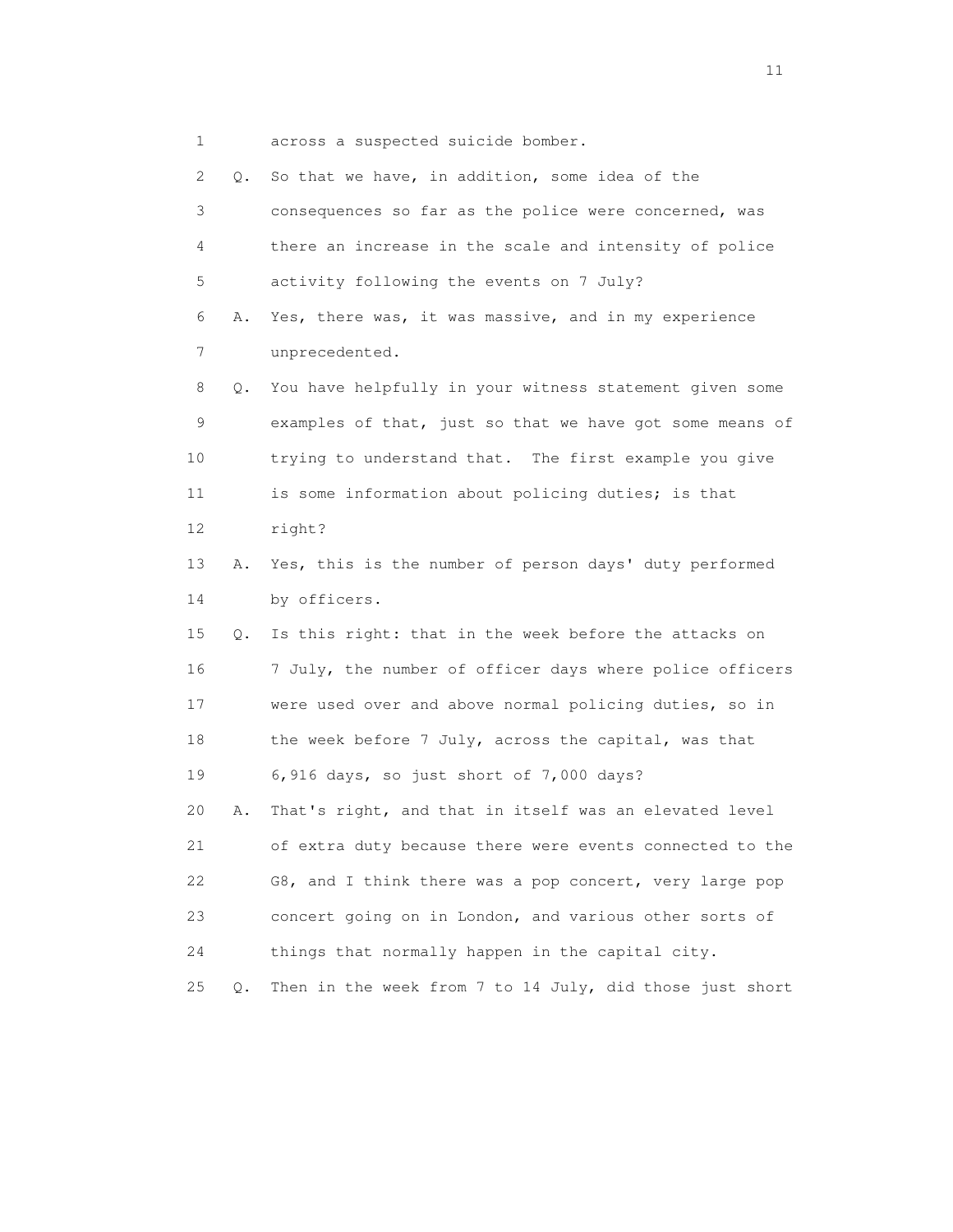1 of 7,000 days rise to 12,673 days?

2 A. Yes, they did.

| 3               | Q. | Then if we can just look at -- we spoke about section 44 |
|-----------------|----|----------------------------------------------------------|
| 4               |    | of the Terrorism Act 2000, so that power for police      |
| 5               |    | officers to search people and vehicles to prevent        |
| 6               |    | terrorism. On 8 July, so the day following, was the use  |
| 7               |    | of that power -- which I think has to be authorised by   |
| 8               |    | the Home Secretary; is that right?                       |
| 9               | Α. | Yes, it does, on application by an assistant             |
| 10              |    | commissioner.                                            |
| 11              | Q. | Did the Home Secretary authorise the use of that power   |
| 12 <sup>2</sup> |    | for the whole of the Metropolitan Police District?       |
| 13              | Α. | Yes.                                                     |
| 14              | Q. | If we just look at the figures for May and June of 2005, |
| 15              |    | were the numbers of people stopped 1,295, and 861        |
| 16              |    | respectively in those two months?                        |
| 17              | Α. | Yes, that's right.                                       |
| 18              | Q. | What did the figure go up to in July?                    |
| 19              | Α. | In July 2005 the records show that over 4,750 people     |
| 20              |    | were stopped, using section 44.                          |
| 21              | Q. | 4,750?                                                   |
| 22              | Α. | Yes.                                                     |
| 23              | Q. | Right. In addition, if we can just look at calls from    |
| 24              |    | the public, who provide information about possible       |
| 25              |    | terrorist threats, is this right, that between 23 June   |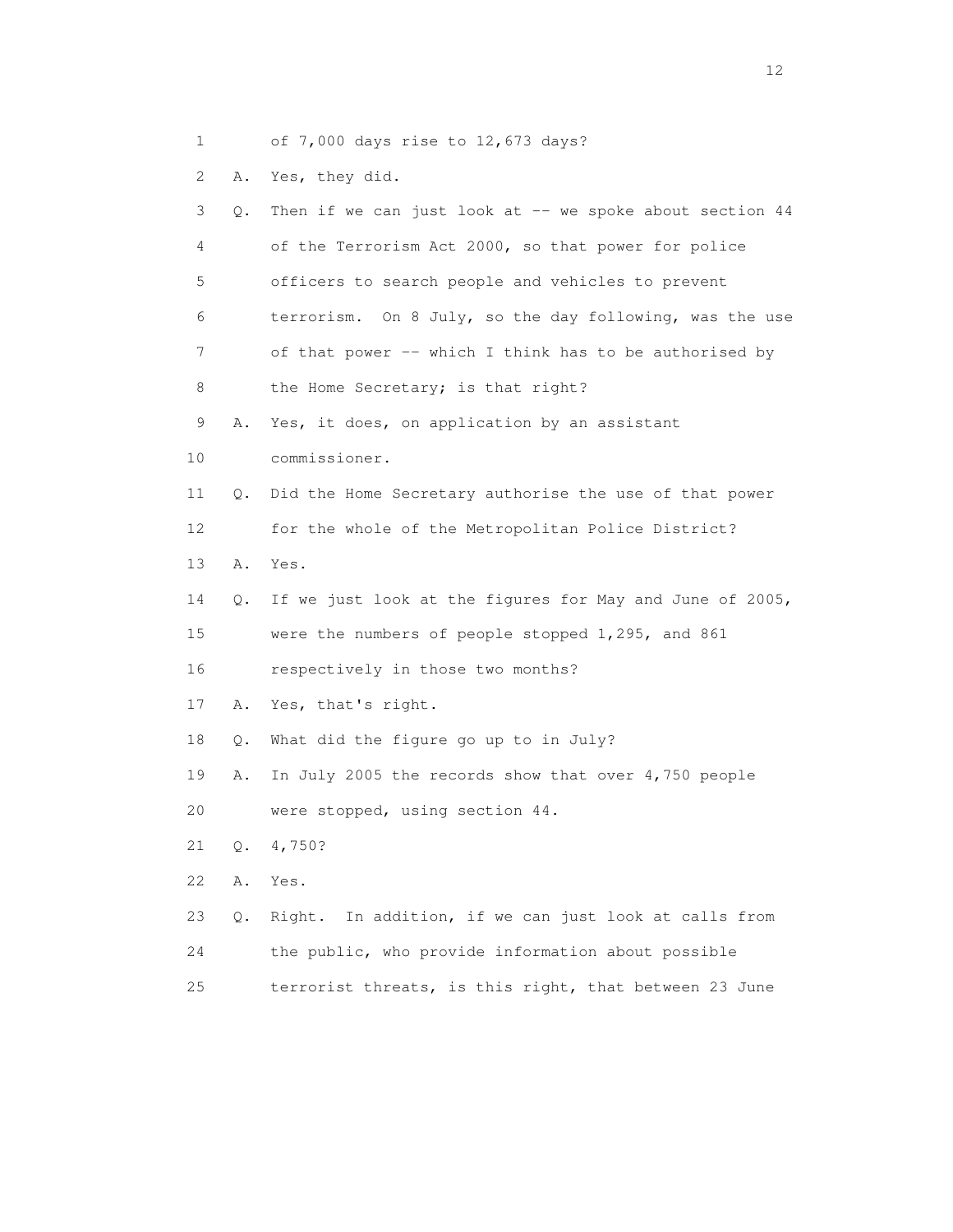1 and 7 July of 2005 there were two calls of that nature; 2 is that right? 3 A. That's correct. 4 Q. In the two weeks after the bombings, 104 such calls? 5 A. That's right. 6 Q. Then I am going to page 7 of your statement, if it 7 helps. Reports about suspect objects such as parcels, 8 bags, boxes and vehicles, in the two weeks leading up to 9 7 July, is this right, 215 reports; two weeks after, 10 2,406? 11 A. That's correct. 12 Q. So a huge increase? 13 A. Somewhere well over 1,000 per cent. 14 Q. I am sure nobody is suggesting you discourage anything 15 like that; on the contrary, I'm sure that's what you 16 want the public to do? 17 A. We actively encourage the public to report anything 18 suspicious. 19 Q. Then similarly, so far as the anti-terrorist hotline is 20 concerned, is this right, that between 7 July and 21 21 July, more than 3,900 calls received by that hotline? 22 A. That's absolutely right. 23 Q. Was that a vast increase in the number of calls that 24 went to it? 25 A. That was a huge increase, such that we had to completely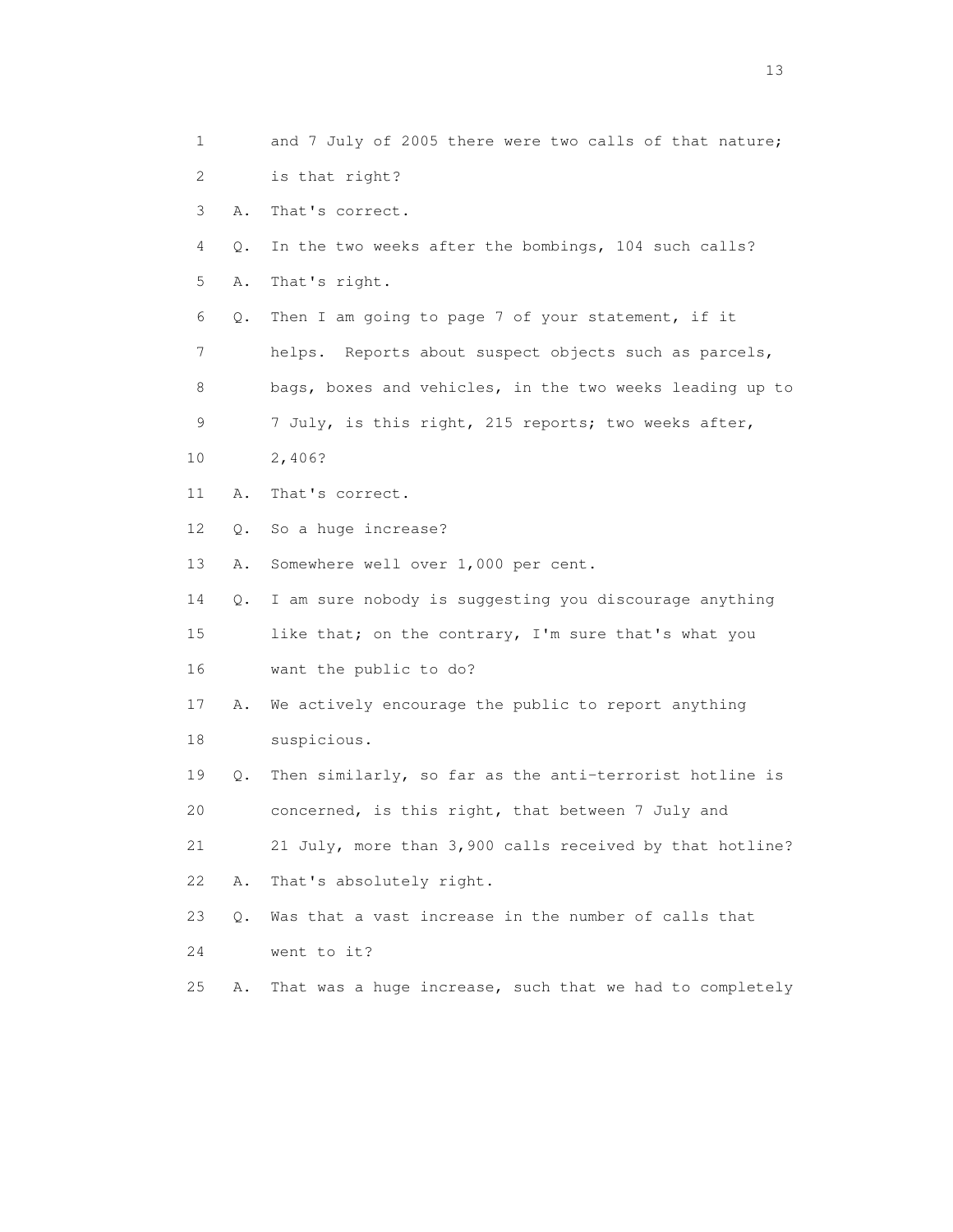1 reconfigure the way in which we received and dealt with 2 those calls. 3 Q. Going to the top of the last page of your statement, 4 where you say this: 5 "The summary of all this [and what we have done is 6 only a summary, but you say] is that the period between 7 7 July 2005 and 21 July 2005 was one of unprecedented 8 intensity in terms of policing activity, investigation, 9 expectation and fear of further attacks." 10 Is that your view? 11 A. That was my view, it is my view, and if anything, that's 12 an understatement of the atmosphere in which we were 13 working at that time. 14 Q. You go on to say this: 15 "Although the police service had been alive to the 16 threat of suicide bombings for some time, we had of 17 course not had to deal with the reality of this 18 particular threat until July 2005." 19 That's correct? 20 A. That's correct, in this country. 21 Q. Yes. You say that a key part of your preparations had 22 been to study the phenomenon in other parts of the 23 world? 24 A. Yes. 25 Q. You say this: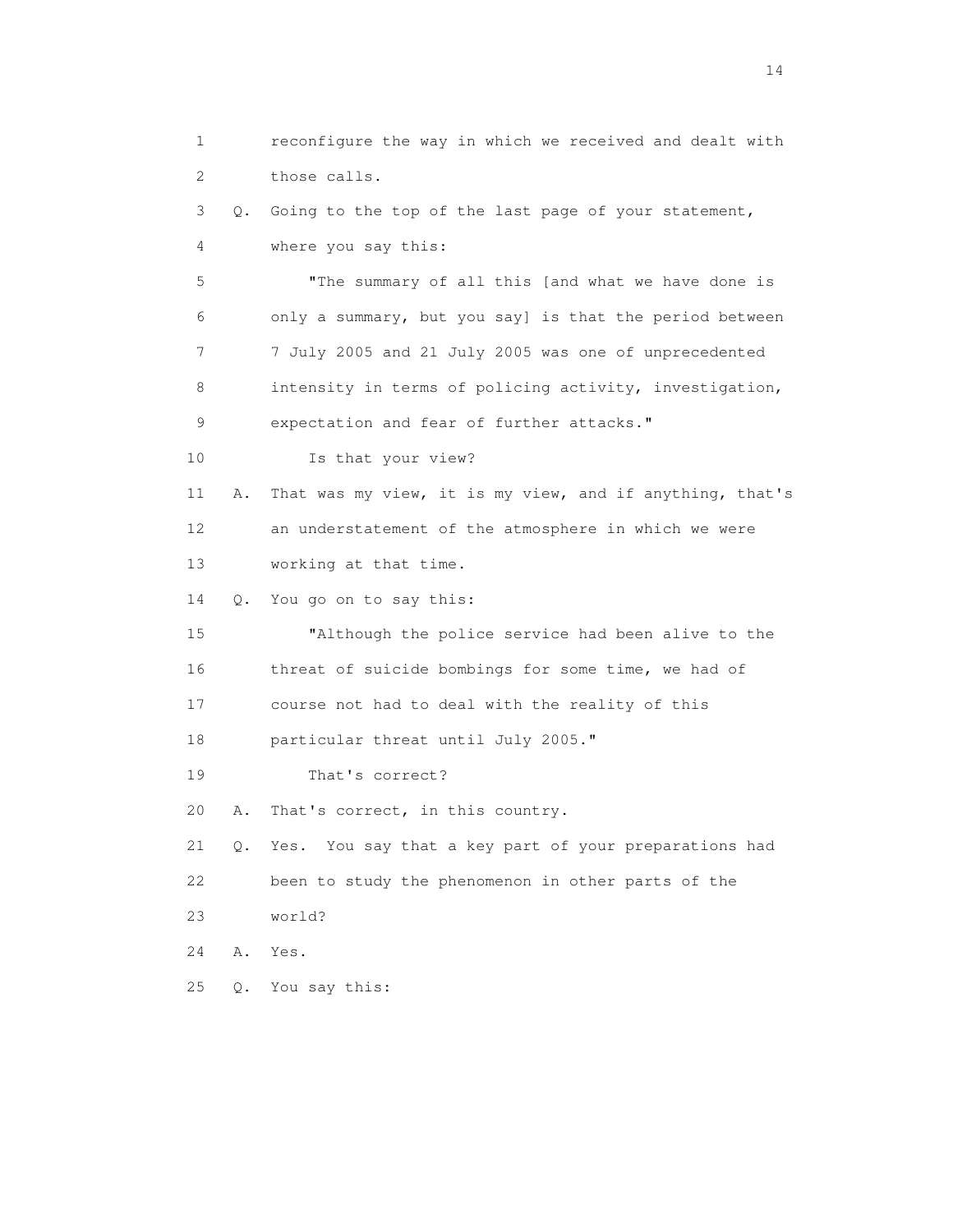1 "I know that when pondering the appropriate tactics 2 to be deployed in dealing with this threat, the events 3 in Madrid in 2004 were at the forefront of our minds." 4 Now, we have heard a little bit about that, but can 5 you just explain that for us, please? 6 A. Yes, I can. On 11 March 2004, in Madrid, the railway 7 system was attacked with, I think, ten devices, some -- 8 in the region of 200 people were killed and 1,800 9 injured by those bombs, which were not suicide bombs. 10 They were remotely detonated. 11 In the days and weeks that followed, there were 12 further attacks upon the Spanish railway system which 13 weren't successful, and then eventually, as a result of 14 investigations by the Spanish authorities, attention was 15 drawn to an apartment in a place called Legan, a suburb 16 of Madrid. What happened there was that the people 17 inside, suspects became aware of the presence of the 18 police outside. The police surrounded the premises, 19 tried to encourage those inside to come out. 20 Eventually -- I should say before that they were 21 concerned that those inside might come out carrying 22 explosives. 23 Eventually, negotiations got absolutely nowhere,

 24 there were exchanges of gunfire, and the Spanish police 25 decided to make an entry. That's to try to prevent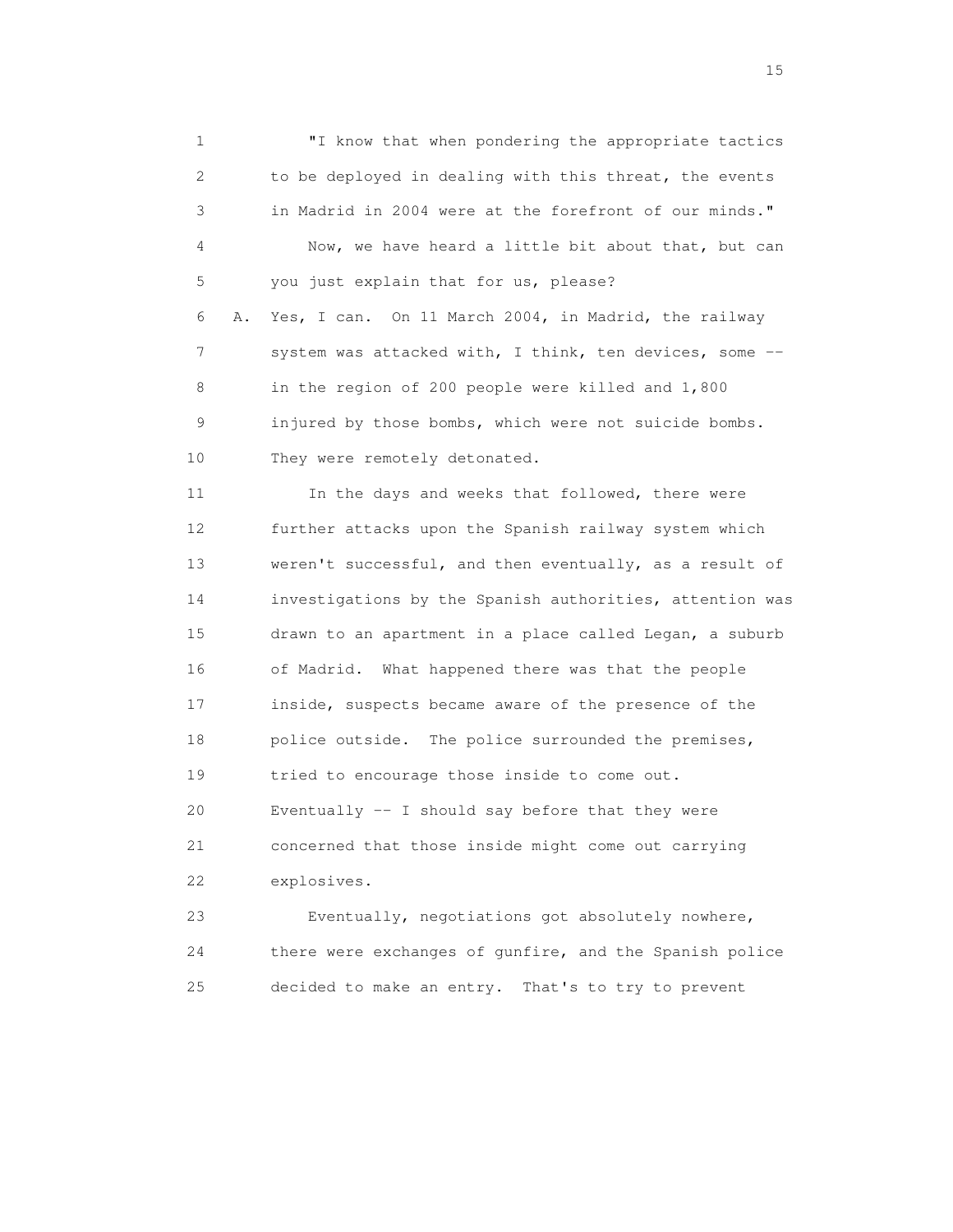1 those people coming out and to mitigate obviously threat 2 to anybody else.

 3 As they made that entry, those inside detonated 4 their explosives, killing not only themselves but also 5 the lead Spanish police officer and injuring 10 or 11 of 6 his colleagues. So that was weighing in our mind, that 7 here was an example of terrorists having been cornered 8 who were prepared to take their own lives and the lives 9 of others in order to prevent arrest.

 10 Q. Then I just want to go back to one thing. You were just 11 indicating about the Operation Rainbow briefing, and 12 that that had some information about how to deal with 13 suspected suicide bombers. I suspect you haven't got 14 the copy of that with you any more because you have 15 provided it to us?

16 A. I think you have it, sir.

17 Q. We do. (Pause)

 18 Can you just have those, and I think I have opened 19 the right document at the right place. (Handed)

20 I may not have done.

21 A. Yes.

22 Q. Yes?

23 A. This is the section about Operation Kratos.

 24 Q. That is right, and is that the section you have in mind 25 when you say that it has information about how to deal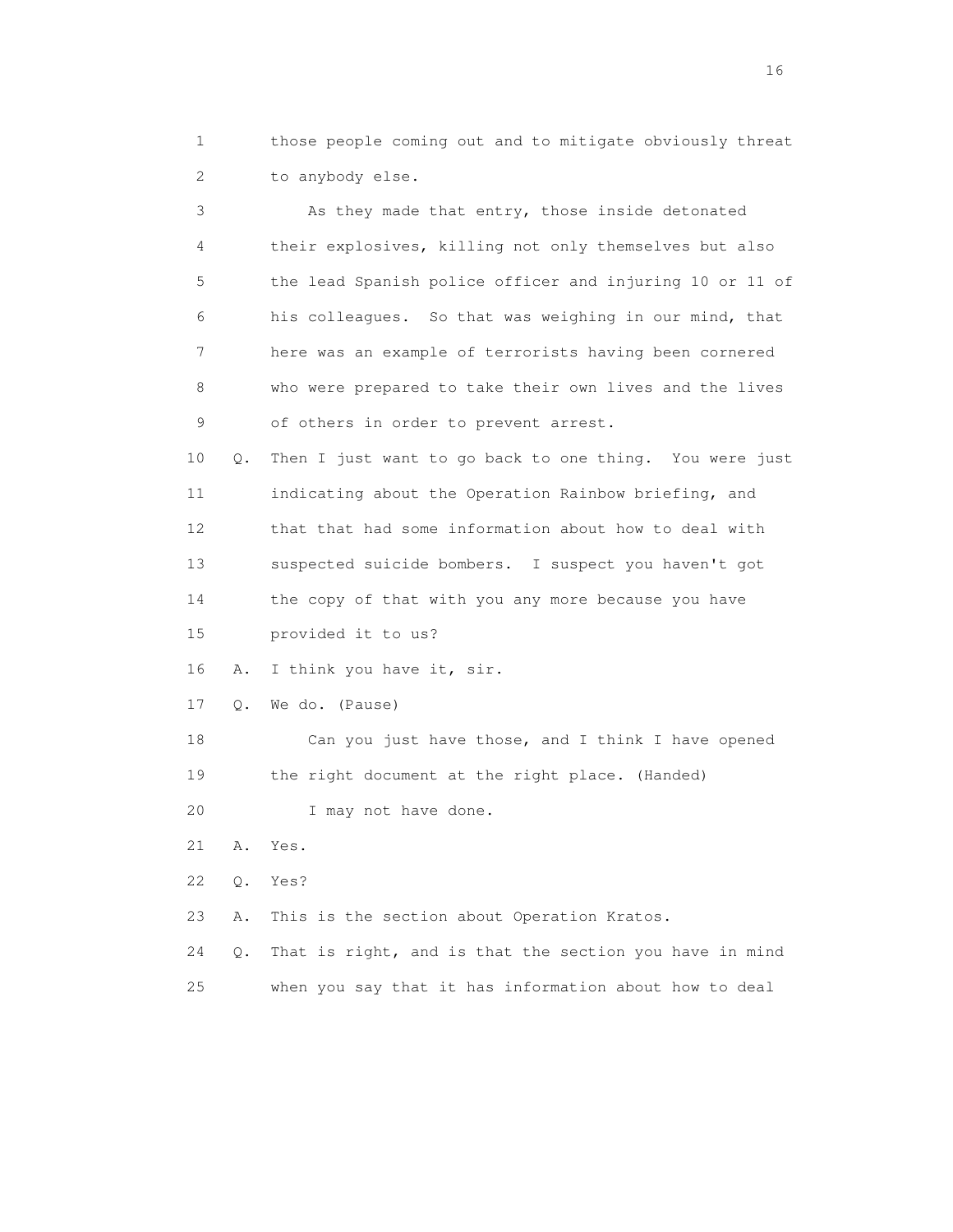1 with suspected suicide bombers? 2 A. It gives awareness of the different types of device that 3 could be used by -- 4 Q. Can I pause for a moment? What I want people to 5 understand is the level of detail we have got. I am not 6 asking you to read the whole thing out, but could you 7 just summarise for us the headings in the document? So 8 you say first of all: 9 "Awareness of the different types of device". 10 A. Yes, and there were a series of photographs then of 11 different types of actual devices that have been used by 12 suicide bombers. 13 Q. Right. 14 A. Then it goes through possible behavioural 15 characteristics of people who are involved in suicide 16 bombing. 17 Q. Can you give us examples of the sort of things that are 18 there? 19 A. It talks about sweating, mumbling, possibly praying, 20 recently clean-shaven, looking anxious, wearing bulky 21 clothing not in keeping with the weather or event, 22 holding something in the hand or in a clenched fist; and 23 says you could look for a wire or toggle protruding from 24 an overtly carried bag. It makes the point: 25 "The above list is based upon information obtained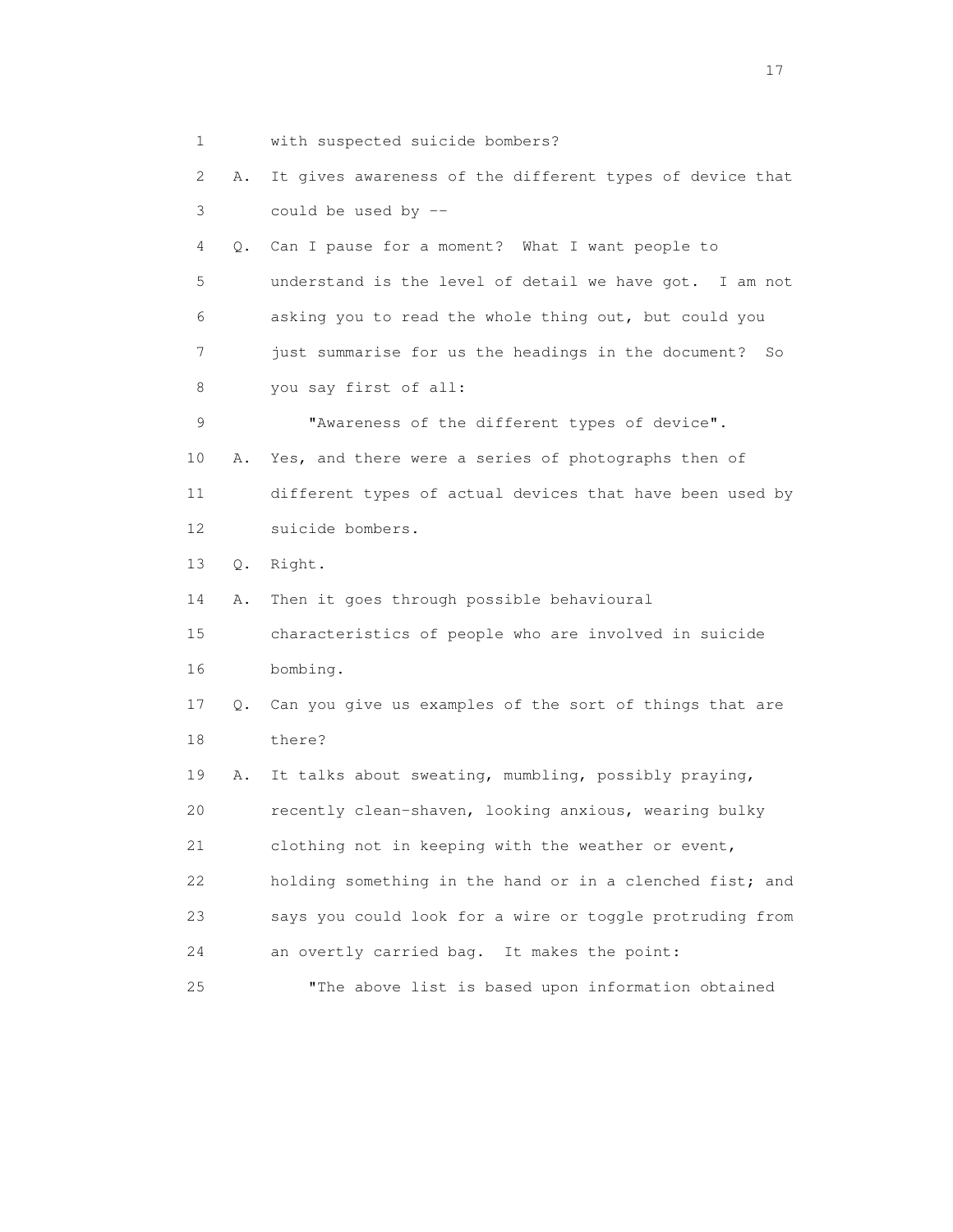1 from colleagues in the Middle East and may not 2 necessarily reflect the behaviour of an individual here 3 in the United Kingdom." 4 Q. Any other just general headings? Bit about devices, bit 5 about signs to look for? 6 A. Tells you how you might come to know about it, either 7 from a member of the public informing or perhaps 8 a report from the security industry or from 9 an individual's own actions. Then it says that: 10 "The officer must decide whether the suspect is 11 either carrying explosives or possibly has explosives 12 secreted upon themselves." 13 Then it goes through a list of options, what to do, 14 where it's essential to actually make some sort of 15 contact with the person that you suspect may be 16 a suicide bomber. The first thing it says is: 17 "Request firearms assistance and bomb disposal." 18 Q. So we understand, this is really directed, as it were, 19 to the police officer who suddenly finds themselves 20 completely unexpectedly confronted with this type of 21 situation? 22 A. Yes. 23 Q. It's not dealing with the situation where the firearms 24 officers specialist team and all that kind of thing have 25 been brought in to deal with a possible incident of this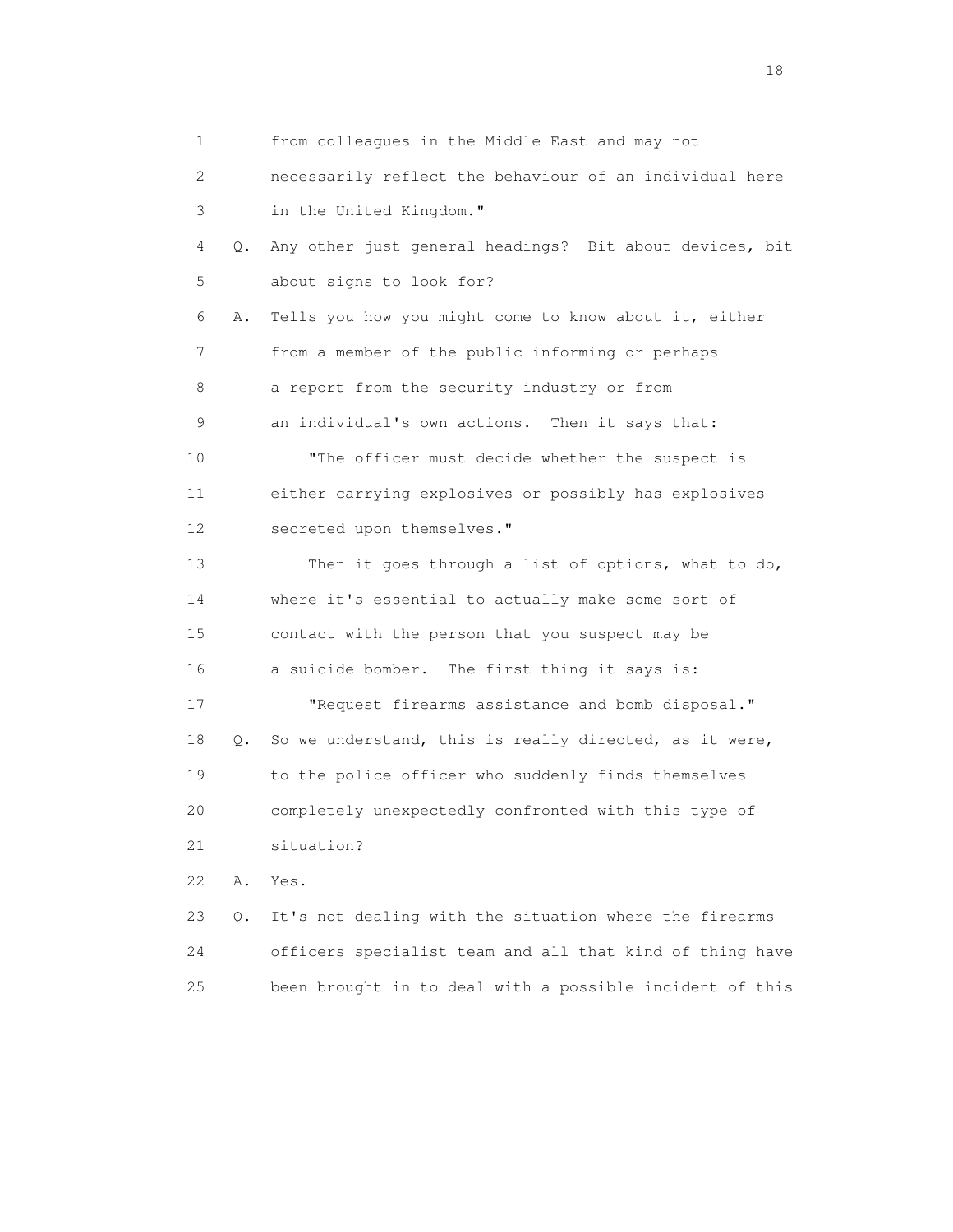1 kind?

| 2  | No, because there would be more detail available because<br>Α. |
|----|----------------------------------------------------------------|
| 3  | of the briefing that was given.                                |
| 4  | Absolutely. I just wanted to understand the level at<br>Q.     |
| 5  | which this document is pitched?                                |
| 6  | This is really aimed at the patrolling officer.<br>Α.          |
| 7  | Thank you very much indeed.<br>MR HILLIARD:                    |
| 8  | SIR MICHAEL WRIGHT: Mr Mansfield.                              |
| 9  | Questions from MR MANSFIELD                                    |
| 10 | MR MANSFIELD: Good morning, Officer. My name is                |
| 11 | Michael Mansfield and I represent the family of                |
| 12 | Jean Charles de Menezes.                                       |
| 13 | I appreciate it's going back a little time and if              |
| 14 | some of the questions I ask may be difficult to                |
| 15 | remember, then obviously please say so.                        |
| 16 | The first point I want to ask you about is this:               |
| 17 | that you actually weren't in London at the time of the         |
| 18 | incident we are dealing with, you were away; is that           |
| 19 | right?                                                         |
| 20 | That's right.<br>Α.                                            |
| 21 | Right. Now, Mr McDowall, you obviously know, he was the<br>Q.  |
| 22 | Gold Commander, and for these purposes, since the jury         |
| 23 | have just been given a structural analysis, simple form,       |
| 24 | perhaps you can just have it in front of you as well.          |
| 25 | Is there a spare copy for the witness?<br>Members of the       |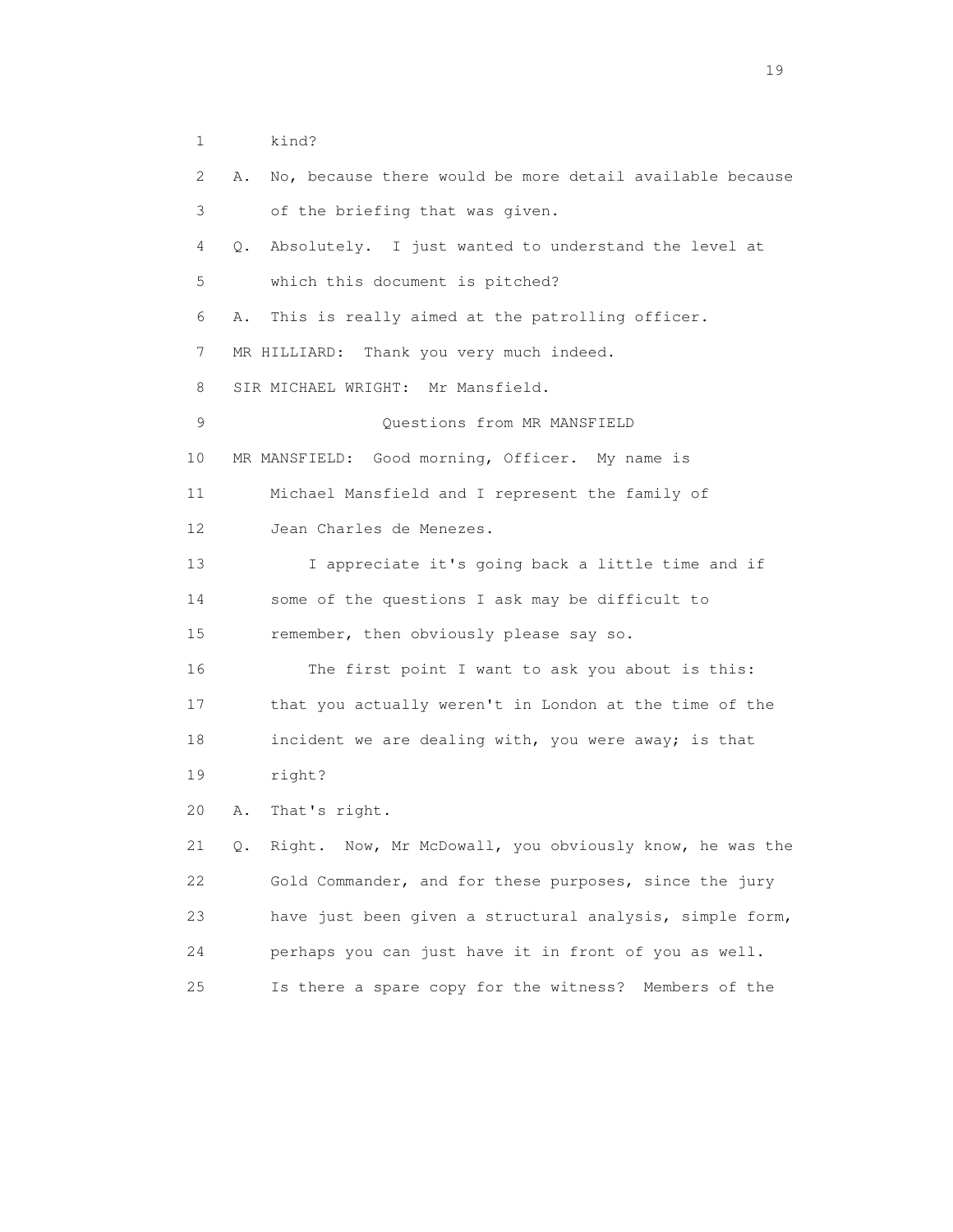1 jury, you will find this sheet you have just been given, 2 I think, in the front of your folders.

 3 We are all just getting used to this diagram, I am 4 sure you are very familiar with it yourself, but there 5 are just one or two points arising out of this. The 6 first question I have is this: had you been, as it were, 7 at the Yard, New Scotland Yard, during the 21st into the 8 22nd, would Commander John McDowall still have been the 9 Gold Commander, or would you have done that job? 10 A. It's difficult to say but in every likelihood it would 11 have been Commander McDowall. 12 Q. Fine. The first stage question on that is that as the 13 Gold Commander, he was Gold Commander of what 14 particularly, as far as you would understand it? 15 A. Well, I can't answer that without looking at the 16 relevant operational documents. 17 Q. All right. 18 A. Because there were other Golds obviously appointed with 19 broader responsibilities. 20 Q. That takes me into an allied question. In fact, 21 Mr McDowall, of course, although it's a highly pressured 22 situation, as you have described, he isn't acting alone, 23 is he; he has quite a lot of other senior officer 24 support; correct? 25 A. Yes.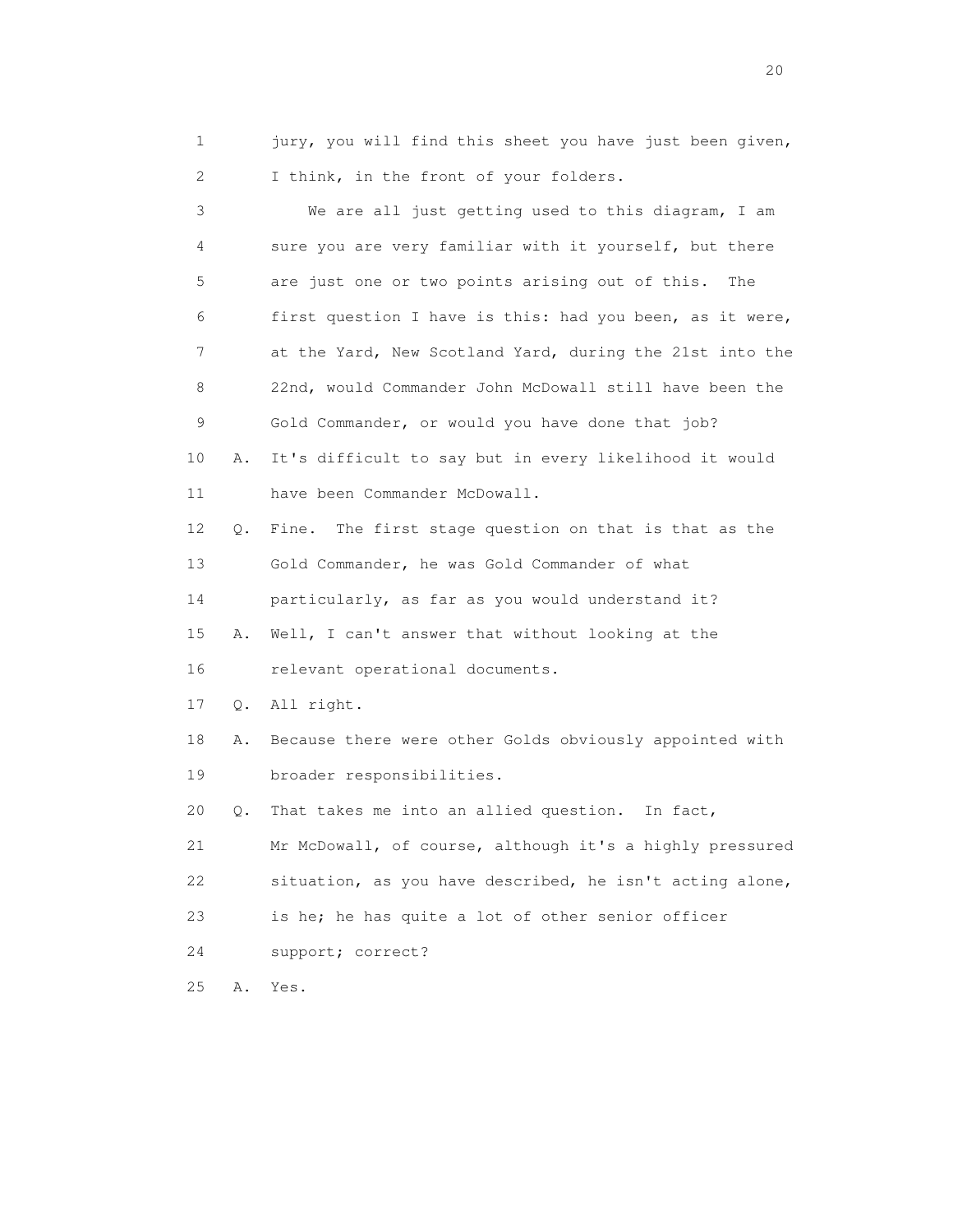|    | 1<br>Q. | I am sorry, it may seen obvious but I am asking you this |
|----|---------|----------------------------------------------------------|
|    | 2       | because of questions that were put to him. So how        |
|    | 3       | many -- and if you don't know the answer, I can          |
|    | 4       | obviously do some of it with you -- other Golds in       |
|    | 5       | London would there have been besides Mr McDowall?        |
|    | 6<br>Α. | I don't know, and I would rather not speculate.          |
|    | 7<br>Q. | All right, if you don't know.                            |
|    | 8<br>Α. | It would certainly be -- Assistant Commissioner Brown    |
|    | 9       | was the Gold for London, is the terminology that was     |
| 10 |         | But I have no doubt at all that there would be<br>used.  |
| 11 |         | Gold Commanders carrying out other functions.            |
| 12 | Q.      | All right, perhaps that will do for the moment. There    |
| 13 |         | would be other Gold Commanders in London, and the Gold   |
| 14 |         | for London would be dealing with resources to, as it     |
| 15 |         | were, dealing with $-$ for example, I just deal with     |
| 16 |         | one -- transport, that kind of thing, public transport.  |
| 17 |         | He, Mr Brown, would be having responsibility for that?   |
| 18 | Α.      | He would probably have overall responsibility for that,  |
| 19 |         | yes.                                                     |
| 20 | Q.      | All right. The other Gold Commanders in London, so       |
| 21 |         | I don't ask you to spell out how many or who they were,  |
| 22 |         | they would have other responsibilities?                  |
| 23 | Α.      | Yes.                                                     |
| 24 | Q.      | Within London. I mean, can you give us an idea, if you   |
| 25 |         | don't know the precise number, what are we dealing with, |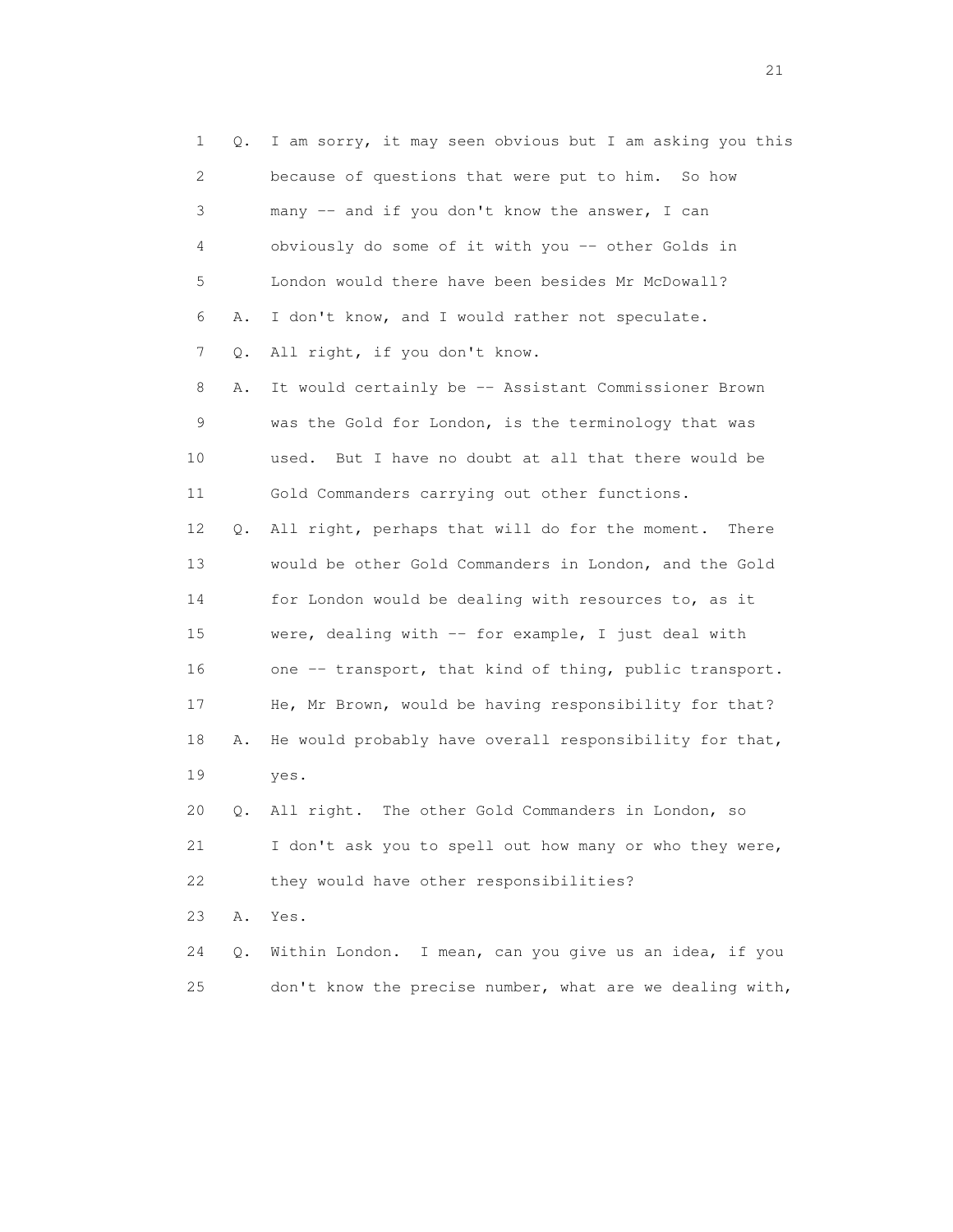1 another, besides Mr McDowall, three or four? 2 A. It might not be that many. There might well be Gold 3 Commanders to do with public order, which is deployment 4 of all those extra resources that we have talked about, 5 but without seeing the structure, I do not want to 6 speculate -- 7 Q. I perfectly understand. So we can certainly, as it 8 were, draw a line, left or right, other Gold Commanders, 9 but you don't know the number? 10 A. No. 11 Q. Now, just dealing with his role, appreciating you didn't 12 know precisely what his brief was, but the Gold 13 Commander has below him, as we see -- and I leave to one 14 side the DSO for the moment -- the normal, what's called 15 the ACPO structure, the Association of Chief Police 16 Officers structure which is in fact superimposed in 17 a sense on the normal, as it were, rank structure of the 18 police. Below the Gold would be a Silver, and we see 19 that in the control room, and there is somebody's name, 20 Mr Boutcher, written there. You see that? 21 A. Yes. 22 Q. The significance of having an officer known as the 23 Silver Commander is so that the Gold Commander can 24 delegate to the Silver for the purposes of implementing 25 what the Gold Commander decides; is that right?

22 and 23 and 23 and 23 and 23 and 23 and 23 and 23 and 23 and 23 and 23 and 23 and 23 and 23 and 23 and 23 and 24 and 25 and 26 and 26 and 26 and 26 and 26 and 26 and 26 and 26 and 26 and 26 and 26 and 26 and 26 and 26 an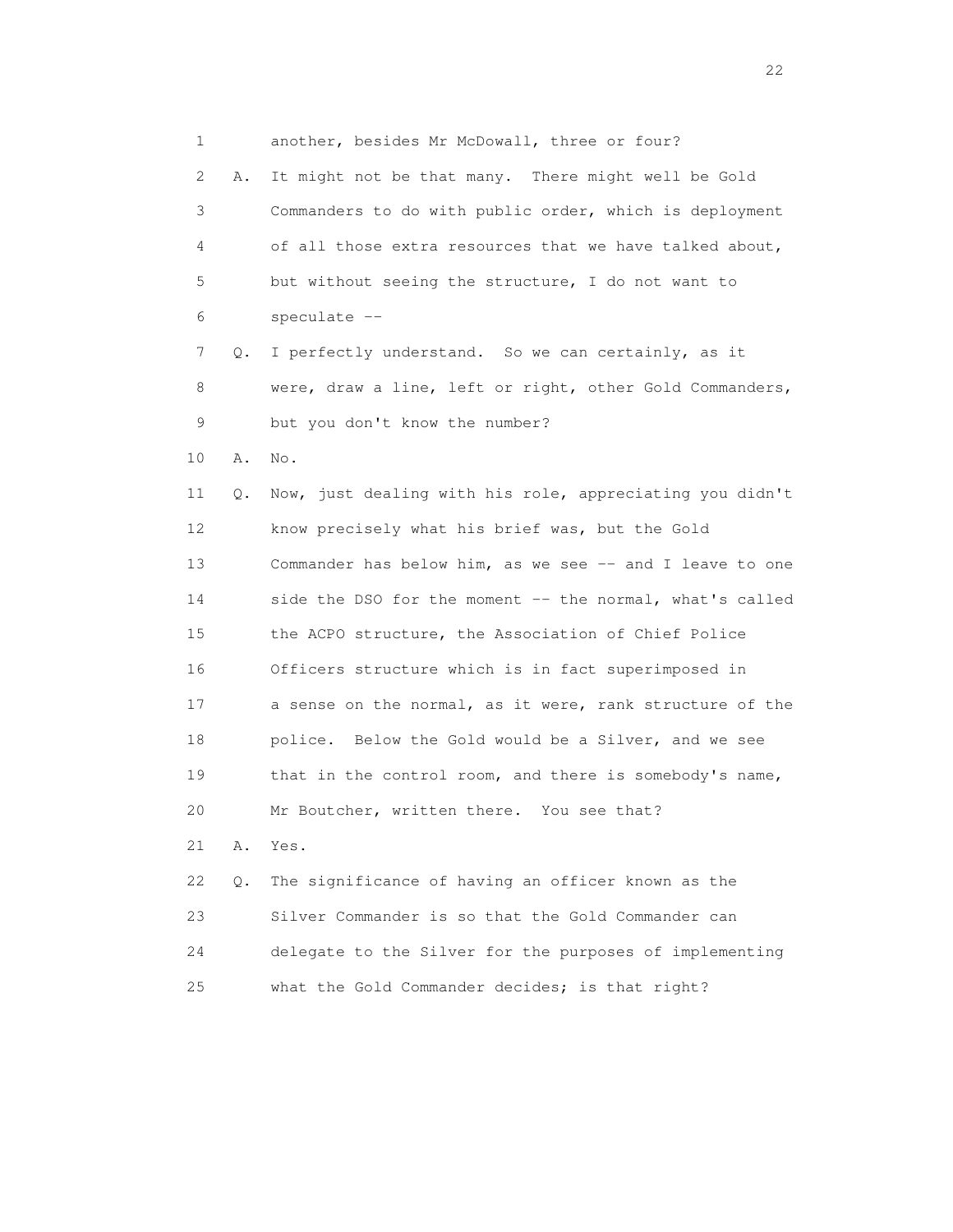1 A. Generally speaking, that's the role of Silver, to

2 implement Gold's strategy, yes.

 3 Q. Gold has also a further -- have you ever been a Gold or 4 Silver, sorry?

5 A. In various situations, yes.

 6 Q. That's why I am asking you this. So there is a Silver 7 there in general terms to implement what the Gold says, 8 and the Gold has a further responsibility to ensure that 9 what strategy or decisions he is making are carried out; 10 he does have that responsibility, doesn't he? 11 A. That is written into the ACPO firearms manual -- there 12 are various manuals -- that Gold obviously has

 13 an overall responsibility to ensure that the strategy as 14 set is carried out.

 15 At the same time, if you are dealing with a very, 16 very complex situation, multiple incidents, you have to 17 rely obviously upon reports back as well.

18 Q. I appreciate that.

 19 A. And there is a degree of exception reporting here, so if 20 something other than what you have set in your strategy, 21 some significant departure occurs, you would expect 22 a report back.

 23 Q. Like resources not being deployed as they should have 24 been. You would expect a report back on that, wouldn't 25 you?

23 and 23 and 23 and 23 and 23 and 23 and 23 and 23 and 23 and 23 and 23 and 23 and 23 and 23 and 23 and 23 and 23 and 24 and 25 and 25 and 26 and 26 and 26 and 26 and 26 and 26 and 26 and 26 and 26 and 26 and 26 and 26 an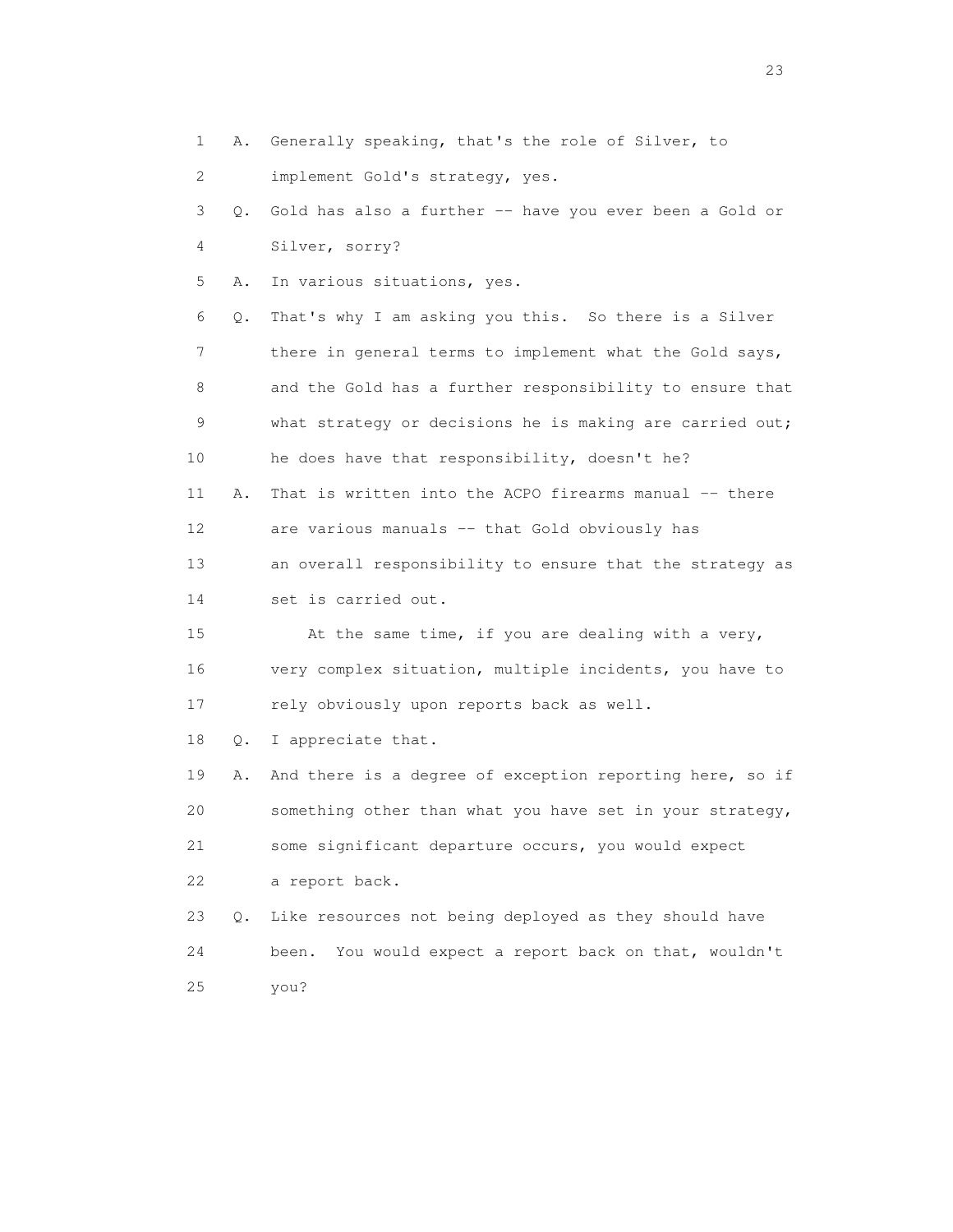1 A. It depends how great the deviation from what was 2 reasonable expectation is. 3 Q. The substantial deviation being that they have not been 4 sent as soon as possible? 5 A. That's something I can't comment on in these 6 circumstances. 7 Q. Needless to say, if you are going to set a strategy -- 8 busy though you may be, I am only dealing with the 9 kernel of this -- if you are setting a strategy, 10 a firearms strategy which you would agree is 11 an extremely important strategy to be set, given the 12 circumstances of the 7th to the 22nd; you agree? 13 A. Yes, of course. 14 Q. I am sorry to have to do it in this way. You don't need 15 hindsight in order to, as it were, discern that, do you; 16 it's a very obvious statement? 17 A. You don't need hindsight to say that it's an important 18 issue, no. 19 Q. All right. When you set the strategy, as a Gold, you 20 have to be sure that you have got a Silver in place 21 who -- because you can't run around all the time, as you 22 have pointed out, making sure it's followed through -- 23 will implement the policy; correct? 24 A. Yes. 25 Q. Right. Just so it's seen why I am asking the question,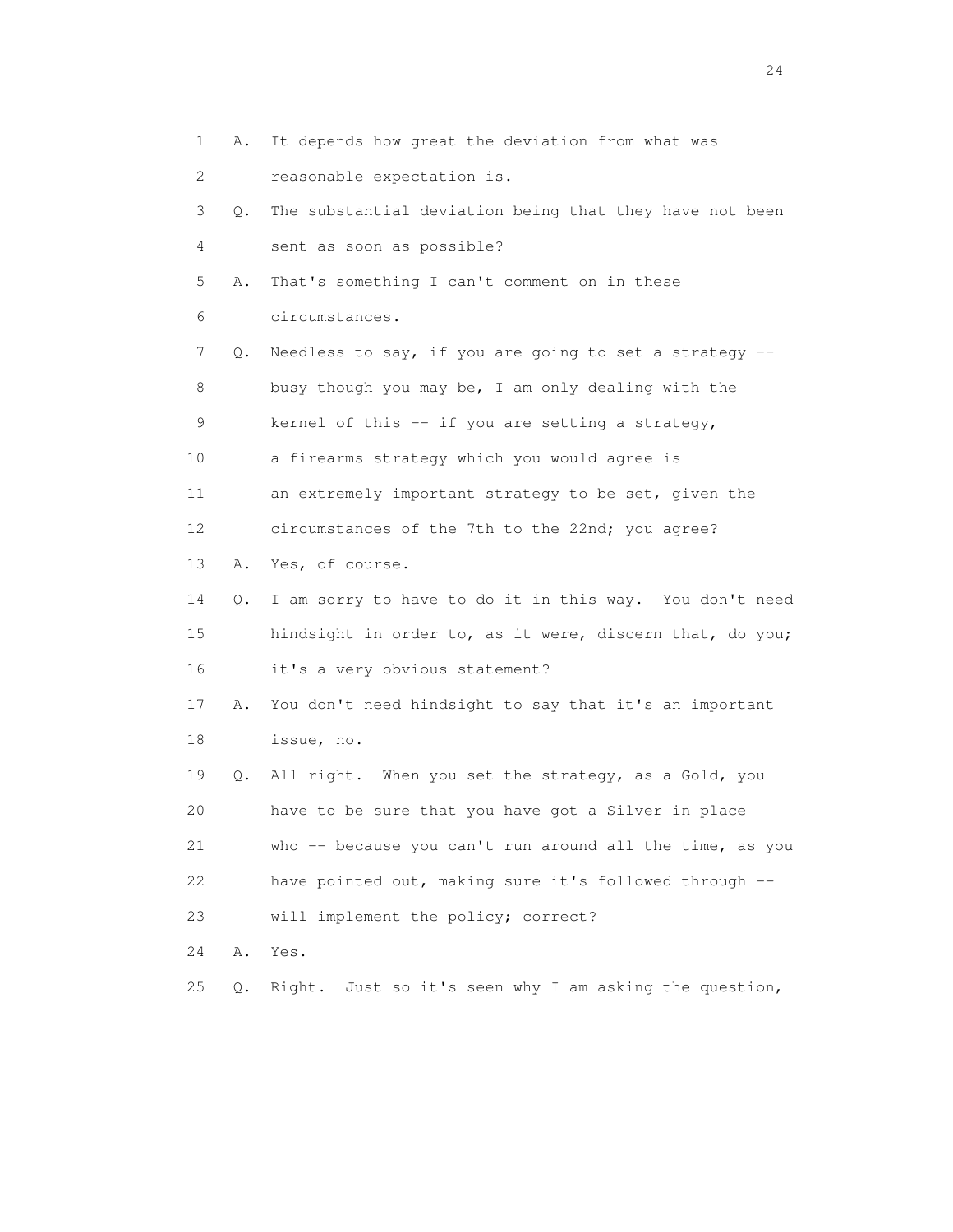1 if the Silver -- and we see his name there -- is 2 actually not in New Scotland Yard and has gone away at 3 that time for a well-earned rest, is it normal that you 4 have someone else in his place, a deputy, who takes over 5 that role while he has a sleep? 6 A. Not necessarily. It depends upon the timeframe for the 7 operation. 8 Q. Sorry? 9 A. It depends upon the timeframe in which it's envisaged 10 the operation will be delivered. 11 Q. Straightaway? 12 SIR MICHAEL WRIGHT: Is that what you are putting? 13 MR MANSFIELD: Yes. Straightaway was the timeframe or as 14 soon as possible. 15 A. Again, you are asking me something I do not have 16 knowledge of. I don't know how far away Mr Boutcher was 17 away. I don't know where he was at the time. 18 Q. Neither do I. I am just dealing with the situation. 19 One way or another, you need a Silver if you are going 20 to implement a policy as soon as possible. You do need 21 one there, don't you? 22 A. Not necessarily. It doesn't necessarily follow that 23 person has to be physically present. 24 Q. They could do it over the phone, I suppose, is that what 25 you are saying?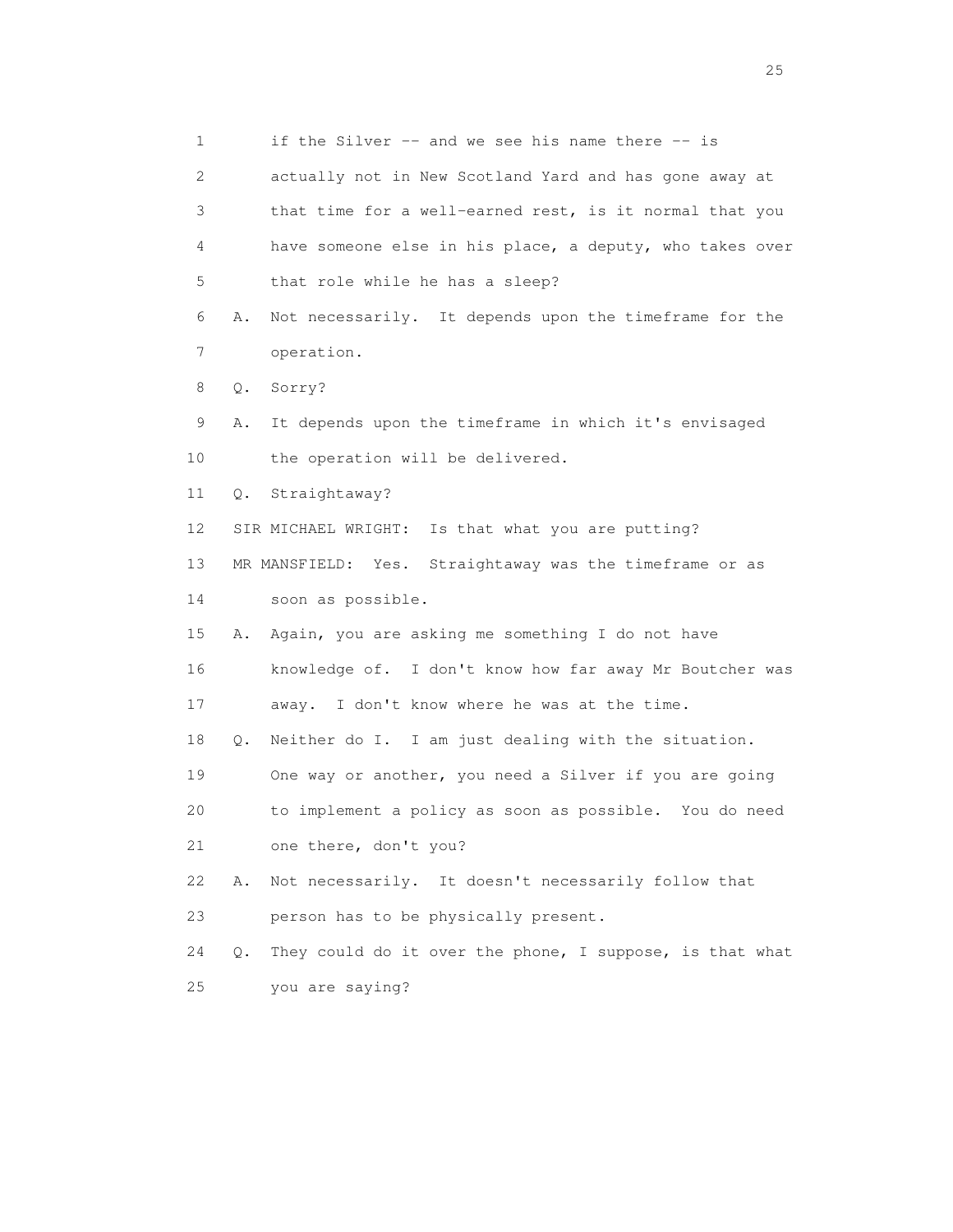1 A. It could be over the phone or it could be others who 2 will be implementing the key aspects while the Silver 3 Commander makes their way to wherever. 4 Q. I understand that, of course. The DSO I'll come back to 5 in a moment because it's part of the Kratos/Clydesdale 6 development. So that's concerning the senior 7 management. Bronze, we have not got to, other than they 8 may be team leaders on the ground, so I don't go right 9 down the whole structure there. 10 Besides the Silver below the Gold Commander, and 11 other Gold Commanders, of course there are other senior 12 officers at New Scotland Yard at this time, as it were, 13 to support Mr McDowall, aren't there? 14 A. I am sure there might well have been, I don't know, 15 I wasn't there. 16 Q. All right. I am just dealing with it in principle. You 17 were Mr McDowall's -- well, I don't suppose you would be 18 called a line manager, but you were his senior, were you 19 not? 20 A. Yes. 21 Q. That's why I am asking you, you were his senior at this 22 time. Now, in addition to the Golds, as it were, you 23 would have the ACSO, the Assistant Commissioner Special 24 Operations, which I believe was the post you held at 25 latter stages; is that right?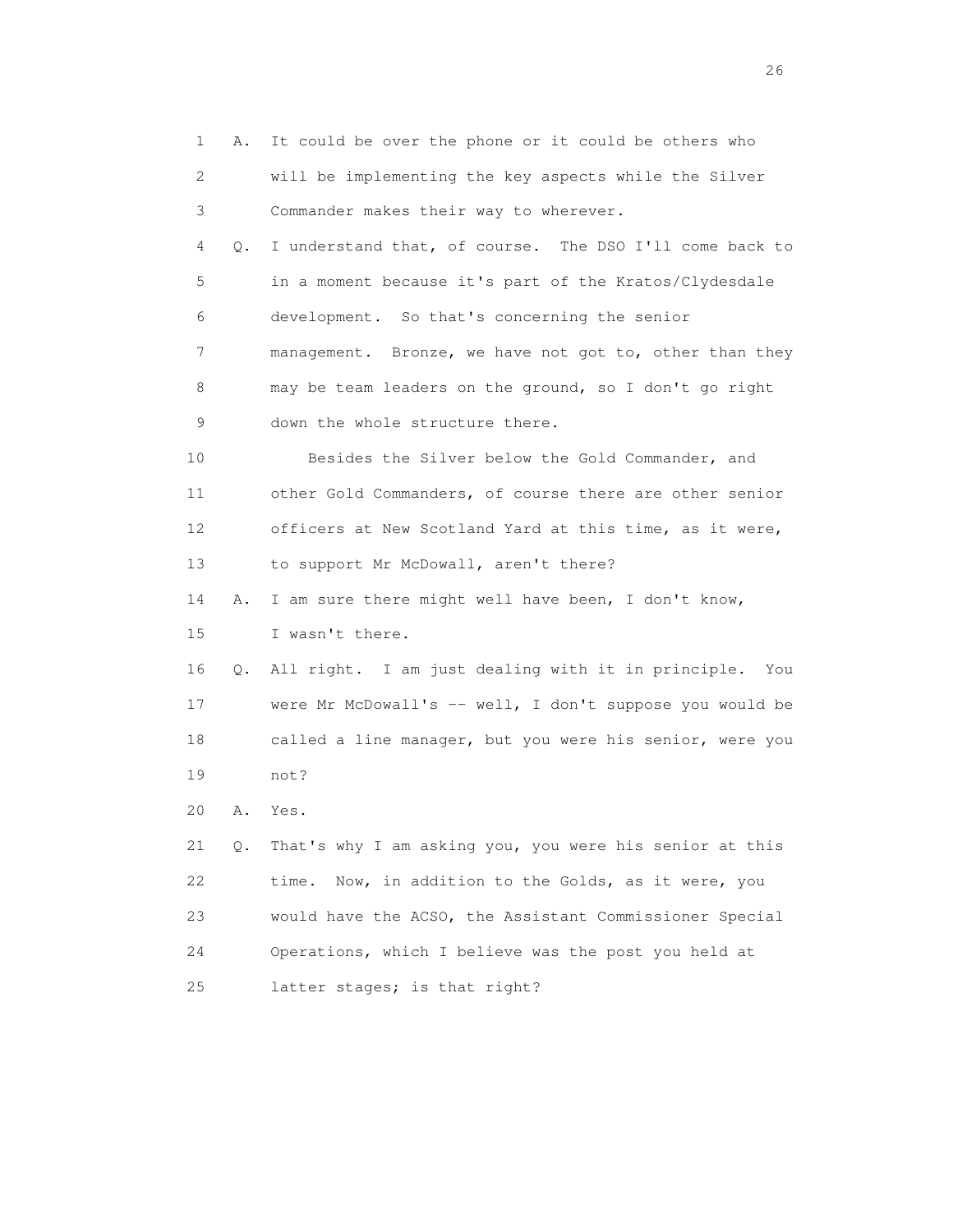1 A. Before I retired I held that post; not at this time. 2 Q. Not at this time, but there was somebody who held that 3 post at that time, and his name was Andy Hayman? 4 A. That's right. 5 Q. We know -- maybe you don't, but he was there at New 6 Scotland Yard and he did attend various meetings. Now, 7 what was his -- since you held the role itself, what 8 would have been the role of the Assistant Commissioner 9 Special Operations, then? 10 A. Well, obviously he has overall responsibility for 11 everything that's happening within his department, 12 specialist operations. 13 Q. Kindly explain to the jury, so we know Mr McDowall isn't 14 having to bear the burden of dealing with everything, 15 what is Mr Hayman doing? 16 A. I don't know what Mr Hayman was doing at that time. 17 Q. Sorry, I put it badly. What would have been his 18 responsibility as opposed to what he actually did? 19 A. Mr Hayman was the officer in charge of the whole of 20 specialist operations, which is a department which 21 includes not only the counter-terrorism aspect of the 22 Metropolitan Police's work but also other areas of work 23 as well, such as protection and security and so on. So 24 he had wider responsibilities. 25 SIR MICHAEL WRIGHT: Does that answer tell us anything about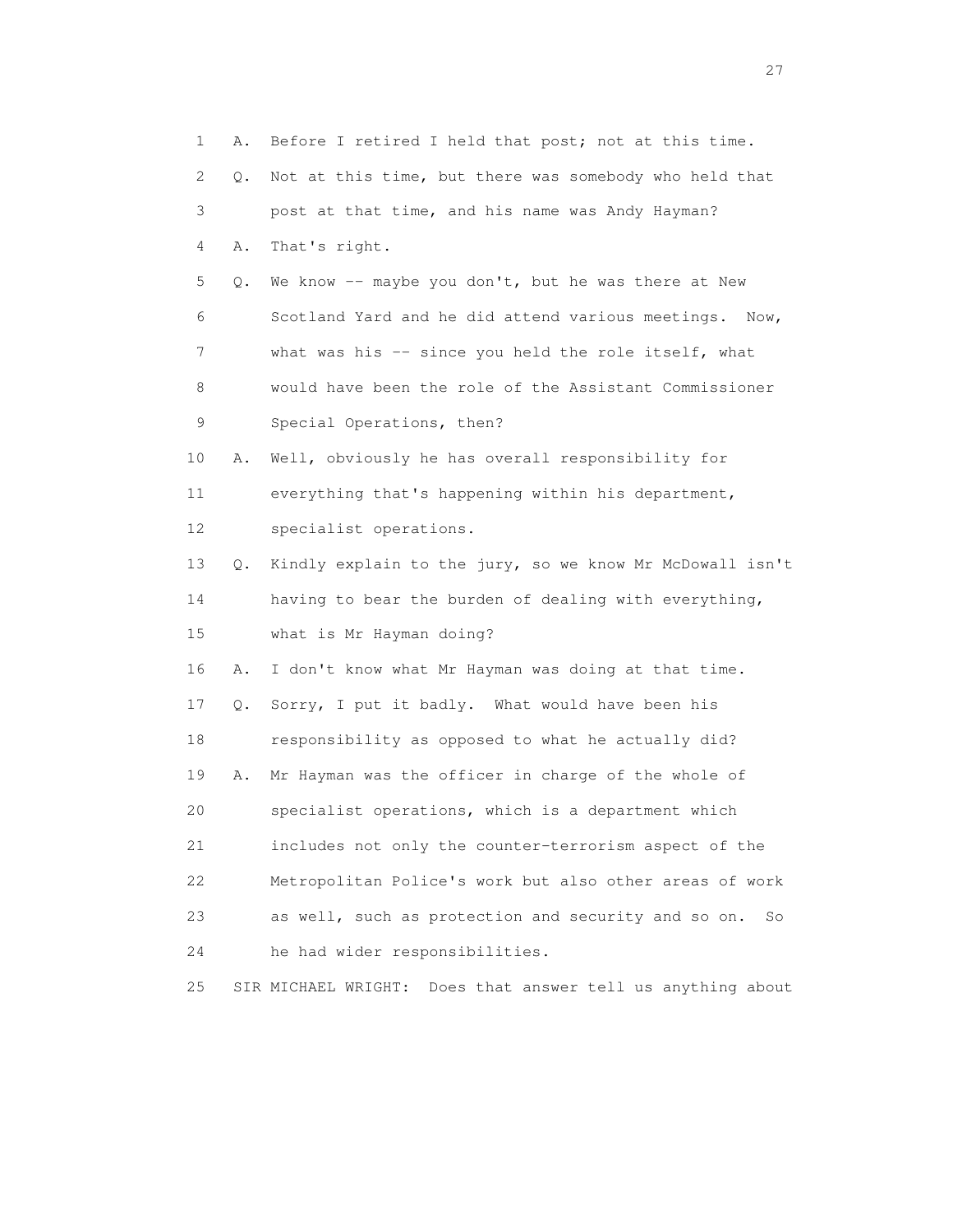1 his degree of personal involvement in what was happening 2 on the evening of the 21st and the morning of the 22nd? 3 A. It doesn't sir, because I simply don't know because 4 I wasn't there. 5 SIR MICHAEL WRIGHT: He might have been fully occupied with 6 something else. 7 A. He might well have been, I don't know. He would have to 8 be asked himself, sir. 9 MR MANSFIELD: If he is occupied with something else, within 10 special -- I mean, special operations includes what's 11 happening on the night, as well as a lot of others, as 12 you've just said. 13 A. Yes. 14 Q. So the jury have the picture. Will he have a deputy? 15 Would he have had a deputy? 16 A. There was another deputy assistant commissioner within 17 specialist operations, but I don't know what she was 18 doing at that particular time. 19 Q. You have obviously got a memory of a particular person. 20 Who was it at that time? 21 A. I think at that time it was Deputy Assistant 22 Commissioner Suzanna Becks. 23 Q. Right. Now, in addition to, therefore, that structure, 24 that is special operations structure, and the Golds with 25 different responsibility, we also have a group of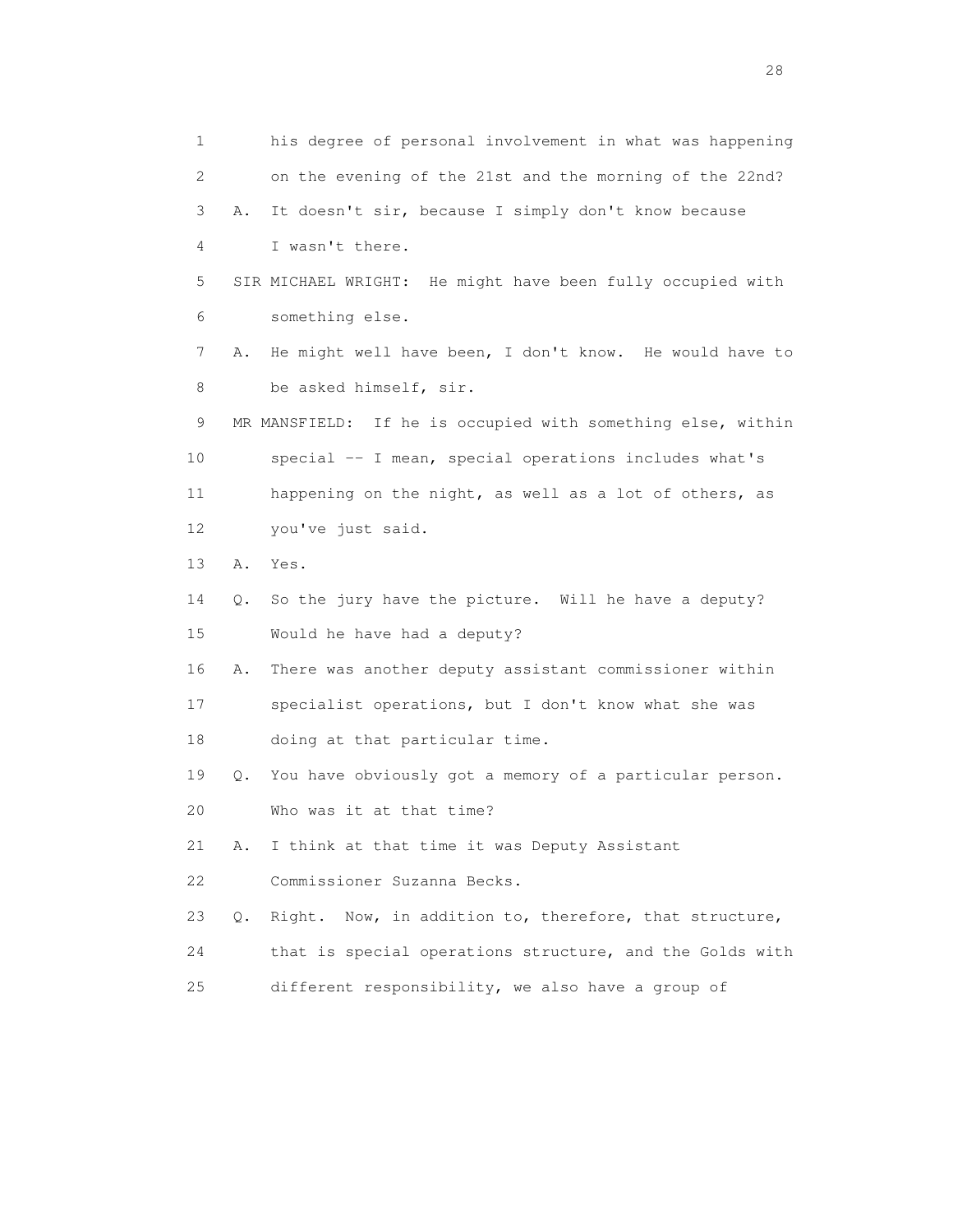1 officers coming back into the diagram the jury have in 2 front of them that are categorised as designated senior 3 officers. Now, I want to deal with that, if you would 4 not mind, with you a little bit but only a little if you 5 don't remember. 6 The DSOs at that time arose in a very specific 7 context, didn't they? 8 A. They were part of the operation which had been devised 9 to deal with the threat of suicide bombing. 10 Q. Yes. But they were only a part of that, weren't they? 11 A. As far as I recall, yes. 12 Q. So it's clear in terms of the distinction that was being 13 made -- whether it was a sensible distinction we will 14 come to later but not with you -- the distinction was on 15 a pre-planned exercise -- by which I mean or they meant 16 an operation that was geared to a pre-planned event like 17 a public event -- then it was desirable to have 18 a designated senior officer in relation to that 19 pre-planned event because you had time to deal with it 20 and have someone in place. That's the thinking; yes? 21 A. That was the thinking in the pre-set operation. We are 22 in slightly different territory here. There had never 23 ever been a situation where the police service had had 24 to effectively mount a manhunt for multiple suicide 25 bombers and I think you will find that, looking at the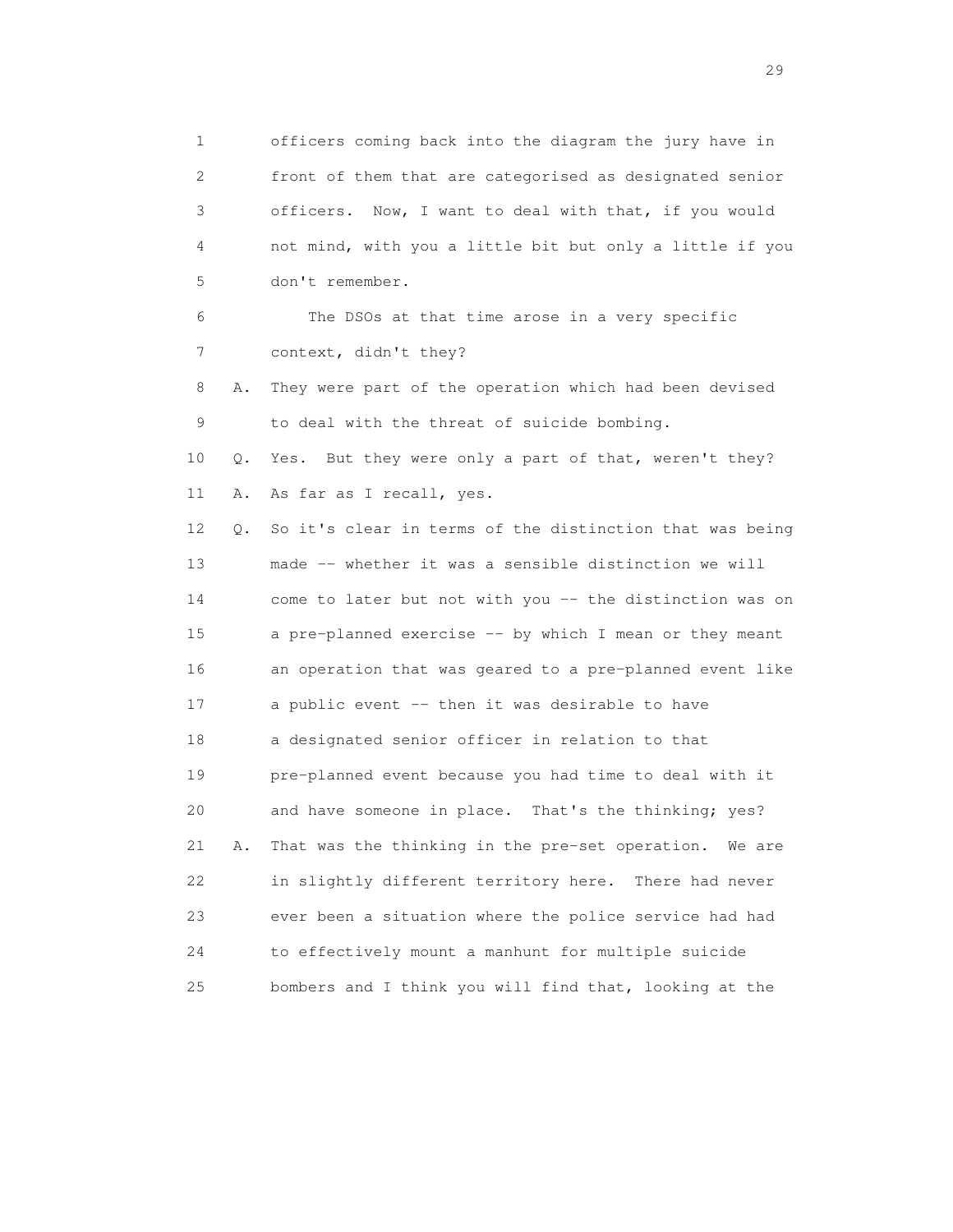1 Rainbow note, that actually there had been a DSO put in 2 place almost on a contingency basis for the whole of the 3 Metropolitan Police since 7 July.

4 Q. I am coming to that.

 5 A. Fine, but this is the point I am making: that although 6 there might be situations within the strict words of the 7 plan which said when a DSO might be appointed, I don't 8 know, you will have to ask either Commander McDowall or 9 Commander Dick, what the thinking was behind appointing 10 a DSO on this day, but it may have been a contingency in 11 case something developed.

12 Q. Yes, that's fully understood.

 13 But in fact, so far as the thinking had been up to 14 that day, DSOs were to be appointed for pre-planned 15 events; that had been the theoretical thinking? 16 A. I am not sure if it's right to say up to that day. 17 SIR MICHAEL WRIGHT: I am not sure that's right. My 18 recollection is that I think Mr McDowall told us that 19 not long before the events of July, there had been, as 20 it were, a duty DSO on call at Scotland Yard 24 hours 21 a day. 22 MR MANSFIELD: Well, I am coming to that, if I may. 23 SIR MICHAEL WRIGHT: Is my memory playing me tricks?

24 MR MANSFIELD: No. As far as what happened on this day,

25 I want to submit, but perhaps not through this officer,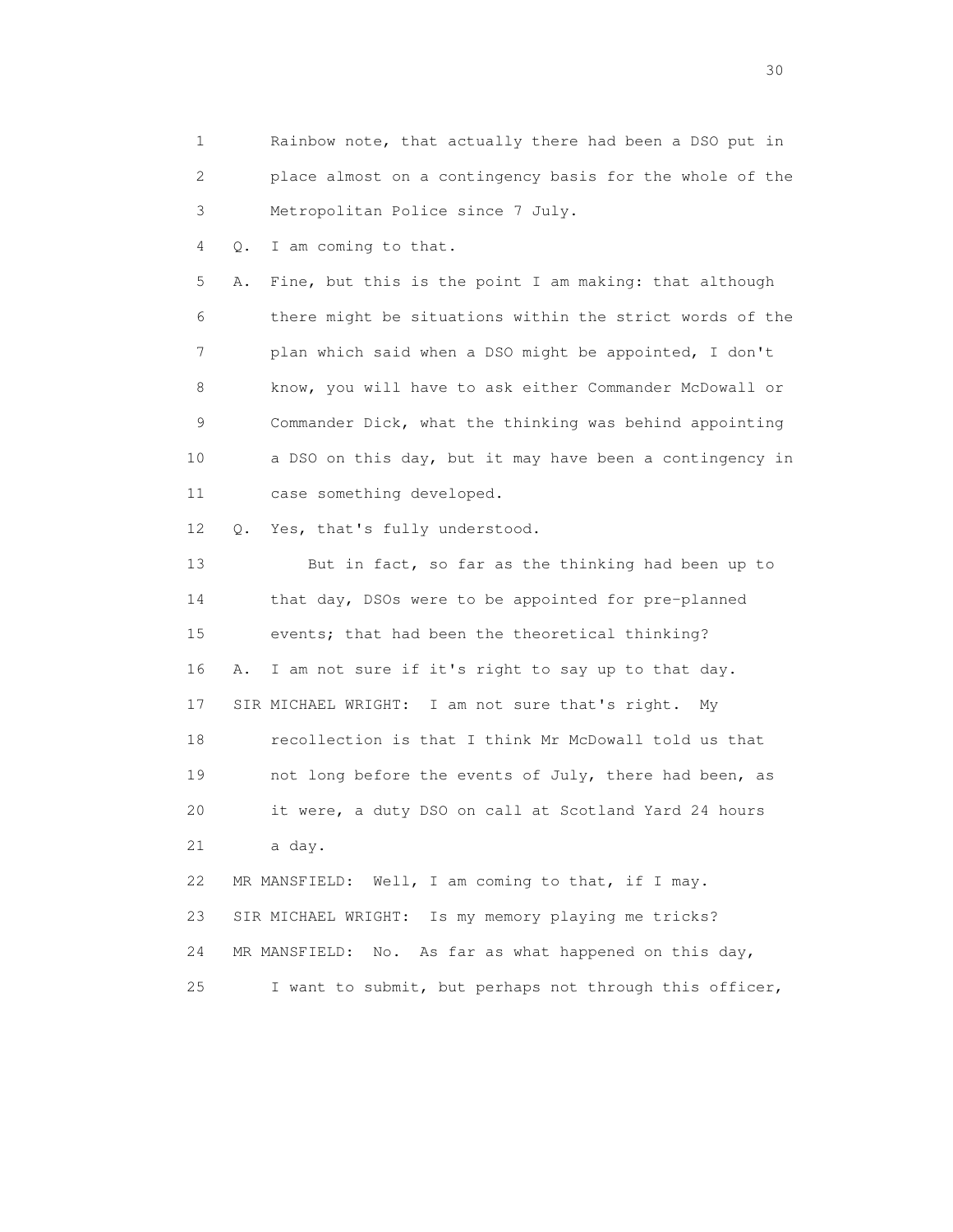1 was quite different to all the very many documents we 2 have been provided with. 3 SIR MICHAEL WRIGHT: Yes, that's understood. 4 MR MANSFIELD: So the theoretical distinction was that. 5 However, on this occasion, there were a number of DSOs 6 at New Scotland Yard, and if you don't know how many 7 there were, then I am certainly not going to ask you. 8 I have identified at least three others than the one 9 on the diagram Cressida Dick. I am going to mention 10 their names so it's clear: Allison, Carter and Baker. 11 SIR MICHAEL WRIGHT: Both commanders, I think. 12 MR MANSFIELD: Two of them are commanders, that's Allison 13 and Carter, and Baker was not a commander, I don't 14 think, at the time, although I'll be corrected if I have 15 got his rank wrong. 16 So those are the three, and when we get to a witness 17 later today, you will see where the third one comes 18 from. 19 So there were three DSOs, all with slightly 20 different responsibilities. 21 Were you aware of that? 22 A. No, because I wasn't there. 23 Q. All right. 24 SIR MICHAEL WRIGHT: There must be a limit to this, 25 Mr Mansfield. Poor Mr Clarke wasn't there. I think you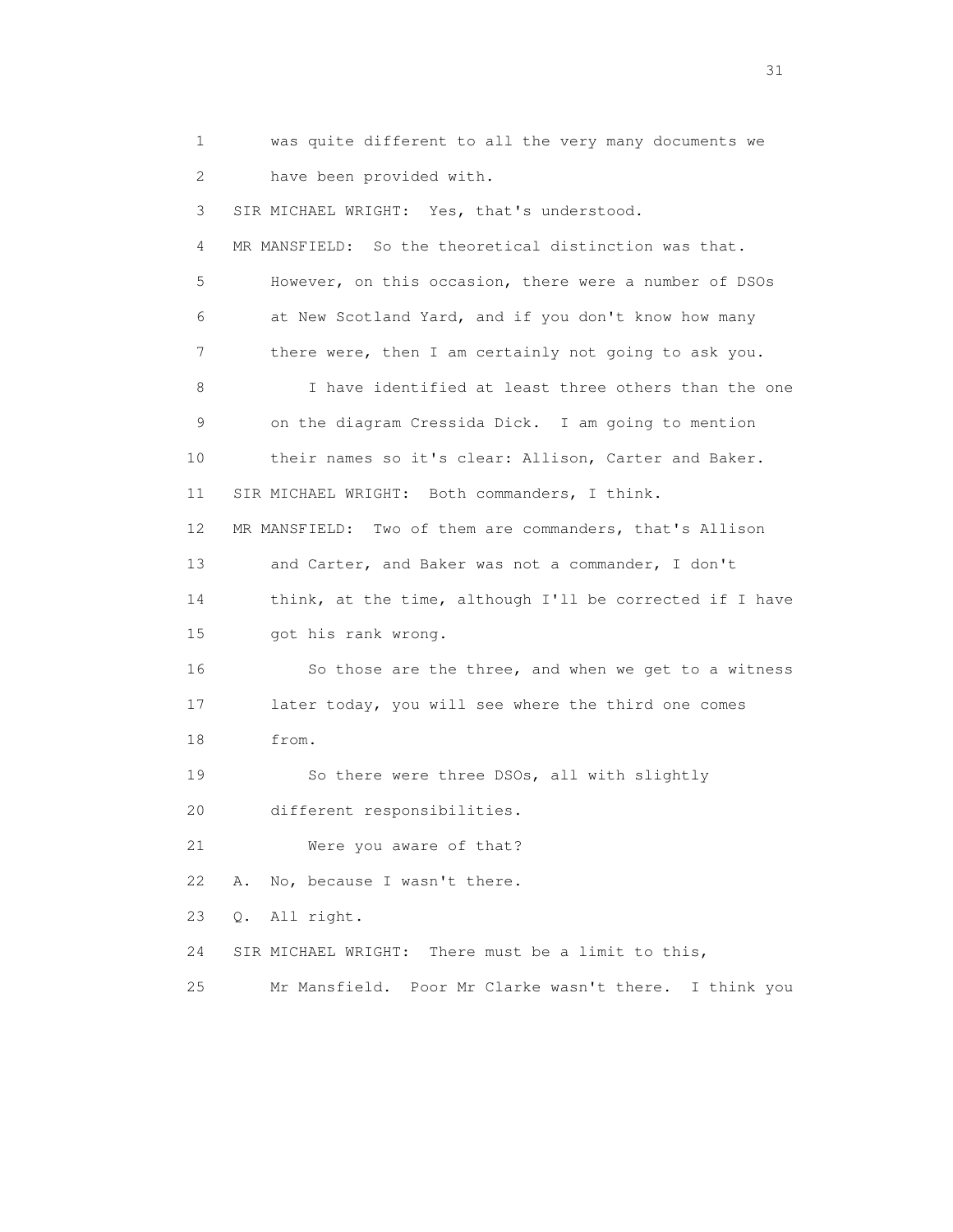1 were on holiday.

2 A. I wouldn't describe it as holiday, sir.

 3 SIR MICHAEL WRIGHT: All right, but you weren't in the Yard 4 at all.

5 A. No, I wasn't.

 6 MR MANSFIELD: I can't deal with you in terms -- you are the 7 officer in overall charge on the -- up to and including 8 but just before Mr McDowall takes over on that day, 9 because he is in Leeds, so that's why I am asking you 10 the question.

11 It may be I can't ask you these questions either, 12 and I am not going to waste time if you can't, but 13 I want to ask you a little bit about the development of 14 Kratos and Clydesdale. Were you involved in that at 15 all?

 16 A. No, I was aware of it being developed over a number of 17 years, but I was never involved in its actual

18 development and I was certainly never a DSO.

 19 Q. Then I'll leave those questions, save this: do you know 20 the management board at New Scotland Yard.

21 A. Yes.

22 Q. Were they involved?

23 A. They would certainly have been aware of it.

24 Q. Yes, I am sorry, being aware is slightly different.

25 Were they involved in the development of this particular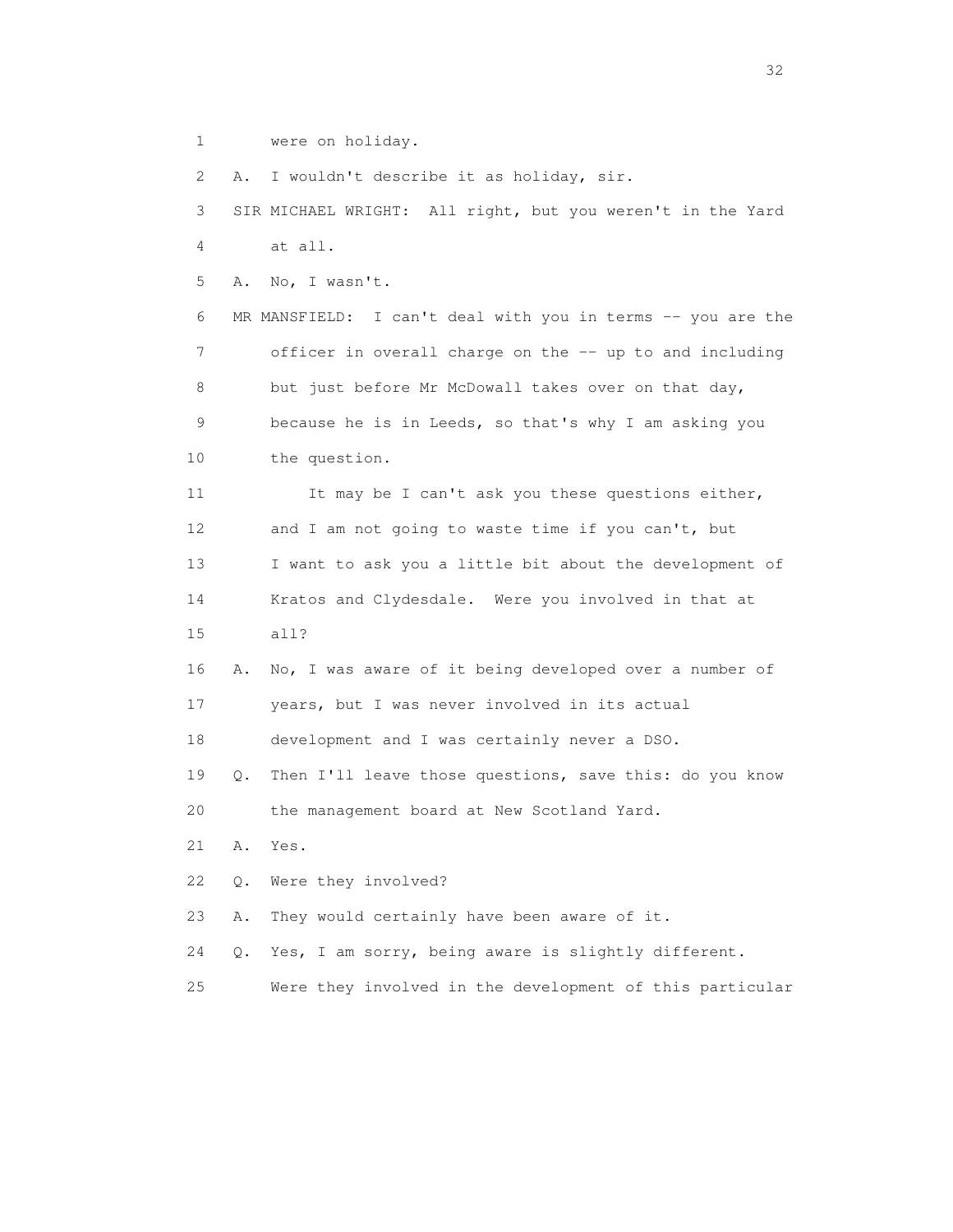1 policy? The reason I'm asking you it is it's the 2 delivery of a critical shot without warning, you see, 3 that's the real issue here. Do you know whether the 4 management board were concerned with the development of 5 it? 6 A. I know that the policy was being developed by Deputy 7 Assistant Commissioner Barbara Wilding, who worked to 8 Assistant Commissioner Sir David Veness, so obviously he 9 would have had an awareness. Beyond that I can't say 10 who was briefed on the detail of it at any particular 11 time or who authorised it. 12 Q. Right. I am going to move to another topic, since you 13 have been asked about pressure of events and so on, 14 unprecedented. In fact, it's not entirely 15 unprecedented, what happened; suicide certainly, but 16 multiple bombings in London were not unknown, were they? 17 A. There had been a series on the 7th, and of course in 18 previous terrorist campaigns there had been bombings but 19 of an entirely different nature. 20 Q. I am going to deal with one just quickly if you are able 21 to help: in 1973, it was four years before your first 22 appointment, there were four car bombs in London, way 23 back then, weren't there. 24 A. Yes.

25 Q. I am certainly not going to go through all the rest.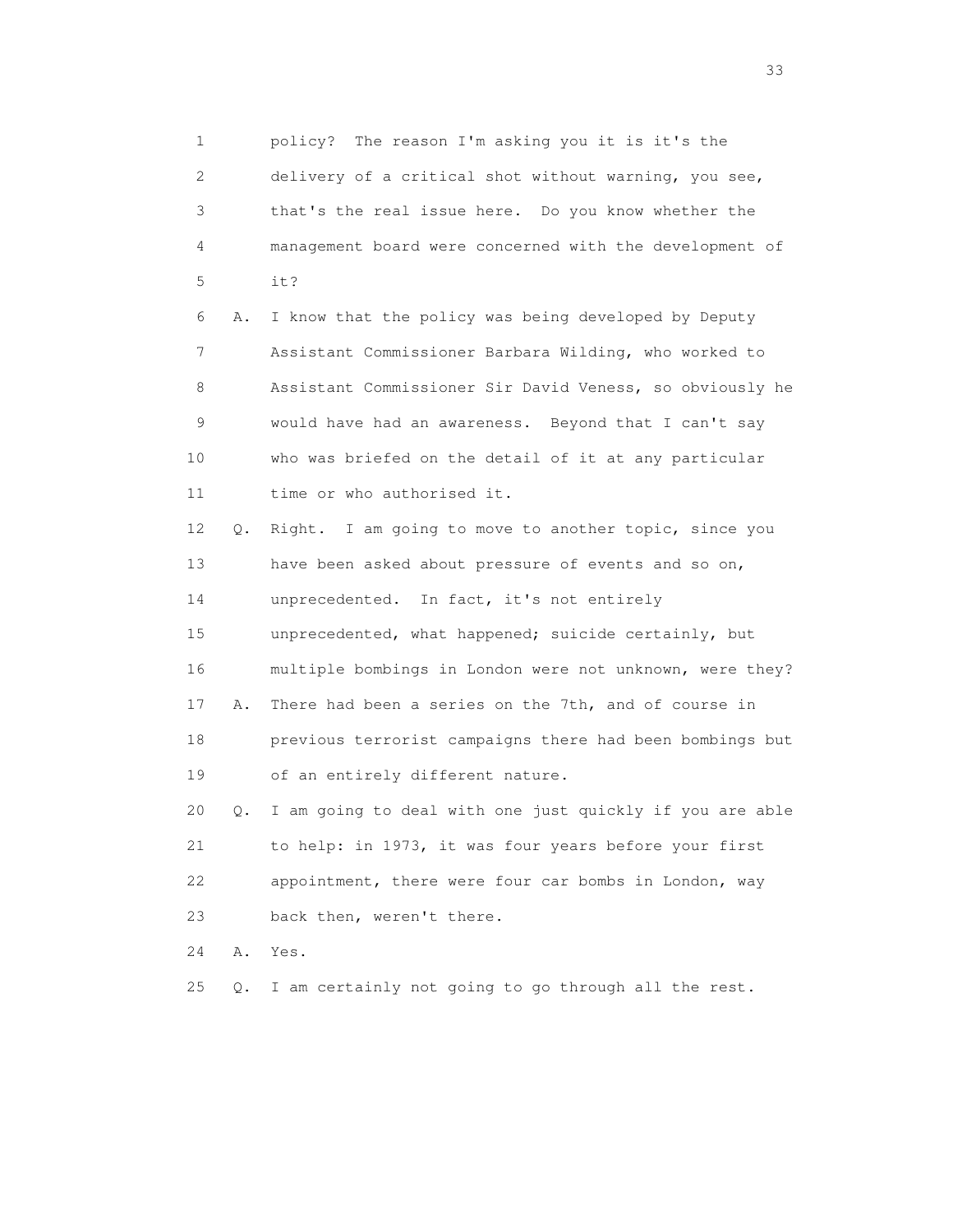1 After that, which was a PIRA exercise or operation, or 2 however it's to be called, there were lorry bombs, bag 3 bombs, litter bins were closed, letter boxes were 4 closed, a whole range of bombs in London, weren't there? 5 A. There were. 6 Q. Therefore the resilience of the police, and for that 7 matter the London public, to deal with this had been 8 building up over a long period of time, hadn't it? 9 A. I think there is a danger here, sir, of comparing chalk 10 and cheese. That Irish terrorist campaign was of 11 an entirely different nature to the campaign that we 12 have been facing in this country for the past six, seven 13 years. There are some fundamental differences which 14 demand different responses, different structures, and 15 a different mindset to the prevention and detection of 16 the attacks. 17 Q. The two that I have left out of that sequence of course 18 are two very well-known pub bombings where people died? 19 A. In the Irish campaign? 20 Q. Yes. 21 A. Yes. 22 Q. Right. I want to ask you about one other aspect of 23 this, and that is hollow point ammunition. Were you 24 aware of that? 25 A. No, I wasn't.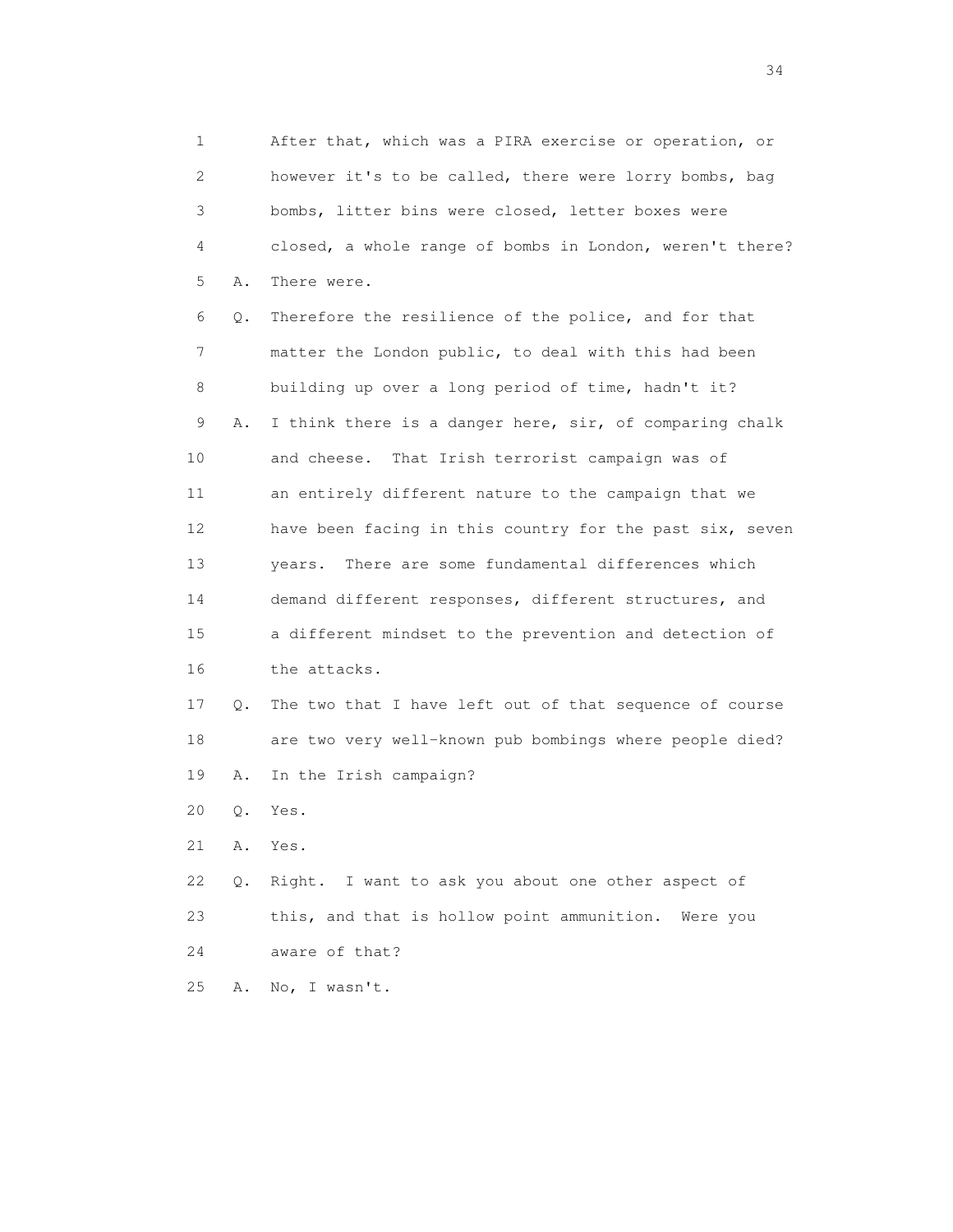1 Q. You had nothing to do with it?

- 2 A. No.
- 3 Q. So --
- 4 SIR MICHAEL WRIGHT: Can I interrupt a moment?
- 5 MR MANSFIELD: Certainly, yes.
- 6 SIR MICHAEL WRIGHT: Can you tell us, we have heard about 7 the management board, I think for the first time; who 8 were on the management board?
- 9 A. The management board is obviously led by the
- 10 commissioner, there is the deputy commissioner, then 11 four assistant commissioners.
- 12 SIR MICHAEL WRIGHT: That's the three top levels, in other 13 words.
- 14 A. The three top levels of the sworn officers, as it were. 15 Then there is the director of resources, and the 16 director of information, and the director of public
- 17 affairs, and I have no doubt left somebody else out and
- 18 I apologise to them.
- 19 SIR MICHAEL WRIGHT: Top management, in other words.
- 20 A. Top management, it's the board, the board of directors
- 21 of the Metropolitan Police.
- 22 SIR MICHAEL WRIGHT: Thank you.
- 23 MR MANSFIELD: Well, I leave the question of the ammunition,
- 24 since you played no part in that.
- 25 Finally this: would it be fair to say that there is,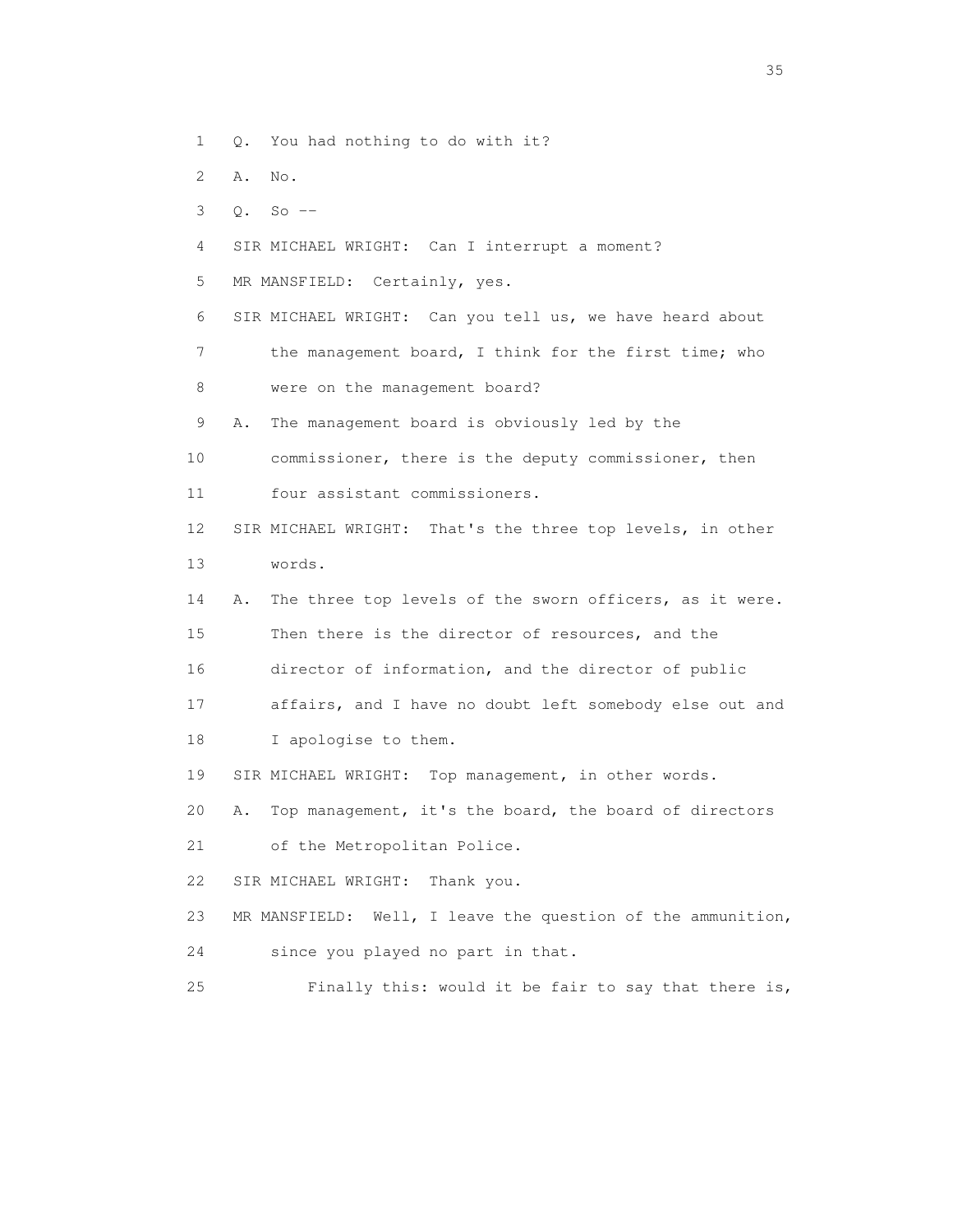1 in fact, although a heavy responsibility on the police, 2 an even greater responsibility in times of very great 3 pressure and very great fear for the exercise of very 4 great care; do you agree? 5 A. There is always the responsibility on the police to 6 exercise very great care. Obviously at a time like this 7 there needs to be an incredible focus upon trying to 8 keep the public safe, and that was what everybody was 9 straining to do throughout that period. 10 Q. And not panic and not take knee-jerk reactions to 11 anything, so far as is humanly possible? 12 A. Of course. 13 MR MANSFIELD: Thank you. 14 SIR MICHAEL WRIGHT: Thank you. Mr Gibbs? 15 MR GIBBS: No questions from me, thank you, sir. 16 SIR MICHAEL WRIGHT: Thank you very much. Mr Stern? 17 MR STERN: No, thank you, sir. 18 SIR MICHAEL WRIGHT: Thank you. Ms Leek? 19 MS LEEK: No, thank you, sir. 20 SIR MICHAEL WRIGHT: Mr Perry? 21 Questions from MR PERRY 22 MR PERRY: I ask questions on behalf of Mr McDowall, amongst 23 others. My name is David Perry, thank you. 24 I just have one or two questions, if I may, please. 25 Just so we all understand, you went on leave on 21 July,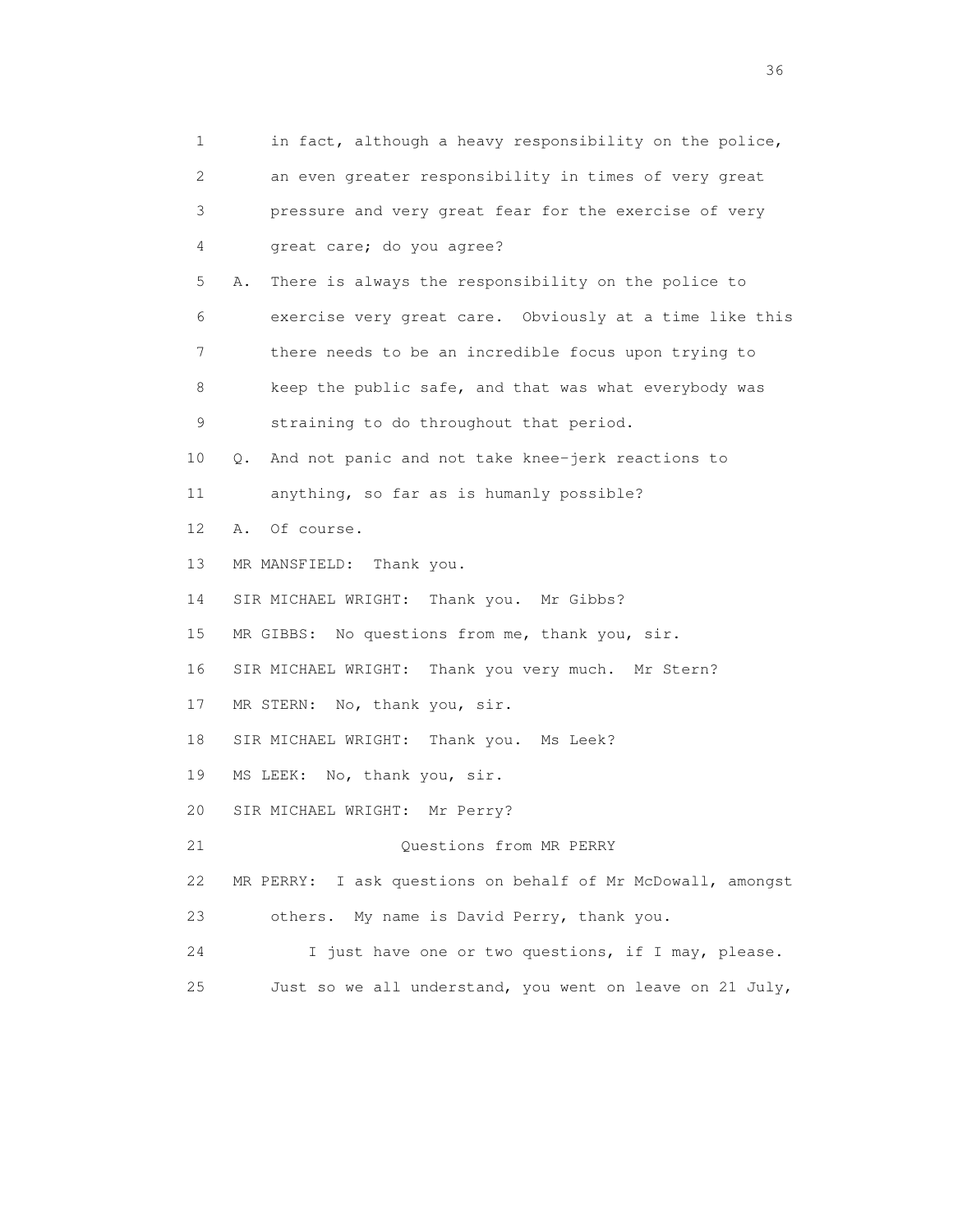1 I think?

 2 A. Yes, I left London early in the morning of the 21st. 3 Q. But I think it's -- I do not want to go into details, 4 Mr Clarke, as you have said it wasn't a holiday, but 5 I think it was just for that day? 6 A. Perhaps it's easiest if I do explain why I went. 7 SIR MICHAEL WRIGHT: You don't have to if you don't want to. 8 A. I think it's probably important in case there is ever 9 a suggestion made that things were at a height and 10 I left the post or that the situation in London couldn't 11 have been as bad as we were saying it was because I felt 12 fit to leave. 13 If I may take just a moment to explain. On the 14 morning of 7 July, my 16-year old son was going through 15 King's Cross, and he found -- he was trying to get 16 a train to go to Cambridge and he had come up the 17 Underground and found he couldn't get on to the 18 concourse of the station. He phoned me at home and 19 said: what should I do, there appears to be smoke and 20 people running and things happening. I hadn't heard by 21 that stage, it was just before 9 o'clock, that this was 22 a terrorist attack, but from what he was telling me 23 I had my suspicions about what it could be. So I gave 24 him the instruction to get away from there as quickly as 25 possible and in fact we then, my wife and I then told

<u>37</u>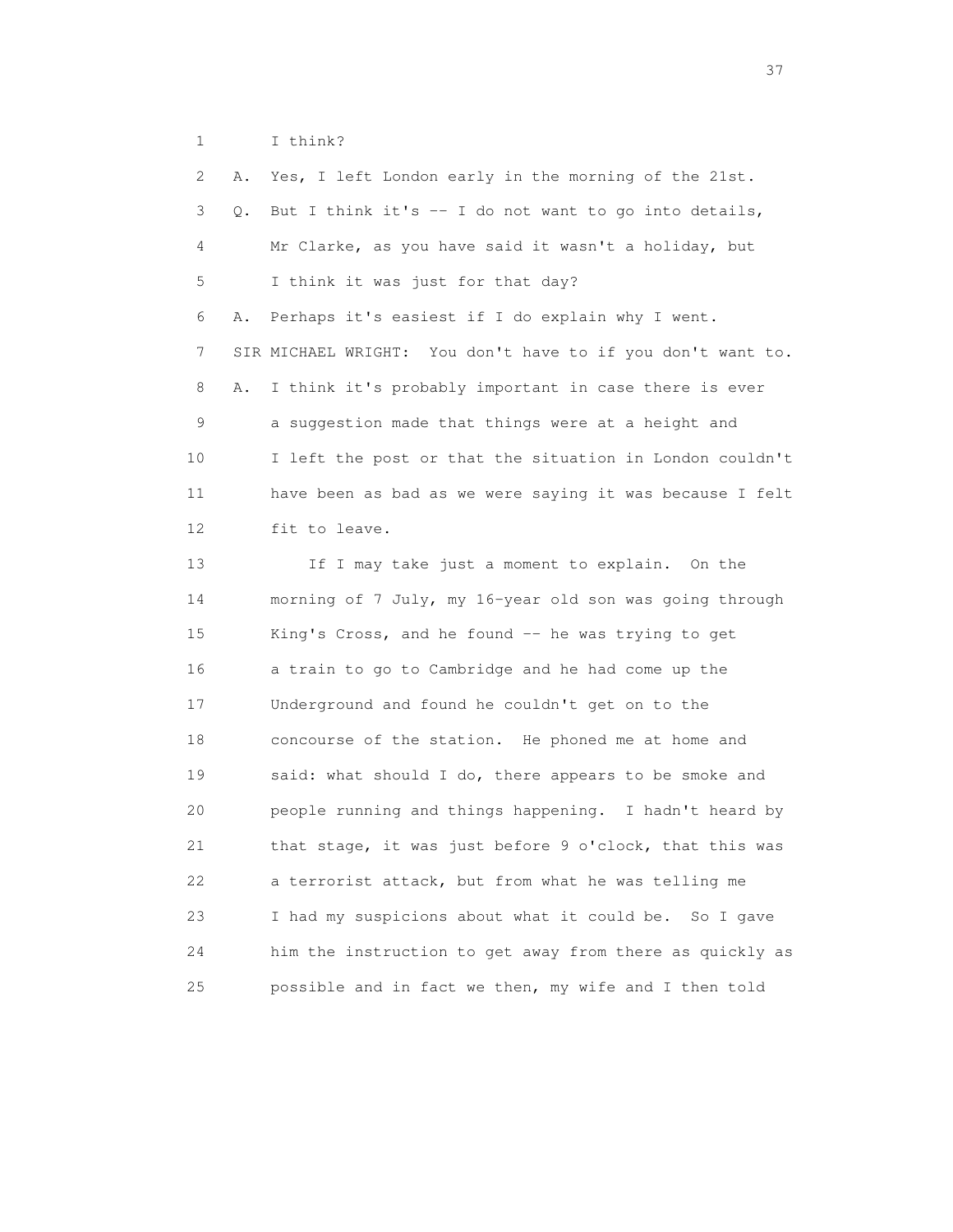1 him to get on a bus to get away.

 2 And later that morning, obviously I was by then on 3 my way to Scotland Yard, I heard what had happened, what 4 was happening, the telephone system went down so 5 I couldn't contact him, and it transpired then of course 6 the bus had blown up in the vicinity of King's Cross, 7 been blown up shortly thereafter and we were not able to 8 contact him for some while. For me I was in the centre 9 of things so perhaps it wasn't so difficult, but for my 10 wife it was extraordinarily difficult.

 11 Our holiday had been due to begin a day or two after 12 that. I told my family to go away on holiday and 13 obviously I wouldn't be able to join them. So they went 14 but by about 20 July, I could tell that my wife was very 15 anxious and possibly suffering a little bit of delayed 16 shock from what had happened on the 7th. The 17 investigation into the 7th seemed to be at a stage where 18 I could possibly leave just for a day or two just to try 19 to join her and reassure her or whatever, and so that's 20 what I did on the morning of 21 July.

 21 Then I got to the other end, then of course I was 22 told what had happened in London, and so I spoke with 23 Mr Hayman and others, decided I wouldn't immediately 24 return, but of course when the events of the 22nd 25 unfolded, I got the first flight back and got to

and the state of the state of the state of the state of the state of the state of the state of the state of the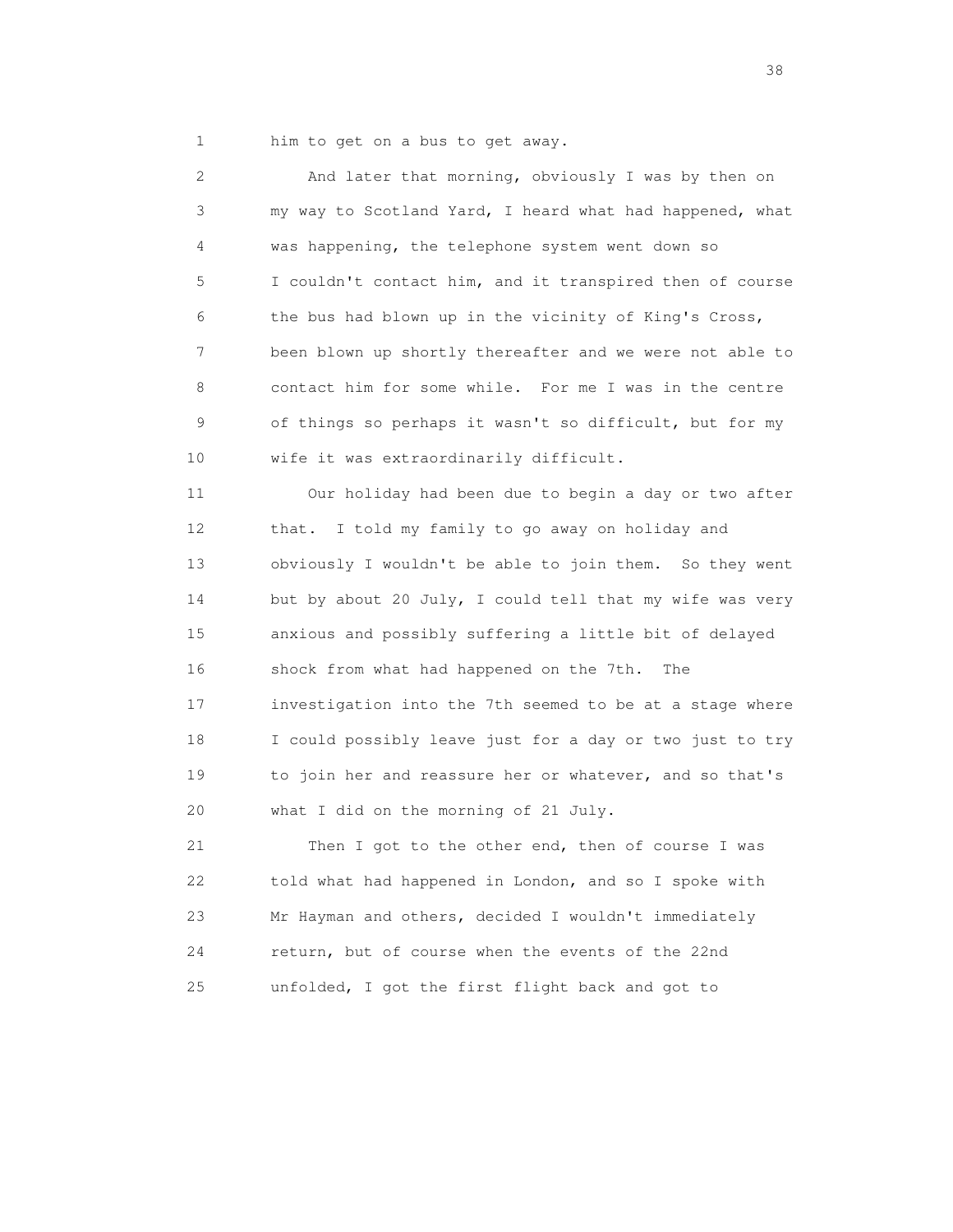1 Scotland Yard at 7.20 on the evening of the 22nd. 2 Q. Thank you very much, first of all, Mr Clarke, for that. 3 So you are away effectively on the 21st until the 4 evening of the 22nd? 5 A. Sadly, yes. 6 SIR MICHAEL WRIGHT: Thank you for that. 7 MR PERRY: I just want to ask you this, Mr Clarke, because 8 you were just asked questions about the previous 9 campaigns that there have been against London, the 10 Provisional IRA campaigns back in the 1970s and coming 11 through into the 1990s; and you said that there were 12 fundamental differences between the threat that was 13 faced in the course of those campaigns and the threat 14 that has been faced over the past few years, and is 15 still faced by Londoners and the Metropolitan Police. 16 Could you just explain what you perceive to be the 17 fundamental differences? 18 A. During the Irish campaign, despite the appalling 19 atrocities that were committed, the loss of life was 20 comparatively restricted, and it was restricted because 21 the terrorists used warnings, they certainly didn't 22 indulge in suicide attacks, and of course we have seen 23 the return of what are termed prisoners as being the key 24 part of the peace process in Northern Ireland; and

25 cynically the view is that they looked to restrict

 $39<sup>2</sup>$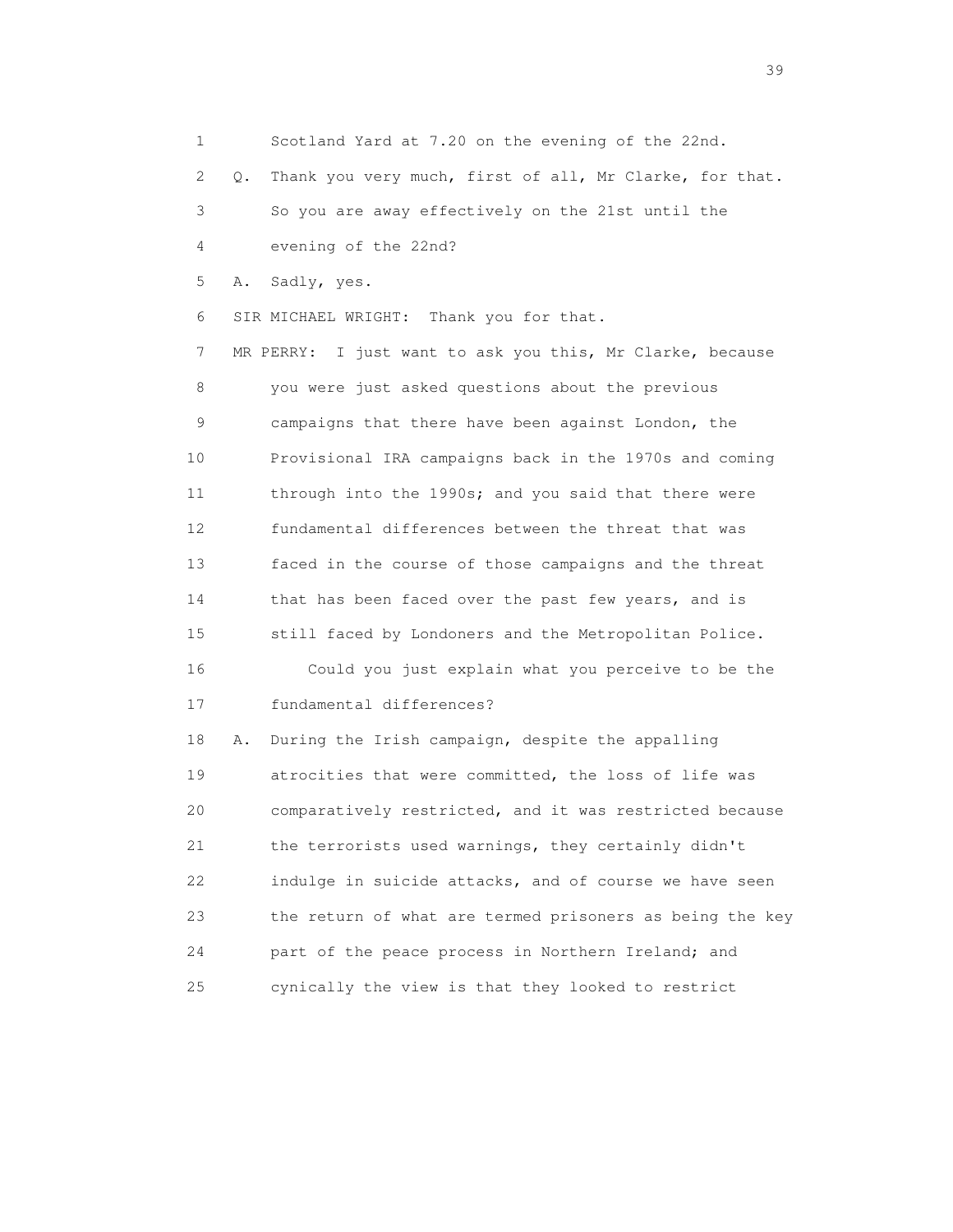1 casualties as a means of maintaining some sort of 2 traction in a political process.

 3 Apart from that, the campaign, of course, was 4 domestic, very much contained within these shores, with 5 a few exceptions.

 6 By contrast, the threat that we have seen from the 7 Islamist groupings is global in its origins and every 8 investigation seems to take us across the world. We 9 have seen the use of suicide as a regular feature, both 10 here and overseas, and quite apart -- there have been no 11 warnings given, and there has been no determination or 12 wish to restrict casualties. On the contrary, 13 investigation after investigation, we have seen that the 14 ambition of the terrorists is simply to kill as many 15 people as possible.

 16 So those fundamental differences have led to 17 a difference in the way in which we need to approach the 18 possibility of attack and the way in which

 19 investigations are structured and delivered against the 20 terrorist threat.

21 MR PERRY: Thank you very much.

 22 SIR MICHAEL WRIGHT: My recollection is that although it 23 didn't always work, with the Provisional IRA bombing 24 campaigns, there was a level of communication so that 25 warnings could be given?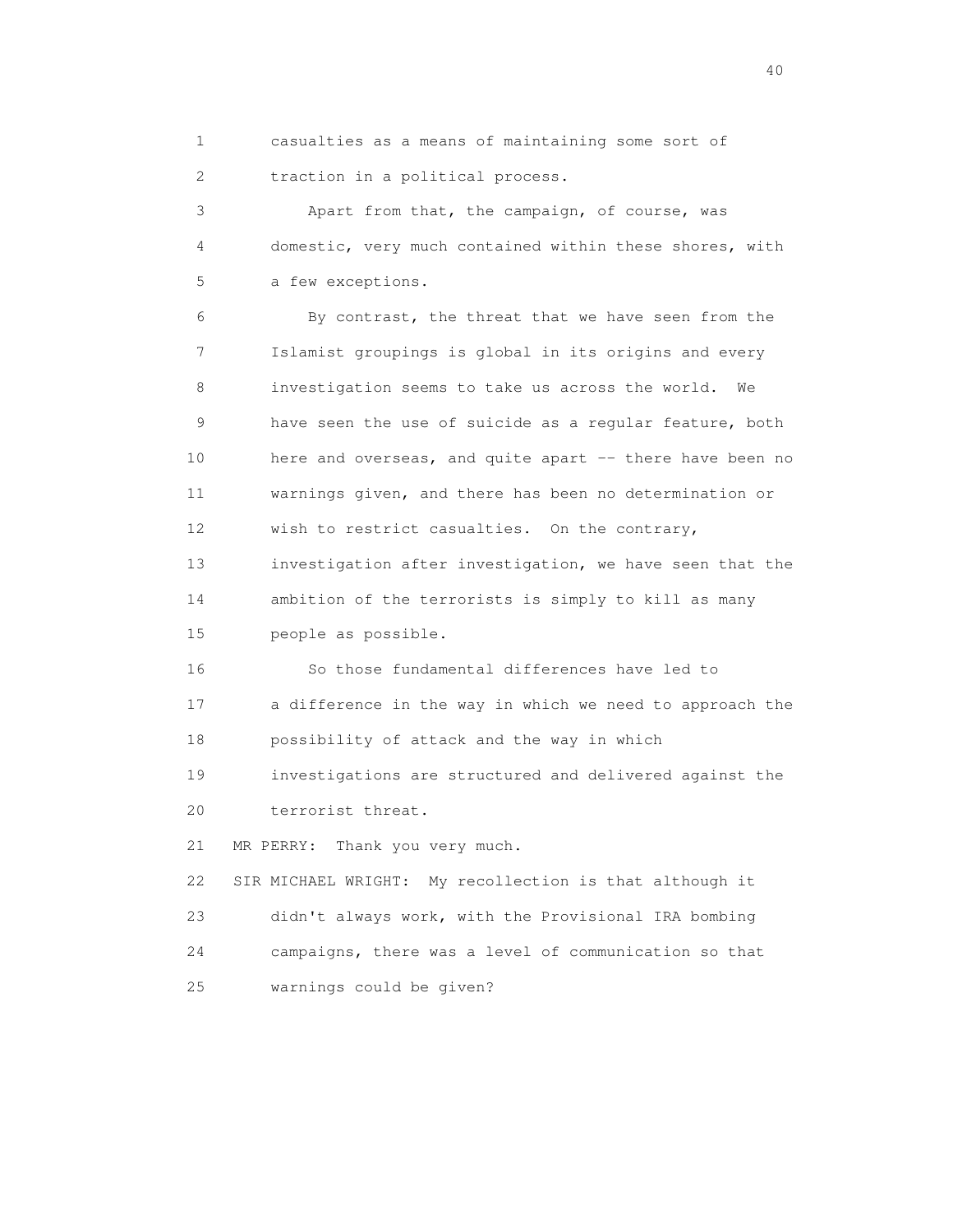1 A. There were -- various code words were used by the 2 terrorists to try to authenticate their warnings. Now, 3 very often these warnings were misleading or late, and 4 were little help. But there were occasions when those 5 warnings certainly did enable areas to be evacuated and 6 lives saved. 7 SIR MICHAEL WRIGHT: Thank you. 8 MR PERRY: Mr Clarke, those are all the questions that 9 I have. Thank you very much indeed. 10 SIR MICHAEL WRIGHT: Thank you, Mr Perry. Mr King? 11 MR KING: Nothing from me, thank you, sir. 12 SIR MICHAEL WRIGHT: Thank you very much. 13 Questions from MR HORWELL 14 MR HORWELL: Mr Clarke, Richard Horwell on behalf of the 15 Commissioner. 16 You have set out in your statement a large number of 17 statistics and facts that relate to the period of 18 July 2005. You have been asked about some of them. 19 I am only going to introduce a few more. There comes 20 a limit to the ability of anyone to take in and digest 21 facts of this kind. One example you give at page -- if 22 you use the page numbers at the top, 5 of 8, our page 7 23 of your statement -- about a third of the way down you 24 talk of the single largest commitment that the Met had 25 on 28 July: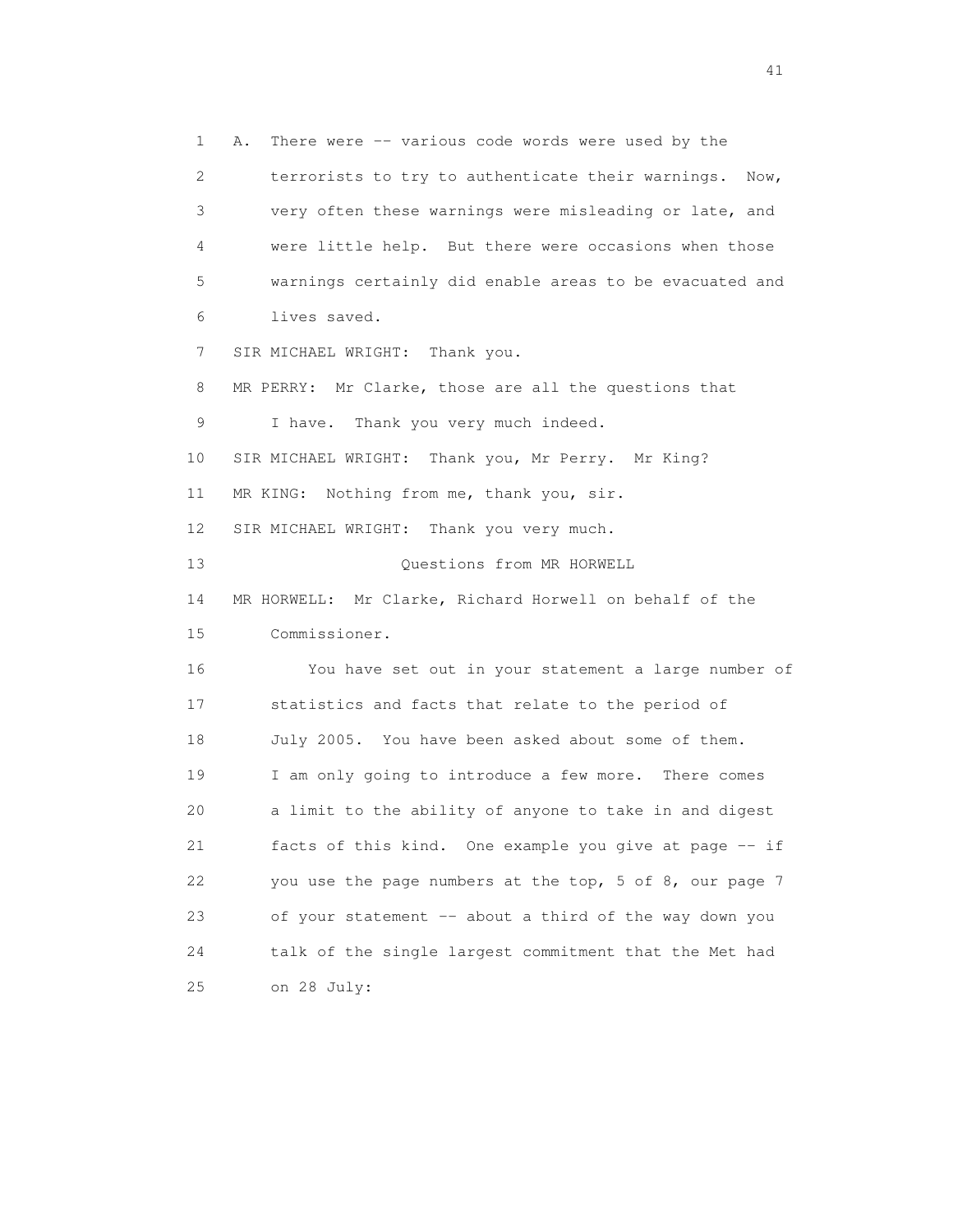1 "... when, in response to intelligence, some 4,100 2 Metropolitan Police officers were deployed with only 3 12 hours notice to provide a specific response in 4 Central London and around the London railway and tube 5 stations." 6 A. Yes. 7 Q. So in assessing the ability of the Metropolitan Police 8 Service to move rapidly, on that day just over 4,000 9 police officers were deployed with only 12 hours' 10 notice, because of specific intelligence received? 11 A. That's correct. 12 SIR MICHAEL WRIGHT: If my figures are right, that's about 13 a quarter of the entire Metropolitan Police staff? 14 A. A little less, sir, I think. They were running at over 15 30,000 at that time. 16 SIR MICHAEL WRIGHT: I beg your pardon, I have 15,000 in 17 mind. It was 30,000 was the strength at that time? 18 A. Yes, that's right, sir. 19 SIR MICHAEL WRIGHT: In that case about an eighth. Very 20 well. 21 MR HORWELL: You have described that as being the largest 22 operation of its kind, in other words hardly any notice, 23 and the movement of such a large number of police 24 officers, the largest operation of its kind in recent 25 memory?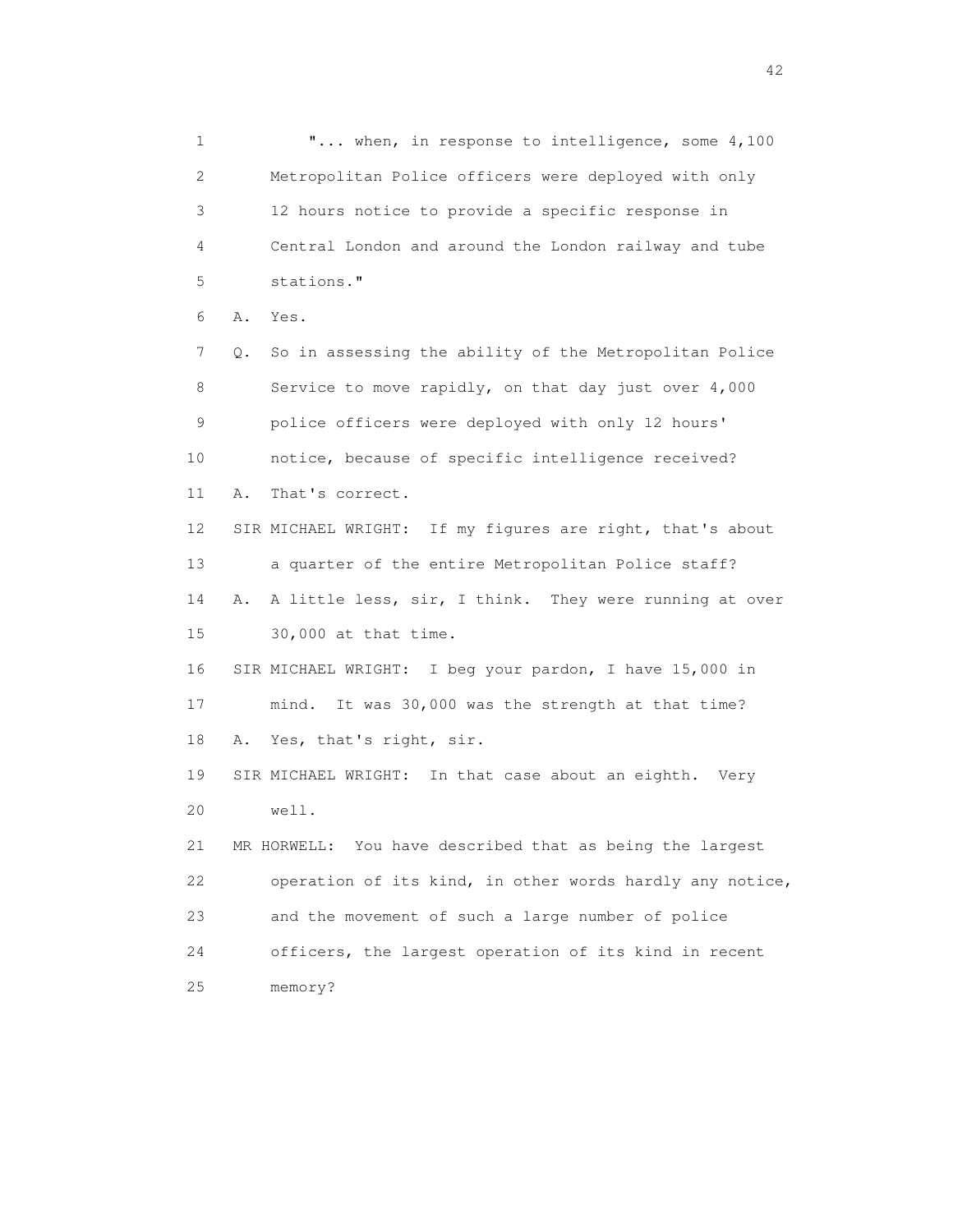1 A. That's correct.

| 2  | Q. | As an example of the extraordinary threat that London     |
|----|----|-----------------------------------------------------------|
| 3  |    | faced at this time, on the next page, page 6 of 8, you    |
| 4  |    | describe at the bottom New Scotland Yard and Parliament   |
| 5  |    | being completely locked down for over an hour and         |
| 6  |    | a half, and that meant no-one could enter                 |
| 7  |    | New Scotland Yard or Parliament and no-one could leave?   |
| 8  | Α. | That's absolutely right. In fact it included              |
| 9  |    | Buckingham Palace as well.                                |
| 10 | О. | On which day was that. On the 7th?                        |
| 11 | Α. | No, this was on 12 July, the following week. This is      |
| 12 |    | the day on which the bomb factory had been discovered in  |
| 13 |    | Leeds, the bomb car had been discovered at Luton,         |
| 14 |    | firearm had been discovered and so on. It was one of      |
| 15 |    | these days when things moved incredibly quickly and the   |
| 16 |    | CCTV from the Luton station cameras suggested that there  |
| 17 |    | might possibly be a fifth bomber associated with these    |
| 18 |    | attacks who we had not been able to trace.                |
| 19 |    | SIR MICHAEL WRIGHT: Was that connected with the bomb that |
| 20 |    | was found at Wormwood Scrubs?                             |
| 21 | Α. | No, sir, this was after 7 July.                           |
| 22 |    | SIR MICHAEL WRIGHT: It had already been found by then?    |
| 23 | Α. | No, the one at Wormwood Scrubs was found a day or two     |
| 24 |    | after 21 July.                                            |
| 25 |    | Sorry, yes.<br>SIR MICHAEL WRIGHT:                        |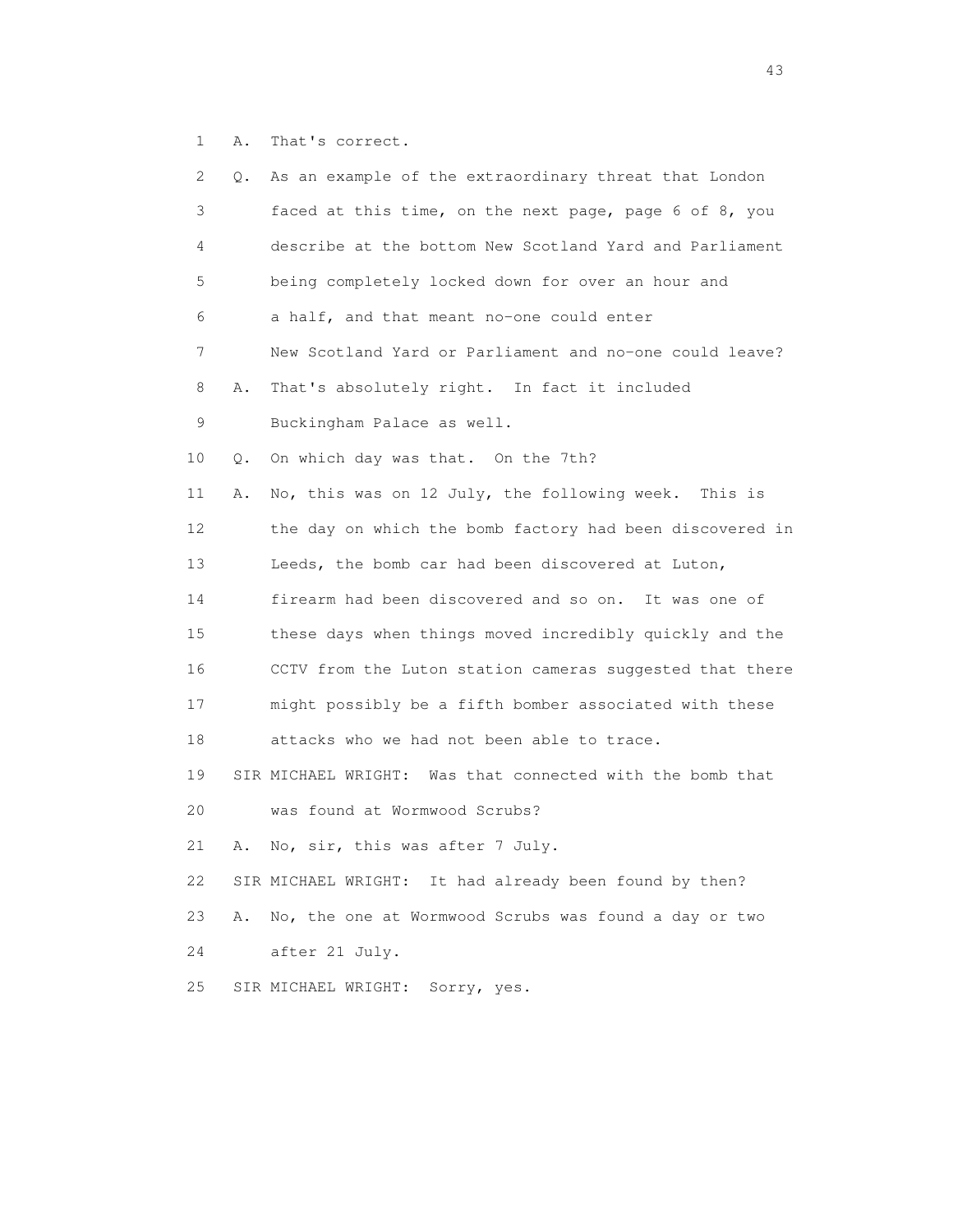1 MR HORWELL: On the 23rd, we will hear, in fact.

2 SIR MICHAEL WRIGHT: I beg your pardon, that one hadn't

 3 actually happened then. Thank you. 4 MR HORWELL: You described the locking down of 5 New Scotland Yard, Parliament and now as we have heard, 6 Buckingham Palace, as something which in your experience 7 had never happened before? 8 A. It was completely unprecedented, as was some of the 9 decision-making having to be made at that time about 10 whether to warn the public about the possibility of 11 a further suicide bomber on the loose or not to. 12 I remember those as being some of the most difficult 13 decisions that one had ever confronted. If you warned 14 the public you could cause unnecessary panic; if you 15 don't and something terrible happened, the obvious 16 question is: why didn't you warn the public. That's the 17 sort of pressure we were working under day in, day out 18 at that time. 12 July is but one example. 19 Q. You set out in your statement the fact that there was, 20 in your view, a tangible air of tension and expectation 21 of further attacks? 22 A. Yes, indeed. 23 Q. London was gripped by fear, was it not, of further 24 attacks on the public transport system? 25 A. Yes, it was. There was a strange atmosphere. Like most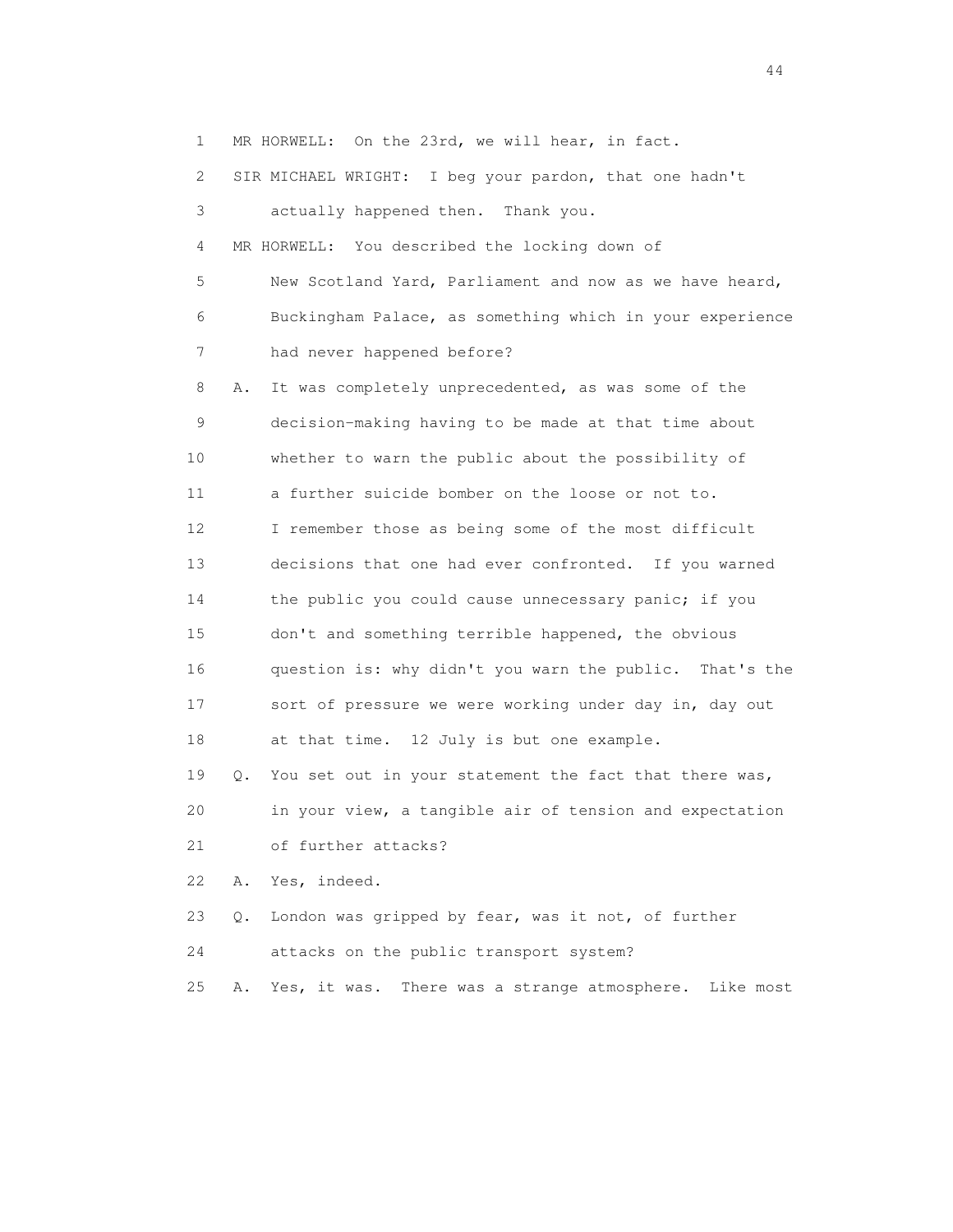1 of my colleagues, I didn't go home very much in that 2 period after 7 July, and one could sense it in the 3 evenings, walking around or going out, there is a sense 4 in the air that this has happened, could it happen 5 again, is it likely to happen again; expectation, 6 particularly within police circles when the threat level 7 had been raised to critical, in other words that the 8 assessment was an attack was imminent. 9 Q. You have been asked by Mr Mansfield about the earlier 10 terrorist atrocities, committed by the IRA? 11 A. Yes. 12 Q. You have described any comparison between those 13 atrocities and those committed in July of 2005 as being 14 like chalk and cheese? 15 A. Chalk and cheese, yes; in terms of the approach that we 16 have to take when intelligence is received that there is 17 likely to be a threat, then we have to, I think, apply 18 an entirely different set of criteria with the new 19 threat than with the Irish threat. We have to give 20 ourselves the opportunity to gather evidence at a much 21 earlier stage of terrorist plotting; it means we have to 22 work more closely with the security service and make 23 sure as far as possible that every piece of evidence can 24 potentially be used as evidence in a court of law. 25 Q. Can I just seek, if I may, to identify one of the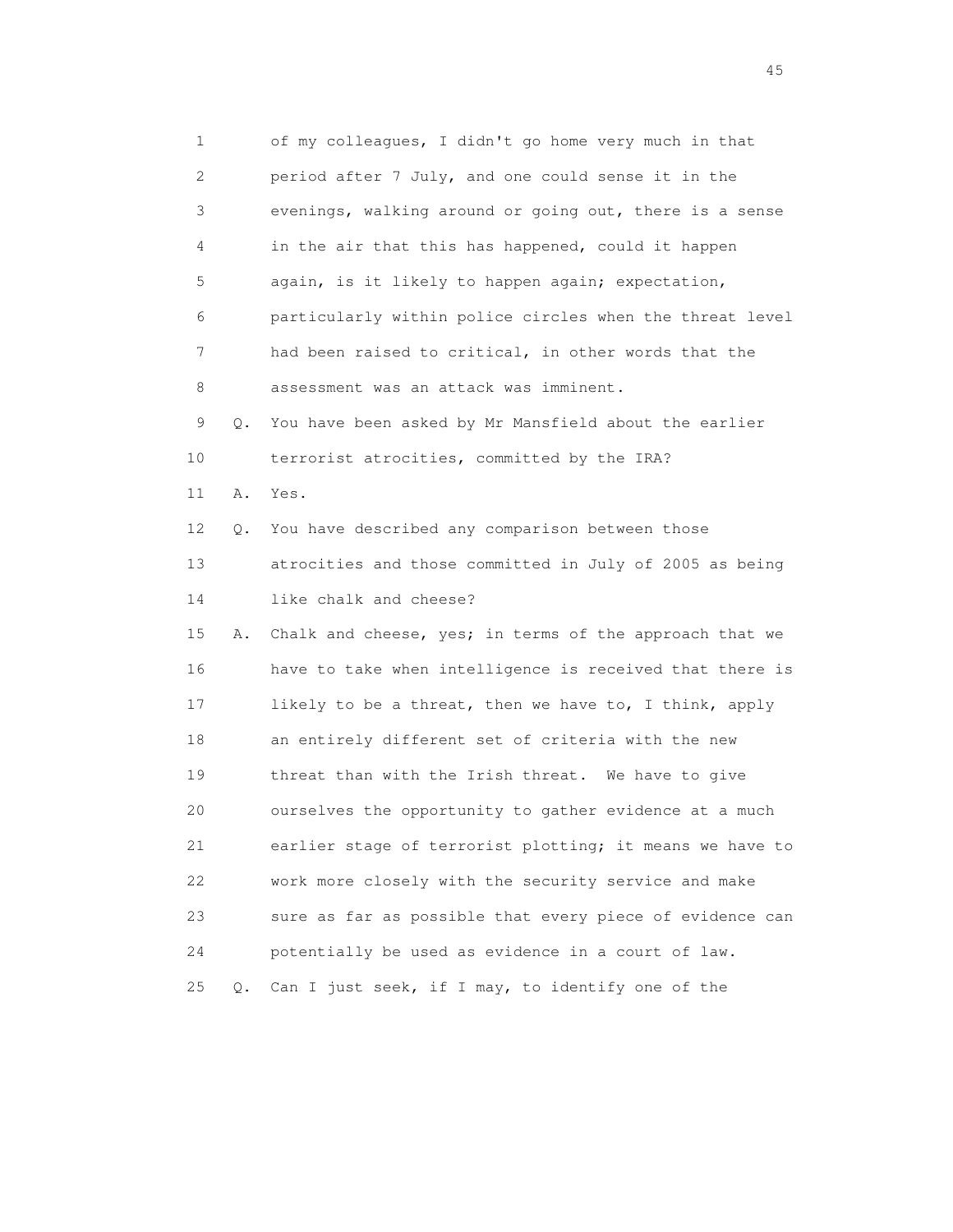| $\mathbf 1$ |    | enormous differences between the two types of terrorism,   |
|-------------|----|------------------------------------------------------------|
| 2           |    | and that is the fact that the IRA did not have a habit     |
| 3           |    | of blowing themselves up unless by accident?               |
| 4           | Α. | Only by accident, sir, yes.                                |
| 5           | Q. | What that meant was that, if IRA terrorists had been       |
| 6           |    | linked to a building, for example, that building, if the   |
| 7           |    | police wished, could easily be contained?                  |
| 8           | Α. | Well, we had examples of that here. Obviously the          |
| 9           |    | Balcombe Street siege is an example of that, where         |
| 10          |    | terrorists could be contained and negotiated with and      |
| 11          |    | their eventual surrender achieved.                         |
| 12          | Q. | But containment of premises in circumstances such as       |
| 13          |    | these would rarely be an option; would you agree?          |
| 14          | Α. | Well, recent experience, not only in Madrid but also in    |
| 15          |    | the Netherlands in October 2003, shows us that the         |
| 16          |    | current groupings of terrorists when cornered tend to      |
| 17          |    | either fight back or to kill themselves and try to kill    |
| 18          |    | others in the process.                                     |
| 19          | Q. | Therefore special care is required?                        |
| 20          | Α. | Special care is required and is absolutely essential.      |
| 21          |    | Very often the terrorists are not alerted to the           |
| 22          |    | presence of the authorities because that could prompt      |
| 23          |    | them $--$                                                  |
| 24          |    | SIR MICHAEL WRIGHT: If I have understood you rightly, it's |
| 25          |    | not only special care; it is an entirely different         |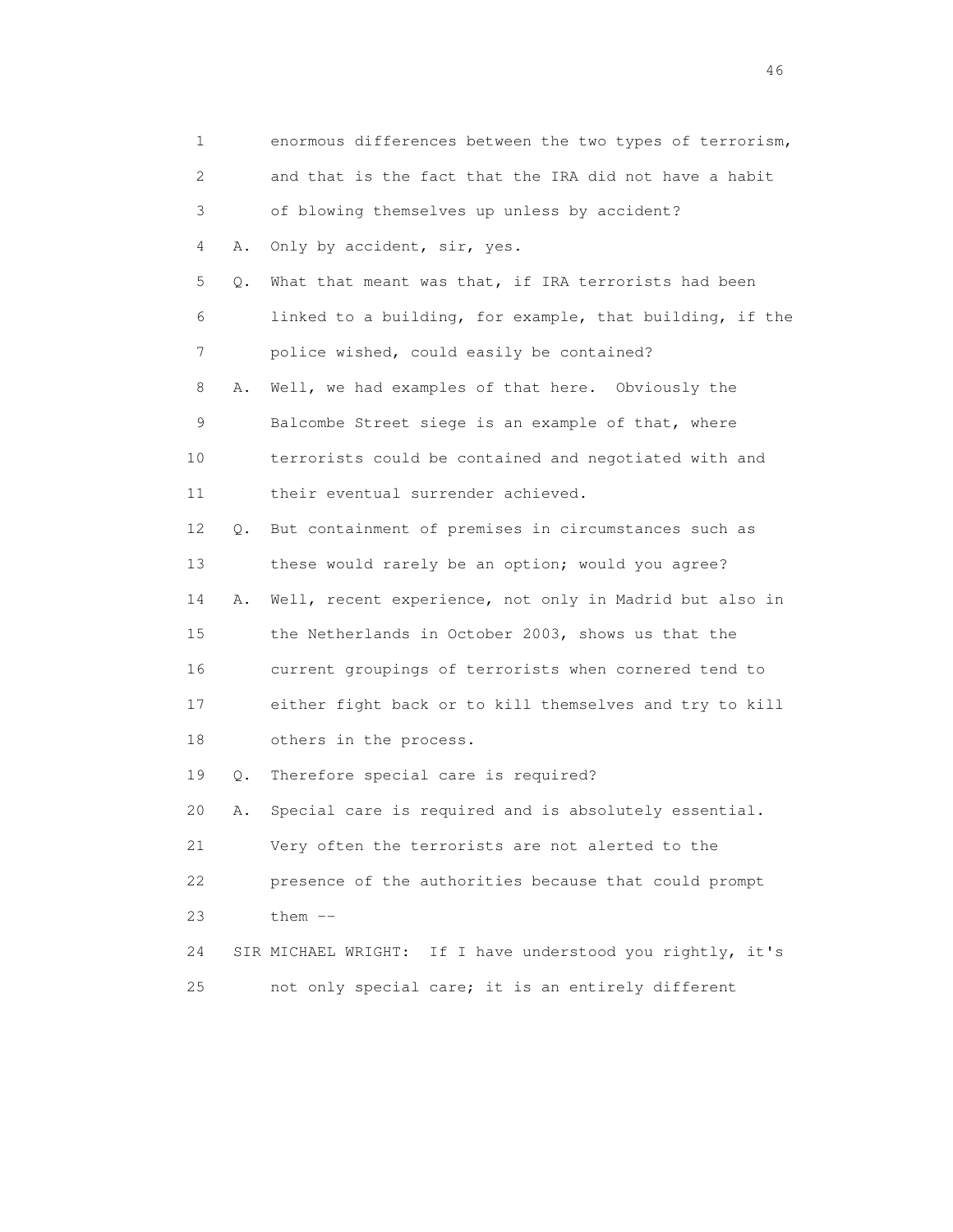1 approach.

 2 A. It is a different approach, sir, yes. 3 MR HORWELL: Thank you. That is all I ask. 4 SIR MICHAEL WRIGHT: Thank you, Mr Horwell. 5 MR HILLIARD: Thank you very much, Mr Clarke. 6 SIR MICHAEL WRIGHT: Thank you very much, Mr Clarke. You, 7 like all other witnesses, are entirely free to go. 8 A. Thank you, sir. I am grateful to you for making the 9 arrangements for me to be here today. 10 SIR MICHAEL WRIGHT: Not at all. 11 (The witness withdrew) 12 MR HILLIARD: Sir, we are now going to revert to Andrew, and 13 we will just need a break to deal with the screens at 14 the back. 15 SIR MICHAEL WRIGHT: Yes. Whoever sent me the question, 16 it's a perfectly proper question, but it's not for this 17 witness. I'll ask my counsel to deal with it in due 18 course. 19 (11.15 am) 20 (A short break) 21 (11.35 am) 22 (In the presence of the jury) 23 SIR MICHAEL WRIGHT: Before Mr Andrew comes in, so that 24 nobody is curious as to what the question was, the 25 member of the jury has asked whether it could be said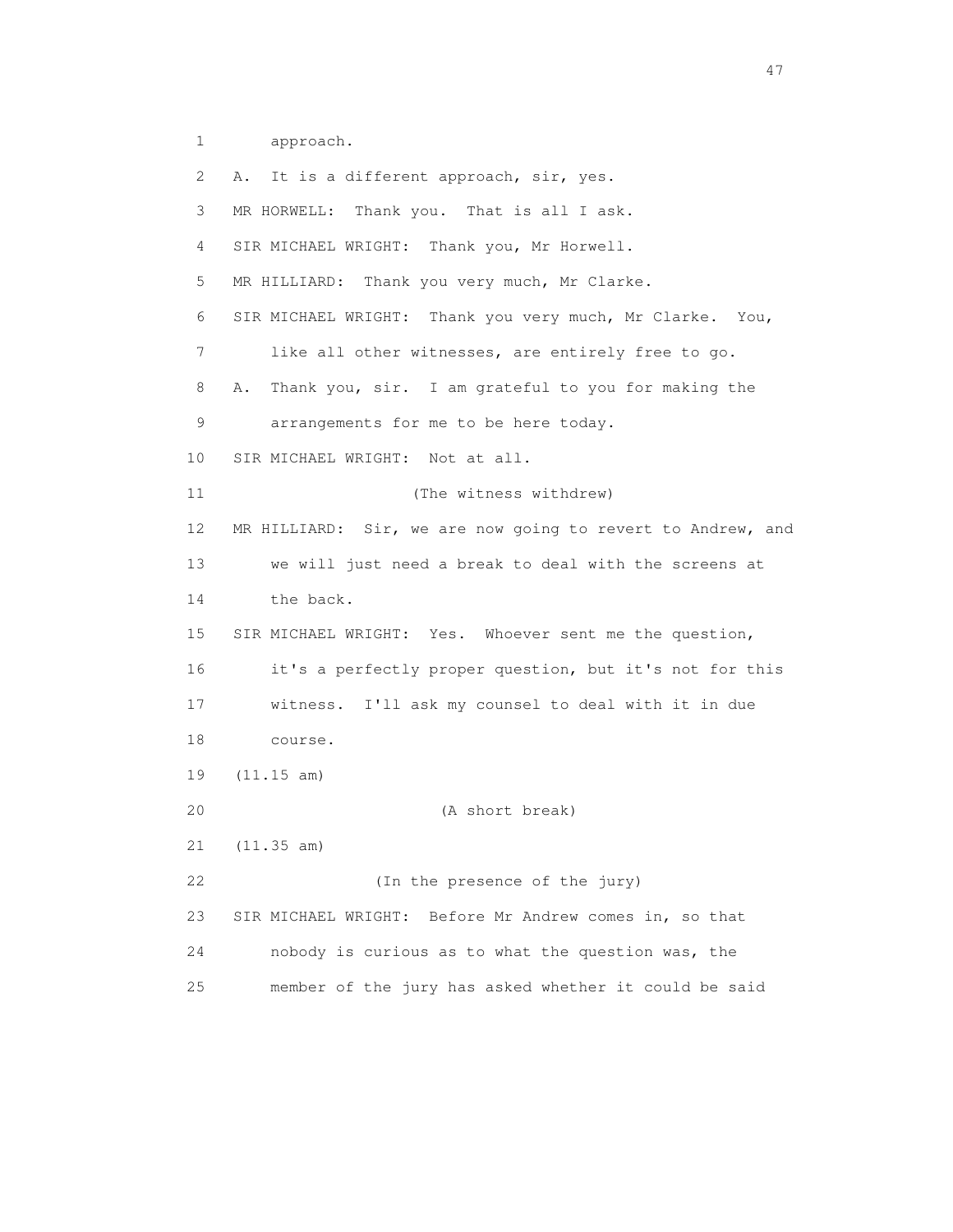1 that the element of surprise could be gained in 2 Scotia Road by comparison with what happened in Madrid, 3 because the circumstances were different in Madrid 4 because of the outburst of fire, the surprise element 5 had been lost. That is the point. I will put the 6 question in the file and anybody who wants to raise it 7 can do so. 8 MR MANSFIELD: Sir, I am very grateful. 9 SIR MICHAEL WRIGHT: It plainly wasn't a matter for 10 Mr Clarke. 11 MR MANSFIELD: No, and I think we would all appreciate if at 12 the stage which you feel appropriate, the jury note is 13 read out in full so everybody knows exactly what it 14 says. 15 SIR MICHAEL WRIGHT: I will not read out the ones that I am 16 not going to allow. 17 MR MANSFIELD: I am not going to spend time about that at 18 the moment. 19 SIR MICHAEL WRIGHT: All right. Let us see how we get on, 20 Mr Mansfield. 21 MR HOUGH: Now we are back to Andrew. 22 CODENAME "ANDREW" (continued) 23 Questions from MR HOUGH (continued) 24 MR HOUGH: Sir, as a result of documents received today, 25 there are a few additional questions I have to put to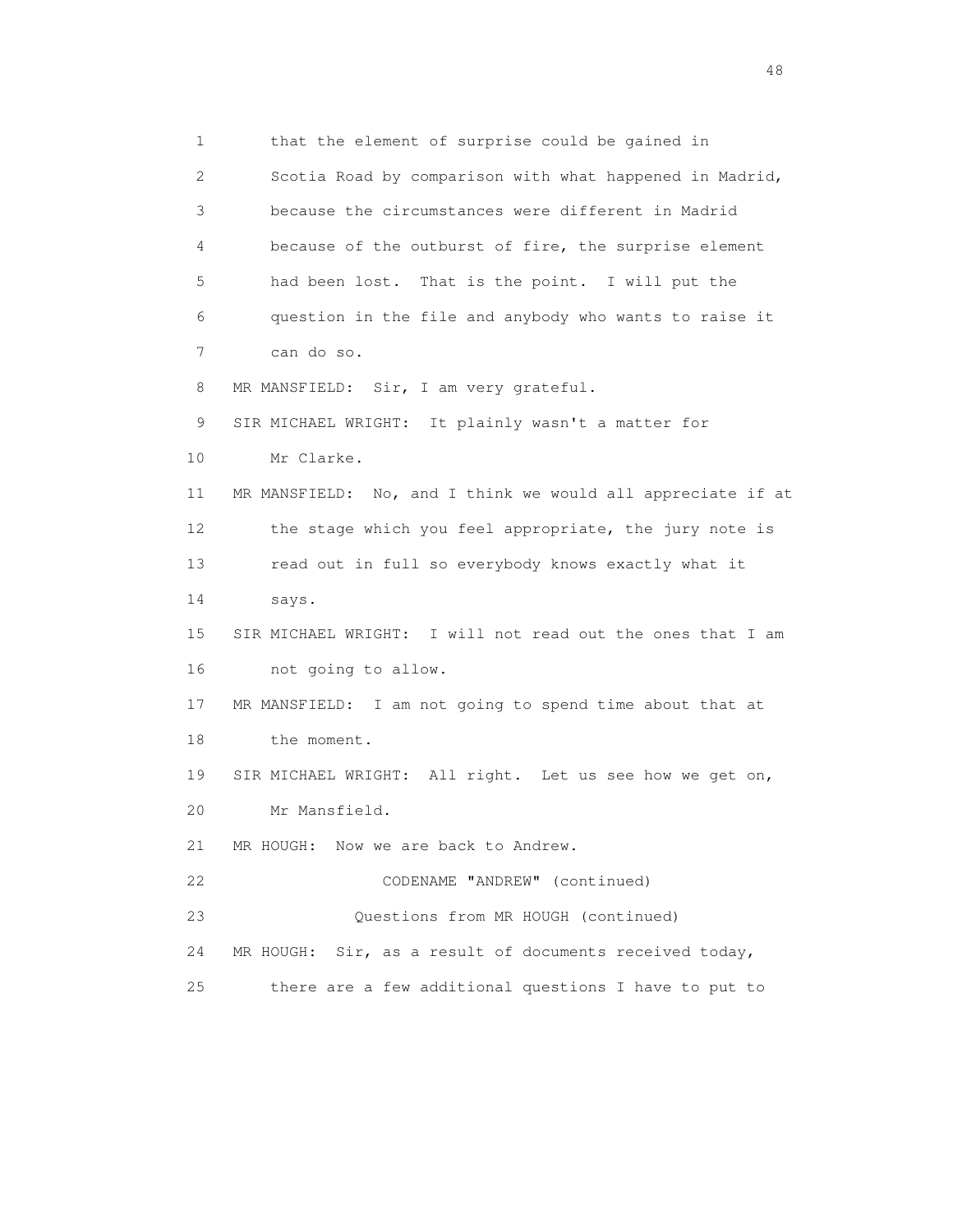1 Andrew, with your leave.

2 SIR MICHAEL WRIGHT: Yes.

| 3  |    | Andrew, you were asked on Friday, I asked you on<br>MR HOUGH: |
|----|----|---------------------------------------------------------------|
| 4  |    | Friday about what you were doing between 5 o'clock and        |
| 5  |    | 7 o'clock, and I put to you specifically a note               |
| 6  |    | Mr McDowall had made that he was seeing a tactical            |
| 7  |    | adviser at 5.15, and I put to you his recollection that       |
| 8  |    | that was you.                                                 |
| 9  | Α. | Yes, sir.                                                     |
| 10 | Q. | You said that you didn't believe it was you?                  |
| 11 | Α. | Didn't recollect it being me, sir.                            |
| 12 | Q. | You also said that, as far as you could deduce or             |
| 13 |    | recall, you were in the 16th floor operations room for        |
| 14 |    | much of the period between 5 o'clock and when there was       |
| 15 |    | the more general meeting at about 6.40?                       |
| 16 | Α. | There or thereabouts, sir, yes.                               |
| 17 | Q. | This morning we have had disclosed to us a statement and      |
| 18 |    | an exhibit from Mr Rose, who was the Silver Commander         |
| 19 |    | appointed for Portnall Road, so the other address?            |
| 20 | Α. | Yes, sir.                                                     |
| 21 | Q. | It's only fair that I put this to you so that you have        |
| 22 |    | the opportunity to deal with what he says as well. He         |
| 23 |    | says in his statement that he attended Mr McDowall's          |
| 24 |    | office at 5.30, and at that time present were                 |
| 25 |    | Mr McDowall, Mr Mellody, who was the DCI responsible for      |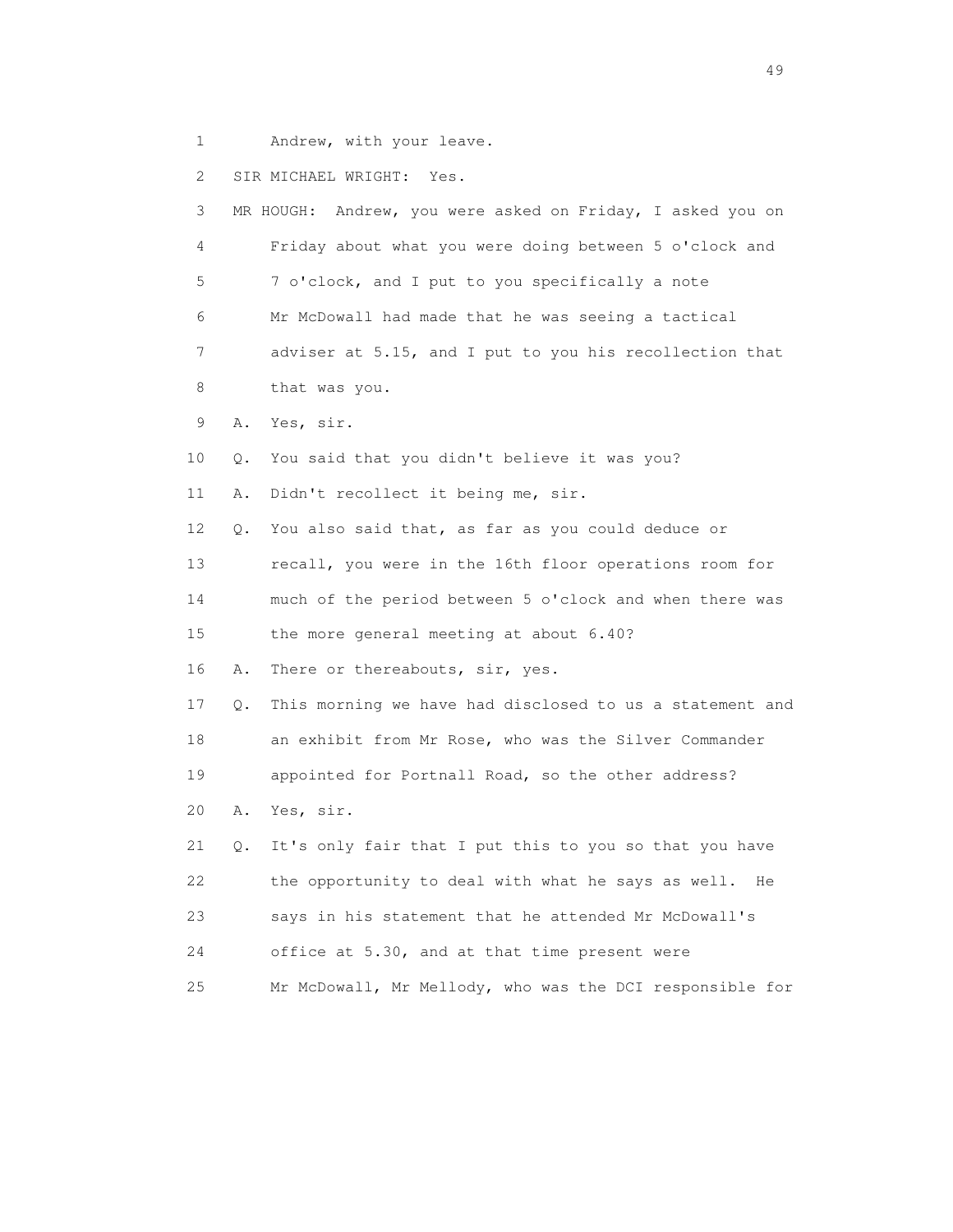1 intelligence, and an SO19 tactical adviser he believed 2 to be you.

 3 To be clear, that's the first point made in his 4 statement. The next point -- I am going to deal with 5 all of these and then ask you if any of them jogs your 6 memory -- he says specifically at 5.40 a question was 7 asked in Mr McDowall's office: what if only one suspect 8 came out of one of the premises. He says: 9 "This was immediately followed up by the tactical 10 adviser..." 11 Then he gives your name: 12 **"...** saying that if a suspect came out of the 13 address wearing gloves and/or carrying a rucksack, it is 14 possible that he is preparing for another attack and 15 ready to die for the cause. Should he fail to do as he 16 is told, he is likely to be shot." 17 Then Mr Rose said nobody present denied that 18 possibility. Then he says that at 5.45 the information 19 came through that Abdi Omar had lived at the 20 Portnall Road address since March 2004, and at about the 21 same time, so 5.45, Mr Esposito, Trojan 80, attended 22 Mr McDowall's office and was briefed by you, and that 23 Mr Esposito then left. 24 So that's a few different stages where he is putting

25 you in Mr McDowall's office and describing particular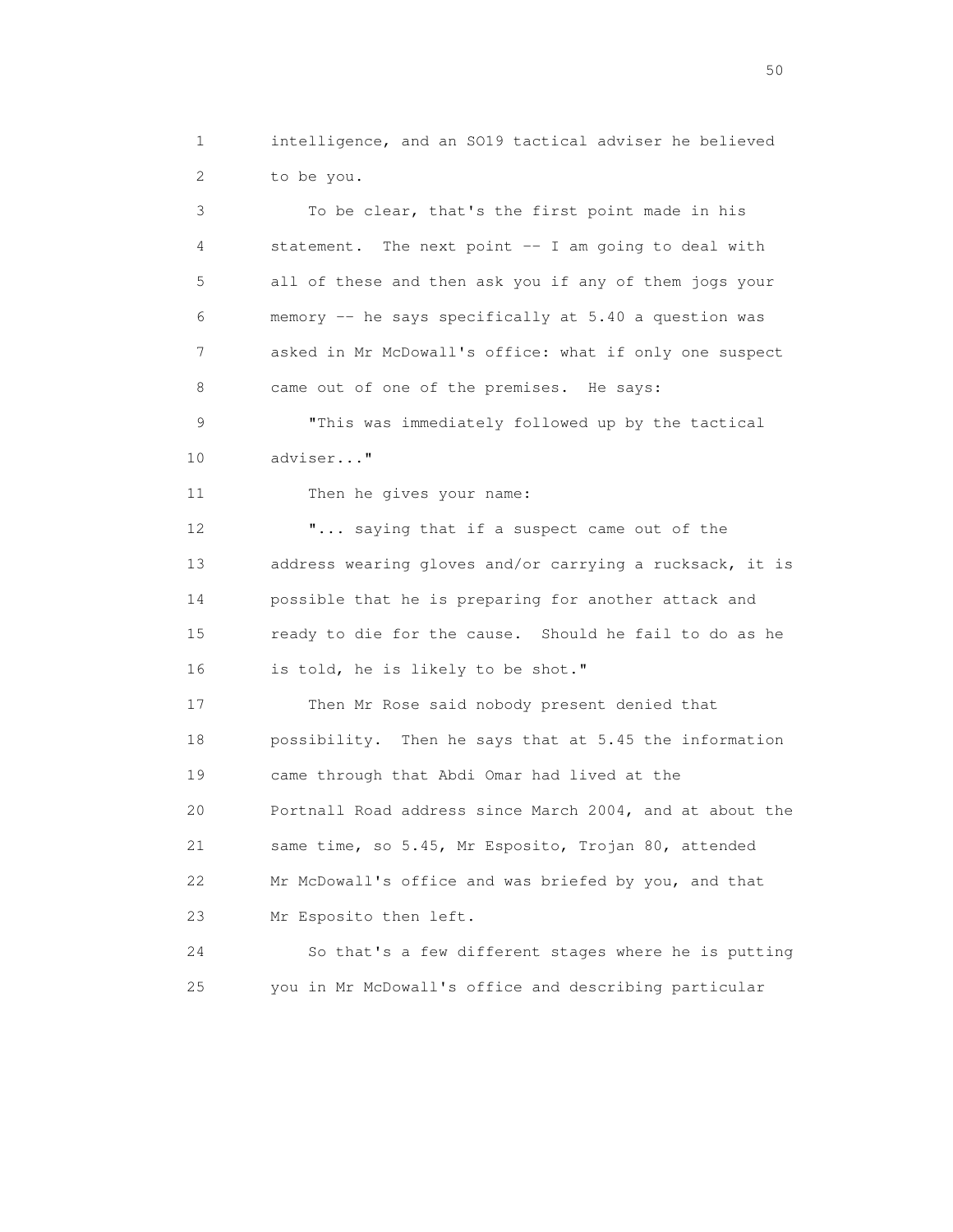1 conversations.

| 2  |    | I should also say to you in fairness that Mr Rose            |
|----|----|--------------------------------------------------------------|
| 3  |    | made a contemporaneous note of the conversation at 5.40      |
| 4  |    | about gloves and rucksacks and so on, and he actually        |
| 5  |    | names you in that contemporaneous note as having been        |
| 6  |    | there and involved in that conversation.                     |
| 7  |    | Now, having heard all of that, does any of that jog          |
| 8  |    | your memory or cause you to change your evidence?            |
| 9  | Α. | No, sir, I do not recall and I do not have a note in my      |
| 10 |    | log of being present at a meeting with Mr McDowall at or     |
| 11 |    | about that time.                                             |
| 12 | Q. | Do you remember at any time a conversation of that kind      |
| 13 |    | taking place about gloves and rucksacks and so on, and       |
| 14 |    | you giving an answer of that kind?                           |
| 15 | Α. | The words used would be entirely consistent with the         |
| 16 |    | advice that was contained in the tactical advice note,       |
| 17 |    | but again, sir, I don't recall using those words at that     |
| 18 |    | time.                                                        |
| 19 | Q. | Just to be crystal clear, do you think that it wasn't        |
| 20 |    | you and that Mr Rose has made a mistake?                     |
| 21 | Α. | I was the tactical adviser for that operation, sir.<br>Ιf    |
| 22 |    | Mr Rose believes I was there, then I was the person that     |
| 23 |    | was there, but I do not recall being there.                  |
| 24 |    | Thank you very much. Others may want to go into<br>MR HOUGH: |
| 25 |    | those in more detail, but I thought it fair that you         |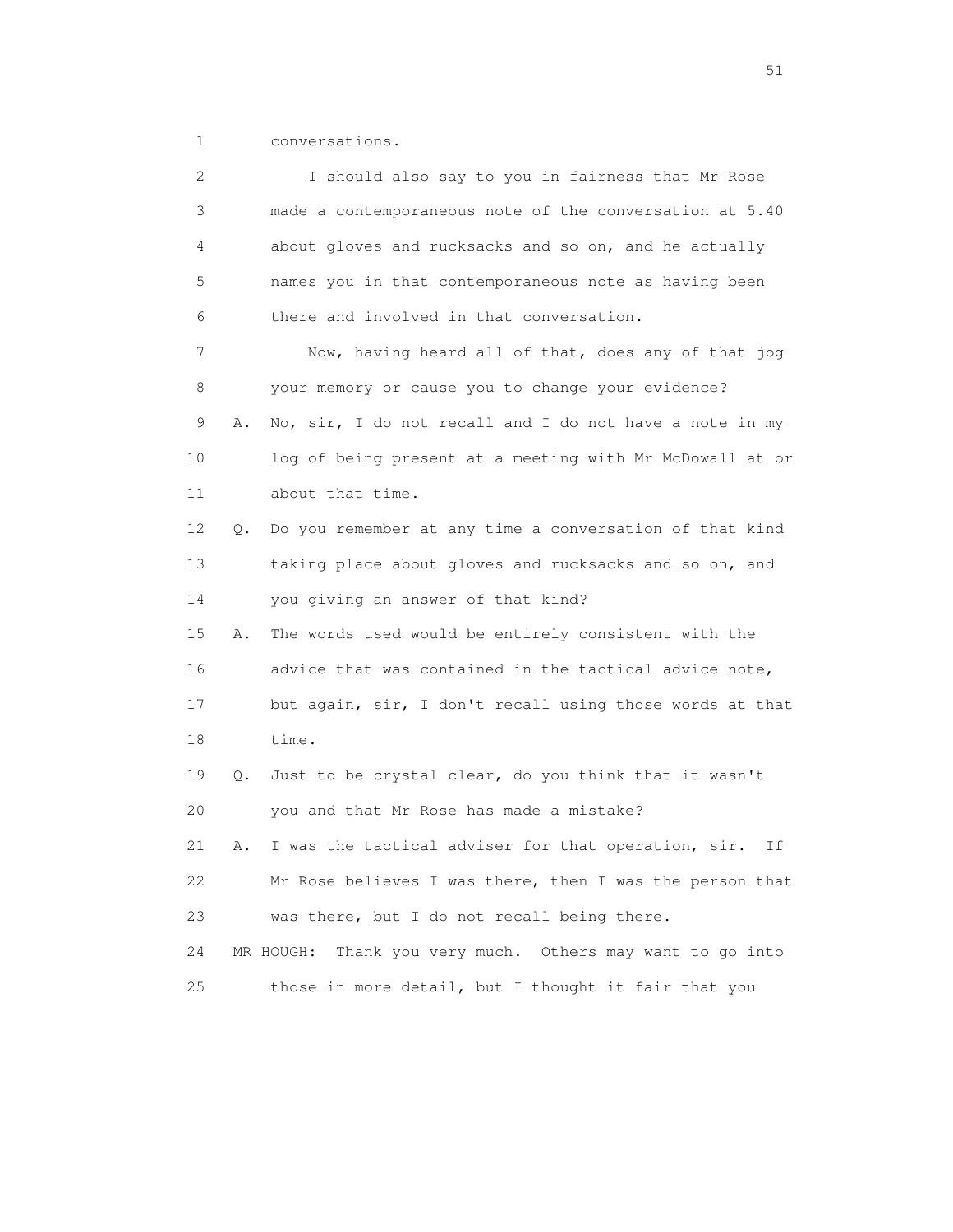1 should have the opportunity to deal with it straight 2 off. 3 SIR MICHAEL WRIGHT: Thank you. Mr Mansfield. 4 Questions from MR MANSFIELD 5 MR MANSFIELD: Good morning, Andrew. My name is 6 Michael Mansfield and I represent the family of 7 Jean Charles de Menezes. 8 I am afraid I have a little to ask you obviously 9 because of your presence that night and your particular 10 role. 11 Can I ask you to look at the policy document. The 12 jury have it in their bundle as exhibit 41 or tab 41, 13 sorry, to be more precise. Tab 41. I would ask you to 14 have it as well. It's page 7678. May the officer have 15 it, or perhaps it will be brought up on screen. 16 I am going to go slowly because I appreciate there 17 are different redactions in different copies of this. 18 Andrew, I wonder if you would be kind enough just to 19 turn -- 20 SIR MICHAEL WRIGHT: You want it open at 7678, don't you? 21 MR MANSFIELD: Yes, that's the first page the jury have. If 22 I just pause, because sometimes things don't get ... 23 tab 41, that's where I am told it has been put in the 24 jury bundle. 25 Can I just ask generally, do the jury have tab 41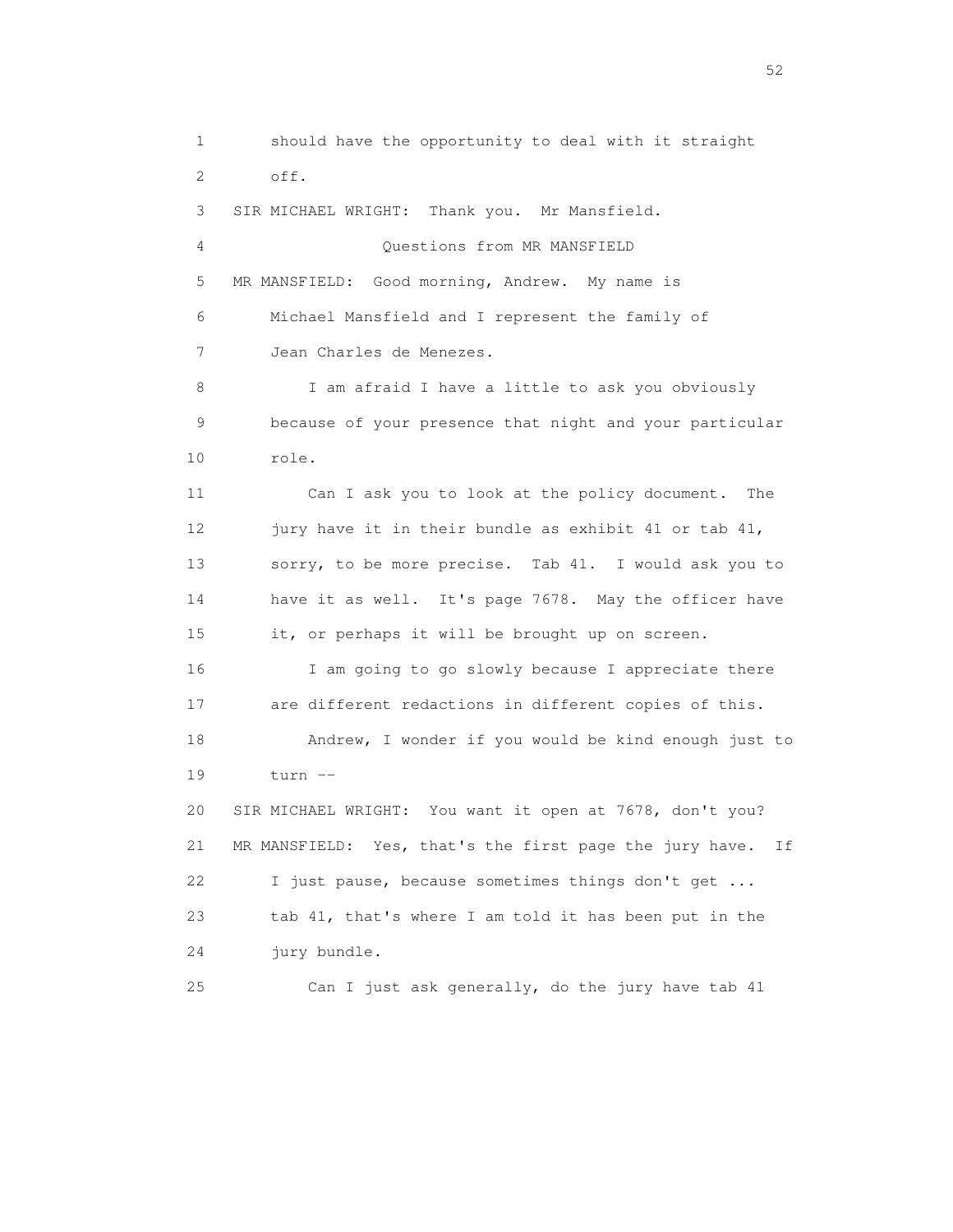```
 1 all right?
```
 2 SIR MICHAEL WRIGHT: They should have it on the screen as 3 well.

 4 MR MANSFIELD: Right. Because you have it in your bundles, 5 members of the jury, it may be easier as well to follow 6 it in the hard copy, because you may want to make notes, 7 you may not; it's a matter entirely for you. As 8 I understand it, the page numbers that you, the members 9 of the jury, have are not the same as ours, one set, but 10 you do have numbering at the top of each page, numbered 11 1, 2, 3. So I will endeavour to use that numbering so 12 you know which page I am dealing with.

13 Do you have it?

14 A. I only have it on the screen, sir.

15 Q. Would you like a hard copy?

16 A. Yes, please.

 17 Q. I understand that's it. I have not looked through to 18 check it. It's just been handed to me. (Handed) 19 Could you look through and make sure that the page 1 20 at the top, this is the operational policy log, all 21 right?

22 A. Yes, sir.

 23 Q. I am going to do this in stages, beginning with the 24 point that you have made again today that essentially 25 you were the main firearms tactical adviser for the SO13

 $\sim$  53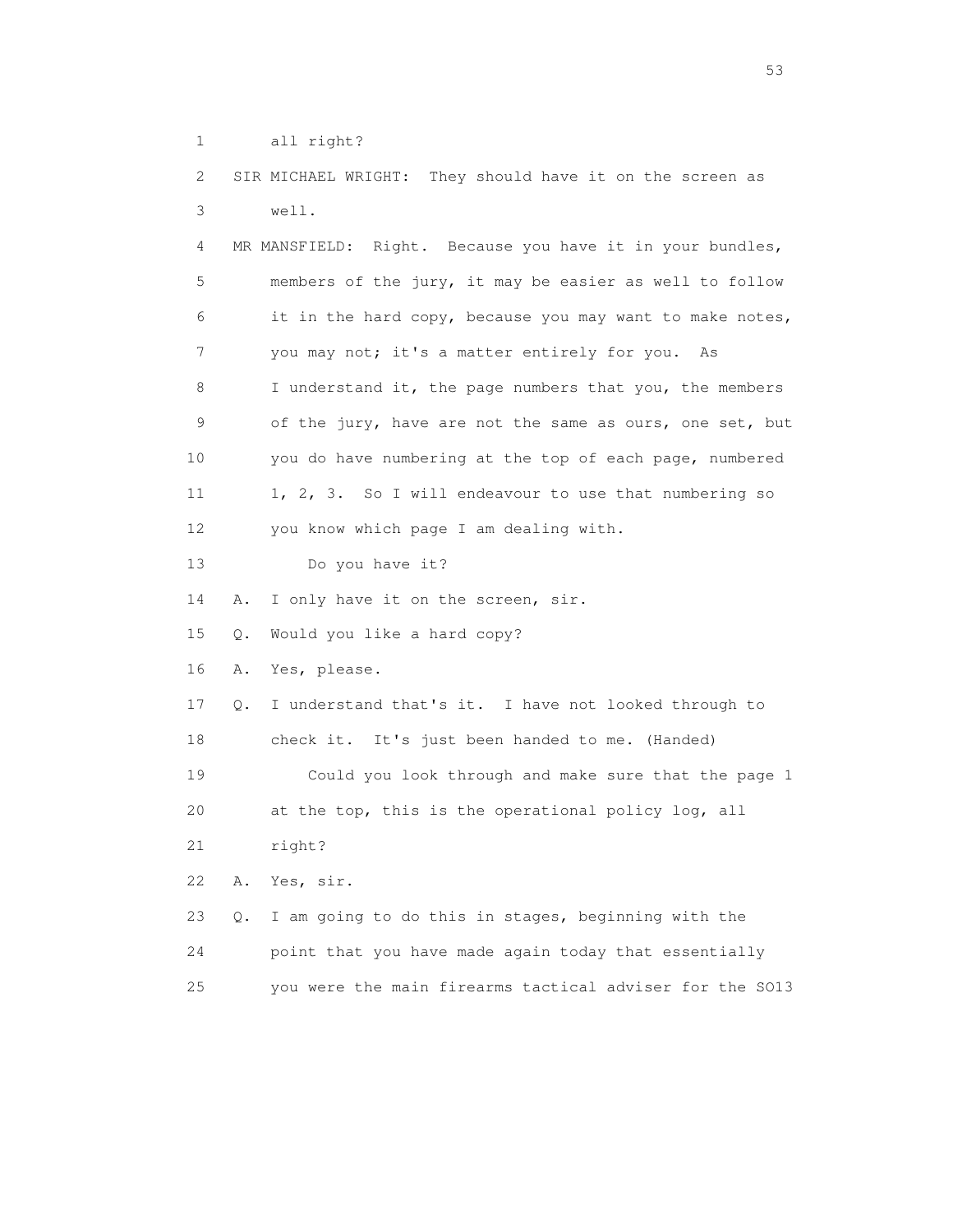1 operation that was being conducted from 2 New Scotland Yard? 3 A. Until 6 am, sir, on the 22nd, yes. 4 Q. That's when TJ80, or Inspector Esposito, took over, 5 roughly speaking. 6 A. Yes, sir. 7 Q. I am going slowly, because of the importance here. 8 I apologise for this. 9 Your position at New Scotland Yard in that role 10 began, of course, the night before; is that right? 11 A. Afternoon before, sir. 12 Q. Sorry, 21st, because we can see on the first page that 13 we are now looking at, that there are entries at 14 2 o'clock in the afternoon of the 21st, and 5 o'clock 15 and so on? 16 A. Yes, sir. 17 Q. Would your position as the main tactical firearms 18 adviser have been known to the operations room of SO13? 19 A. Maybe not at 2 o'clock, sir, because at that stage we 20 were just being asked to get resources together. 21 Q. Right, but by what -- I'll zoom on to save a bit of 22 time. 23 A. By 10.10, sir. 24 Q. We will see in fact there are entries which you have 25 already dealt with, and I am not going through the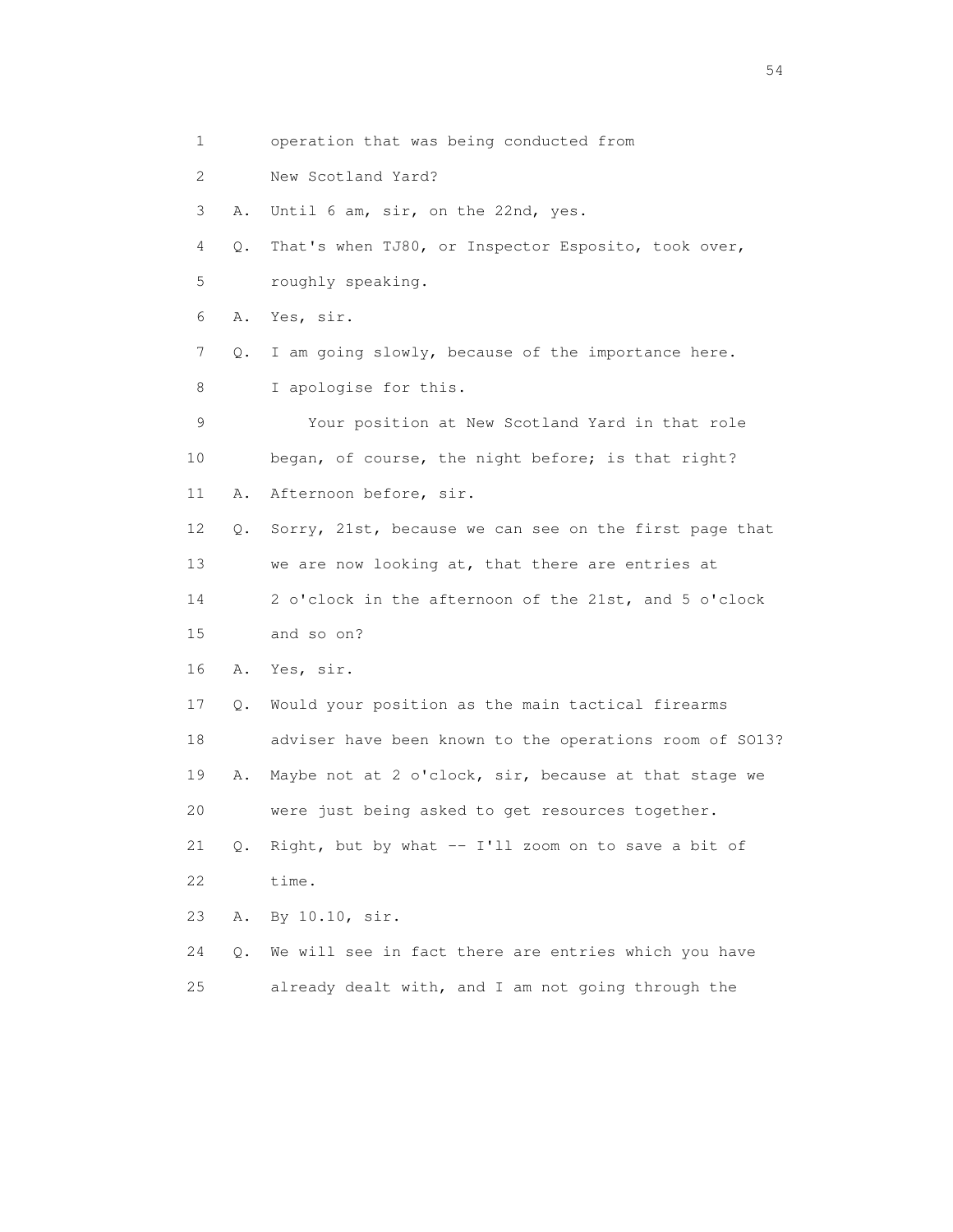2 in relation to 10.10 because they are timed on these 3 sheets. 4 We can see 8.45 and so on. So I just want to -- so 5 certainly by the evening, late evening of the 21st, you 6 would have been known as the main tactical firearms 7 adviser, and you would have been where in the building? 8 A. New Scotland Yard, sir. 9 Q. Sorry, in the building? 10 A. Anywhere within that building, but predominantly around 11 the 15th and 16th floors. 12 Q. Right. Plainly by that time, 10.10, key figures in SO13 13 would know about your presence, in particular the 14 Senior Investigating Officer, Mr Boutcher, he would know 15 because you are meeting with him? 16 A. Yes, sir. 17 Q. His assistant, the Deputy Investigating Officer, Angela 18 Scott, she would know about you? 19 A. I am not sure at what point she would be aware of me but 20 I do have a note of her name in my log, sir. 21 Q. I am coming to that. So that's your role and where you 22 are. You described to the jury on Friday the sort of 23 thing you have to do, so I am not going back over that. 24 What I want to do, therefore, is to come to a position 25 straightaway, a critical position: we know that the

1 detail of each entry, but we can see there are entries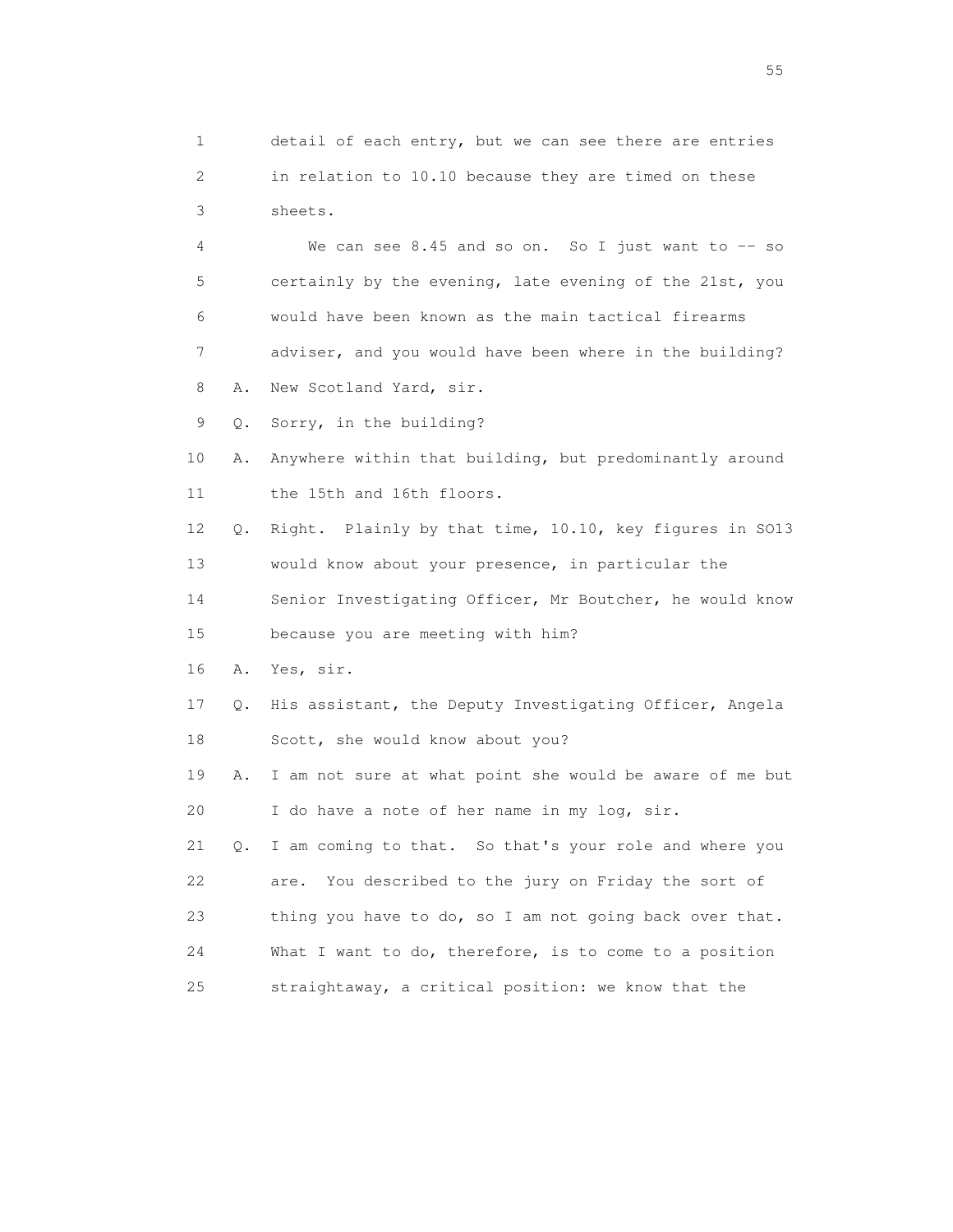1 strategic decision of what to do once the photographs 2 were found was noted to have been taken at 4.55 in the 3 morning? 4 A. Sir. 5 Q. You now know that? 6 A. Yes, sir. 7 Q. I am going to split the night in events before and 8 events after, do you follow, so it's easier to follow? 9 A. Before what time, sir? 10 Q. 4.55 am. Before 4.55 am, we can see on the first three 11 pages that you had spent some considerable time ensuring 12 that there was a standby 24-hour SO19 or SFO team 13 available; correct? 14 A. Correct, sir. 15 Q. That's the orange team. If we turn to page 3 in this 16 policy document, to save me going through all of the 17 detail, there is, if you like, the package that was on 18 offer that night, of what it comprised, and we can run 19 our eyes down the list and I don't go through the list. 20 However, I do want to ask you this, and if it's 21 a question for sensitive reasons you don't want to 22 answer, I'll go slowly: were there armoured vehicles 23 available for the orange team overnight? 24 A. In the SO19 fleet, there are armoured vehicles, yes, 25 sir.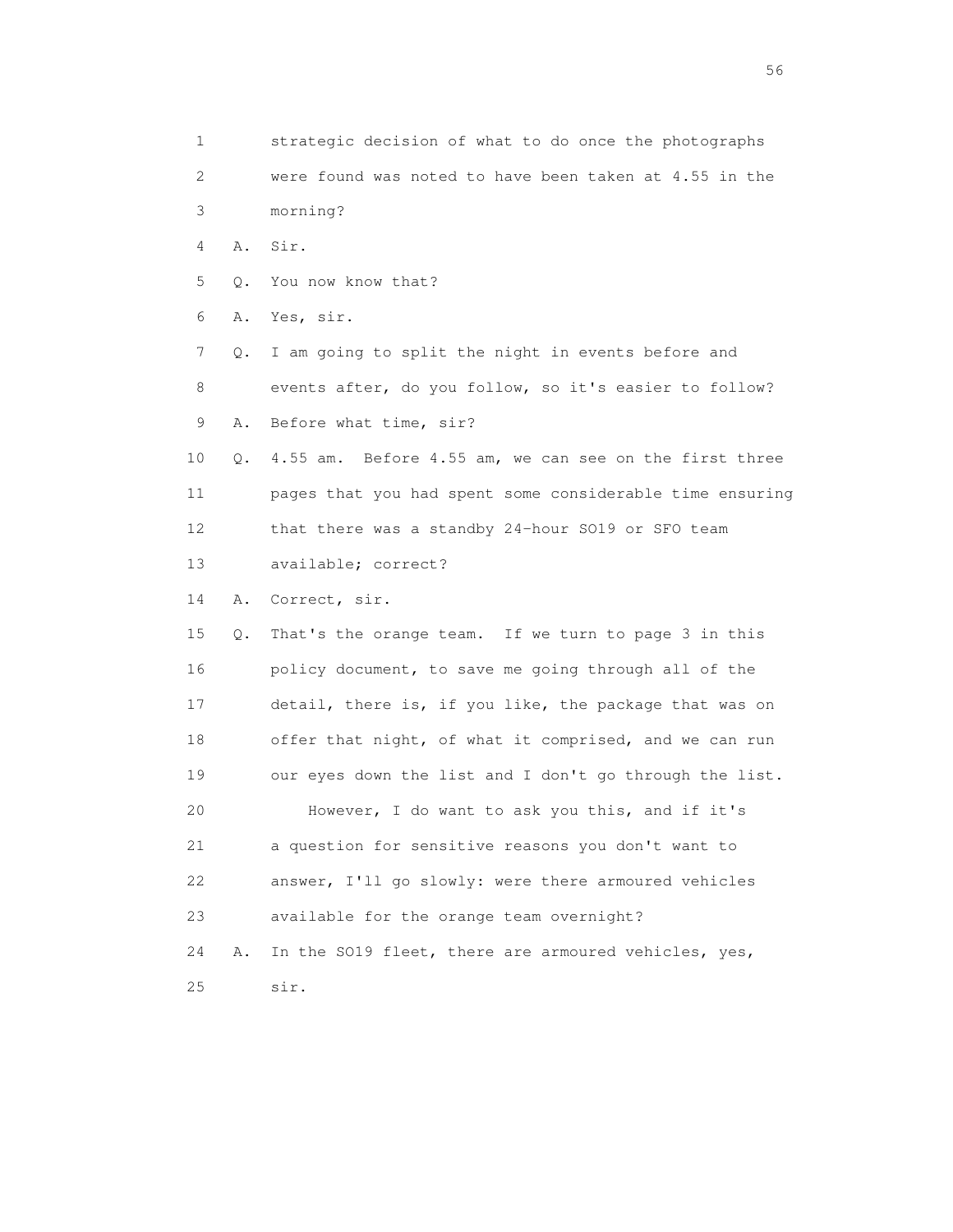1 Q. Yes. I want to be precise, and if you can't 2 remember ... were there any available? So for example 3 if the orange team were called out before 4.55, that 4 night, during those night hours, would they have had 5 available to them an armoured vehicle? 6 A. I can't recall but they were on the fleet. 7 Q. They were on the fleet, and unless it's sensitive, 8 roughly how many are there available? Or you don't want 9 to answer? 10 A. I really don't know, sir, at that time. 11 Q. All right, there are armoured vehicles. Sir, I am going 12 slowly in case the questions are too specific. 13 SIR MICHAEL WRIGHT: Just so we don't get confused, when you 14 talk about armoured vehicles, are we talking about ARVs? 15 A. No, sir, these are ballistically protected vehicles. 16 SIR MICHAEL WRIGHT: ARVs, armed response vehicles, are just 17 cars carrying armed officers. 18 A. Yeah, they are just patrolling cars. 19 SIR MICHAEL WRIGHT: What's an armoured vehicle? 20 A. An armoured vehicle is a vehicle which is ballistically 21 protected to protect the officers inside from gunfire. 22 SIR MICHAEL WRIGHT: Thank you. I just didn't want to get 23 confused between the two. 24 MR MANSFIELD: That was going to be my next question. 25 I do not want to know how it's obviously protected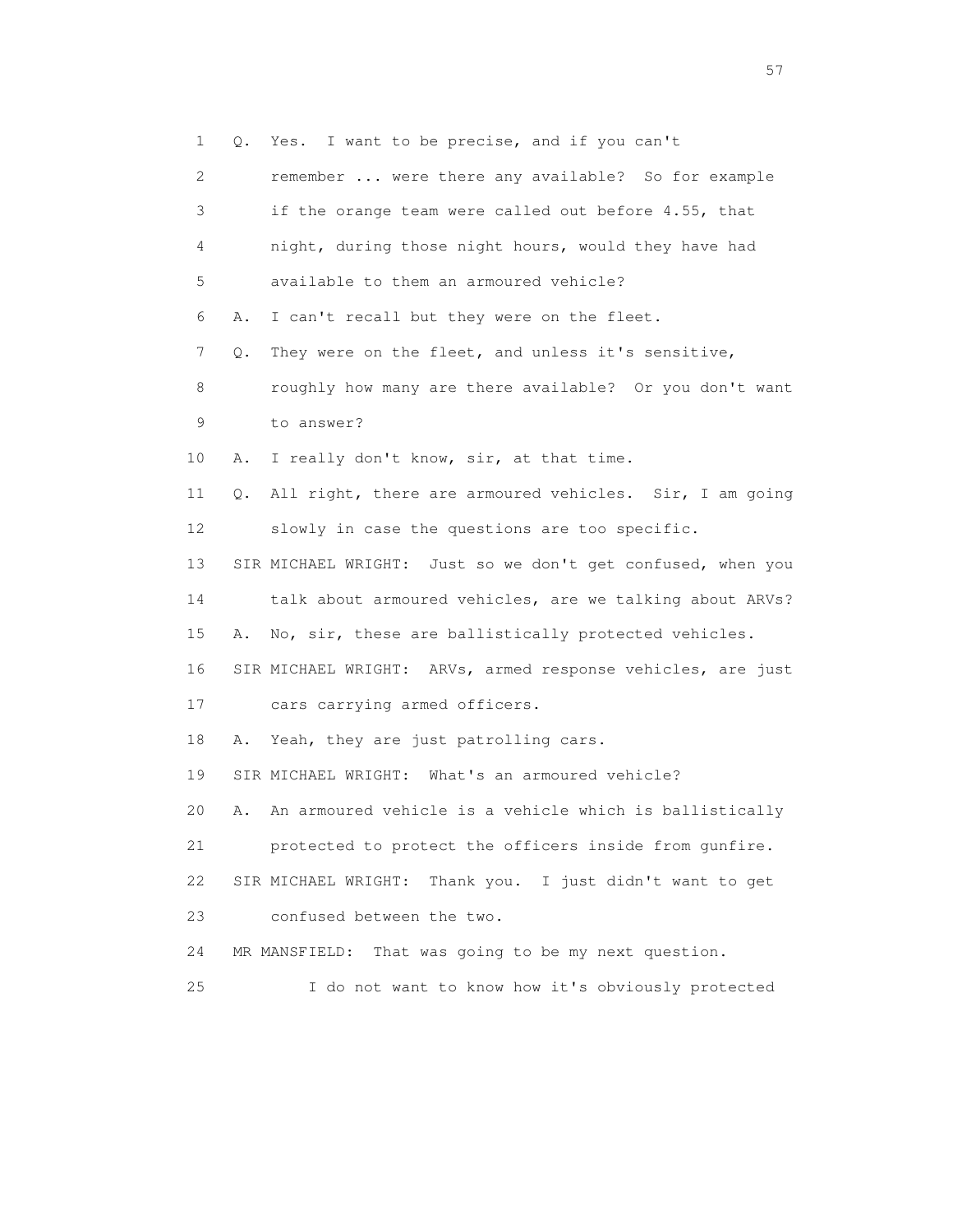1 or recognised or anything of that nature. Your belief 2 is there would have been armed vehicles? 3 A. Armoured. 4 Q. So sorry, armoured vehicles. 5 Just looking down the composition, it's plain that 6 you have a rifle team available because in case it's 7 needed to do a distant challenge, as opposed to a close 8 quarters intervention? 9 A. Correct, sir. 10 Q. Now, I appreciate you said on Friday this area is 11 sensitive, so I am going to tread slowly, but we see 12 there, and there has not been much made of it in the 13 past or said about it, there is a motorcycle option, 14 isn't there? 15 A. Yes, sir. 16 Q. There was a motorcycle option overnight available. Does 17 it mean, first of all, that the riders would have to be 18 taken from the people that are listed above, or are they 19 specifically trained to ride motorcycles? 20 A. They would come from the covert armed response vehicle 21 teams listed above but they were trained to ride 22 a motorbike. 23 Q. I see so, it would have been, so if we are talking 24 about -- well, perhaps I should ask you, it could have 25 been a sergeant or it could have been one of the PCs,

the state of the state of the state of the state of the state of the state of the state of the state of the state of the state of the state of the state of the state of the state of the state of the state of the state of t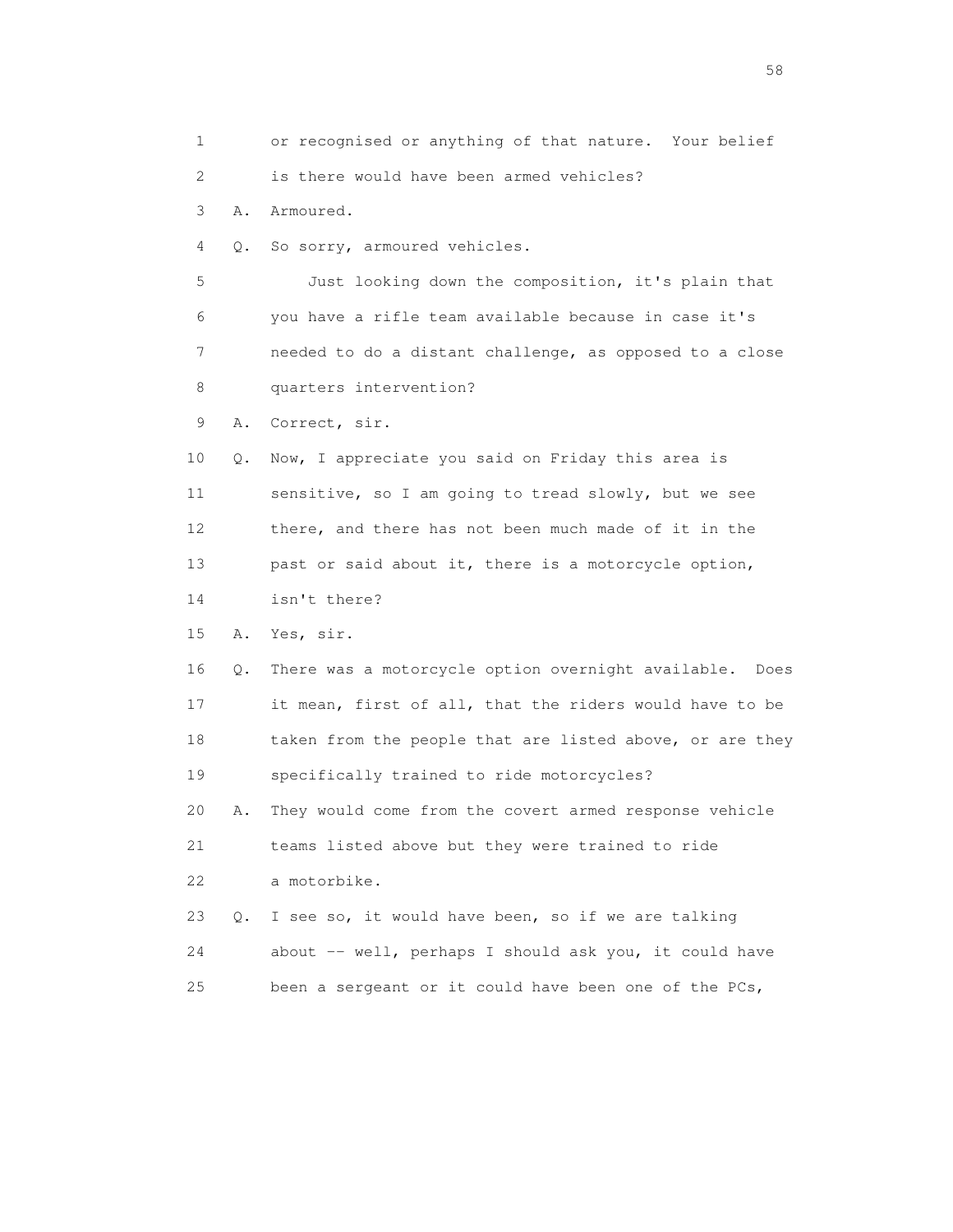- 1 could it?
- 2 A. It could, sir.

3 Q. When they are sent, are we dealing with more than one

4 motorcycle?

5 A. Yes, sir.

6 Q. Roughly how many?

7 A. It would depend on the particular tactics, but

 8 I believe, if I can just refer to another entry, we were 9 looking at one sergeant and three PCs, so that could be 10 two motorbikes or it could be four, because the tactics 11 could be worked either with a pillion or a rider or just 12 riders on their own.

- 13 Q. Oh, I see. So two motorcycles with between two to four 14 riders?
- 15 A. Yes, sir.
- 16 Q. Do I have that right?

 17 SIR MICHAEL WRIGHT: Do I have this right, they would come 18 out of the eight PCs in the armed response vehicle team. 19 A. During the night shift, sir, yes.

20 SIR MICHAEL WRIGHT: This is what this entry is talking

21 about?

22 A. Yes, sir. Whether it was exactly a sergeant and three, 23 as the previous entry shows, would depend on the 24 officers that were on duty and available with those 25 skills.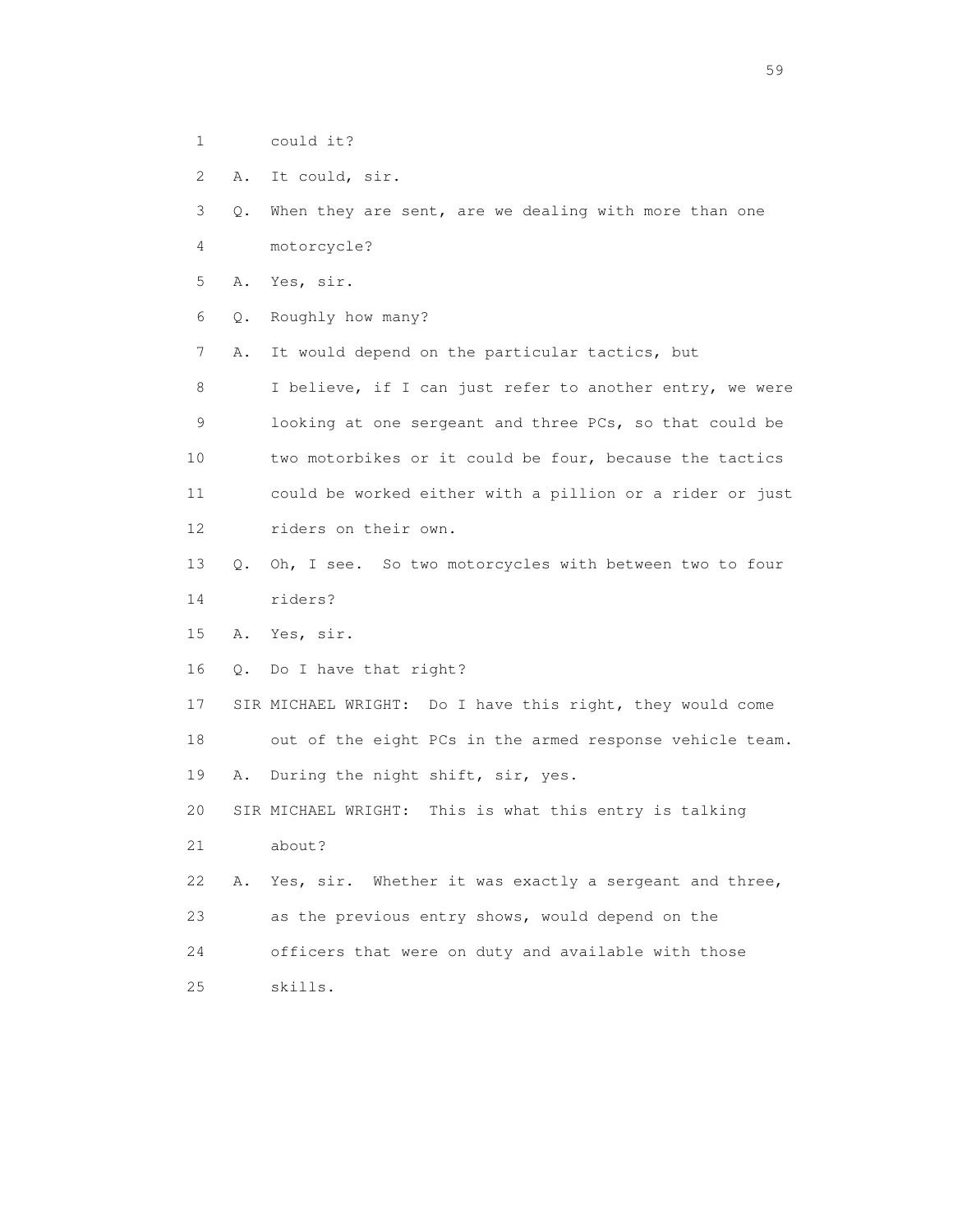1 SIR MICHAEL WRIGHT: It doesn't mean an overall increase in 2 the size of the available resources? 3 A. No, sir. That followed in the morning. 4 SIR MICHAEL WRIGHT: Yes. 5 MR MANSFIELD: I haven't got to the morning yet, so we are 6 dealing with the pre-4.55 situation, just as 7 an indication of the time of night. 8 So two motorcycles with between two to four 9 personnel? 10 A. Yes, sir. 11 Q. Right. And available. If an armoured vehicle was going 12 to be used, would you then have to take some of the SFO 13 personnel, or are they separately manned? 14 A. The armoured vehicle is not a patrolling vehicle. It's 15 a vehicle that's held in readiness in case it's required 16 for a particular situation. In answer to your question, 17 I could either have used the SFOs if that's what was 18 required or I could have gone to the ARV pool where 19 there would be officers there who were similarly 20 trained. 21 Q. The ARV pool, the jury have heard about armed response 22 vehicles that are marked with uniformed officers 23 patrolling London 24 hours, different, obviously, levels 24 of support depending upon the time of night. 25 The ARV pool, would you have had a list of people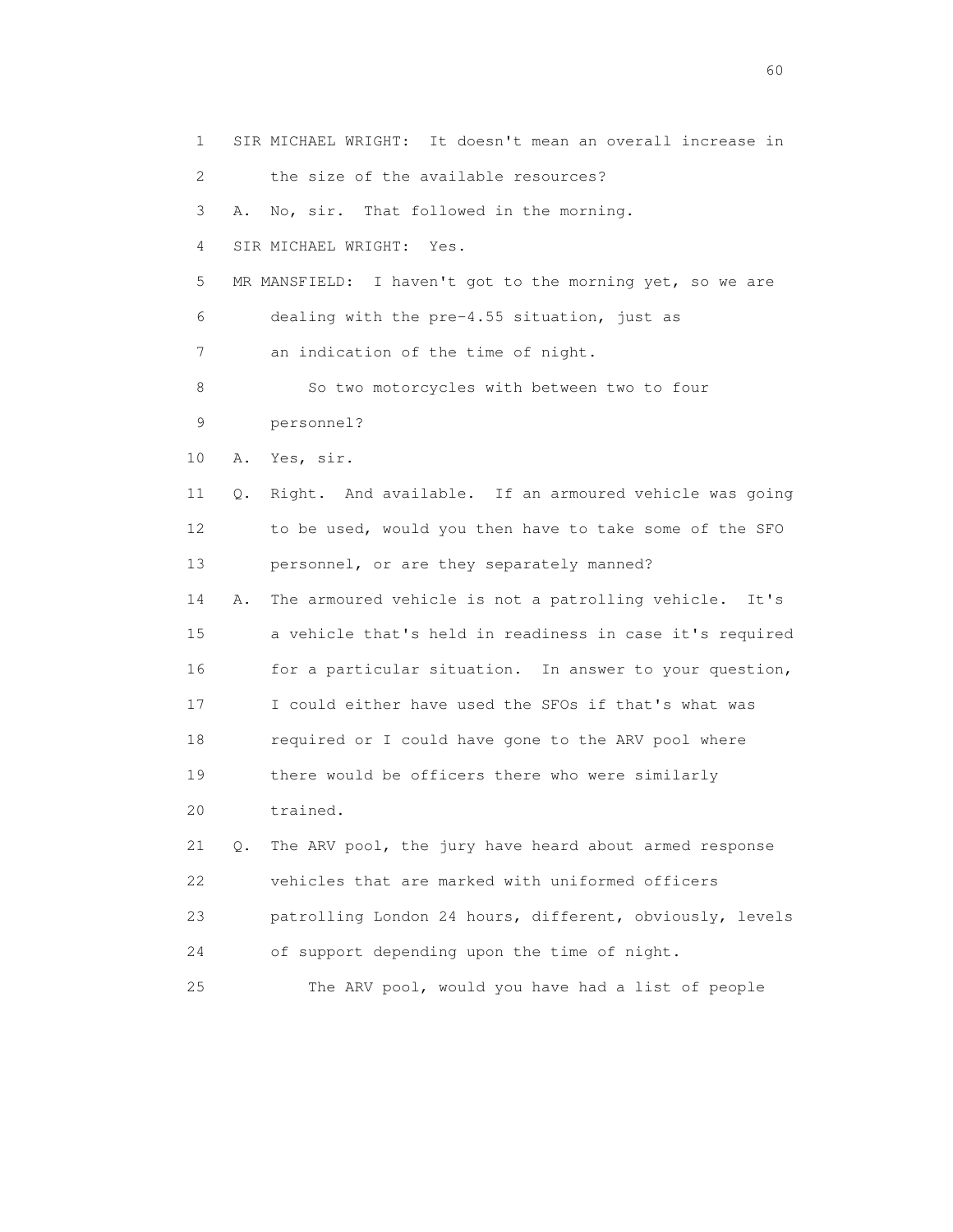1 available and then you contact them and say come and do 2 the armoured vehicle; how would it work in fact? 3 A. They patrol London 24 hours a day. They are managed by 4 their own inspector and sergeants and through their own 5 control room, and so if I needed them I could get that 6 through the control room. 7 Q. Through the control room at Leman Street? 8 A. Yes, sir. 9 Q. Which is also known, I am sorry, because of 10 hieroglyphics and general acronyms, it's HD, is it? 11 A. Yes, sir. 12 Q. There is, would this be fair, a relative diversity of 13 resource available to you before 4.55 linked to the 14 orange team? 15 A. Yes, sir. 16 Q. Now, in addition to the team and its allied resources, 17 of course you have to have a structure that goes with 18 it, you described it on Friday, and I want to go through 19 some of the personnel that have been identified. One of 20 them I just put to the last witness. 21 Perhaps the most -- one of the most important 22 positions which you had determined the night before is 23 an overnight, if I can call him that, DSO. 24 You will find it on the same page. It's obviously 25 a little bit later in the entry. It's a 2.30 am entry,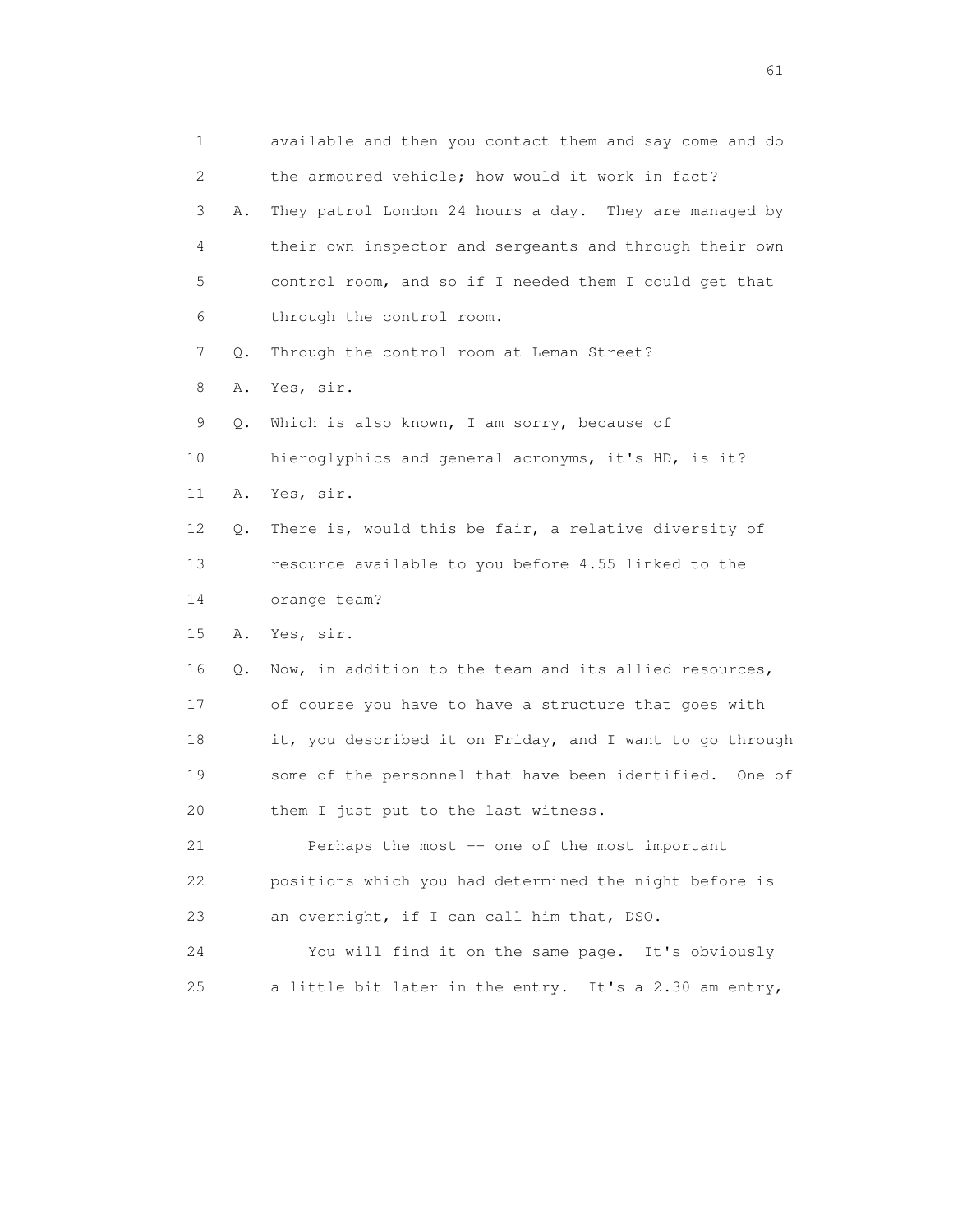1 so it's before 4.55. You will see there: 2 "24-hour response DSO." 3 Do you see that? 4 A. I do, sir. 5 Q. This is your writing? 6 A. Yes, sir. 7 Q. It's Commander Baker? 8 A. Correct, sir. 9 SIR MICHAEL WRIGHT: Did you say 2.30? 10 A. 12.30. 11 MR MANSFIELD: I am so sorry, I have gone through it. My 12 fault. 12.30 am, so it's earlier than that. 13 Now, there are -- as we saw on Friday, the loggist 14 for Commander McDowall made a list of people who turned 15 up to a meeting at 7.00 in the morning, right, so the 16 context, the jury may remember. 17 On that list, there were two Bakers, one SO12 and 18 one SO13, with obviously different forenames. Was this 19 one either of those two? 20 A. I don't know that answer. This Commander Baker was the 21 night duty DSO. Whether he was at the meeting in the 22 morning, I don't know, sir. 23 Q. Well, I can't answer that. All right. There are two 24 first names, I don't know whether this will help, 25 because I am wanting to find out who this person is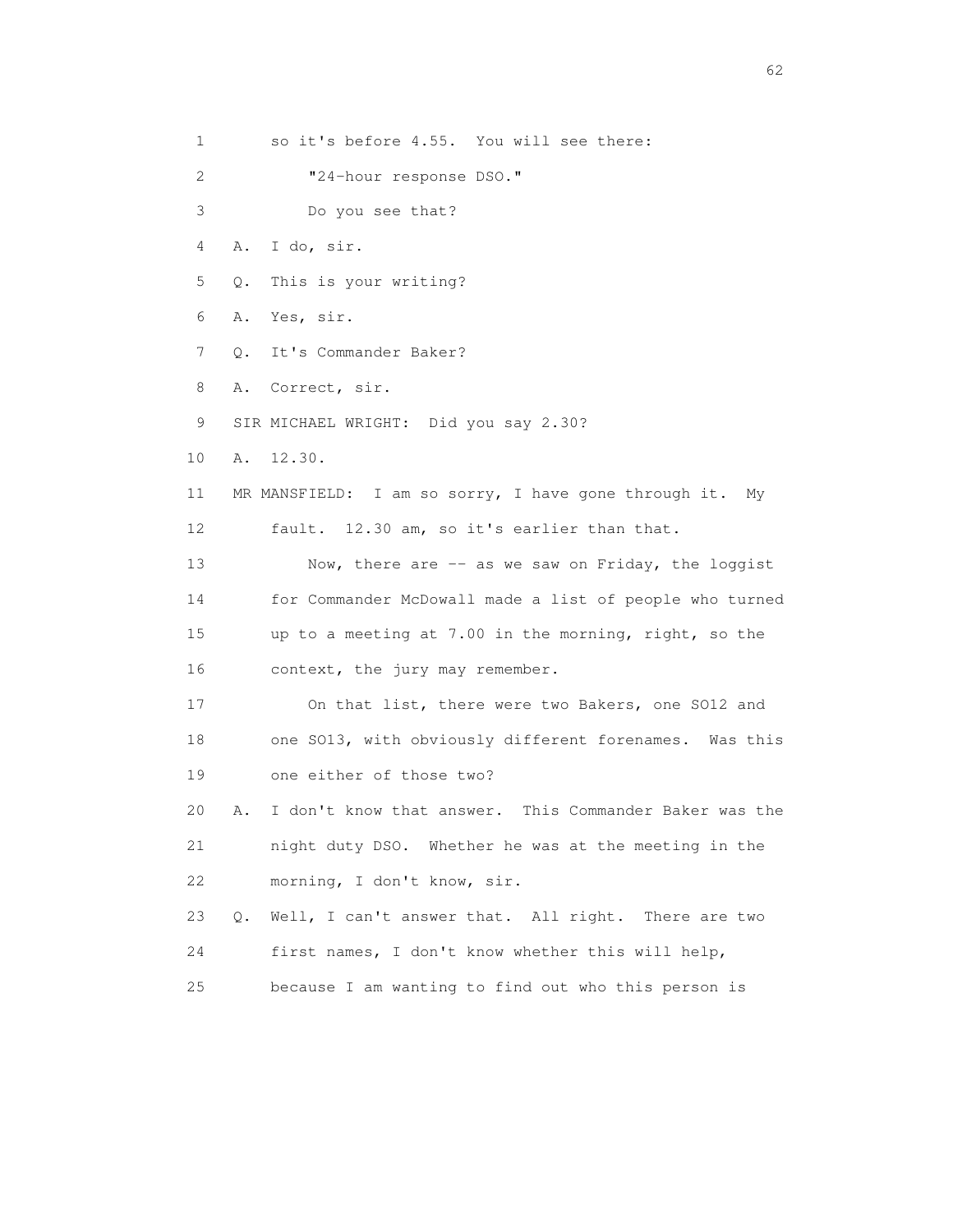| 1  |           | because we don't have any statement from him. There are |
|----|-----------|---------------------------------------------------------|
| 2  |           | One is called Noel and the other one is called<br>two.  |
| 3  |           | Martin. Does that help?                                 |
| 4  | Α.        | Neither of those names, sir.                            |
| 5  | Q.        | Neither of those? They are the two that turned up for   |
| 6  |           | the 7 o'clock meeting. Now, do you know the first name  |
| 7  |           | of this one?                                            |
| 8  | Α.        | The Commander Baker that I know in the                  |
| 9  |           | Metropolitan Police at that time was a Commander Andrew |
| 10 |           | Baker.                                                  |
| 11 | Q.        | Andrew Baker, and he's attached to, sorry, you may have |
| 12 |           | just said, SO?                                          |
| 13 | Α.        | Don't know, sir.                                        |
| 14 | $\circ$ . | You don't know?                                         |
| 15 | Α.        | He is an ACPO ranking commander in the                  |
| 16 |           | Metropolitan Police.                                    |
| 17 | Q.        | So it's clear to you why I am asking these questions,   |
| 18 |           | what I am wanting to demonstrate is that had an orange  |
| 19 |           | team with all the right structures actually gone to     |
| 20 |           | Scotia Road at a much earlier time and been there at    |
| 21 |           | 9.34, it's a possibility -- I suggest a strong one --   |
| 22 |           | that what happened could have been avoided, do you      |
| 23 |           | That's why I am doing this.<br>follow?                  |
| 24 | Α.        | I understand your question, sir.                        |
| 25 | $Q$ .     | I just want to follow this person through, therefore,   |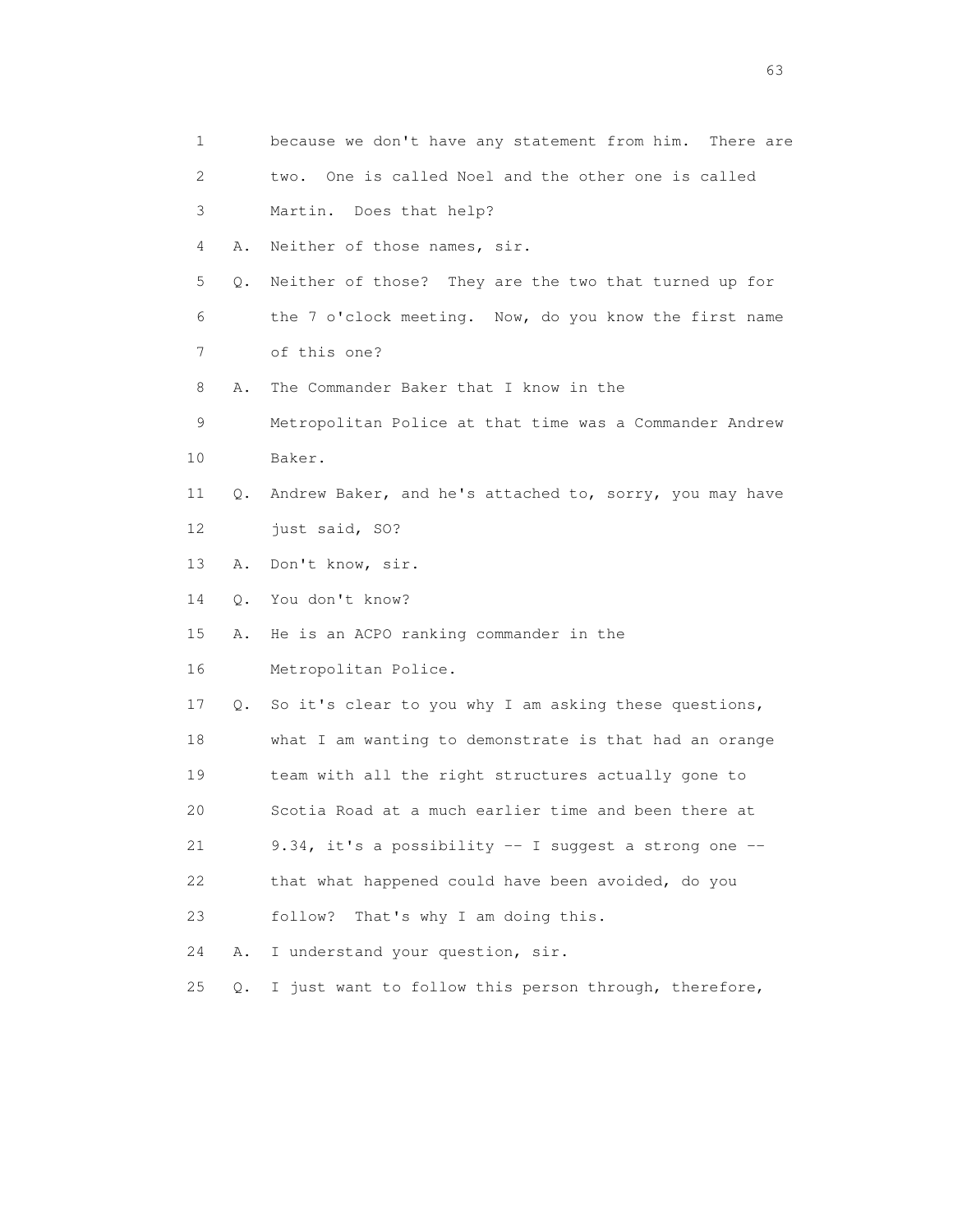1 this DSO. Am I right in supposing that he is available 2 in order to be the DSO if the orange team are called 3 out, or is he there for some other reason? 4 A. He was the 24-hour response, he was the one who was 5 downstairs dealing with the 999 calls to persons seen 6 with bags acting suspiciously, and he was the designated 7 senior officer for that function. He wasn't the DSO 8 assigned to this operation. 9 Q. Well, before 4.55, we know the DSO that was, and we know 10 the time that she was going, as the dedicated one, which 11 you have further down as item 5; do you see that, on the 12 same page? 13 A. Yes, sir. 14 Q. So if it wasn't going to be Commander Andrew Baker, 15 because he is dealing with people ringing up and it's 16 spontaneous and all that, then Commander Dick wasn't 17 going to come on until 7 o'clock, roughly speaking. So 18 who was going to be available to be the dedicated 19 officer should the orange team be required -- because 20 they are on standby -- to go out? 21 A. Commander Baker could well have been used for that 22 purpose, but that wasn't the function that he was there 23 to perform, sir. 24 Q. I understand that. So do we put it in this way, 25 therefore, that had you been asked to send the orange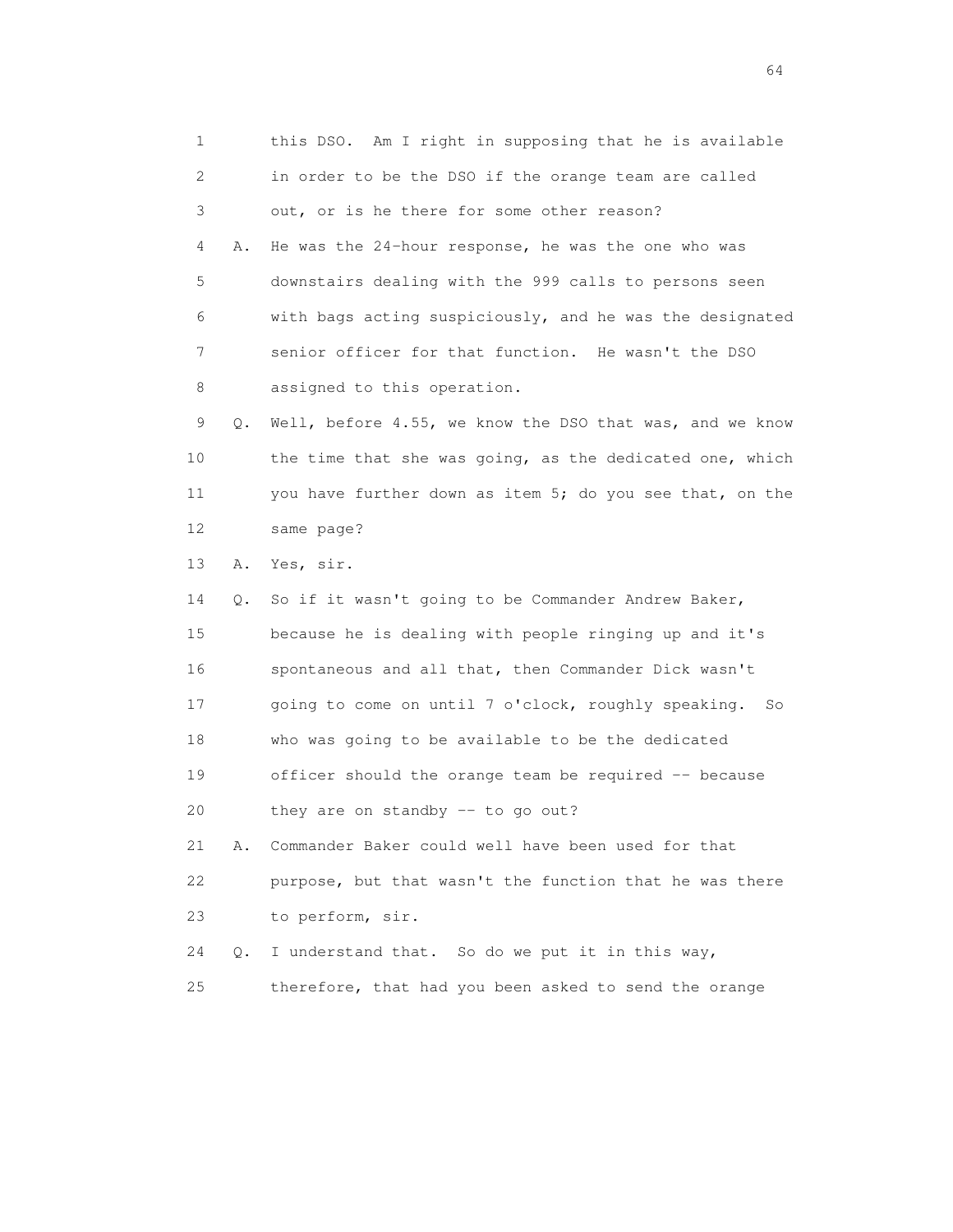|    | $\mathbf{1}$ | team out without Commander Dick having arrived, you     |
|----|--------------|---------------------------------------------------------|
|    | 2            | could have used Commander Baker?                        |
|    | 3<br>Α.      | Would have been an option, sir.                         |
|    | 4<br>О.      | We also know, and I asked the last witness this, there  |
|    | 5            | were other DSOs at New Scotland Yard. Now, it's         |
|    | 6            | possible I have got it wrong. DSO Ian Carter, did you   |
|    | 7            | know him?                                               |
|    | 8            | A. Yes, sir.                                            |
|    | 9<br>Q.      | I thought he was dealing with the spontaneous calls     |
| 10 |              | coming in?                                              |
| 11 | Α.           | From 7 am, sir.                                         |
| 12 | Q.           | Are you sure?                                           |
| 13 | Α.           | That's the note in my book, sir.                        |
| 14 | $\circ$ .    | He wasn't doing it overnight?                           |
| 15 | Α.           | I don't believe he was, sir. I have Commander Baker     |
| 16 |              | doing that overnight.                                   |
| 17 | Q.           | Right. Because we have been informed, and through       |
| 18 |              | statements -- so the jury know -- obviously materials   |
| 19 |              | that have been provided, that ZAJ thought that he was   |
| 20 |              | the tactical adviser to Carter overnight.               |
| 21 | Α.           | I think Mr Carter was working during the evening on the |
| 22 |              | late shift and was then coming back on to take on this  |
| 23 |              | responsibility during the morning.                      |
| 24 | $\circ$ .    | Can we, with your help -- that's very helpful.<br>So    |
| 25 |              | Mr Carter was doing the job up until when?              |

 $\sim$  65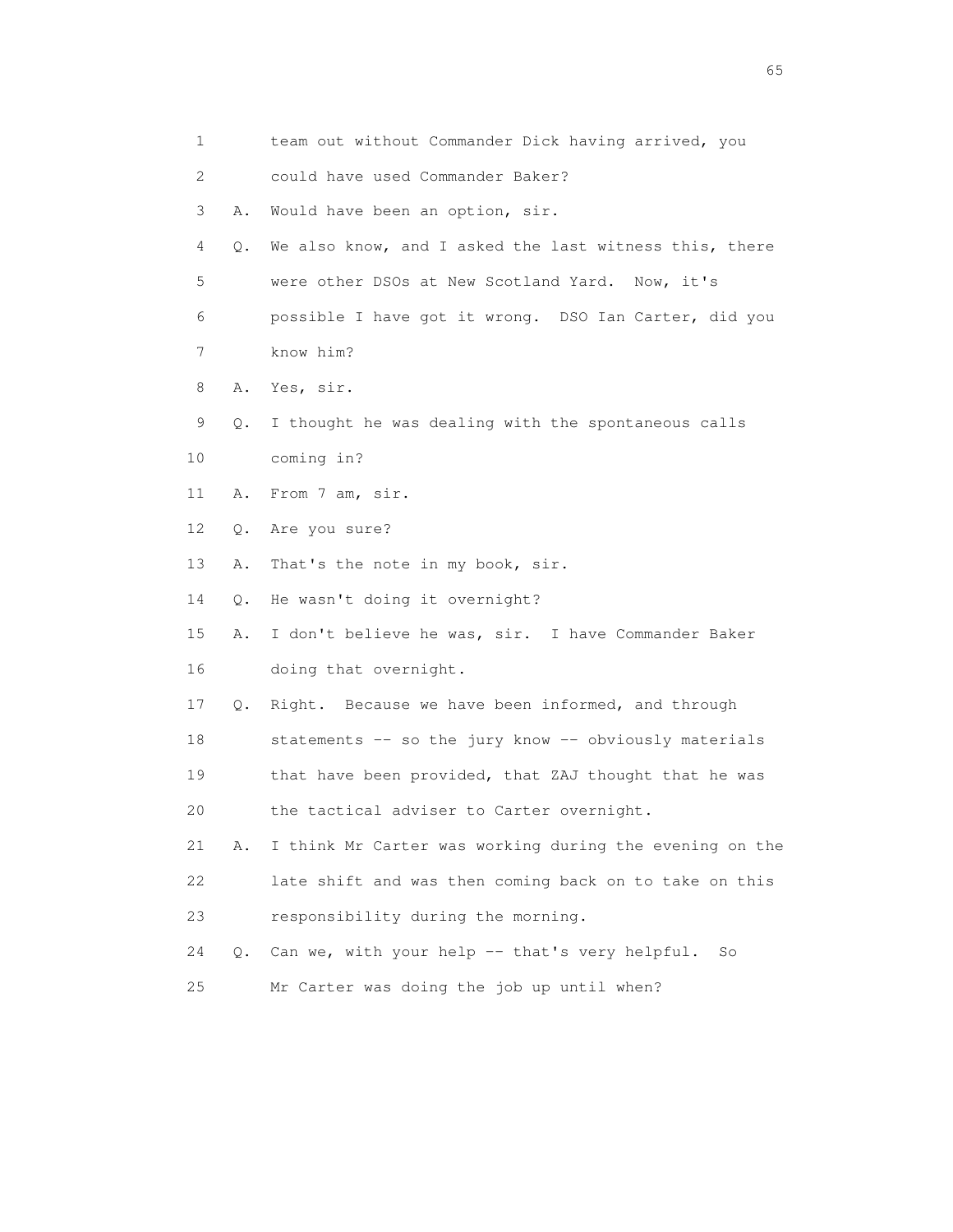| 1  | Α. | I don't know, sir, I haven't got a note of when he was  |
|----|----|---------------------------------------------------------|
| 2  |    | there, but I believe from Inspector ZAJ that that was   |
| 3  |    | who he was working to.                                  |
| 4  | Q. | That's what I had been led to believe. I am just trying |
| 5  |    | to fit in who's around to do the job.                   |
| 6  | Α. | I believe Commander Baker was there during the night.   |
| 7  | Q. | I leave what Mr Carter says for the moment about where  |
| 8  |    | he was. You would not have called on Carter because you |
| 9  |    | believed he wasn't doing that job during the night. But |
| 10 |    | what about another DSO called Allison? Was he there     |
| 11 |    | during the night?                                       |
| 12 | Α. | I met with Commander Allison and I met with             |
| 13 |    | Commander Carter at about 1.15 in the morning in        |
| 14 |    | a nearby hotel to discuss the DSO issue for this        |
| 15 |    | operation.                                              |
| 16 | Q. | So being in a hotel doesn't mean to say that they are   |
| 17 |    | not on call, as it were. When you met them at 1.15, and |
| 18 |    | we know that because there is an entry in your book,    |
| 19 |    | sorry, in your policy log, to that effect, so when you  |
| 20 |    | met them, were they on call or were they not?           |
| 21 | Α. | I don't know, sir.                                      |
| 22 | Q. | Well, you must have known where they were obviously to  |
| 23 |    | go and meet them; that's obvious, isn't it?             |
| 24 | Α. | I could take from the fact we were in a hotel that they |
| 25 |    | were off duty, sir. What my answer is, I don't know     |

 $\sim$  66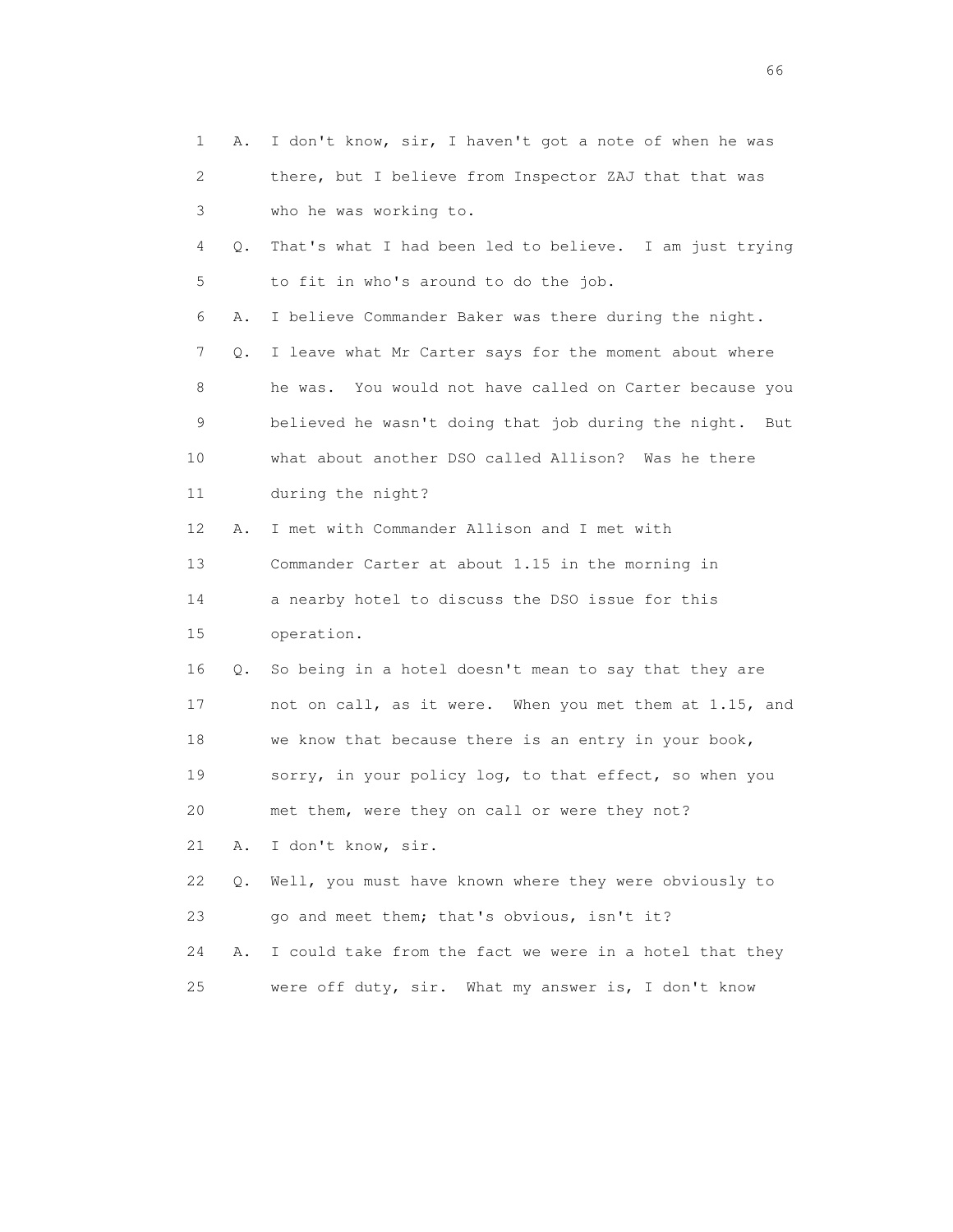1 what their status was for being on duty. 2 Q. All right. Well, the actual entry is on page 4. 3 SIR MICHAEL WRIGHT: I don't know -- in the circumstances 4 that existed that night, when, as everybody knew, they 5 might well be dealing with suicide bomber situation. 6 A. Yes, sir. 7 SIR MICHAEL WRIGHT: I don't know how much distinction there 8 is between on and off duty. 9 A. Quite possibly, sir. The hotel is close to 10 Scotland Yard and it's somewhere that you could easily 11 be called from. Asked the question about whether they 12 were on or off duty, I can't answer, sir. 13 SIR MICHAEL WRIGHT: All right. 14 MR MANSFIELD: It may not matter a great deal. 15 You see your entry says "Superintendent Boutcher". 16 Was he in the hotel? 17 A. He was with me at that meeting, sir. 18 Q. Right. So what you are saying is that -- what your 19 recollection is, is that Commander Baker, the overnight 20 DSO, this is Andrew Baker, wasn't at the meeting because 21 he was fielding or possibly being available to field 22 calls in New Scotland Yard? 23 A. Yes, sir. 24 Q. So that's the position. All right. So, sorry, I have 25 taken some time, but we have the possibility of a DSO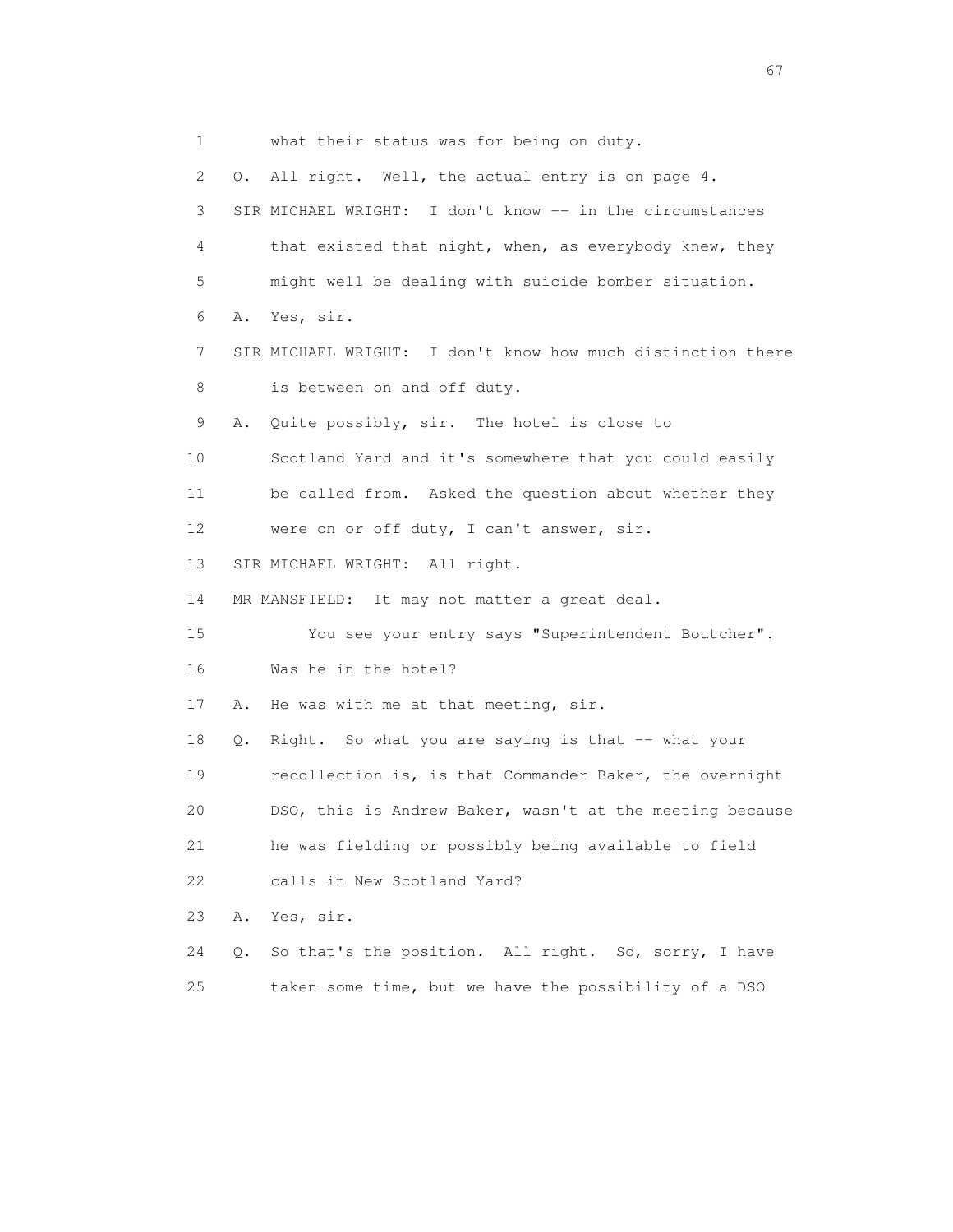1 that could have gone with the orange team. 2 Now, we also know that by 2.35, which we have on 3 page 5 -- 4 A. Sorry, sir, may I just interrupt you, I beg your pardon. 5 The DSO, sir, would not go with the orange team. 6 Q. That's my mistake, if I said that. The DSO would remain 7 at New Scotland Yard, and obviously we will come to what 8 function a DSO would have? 9 A. Yes, sir, that's correct. 10 Q. But the person who would go is the Silver in relation to 11 the operation. Now, the jury have a diagram this 12 morning which is in the front of their bundles. So 13 again, just to keep a finger or an eye on where we are 14 going, this is the position much later in the day, but 15 you would need, below the Silver Commander in the 16 control room, a location Silver Commander and his name 17 is set out. That's for later. 18 So we are dealing now with the Silver for 19 deployment, the Silver who goes with them. 20 You have, just going back to the policy log, someone 21 identified for that role. We see it, at the entry of 22 2.35, two hours after the entry in relation to Andrew 23 Baker. Do you see that on page 5? 24 A. I do, sir. 25 Q. Now, DI Angie Scott, ND, night duty, Silver?

entration of the contract of the contract of the contract of the contract of the contract of the contract of the contract of the contract of the contract of the contract of the contract of the contract of the contract of t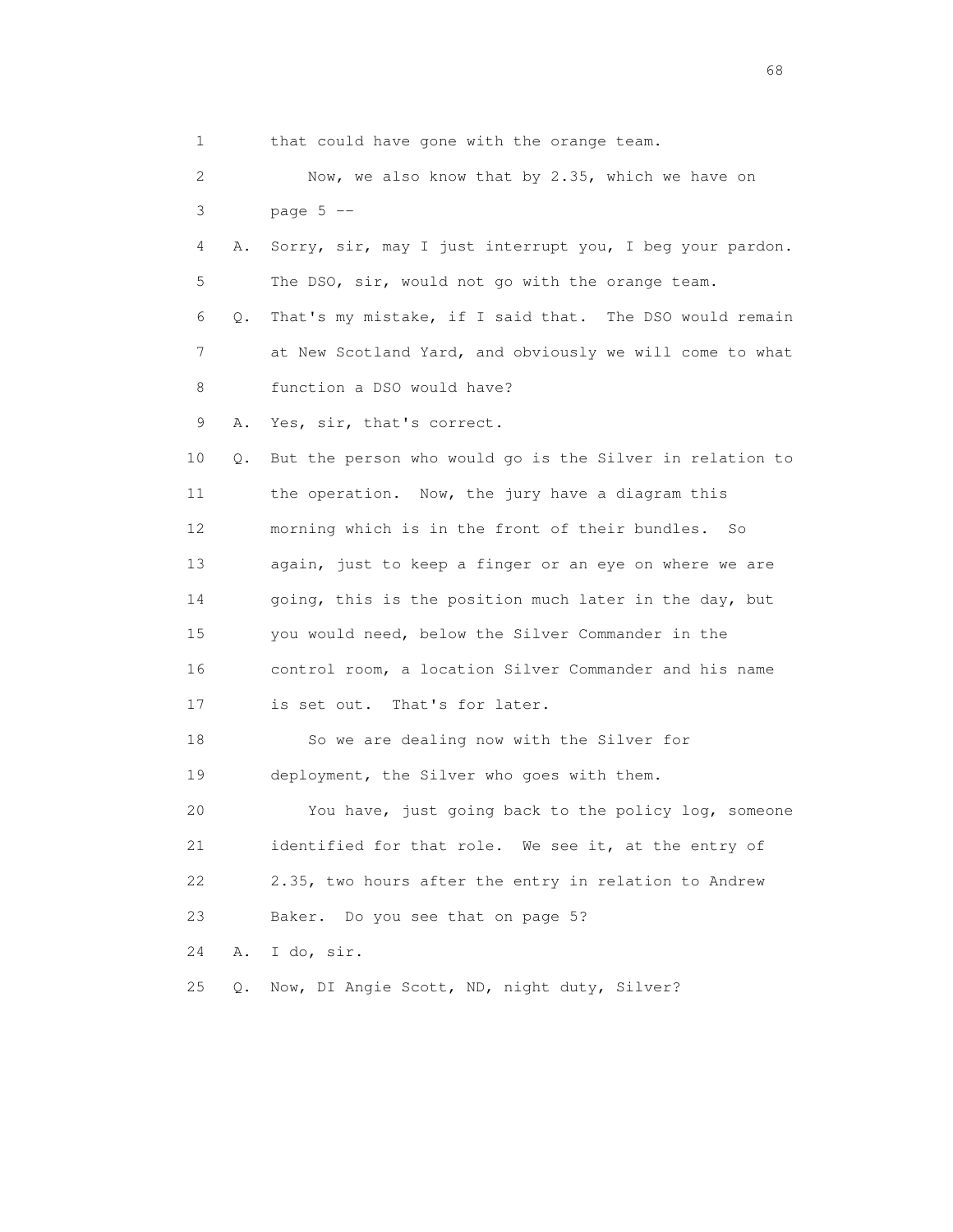- 1 A. Yes, sir.
- 2 Q. Then there is a name underneath for early turn Silver.
- 3 Where was Angela Scott at that time?
- 4 A. I don't know, sir.
- 5 Q. Because was one of the problems that night that there
- 6 was an element of chaos or not?
- 7 A. I didn't think there was, sir, no.
- 8 Q. All right, fine. I just want to check.
- 9 So you don't know where she was. Did she know that 10 she was the night duty Silver?
- 11 A. I don't know who provided me with the answer to question 12 2, which was I needed some ground commanders. I cannot 13 now state, my records don't show, unfortunately, who 14 provided that detail.
- 15 Q. May I understand it, you don't go to her and say: look,
- 16 you are the night duty Silver; you don't do that?
- 17 A. No, sir, that's a Gold Command responsibility.
- 18 Q. It's a Gold Command responsibility, so Mr McDowall would 19 have to do that, would he?
- 20 A. It would be the Gold Command responsibility to appoint 21 the Silvers and to ensure their effectiveness.
- 22 Q. Yes, so it would be his responsibility to make sure that 23 there was, I am going to call them a location Silver,
- 24 somebody who goes to the location with the team, as
- 25 opposed to a central Silver, who stays back at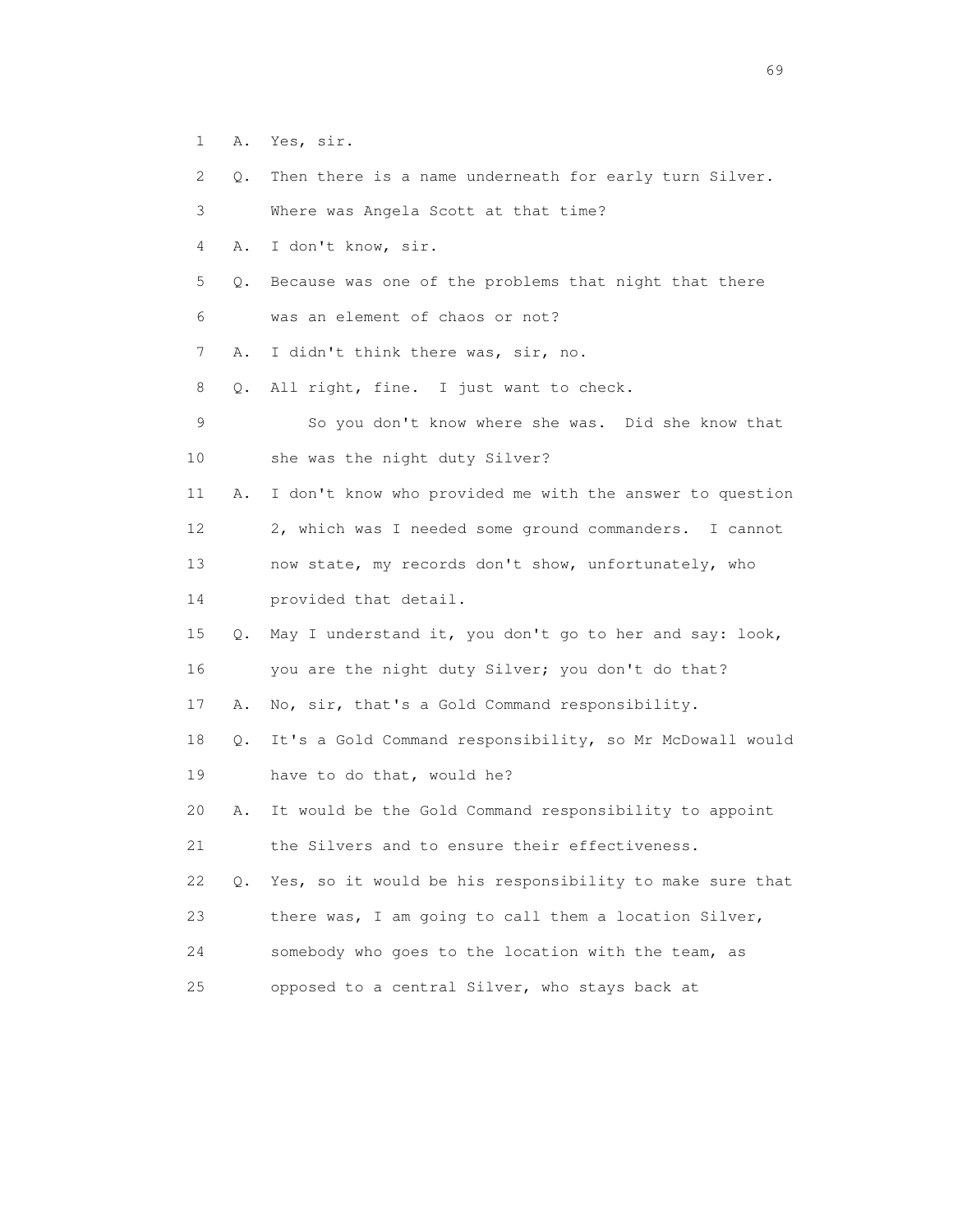1 New Scotland Yard.

| 2  |           | You see, the reason I ask you is that by 2.35 in the     |
|----|-----------|----------------------------------------------------------|
| 3  |           | morning, and if we look at our little plan that's been   |
| 4  |           | provided today, neither the Silver at New Scotland Yard, |
| 5  |           | which was Boutcher, nor Angela Scott, his deputy, were   |
| 6  |           | there.<br>Did you know that?                             |
| 7  | Α.        | I don't recall that, sir, no.                            |
| 8  | Q.        | You see, if something suddenly cropped up, you would     |
| 9  |           | need to know -- leaving aside Mr Boutcher, you might not |
| 10 |           | need to know where Mr Boutcher was -- but you would      |
| 11 |           | certainly need to know where the Silver who had been     |
| 12 |           | identified for this was, wouldn't you?                   |
| 13 | Α.        | Yes, sir.                                                |
| 14 | Q.        | You don't now presumably remember, and I'm going on what |
| 15 |           | she says, she said she had left by then, and she didn't  |
| 16 |           | come back until 6 o'clock in the morning. I don't know,  |
| 17 |           | she's presumably gone to a local hotel, it might be      |
| 18 |           | possible to call her up, but you would need to know      |
| 19 |           | where she was?                                           |
| 20 | Α.        | As long as I could contact her, sir, I think that's the  |
| 21 |           | point.                                                   |
| 22 | $\circ$ . | It's more than that. She needs to know that she is the   |
|    |           |                                                          |
| 23 |           | night duty officer?                                      |
| 24 | Α.        | Yes, sir.                                                |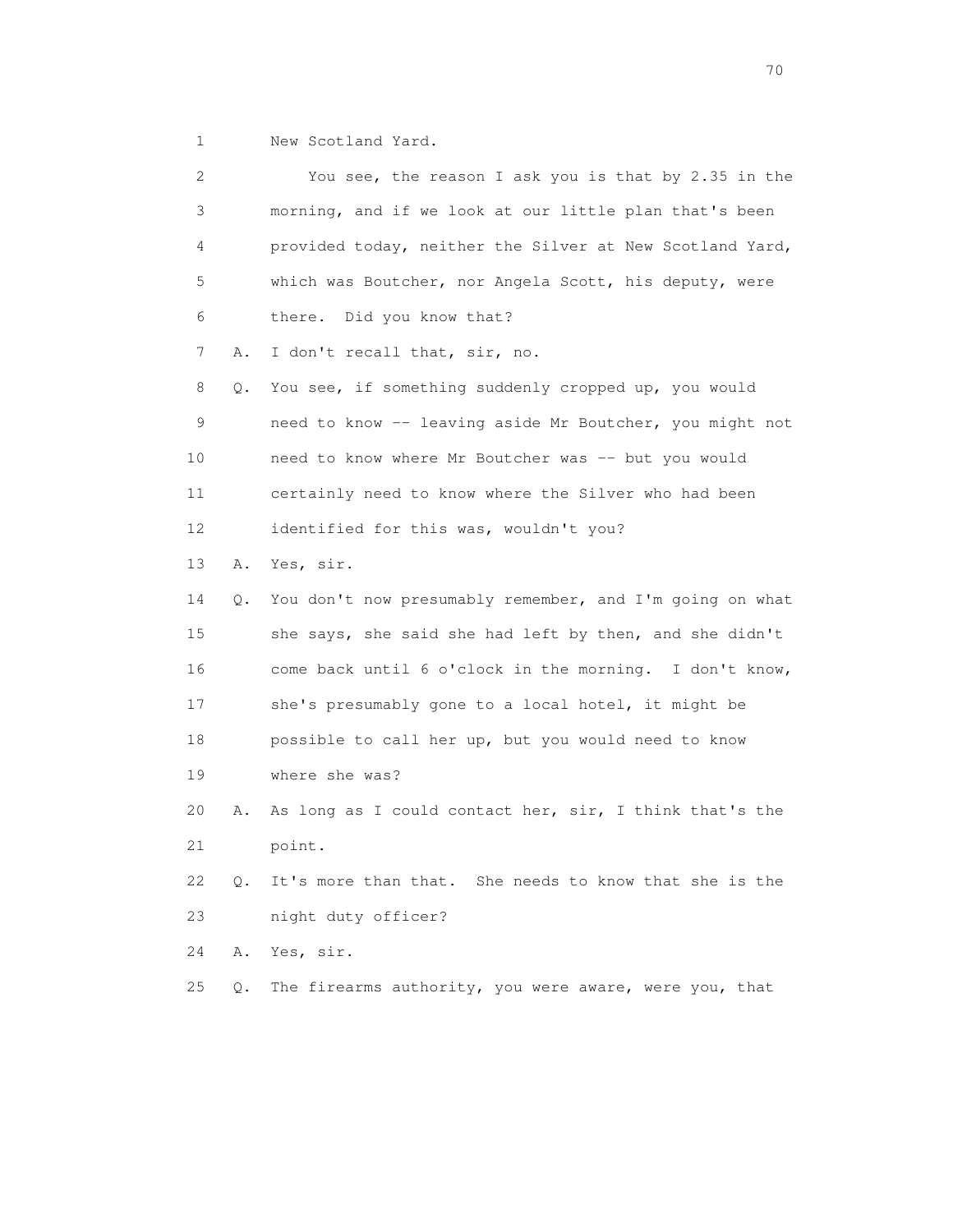1 that had been done, plainly?

 2 A. It had been granted at 11.50 pm on the 21st. 3 Q. I would like one page of the firearms authority to be 4 put up on screen, please. It's tab 40 in the jury 5 bundle, and I am not asking you to have a hard copy 6 unless you want it because it's just one page. The page 7 I would like up on screen is the seventh page. That is 8 the handwritten numbering at the bottom right-hand 9 corner. Seventh page. 10 Just while it's coming up, you not only knew about 11 it, but would you have actually discussed it with 12 anybody or knew the terms of it? Because some of it was 13 signed later. Would you have seen any document in 14 relation to this? 15 A. The armed -- which record are we talking about? 16 Q. We are talking about the senior officers firearms 17 authority. Would you have seen what had been written or 18 anything that had been written in relation to this, 19 11.50 the night before? 20 A. Not if it was written after the events. 21 Q. If it had been written before, you would have seen it? 22 A. Possibly, sir, if Mr White had shown me the document. 23 Q. 31 is another numbering. Thank you. 24 Now, this is, it says, paragraph 15 in fact of the 25 document: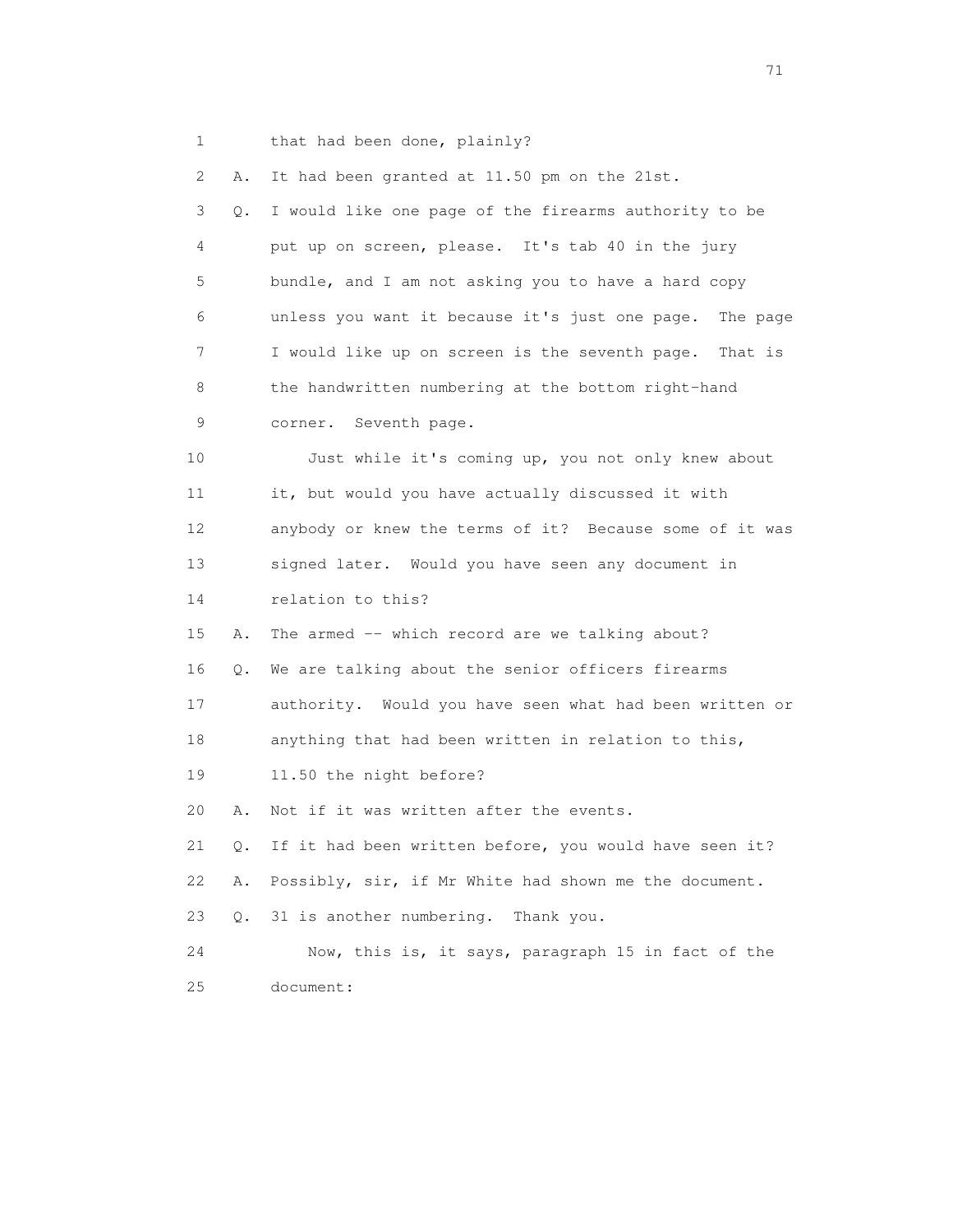1 **"Other Operational Issues."**  2 You are named at the top, you see that: 3 "This is a dynamic situation. I have consulted with 4 Andrew." 5 I am not going through the whole of that, but there 6 is a part of it, just below halfway, you will see there 7 is a paragraph: 8 "DCI Scott ..." 9 Now, that's the same one, isn't it? 10 A. Yes, sir. 11 Q. "... tasked [we will learn by Mr Boutcher, who's the 12 Silver at New Scotland Yard] to identify and brief 13 Silver Commander for deployment with SFO standby 14 team ..." 15 Did you know that she had been tasked to identify 16 a location Silver, somebody who's going to go on 17 deployment? 18 A. I don't believe I knew that, sir. 19 Q. Now, either she's appointed herself, which is why 20 somebody tells you, well, it's Scott, or she has not and 21 there is confusion. That's why I am asking you the 22 question, you see. Who is the Silver who's going to go 23 with the standby team? 24 A. My understanding from my log entry at 2.35 was that 25 would be -- I have her as DI Scott, sir.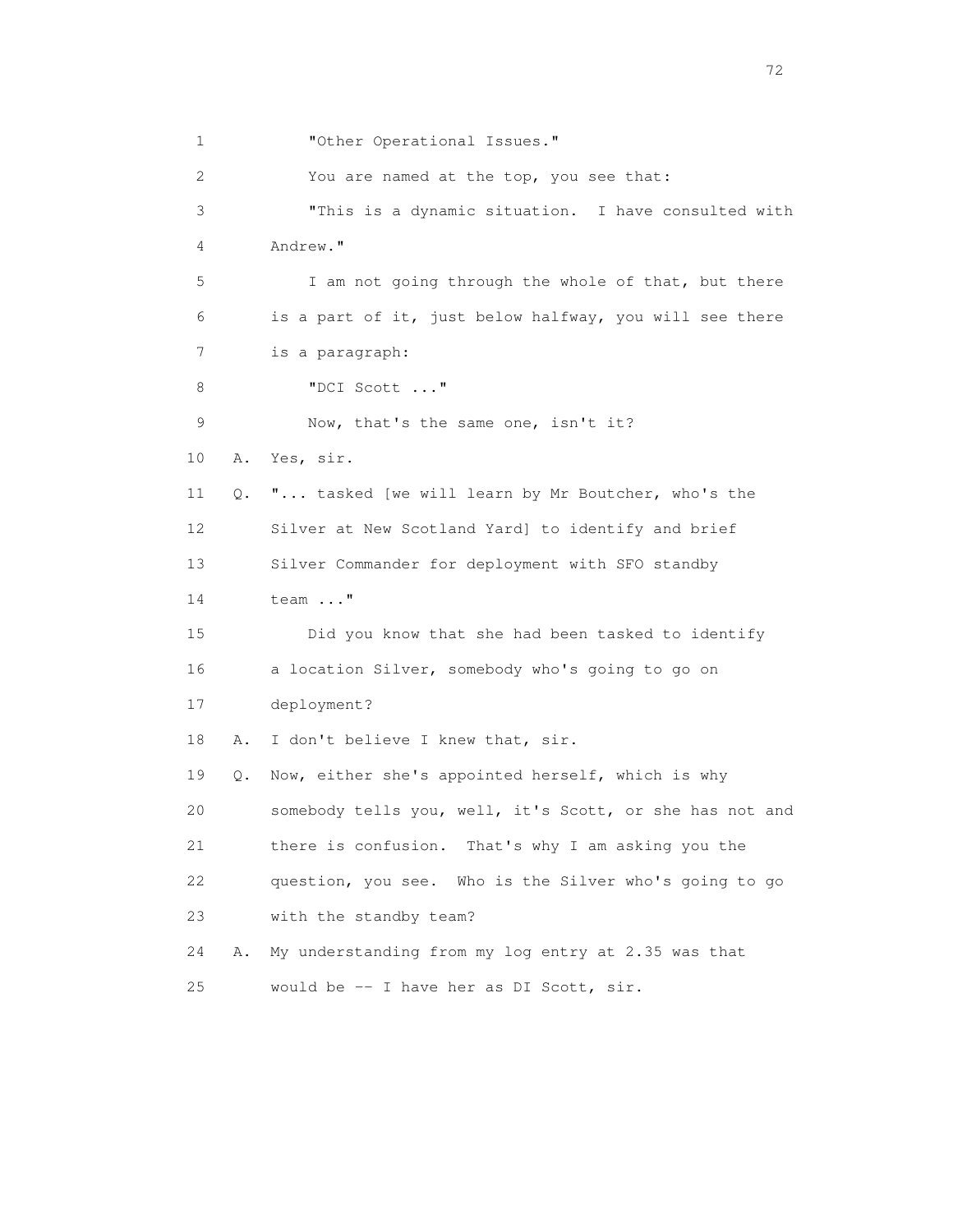1 Q. DI Scott, all right. You weren't, as far as you can 2 remember, aware of that entry or that part of the 3 authority that had been granted at 11.50? 4 A. Somebody will have been tasked to identify the Silver, 5 but I wasn't aware who that was. 6 Q. All right. 7 SIR MICHAEL WRIGHT: It doesn't deal with the point that 8 Mr Mansfield is making, just this: of course at 2.35 in 9 the morning, the evidence about the photograph and the 10 gym card hadn't come to light, and there was no 11 deployment immediately planned. 12 A. No, sir. 13 SIR MICHAEL WRIGHT: It didn't happen for another couple of 14 hours, just after 4 o'clock in the morning. Would there 15 have been other officers available to serve as Silver if 16 something urgent had come up at half past two? 17 A. I can only say possibly to that answer, sir, because 18 I don't know who those officers are. 19 SIR MICHAEL WRIGHT: Very well. 20 MR MANSFIELD: I think it was Mr White who said not exactly 21 there was no shortage of Silvers but there were Silvers 22 available at New Scotland Yard, but he didn't know the 23 numbers. 24 So I leave it blank for the moment. You thought it 25 was Angela Scott. So we have got the possibility of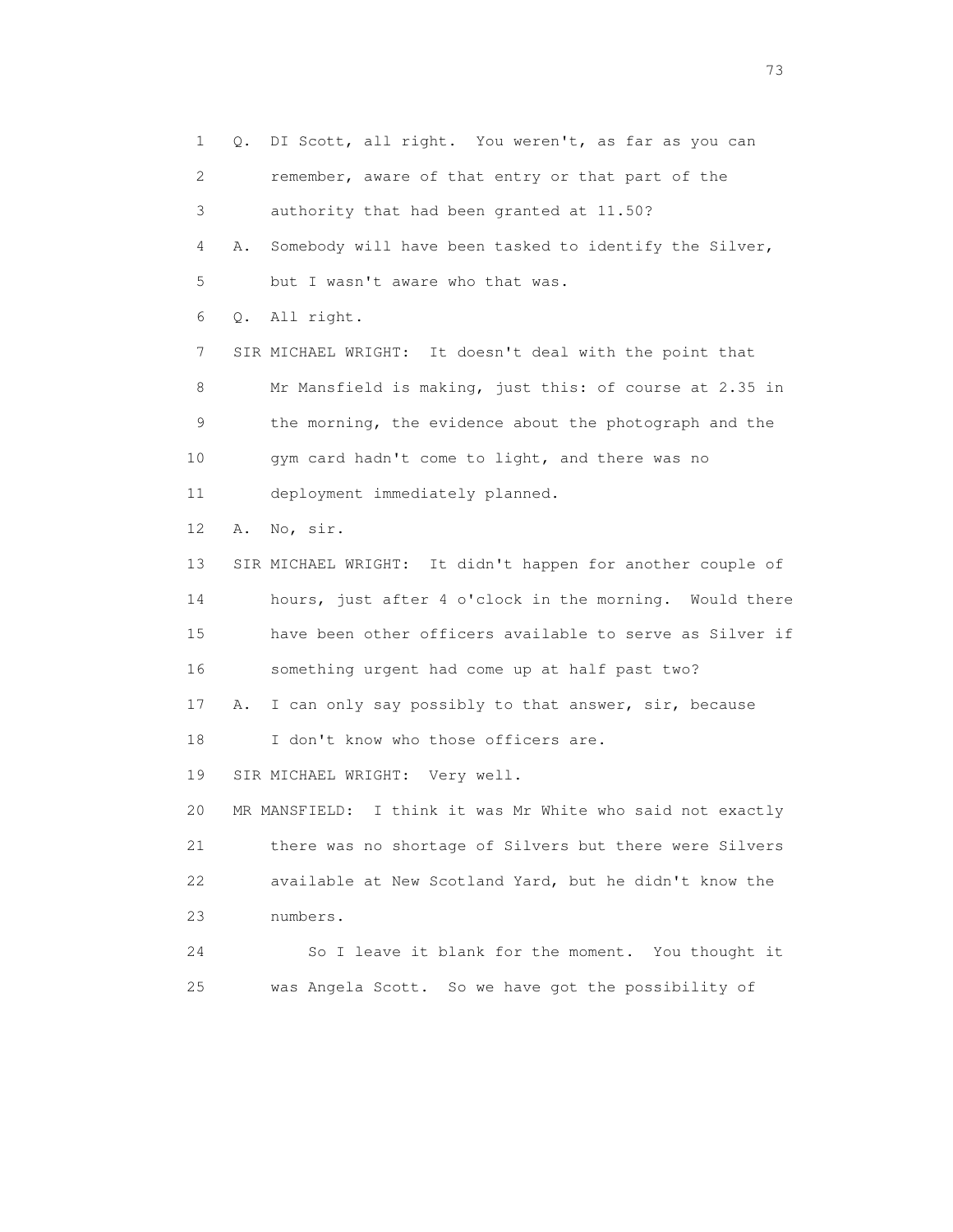1 a DSO in Mr Baker, the possibility of a Silver in Scott, 2 and then one more appointment and that is ZAJ. 3 Now, ZAJ was going to be, I think you have put it as 4 the inspector for this orange team? 5 A. Yes, sir. 6 Q. I just want to be clear: is he leading the team or is he 7 the tactical adviser for the team on the spot going with 8 them? 9 A. He had two roles on that day, sir. The first role was 10 to act as the tactical adviser to the DSO dealing with 11 the 24-hour response. That was number one role. The 12 other role based on the numbers in the risk management, 13 was that he would go out as the inspector in charge of 14 the orange team on to the ground. So he would then act 15 as the on-the-ground tactical adviser to the 16 on-the-ground -- 17 SIR MICHAEL WRIGHT: Have we found the Bronze? 18 A. -- Silver commander. No, sir, he is not a Bronze. 19 MR MANSFIELD: If I can interpose, and please say if I have 20 misunderstood, that the Bronze in an orange team that 21 goes out would in fact be the sergeant in charge of the 22 team? 23 A. Yes, sir. 24 Q. We can see there was going to be a police sergeant team 25 leader. You see it on page 3, under the orange team,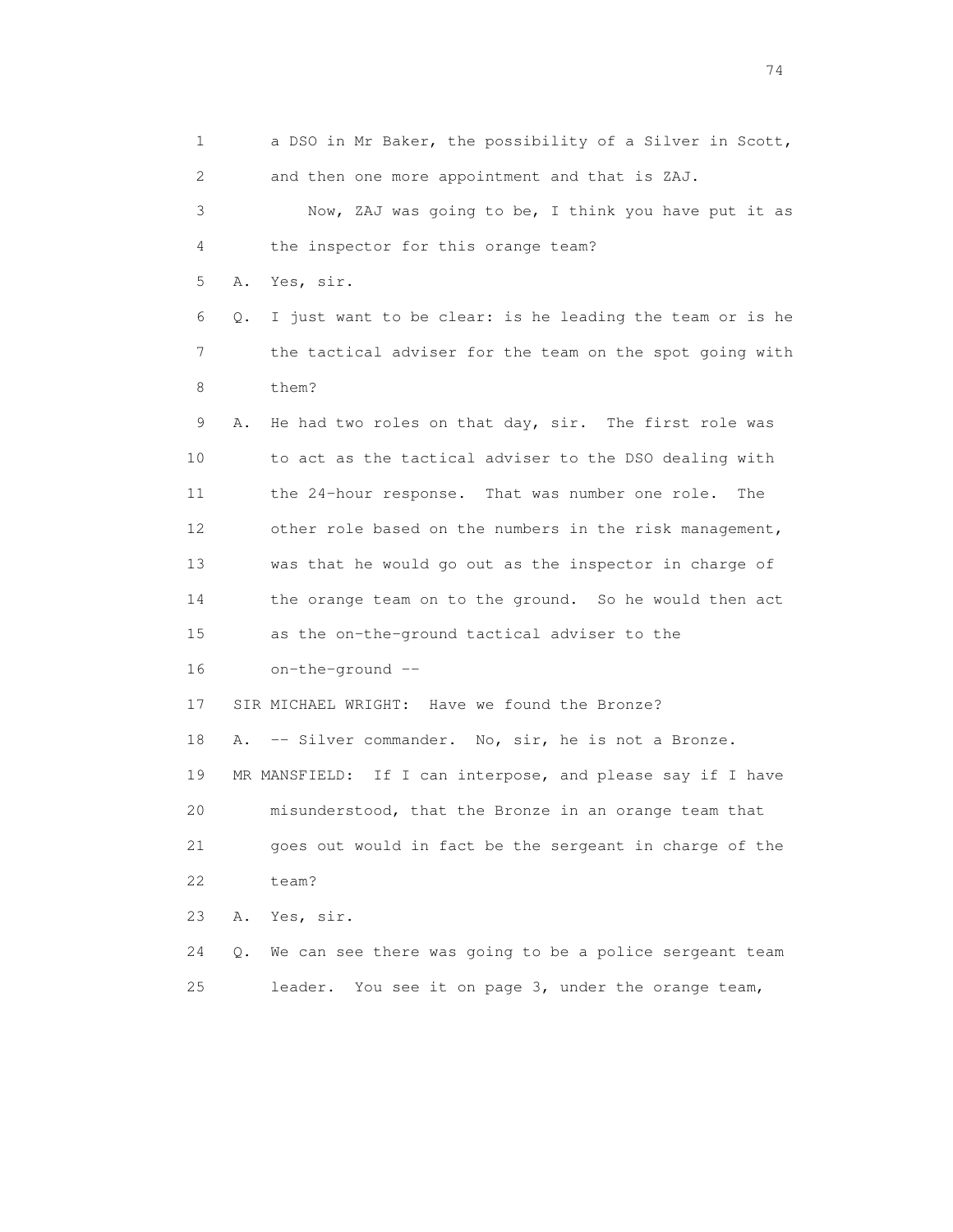1 page 3 of your policy log. Sorry, I am not asking you 2 to look at that. So if anybody wants to write it in, 3 therefore, there is a potential putative Bronze. The 4 police sergeant is a Bronze. 5 So slowly we work our way towards the structure 6 that's -- I'm just getting in place what is available at 7 4.55. 8 Now, where are they prior to 4 o'clock in the 9 morning, 4.55? Where are they actually situated, the 10 orange team? 11 A. The orange team, sir, are holding at Leman Street. 12 Q. They are not in a hotel. They are in Leman Street. We 13 have all been there or at least been outside it. Would 14 they be all kitted up with cars available? 15 A. Yes, sir. 16 Q. Right. So that part of the -- 17 SIR MICHAEL WRIGHT: Arms booked out? 18 A. By after 11.50, once the authority had been granted, 19 more than likely, sir, yes, that's what I would expect. 20 MR MANSFIELD: So they are sitting there, ready to go short 21 of obviously knowing where to go, having a briefing and 22 all the rest of it. 23 A. Yes, sir. 24 Q. So their response time is going to be much quicker than, 25 let us say, compared to the 7 o'clock lot that are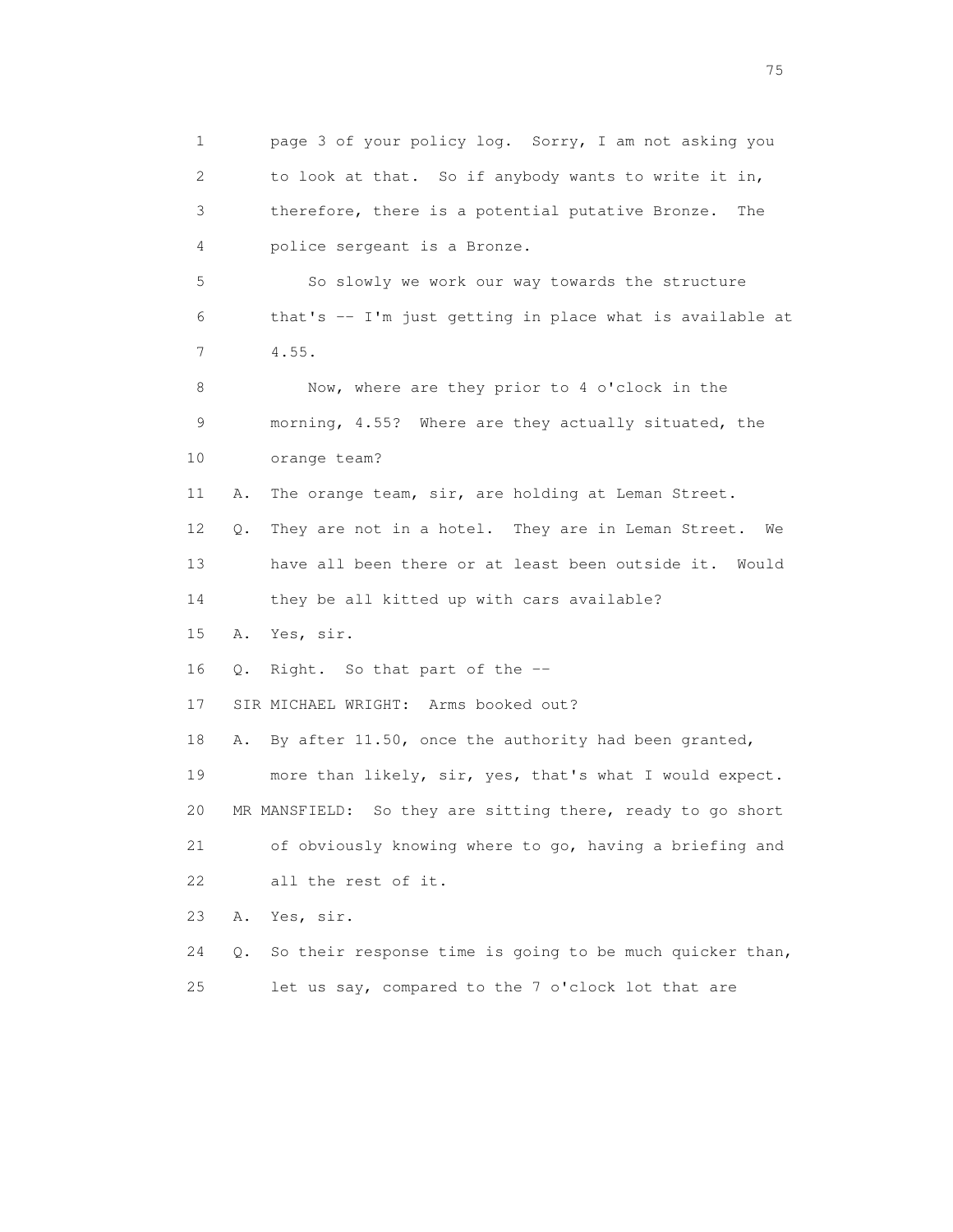1 coming on, that's black and the rest, who have to get 2 kitted up and then have in their case two briefings, one 3 at Leman Street and one somewhere else, so their 4 response time, orange, is going to be quicker? 5 A. Yes, sir. 6 Q. So again I know it's a hypothetical, but presumably with 7 your experience you would have some idea, assuming 8 a briefing, what would be the response time -- I am 9 going to take to the vicinity, not to Scotia Road, to 10 the vicinity of Scotia Road -- that night would be for 11 that orange team? Roughly speaking? An hour? 12 SIR MICHAEL WRIGHT: Once they have had the call? 13 MR MANSFIELD: Yes. 14 A. The call would come in, we would contact the team, they 15 may well have been resting and asleep during the night, 16 so maybe 15, 20 minutes to wake them up, get themselves 17 into their cars, get to wherever it was for the briefing 18 and then out, so I would say somewhere in the region of 19 an hour and a half minimum. 20 Q. Right. So we can just pencil that in, hour and a half. 21 Because we know for the black team coming on at 7, it 22 was very much longer because it was 7, 8, 9 and they 23 were not in the vicinity of Scotia Road for nearly two 24 and a half hours from call-out; do you follow? 25 A. I do, sir.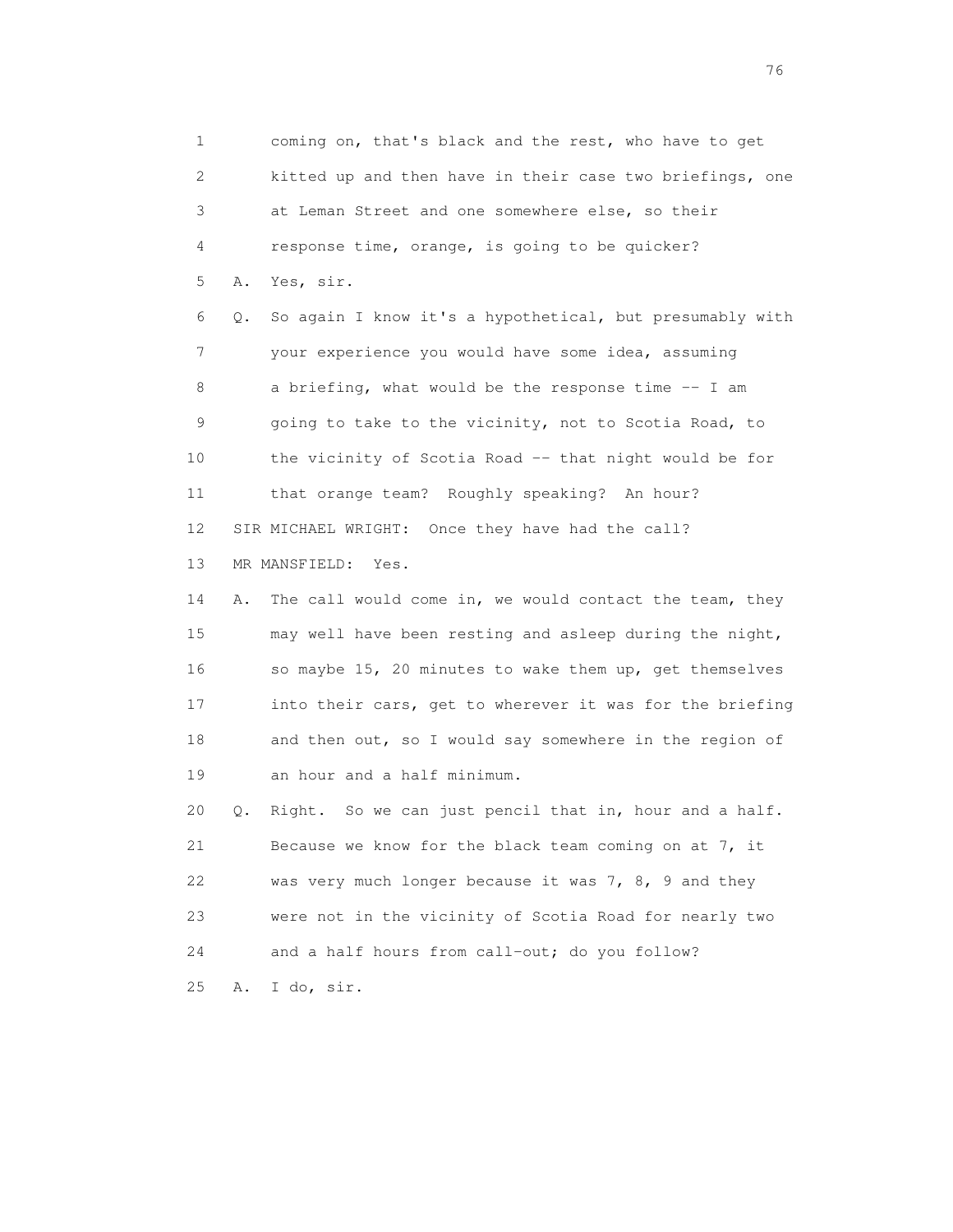1 Q. That seems to be a reasonable difference. One and 2 a half if you are on standby, two and a half if you are 3 not? 4 A. Yes, sir. 5 Q. These times may be important when we get to a bit later. 6 Also in the lead-up, you have got together this team and 7 identified potentials for leadership, as it were, can 8 I put it that way, but you are also providing with TJ80 9 the leadership of SO13 with a tactical options document 10 which was referred to on Friday? 11 A. We did, sir. 12 Q. Now, that's 34 pages long, wasn't it? 13 A. Yes, sir. 14 Q. It goes into a fair amount of detail of what is 15 available to the senior command, in terms of resources? 16 A. Sir. 17 Q. And secondly how they might be deployed? 18 A. That's correct, sir. 19 Q. What it doesn't do, and with permission I am going to 20 ask you a little bit about tactics, it doesn't go down 21 to the tactical level, does it? 22 A. It outlines in general terms tactics for dealing with 23 two types of scenarios. 24 Q. Yes, all right, I'll come to those if I may. Anyway, 25 that document has gone in. In the first instance it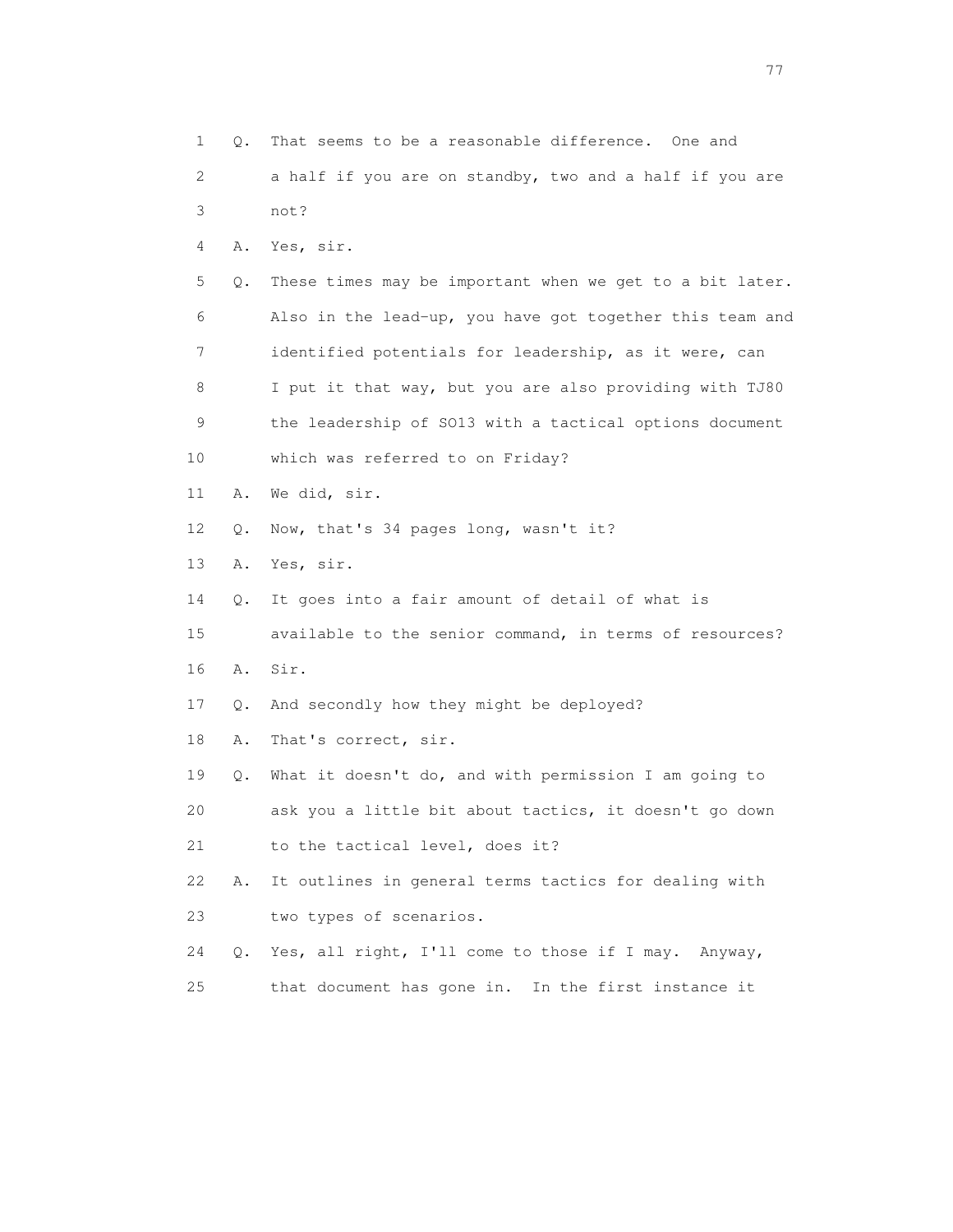| 1  |    | went to Mr McDowall, the Silver, the                     |
|----|----|----------------------------------------------------------|
| 2  |    | Senior Investigating Officer at New Scotland Yard?       |
| 3  | Α. | It went to Mr Boutcher, sir.                             |
| 4  | Q. | Now, did you go through it with him or did you just say: |
| 5  |    | here you are, have a look at this; or how did it work?   |
| 6  | Α. | I gave it to him at 11.45 and briefly explained its      |
| 7  |    | contents, because it is a 34-page document, sir.         |
| 8  | Q. | Yes, and you briefly explained it. Did he ever come      |
| 9  |    | back to you and say: look, this is really interesting    |
| 10 |    | stuff, the thing is we might need X, Y or Z, and what's  |
| 11 |    | around and all that; did he ever come back and discuss   |
| 12 |    | it with you?                                             |
| 13 | Α. | Not that I recall, sir.                                  |
| 14 | Q. | In fact, did anybody of the senior command team ever     |
| 15 |    | come back and discuss that document?                     |
| 16 | Α. | Not that I recall, sir.                                  |
| 17 | Q. | Right. So we move on. So now we know exactly what was    |
| 18 |    | in place and what possibly could have been put into      |
| 19 |    | place. Along comes a decision, a strategic decision.     |
| 20 |    | Now, you have made your position clear about it, you     |
| 21 |    | were unaware of it, and I leave that for the moment.     |
| 22 |    | I want to put you back in the position of dealing with   |
| 23 |    | what should have happened, not with hindsight but with,  |
| 24 |    | you know, the structures that are in place.              |
| 25 |    | Do you follow?                                           |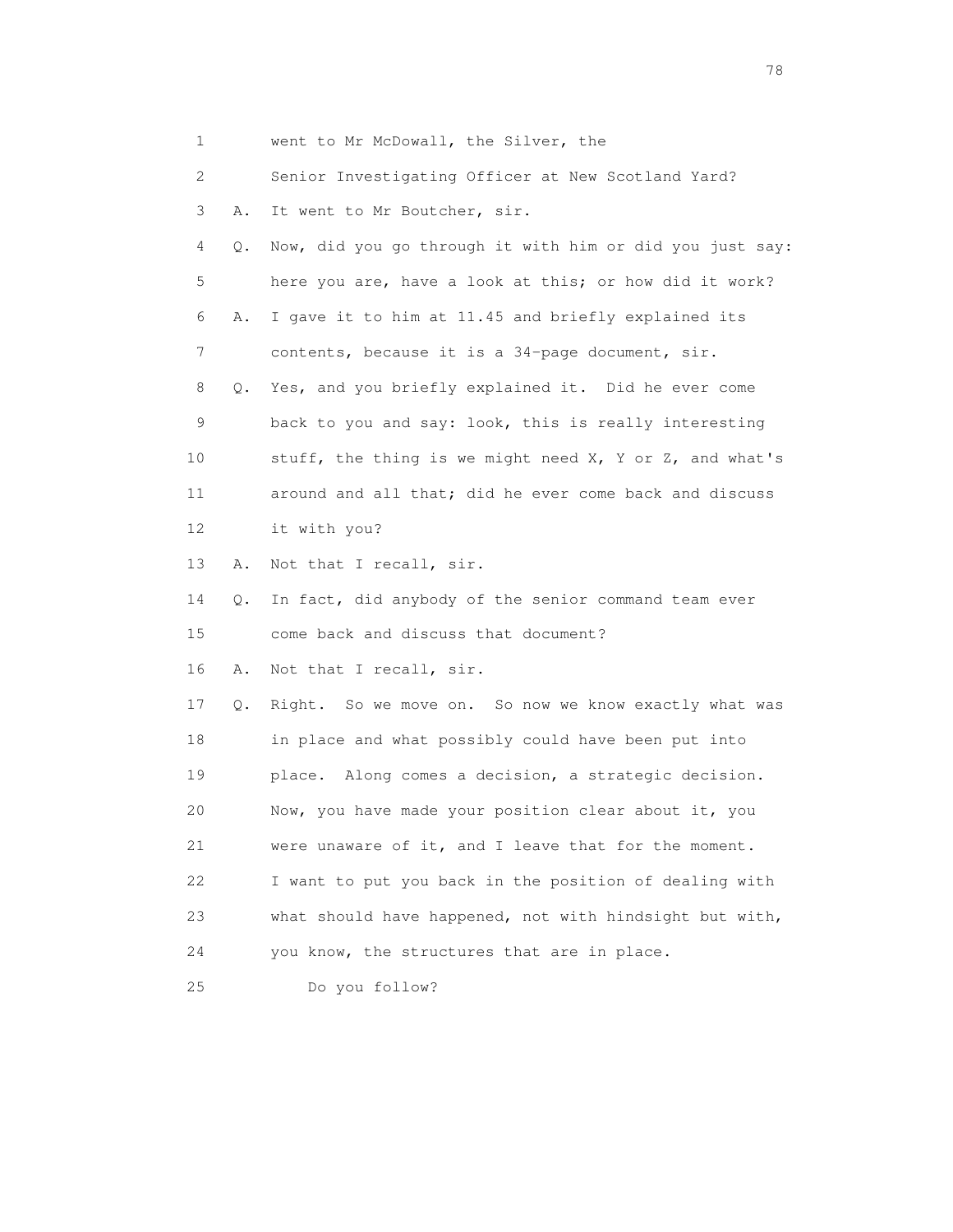1 A. I do, sir.

| 2  | Q. | If a Gold Commander, top of that little pyramid that the    |
|----|----|-------------------------------------------------------------|
| 3  |    | jury have, is going to set a strategy, would you expect,    |
| 4  |    | first of all, before he sets the strategy, that he might    |
| 5  |    | just have a word with you about a much more specific        |
| 6  |    | request than the generic tactical document of 34 pages      |
| 7  |    | by coming to you and saying, look -- it's a bit of          |
| 8  |    | a long lead-up -- but: these are the premises, we have      |
| 9  |    | identified two premises, with the possibility of at         |
| 10 |    | least two suspected bombers being related to them, can      |
| 11 |    | we deal with it, and what's available.                      |
| 12 |    | You would expect that before he sets a strategy?            |
| 13 | Α. | He may seek to do that. It's not a requirement of the       |
| 14 |    | Gold Commander to seek tactical advice but he may seek      |
| 15 |    | to do that.                                                 |
| 16 | Q. | He would have to do it at some stage, wouldn't he?          |
| 17 | Α. | I think it's for the Silver Commander to discuss with       |
| 18 |    | the tactical adviser the actual options that are            |
| 19 |    | available to achieve the plan.                              |
| 20 | Q. | That's the second stage. I will move to that.<br>The        |
| 21 |    | Silver at 4.55 was Mr Boutcher?                             |
| 22 | Α. | I believed it was Angie Scott, sir.                         |
| 23 |    | SIR MICHAEL WRIGHT: You are talking about the ground Silver |
| 24 |    | Commander, not the control room Silver Commander.           |
| 25 |    | I am talking about the control Silver.<br>MR MANSFIELD:     |
|    |    |                                                             |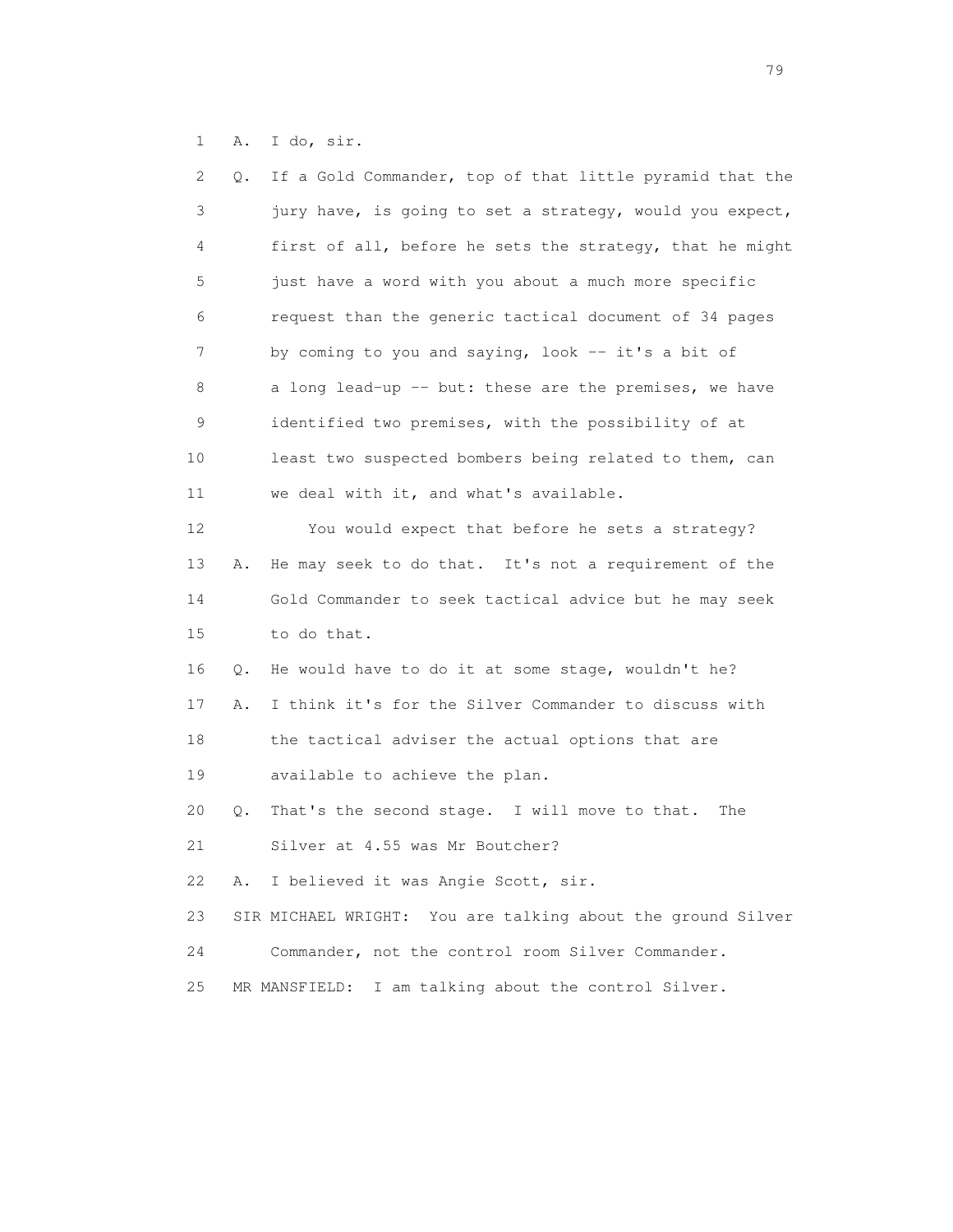- 1 A. I beg your pardon.
- 2 Q. I know it's a little confusing. The control Silver is
- 3 going to be implementing Gold strategy?
- 4 A. No, sir. No, sir.

 5 Q. Oh, I see. Who is implementing the Gold strategy, then? 6 A. Right. The Gold strategy is implemented by the firearms 7 Silver Commander, who would have been Angie Scott, sir. 8 SIR MICHAEL WRIGHT: That's the Silver Commander with the 9 team?

- 10 A. Yes, sir.
- 11 SIR MICHAEL WRIGHT: Yes.

 12 MR MANSFIELD: All right. So we bypass the Silver in the 13 control room, and go straight to the Silver who's going 14 to go with the standby team.

15 A. Yes, sir.

 16 Q. Or could go with the standby team. So we are back to 17 the same problem in this sense, that before you set your 18 strategy, if you are not going to be, as it were, 19 personally coming to you and saying: have we got the 20 resources and can we do X, Y and Z; you would absolutely 21 make sure that the Silver who's going to go with any 22 standby team is in place to implement the policy? 23 A. It is the Silver Commander's function to implement the 24 strategy set by the Gold Commander.

25 Q. Yes, but I am trying to do this in a realistic way.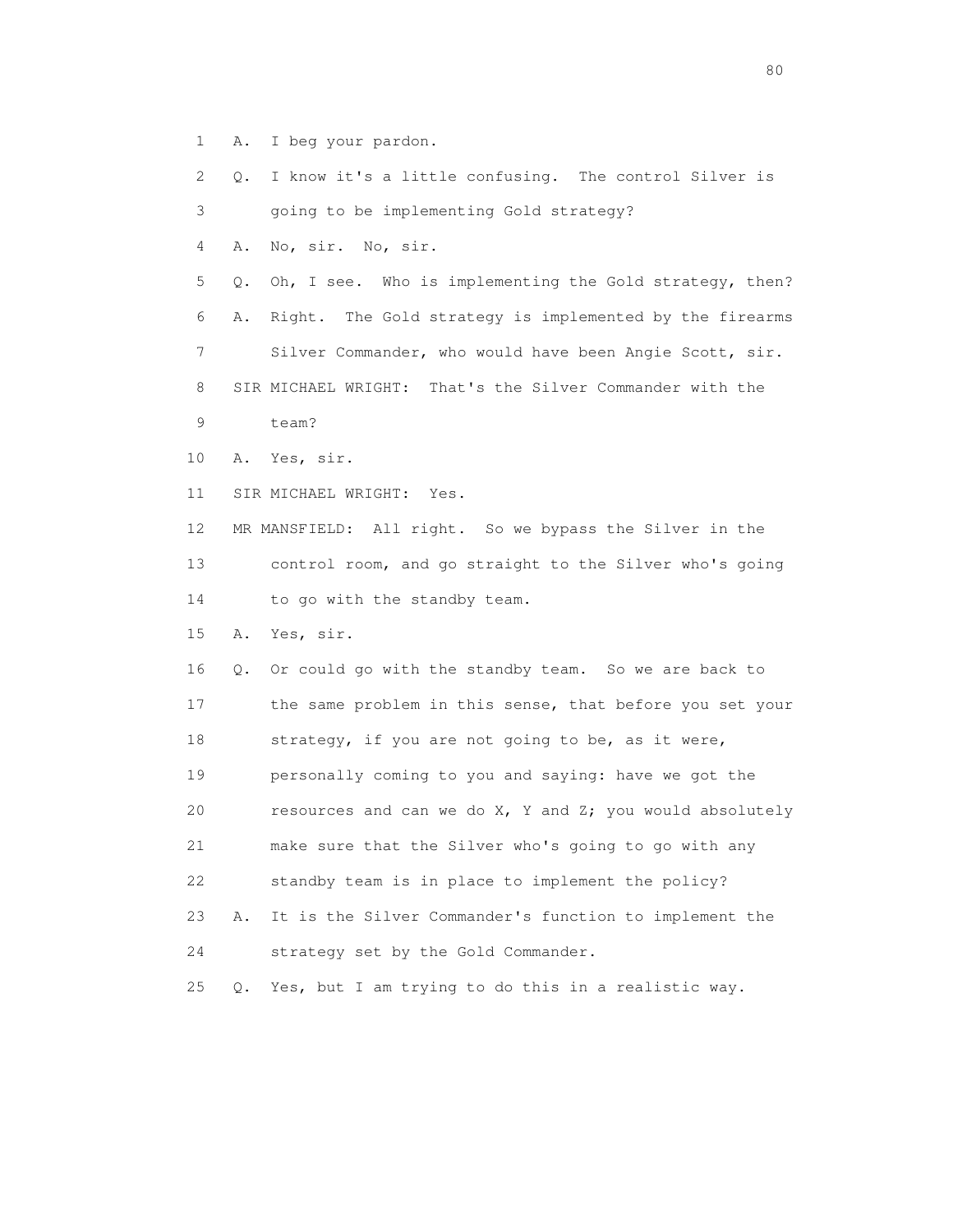1 I am Commander McDowall. I am sitting in my office with 2 two intelligence officers. I set a strategy. How do 3 I communicate the strategy and to whom? 4 A. Silver Commander, sir. 5 Q. Exactly, so doesn't it mean that I have to have contact 6 with the Silver deployment commander? 7 A. Yes, sir. 8 Q. Right. Well, she's still somewhere else other than 9 New Scotland Yard, so we will await developments on that 10 front. Now in addition to, if you are going to set 11 a strategy, and I hope this is not again looking with 12 hindsight, you would want to know, wouldn't you, as fast 13 as possible, as you are going along -- and I am not 14 expecting it to be done in separate stages, it all 15 happens at the same time -- aren't you wanting to know 16 as much about the location of these two addresses as 17 possible? 18 A. The development of the plan, sir, sits with the Silver 19 Commander. If I'm going to set a strategy, then I guess 20 I would need to know something about the premises to 21 know if the strategy was achievable. 22 Q. Right. You would need to know something about the 23 premises, and -- I'm going to concentrate on Scotia Road 24 because that's what the jury are here to determine, the

25 events from Scotia Road. It may not be a question for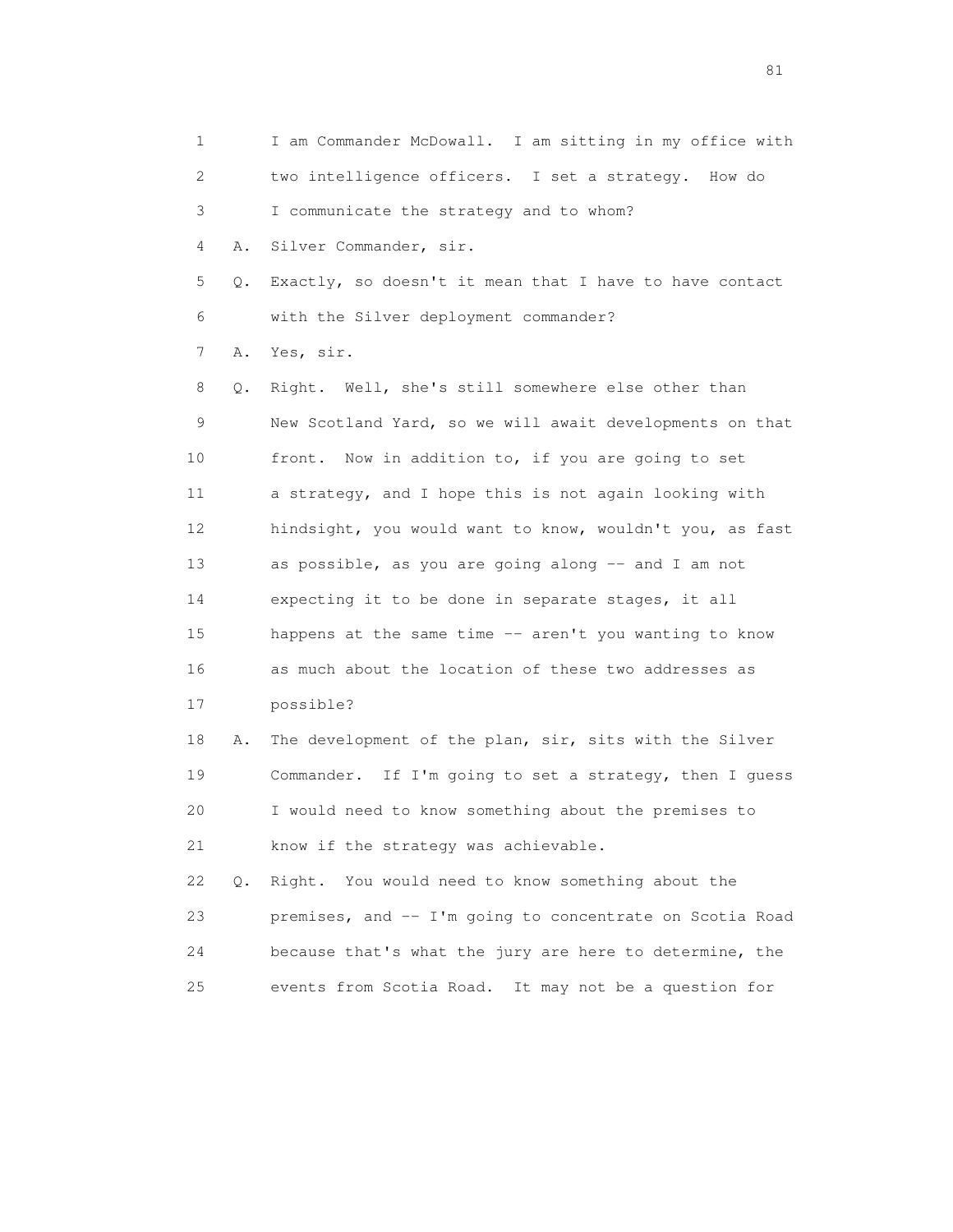1 you, I understand it's more intelligence at 2 New Scotland Yard, it really wasn't difficult at 4.55 or 3 4 o'clock in the morning or 4.15, whenever they 4 discovered the address, to very quickly find out where 5 the address is in London, a map of the roads and 6 possibly, you know, whether it's a block of flats or 7 a house. That doesn't take more than a few minutes to 8 discover, does it? 9 A. The systems exist. The time may be another matter, sir, 10 but the systems exist to do that. 11 Q. The systems exist to do that. Yes, thank you. Assuming 12 the chain of command that you have described, so that 13 Angela Scott, as you understood it, the deputed Silver, 14 would it then be her responsibility to come to you and 15 say, as the main tactical adviser: look, the 16 commander -- or however she referred to, or John or 17 whatever -- wants a deployment as soon as possible to 18 Scotia Road of two kinds; one is a watching one, that's 19 SO12; and two is a stopping one if there are suspects 20 coming out who are the subject of the operation, which 21 is CO19. She would come to you; yes? 22 A. Yes, sir. 23 Q. Right. What you appear to be saying is that no-one came 24 to you and did that; is that right? 25 A. Correct, sir.

experience of the state of the state of the state of the state of the state of the state of the state of the s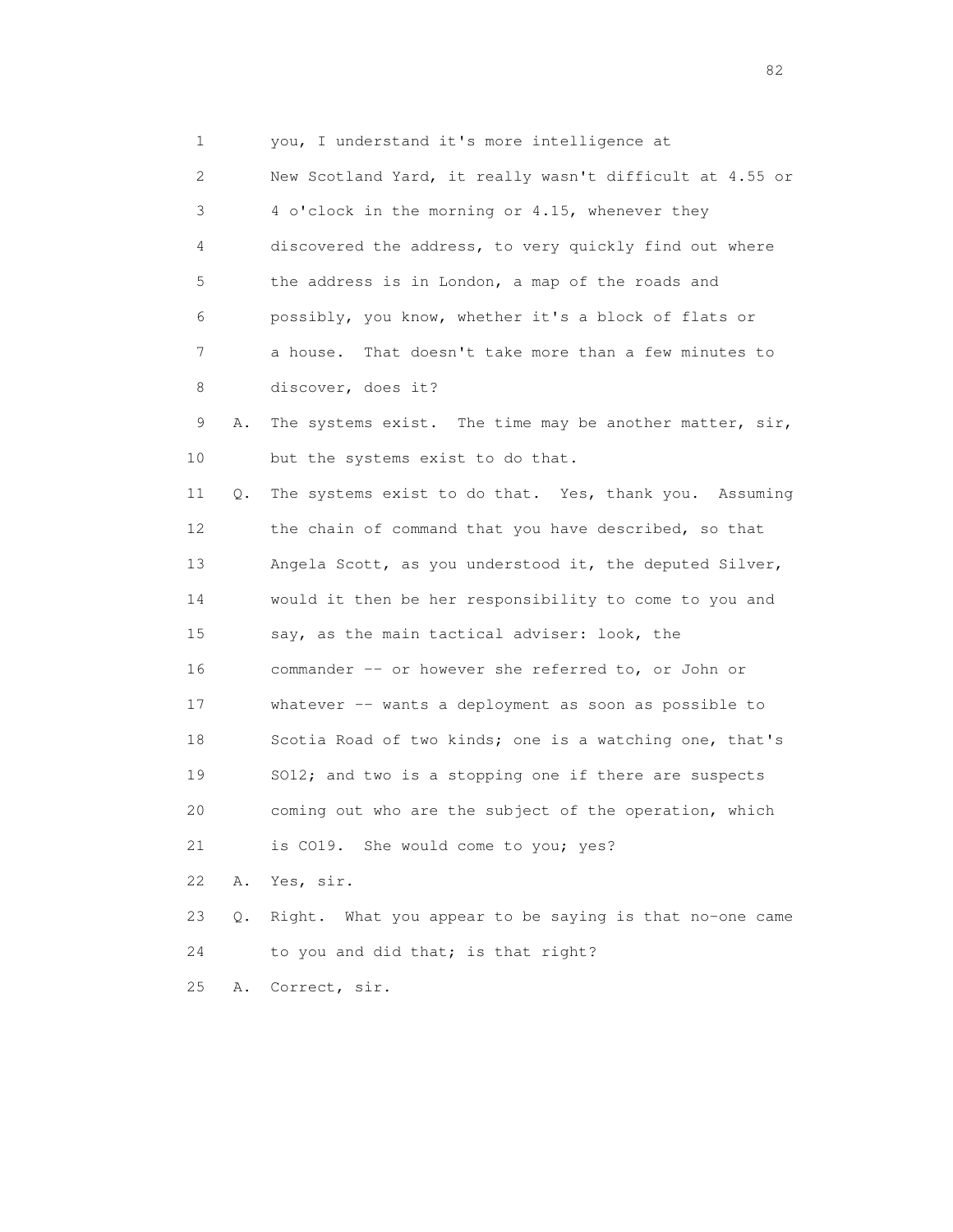1 Q. In the many months and years that have gone by, have you 2 ever discovered or has anybody told you why nobody came 3 to you? 4 A. No, sir, I only realised the 5.15 meeting, I think, 5 round about the time of the Health and Safety trial. Up 6 until that time I was unaware of this meeting or this 7 issue. 8 Q. In fact, the jury probably are aware, you gave evidence 9 in that trial, so that's why you know about the 5.15 10 meeting. Are you assiduous about your policy log and 11 noting up various developments? 12 A. Sorry, sir, it may be my lack of knowledge but 13 "assiduous"? 14 Q. Sorry, just keen on doing it? 15 A. Yes. Sorry. 16 Q. It's my fault, I'll try and resist being too verbose or 17 whatever. It's my fault. So you do that keenly and we 18 can see all the entries. We know from Friday there is 19 no entry here, that is on the policy log, relating to 20 anyone coming to you and saying "we need a deployment". 21 Had you been approached, as you said on Friday, 22 without hesitation, you would have been prepared to send 23 the orange team to what was a prime address? 24 A. After a briefing and after the various command 25 structures were in place, yes, sir.

experience of the contract of the contract of the contract of the contract of the contract of the contract of the contract of the contract of the contract of the contract of the contract of the contract of the contract of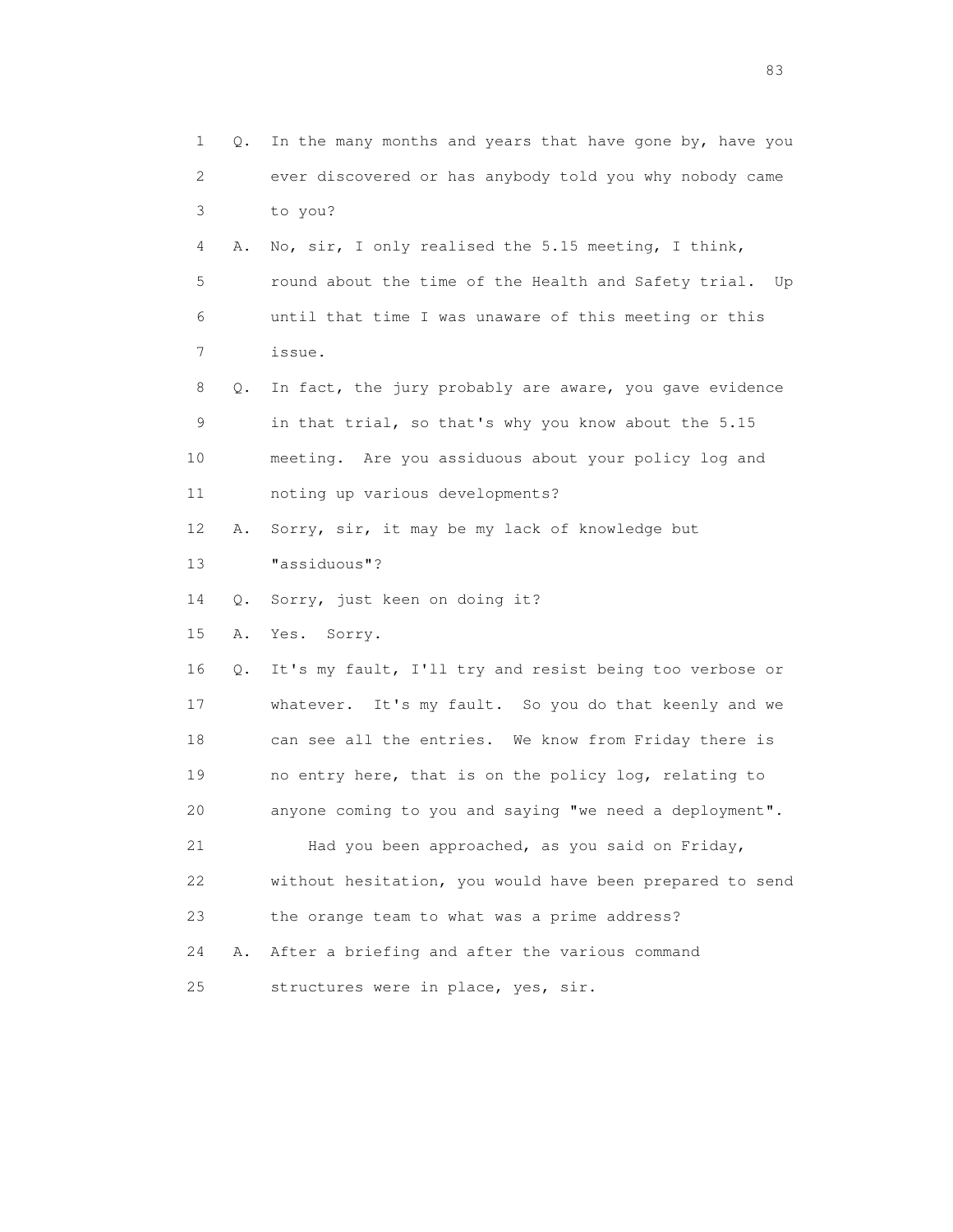1 Q. Right. Now --

 2 SIR MICHAEL WRIGHT: Sorry, can I interrupt you there? 3 Forgive me. I think we have this perfectly clear. So 4 far as the team itself was concerned, it would have been 5 ready to go, really taking an hour and a half for 6 briefing, it would have been ready to leave Leman Street 7 and go to wherever it was wanted within an hour and 8 a half. 9 A. Sir, leaving Leman Street probably within 20 to 25 10 minutes. 11 SIR MICHAEL WRIGHT: Going for its briefing and then on to 12 wherever it was wanted? 13 A. Yes, sir. 14 SIR MICHAEL WRIGHT: The only thing, as I understand it, 15 that may have been lacking, depending on some of the 16 investigations that we yet have to make, is whether 17 there was a Silver Commander. 18 A. Yes, sir. 19 SIR MICHAEL WRIGHT: That's all. 20 A. That's all, and I would have advised that also if we 21 were going to go out on this operation, that there was 22 a designated senior officer available as well. 23 SIR MICHAEL WRIGHT: Of which there were available 24 candidates to be DSO. 25 A. Yes, sir.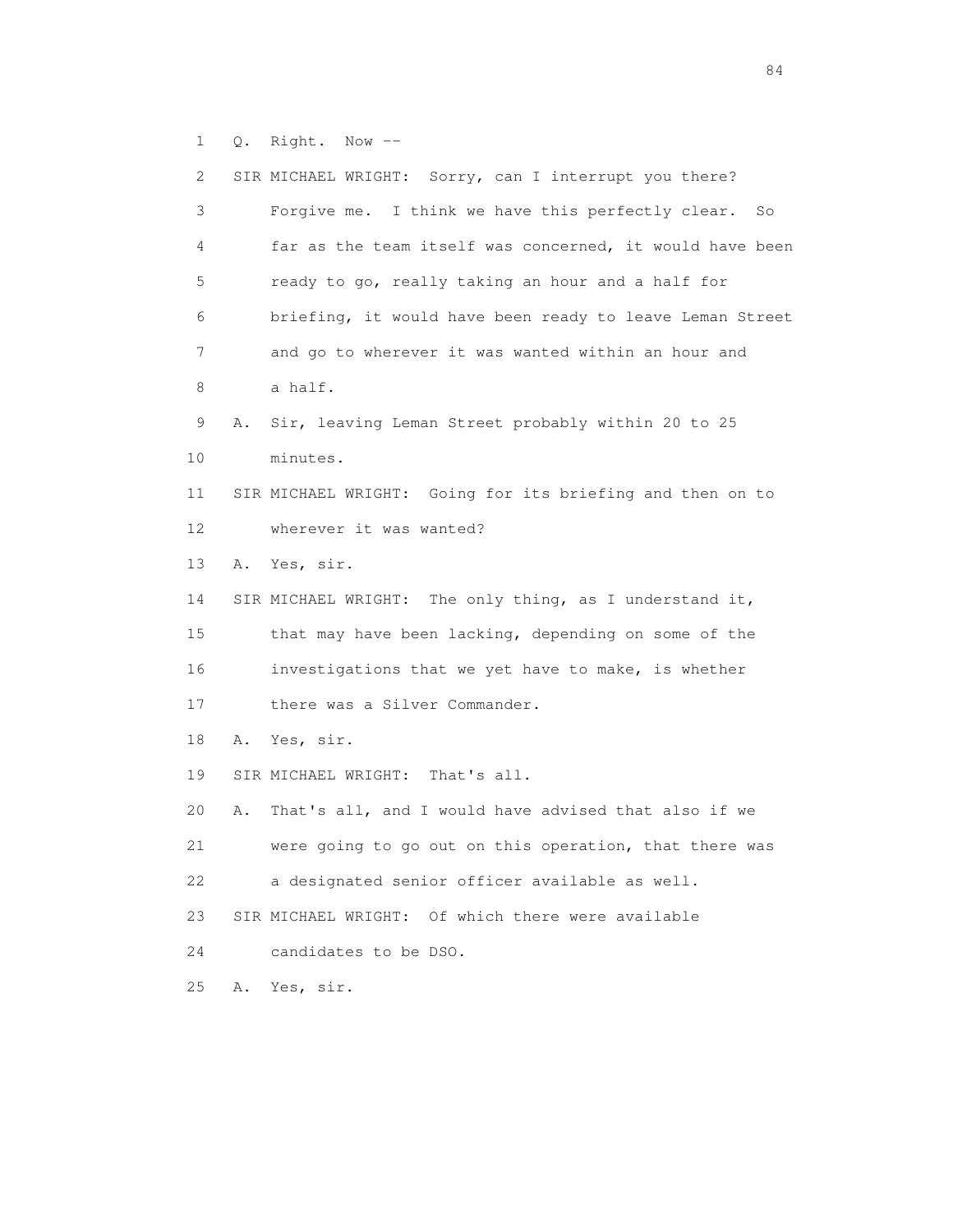1 SIR MICHAEL WRIGHT: So that there was nothing to stop the 2 orange team deploying, as you say, 20 minutes after 3 5 o'clock in the morning? 4 A. No, sir. 5 SIR MICHAEL WRIGHT: But for that. 6 A. But for that, sir. 7 SIR MICHAEL WRIGHT: Thank you. 8 MR MANSFIELD: Now, can I just put the DSO to one side for 9 the moment, obviously an important position. 10 The position was that the decision involved 11 intelligence gathering rather than anything else. It 12 didn't exclude the arrest of a suspect, obviously, but 13 one of its other objects was intelligence gathering, the 14 actual decision that Mr McDowall says he took and you 15 knew nothing about on the night? 16 A. Intelligence gathering would have been a key strand of 17 this operation. 18 Q. That's entirely understandable. Of course, once you 19 have an operation that isn't just go and get them but 20 actually let us find out if they are there, because of 21 course they may not have been there and now of course we 22 know they were not there? 23 A. Sir. 24 Q. Had something known as a footprint address ever been 25 described to you in this way; in other words amongst

experience of the contract of the contract of the contract of the contract of the contract of the contract of the contract of the contract of the contract of the contract of the contract of the contract of the contract of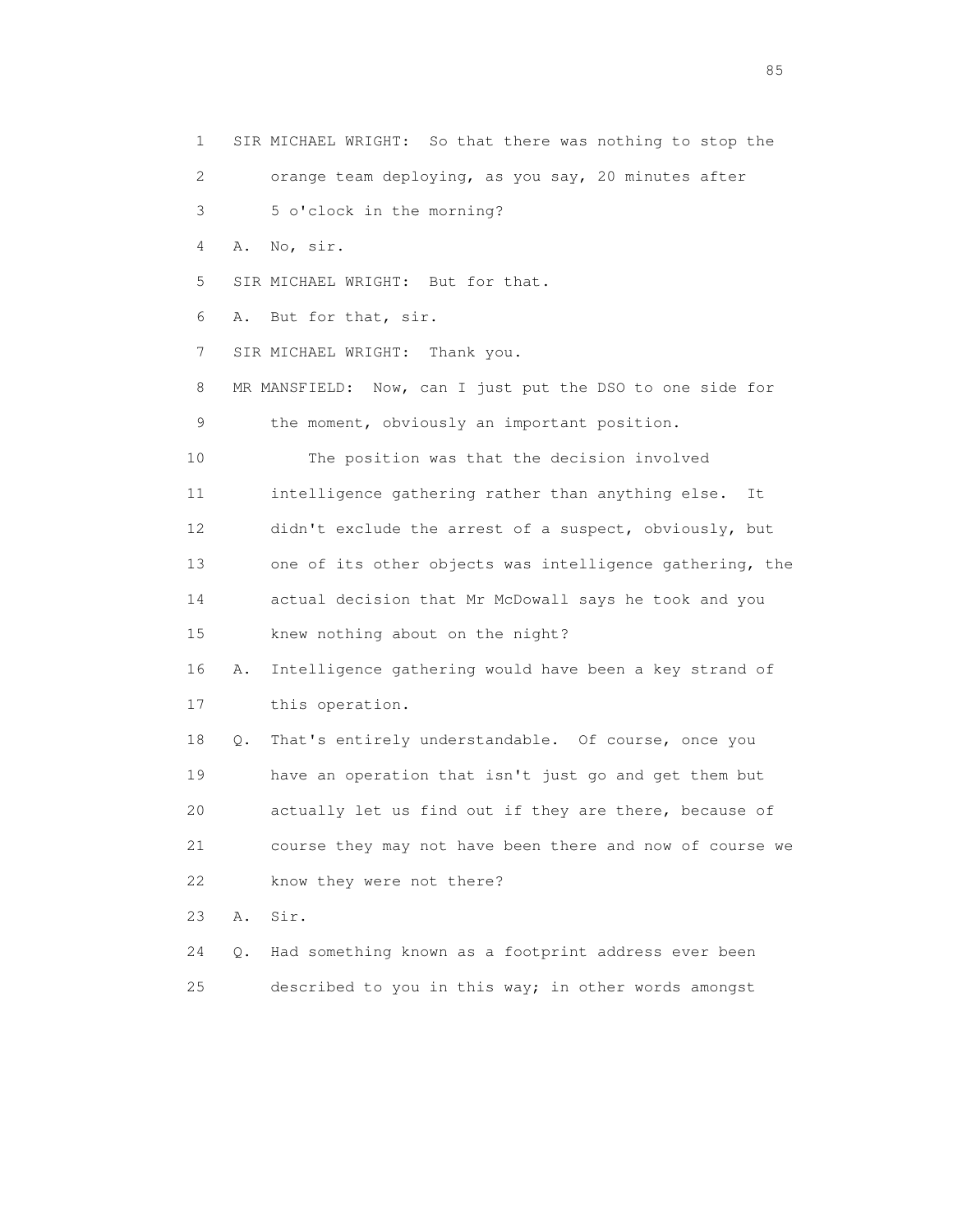1 detectives, this isn't an address that bombers would 2 necessarily go back to, because of course they have left 3 their footprints all over it, and if they have left 4 their rucksacks as well with their addresses in it, they 5 might not go back. Did anybody discuss that with you? 6 A. No, I understand the terminology, but that wasn't 7 discussed. 8 Q. All right. So one of the main things, if you are going 9 to have intelligence gathering and CO19, there are three 10 groups of officers that need to get down there; there is 11 SO12 to do the surveillance? 12 A. A surveillance team, yes, sir. 13 Q. That's not your responsibility, I appreciate. An SO13 14 team who are going to do the stops in relation to people 15 who are not suspects? 16 A. Yes, sir. 17 Q. Because you don't use CO19 for that? 18 A. I would suggest not, sir. 19 Q. Then you have CO19. So that's three groups have to get 20 down there as soon as is humanly possible, subject to 21 all the things that have to go on. 22 Now, of course, you also had a tactical adviser 23 available to go; that is ZAJ himself? 24 A. That's correct, sir. 25 Q. So again, to follow up the learned Coroner's point, they

en de la construction de la construction de la construction de la construction de la construction de la construction de la construction de la construction de la construction de la construction de la construction de la cons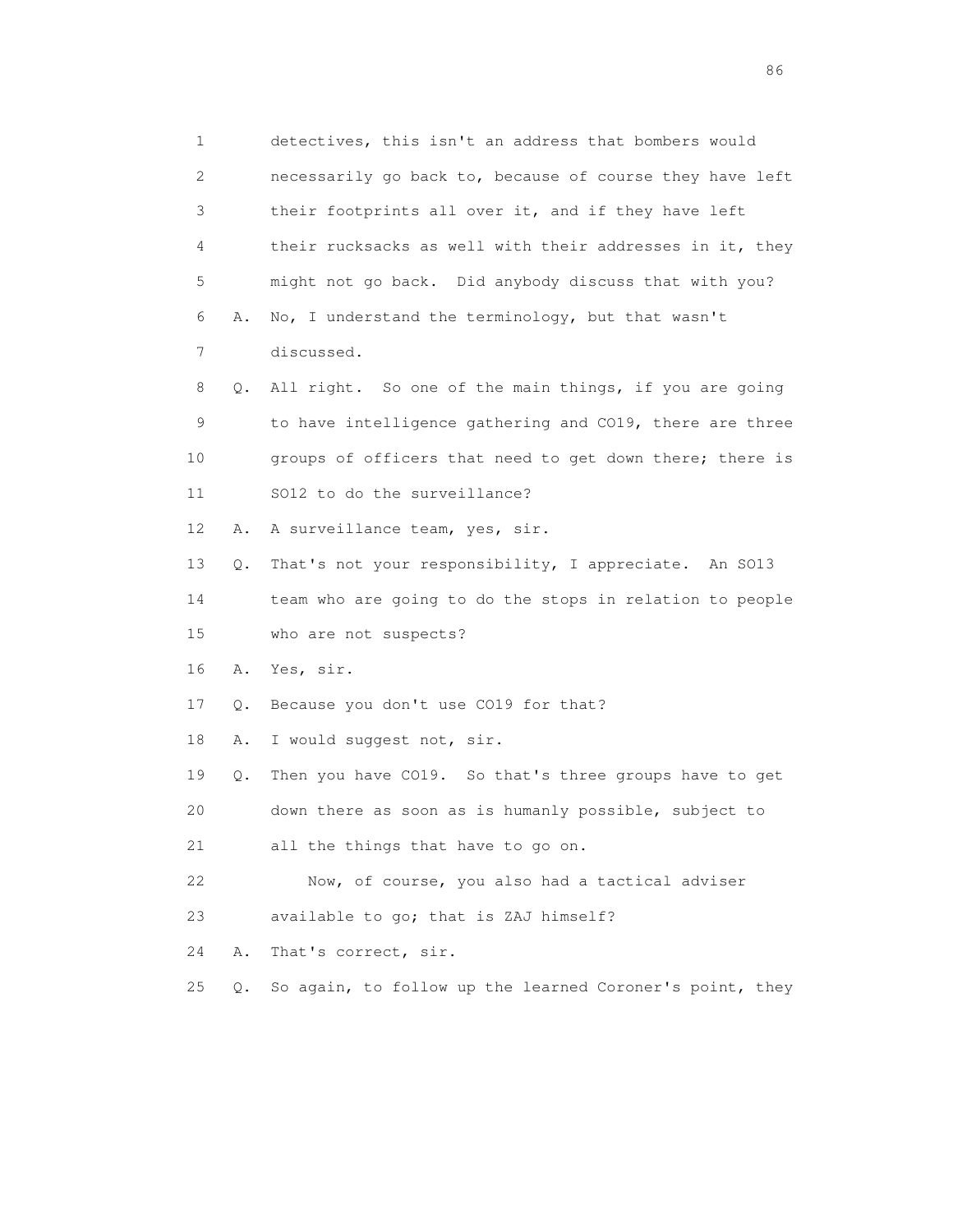| 1            |    | could go with Scott and ZAJ, subject to everything else, |
|--------------|----|----------------------------------------------------------|
| $\mathbf{2}$ |    | within an hour and a half. I want to ask you this: the   |
| 3            |    | other thing that the commander at 4.55 had said,         |
| 4            |    | reconnaissance, because obviously if you are going to    |
| 5            |    | mount an operation involving three groups of people, and |
| 6            |    | you don't want to compromise the covert nature, which it |
| 7            |    | now is, of the operation, you certainly don't want       |
| 8            |    | a whole load of different officers trampling over the    |
| 9            |    | same ground, do you?                                     |
| 10           | Α. | That's correct, sir.                                     |
| 11           | Q. | With the risk of what is called blue on blue, that the   |
| 12           |    | firearms team mistakenly think one of the other teams,   |
| 13           |    | if they don't know them, is a potential suspect?         |
| 14           | Α. | That is a hazard, sir, yes.                              |
| 15           | Q. | That's a hazard, yes, that's understandable, so that's   |
| 16           |    | why it's got to be co-ordinated.                         |
| 17           |    | Now, on the reconnaissance aspect of this, if the        |
| 18           |    | orange team therefore had been -- you had been notified  |
| 19           |    | and you had sent the orange team out with Scott, ZAJ and |
| 20           |    | a DSO back at the Yard, would they have sent an advance  |
| 21           |    | party down to have a look at it discreetly, the whole    |
| 22           |    | area around Scotia Road, or would they have just gone to |
| 23           |    | a nearby place and then sent somebody?<br>How would it   |
| 24           |    | work?                                                    |
| 25           | Α. | I think it would depend on the purpose of the            |

experience of the contract of the contract of the contract of the contract of the contract of the contract of the contract of the contract of the contract of the contract of the contract of the contract of the contract of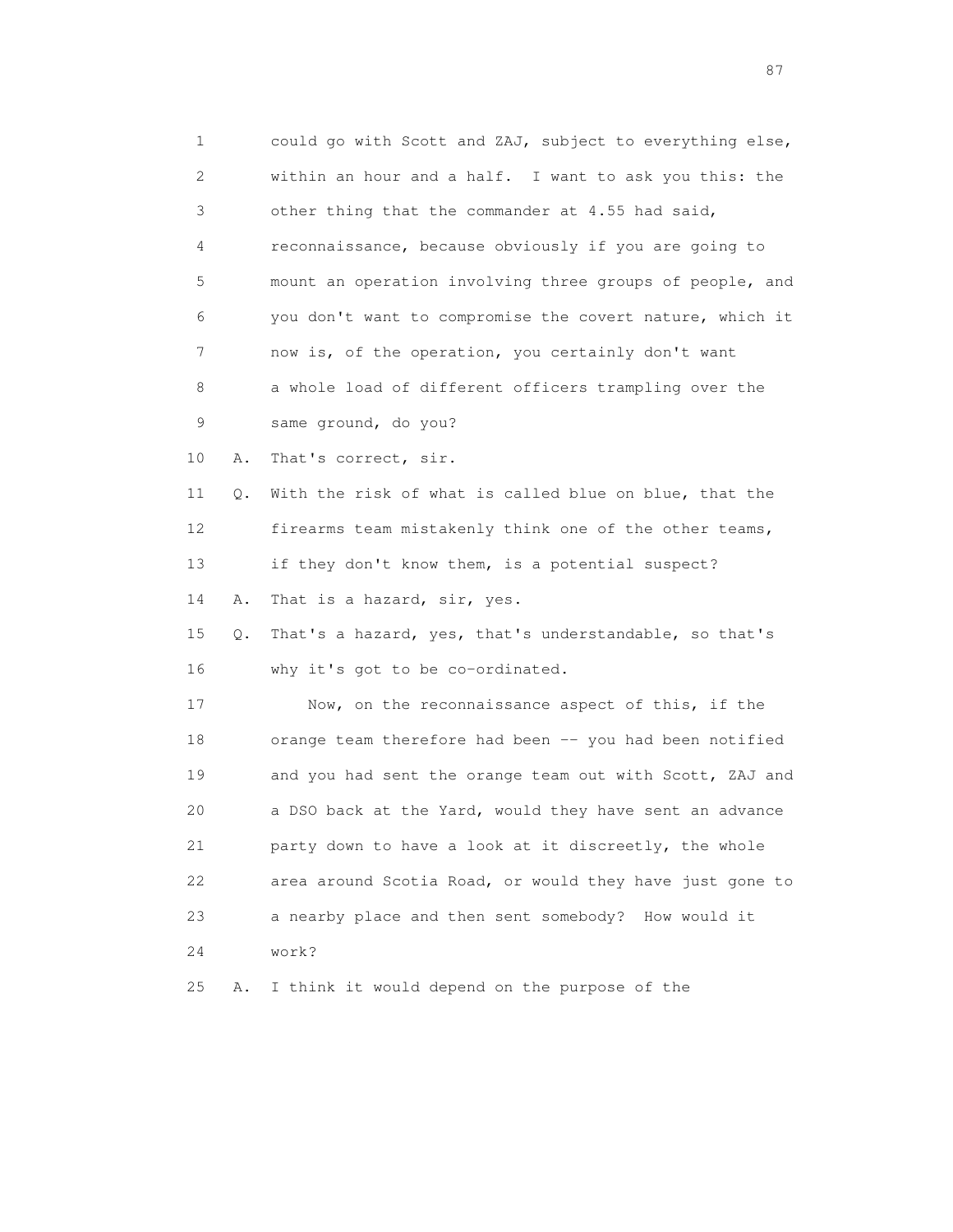1 reconnaissance. What I would call a recce. It would 2 either be to find somewhere suitable to hold up and get 3 a general feel for the area, or it would be to go and 4 look at a specific set of premises. There are two types 5 of recce that could be undertaken.

 6 Q. I am going to be specific. This was known, at the 7 central control room, as number 21 Scotia Road, and it 8 is said that people at the centre did not realise that 9 in fact it was a block of flats and that there was only 10 one door for the whole block for some long time, in fact 11 well past 7.15, before anyone at the centre realised.

 12 So it's looking at a specific address. What kind of 13 reconnaissance would be required there?

14 A. In that case, sir, before my officers would go out, they 15 would pull off maps and plans so we understood the area 16 we were going to go into. If we were going to go out 17 and undertake this armed, as this would, we needed to 18 make sure we had the authority in place to run this as 19 an armed operation. So we had a standing authority. 20 That's one thing. We would now want to go out and do 21 this specifically armed, and to that effect I would then 22 want to discuss with the Silver various contingencies of 23 what if, and that's around what if we are compromised at 24 the door, what if we are shot at in the area, what do 25 you want us to do. Those were the types of questions

en de la construction de la construction de la construction de la construction de la construction de la constr<br>1880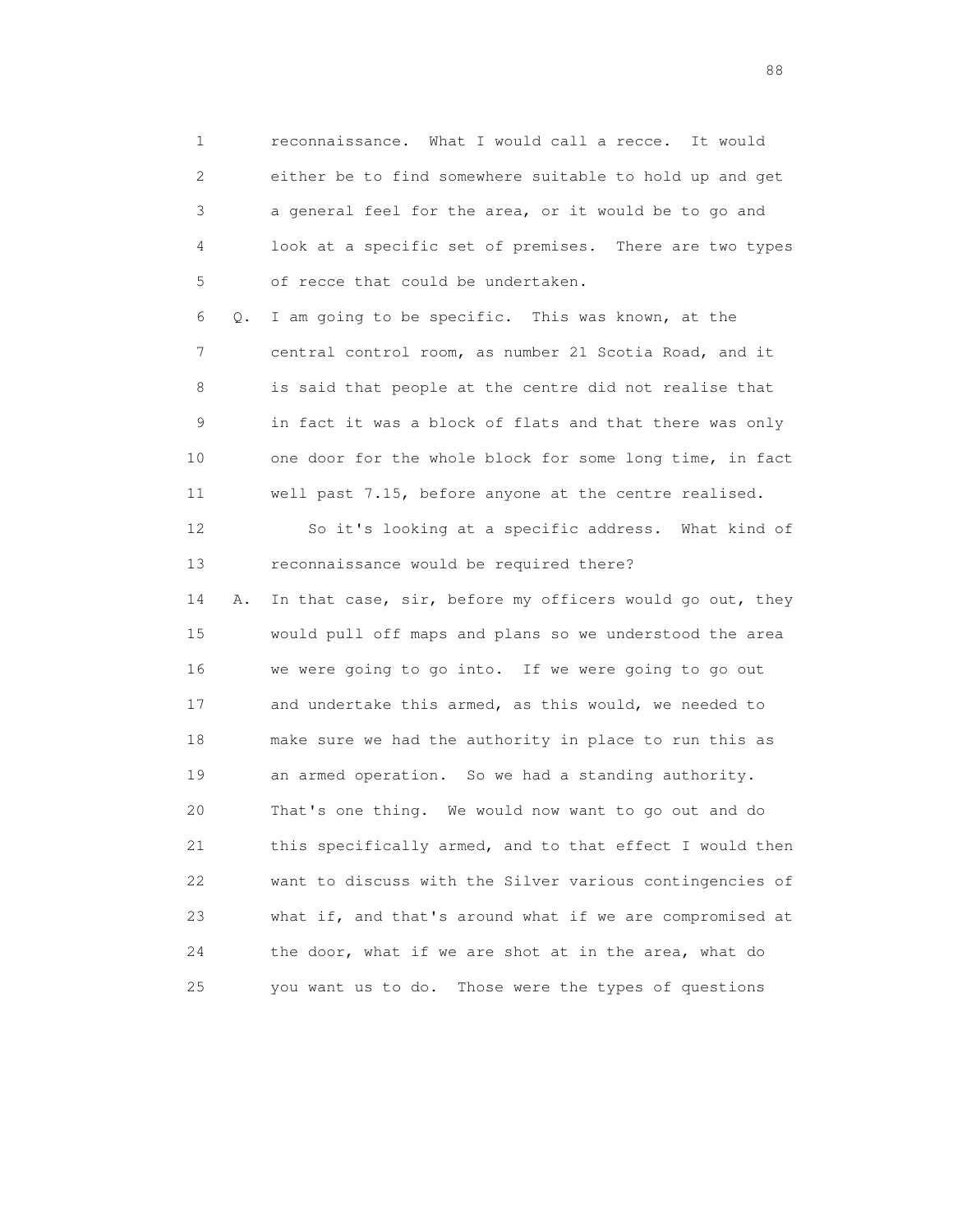1 that I would have asked in relation to that. 2 Q. It goes without saying, none of this ever happened? 3 A. To the best of my knowledge, no, sir. 4 Q. We now know no reconnaissance of any kind appears to 5 have happened in time for the CO19 group, at least, that 6 eventually turned up around about or at least were 7 approaching the scene at 9.34. 8 Now, a further question, and again it's 9 hypothetical, if you can't answer please say so, but 10 I base it on an answer you gave in the Health and 11 Safety. You did in fact walk round the area before that 12 trial last year, didn't you? 13 A. I did, sir, yes. 14 Q. In the light of that, and, sorry, I ought to ask you: 15 what were you, as it were, looking for when you walked 16 round the area. 17 A. That came to me as a result of a request from the 18 Metropolitan Police solicitors just to have a look round 19 the area and to get a feel for it. 20 Q. Right. I am not going to ask you to do it from memory, 21 but we have several plans in the jury bundle. 22 A. Sorry, sir, may I just correct an answer I gave there. 23 It wasn't the Metropolitan Police solicitors; it's the 24 solicitors representing the Metropolitan Police. I beg 25 your pardon.

en de la construction de la construction de la construction de la construction de la construction de la constr<br>1890 : le construction de la construction de la construction de la construction de la construction de la const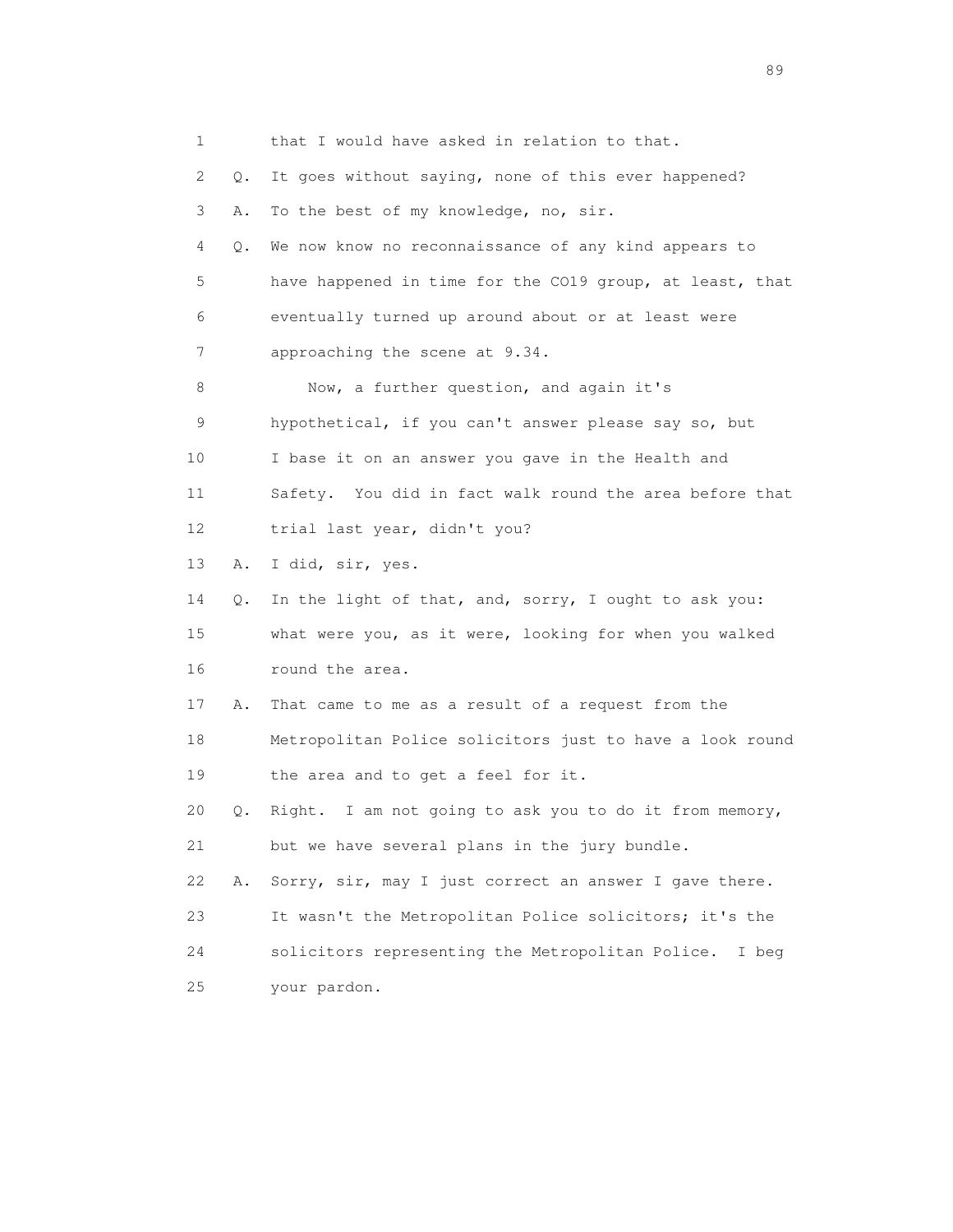1 Q. You were giving evidence in fact for the prosecution 2 during the case? 3 A. I was called as a prosecution witness. 4 Q. But the defence had asked you to go down and look at the 5 area? 6 A. That's correct, sir. 7 Q. They don't ask you just to go down and look at the area; 8 they must have been looking -- they wanted you to 9 presumably look at it from a point of view? 10 A. Probably from a firearms tactical adviser's point of 11 view, yes, sir. 12 Q. You were the main one on the night. 13 SIR MICHAEL WRIGHT: Only down to 6 o'clock. 14 MR MANSFIELD: Yes, only down to 6 o'clock, sorry. 15 This is the period, of course, getting someone down 16 there before 6 o'clock so I'll come to continuity in 17 a moment. 18 Could you kindly look at tab 14, please, of the jury 19 bundle? That has a plan, close-up. I don't know 20 whether you just need a moment to familiarise yourself 21 with these roads. They are slightly enlarged and not 22 accurate other than in terms of where they are. Can 23 I follow it through? If you come out of the block, 24 which we all know about, which is roughly by the "K" in

25 "ECK", do you see that?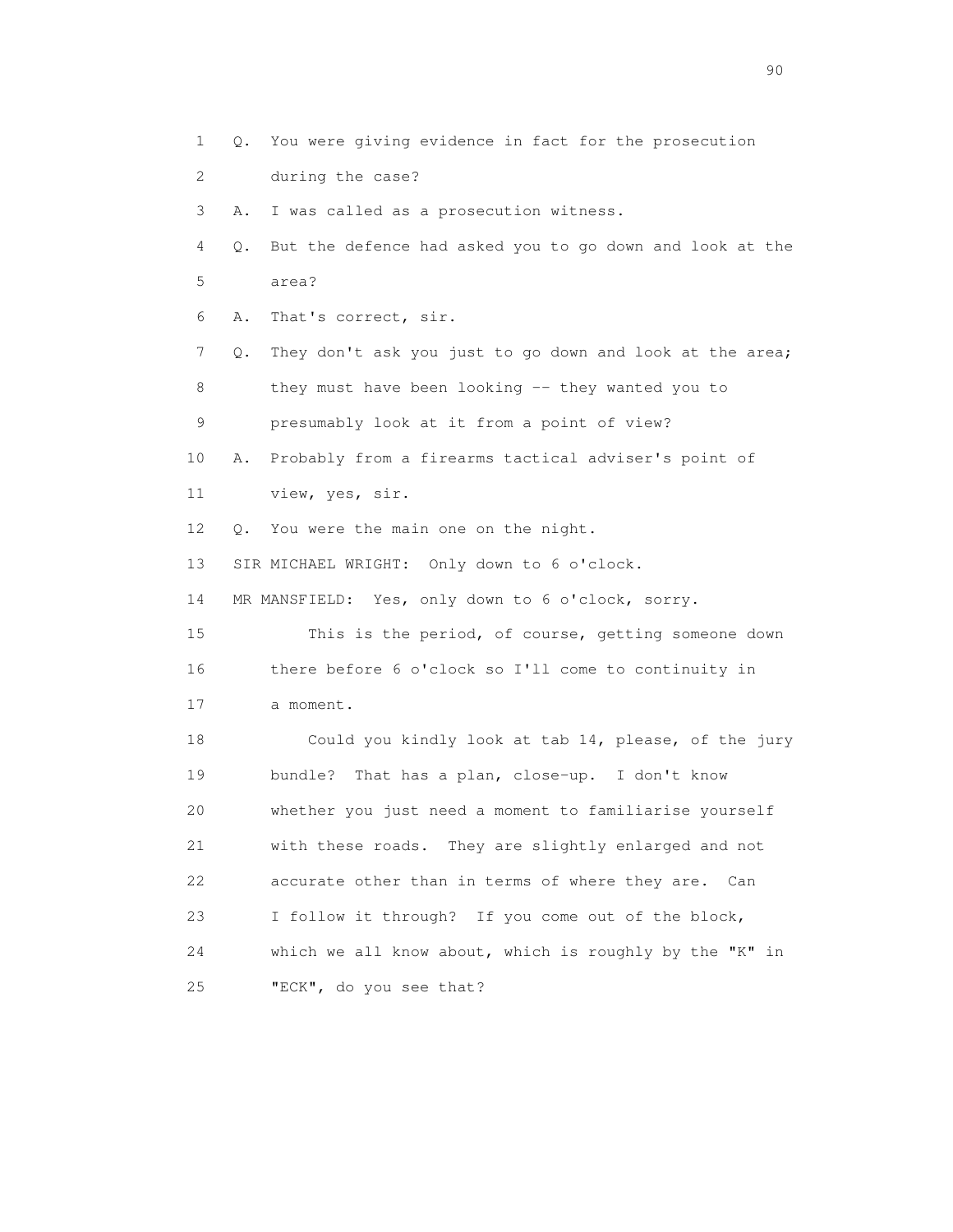1 A. Yes, sir, I do, sir.

| $\overline{2}$ | Q. | I hope the jury can follow because they have been there. |
|----------------|----|----------------------------------------------------------|
| 3              |    | If you walk away, you can actually, if you are going to  |
| 4              |    | leave this little complex of roads, there is only one    |
| 5              |    | way out, isn't there?                                    |
| 6              | Α. | By car, sir.                                             |
| 7              | Q. | And by foot?                                             |
| 8              | Α. | Three others.                                            |
| 9              | Q. | I'll come to the three, I think you mean. By car -- all  |
| 10             |    | right, we will take that first of all. By car you would  |
| 11             |    | have to come out of Scotia Road, round into Marnfield    |
| 12             |    | Crescent, where it says "field Crescent", that part and  |
| 13             |    | then you turn left or right into Upper Tulse Hill?       |
| 14             | Α. | Correct, sir.                                            |
|                |    |                                                          |
| 15             | Q. | So that's one exit by car. Since we are dealing with     |
| 16             |    | a car, plainly by 6.20 you are still at                  |
| 17             |    | New Scotland Yard but you are handing over to TJ80; were |
| 18             |    | you made aware during that handover period that a car    |
| 19             |    | had been seen or found that was a really rather          |
| 20             |    | important car?                                           |
| 21             | Α. | No, sir.                                                 |
| 22             | Q. | You weren't. Now, just concentrate on the car aspect of  |
| 23             |    | Do you have within the general tactical options<br>this. |
| 24             |    | that you provided at 11.45 to Mr Boutcher, are there     |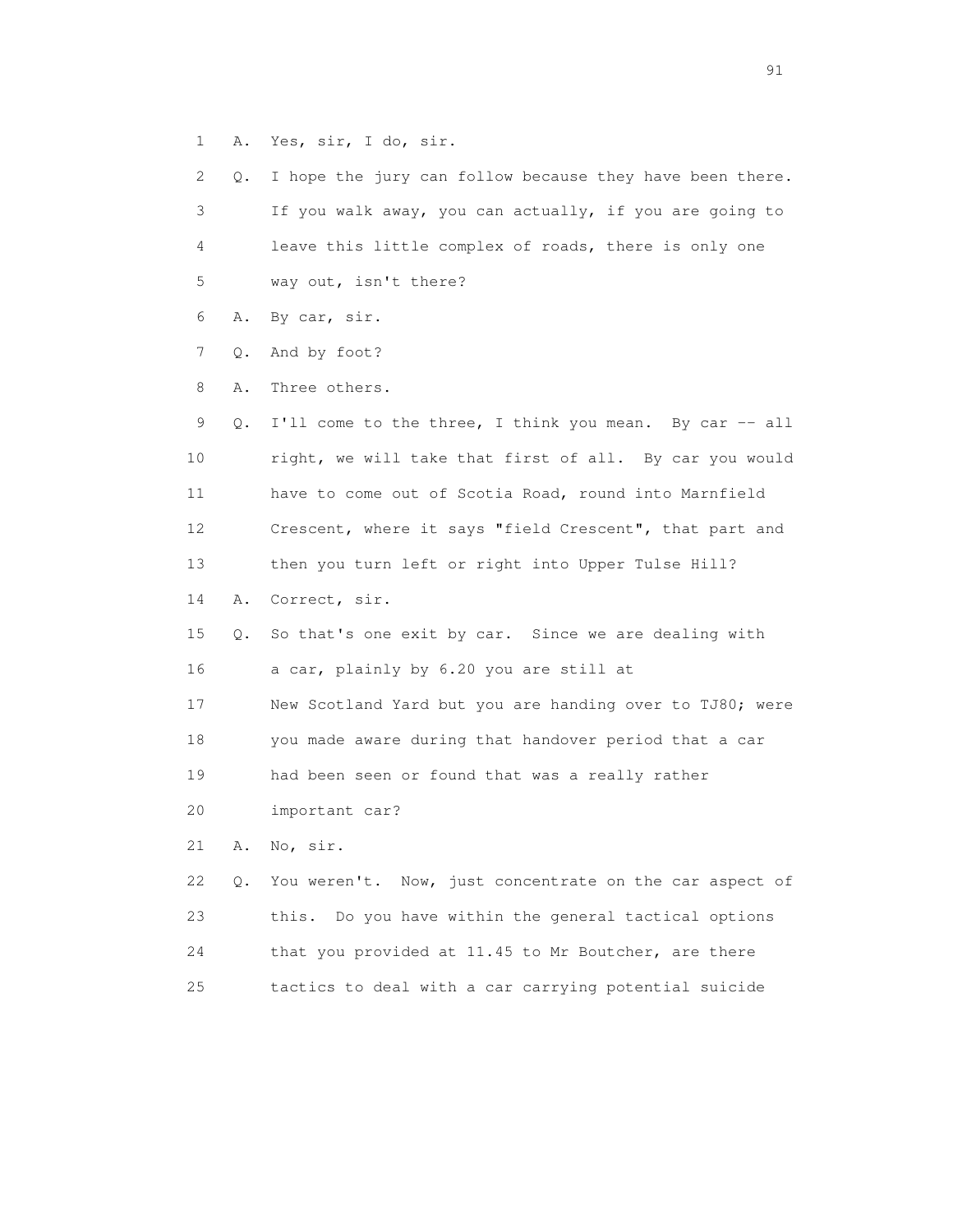1 bombers?

2 A. Yes, sir.

| 3  | Q. | Right. I do not want to know what they are, other than  |
|----|----|---------------------------------------------------------|
| 4  |    | you had tactics to cover that, which means you have     |
| 5  |    | obviously got to have resources to cover it?            |
| 6  | Α. | Correct, sir.                                           |
| 7  | Q. | Did the orange team have those resources?               |
| 8  | Α. | Yes, sir.                                               |
| 9  | Q. | Now, just concentrating on the car, when you did the    |
| 10 |    | walk, were you aware that a car was a potential risk in |
| 11 |    | this case?                                              |
| 12 | Α. | A car would always be a potential risk because that's   |
| 13 |    | how somebody could leave this area, sir.                |
| 14 | Q. | All right. Then, are there places near to Scotia Road   |
| 15 |    | but not so near that it comprises any covert operation  |
| 16 |    | at Scotia Road, Madrid style or any other style, and    |
| 17 |    | where there would be -- there is always going to be     |
| 18 |    | a risk to the public in London, because there is very   |
| 19 |    | few places where you can do a stop and there isn't some |
| 20 |    | risk.<br>But was there in your view a place where a car |
| 21 |    | could have been stopped without compromising any covert |
| 22 |    | surveillance?                                           |
| 23 | Α. | If you are asking me could we have stopped a car in     |
| 24 |    | Upper Tulse Hill.                                       |
| 25 | Q. | Yes?                                                    |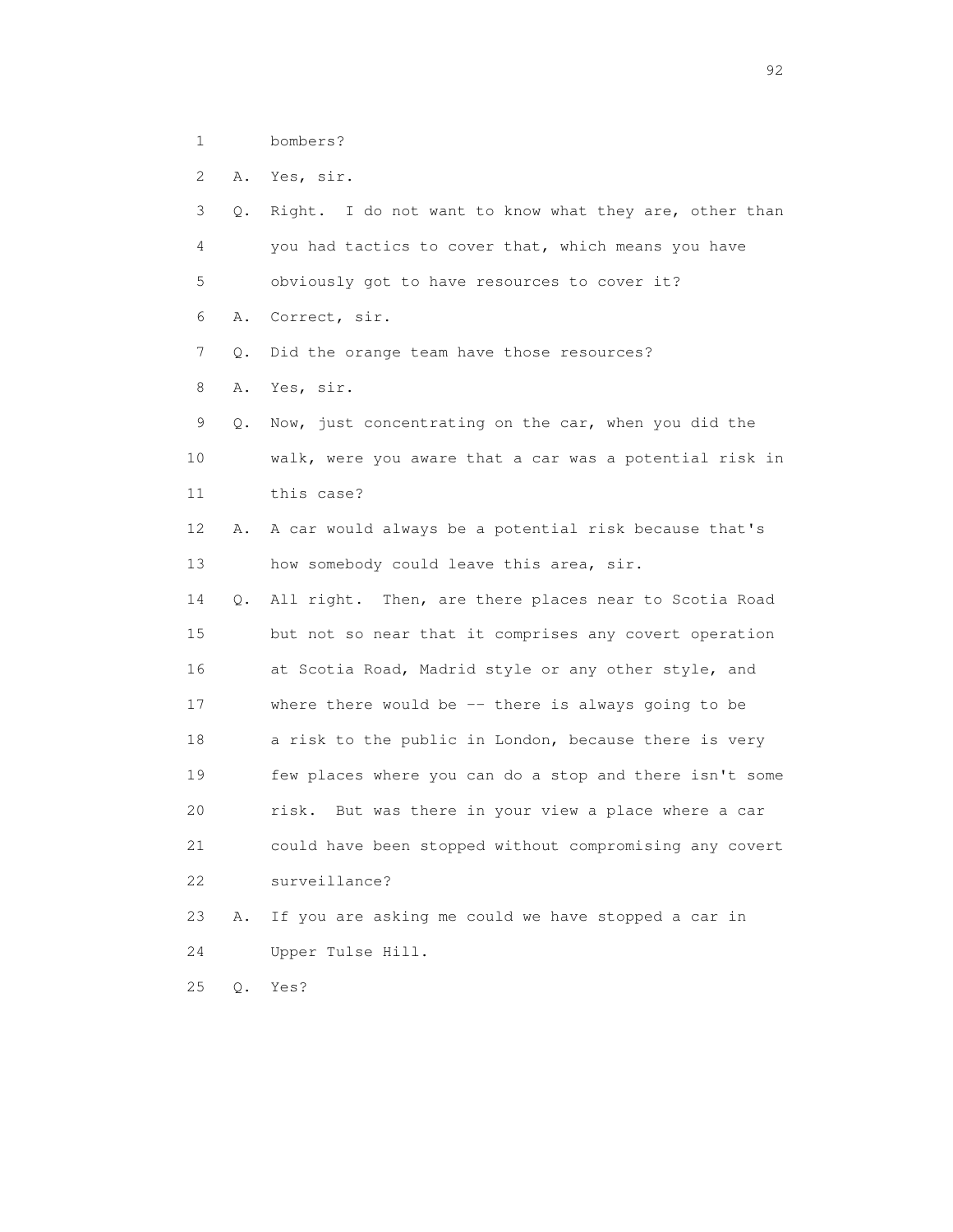1 A. Is that a question?

2 Q. That is the question.

 3 A. Then that's going to be a subject of a decision that's 4 made at that particular time. Because to say we can 5 definitely stop a car at location A or location B may be 6 fine at the time that decision is made, so for instance, 7 could we have stopped a car in Upper Tulse Hill Road at 8 4 am, 5 am, quite possible; but at 9 am when there's 9 more people around, there's schools and those things; so 10 it's not a case of sitting here and going we can 11 definitely do there; that's got to be an on-the-ground 12 decision made by those commanders based on threat, based 13 on risk. 14 SIR MICHAEL WRIGHT: And in the light of all the other 15 circumstances at the time. 16 A. Absolutely correct, sir. 17 SIR MICHAEL WRIGHT: Such as the weight of traffic and so 18 forth. 19 A. Traffic, people that are moving around. You will always 20 seek to put an intervention of the type I think I am 21 being asked to discuss in the safest possible area, and 22 centrally you can't do that; that has to be done on the 23 ground. 24 MR MANSFIELD: Fully understood. So who will be the person, 25 I assume you are going to say it's Silver, the Silver

experience of the contract of the contract of the contract of the contract of the contract of the contract of the contract of the contract of the contract of the contract of the contract of the contract of the contract of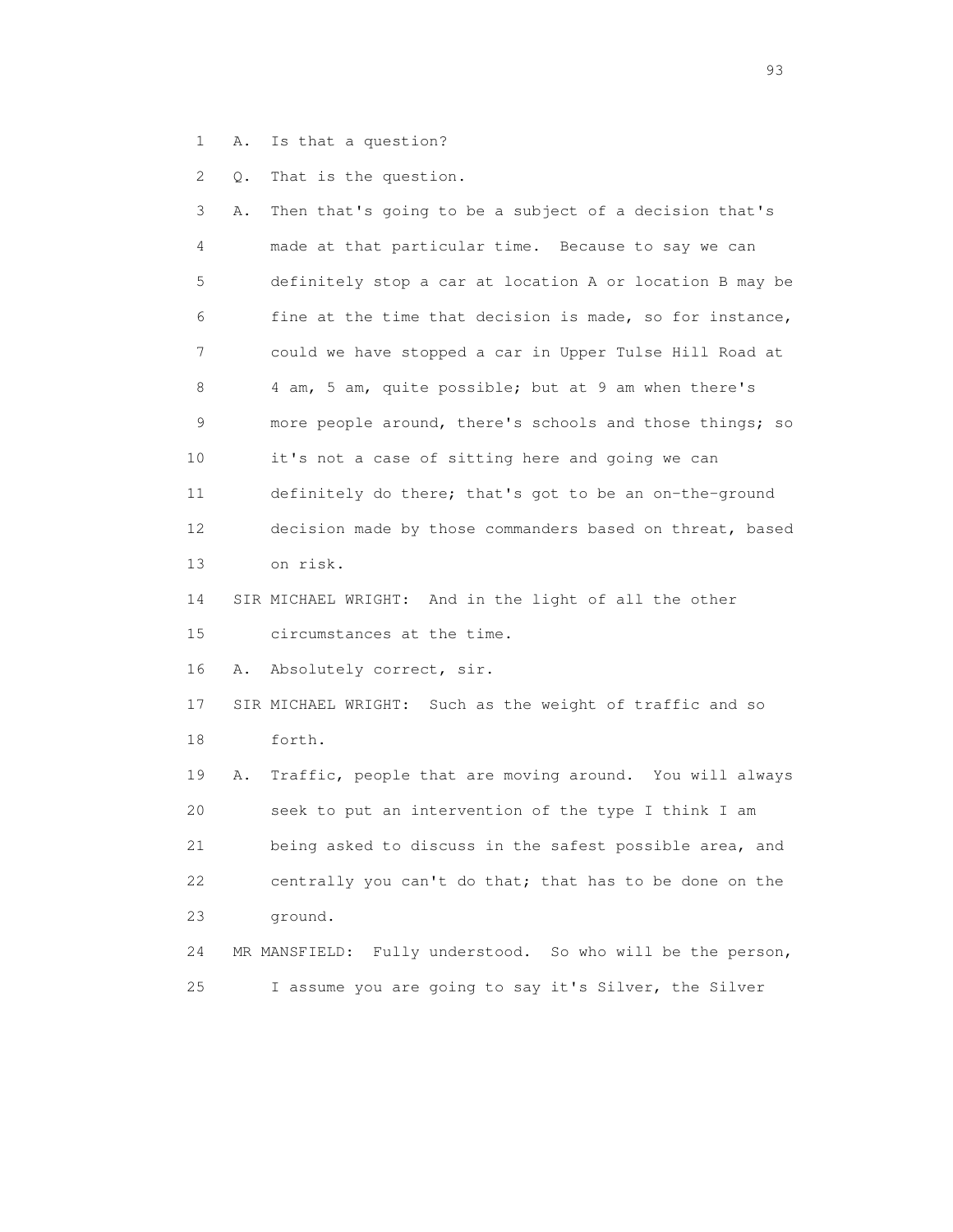1 deployment.

 2 A. Silver in conjunction with the tactical adviser would 3 arrive at a suitable plan and tactics to do that on the 4 ground. 5 Q. The reason I am going about it this way is of course 6 because there are so many variables that can occur at 7 the last moment, they choose another car or they go in 8 a different direction, or there's a bus right behind, 9 all those variables, presumably there would have to have 10 been some discussion during the briefing about the 11 possibility of a car being used, about the possible 12 places where it could be stopped subject to all the 13 variables? 14 A. No, sir. 15 Q. No discussion? 16 A. You wouldn't be able to discuss where you could stop 17 that vehicle until you had actually been to the vicinity 18 and done your own reconnaissance -- 19 Q. Oh -- 20 A. And subject to -- sorry to cut you short, sir -- also 21 subject to having a surveillance team to follow the car 22 to enable you the opportunity to stop it safely. 23 Q. Right. So I am still concentrating on the car, I have 24 assumed for these purposes that somebody has done 25 a reconnaissance, we know in fact that had not happened,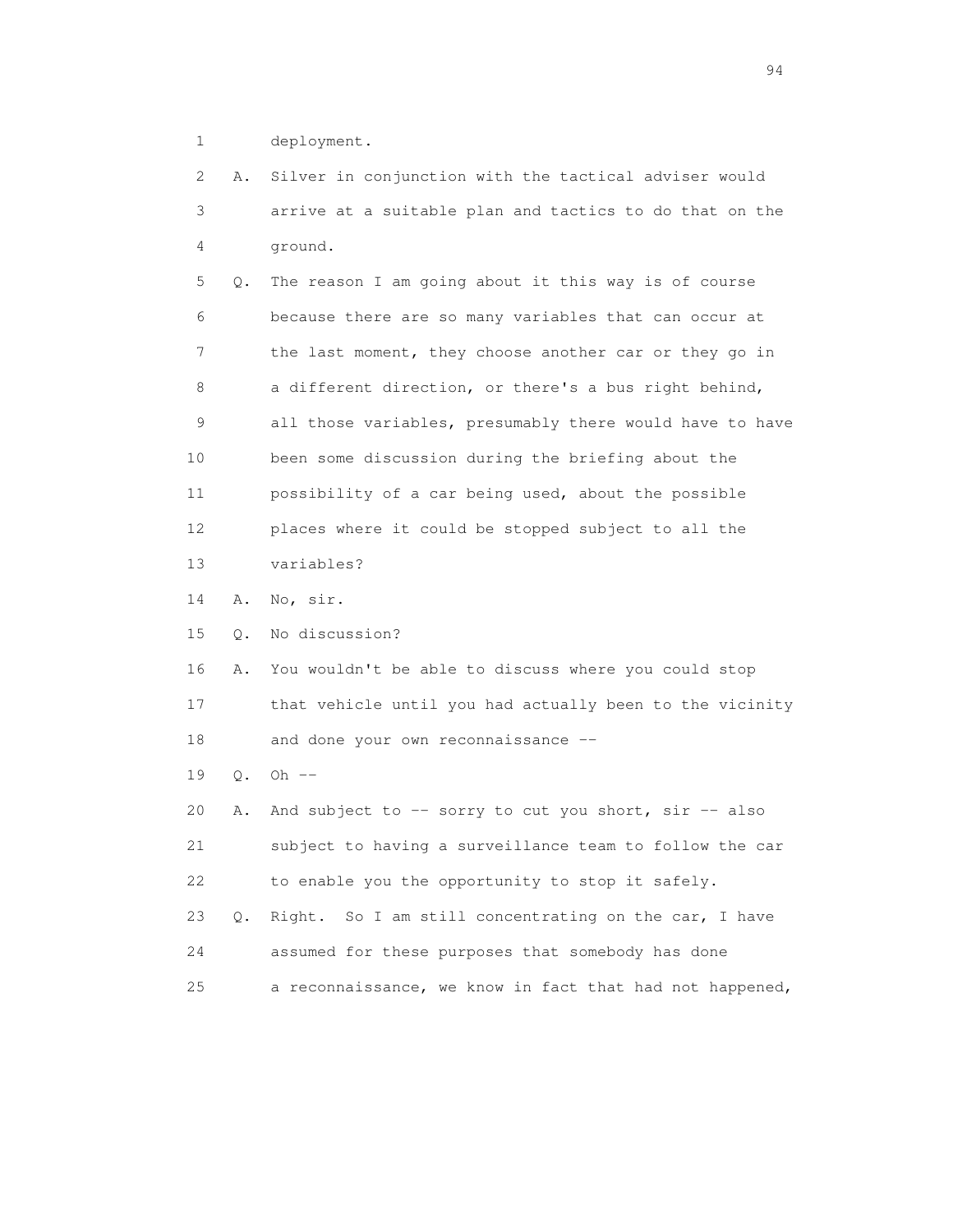1 but they do a reconnaissance, the men who have got their 2 fingers on the trigger, in other words the men who have 3 to go out with the guns; surely they would -- subject to 4 the reconnaissance -- have to had some discussion of the 5 area so they know what's impossible, at least they can 6 exclude certain areas and include others subject to 7 variables? 8 A. After the briefing and having arrived at the location to 9 do that particular recce, but it might not be known at 10 the time of the briefing, sir. 11 Q. All right. So far as this potential car, as there was 12 one, is concerned, therefore, there is a possibility, 13 you have the resources to do it and the tactics to do 14 it.

 15 I want to move to the person on foot who leaves 16 Scotia Road?

17 A. Yes, sir.

18 Q. Did you also look at that aspect of the matter?

19 A. I did, sir.

 20 Q. Somebody coming out by "K", walking round Scotia, comes 21 into Marnfield Crescent. I have already dealt with it 22 with another witness, but I am sure you can confirm it. 23 I'll stick to the map at the moment. There are three 24 ways of getting on to Upper Tulse Hill once you have 25 come out of Scotia Road and into Marnfield Crescent,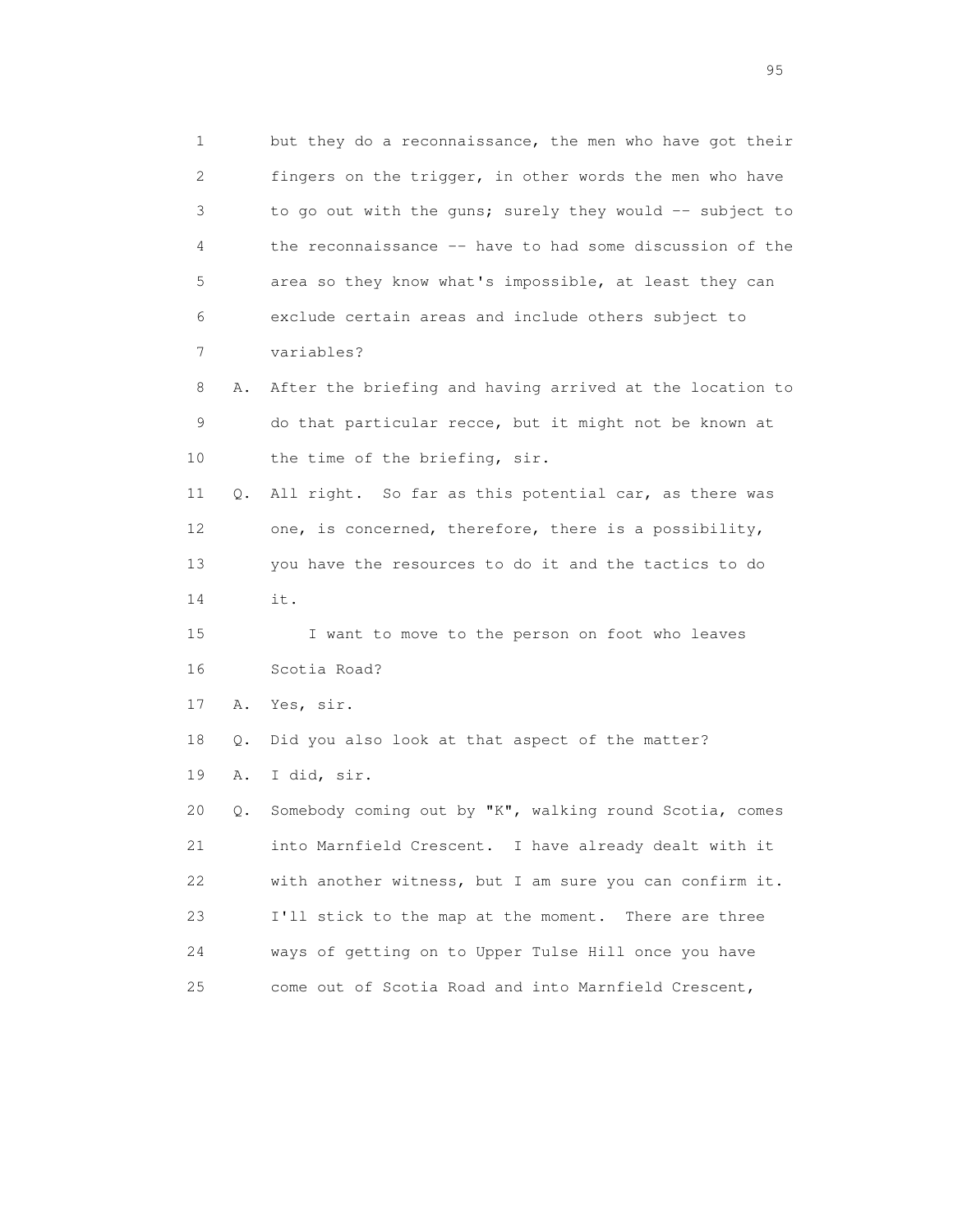1 right?

2 A. Four if you include the road, sir.

 3 Q. Three of them are footpaths across the green fenced 4 area? 5 A. Through the park, yes, sir. 6 Q. As we look at it, so again there is one by the "M" in 7 "Marnfield", there is another that crosses straight 8 across, and then there is another that comes across near 9 the "CR" of crescent? Those are the three places? 10 A. As I recall, sir, yes. 11 Q. Then obviously you walk around the road itself. That's 12 the four ways a pedestrian could come out. 13 Now, it may be that your answer is exactly the same 14 as it was in relation to a vehicle. First of all, did 15 you have the capability with the orange team to stop 16 a person on foot who is a potential suicide bomber? 17 A. Yes, sir. 18 Q. And you had the tactics? 19 A. Yes, sir. 20 Q. Could that, and I'm going to put a rider on this bit, if 21 the object of the exercise is to stop the pedestrian as 22 opposed to a car, stop the pedestrian potential suicide 23 bomber getting on a bus, let alone an Underground train, 24 but away from Scotia Road, did you look at that as you 25 walked round the roads?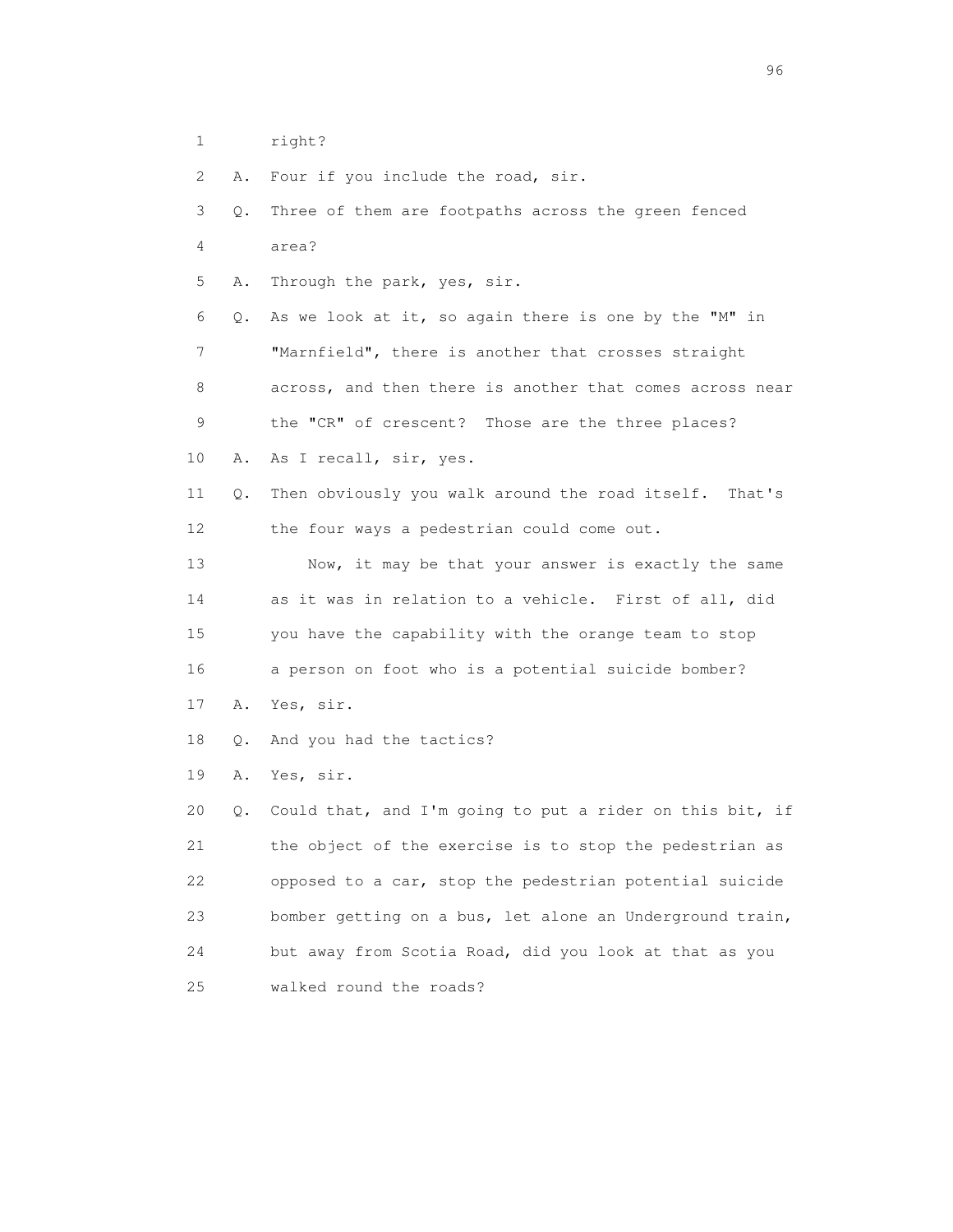1 A. I noted where the bus stops were, but I don't think 2 I looked at it from that point of view, sir. 3 Q. Are you happy to look at it from that point of view now, 4 or do you feel not in a position to do it? 5 A. I'll do my best, sir. 6 Q. Because clearly what was in Commander McDowall's mind, 7 from what he has said, was that this should happen, 8 namely safely away from Scotia Road, and plainly by the 9 time Commander Dick came on, real anxiety that this 10 person shouldn't get on a bus because of what happened 11 the day before. Do you follow? 12 A. Of course, sir. 13 Q. The bus stops you may not recall now but I am only going 14 to concentrate on two groups, there is a group very 15 close to one of the pedestrian exits. So if you can 16 remember the central footpath from, say, "R" in 17 "Marnfield", coming across the green area, that comes 18 out by a bus stop? 19 A. I recall. 20 Q. Then there is another one on the opposite side of the 21 road, so you recall that, and there is a bus shelter and 22 so on there. If you come out of Marnfield and turn left 23 up Upper Tulse Hill, and round into Tulse Hill itself, 24 we have all seen there's a bus stop there. That's the 25 number 2?

experience of the contract of the contract of the contract of the contract of the contract of the contract of the contract of the contract of the contract of the contract of the contract of the contract of the contract of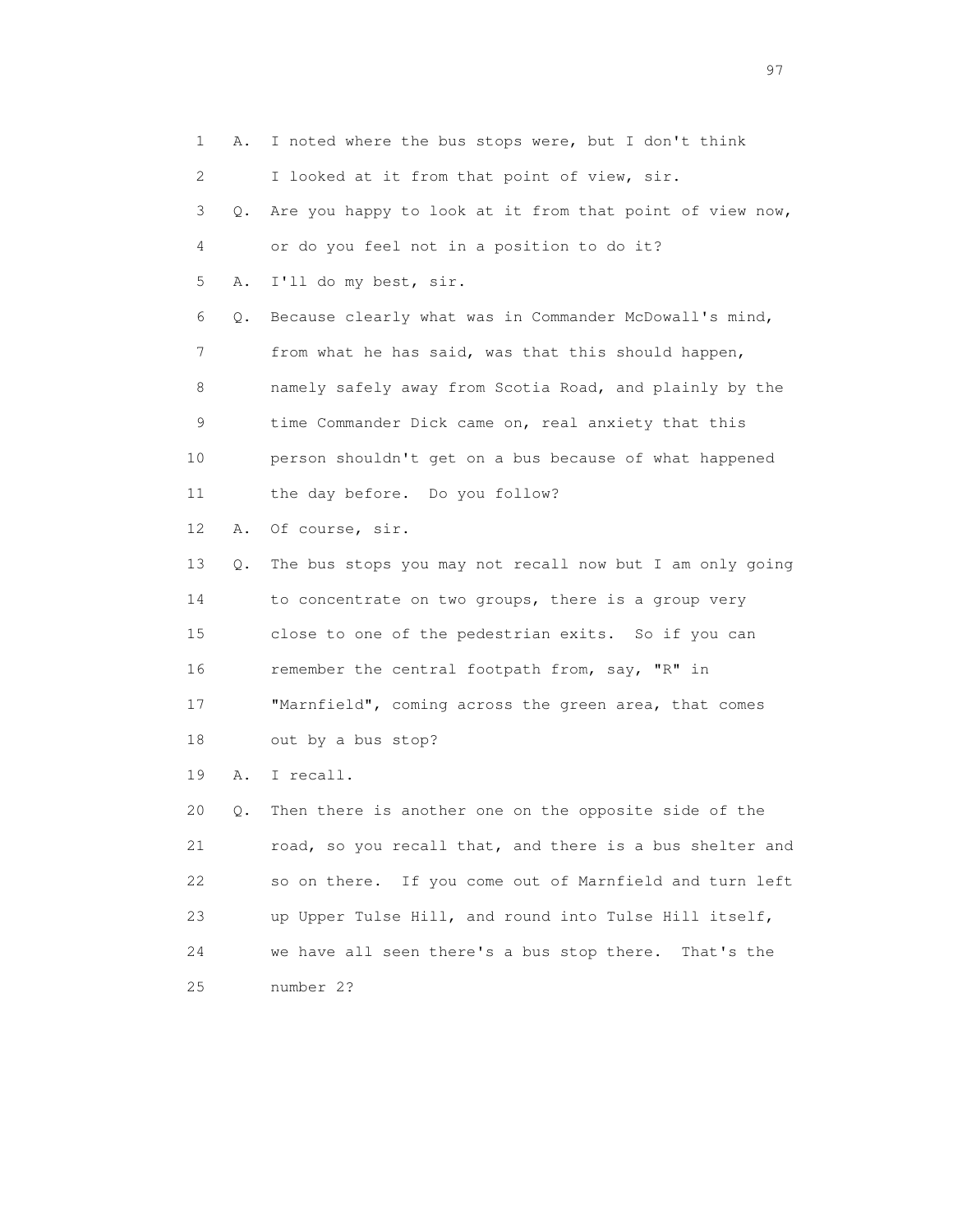1 A. Yes, sir.

| 2  | Q. | Right. Now, had you wanted to stop a pedestrian without  |
|----|----|----------------------------------------------------------|
| 3  |    | alerting those in Scotia Road or those overlooking the   |
| 4  |    | area who might be friends with those in Scotia Road,     |
| 5  |    | were there places where this could have been achieved in |
| 6  |    | order to prevent such a person getting on a bus?         |
| 7  | Α. | It would be -- referring to my previous answer, sir, it  |
| 8  |    | would be subject to the location, the people, and        |
| 9  |    | everything else that's going on. But I should also add   |
| 10 |    | that that decision to arrest can only be done once it's  |
| 11 |    | been identified that that is the person we want to stop, |
| 12 |    | and once the control command has come from               |
| 13 |    | New Scotland Yard, because that's where this operation   |
| 14 |    | in relation to a suicide bomber was being controlled     |
| 15 |    | from.                                                    |
| 16 | Q. | I am going to take this -- I am sorry about the detail   |
| 17 |    | but I think you will appreciate the difficulties here.   |
| 18 |    | First of all -- I have to go back a stage further.       |
| 19 |    | First of all, you have a person coming out who is        |
| 20 |    | positively identified as one of the people from the day  |
| 21 |    | before, so positive identification. Now, if that person  |
| 22 |    | is going to be dealt with, the person who falls into     |
| 23 |    | that category, definitely one of those from the day      |
| 24 |    | before, who is in control of dealing with that person?   |
| 25 |    | Is it the Silver in New Scotland Yard, the DSO in        |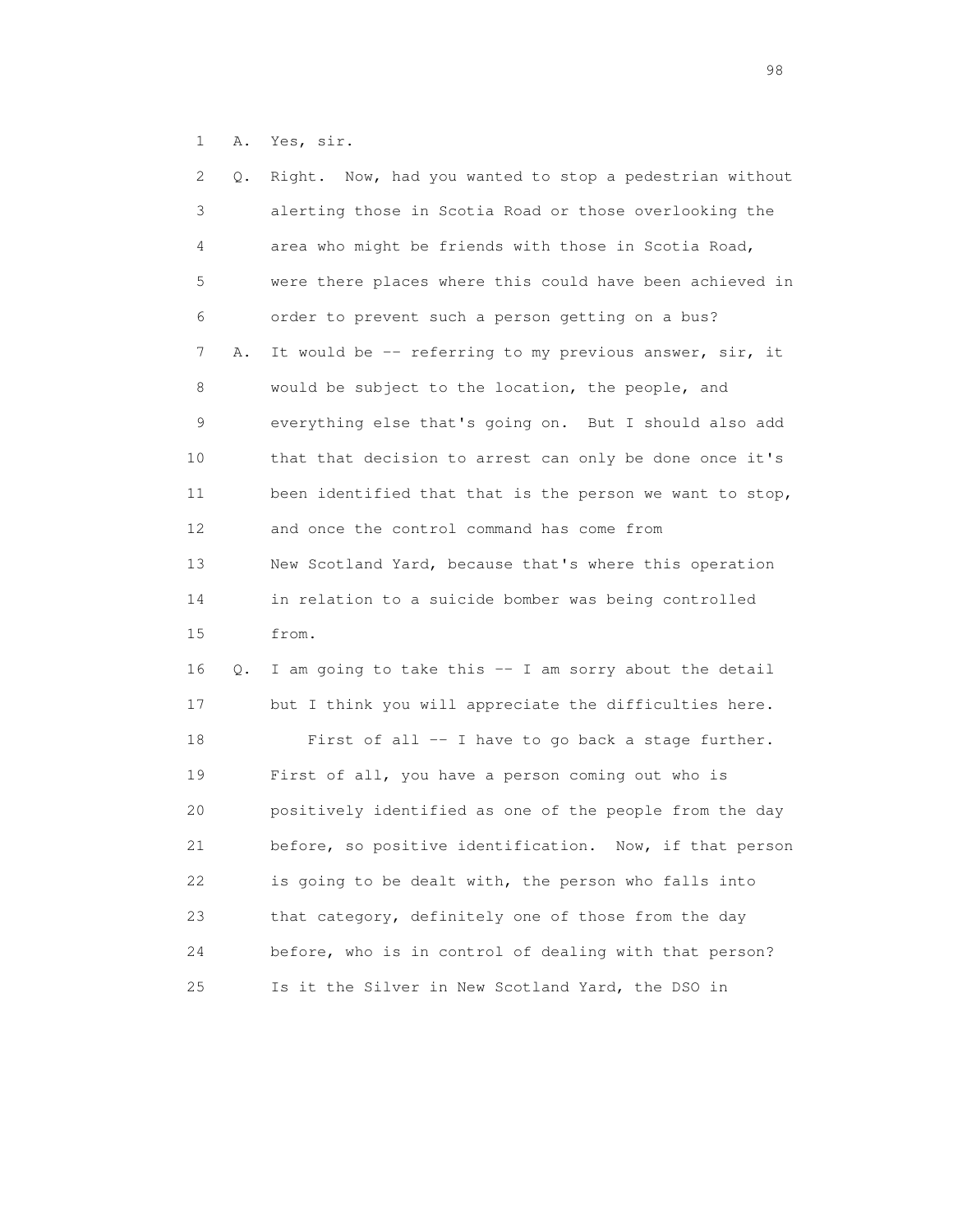| $\mathbf{1}$ |           | New Scotland Yard, or the Silver on the ground?        |
|--------------|-----------|--------------------------------------------------------|
| 2            | Α.        | DSO at New Scotland Yard, sir.                         |
| 3            | $\circ$ . | So the DSO at New Scotland Yard, having got the        |
| 4            |           | information, would say what?                           |
| 5            | Α.        | Would then give a command as to how they want that     |
| 6            |           | person dealt with.                                     |
| 7            | Q.        | Yes, I am sorry, I am going to have to go into how --  |
| 8            |           | I'm putting myself in the place of a firearms officer. |
| 9            |           | What am I going to be told?                            |
| 10           | Α.        | You could be told a number of different things. One    |
| 11           |           | could be to stop the individual, one could be to       |
| 12           |           | challenge the individual, and the third could be to    |
| 13           |           | shoot the individual.                                  |
| 14           | О.        | Now, those are three possible -- this is for           |
| 15           |           | an identified bomber, do you appreciate?               |
| 16           | Α.        | I do appreciate.                                       |
| 17           | Q.        | In fact so the jury can follow, the tactical document  |
| 18           |           | that you provided Mr Boutcher with the night before,   |
| 19           |           | 11.45, many of the options -- and in fact so you       |
| 20           |           | remember, it's option number 10, sorry, it's number 10 |
| 21           |           | but a series of options -- are predicated upon         |
| 22           |           | a positive identification, aren't they?                |
| 23           | Α.        | On identification that that is the person that we want |
| 24           |           | to stop who is a suspect.                              |
| 25           | $Q$ .     | Yes?                                                   |

en 1999 - Santa Carolina de Santa Carolina de Santa Carolina (n. 1919).<br>1990 - Carolina de Santa Carolina de Santa Carolina (n. 1919).<br>1990 - Carolina de Santa Carolina (n. 1919).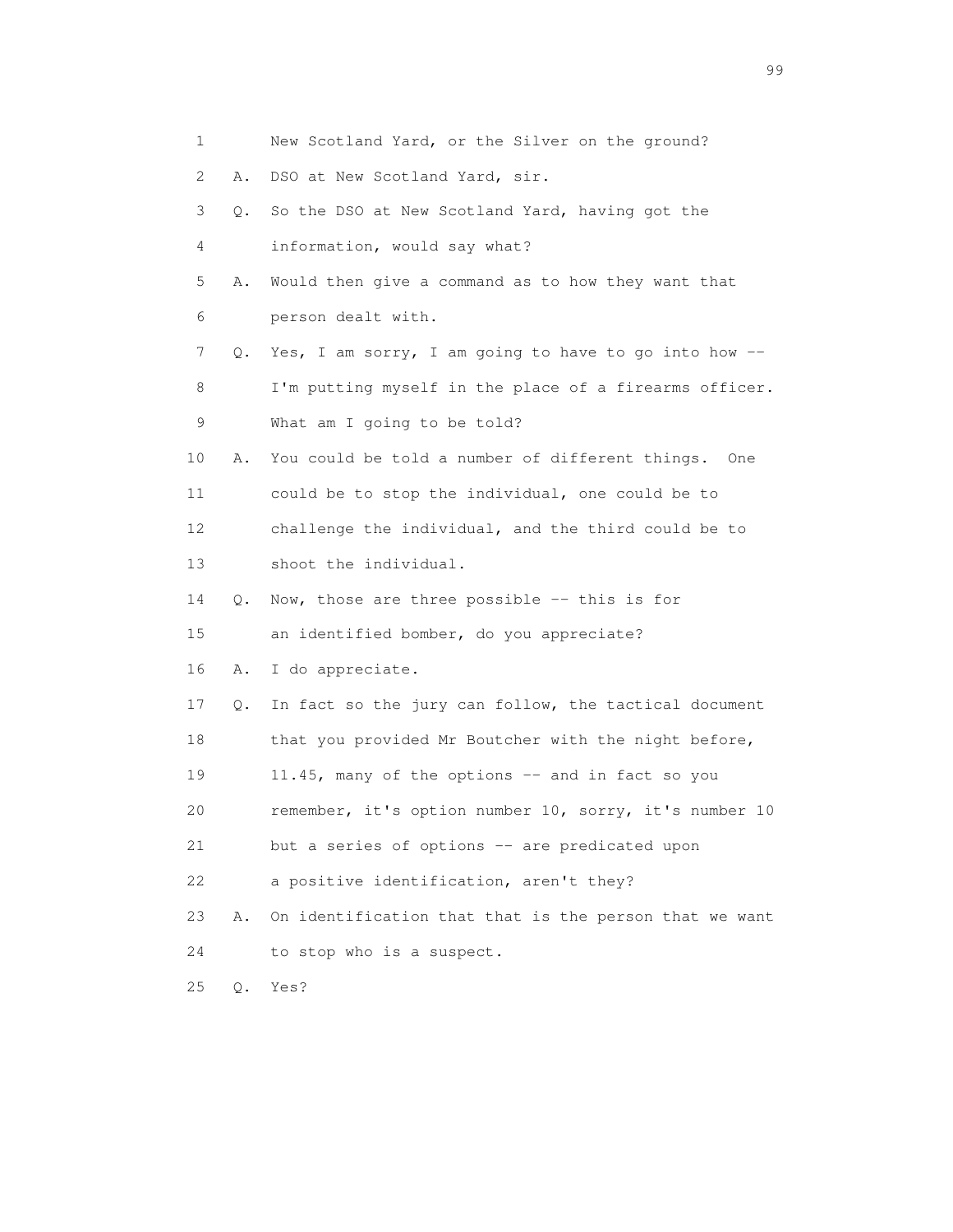1 A. Not a positive bomber.

 2 Q. No, I appreciate that. But a positive identification 3 that it's the subject of the observation relating to the 4 day before?

5 A. Yes, sir.

 6 Q. All right, I understand that distinction. Now, if the 7 DSO who's not on location, and can I ask you this in 8 general terms, is it ideal that the person who's giving 9 a rather vital command isn't the officer on the spot? 10 A. No, sir, it's not ideal. In this scenario, the best 11 placed person to give that command is the designated 12 senior officer because he or she will be in possession 13 of all the information that's coming into the operation. 14 That won't be available to the person on the ground. So 15 in my opinion, and these -- this was the training, that 16 in these situations the DSO at New Scotland Yard would 17 make that call.

 18 Q. Well, I see the thinking there. But if you are going 19 to, as it were, delegate or attribute the responsibility 20 for the decision to someone at New Scotland Yard, then 21 they have to be in a position to give -- first of all to 22 receive very clear information, and give very clear 23 commands?

24 A. Absolutely correct, sir.

25 Q. Now, in relation to, again, this positively identified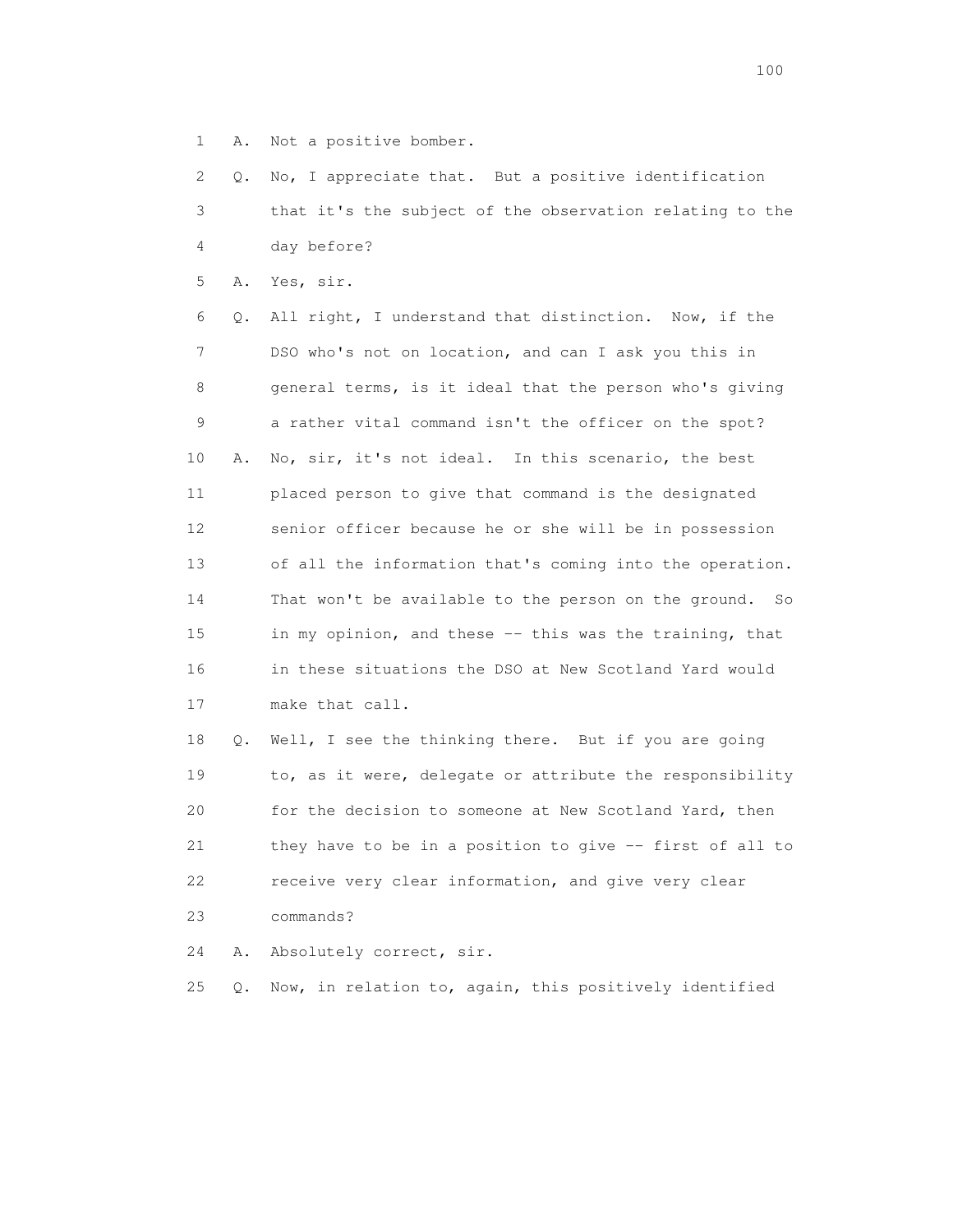1 suspect from the day before scenario, and you may only 2 have seconds to take a decision, and that's very clear, 3 isn't it? 4 A. Possibly, sir, yes. 5 Q. I mean, firearms officers, and you yourself, you do 6 training of firearms officers as you said on Friday, 7 have to be trained very carefully, don't they? 8 A. They do, indeed, sir. 9 Q. There are manuals and all sorts of things. I am not 10 going through those. They are trained very carefully. 11 They have to be in control of themselves, don't they? 12 A. Very much. That's a quality that you would look for. 13 Q. Whereas I and others in the room may find it very 14 difficult in a pressured situation, as far as is humanly 15 possible, these officers have a very high level of 16 training and response? 17 A. They do, sir. 18 Q. But because -- I think police call in parlance fast time 19 happening, and it may happen very quickly, was there at 20 that time -- whether it's called a code word or any 21 other word I am not really interested -- was there 22 a very clear command that all firearms officers would 23 understand in relation to a positively identified 24 suspect from the day before? 25 A. No, sir.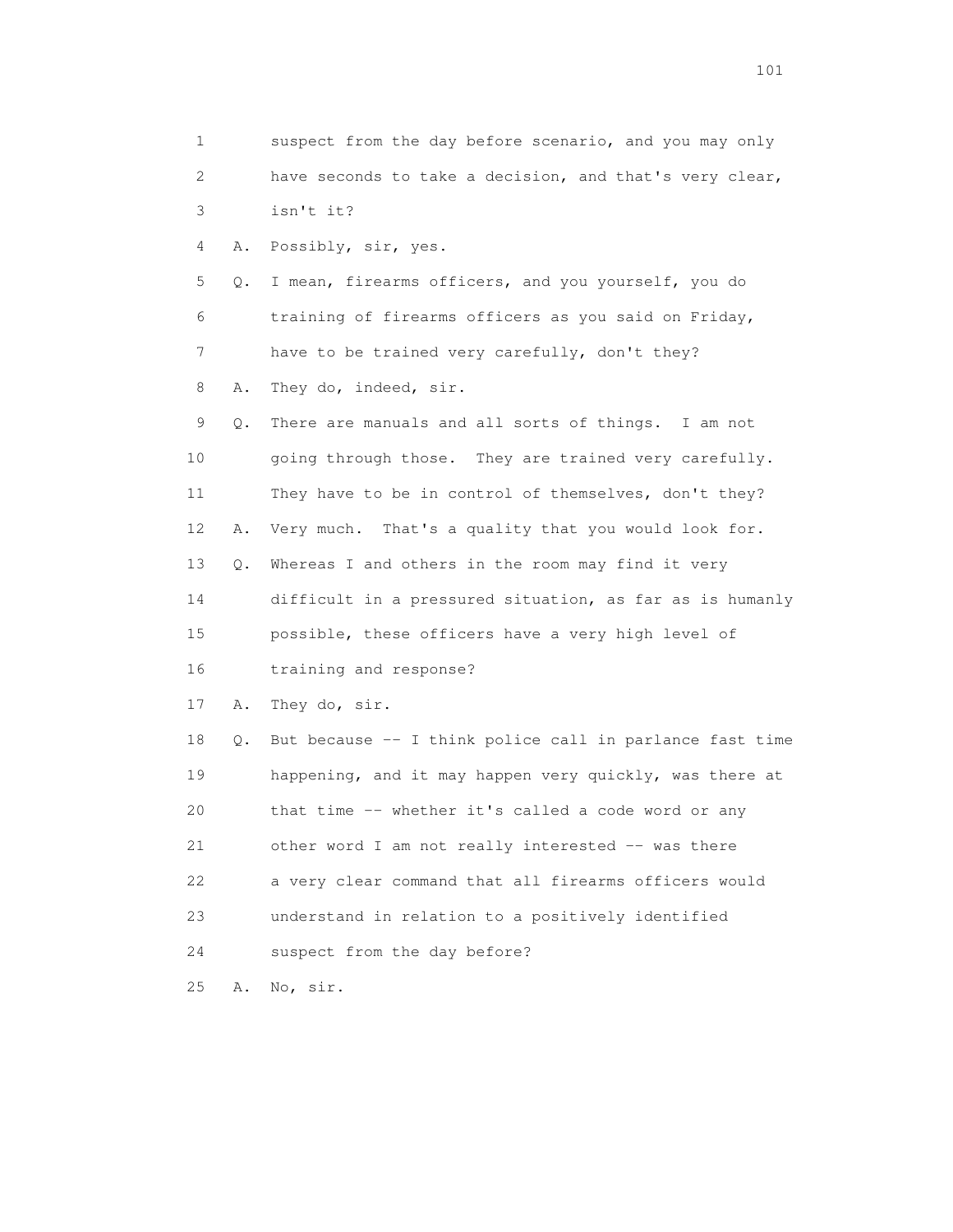1 Q. There wasn't?

2 A. No, sir.

 3 Q. So you see, in your tactical options document, and you 4 can have it up if you wish but I'm going to try to do it 5 without the document for the moment, there are two major 6 categories under number 10 where you are dealing with 7 a footborne person? 8 A. Yes, sir. 9 Q. The first three of those options, which I am not reading 10 out, the first three of those are all concerned with 11 what you called in the document "stop"? 12 A. That's correct, sir. 13 Q. The rest of the options under number 10, in other words 14 another six, because there are nine options, they are 15 all "challenge" options, aren't they? 16 A. That's correct, sir. 17 Q. So you have made a distinction in your tactical 18 operations document between a stop order and a challenge 19 order? 20 A. Yes, sir. 21 Q. Which is precisely what you have just done when you said 22 that the DSO at the centre point would be saying "stop" 23 or "challenge" or possibly both or "shoot"? 24 A. Correct, sir. 25 Q. Is that what the firearms officers would be expecting to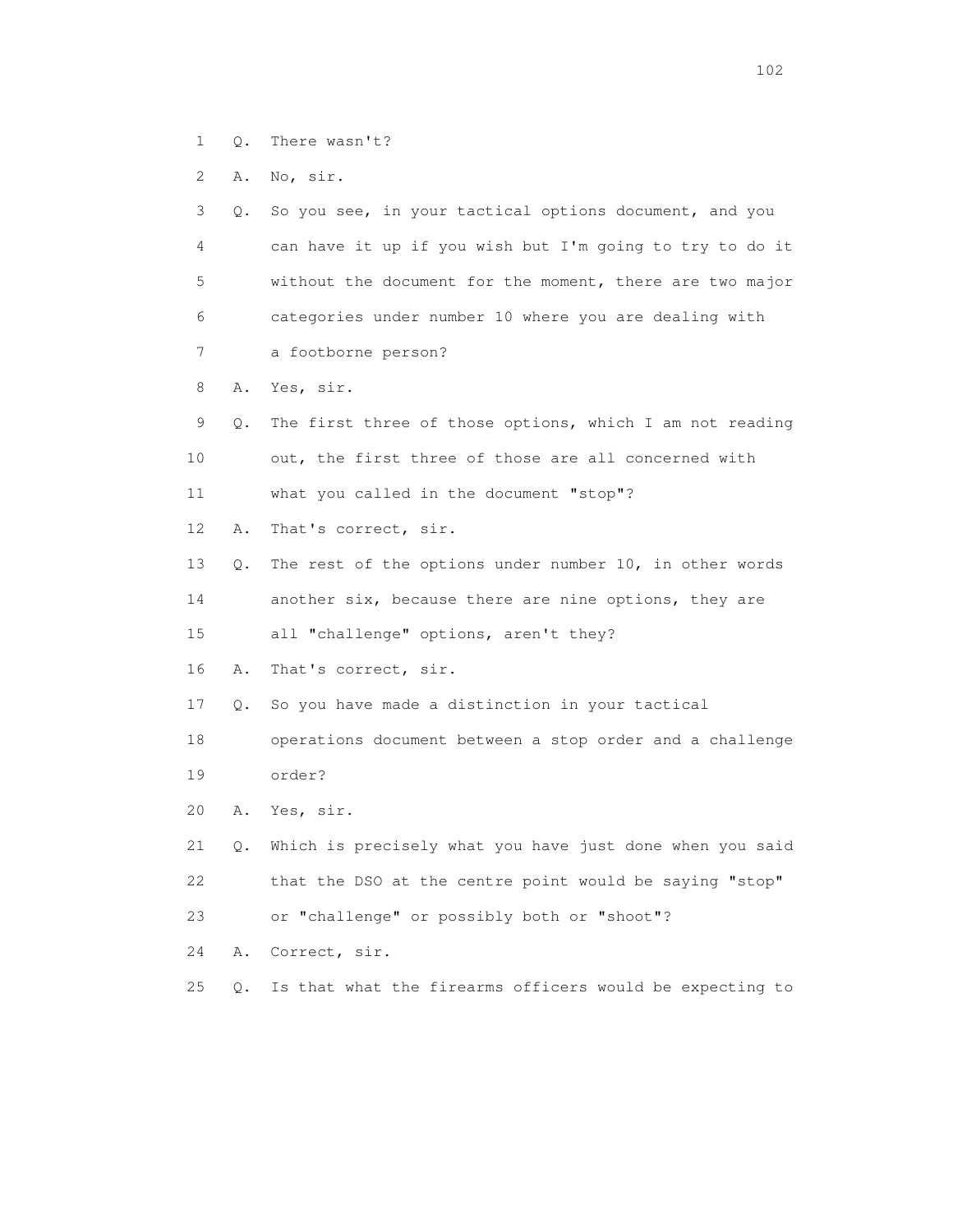1 hear, "stop", "challenge" or "shoot"?

 2 A. Certainly they would be expecting to hear the latter, 3 which is to shoot. That would be a fairly clear 4 command. I don't think there would be any ambiguity 5 around that. The stop or challenge may just be: I want 6 this person stopped; and then it would be for the 7 officers on the ground to determine safely the best 8 tactic to implement. Again, it would be very difficult 9 sitting remotely at Scotland Yard to dictate 10 a particular tactic that should be employed on the 11 ground. You have to rely on your advisers and your 12 commanders to apply the correct tactic to the correct 13 situation. 14 SIR MICHAEL WRIGHT: I am not sure that these are 15 necessarily in the right order; challenge might be 16 a lower level than stop, I don't know, maybe not, but 17 what is meant by challenge? 18 A. Challenge would be where you have the luxury of 19 distance, and you can then call to the individual and 20 get the person stopped in that way. So you have got 21 distance and you can call across and stop them safely. 22 SIR MICHAEL WRIGHT: Backed up if necessary by the 23 production of a weapon.

 24 A. Absolutely backed up by the production of a weapon. The 25 stop option may be where you don't have that luxury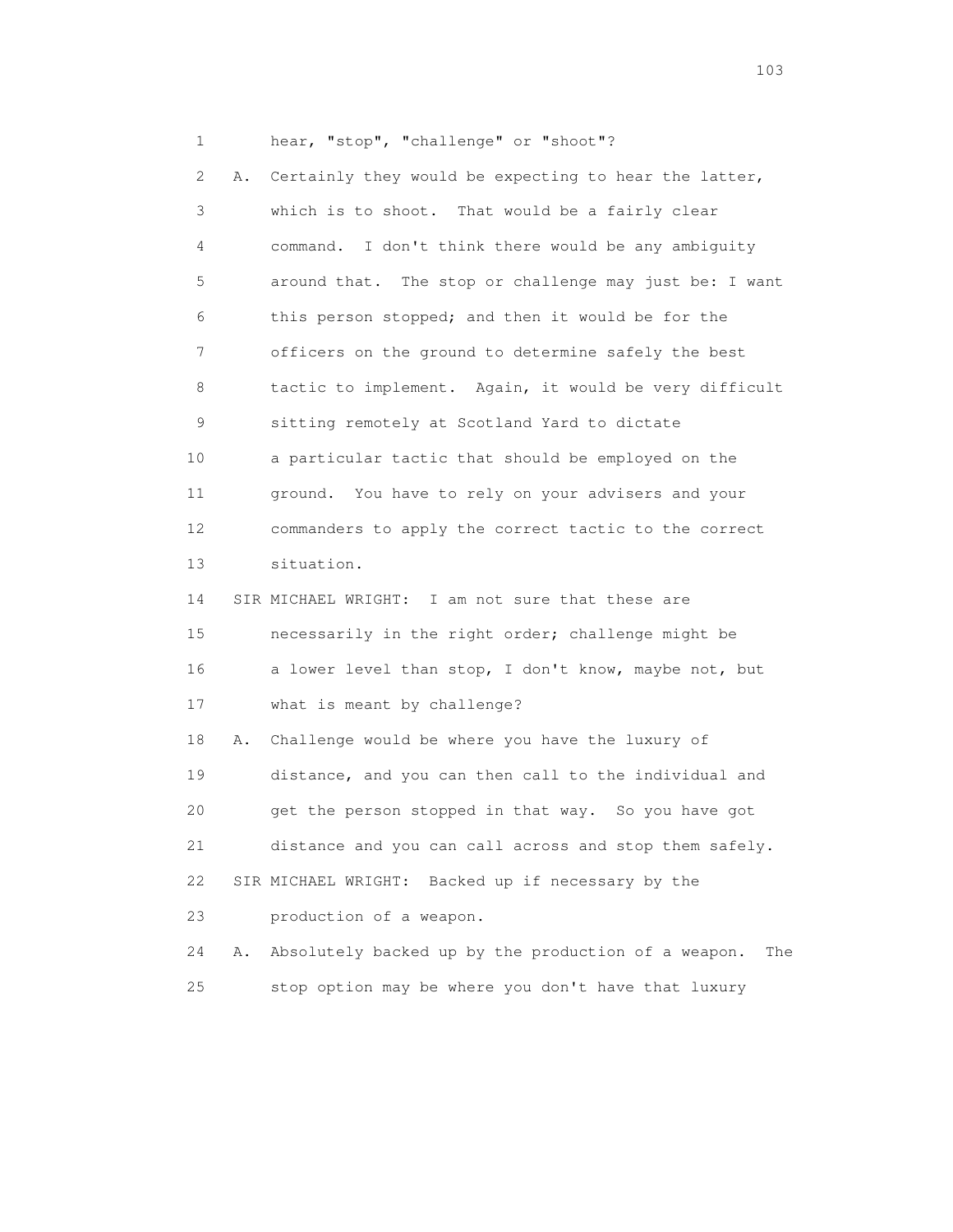1 because there is too much going on, too many people 2 around and you need to intervene between the public and 3 the person to protect the public, so that would be 4 a stop option. 5 SIR MICHAEL WRIGHT: Does that involve if necessary getting 6 physically close to the -- 7 A. It could involve getting physical and getting physically 8 close, sir, yes. 9 SIR MICHAEL WRIGHT: And if necessary using force to stop. 10 A. Absolutely, sir. 11 SIR MICHAEL WRIGHT: Are you familiar with the phrase "hard 12 stop"? 13 A. Yes, sir. 14 SIR MICHAEL WRIGHT: What does it mean? 15 A. It's a slang expression used for vehicle stops where you 16 would cause the vehicle to stop harshly, hardly, in 17 order to -- 18 SIR MICHAEL WRIGHT: You mean like running into it if 19 necessary. 20 A. We don't have that as a tactic, sir, but it would be 21 that kind of thing. 22 SIR MICHAEL WRIGHT: I see, but it might involve that? 23 A. Yes, probably the better word to use is enforced stop. 24 SIR MICHAEL WRIGHT: Thank you. 25 MR MANSFIELD: The learned Coroner has asked it because a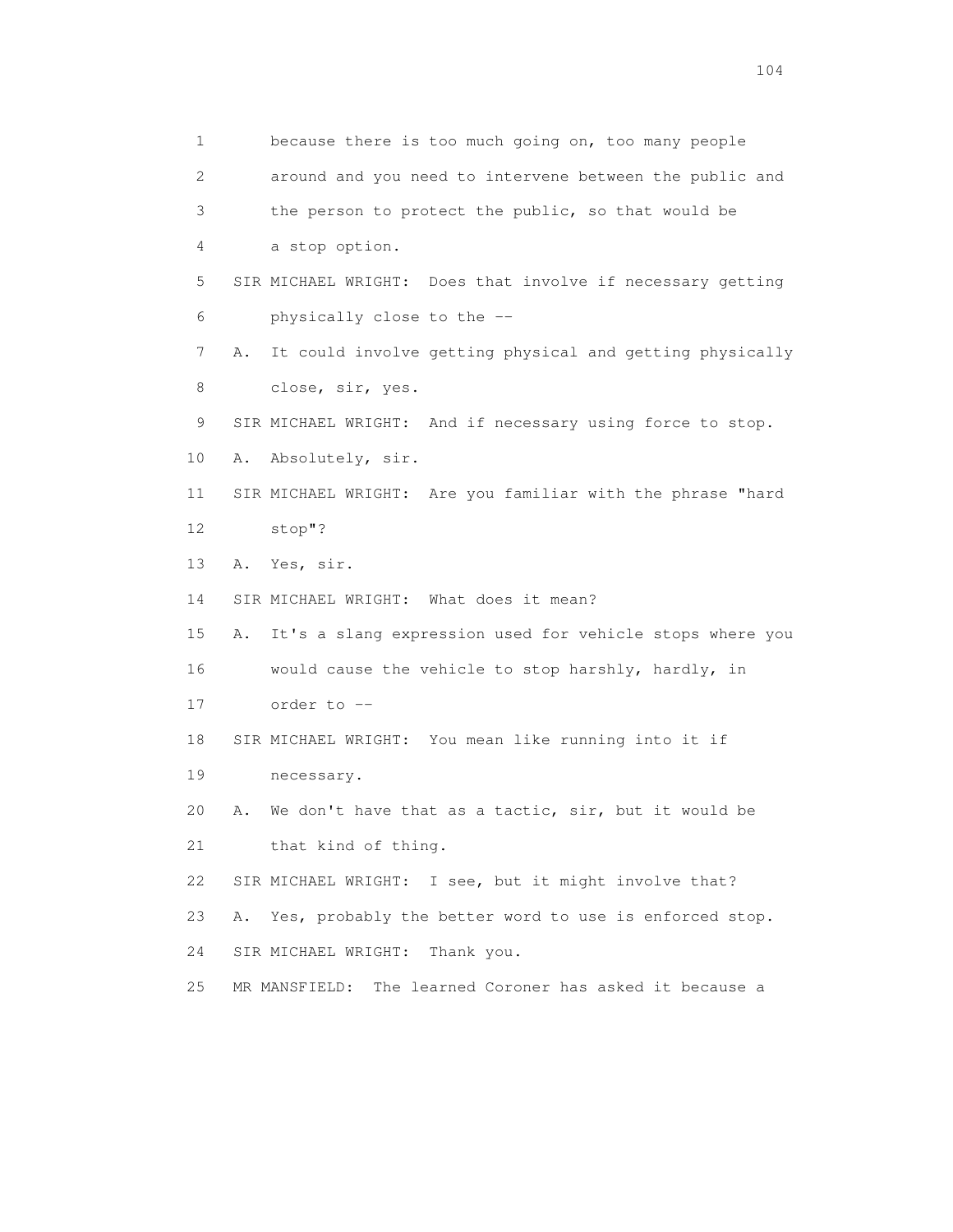1 number of officers say they anticipated a hard stop. 2 So if the command is "stop", and over to you how you 3 do it, that isn't synonymous with "critical shot" or 4 "shoot"? 5 A. No, sir. 6 Q. Nobody could possibly make that confusion? 7 A. I would certainly hope not, sir, no. 8 Q. Because officers have been trained to respond to these 9 different orders? 10 A. Yes, sir. If the command was given to stop that person, 11 then that person would be stopped, and then after that 12 person stopped, you then react to the threat that that 13 person presents and that may then lead to somebody being 14 shot. 15 Q. I follow that, and again it all takes place fairly 16 quickly, I appreciate. But the challenge from 17 a distance, is that when, if I can trespass a little 18 bit, you would be using a rifle from some vehicle? 19 A. No, sir. It could be, sorry, but more likely you are 20 just looking to get some distance between yourself and 21 the person you are stopping, because the geography of 22 the land allows you to do that. There's not many people 23 around, it's a quiet road, you could choose the option 24 of putting distance between yourself and the subject and 25 stop them. It wouldn't necessarily involve a rifle.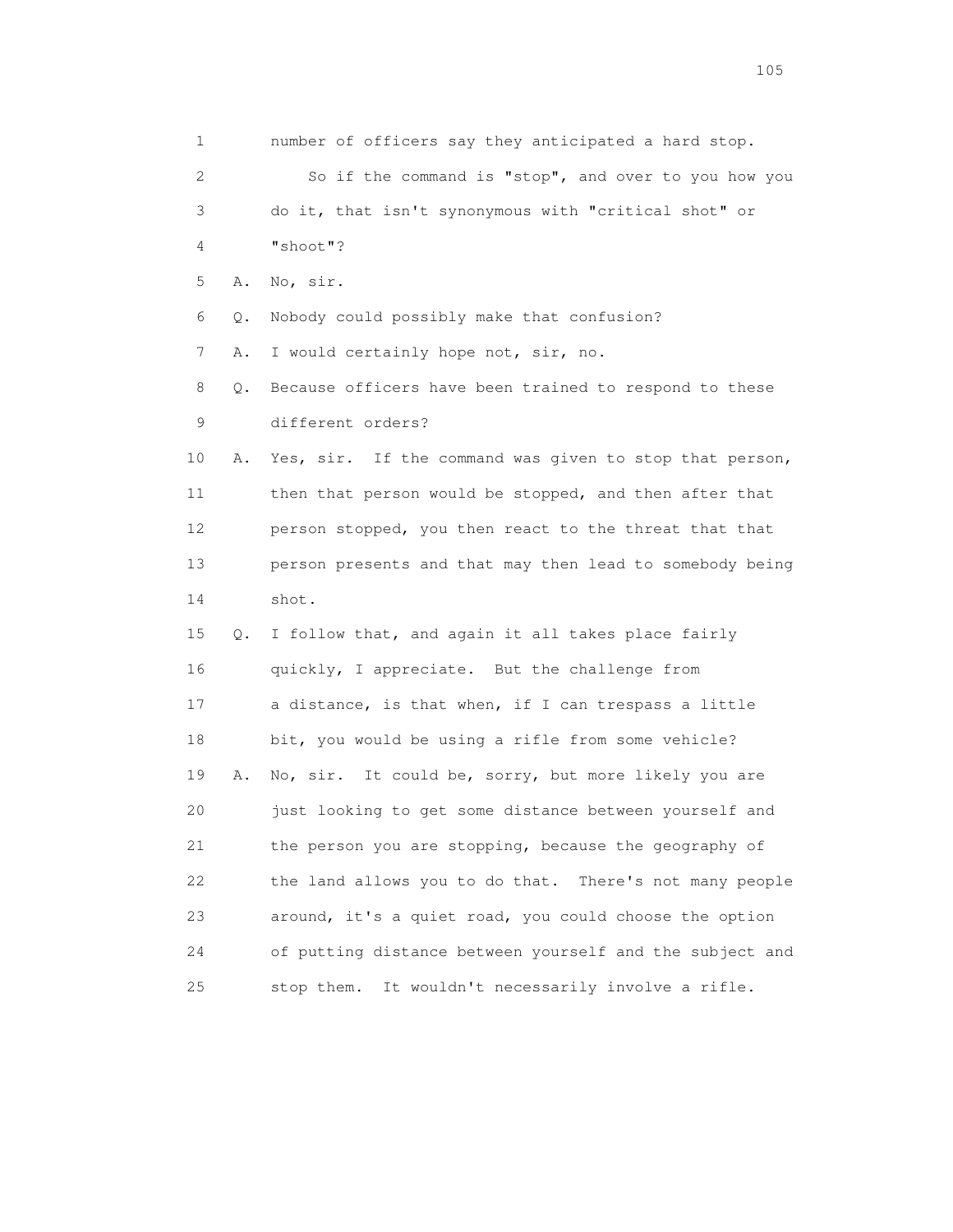1 Q. I appreciate again it's as long as a piece of string and 2 so forth, but what kind of distance? Any distance would 3 be all right? 4 A. There were distances that were advised as minimum safety 5 distances in relation to this, and I am not sure where 6 that sits by way of sensitivity for disclosure. 7 Q. It's been mentioned in the Health and Safety. 8 Well, sir, I know what the distance was that was 9 mentioned in the trial, and it's certainly in the public 10 domain. All right. I am not going to take time on it. 11 SIR MICHAEL WRIGHT: It is a sufficient distance, 12 presumably, to allow an officer to be safe without being 13 behind a barrier of some kind, if a bomb goes off. 14 A. They would still need to be behind a barrier, sir, 15 because that would be their training, but it is a 16 distance that has been given to us by people who have 17 done various tests that was felt to be safe if you were 18 in a particular type of vehicle or environment. 19 MR MANSFIELD: Now, of course -- 20 MR HORWELL: I am sorry. (Pause) 21 MR MANSFIELD: There may have been a misunderstanding. 22 The figure that's been -- there are a number of 23 figures but between 40 metres and 50 metres, because if 24 the person, I am only dealing at the moment with 25 a category of positively identified person from the day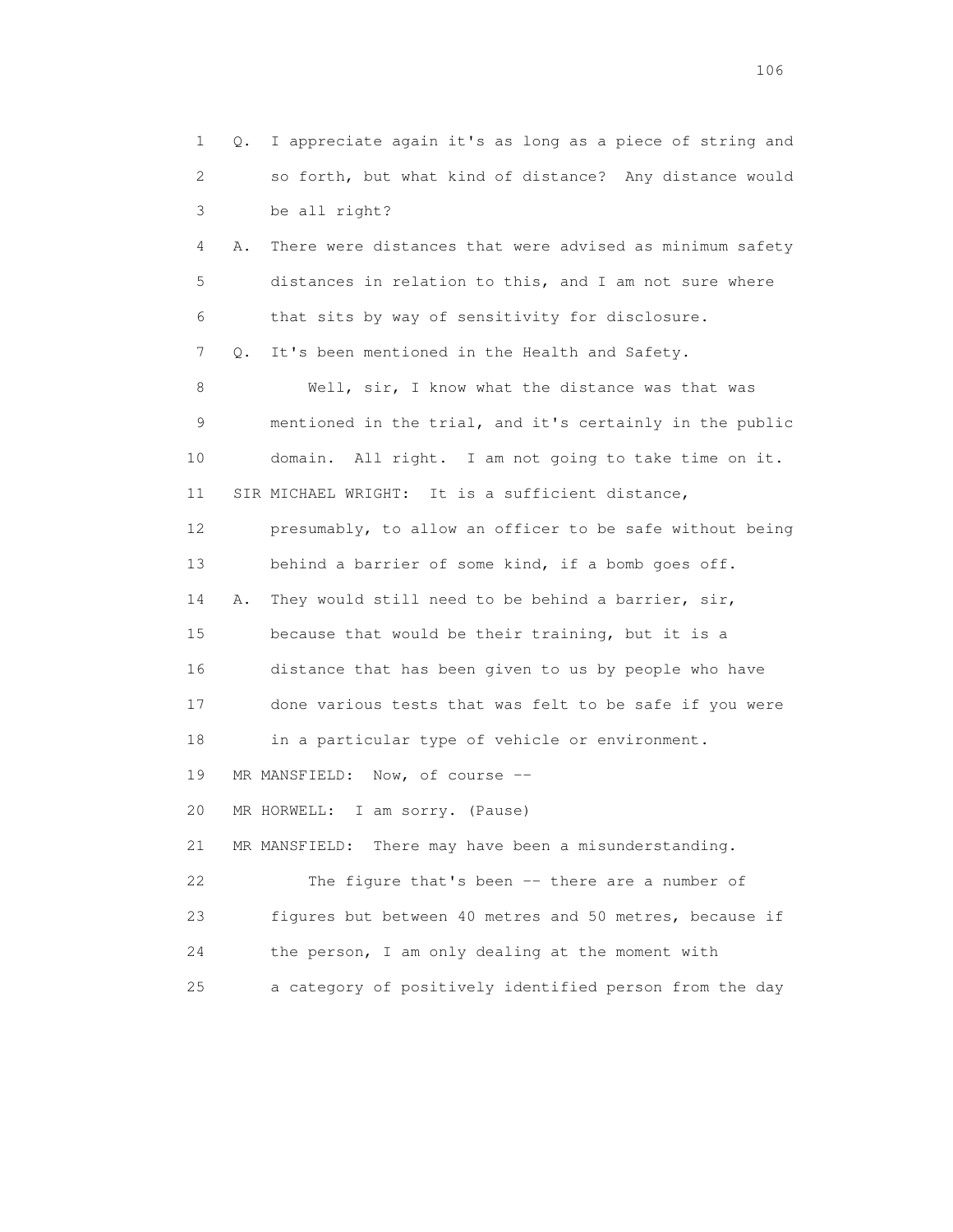1 before, suspect. If the person is carrying something on 2 this day, as well, and if the risk is he might detonate 3 it, if it's overt and all the rest of it, then the 4 officers have to be safe themselves from the blast of 5 whatever bomb it is? 6 A. Yes, sir. 7 Q. The distance that has been estimated is between 40 and 8 50 metres? 9 A. It is in a certain type of vehicle, yes. 10 Q. All right. Because the question I was coming to, and 11 I will just squeeze this in before lunch, does it make 12 any difference if you have an armoured 13 anti-ballistically shielded vehicle down there? 14 A. It would make a difference in distance but this is not 15 a discreet vehicle. 16 Q. No, I appreciate that. There are places here where 17 a discreet vehicle, sorry, where a non-discreet vehicle 18 could be parked, for example the TA Centre? 19 A. That was identified as a suitable holding area for all 20 the SO19 resources, yes. 21 SIR MICHAEL WRIGHT: You are talking about an ordinary 22 vehicle now, are you, by non-discreet? 23 MR MANSFIELD: No, because the officer said an armoured 24 vehicle is not discreet, so therefore a non-discreet -- 25 SIR MICHAEL WRIGHT: I am not sure how you are spelling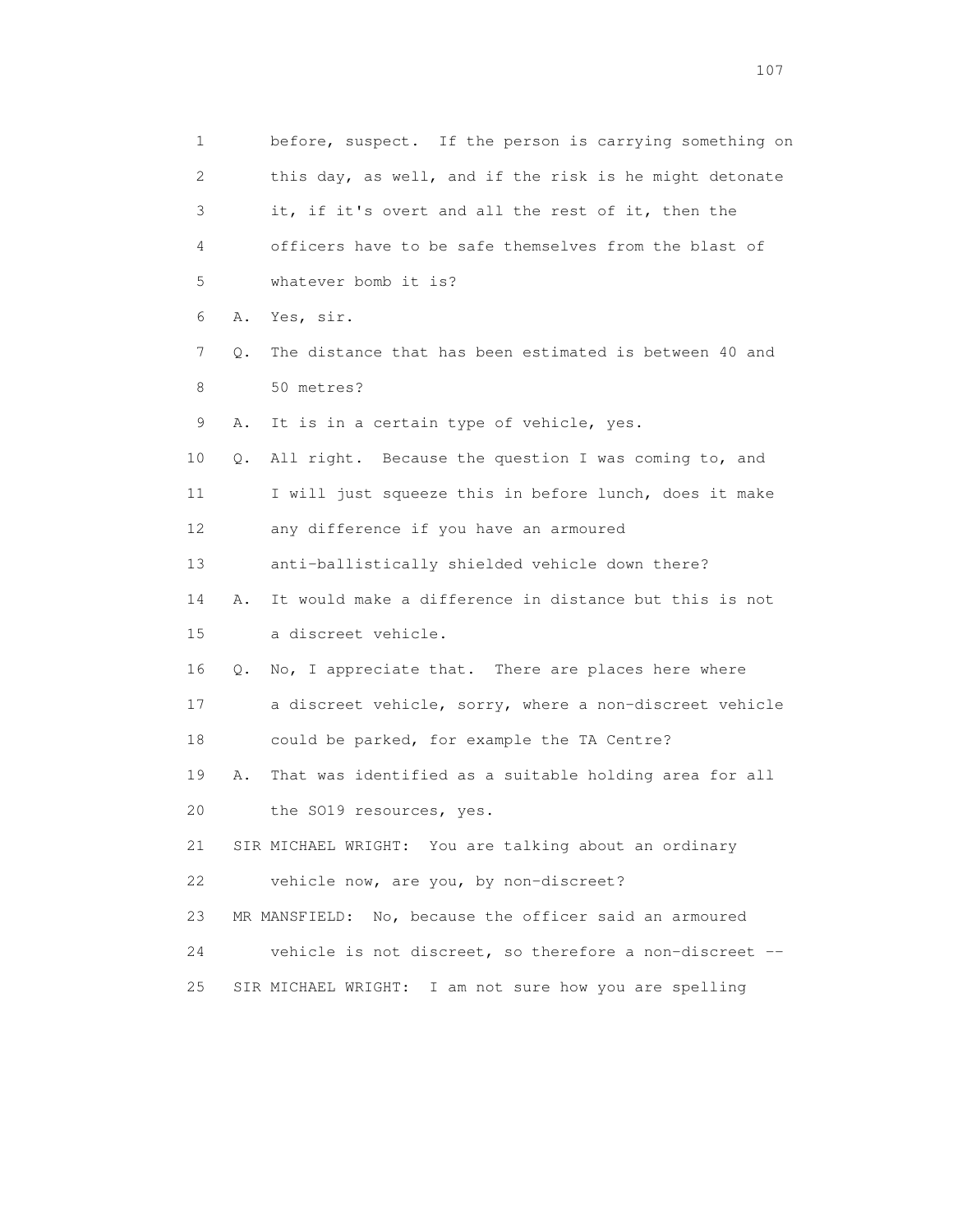1 "discreet".

 2 MR MANSFIELD: Both senses of the term, probably. 3 Anyway, the TA Centre was an obvious place from 4 a police point of view to have held a vehicle that is 5 obviously a police vehicle? 6 A. Yes, sir. 7 MR MANSFIELD: Sir, would that be a convenient moment? 8 SIR MICHAEL WRIGHT: Yes, certainly. Now, how are we going 9 to let Andrew get out? Probably out of the door before 10 anybody moves. (Pause) 11 Yes, thank you very much, 2 o'clock. 12 (1.00 pm) 13 (The short adjournment) 14 (2.00 pm) 15 (In the presence of the jury) 16 SIR MICHAEL WRIGHT: Can I ask everybody just to check to 17 see that there is no-one here who shouldn't be here, and 18 then we can get Andrew back in. Right. (Pause) 19 Thank you. Mr Horwell, it occurred to me that when 20 Mr Mansfield was asking this witness about effectively 21 section 10 of the tactical options document, there is 22 going to be quite a lot being said about that. First of 23 all, would there be any difficulty about putting that 24 page into the jury bundle? 25 MR HORWELL: No.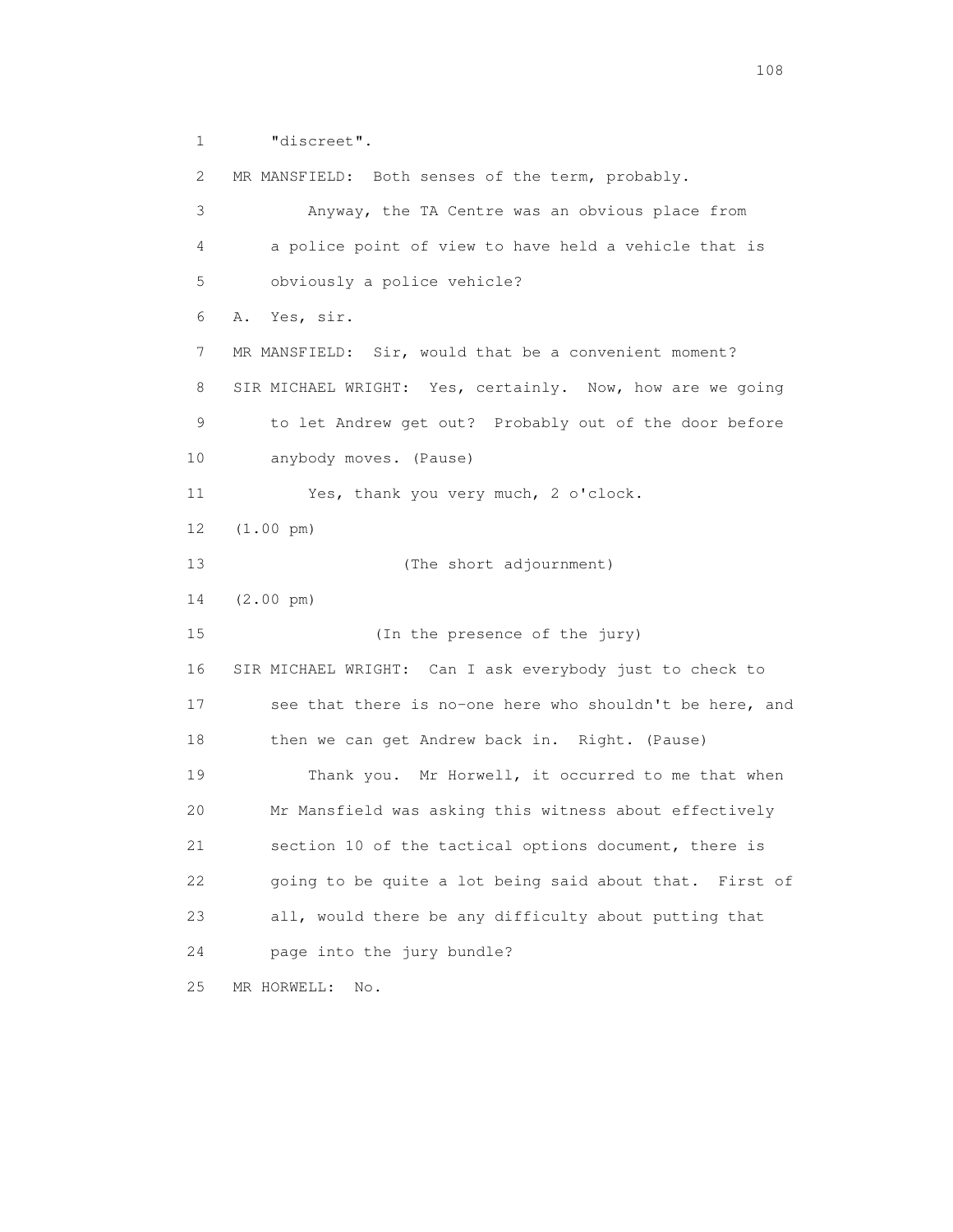1 SIR MICHAEL WRIGHT: Very well. In due course, we will. 2 Thank you. 3 MR HOUGH: Just to check, this is the page with the nine 4 options on, but no more than that. 5 SIR MICHAEL WRIGHT: That was the page that Mr Mansfield was 6 cross-examining on. 7 MR HOUGH: Yes. 8 MR MANSFIELD: Yes, thank you, sir. 9 Good afternoon. I just want to complete the various 10 stages. We were, just before lunch, dealing with 11 a situation in which a positively identified suspect 12 from the previous day was subject to a CO19 13 intervention. That's what we were dealing with. 14 I want to move to the next category of person. If 15 somebody emerged or emerges from some premises and there 16 is no positive identification but we are in, therefore, 17 a grey area where, as happened here, you get something 18 like, "He's worth a second look", which is what Frank 19 was saying, or, "Could be, I am not sure, might be", all 20 that kind of thing. 21 Now, have you got tactics to deal with that 22 situation, a possible suspect from the day before? 23 A. I believe that's what option 10 was also trying to

24 address, was the possible suspect.

25 SIR MICHAEL WRIGHT: Could you remind us of the wording?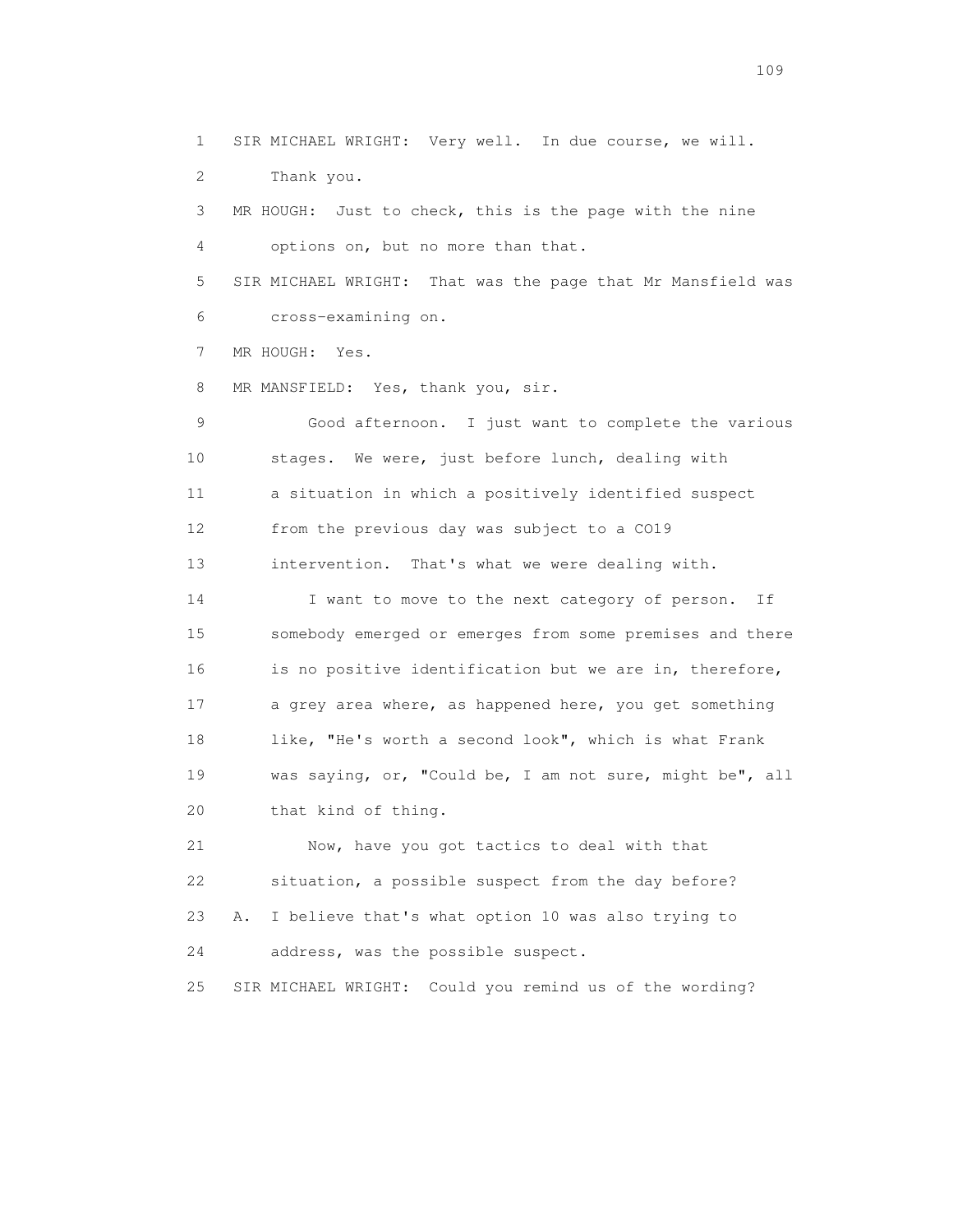1 A. I do not have the document in front of me.

2 SIR MICHAEL WRIGHT: Mr Mansfield has.

 3 MR MANSFIELD: This is where it may be, I am afraid, 4 important to have the document. I have obviously got 5 a copy. And the page, I am very grateful, there is 6 a hard copy coming to you. 7 SIR MICHAEL WRIGHT: Can we get it on the screen? I don't 8 think we can, actually. It's not been scanned in. 9 MR MANSFIELD: I am wondering if -- I understand a document 10 can be put on screen, unless there is objection. It's 11 pages 12 and 13. I am not dealing with the full version 12 but the redacted version for the moment. Can I just 13 check, page 12, if you could turn to page 12. 14 A. Yes, sir, I have got that. 15 Q. At the moment, we have not got the top half because it 16 may not be relevant, but we have the bottom half which 17 is headed "Vehicle or Foot". Do you have that? 18 A. Yes, sir. 19 Q. Could that be enlarged so the jury could read it? 20 SIR MICHAEL WRIGHT: It's on the screen. 21 MR MANSFIELD: Perhaps it can't. I'll just wait and see if 22 it can be calibrated to a larger ... (Pause) 23 Is it possible that everyone can read it all right? 24 I'll read, if I may, this, because the jury haven't seen 25 this before. As you have referred to it, attempting to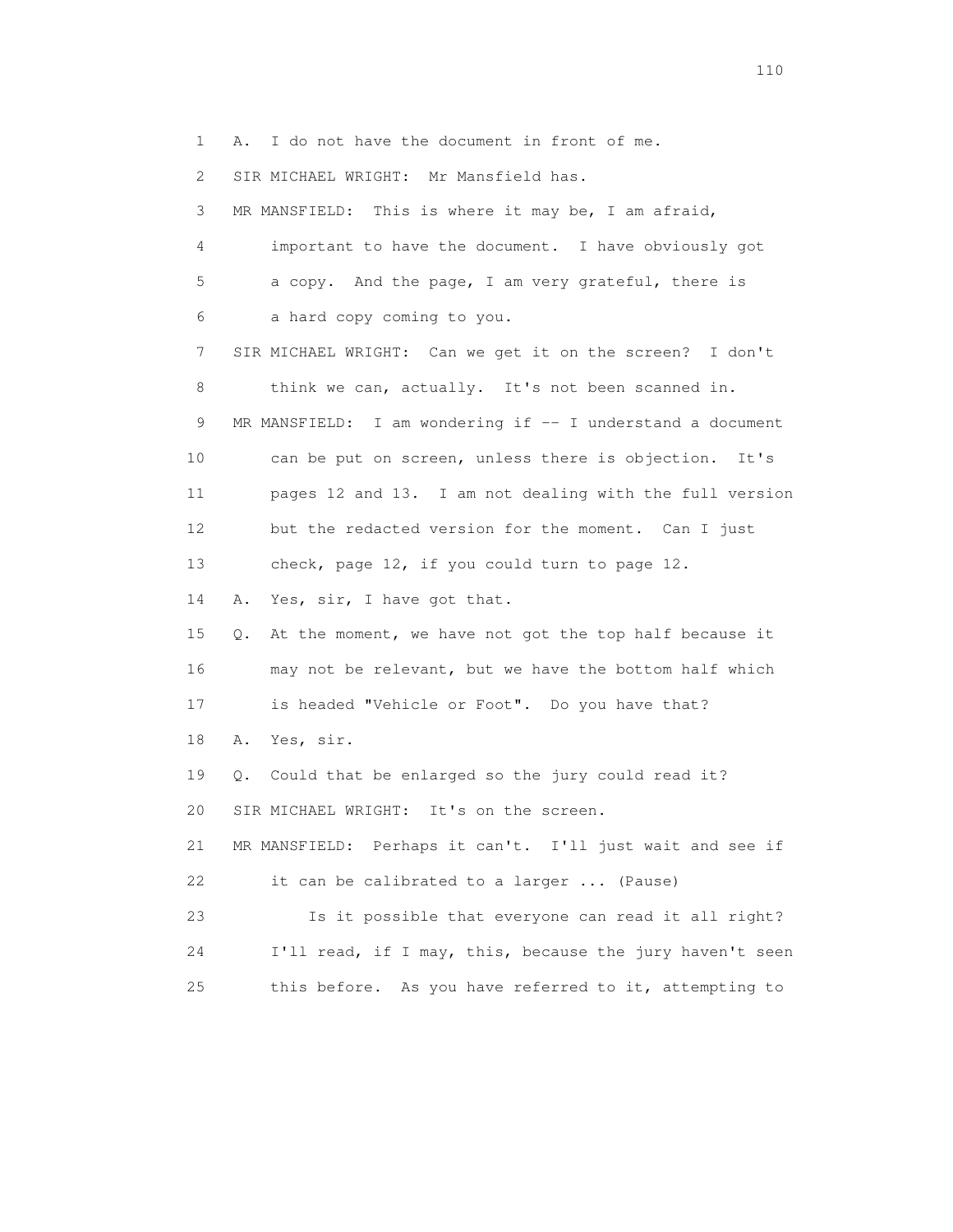1 resolve it. It's headed "Vehicle or Foot" so this is 2 section 10:

 3 "Interception outside the stronghold/Premises or 4 elsewhere of Suicide Terrorists (spontaneous or 5 Pre-planned Kratos)".

 6 Can I just pause. When the word "pre-planned 7 Kratos" is used, is that meant to be referring to 8 Clydesdale or is it referring to any pre-planned armed 9 operation?

 10 A. The circumstances of this day, and this investigation, 11 did not lend itself to Clydesdale. Nor did it lend 12 itself to spontaneous Kratos. So what we had to do in 13 devising this document was try to envisage a situation 14 where there is a pre-planned investigation and draw bits 15 in to give us the best chance to resolve it. That's 16 what we meant by "pre-planned Kratos".

 17 Q. That's what you meant. Right. That's understood. 18 "In all these options it is presumed that a suspect 19 has been identified..."

 20 I want to pause there, because of course this is 21 what's led to this document or at least reference to it. 22 Everything we are going to read within the section 23 is predicated on an identification; in other words 24 everything in here, in section 10, depends on there 25 being a positive identification?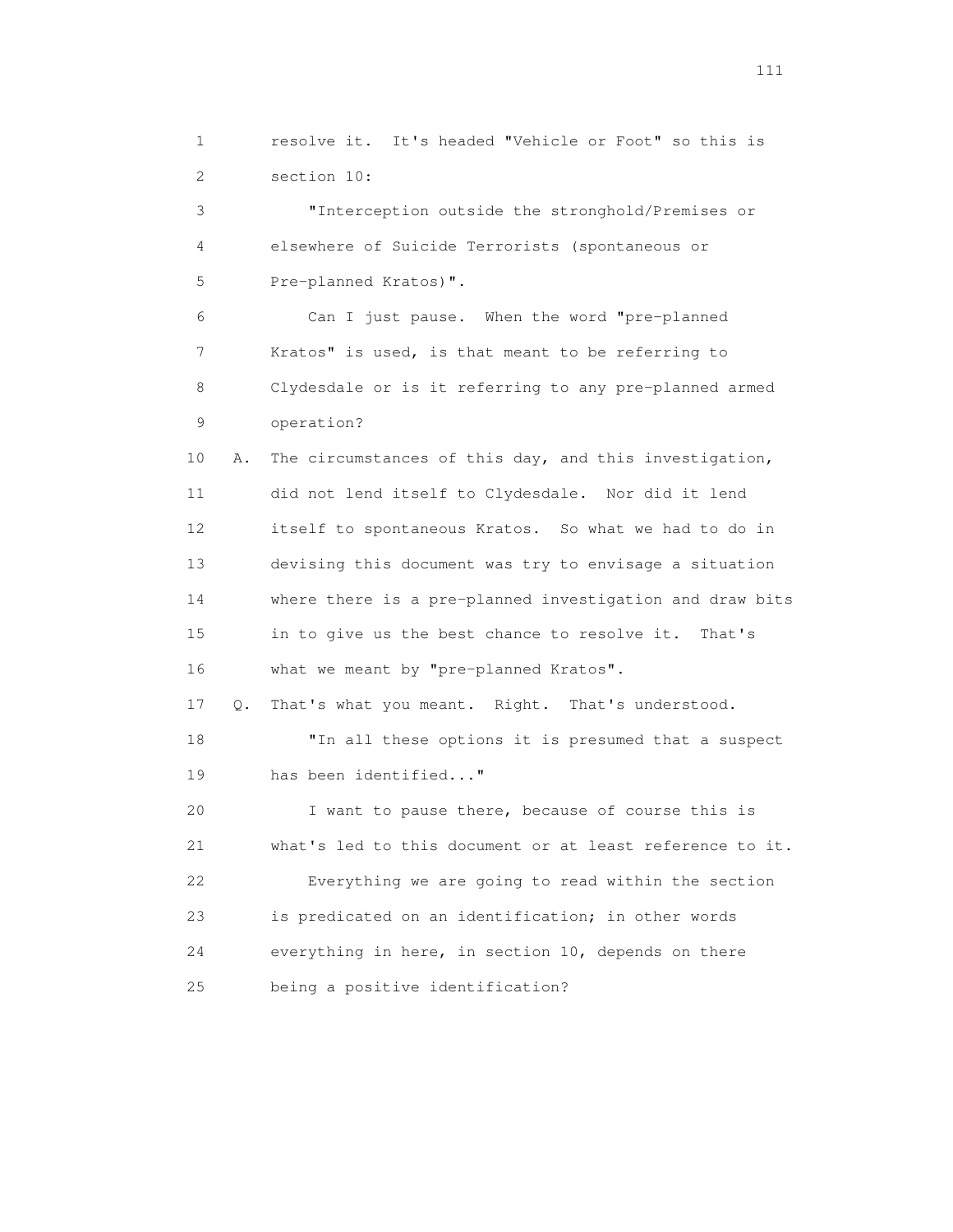- 1 A. Of a suspect.
- 2 Q. Of a suspect?

3 A. Suspect, not a confirmed bomber, sir. Suspect.

- 4 Q. A positive identification of a suspect?
- 5 A. Yes, sir.

 6 Q. I am going to pause, because the reason we are getting 7 into this a little bit, and I'll go through the rest now 8 the jury have seen it, I am moving -- as I said at the 9 start of this afternoon -- from a positive

 10 identification of a suspect from the previous day to 11 somebody saying, "This might be one of the people from 12 the previous day".

13 A. Yes, sir.

 14 Q. That's not a positive identification of someone from the 15 previous day; it's just saying could be?

16 A. I would still say that's an identification of a suspect.

17 Q. Well, I'll have to come back to what you said at the

18 Health and Safety, and there may be misunderstandings

19 here on this point. What you are meaning when you have

20 put "has been identified", you mean, you know,

 21 a positive identification as well as other grades below 22 that, "could be" and so on?

23 A. The words say:

 24 "In all these options it is presumed that a suspect 25 has been identified..."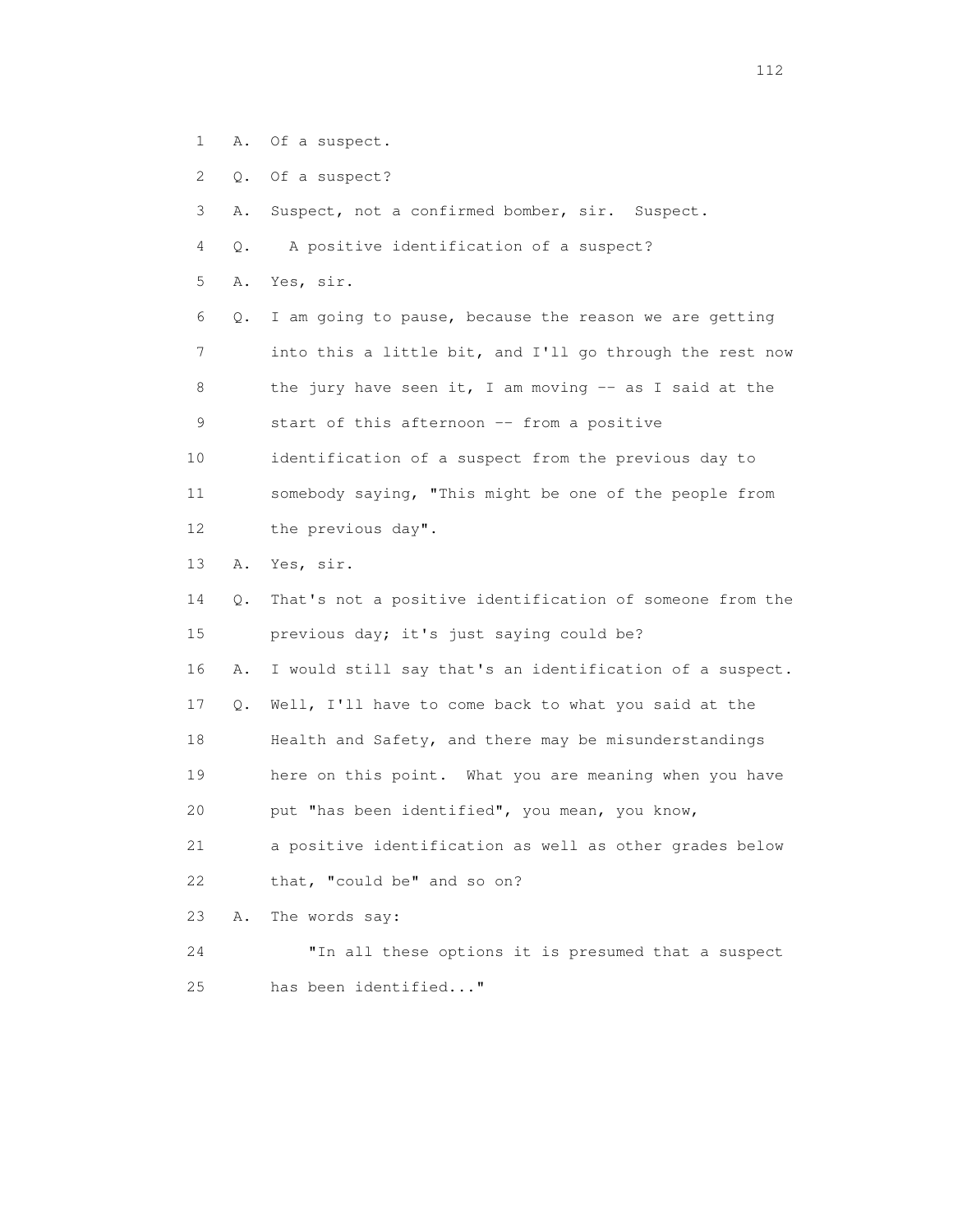1 SIR MICHAEL WRIGHT: That means positively identified,

2 doesn't it?

 3 A. Identified as a suspect, sir. Not as a confirmed bomber 4 but as a suspect. 5 MR MANSFIELD: I am sorry, it is not your fault at all. 6 There are several stages. Obviously, "That's the man 7 from the day before", positive ID. 8 A. Yes. 9 Q. Sorry, I am using vernacular, positive identification. 10 Then of course that doesn't mean to say you go into 11 critical shot mode, because you still have to assess 12 whether the man you have identified from the day before 13 is posing an imminent threat that day? 14 A. Yes, sir. 15 Q. So there are two stages to that. Then there is 16 something less than that where somebody is saying: I am 17 not sure whether that is somebody from the day before, 18 never mind whether he is posing a threat today, I am not 19 even sure whether he is somebody from the day before; do 20 you follow? "I am not sure he is a suspect", right? 21 A. Sorry, "I am not sure he is a suspect"? 22 Q. Yes. What Frank was saying, and the jury will hear from 23 Frank, the man in the van, if I can put it that way,

24 outside the premises, his first reaction, because he

25 couldn't film it for various reasons, he said to the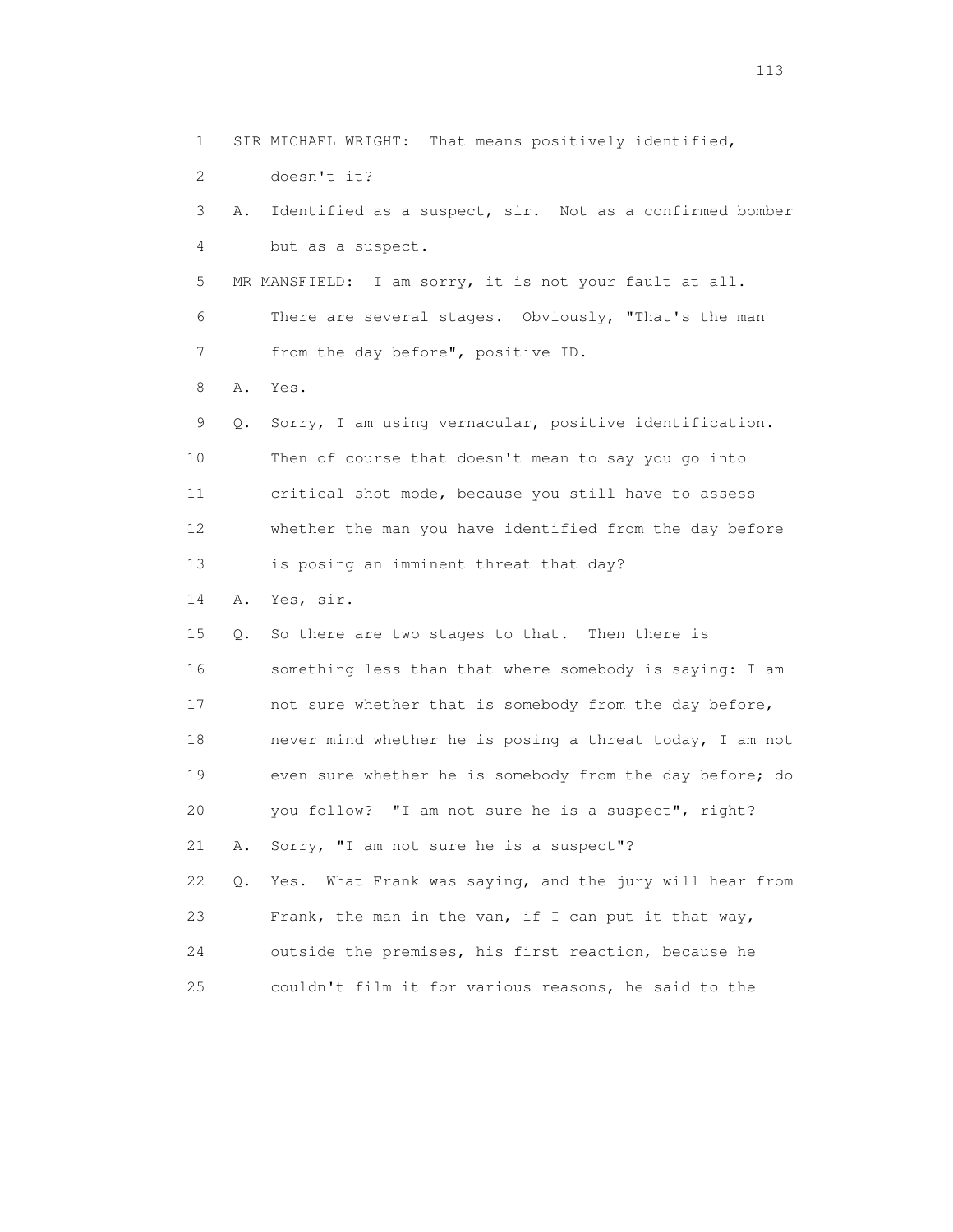1 others listening, "He's worth a second look"; you know, 2 it's worth having another look at this man, could be, 3 might not be. Right, so that's not a positive 4 identification of a suspect from the day before; it's 5 merely a could-be identification from the day before? 6 A. No, I do take your point. Yes. 7 Q. Now, I am taking it slowly because maybe there have been 8 lots of misunderstandings here, but what you have set 9 out, this is what's been called the generic document 10 given to Mr Boutcher at 11.45; yes? 11 A. Correct. 12 Q. So this isn't tailor-made for this particular operation 13 at Scotia Road because you didn't know at 11.45 what was 14 going to happen? 15 A. No, sir. 16 Q. So you have drafted lots of possible contingency plans, 17 which is all fine. Coming back to the sentence: 18 "In all these options it is presumed that a suspect 19 has been identified..." 20 This means, does it not, positively identified 21 rather than it could be the person? 22 A. I think we could just be playing with words here, sir, 23 because I don't -- somebody coming out of a premises who 24 you are not sure, would need then to be surveyed to try 25 to establish whether he is or he isn't a suspect.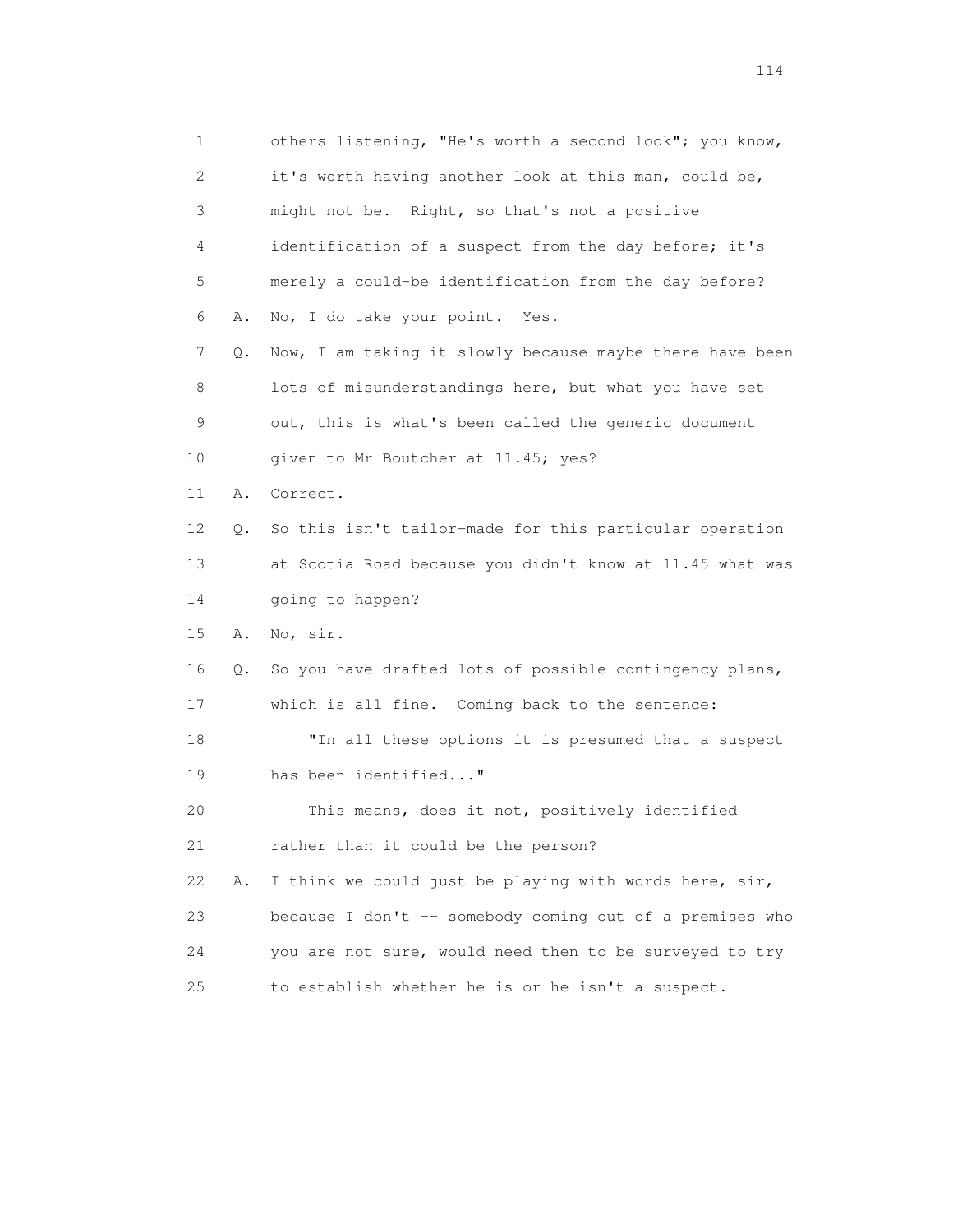1 Q. I appreciate, the big question here of course is: who is 2 in control of that exercise, the second category, how 3 it's carried out and so on; do you follow? You were 4 asked, and I am sorry, it's the only passage of your 5 evidence I really want to ask you about, when you gave 6 evidence at the Health and Safety trial, you were asked 7 these precise questions there, weren't you? 8 A. Could you read them back to me, sir? 9 Q. I certainly will. There is one page, and so if anybody 10 is wishing to follow in their own copies, I alerted 11 those who are operating the machine of the date. It is 12 15 October last year at page 101, and at this stage you 13 are being cross-examined by those who represent the 14 Commissioner. 15 I think that's right, anyway, certainly after 16 in-chief. 17 This will be brought up. You see there is 18 a question, line 2. This is the section, and in 19 fairness to you I'll just go through it with you, 20 because the questions will become familiar: 21 "Is the deployment of CO19 to carry out an armed 22 intervention something that should be authorised on the 23 basis only of a person being worth a second look ..." 24 That comes from Frank, do you follow? 25 A. Yes, sir.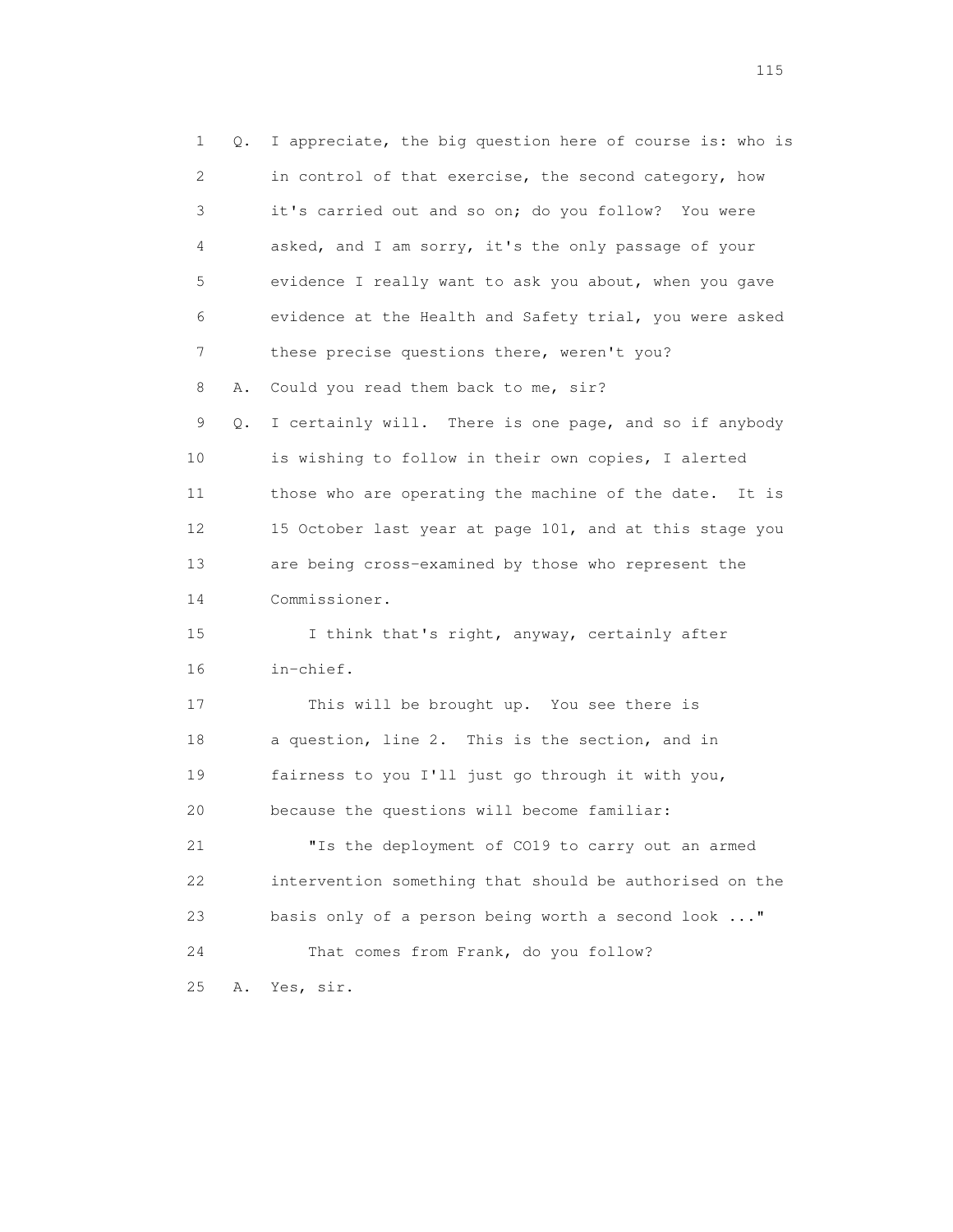1 Q. " ... that being the level of identification that has 2 been established? He's come out of the premises, 3 someone's had a quick look at him, can't make a decision 4 whether he is a suspect or not, says: he may be worth 5 a second look. Is that a basis upon which you would 6 approve of an armed intervention by CO19? 7 "Answer: It's not something that I would advise on 8 just those facts alone, no. 9 "Question: What's the minimum that you are usually 10 looking for? 11 "Answer: Again [is your answer], safeguard the 12 public, then you are looking to identify, you are then 13 looking to locate and you are then looking to contain. 14 So in the context of this, we would be looking to 15 confirm the identity of the person that we are dealing 16 with. 17 "Question: So is it fair to say that CO19 armed 18 intervention is usually predicated on a positive 19 identification? 20 "Answer: Yes ..." 21 Then there are just a couple more questions: 22 "Question: And are there human rights issues if you 23 confront people with guns when they are not carrying 24 anything and don't represent a threat? 25 "Answer: Human rights issues, use of force issues,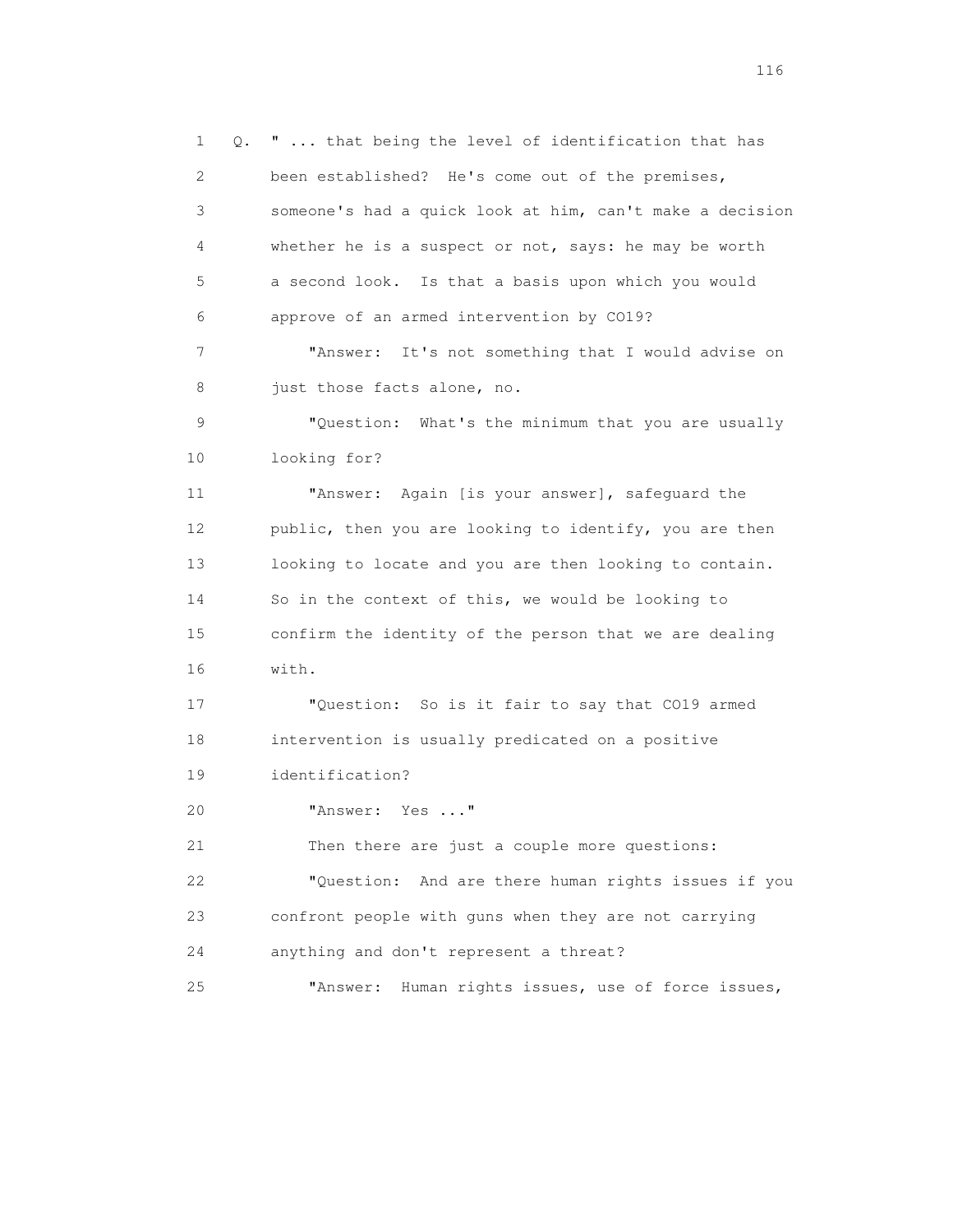1 public safety issues.

 2 "Question: Have you studied the circumstances of 3 the departure of Mr de Menezes on the 22nd July from 4 Scotia Road? 5 "Answer: I am aware of them ... 6 "Question: And in your view, as a tactical adviser, 7 what could have been done differently, if anything? 8 "Answer: It comes back to identify, locate, 9 contain. It would be very unwise to deploy CO19 10 officers, any armed officers, until such time as 11 identity had been confirmed. So the context of: let the 12 surveillance unfold, confirm the identity of the person, 13 let us locate them and then we will implement the plan 14 to contain that person and deal with that person." 15 Now, it does go on a bit, but does that give you 16 a full resume? 17 A. Yes. 18 Q. What you appear to be saying, is this fair, a year ago 19 was: for CO19 to intervene, that doesn't mean to say 20 shoot, but to intervene, there has to be a positive 21 identification? 22 A. Of the suspect. 23 Q. Yes. 24 A. Yes, sir. 25 Q. Not "he's worth a second look"?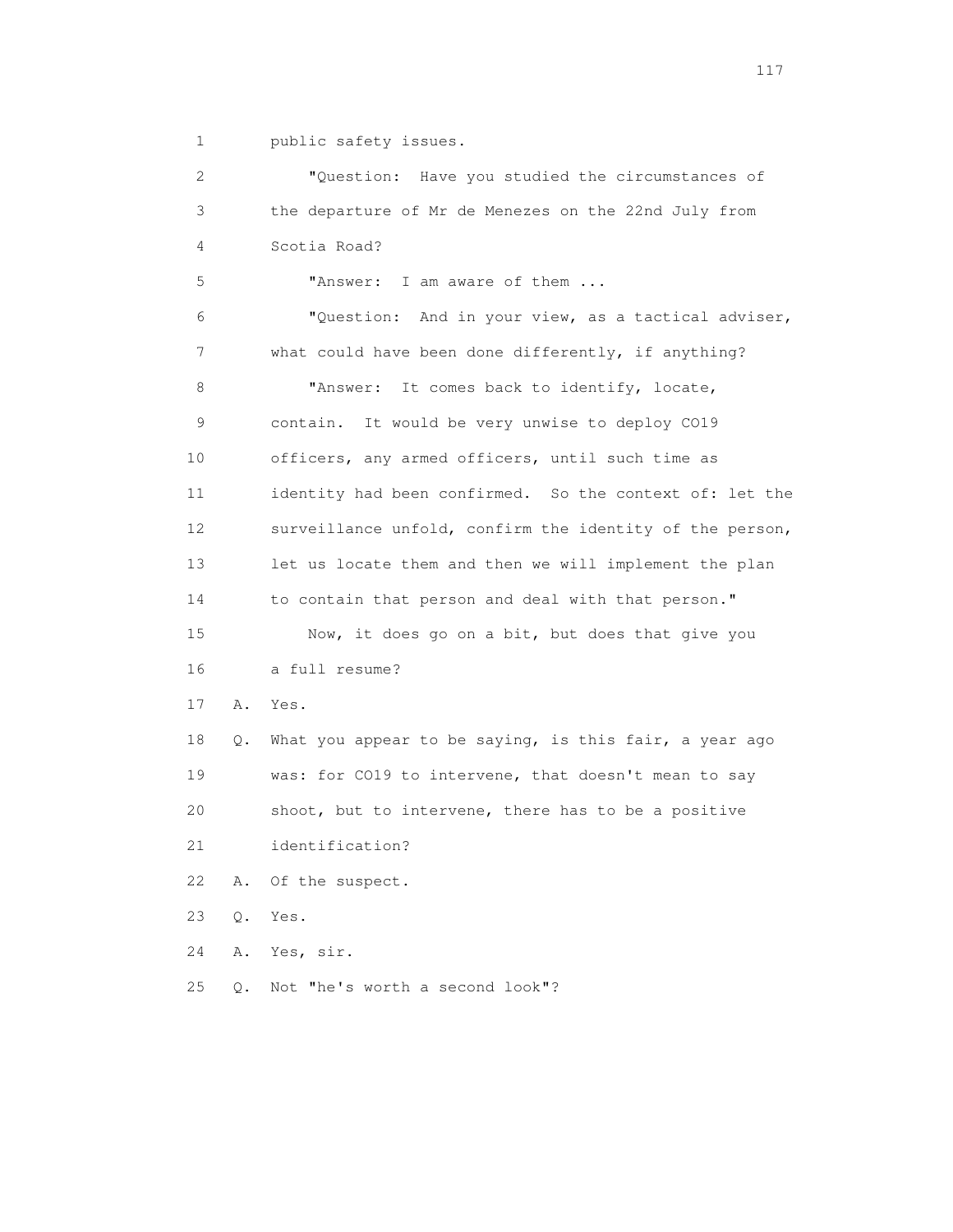1 A. Not at that time, no, sir.

 2 Q. I appreciate things may have moved on and it's difficult 3 to see things as they were then in 2005. So, going back 4 to the document, if we may, could we have it on screen, 5 that is your tactical options document, section 10, that 6 sentence: 7 "In all these options it is presumed that a suspect 8 has been identified..." 9 What you meant then, is this right, is positively 10 identified? 11 A. The suspect, yes, sir. 12 Q. Right. I continue reading so now the jury have the 13 document in front of them: 14 "... and is being covertly followed or kept under 15 observation by CCTV or other means. If there is 16 intelligence [and this bit is in italics or slightly 17 bolder type] to suggest that the suspect is: 18 "1. Suicide bomber and 19 "2. Is carrying an explosive device with the means 20 of detonating it. 21 "The use of conventional tactics must be carefully 22 considered and risk assessed prior to use. Any overt 23 deployment in cases of person borne suicide devices is 24 likely to endanger the lives of the public and the 25 officers deployed."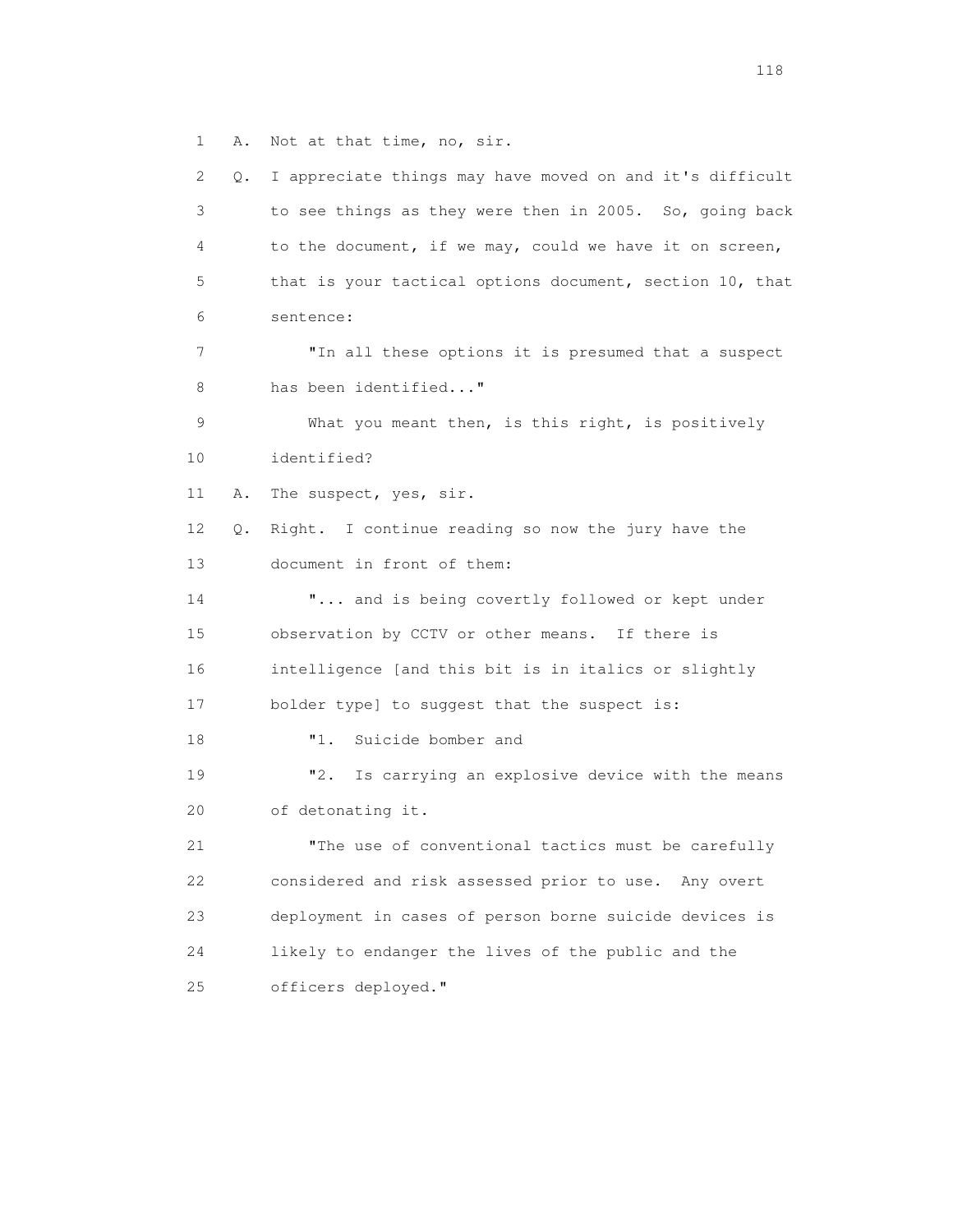1 Then again in italic writing:

 2 "In all these options there exists a real 3 possibility that should the subject be non-compliant 4 with the commands of the officers initiating the 5 interception then an immediate critical shot may be 6 taken in order to protect the public and the officers 7 engaged in that interception. 8 "The options 10(a) to (i) suggest proposed tactical

 9 deployments to deal with a suspected suicide bomber on 10 foot. Some of the deployments are more viable because 11 they use more highly trained officers with the most 12 appropriate weaponry. All the options must be 13 dynamically risk assessed by the tactical adviser 14 together with the Silver. Protocols for use and 15 additional resource commitment will be required for 16 a 24-hour response."

 17 Now, that's the introduction, and the options of 18 which there are nine, and you can -- the one at the 19 bottom here, of the page, (a):

 20 "Stop by dedicated plain clothes CO19 ..." 21 That's tactical support, is it not, TST? 22 A. Tactical support team.

23 Q. "... officers in 2 x covert armed response vehicles",

24 C ARVs as they are sometimes called.

25 So that's the first one. Over the page, and if you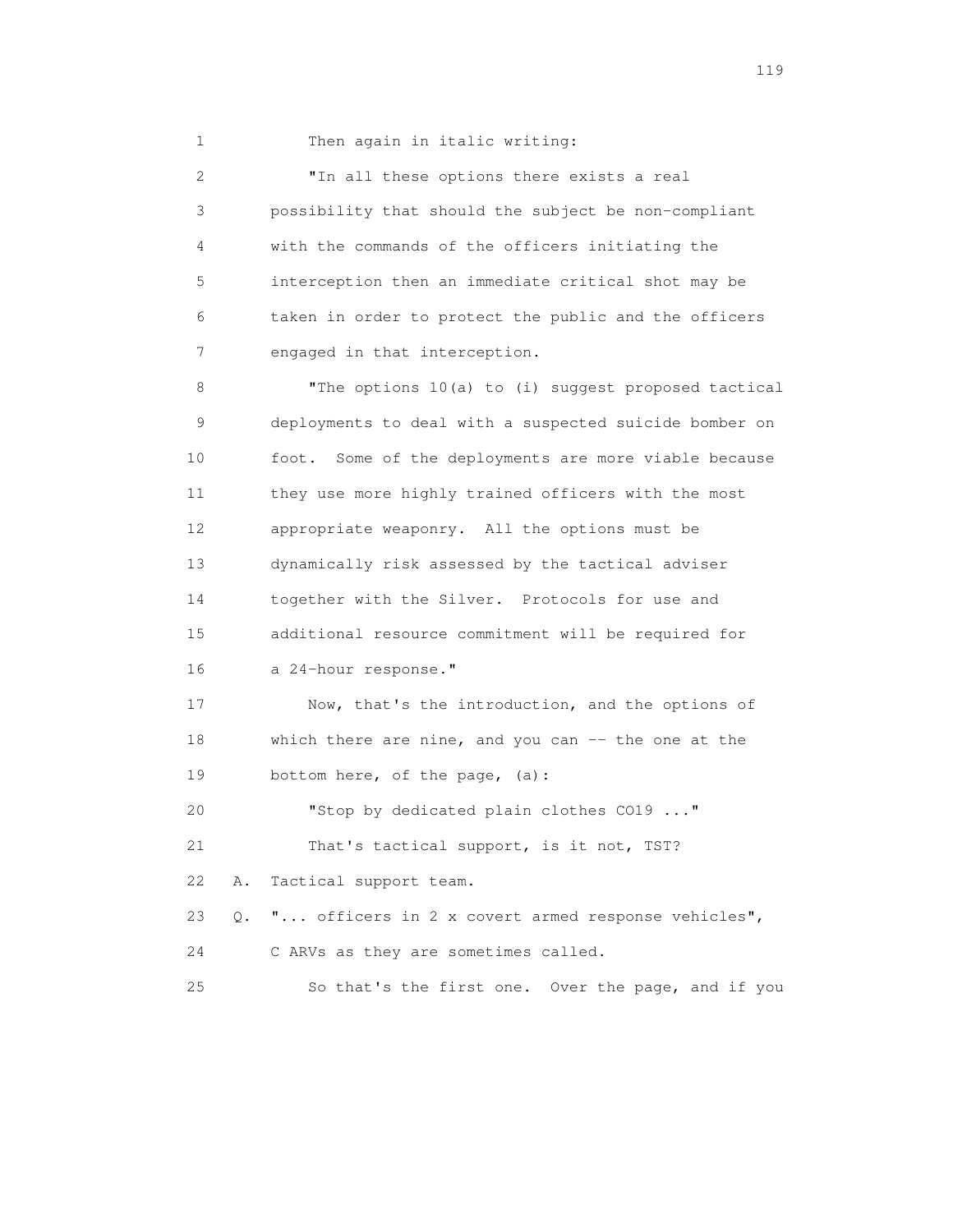1 remember before lunch I indicated that this is the group 2 that's split into two, the first three are all stop. So 3 the next one, (b): 4 "Stop by dedicated plain clothes clothed or uniform 5 CO19 TST officers in 2 x covert ARVs and [here comes the 6 armoured vehicle point that I was mentioning] ... 7 "(c) Stop by plain clothes CO19 SFO officers in 8 covert armed response vehicles." 9 So that's a reference to the specialised team? 10 A. Yes, sir. 11 Q. (d), and here we have different wording: 12 "Contain and challenge from marked CO19 [armed 13 response vehicles]. 14 "(e) CO19 SFO contain and challenge from marked 15 armoured vehicles." 16 SIR MICHAEL WRIGHT: Armoured, not just ARVs? 17 A. Armoured, sir, ballistically protected vehicles. 18 MR MANSFIELD: Is there a difference, I am sorry, just to 19 ask quickly as we are going through, the previous 20 reference to armoured, that's a marked vehicle, is it, 21 as well? 22 A. They are all marked vehicles. 23 Q. "(f) Contain and challenge by uniformed CO19 ARV 24 officers in covert ARVs." 25 So you have an unmarked car but with uniformed ARV: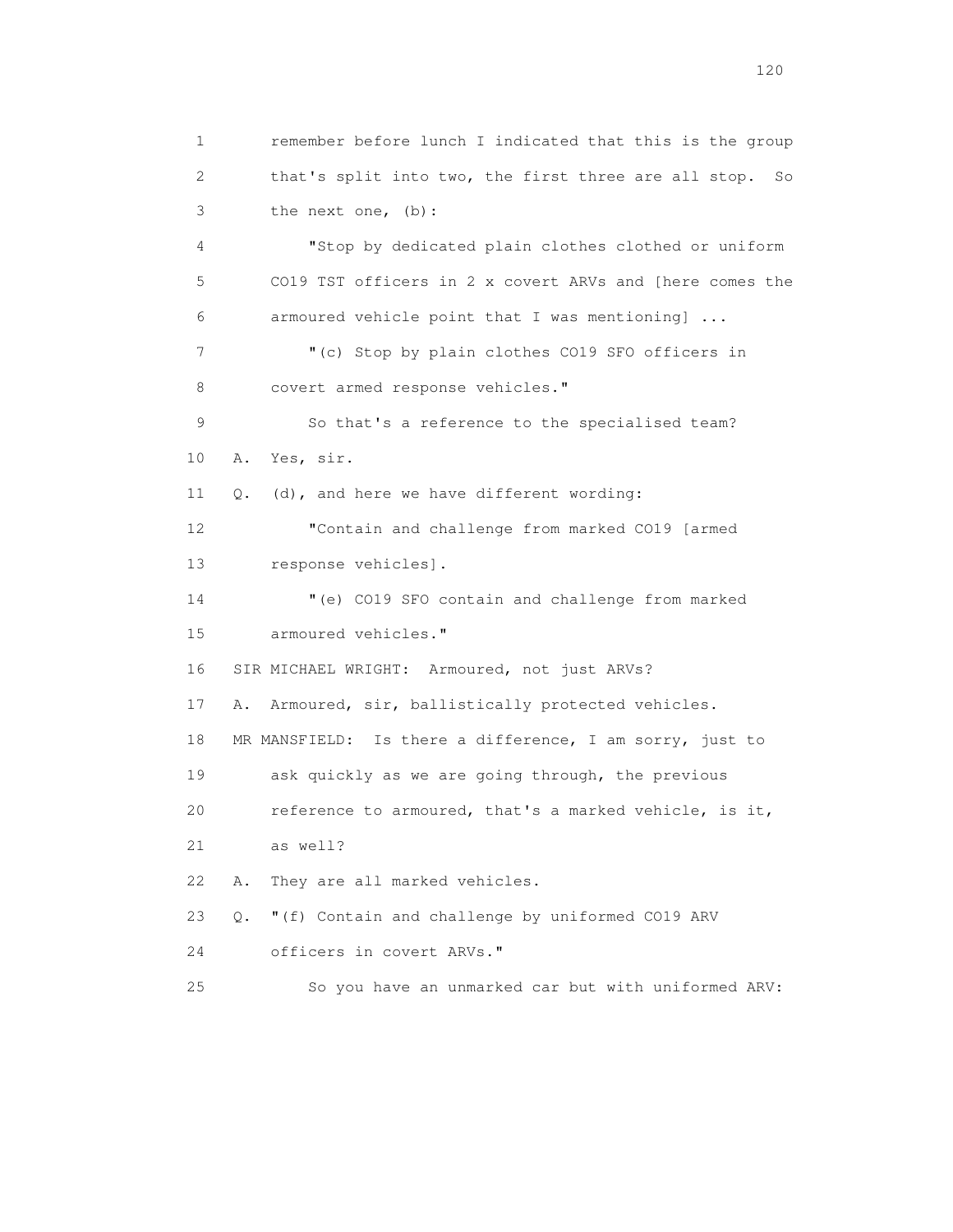1 "(g) Contain and challenge by uniformed CO19 TST 2 [the Tactical Support Team] officers in covert [armed 3 response vehicles]. 4 "(h) Contain and challenge by plain clothes CO19 5 [tactical support again] in covert ARVs." 6 The last one: 7 "(i) Contain and challenge by plain clothes CO19 8 [the specialist firearms team] in covert ARVs." 9 Sorry, I have just gone through the nine that you 10 have put there. Although we don't have it here, and I'm 11 not going through it, you went on in some detail under 12 each of those headings to discuss the advantages and 13 disadvantages of each one? 14 A. Yes, sir. 15 Q. So the person reading would know what's available and 16 what the advantages and disadvantages are, including 17 whether there has been training in any of these? 18 A. Correct, sir. 19 Q. Right. Now, the question from which this has all arisen 20 was: if a surveillance officer says, "The man's worth 21 a second look but I am not sure", who deals with it? 22 A. Decision for the designated senior officer who's 23 managing that particular situation, sir. 24 Q. Right. And the problem we are facing here is, and 25 I would submit it's likely to be the most common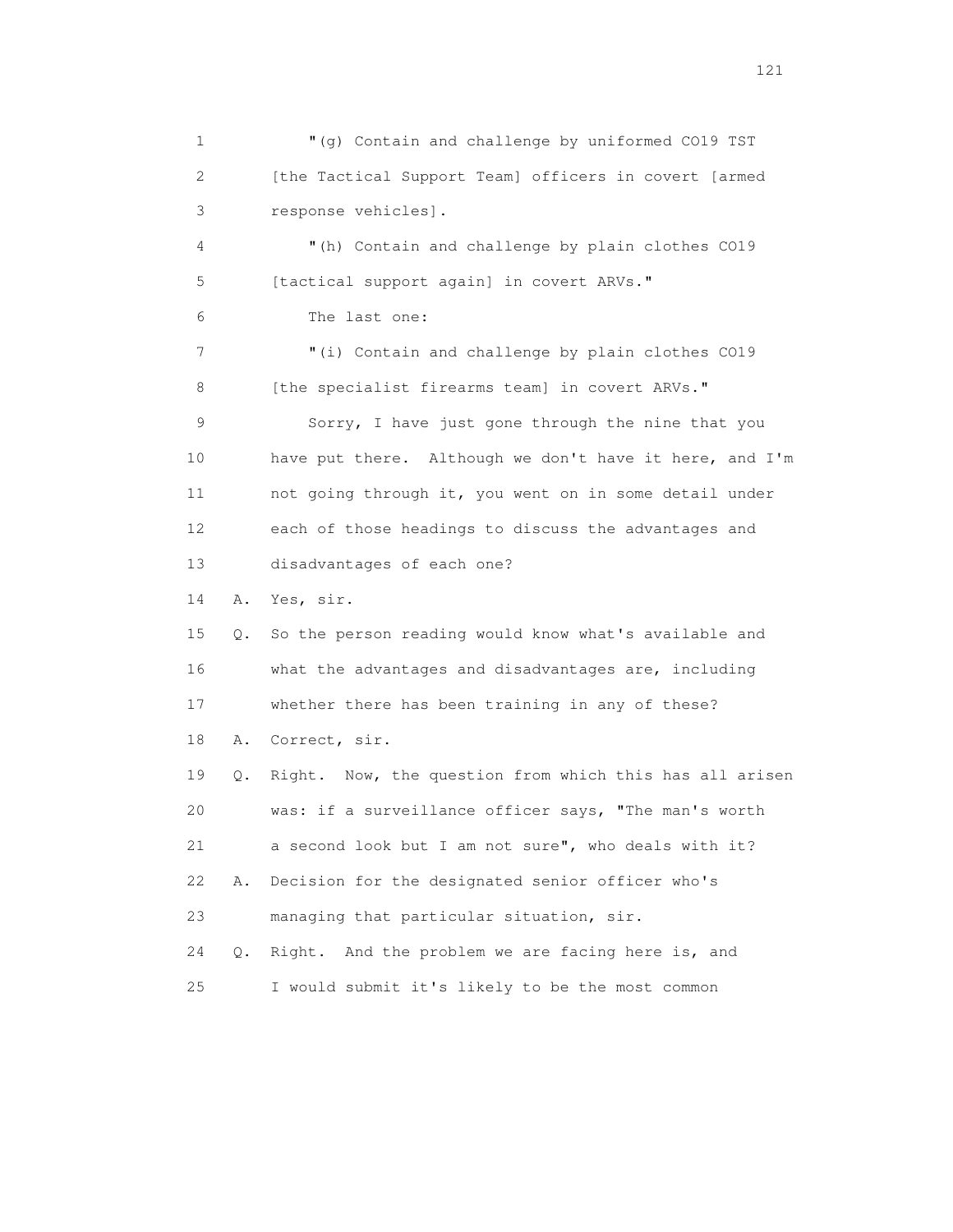1 problem, you are not sure, but in case somebody is, 2 well, first of all it's rather obvious, you can't go 3 round shooting members of the public in case they are 4 bombers, can you? 5 A. No, sir. 6 Q. So there has to be a much more, as it were, considered 7 tactic than that, and I am not suggesting that is one of 8 your tactics, so what the DSO who you understood was 9 going to be in control because that's what you discussed 10 earlier in the night -- 11 A. Yes, sir. 12 Q. -- would have to decide was: can we afford to let 13 a person who might be a bomber but we are really not 14 sure get on to a bus? 15 A. Get anywhere, sir. 16 Q. Or get anywhere, yes, fair enough. Now, if the tactical 17 options generic document that we have got here is really 18 predicated, in other words based on only a positive 19 identification, what is a DSO meant to do? Use CO19 in 20 a non-positive identification with conventional tactics, 21 or use someone else? How does this work? 22 A. Perhaps I should best try and answer that by reference 23 to page 10, I think it is, sir. 24 Q. Oh, right. Probably a page we have not ... could you  $25$  just  $-$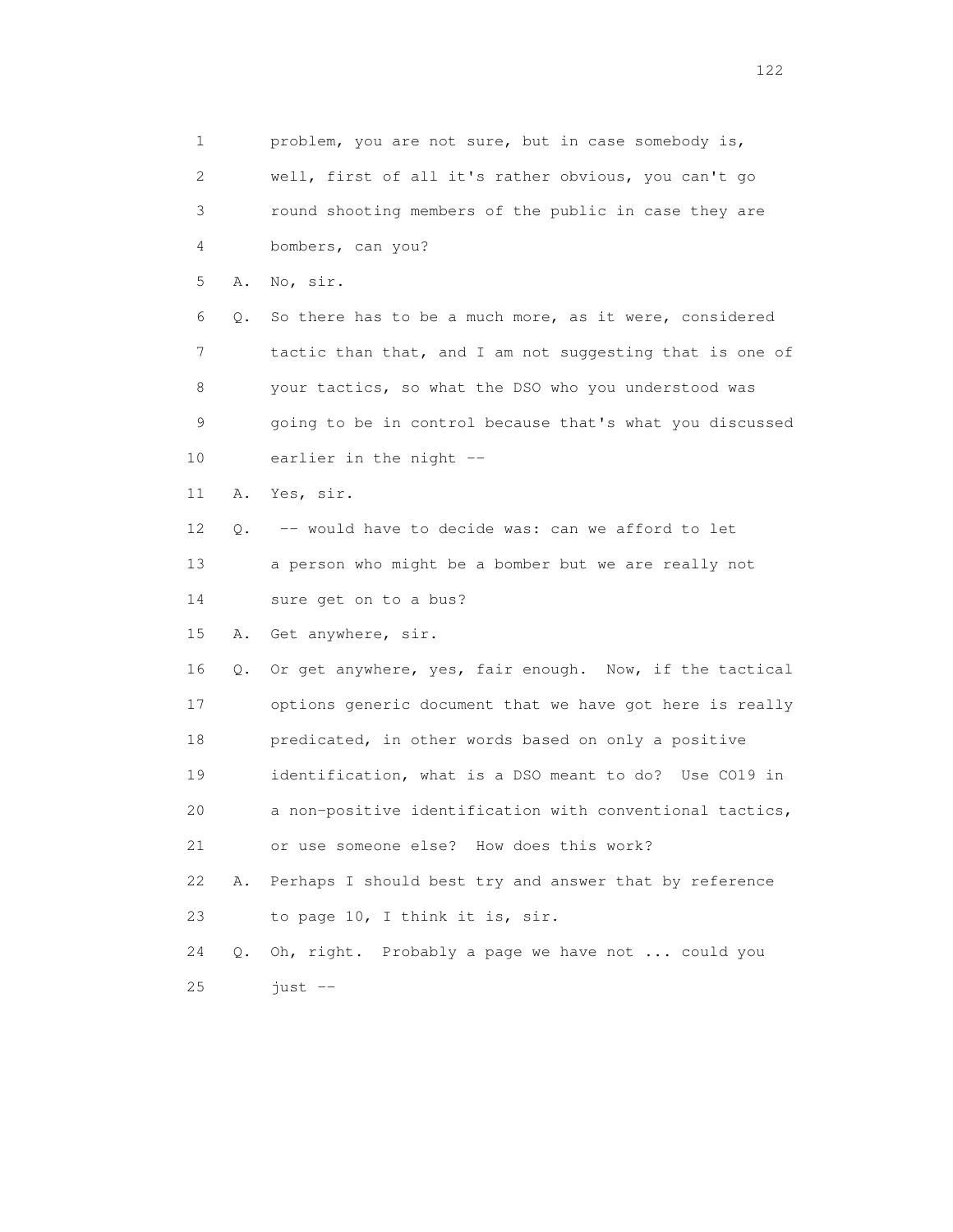1 A. I beg your pardon, it's page 9.

2 Q. Yes, I think I have the same page. Is it the heading

3 "Suicide suspect tactical options"?

4 A. Yes, sir.

5 Q. Is there any objection to that going on the screen?

6 It's easier for the jury if they have it?

7 SIR MICHAEL WRIGHT: Very well.

 8 MR MANSFIELD: Could that be very kindly just put on screen, 9 if you have a copy of it.

10 SIR MICHAEL WRIGHT: Yes, this is a redacted copy.

 11 MR MANSFIELD: Again I am going to read it so the jury have 12 it, because it's not that easy to read. It's headed:

13 "Suicide suspect tactical options.

 14 "In all the following options the risk of detonation 15 of explosive material by a suicide suspect following 16 confrontation by police must be seriously considered in 17 light of the experiences of the police in Madrid when 18 they confronted suicide criminals.

 19 "Operation Kratos options are only relevant to 20 a suspect who is on foot or in a vehicle. A suspect who 21 is located in a premise needs very careful consideration 22 of tactical options for the reasons outlined above.

 23 "However to aid discussions and decision-making the 24 following options are put forward for consideration." 25 Now, that's what you wanted to refer to?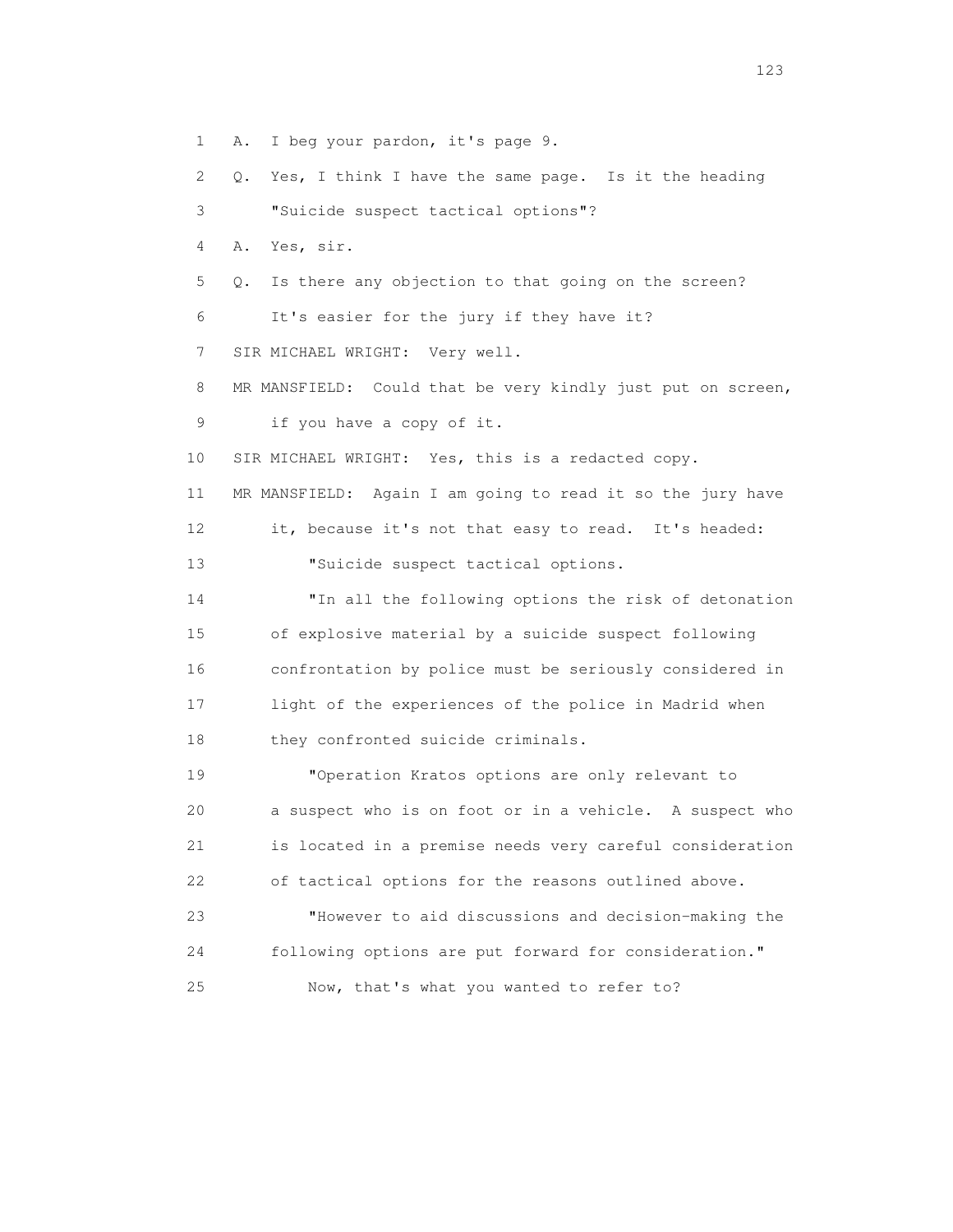1 A. Yes, sir. This document at the time was never put 2 forward as a definitive answer to any of the problems 3 that we might encounter. It was merely put forward to 4 help discussions and decision-making with regards to the 5 various options. When you look at the options (a) to 6  $(i)$   $-$  7 Q. They are all redacted. 8 A. No, just the headings. 9 Q. I see, sorry. 10 A. They are by no means exhaustive because within that, 11 taking as a for instance option (e), we could also have 12 had other officers doing that same piece of work from 13 that same vehicle. 14 Q. Sorry, we are back on to the nine options, are we? 15 A. Yes, sir. 16 Q. Right, sorry, so could we have that page back up. 17 SIR MICHAEL WRIGHT: It's up. 18 MR MANSFIELD: Right. 19 On that one, (e), yes, you could have had officers? 20 A. From the different CO19 disciplines doing, implementing 21 that option. So when this document was created, what we 22 were looking at were options (a), (b) and (c) being stop 23 options implemented in the main by covert officers. So 24 not officers in uniform, but in the main covert. 25 Options (d) to (i) were options that could be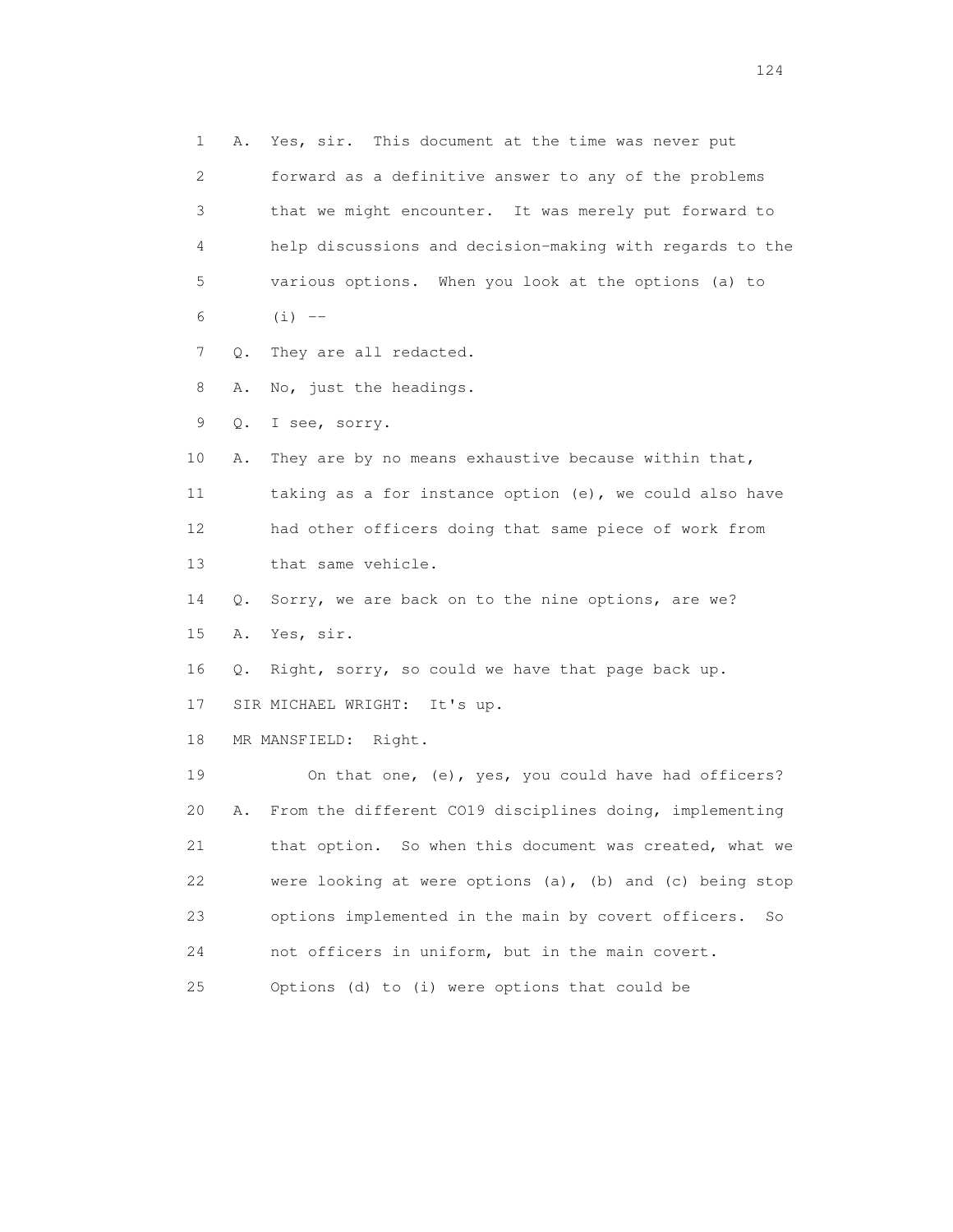1 implemented by all the various officers that we have, 2 ARV officers, TST officers and SFO officers, and there 3 is two options of each.

 4 So we are just trying to give a broadbrush idea by 5 way of a discussion document to say, "We can do all 6 these things", and to be fair more, because we could 7 have added on with, as I say, ARV officers doing stops 8 from marked armoured vehicles as well. So there is 9 a whole range of different options. We were just trying 10 to put something forward to the officer, senior officer, 11 to give an idea of what we could do. It wasn't 12 a definitive document.

 13 Q. Yes, that's perfectly understood and in fact you could 14 do no more than you did, and there is no criticism of 15 that at all. What I am trying to confront and deal with 16 here is the reality of a situation which might occur 17 very often, in other words you have information, 18 intelligence, in this case a surveillance officer 19 saying, "He might be the man from yesterday". Of course 20 it could be a member of the public saying, "She might be 21 a suicide bomber", so it's in that bracket. You are not 22 sure. If a DSO had said, "I want CO19 to deal with 23 a might be, a possible", you had tactics to deal with 24 that?

25 A. Yes.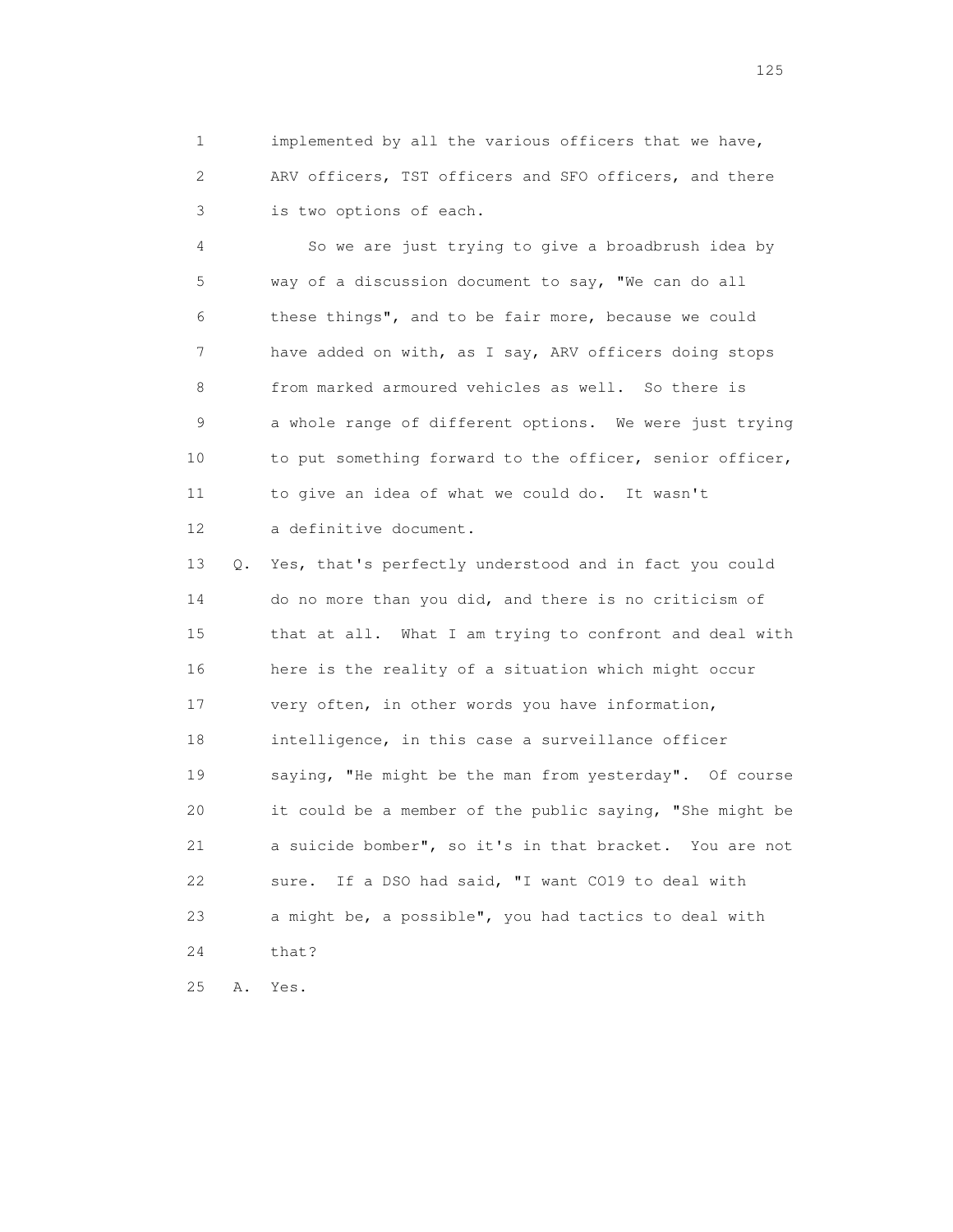| 1  | Q. | I am sorry to go slowly because I know it seems obvious,   |
|----|----|------------------------------------------------------------|
| 2  |    | but perhaps the obvious hasn't come to ground, as it       |
| 3  |    | Right, so you have got tactics to deal with that.<br>were. |
| 4  |    | Clearly you can't, as I have just said, go in and shoot    |
| 5  |    | the person, so you have to do something less than that,    |
| 6  |    | because they may be an innocent member of the public, as   |
| 7  |    | you pointed out to Health and Safety?                      |
| 8  | Α. | Correct, sir.                                              |
| 9  | Q. | You are aware, aren't you, and I think probably most       |
| 10 |    | police officers are aware, unfortunately in the past       |
| 11 |    | mistakes have happened, haven't they?                      |
| 12 | Α. | They have, sir.                                            |
| 13 | Q. | People have been mistaken for somebody else, and been      |
| 14 |    | shot?                                                      |
| 15 | Α. | Yes, sir.                                                  |
| 16 | Q. | Right. So one has to be really very careful here.          |
| 17 |    | I really don't want to trespass on what is highly          |
| 18 |    | sensitive, but does the tactic that CO19, if they have     |
| 19 |    | been asked to do it, were there, to, as it were,           |
| 20 |    | intervene with a possible suspect from the day before,     |
| 21 |    | obviously involved some form of challenge.                 |
| 22 | Α. | Yes, sir.                                                  |
| 23 | Q. | That form of challenge would either be from a distance     |
| 24 |    | and cover, or if you had no option, from close quarters?   |
| 25 | Α. | Correct, sir.                                              |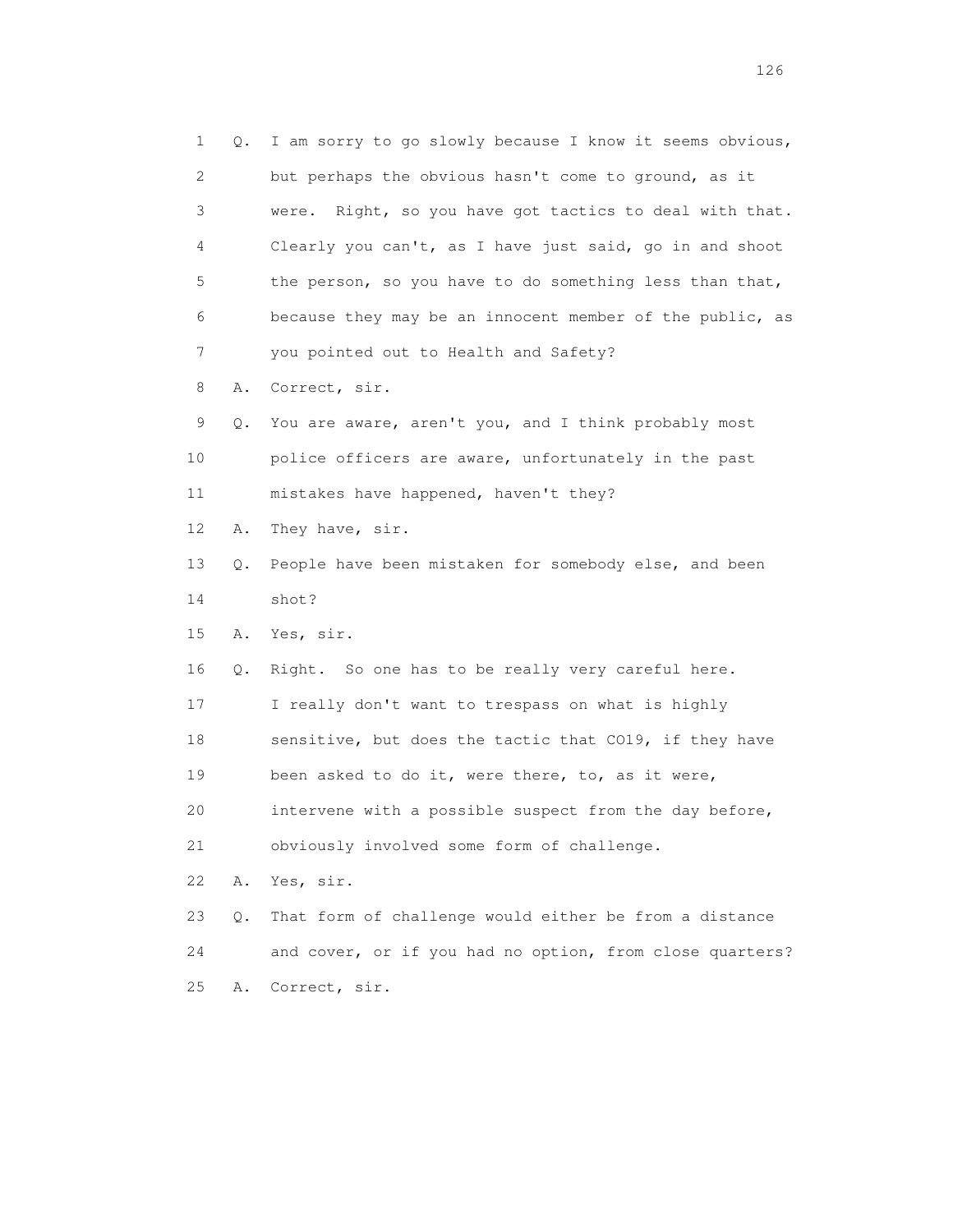1 Q. Would the actual people we have on the ground in this 2 case, in other words the DSO who had to deal with it in 3 the end was called Cressida Dick, would she know about 4 those tactics and options, or is only firearms qualified 5 people? 6 A. No, she would know about those options. 7 Q. I suppose it goes without saying, therefore, Mr Purser, 8 who was the location Silver, he is actually on the spot, 9 he would certainly know about those? 10 A. He would know those and he's got a tactical adviser with 11 him to help make those decisions. 12 Q. Right, and that's another Trojan officer, 84. That's 13 just shooting on a bit. Right? 14 A. Yes, sir. 15 Q. All right. So that's taken a little time. So you have 16 that position. Now, if the person coming out, and we 17 know there were six odd people, other people, coming 18 out, don't fit into: that's somebody from the day before 19 or that could be somebody from the day before, but it's 20 somebody else who you might want intelligence from; then 21 of course it's not CO19's responsibility at all? 22 A. I would suggest not, sir, no. 23 Q. The decision to intervene with somebody who might 24 provide information about the inside of the block and 25 all the rest of it, is that going to be made by the DSO?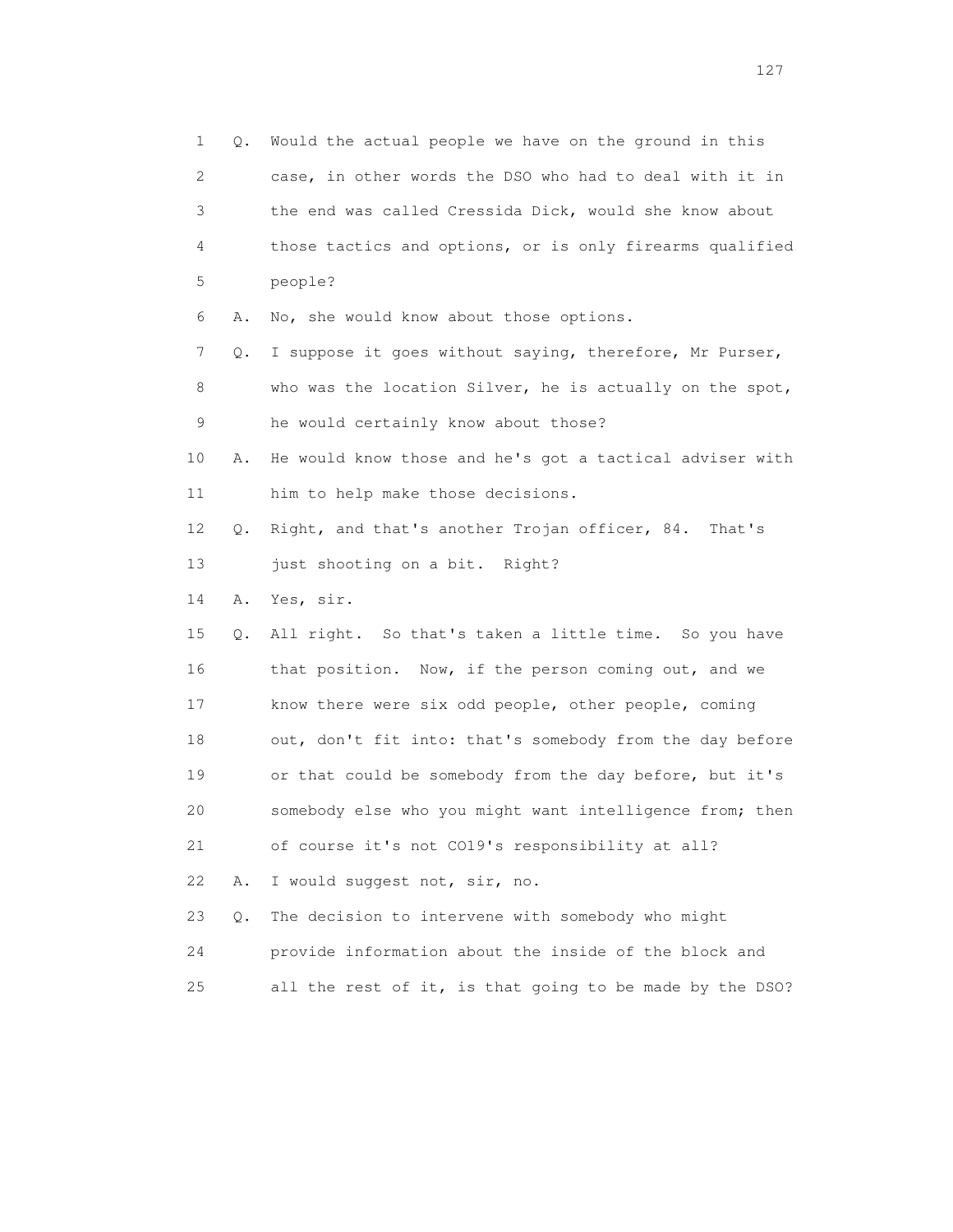1 A. I think it would depend on the briefing that the DSO had 2 had about their particular role, but the actual 3 intervention, or the stop of that person is probably 4 a better word, would not be done by armed officers. 5 Q. I appreciate -- and I know this isn't quite your field, 6 it's another group of officers who would have to do it. 7 I'll leave that for the moment for somebody else to deal 8 with.

 9 Of course the armed officers, if they had been in 10 place, let us say the orange team, it is essential they 11 know where the surveillance officers are, isn't it? 12 A. Yes, they would need to know where the surveillance 13 officers were, yes.

14 Q. I don't mean, oh, they are in -- you know, it's no use 15 you being told, "Well, they are around and about", you 16 have to know exactly where they are and in what 17 vehicles, if they are in vehicles, or if they are on 18 foot or whatever they are on. You need to know all 19 that?

 20 A. You would need to know the location of the surveillance 21 officers so that you could support them if that was 22 required.

 23 Q. Because this operation, at its inception, was armed 24 support, mobile armed support for surveillance; that's 25 how it started out?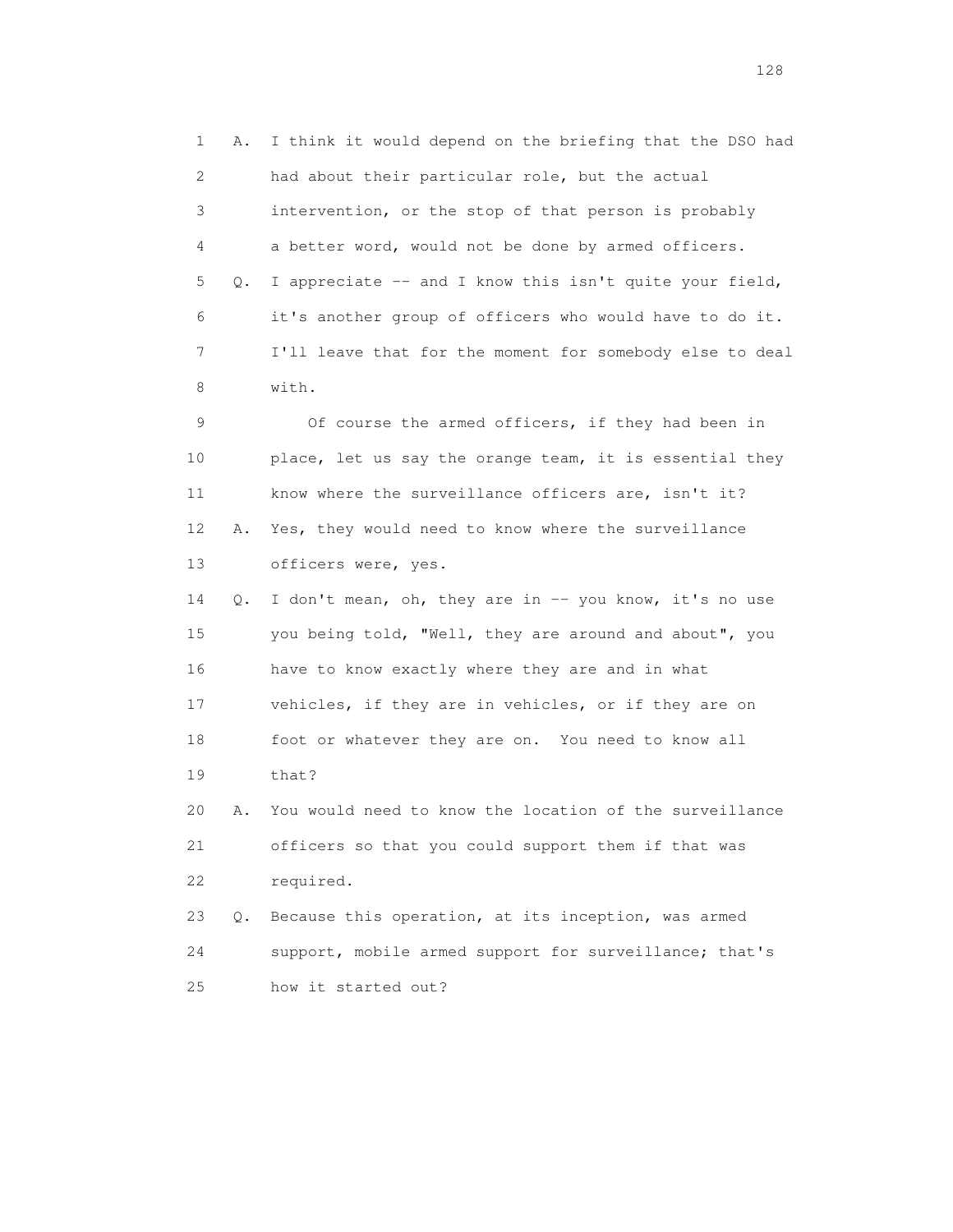1 A. So I understand, sir, yes.

 2 Q. I appreciate you weren't privy to that and you have made 3 your position clear. Right.

 4 Now, I want to move on again hopefully 5 chronologically in relation to the night. If you had 6 been told, and you had got your orange team down there 7 with all the support you have indicated, let us say by 8 6.30 because you said hour and a half for them, bit 9 shorter, after the decision, I want to ask you about 10 this situation: the orange team only had a couple of 11 hours to go from 5 o'clock, decision at 5 o'clock, they 12 are going off at 7?

13 A. Yes, sir.

 14 Q. But you have got them down there. They have done 15 a reconnaissance or recce. They are all in position 16 supporting the red surveillance team. Minutes are 17 ticking away and we are coming up to 7 o'clock. Was it 18 possible for you to have kept the orange team there, if 19 you had wanted to, until relieved by the black team, as 20 it turned out, at around 9.30?

21 A. Yes, sir.

22 Q. Right. However, we can go a stage further because even 23 if somebody came along and said: oh, I don't like that 24 idea because they have been on duty and are a bit tired, 25 you know, whatever, you had other options, didn't you?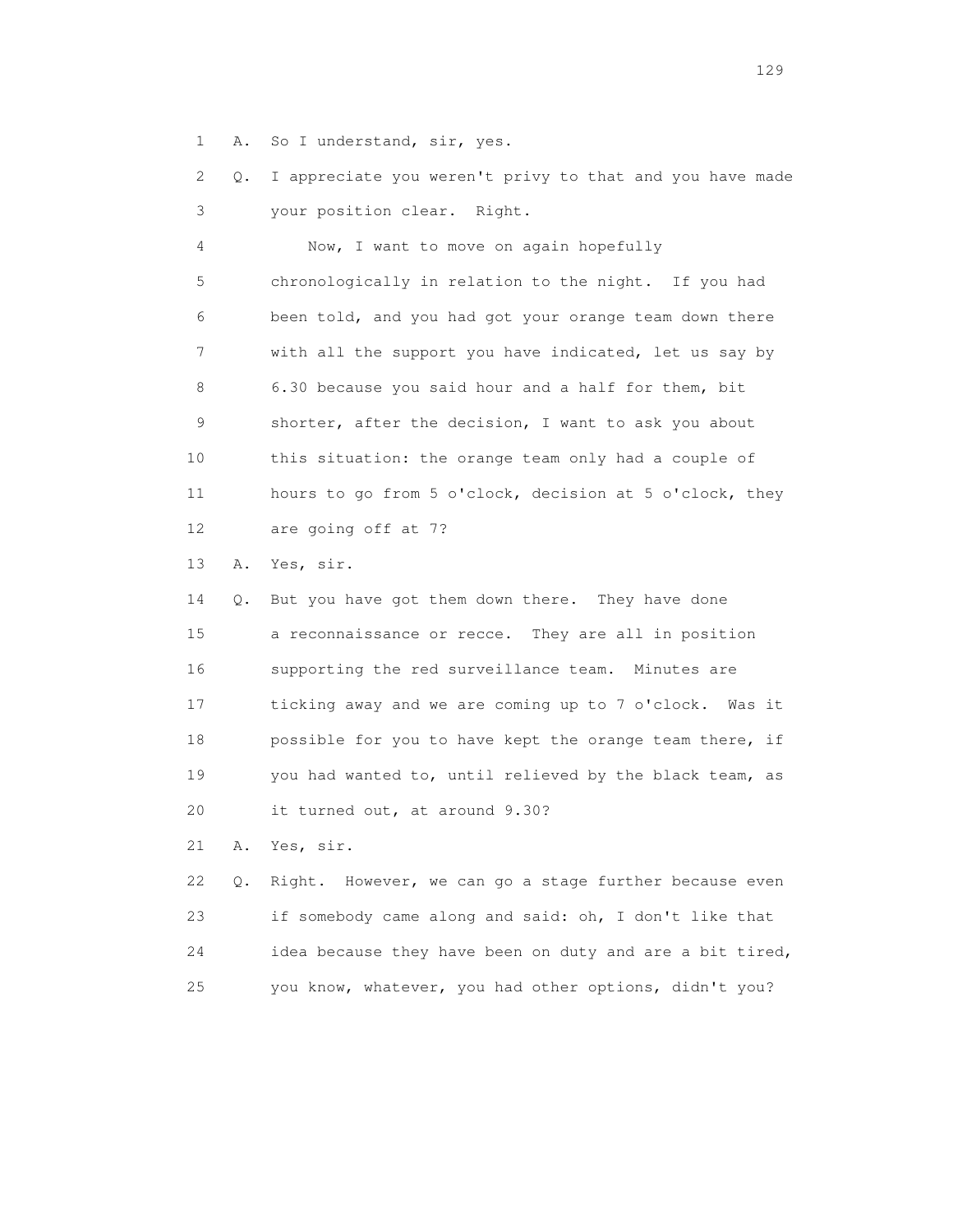- 1 A. Yes, sir.
- 2 Q. Firstly, you had the grey team at a hotel. You would 3 not want to drag them out but if you had to, you could? 4 A. I wouldn't have done that, sir. 5 Q. All right. Forget the grey team, then. 6 SIR MICHAEL WRIGHT: This is a question of orange having to 7 do some overtime. 8 A. They had already done some overtime -- 9 SIR MICHAEL WRIGHT: Yes, I know, but you would have kept 10 them there. 11 A. They were without doubt the best resource. The grey 12 team would have had an hour and a half sleep, would have 13 probably been completely disorientated, so the orange 14 team would have been my choice. 15 MR MANSFIELD: Right, well, we will cross off grey. I just 16 want to follow through two other resources. If you 17 needed it, you had Tactical Support Teams. 18 A. No, sir. 19 Q. None at all? 20 A. They didn't come on duty until 7 am. 21 Q. I wanted to ask you about that. I am sorry, it means 22 going back to your policy document; was it 7 or was it 23 6? 24 A. 7, sir.
- 25 Q. They have given two different times. Could you look at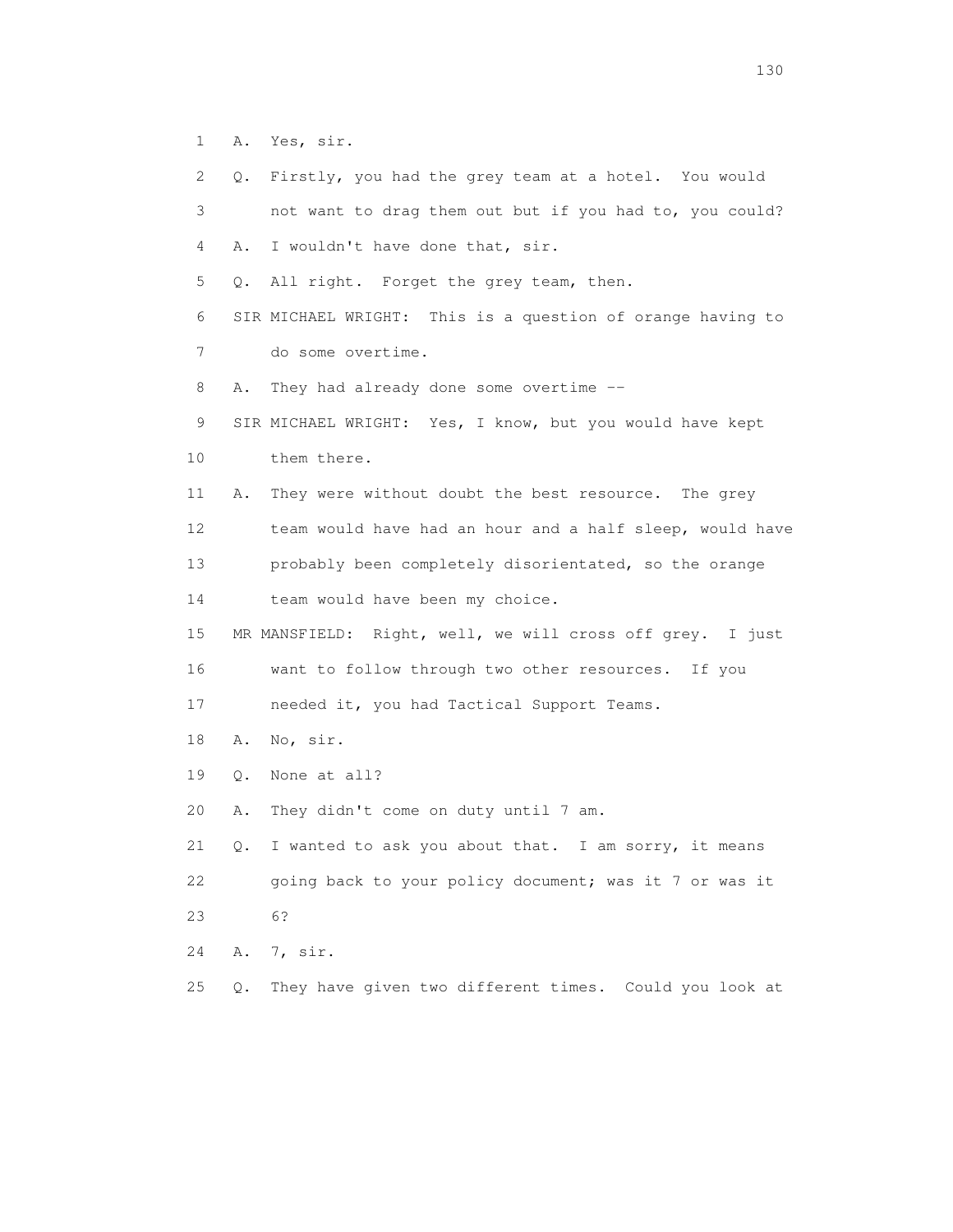|    | 1       | page 1 of your policy document? TST1, you mentioned it   |
|----|---------|----------------------------------------------------------|
|    | 2       | on Friday, now released to return 7 am. That's only one  |
|    | 3       | of the teams, isn't it?                                  |
|    | 4<br>Α. | I am not sure what the composition of the second team    |
|    | 5       | was at that time. It may well be that TST1 was made up   |
|    | 6       | from both teams.                                         |
|    | 7<br>Q. | I see, so I can't take it any further than that. You     |
|    | 8       | are not able to say whether there was a TST available    |
|    | 9       | a bit earlier than 7?                                    |
| 10 | Α.      | No, there would have been a TST2 but they may have been  |
| 11 |         | doing other duties, and bearing in mind that at 6.30,    |
| 12 |         | TST1 had been warned to come back for a particular duty  |
| 13 |         | at 7 am.                                                 |
| 14 | Q.      | What I am getting to here is of course once you have got |
| 15 |         | an SFO team down there, and you would ask orange to just |
| 16 |         | stay on, this speeds the whole process up for the black  |
| 17 |         | team, doesn't it?                                        |
| 18 | Α.      | It could speed it up or it could mean they don't         |
| 19 |         | actually have to rush because there is already a team    |
| 20 |         | there covering the job, so to speak.                     |
| 21 | Q.      | What would have happened if the orange had gone down,    |
| 22 |         | done the reconnaissance and worked out the               |
| 23 |         | possibilities, of course subject to variabilities, buses |
| 24 |         | and everything else, intervening, of course, the next    |
| 25 |         | team coming on would have a lot of information already   |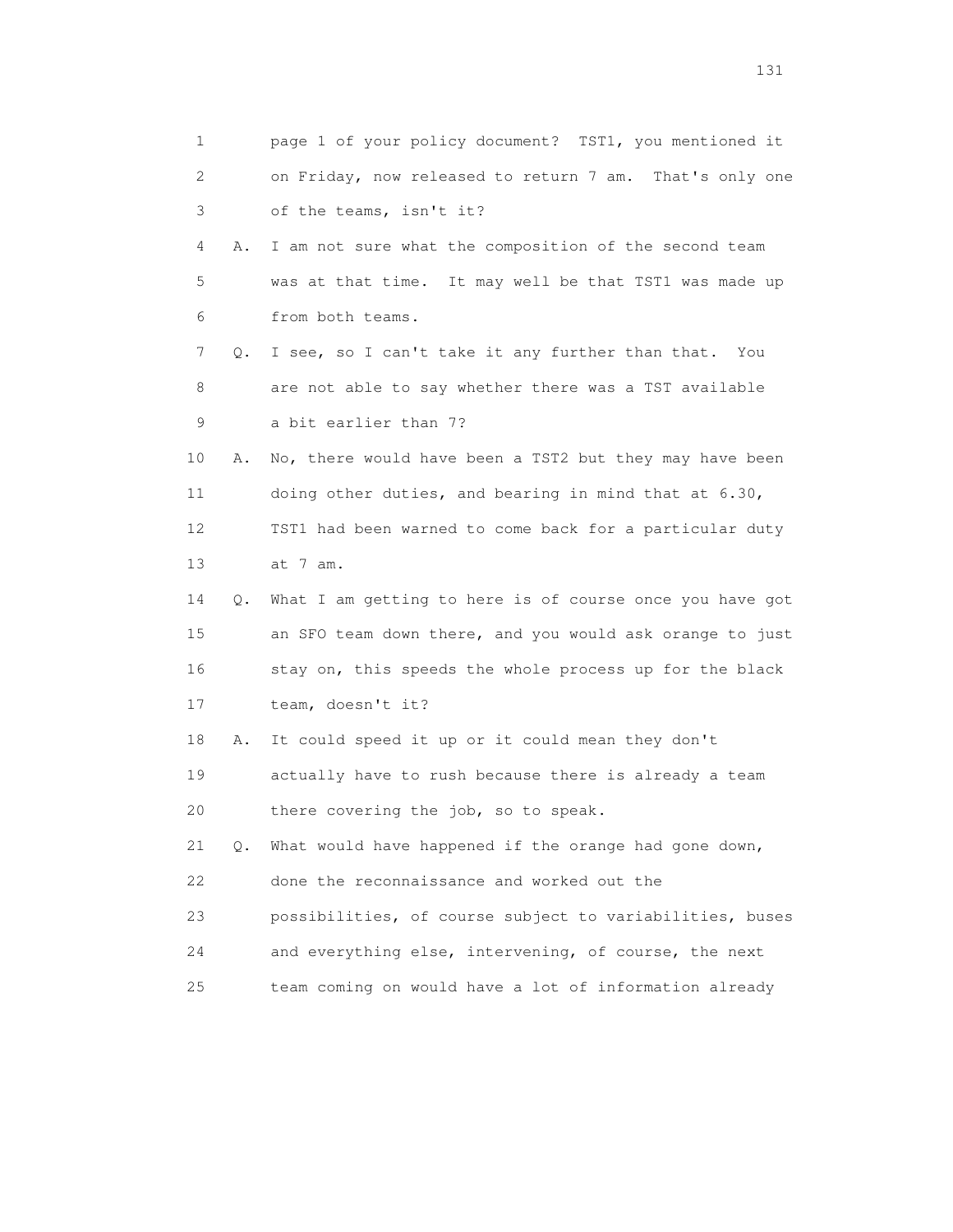1 assembled because it would have been assembled by the 2 tactical adviser ZAJ who had gone down with the orange 3 team who could communicate with Trojan 84 who is coming 4 on with the black: look, we have it sorted here, just 5 get down here; they need their own briefing but it 6 doesn't need to be quite as long and complicated as it 7 was in this case because they are the first lot down? 8 A. I would say that they would still need a very 9 comprehensive briefing because they are being asked to 10 potentially deal with suicide, subject of which we had 11 not had to face before, so I wouldn't seek to diminish 12 the importance of a briefing. 13 Q. Then I will work on what actually happened. They come 14 on at 7 and they don't get down there until 9.30, or 15 they don't get towards Scotia Road until 9.30, having 16 had a briefing at Nightingale Lane, 8.45 to 9.15-ish 17 What would have happened, then, when Jean Charles 18 de Menezes left the premises at 9.34, if the DSO, 19 Cressida Dick, had wanted to, she could have asked the 20 orange team on a possible suspect but not confirmed, to 21 deal with that person before they got to a bus stop? 22 A. Only once the identification had been confirmed, that 23 that was a person that we were interested in. 24 Q. Yes, all right. I think we have been through the 25 various grades. I think what you are meaning is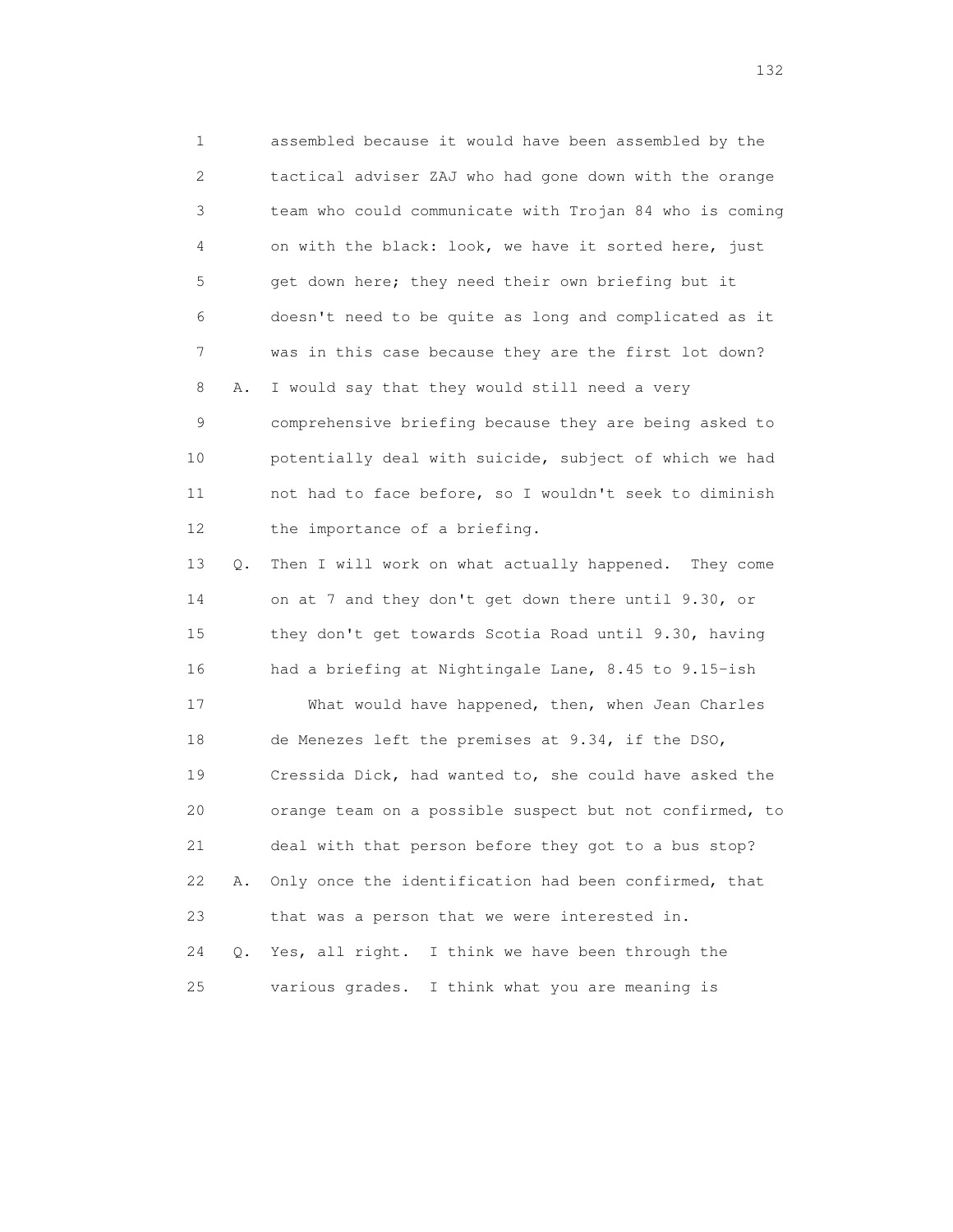1 positive identification from somebody from the previous 2 day also includes somebody who might be, but obviously 3 you are dealing with a different scenario. It's not -- 4 it's a long way from a critical shot situation; it is 5 a challenge from a distance to see whether -- what 6 happens with the person, if you are asked by the DSO to 7 do it; is that fair?

 8 A. That's fair, sir, yes. They were looking to stop the 9 person once the identification has been confirmed, but 10 not on an it may be, or it may be not. We would have to 11 let that unfold, which is what I was trying to say at 12 the Health and Safety trial.

 13 Q. All right. Then there is a real -- can I follow it 14 through as you are making that distinction. The real 15 problem about not actually even challenging is the walk 16 from the front door to the nearest bus stop, the jury 17 have seen, takes three minutes, two minutes, and four or 18 five to get round to the other one, bus stop number 2. 19 Is it the case, therefore, that really you couldn't have 20 been used, and what the DSO would have to do is to use 21 some other form of challenge if you can't come on to the 22 plot until there is a confirmed identification. Are you 23 following me?

24 A. I am not, sir. I do apologise, I am not.

25 Q. I'll go more slowly. I am trying to deal with a real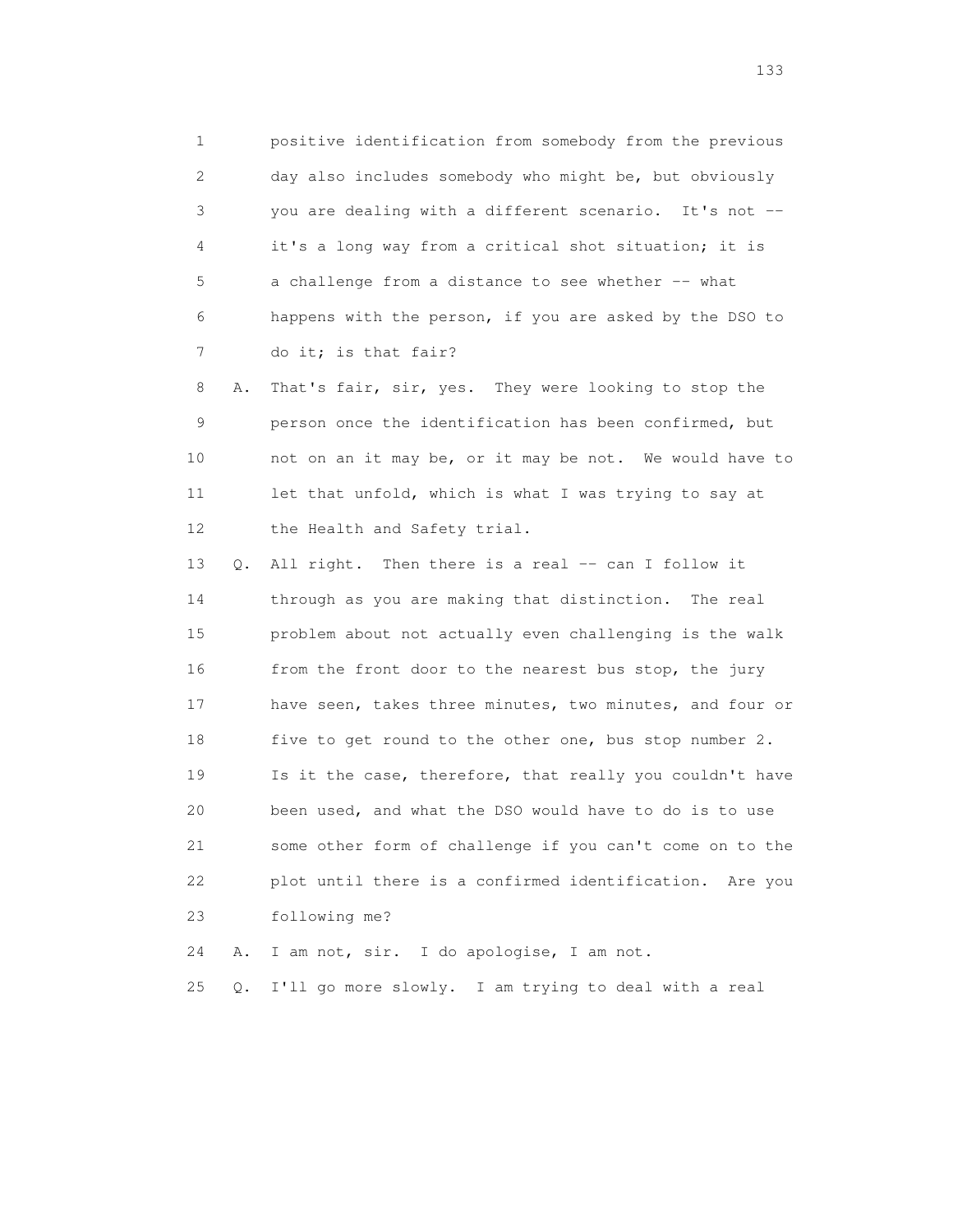1 situation. Someone has come out of the front door. It 2 happens suddenly, you don't have a lot of warning. They 3 are there. You have to make a decision. Frank is 4 saying "Could be, worth another look", but if you are -- 5 SIR MICHAEL WRIGHT: But you have only got about five 6 minutes to decide what to do, because the bus stop is at 7 the other end of the five minutes. 8 MR MANSFIELD: That's the problem, which is why it's 9 important to know about the location, as you have 10 already agreed. I am trying to, as it were, deal with 11 a reasonable way of dealing with this situation so that 12 nobody gets wrongly shot. 13 Do you follow? 14 A. I do. 15 Q. If the DSO says it could be but we can't let this person 16 -- he can't be shot because we don't know he is a 17 bomber, but on the other hand we can't let him on a bus 18 in case he is, so who's going to deal with that? 19 A. That would be a decision for the DSO based on the 20 resources that she, if you are talking about 21 Commander Dick, has there. It could either be the 22 unarmed officers or it could be the armed officers. If 23 it was based on this could be a suicide bomber, then 24 I would suggest that should be the CO19 officers. 25 Q. All right. So CO19 would be requested on a could be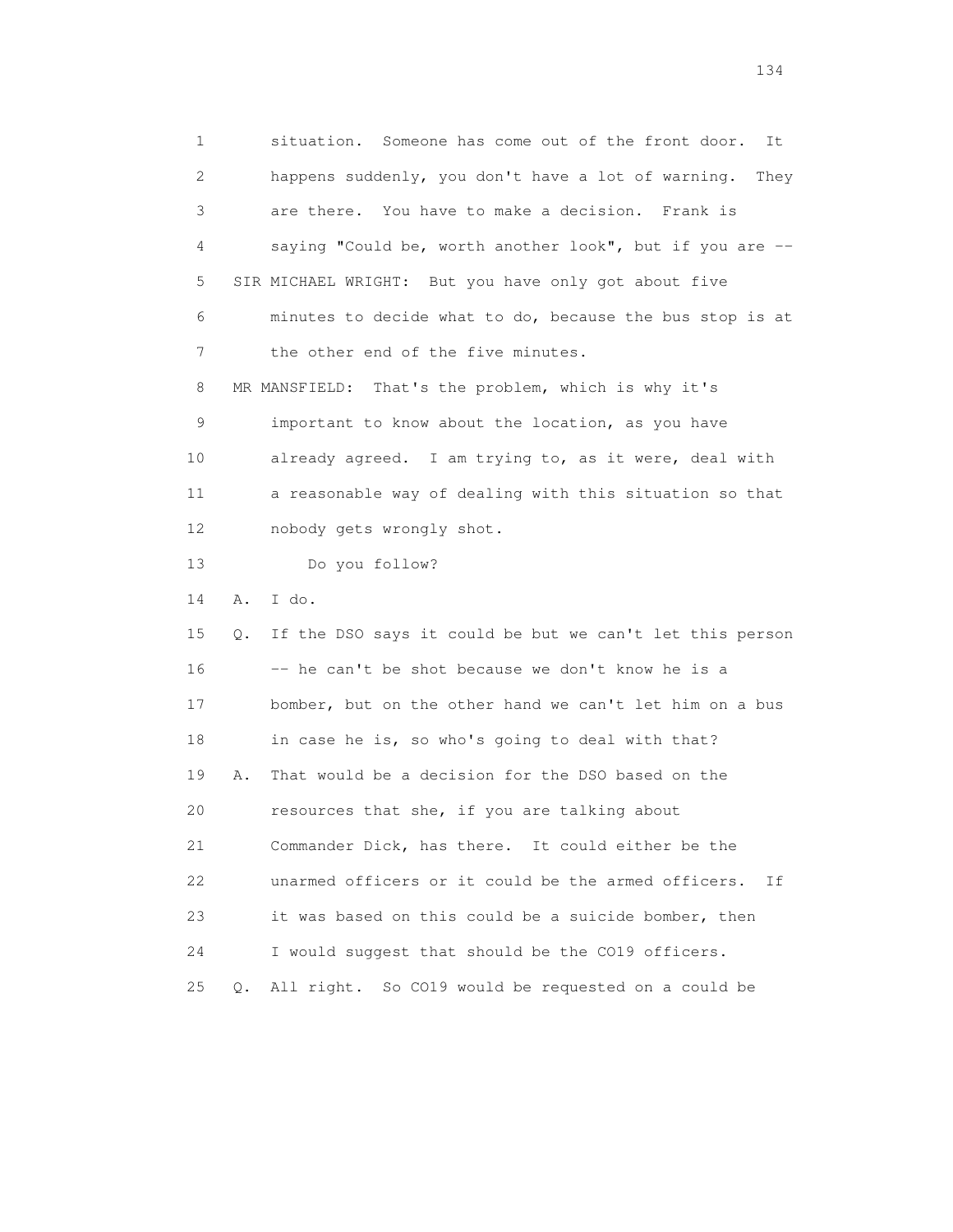1 basis, to use practised and trained tactics of

2 challenge?

3 A. Yes, sir.

 4 Q. Which doesn't automatically mean somebody is going to 5 get shot dead because you do it in such a way that you 6 give them an opportunity to respond; is that right? 7 A. If that was possible, by virtue of the geography and the 8 time and the other people that are around -- 9 SIR MICHAEL WRIGHT: If you can maintain the safety cordon 10 around the individual. 11 A. Yes, sir, it's the safety of the public that will come 12 first and then you can fit your tactics into that 13 scenario. 14 MR MANSFIELD: There is no point in having a whole tactic, 15 whether you call it Kratos or Clydesdale or any of the 16 other names, if the officer is being told, "Well, you 17 can shoot them with a critical, you know, fatal shot if 18 they don't respond", but if you are not giving them 19 an opportunity to respond, how do you make the judgment 20 then? 21 A. That would be a decision based on threat and risk by the 22 officer at the time. That's what they are trained to 23 do, sir.

 24 Q. I appreciate, but what I am suggesting is the challenge 25 option, which is really the only one you are able to use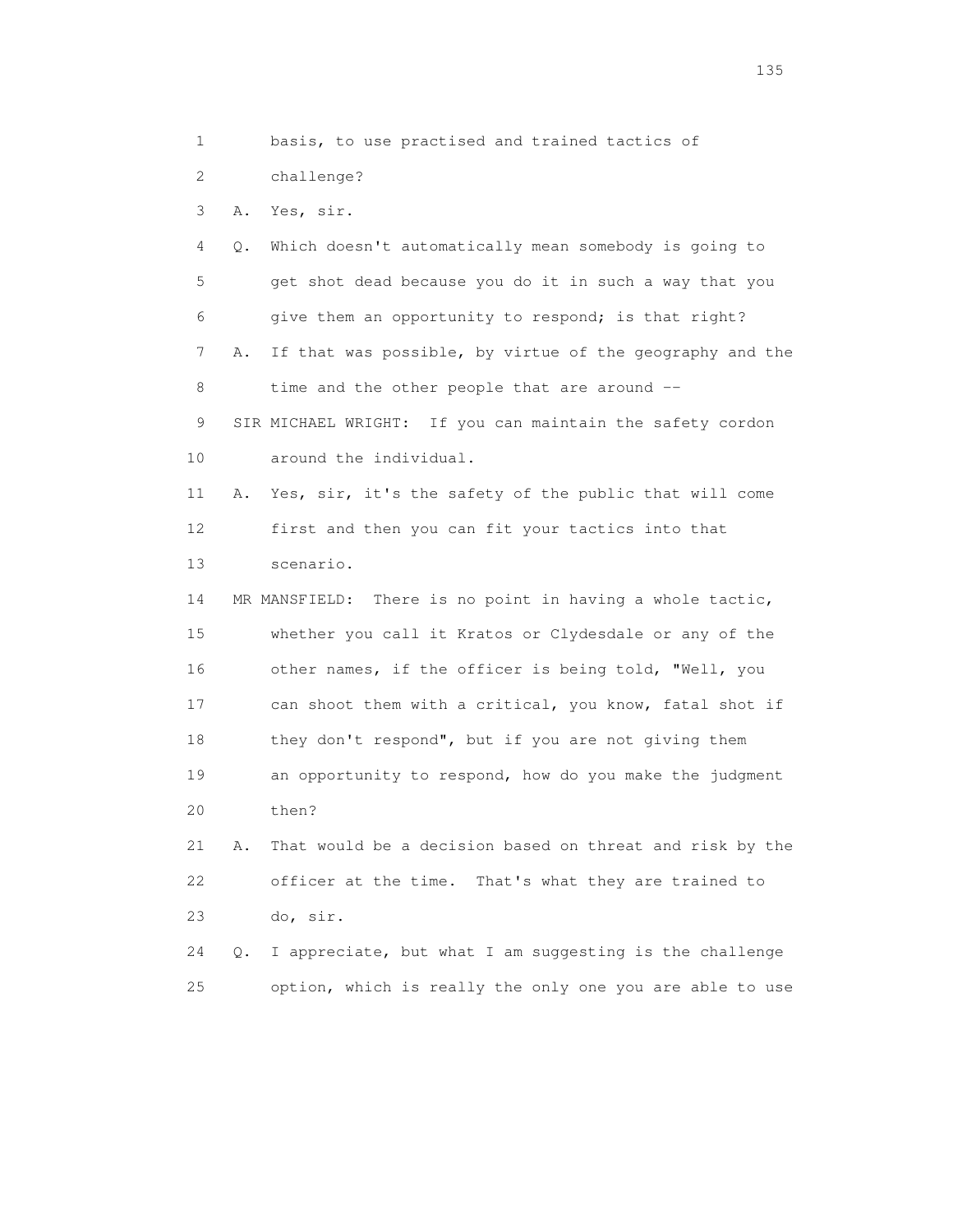| $\mathbf 1$  |    | when it could be the person, has to have scope if they   |
|--------------|----|----------------------------------------------------------|
| $\mathbf{2}$ |    | are not carrying anything, they aren't clenching         |
| 3            |    | a toggle, do you follow me, they are not sweating, then  |
| 4            |    | really an unarmed option is a possibility, isn't it?     |
| 5            | Α. | Not if you are dealing with someone that might be, sir.  |
| 6            | Q. | All right. Then if it's got to be armed officers         |
| 7            |    | dealing with it for that risk, and I understand that,    |
| 8            |    | then there has to be allowance for the fact by the       |
| 9            |    | officers in their minds that this might not be a bomber? |
| 10           | Α. | Yes, sir.                                                |
| 11           | Q. | You have to, in those circumstances, allow space to make |
| 12           |    | the judgment; in other words, if you are going to issue  |
| 13           |    | a challenge like -- I have to trespass a bit, what's the |
| 14           |    | challenge going to be? Stop?                             |
| 15           | Α. | It would be: "Armed police, stop, stand still, show me   |
| 16           |    | your hands".                                             |
| 17           | Q. | I want to get, if I may, the order right, in case I'm    |
| 18           |    | faced with the same prospect. So does it go "armed       |
| 19           |    | police"; yes?                                            |
| 20           | Α. | It would always be started with "armed police".          |
| 21           | Q. | Of course, the fact that somebody says "armed police"    |
| 22           |    | isn't exactly telling you what to do --                  |
| 23           |    | SIR MICHAEL WRIGHT: Forgive me, Mr Mansfield. Let us ask |
| 24           |    | Andrew to give us the actual script. What is said in     |
| 25           |    | what order?                                              |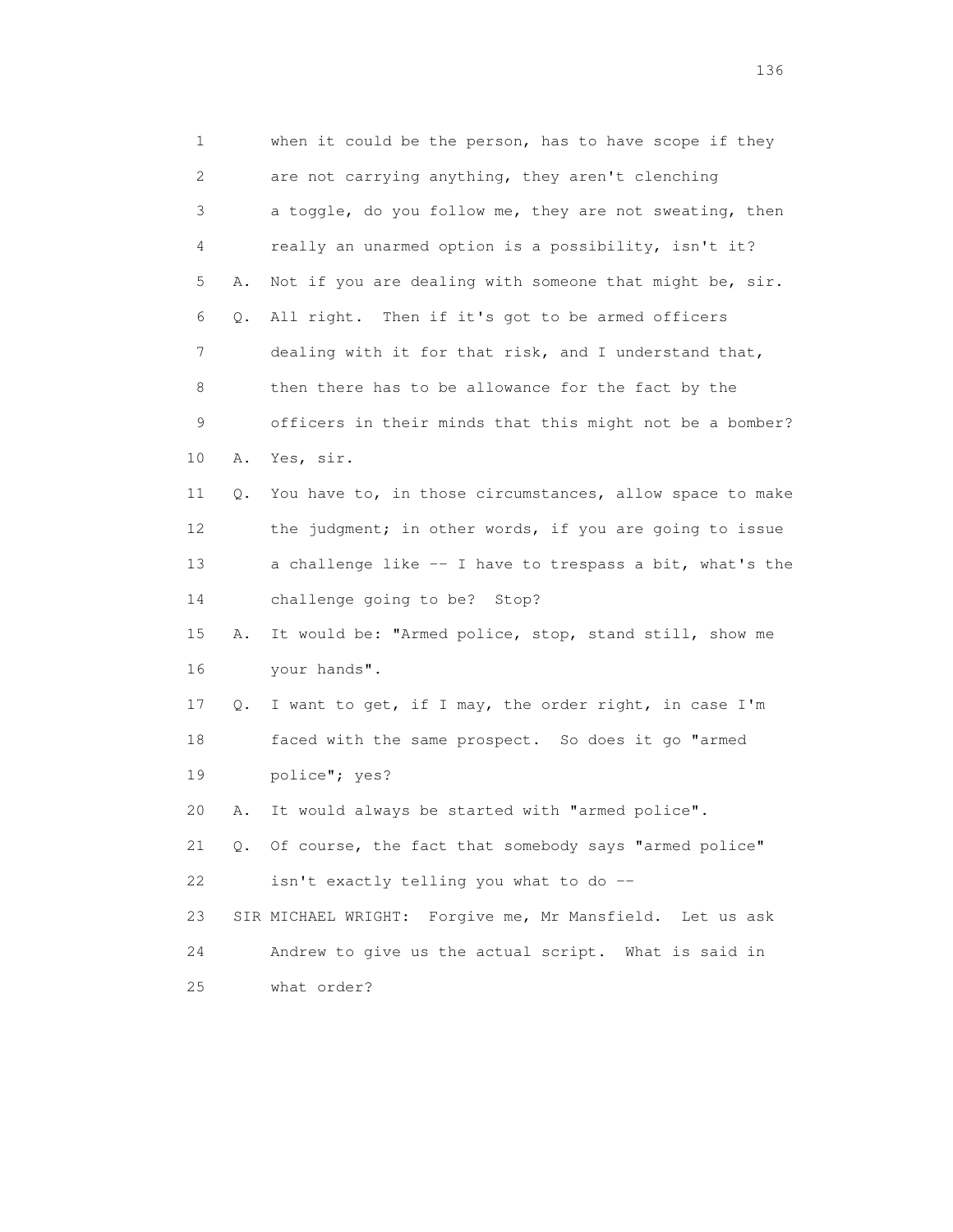1 A. The order would be "armed police"; probably "stand 2 still", but there is no real script that you are given 3 because the officers will have to apply their words to 4 the scenario that present themselves. It would be 5 "armed police, stop", "armed police, stand still". 6 Q. You said something about hands? 7 A. "show me your hands", because the hands in a firearms 8 situation would be what you want to see. They can't 9 shoot the gun without the use of the hands, so you would 10 want to control the hands. 11 MR MANSFIELD: Furthermore, it's rather obvious, they 12 can't -- if their hands are being shown, they can't 13 trigger a device from their pocket or something like 14 that? 15 A. It could be in their hand. That is why you would want 16 to see the hand. 17 Q. You would want to see the hand. There is nothing in the 18 hands connected to anything else? 19 A. Correct, sir. 20 Q. Whether it's a weapon or a bomb. 21 Now, "armed police, stand still, show hands". 22 Agreed, it may be a variation, depending, because the 23 person could be in some other position, I suppose. 24 In the training that is done for firearms officers, 25 is this pretty standard?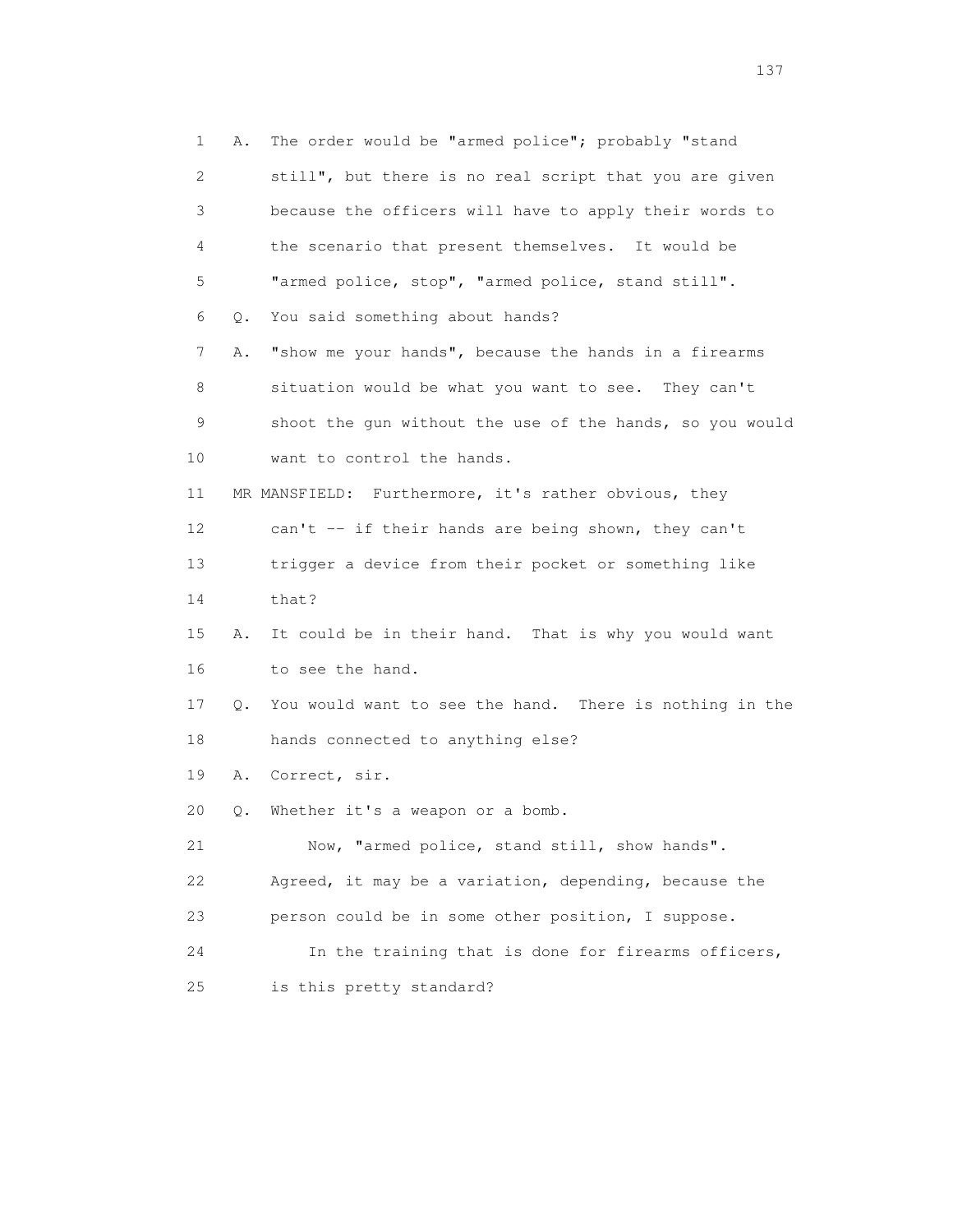1 A. Yes, sir.

2 Q. In other words, even when it's not a suicide bomber,

3 this is the kind of thing that is said?

4 A. Correct, sir.

 5 Q. So you have somebody who has a hostage in the road or 6 whatever, I don't say it's frequent, but you are very 7 commonly having to deal with situations like that?

8 A. Yes, sir.

 9 Q. So that's the framework that goes on to that situation? 10 A. It is. There would be a conventional challenge tactic  $11$   $---$ 

> 12 Q. Conventional challenge tactic. Now, that obviously 13 means that you are overt, it follows, because once you 14 have shouted -- do you have any form of megaphone or...? 15 A. Not personal megaphone, they would be in the vehicles 16 but they are not personally issued.

> 17 Q. If this is a pre-planned operation as opposed to event, 18 it's a pre-planned operation, if you wanted to place 19 a vehicle in such a position that you could, as it were, 20 issue these sort of orders over a loudspeaker, you 21 could?

> 22 A. It would be difficult in this situation, because again 23 you have to be considering the safety of the public, so 24 it may not be possible to rely on distance and therefore 25 rely on the use of a vehicle, a loud hailer. You may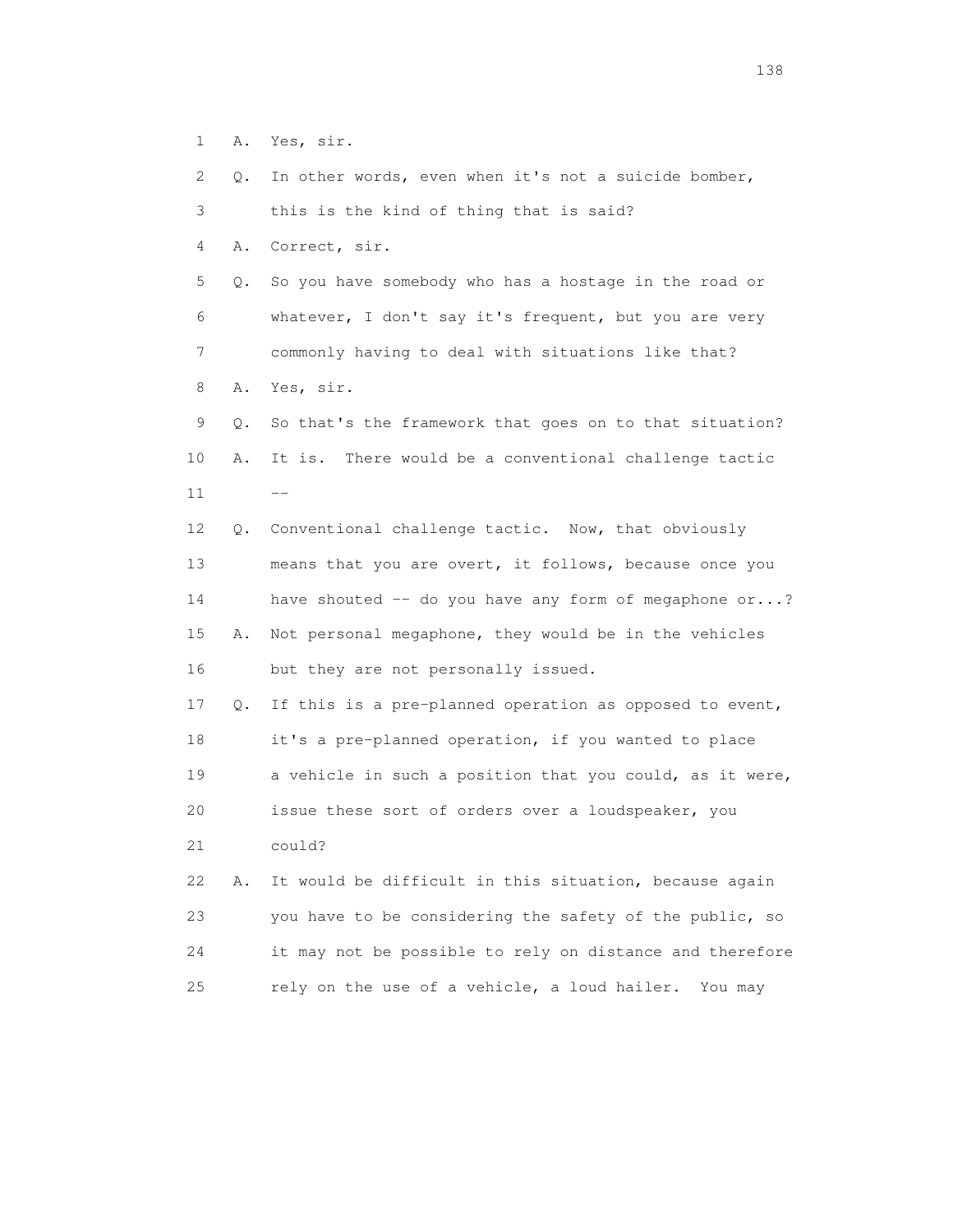1 have to rely on your own voice to get the message 2 through. 3 Q. Right, and you obviously don't want to compromise the 4 operation so anybody inside Scotia Road hears it, so you 5 don't want that. All right, so we leave aside that. It 6 will have to be done probably by the human voice 7 speaking as loudly as possible? 8 A. Yes, sir. 9 Q. Now, this conventional, as it were, approach, "armed 10 police, stand still, show hands", is practised over and 11 over again by officers on training ranges and so on? 12 A. Yes, sir. 13 Q. I want to just move it one fraction on. Once somebody, 14 if you have missed them, or you have not been able to 15 intervene to challenge them before they get on a bus and 16 they get on a bus; in this case he went round the 17 corner, it's a four-minute walk; do you have tactics to 18 deal with, challenge, somebody who might be, challenge 19 and containment once they are on a bus or some other 20 vehicle? 21 A. Standard tactics. 22 Q. Standard tactics. Now, I take the bus one first of all 23 because that's what this case is about. What's the 24 standard tactics vis-a-vis a bus? 25 A. There are no standard tactics for dealing with somebody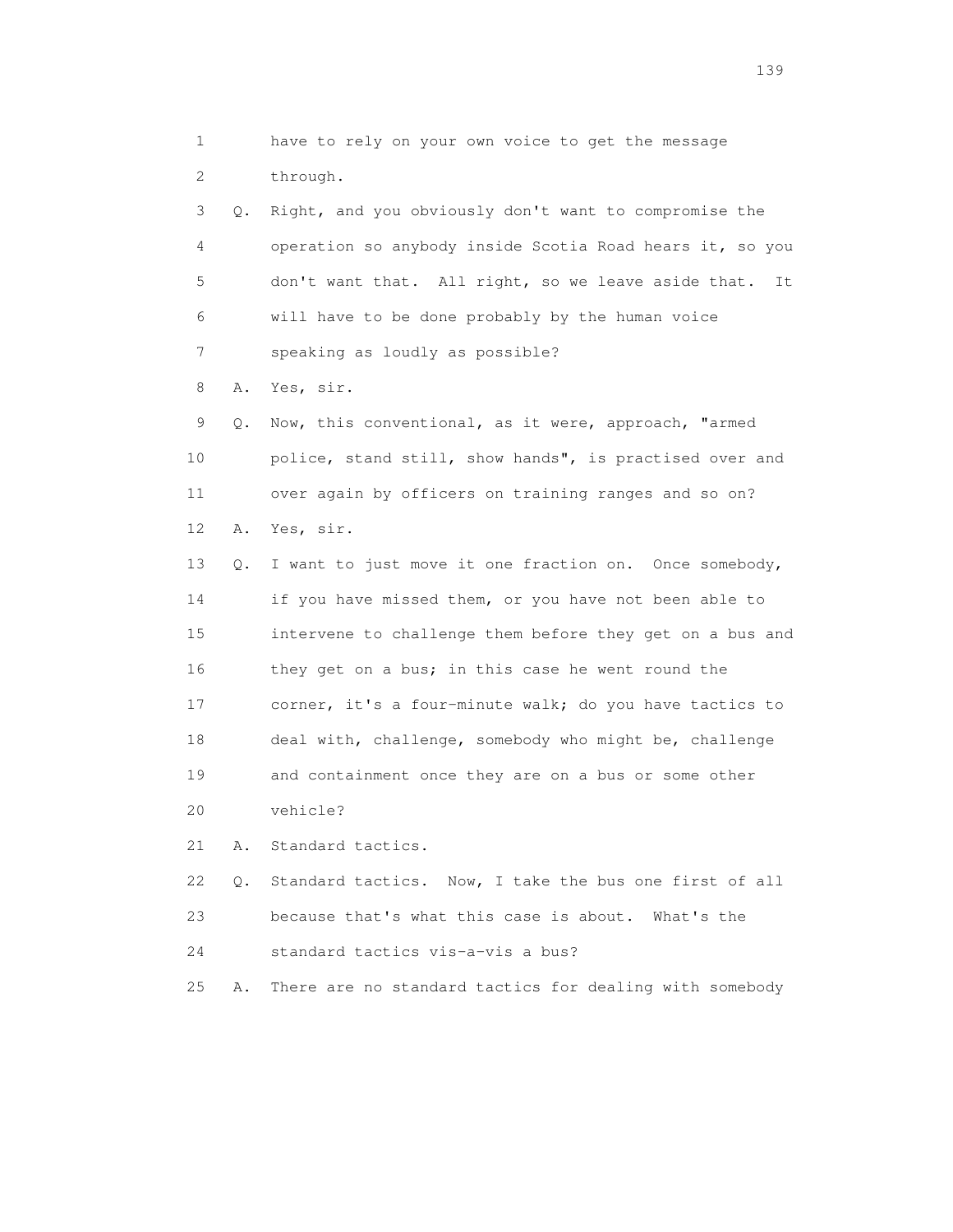| 1  |    | on a bus. It would be your standard police training            |
|----|----|----------------------------------------------------------------|
| 2  |    | that would allow you to deal with that.                        |
| 3  | Q. | As I haven't been standardly trained, I don't know quite       |
| 4  |    | what that would involve. I want to be specific; does it        |
| 5  |    | involve officers getting on to the bus?                        |
| 6  | Α. | It could involve officers getting on to the bus, but it        |
| 7  |    | could also involve containing the whole bus from the           |
| 8  |    | outside.                                                       |
| 9  | Q. | Having thought about this, if it might be, is there not        |
| 10 |    | a risk that if you contain a whole bus from the outside,       |
| 11 |    | the person on the bus might explode the device?                |
| 12 | Α. | Yes, sir, that would be a consideration.                       |
| 13 | Q. | In what circumstances, if you are able to tell us, would       |
| 14 |    | you contain a whole bus?                                       |
| 15 | Α. | If there is a number of people on that bus that you were       |
| 16 |    | interested in, and you needed to contain the bus.              |
| 17 |    | SIR MICHAEL WRIGHT: That's not this case. What I think he      |
| 18 |    | really wants to know is how could you extract                  |
| 19 |    | an individual from a bus without exposing everybody else       |
| 20 |    | on the bus to danger?                                          |
| 21 | Α. | With considerable difficulty, sir.                             |
| 22 |    | SIR MICHAEL WRIGHT:<br>I thought it might be.                  |
| 23 |    | I am edging towards a situation where you may<br>MR MANSFIELD: |
| 24 |    | not have too many options left but the one thing you           |
| 25 |    | don't want is them ending up, because they might be, in        |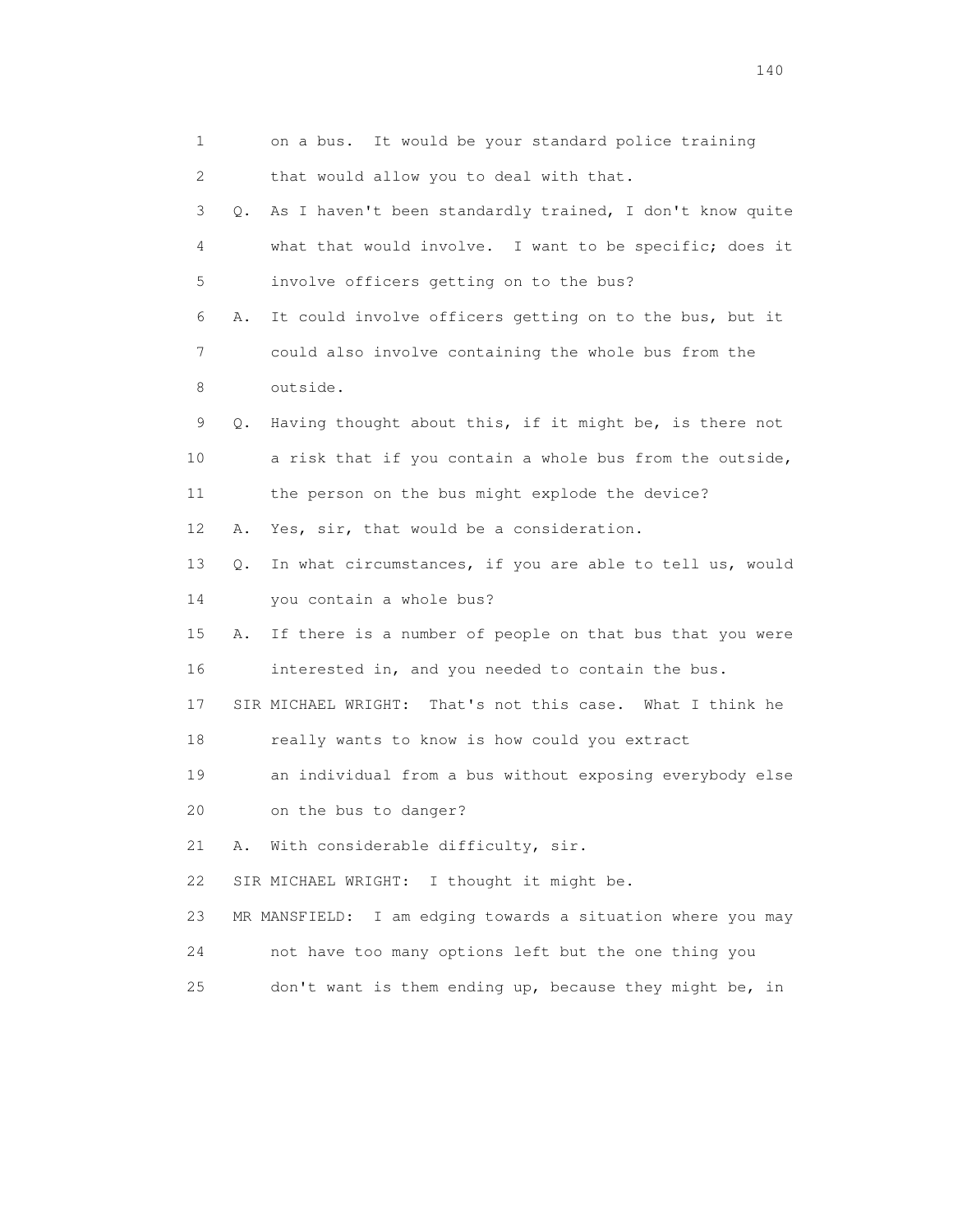1 the Underground system.

 2 So if you can't contain a whole bus because of that 3 risk and it's very difficult to extract somebody from 4 the bus, you have to have people near enough to deal 5 with the person once they extract themselves and come 6 off the bus? 7 A. As close as they could be, yes. 8 Q. That's pretty close, isn't it? 9 A. It's going to be in support of the surveillance 10 operation, but once again, the command needs to be given 11 to put that whole stop mechanism into place. It's not 12 the officer's decision to conduct the intervention, 13 there has to be a command to do it. 14 Q. I appreciate, we have been through the command 15 situation. So the command in this case, DSO 16 Cressida Dick, would know that she's got to give 17 an order, understood by firearms officers not to be a 18 critical shot order, so it's not a Clydesdale situation, 19 but a situation in which the person can't be allowed to 20 get any further forward from, let us say, getting off 21 the bus? 22 A. I am sorry, sir, could you repeat the question. 23 Q. Yes, in other words the DSO has to decide, he's getting 24 off the bus and has to be stopped now? 25 A. If that's the DSO's decision.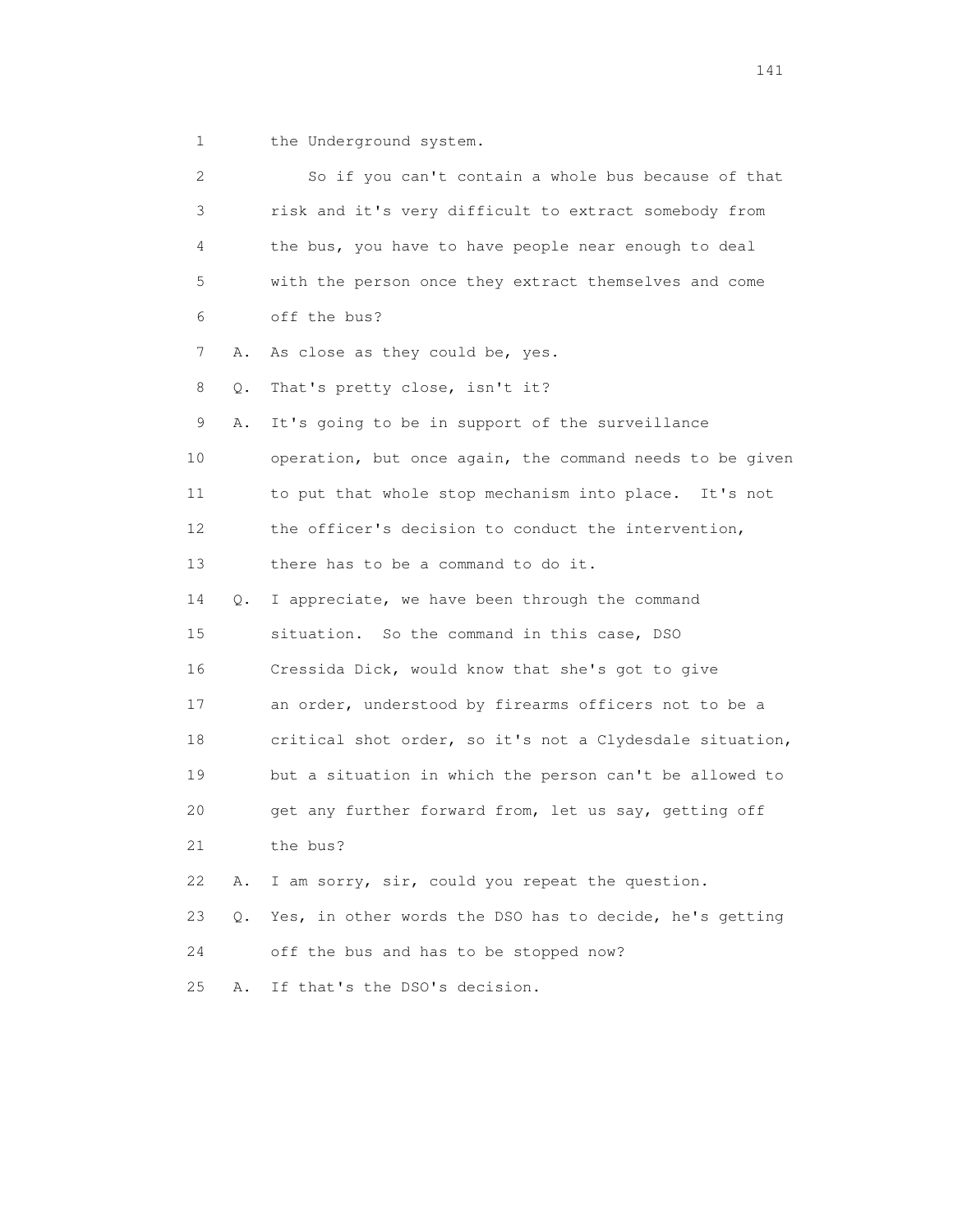1 Q. Yes. But really on the options available in this case, 2 if they have missed, not been able to stop them before 3 they get on the bus, you have to stop them when they get 4 off the bus? 5 A. If that's the decision of the DSO, sir. 6 Q. I appreciate that. We are right at the end of the 7 scenario. He has got back on a bus and he is on the 8 second route and he gets to Stockwell. If you have one 9 team present, armed surveillance, that is plainly a less 10 desirable but a possible option, isn't it? 11 A. It would be way down the list but it is an option, sir. 12 SIR MICHAEL WRIGHT: You mean no CO19? 13 MR MANSFIELD: No CO19. Because to do the exercise as he 14 gets off the bus before he gets into the Underground, 15 CO19, it may be seconds but it's seconds too much, away, 16 because they are not right there. But you do have SO12 17 right there, the jury have seen -- have you seen the 18 compilation? 19 A. No, sir. 20 Q. All right. SO12 are right there, somebody called Ivor 21 and a number of others, Ken and so on, right there. 22 It's not the best option but that is the practical 23 option at that stage, armed surveillance do it? 24 A. I wouldn't even say practical option, sir, because I

25 wouldn't want anyone in the room to think that armed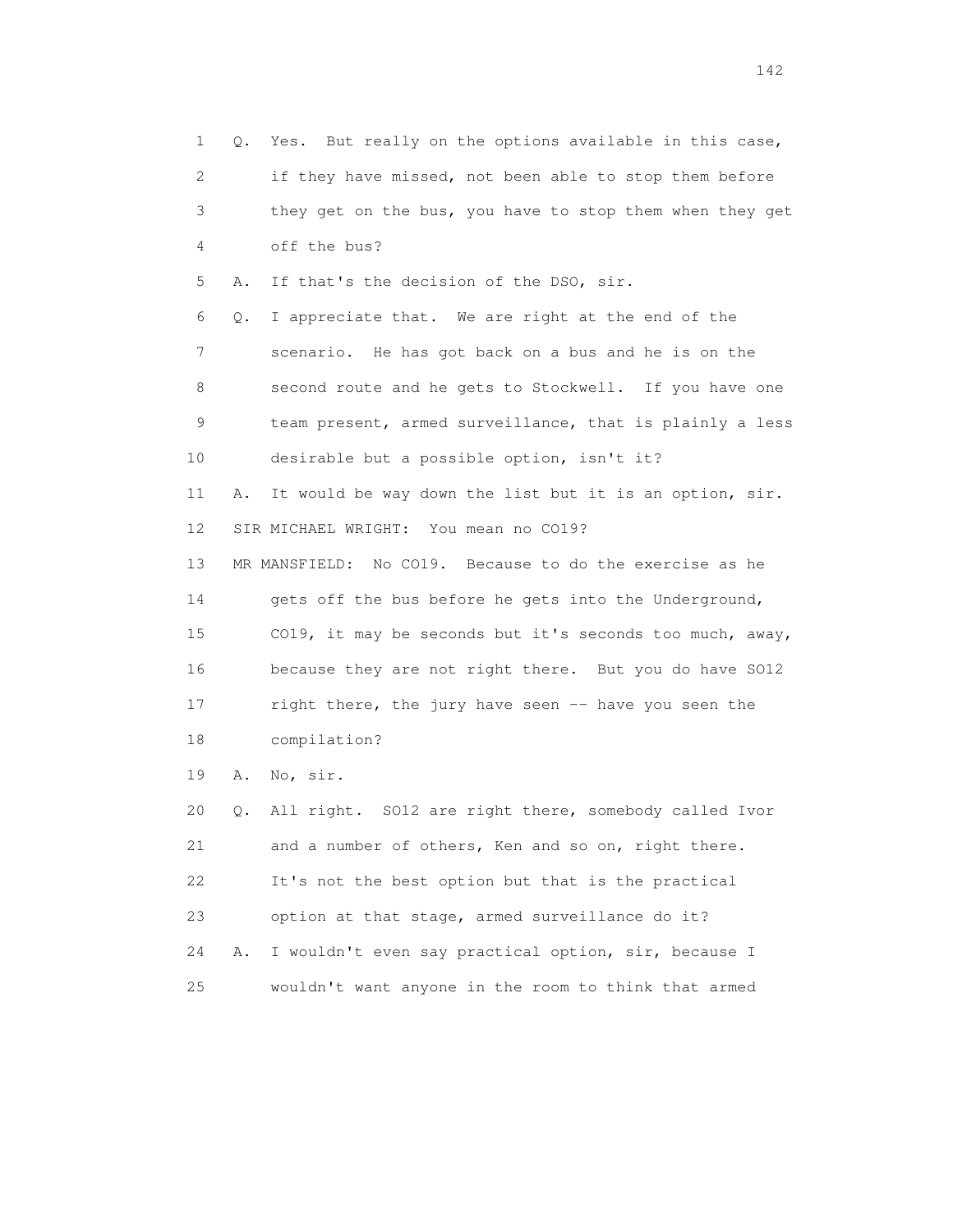1 surveillance is everybody carrying a gun. That's not 2 the model. Armed surveillance may only be three or four 3 officers armed with a gun, and if those three or four 4 officers are not there, at the front of the surveillance  $5$  --

> 6 SIR MICHAEL WRIGHT: Assume for this purpose that one or two 7 of them were.

8 A. Okay.

 9 MR MANSFIELD: Yes, in fact I was going to do better than 10 that. All the officers that are -- first, they are 11 surveillance, are all armed, all the initial ones at 12 Stockwell tube were all armed.

 13 Would you agree the one situation you don't want is 14 a situation where you say "SO12 to do it" and then you 15 change your mind and someone else to do it. The real 16 risk there is confusion?

 17 A. I can see how confusion would arise in that, but I think 18 that's got to be taken into consideration that you would 19 always want to use your best resource. Now, SO12

20 officers were not trained at that time to conduct

 21 interventions of any sort. They were there purely armed 22 for their own self-defence. They were not taught to the 23 best of my knowledge intervention tactics.

 24 Q. Can I just ask you this, and I appreciate you are not in 25 SO12: they have a double role when they are armed; it is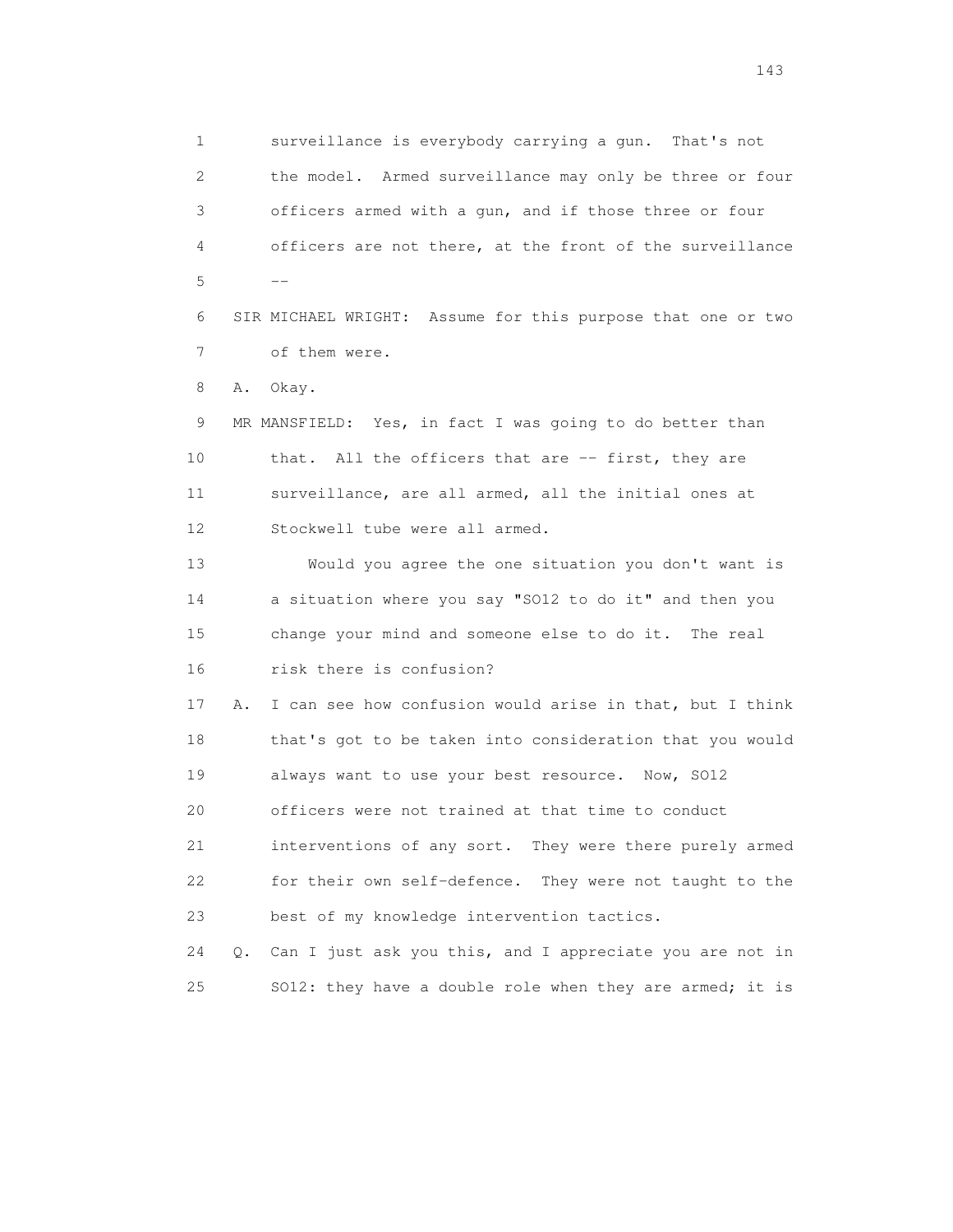1 not just to protect themselves, is it?

2 A. It's to protect the public.

 3 Q. If protecting the public means intervening with somebody 4 who might be but hasn't -- and I am just putting might 5 at the moment from what they say -- might be a bomber, 6 and you haven't got CO19 in the position to do anything 7 before the person gets right into the tube, then that is 8 the best option you have, isn't it? 9 A. It might be the only option you have, yes, sir. 10 MR MANSFIELD: Thank you very much. 11 SIR MICHAEL WRIGHT: Yes. 12 Questions from MR DAVIES 13 MR DAVIES: Andrew, my name is Hugh Davies. I am asking 14 questions on behalf of the red and grey surveillance 15 teams. Sir, my Silver Commander has been called away, 16 Mr Gibbs. 17 Just a couple of areas, please. You are approaching 18 this clearly from the perspective primarily of your 19 firearms experience? 20 A. Yes, I am, sir. 21 Q. You have referred to the police jargon, I don't 22 disparage it for that, of "hard stop"? 23 A. I think that was a question put to me, sir. I don't 24 think I used the expression. 25 Q. No. It isn't an expression with a defined meaning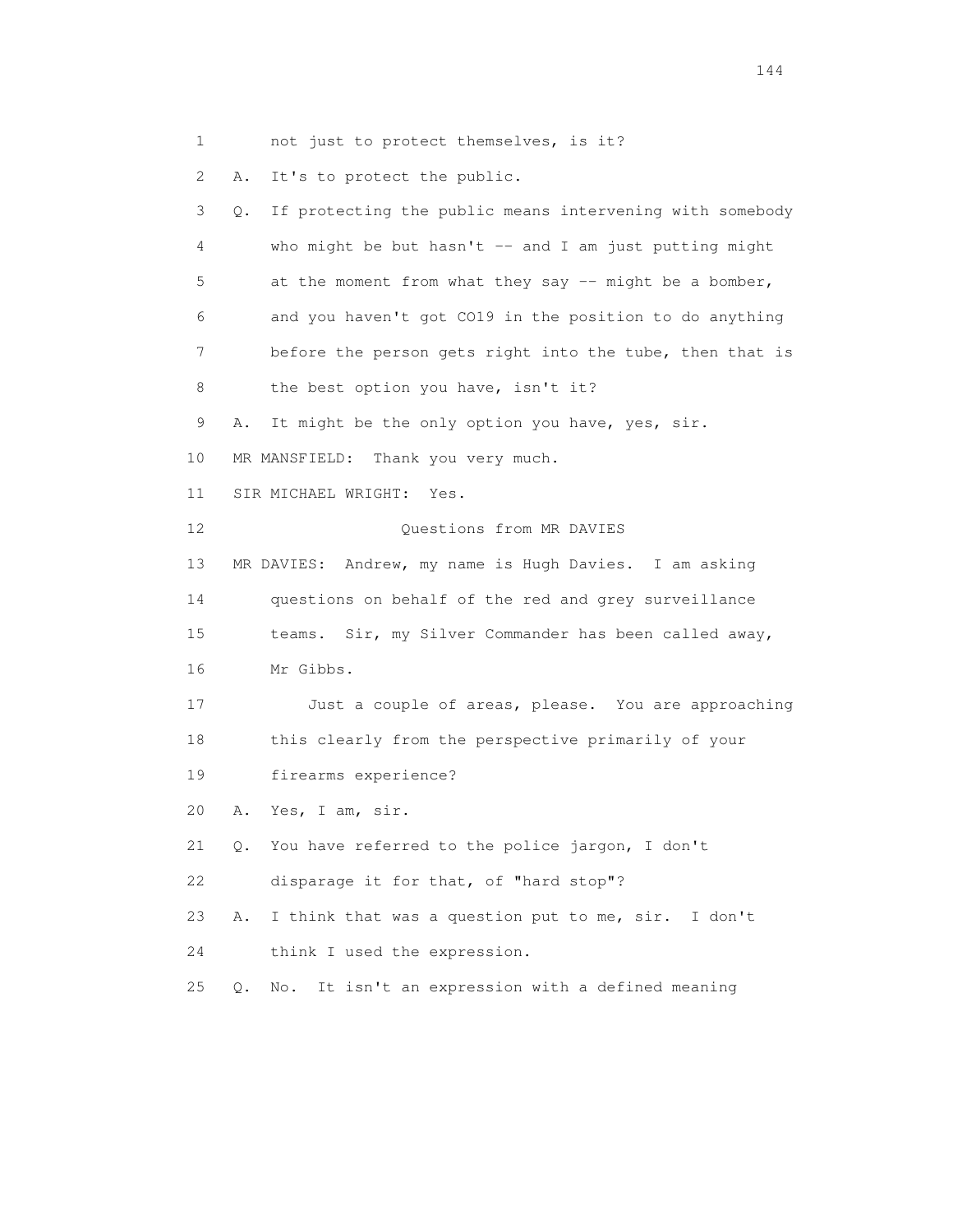1 within training, is it?

2 A. No, sir.

 3 Q. As used by dedicated firearms teams, you have indicated 4 it generally refers to a hard stop, an armed 5 intervention involving the use of vehicles? 6 A. Yes, sir. 7 Q. No doubt very often dedicated firearms teams are 8 deployed in vehicles for mobility and other reasons? 9 A. Yes, sir, they are. 10 Q. Of course it's a means of transporting the weapons and 11 so on, some very obvious reasons why vehicles will be 12 used? 13 A. Yes, sir. 14 Q. This is fair, though, isn't it: as more widely 15 understood as a term in the police, perhaps specifically 16 by surveillance teams, hard stop will include any 17 dynamic forceful armed intervention of a suspect? 18 A. I think the term "hard stop" is a really unfortunate 19 expression that's crept into police parlance, because 20 it's interpreted by so many people to mean so many 21 different things. But the example that you gave, sir, 22 would be one, yes. 23 Q. Putting it even more simply, it doesn't necessarily mean 24 as parlance that vehicles are involved in the dynamic 25 armed intervention?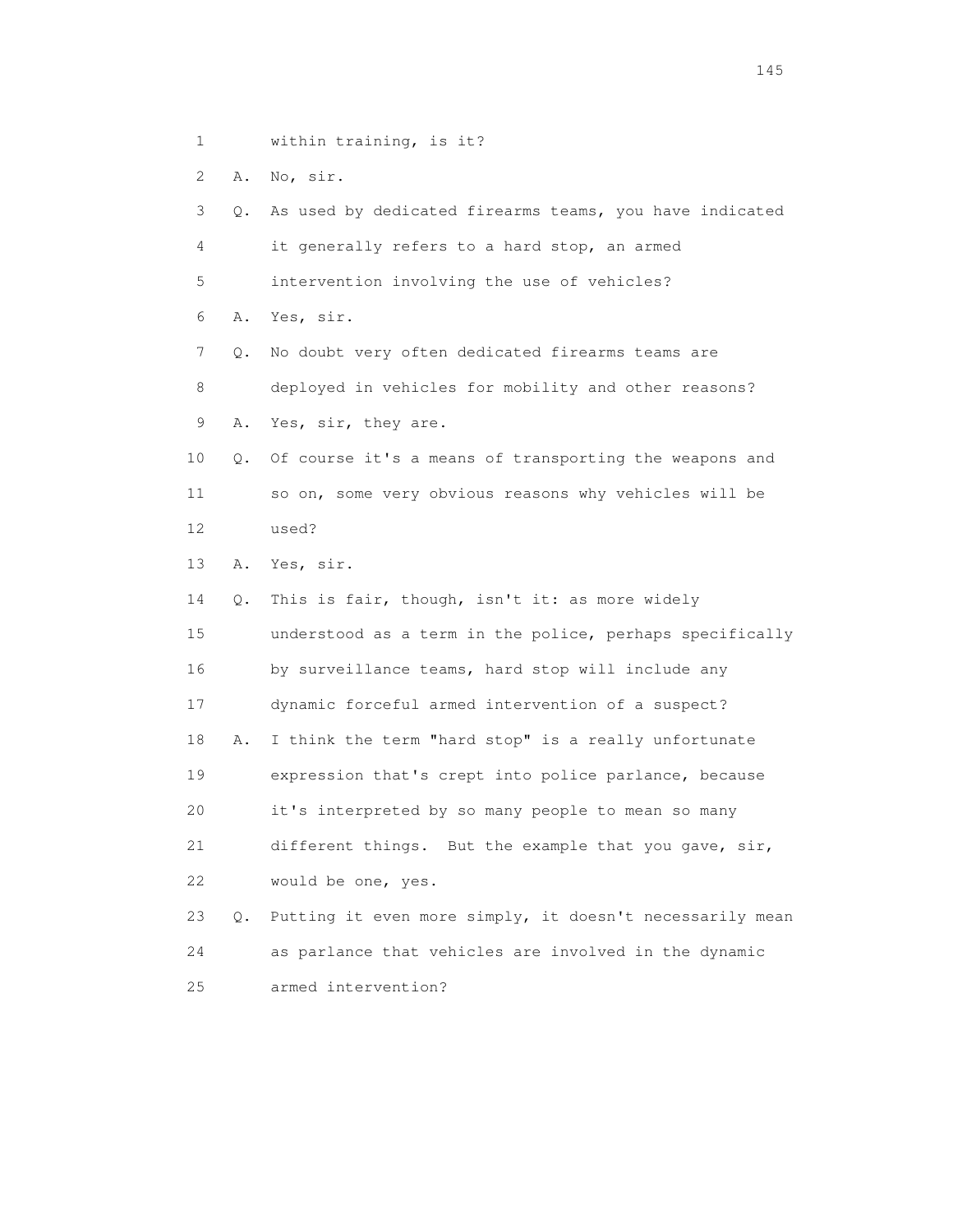1 A. Certainly my experience of the use "hard stop" is in 2 relation to the aggressive stopping of a vehicle. 3 SIR MICHAEL WRIGHT: Yes, not using vehicles but stopping of 4 a vehicle? 5 A. Yes, sir. 6 MR DAVIES: But it's also understood, isn't it, as 7 a non-specific term, or might be, to involve the dynamic 8 stop of a person on foot by armed officers? 9 A. It might be, sir. 10 Q. Hard stop in that sense. 11 A. It might be. It's an unfortunate expression that's just 12 got lost in meaning throughout the years. 13 Q. One other point: you have indicated that the use of SO12 14 armed surveillance officers to conduct an armed 15 intervention would be well down the list of what was 16 desirable? 17 A. Of what was desirable, yes, sir. 18 Q. They are not specifically trained for it; correct? 19 A. That's correct, sir. 20 Q. Allowing for their general duty to protect the public, 21 would you agree that if there was an operation run, as 22 here, by a DSO, they would be entitled and should wait 23 for an order before they took that step? 24 A. Absolutely correct, sir. 25 MR DAVIES: Thank you.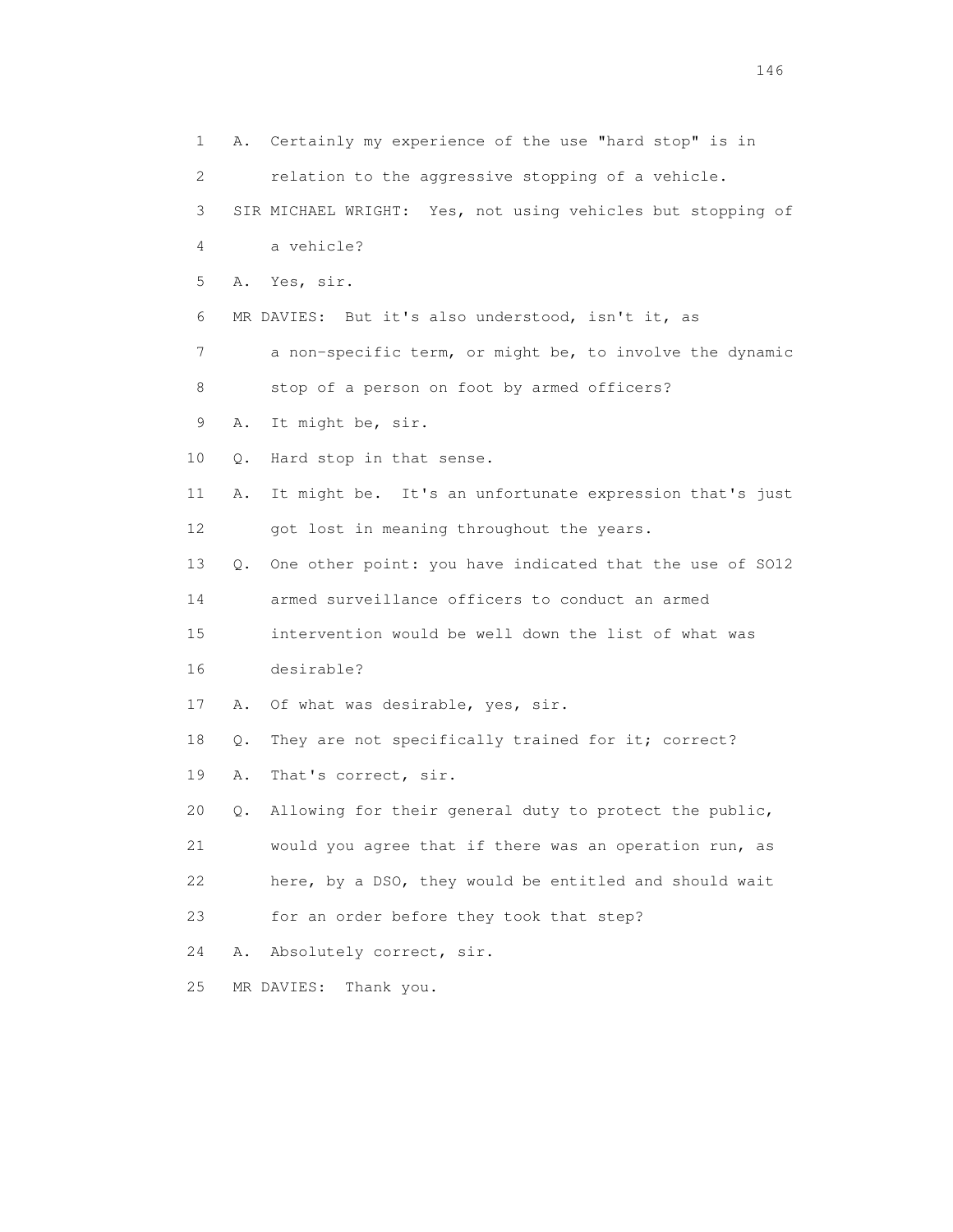1 SIR MICHAEL WRIGHT: Thank you. Yes, Mr Stern. 2 Questions from MR STERN 3 MR STERN: Andrew, my name is Ian Stern and I represent C2 4 and C12. 5 A. Good afternoon, sir. 6 Q. We have heard something of your background, Andrew, 7 I would like to just explore a little more with you, if 8 I may. It's right, I think, that you joined SO19 in 9 1994 as an inspector? 10 A. I did, sir. 11 Q. After that time, you then undertook a number of courses. 12 You became a specialist firearms officer in 1996; is 13 that right? 14 A. That's correct, sir. 15 Q. You have undertaken national hostage negotiations 16 course, post-traumatic stress disorder course, national 17 police firearms instructor course, and in fact between 18 1991 and 2001, were you responsible for all specialist 19 firearms officer training? 20 A. I was, sir. 21 Q. That is not just the initial training but also the 22 development courses that we will hear about in a moment 23 that they have to undertake? 24 A. That is correct, sir. 25 Q. I think you had also undertaken the police bodyguard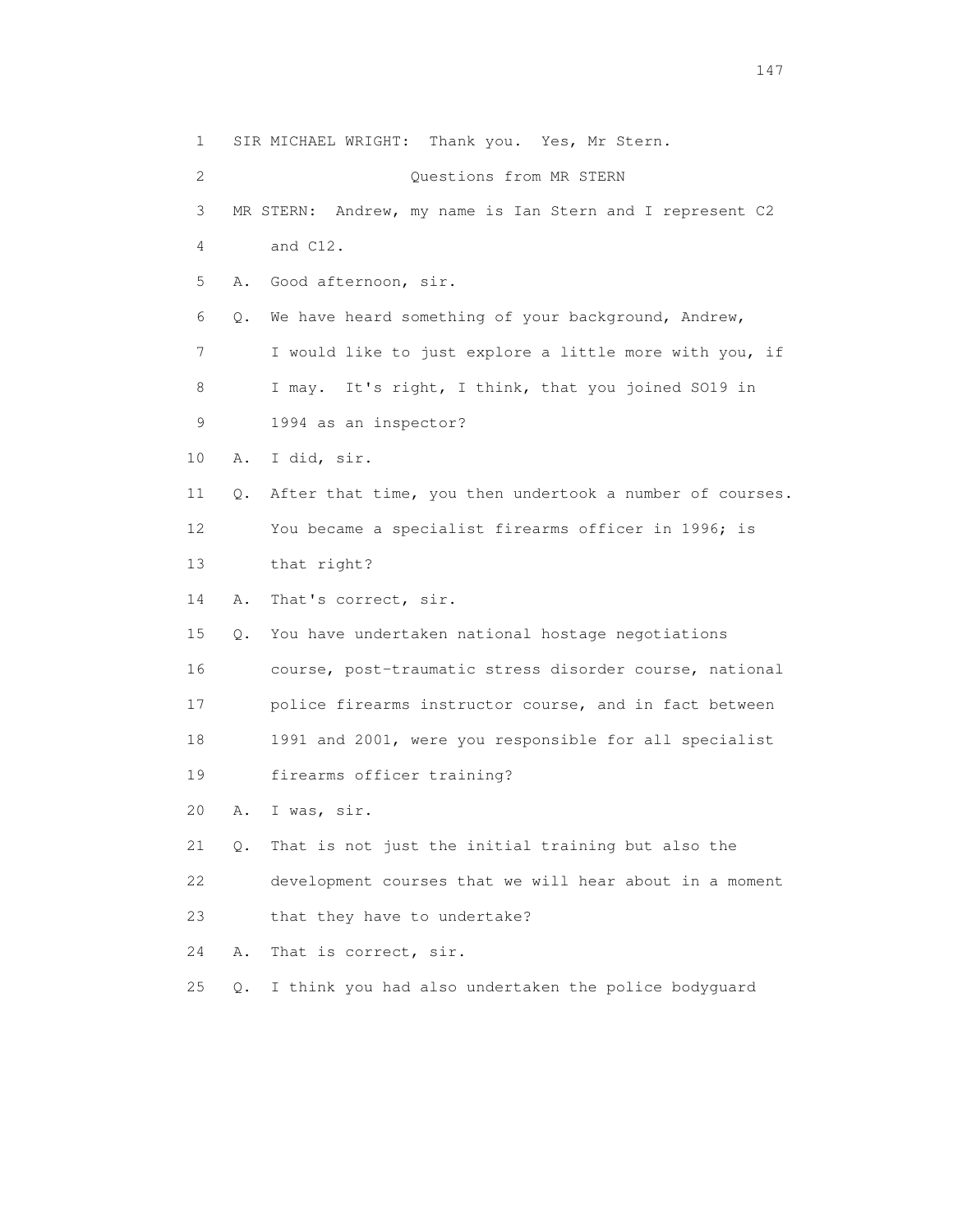| 1  |    | course, firearms tactical advisers course, and the       |
|----|----|----------------------------------------------------------|
| 2  |    | tactical commanders course and the strategic commanders  |
| 3  |    | course?                                                  |
| 4  | Α. | That is correct, sir.                                    |
| 5  | Q. | Did you become, then, the specialist firearms officers   |
| 6  |    | team tactical adviser and were responsible for the       |
| 7  |    | provision of tactical advice for all pre-planned         |
| 8  |    | operations?                                              |
| 9  | Α. | I did, sir, yes.                                         |
| 10 | Q. | Were you also responsible for the deployment and         |
| 11 |    | management of all of the six Metropolitan Police         |
| 12 |    | specialist firearms officer teams?                       |
| 13 | Α. | When I was the on-call or the on-duty duty officer, then |
| 14 |    | yes, I was.                                              |
| 15 | Q. | In July 2003 you were promoted to Chief Inspector and    |
| 16 |    | then became CO19 senior firearms tactical adviser?       |
| 17 | Α. | Yes, sir, one of CO19's.                                 |
| 18 |    | SIR MICHAEL WRIGHT: How many are there?                  |
| 19 | Α. | It was those holding the Chief Inspector rank at the     |
| 20 |    | time, sir, which I believe is four.                      |
| 21 |    | SIR MICHAEL WRIGHT: Thank you.                           |
| 22 |    | Now, the jury have heard a little about the<br>MR STERN: |
| 23 |    | different types of police groups who were authorised to  |
| 24 |    | carry firearms, and they had been made aware of the fact |
| 25 |    | that specialist firearms officers were in fact the most  |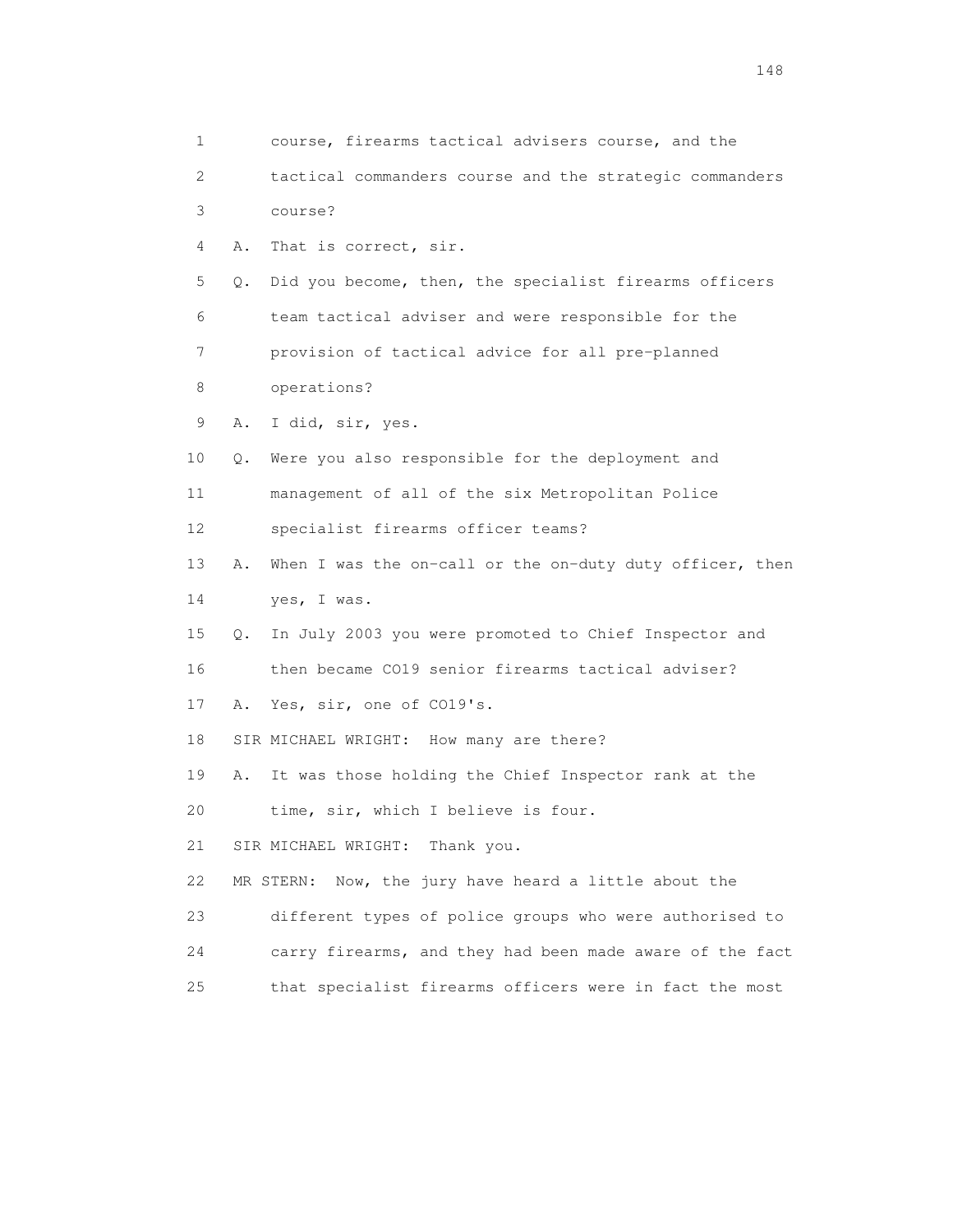1 highly trained and the most skilled?

2 A. That is absolutely correct, sir.

| 3  | $\circ$ . | Perhaps with your assistance, though, we can just look   |
|----|-----------|----------------------------------------------------------|
| 4  |           | at some of the groups and see what sort of training they |
| 5  |           | had had so that the jury have it in perspective.         |
| 6  |           | First of all, SO12, you have just touched on that.       |
| 7  |           | Some of those SO12 officers carry firearms?              |
| 8  | Α.        | If they choose to. It's a voluntary thing, sir.          |
| 9  | Q.        | In order to apply, do they have to be supported by their |
| 10 |           | line manager, by the officer who is superior to them?    |
| 11 | Α.        | Yes, that would be normal Metropolitan Police policy.    |
| 12 | Q.        | Then the officer, I think, goes forward for training;    |
| 13 |           | yes?                                                     |
| 14 | Α.        | That's correct, sir.                                     |
| 15 | О.        | Is there an aptitude test for them or not?               |
| 16 | Α.        | Not to the best of my knowledge, sir, there is not.      |
| 17 | $\circ$ . | But they are subject to a medical test and a fitness     |
| 18 |           | test?                                                    |
| 19 | Α.        | As are all firearms officers, yes.                       |
| 20 | Q.        | They have to pass by qualifying tests, I think is it     |
| 21 |           | 70 per cent accuracy?                                    |
| 22 | Α.        | That's my recollection, sir, they have to shoot to       |
| 23 |           | a 70 per cent standard.                                  |
| 24 | Q.        | And they have annual testing?                            |
| 25 | Α.        | Bi-annual testing, but it occurs every year.             |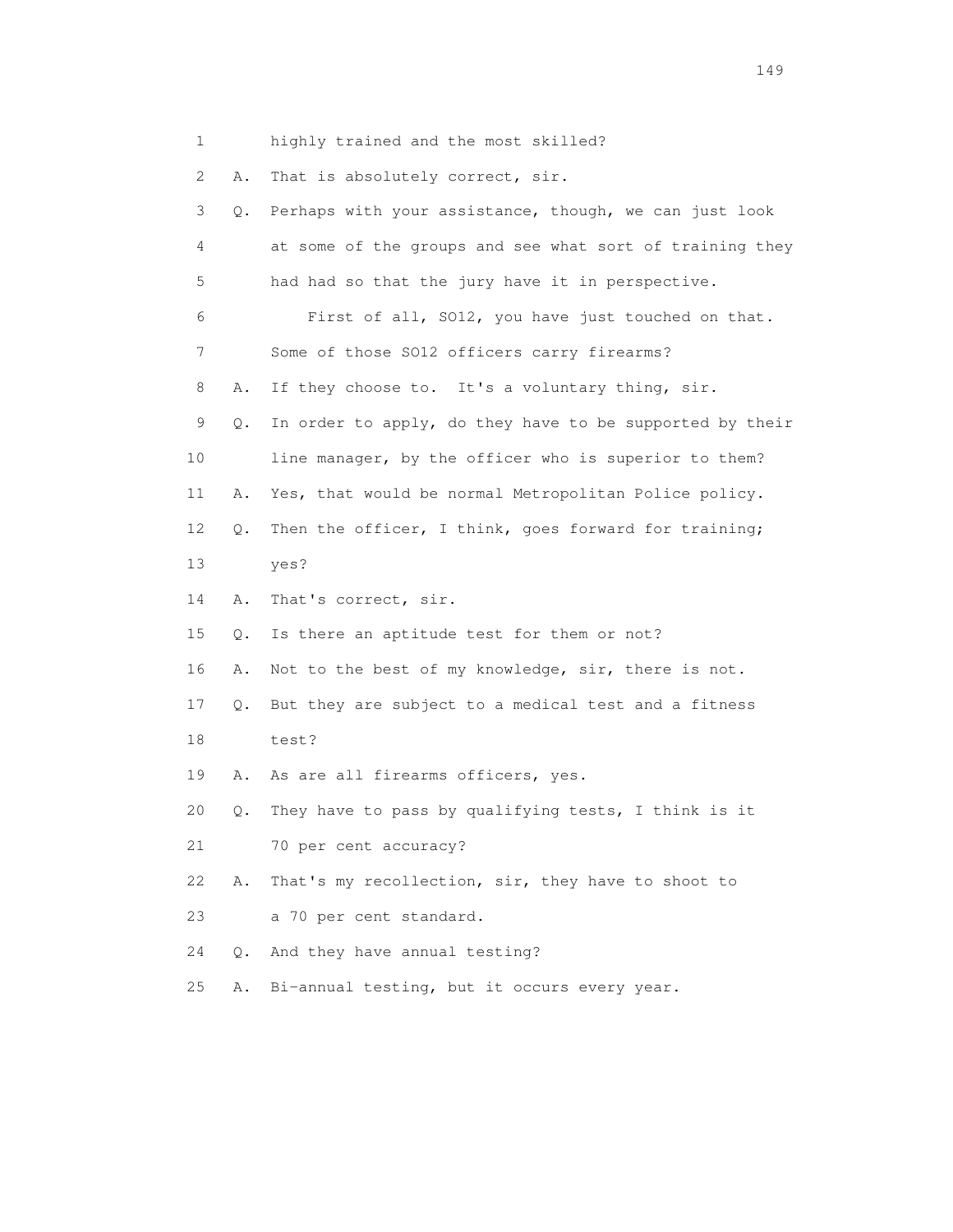1 Q. As we've just heard they're not trained -- 2 SIR MICHAEL WRIGHT: You mean marksmanship testing. 3 A. Yes, sir. 4 MR STERN: They are not trained for active interventions? 5 A. No, sir, they are not. 6 Q. I wonder if we could have, please, up on the screen, 7 document page 1684? 8 SIR MICHAEL WRIGHT: Are you leaving the surveillance 9 officers, Mr Stern? 10 MR STERN: I'm. 11 SIR MICHAEL WRIGHT: Is there a limitation on the class or 12 type of weapon they are allowed to carry? 13 A. Yes, sir, they only carry the Glock handgun. That is 14 the only weapon they are trained in. 15 SIR MICHAEL WRIGHT: Sidearm? 16 A. Sidearm, yes, sir. 17 SIR MICHAEL WRIGHT: Pistol? 18 A. Pistol. 19 MR STERN: Yes, I am going to have to look on the hard copy, 20 it's a little bit small, the writing. 21 If you look at the paragraph that's almost in the 22 middle of the page that begins "Specialist firearms 23 officers", it says: 24 "Specialist firearms officers are recruited from 25 within the specialist firearms command ..."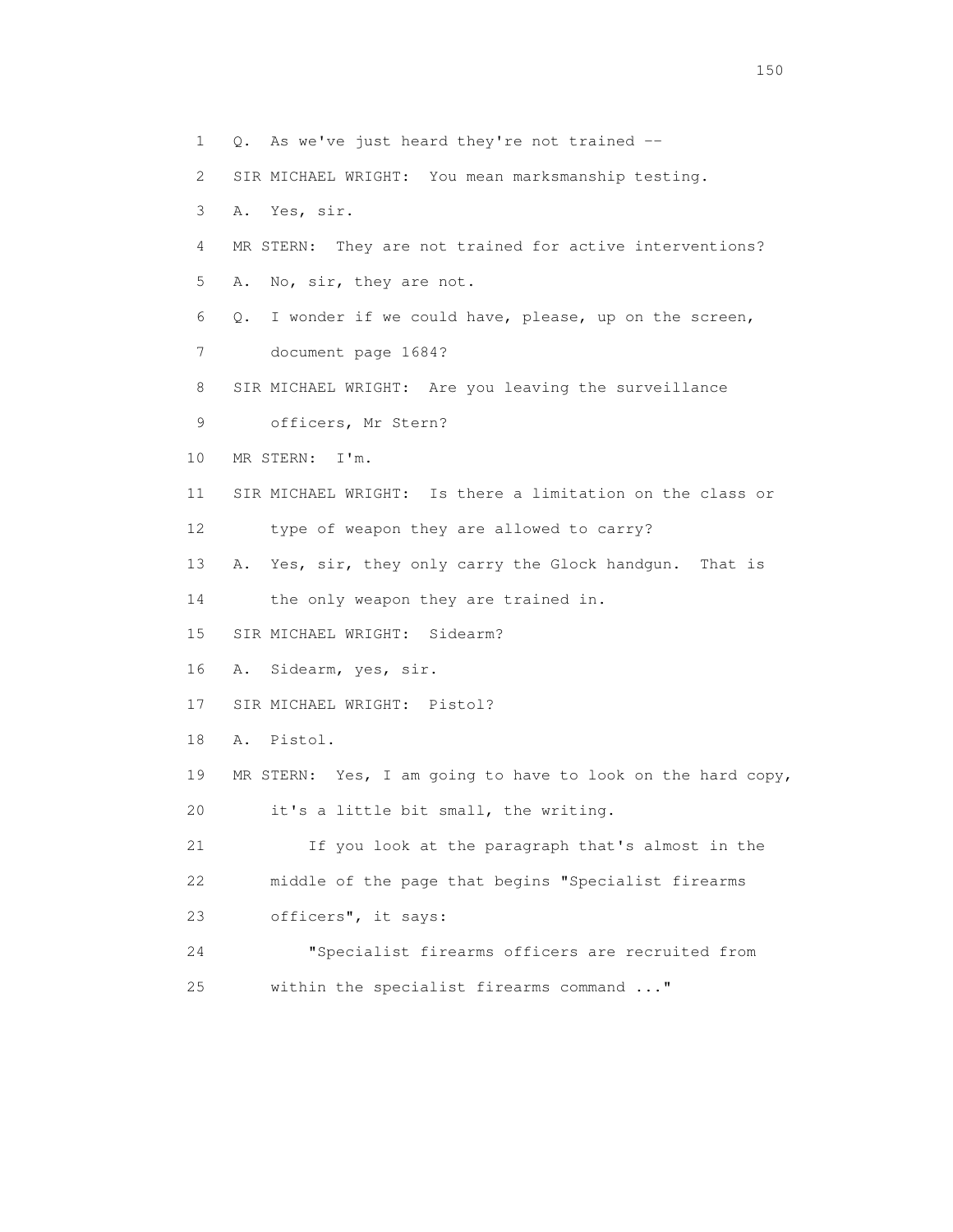1 That's CO19, isn't it?

2 A. Yes, sir.

 3 Q. "... and they have already been trained as armed 4 response vehicle officers." 5 Then set out here is the training for armed response 6 vehicle officers, and in order to achieve that standard 7 as an armed response vehicle officer, you have to attend 8 a two-week dual weapons course utilising the MP5 9 carbine. What is that, please? 10 A. That is a shoulder-mounted single shot small rifle. 11 That's what carbine stands for, sir. 12 Q. And the Glock handgun? 13 A. Yes, sir. 14 Q. On successful completion of this course, the officers 15 then attend a three-week firearms tactics course, and 16 this provides instruction in: containment of premises; 17 weapon retention; and subject handling; less lethal 18 training, that is to say a backing gun and a taser; 19 judgment training. Judgment training in relation to 20 what, please? 21 A. Judgment training in relation to the use of force. They 22 will be presented with a scenario and you will be

23 assessing to see how they use the whole conflict

24 management model and the use of force in that scenario.

25 Q. We will come to look at the conflict management model in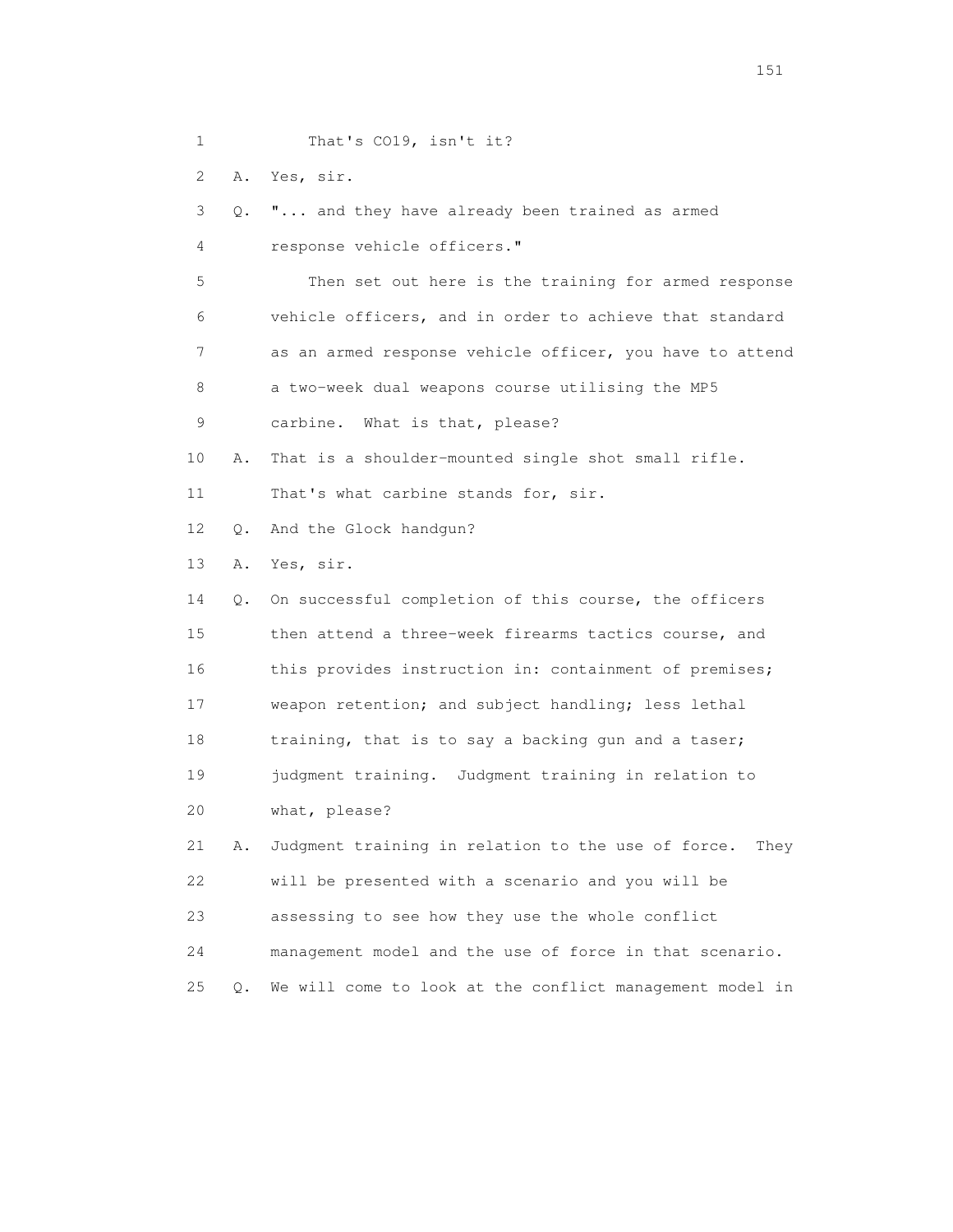1 a moment. Urban search, what does that cover? 2 A. Searching in built-up areas. 3 Q. Cover and movement training; emergency entry into 4 buildings; and casualty evacuation. Also included is 5 the stopping of potentially armed subjects in vehicles; 6 stopping of armed subjects on foot; and open country 7 searching for armed subjects. It also involves testing 8 officers' knowledge of the conflict management model, 9 module, and the law relevant to the use of firearms? 10 A. That's correct, sir. 11 Q. Now, on completion of that course, the ARV officers are 12 required to attend a further course, a two-week course. 13 That's a search course? 14 A. That's correct. 15 Q. Where the officers are instructed in the techniques 16 employed in the searching of buildings, and on 17 successful completion of this course, the officers are 18 posted to CO19. 19 Then they have to have continuation training three 20 days every six weeks with a requirement to complete at 21 least 13 tactical training days a year? 22 A. That's correct, sir. 23 Q. In that continuation training, if they fail any of the 24 accuracy shoots, what happens then? 25 A. They will effectively have their licence -- it's not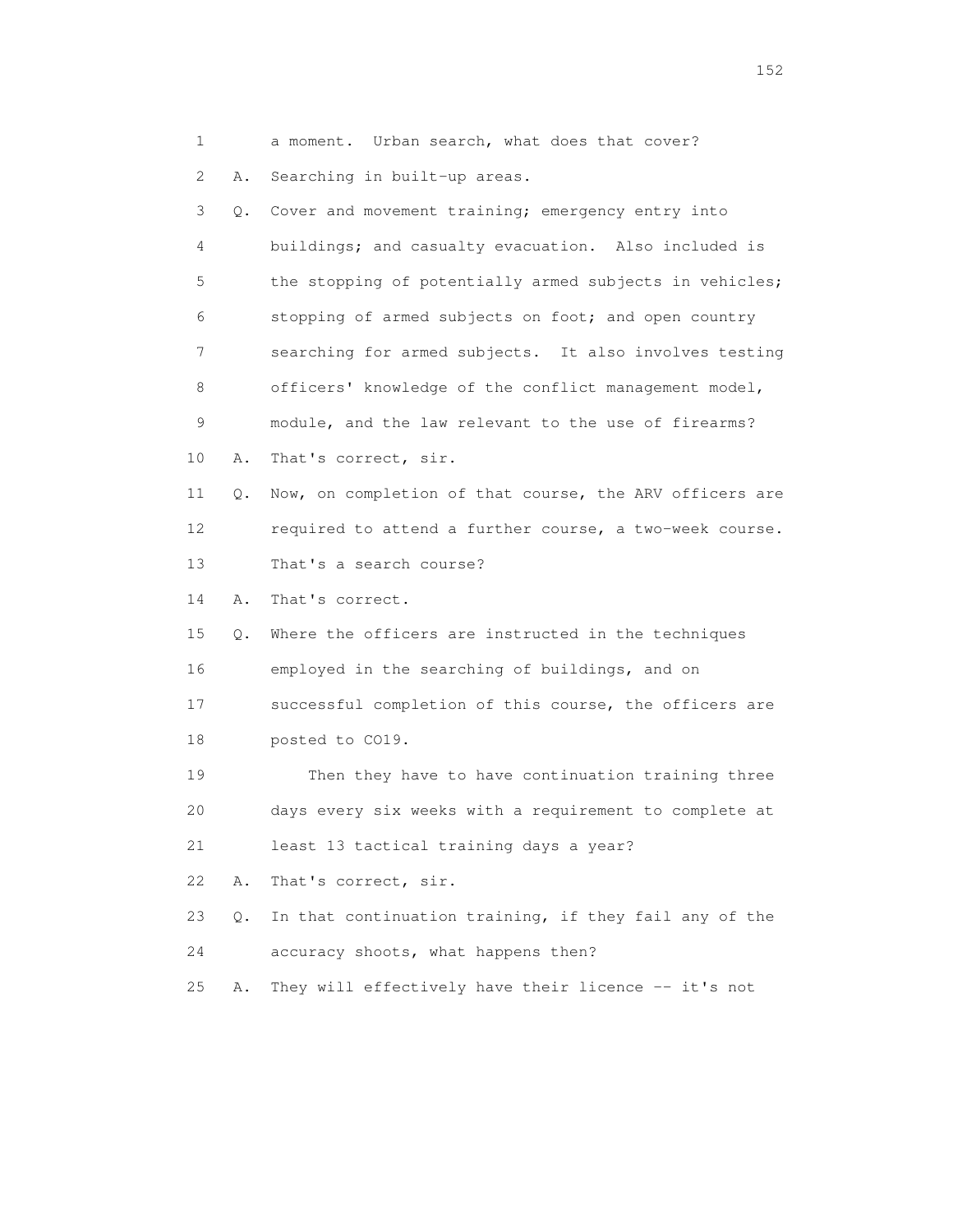1 called a licence, it's called a blue card but it's 2 a licence. They effectively have that suspended until 3 such time as they can pass the qualification shoot. 4 Q. The accuracy percentage so far as ARV officers is 5 concerned, I think is 80 per cent? 6 A. I believe it's 80 per cent at that time, yes, sir. 7 Q. At that time. 8 SIR MICHAEL WRIGHT: Just go up a bit more. 9 MR STERN: Thank you. 10 If you could actually go down a little ... 11 SIR MICHAEL WRIGHT: Sorry, that's what I meant. 12 MR STERN: Thank you. 13 Now, the selection process for SFOs, that's in the 14 middle of the page. If you are an armed response 15 vehicle officer and you want to become a specialist 16 firearms officer, you then have to undergo this further 17 training that we are about to look at? 18 A. Assessment before you go on the training, sir. 19 Q. I was going to ask you about that. We can see in the 20 very first line there is a three-day selection process. 21 It's described as 40 hours duty in three days. Tell us, 22 please, about that three-day selection process? 23 A. It has changed and it has evolved over the years. 24 Q. I am interested obviously pre-2005. 25 A. That would be -- you would get the officers who are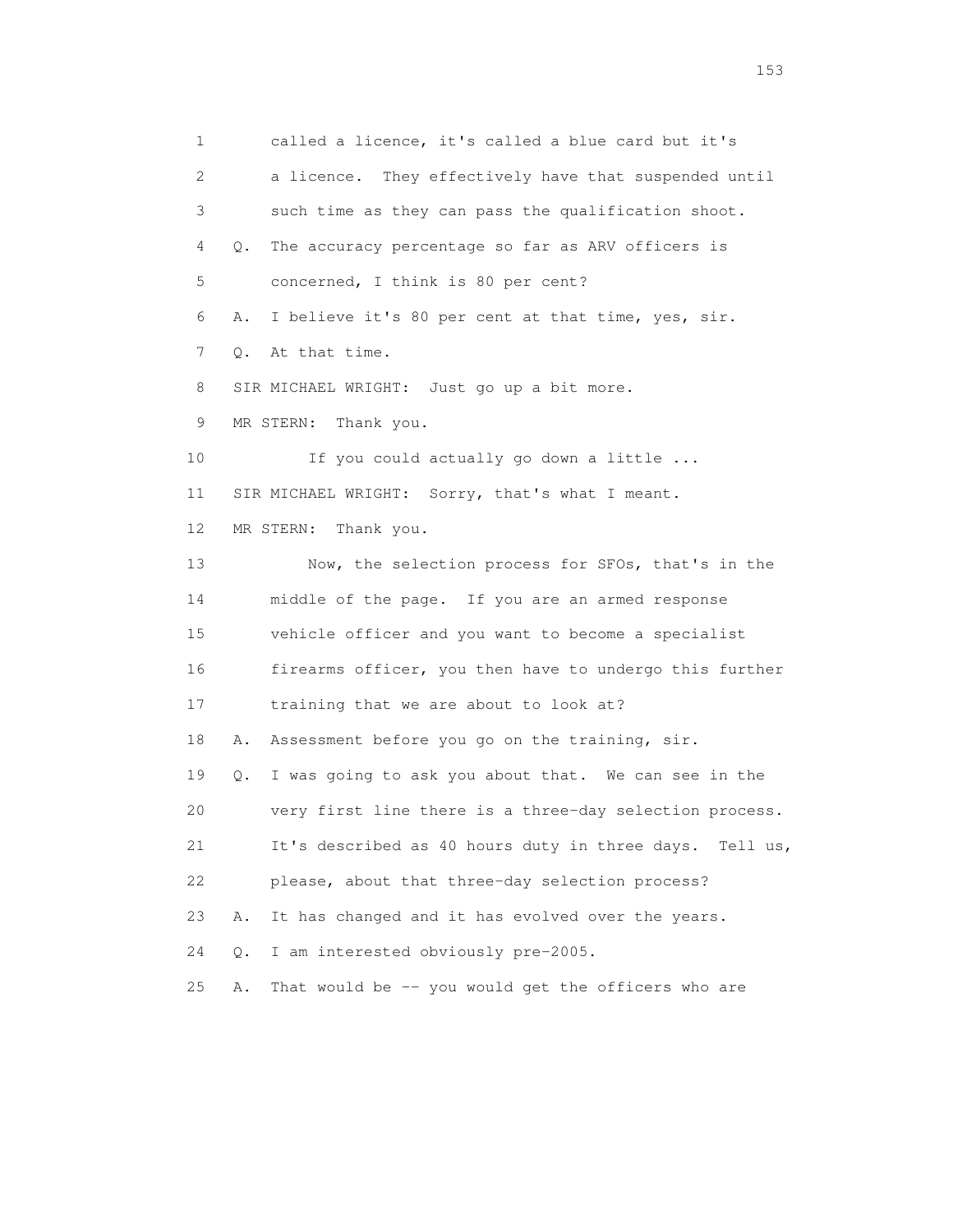1 undergoing assessment and you would basically put them 2 through a very lot of hours in a fairly short period of 3 time to assess the various competencies that you are 4 looking for in a specialist firearms officer, which 5 range from communications and planning, restraint, 6 self-control, emotional stability, decision-making under 7 pressure, information assimilation, that they can do 8 that. Particularly important, you are looking at team 9 work, you are looking at the ability to work well when 10 tired, how alert they are; all those areas you are 11 looking to assess them in to a much higher standard than 12 if they are an ARV officer. 13 Q. Is there a failure rate in that assessment period? 14 A. Yes, there is, a particularly high failure rate. 15 Q. Approximately what? 16 A. My estimate would be about 70 per cent. 17 SIR MICHAEL WRIGHT: 70 per cent fail. 18 A. Fail. 19 MR STERN: So about 70 per cent fail that initial assessment 20 period? 21 A. Yes, sir. 22 Q. If they get through that rigorous selection process, we 23 can see in the continuation of that paragraph, what it 24 is that they have to undergo: 25 "This process involves testing officers' knowledge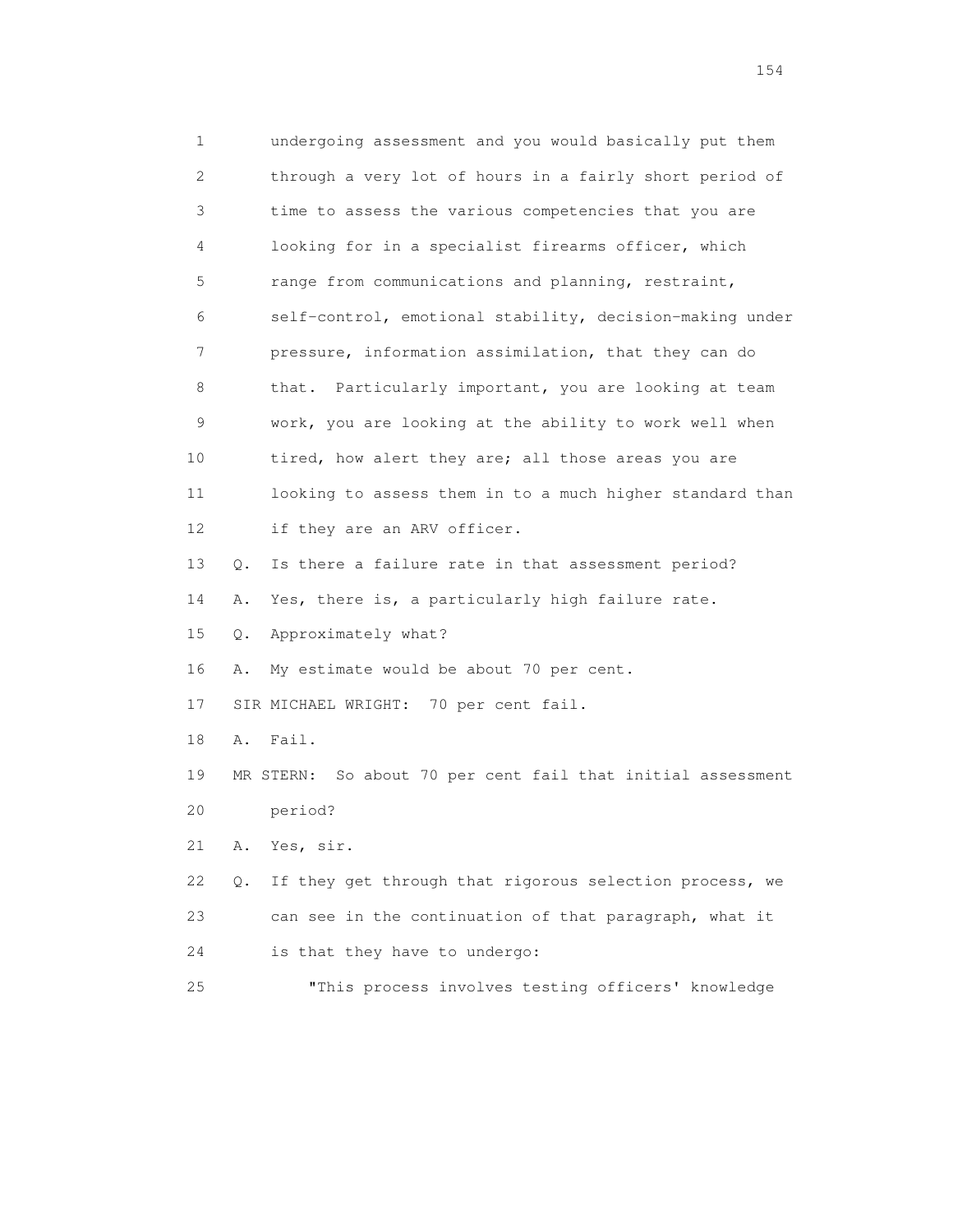1 of the law, their physical fitness, their ability to 2 work at height and in a marine environment, shooting, 3 their ability to search on firearm operations, shooting 4 when under physical stress, vehicle stops of armed 5 subjects, planning and briefing firearm operations, and 6 their ability to deal with subjects carrying firearms. 7 As stated above, these officers are selected from ARV 8 officers." 9 What is the accuracy that is required for 10 a specialist firearms officer, please? 11 A. 90 per cent on all weapons, sir. 12 Q. Now, we can see in the following paragraph, it says: 13 "Officers that pass this process are then required 14 to attend a three week Tactical Support Team course, and 15 this course enhances the skills that ARV officers 16 already possess, also trains these officers to work with 17 firearms in plain clothes, it provides further 18 instruction to enhance their shooting skills, planning 19 and briefing, searching of buildings, providing mobile 20 armed support to surveillance, armed interception of 21 motor vehicles and pedestrians." 22 A. What I was going to say, sir, is that the route to 23 becoming an SFO was not through the TSTs at that time. 24 Q. I appreciate that. It changed, I think, sometime after 25 2005?

## n 155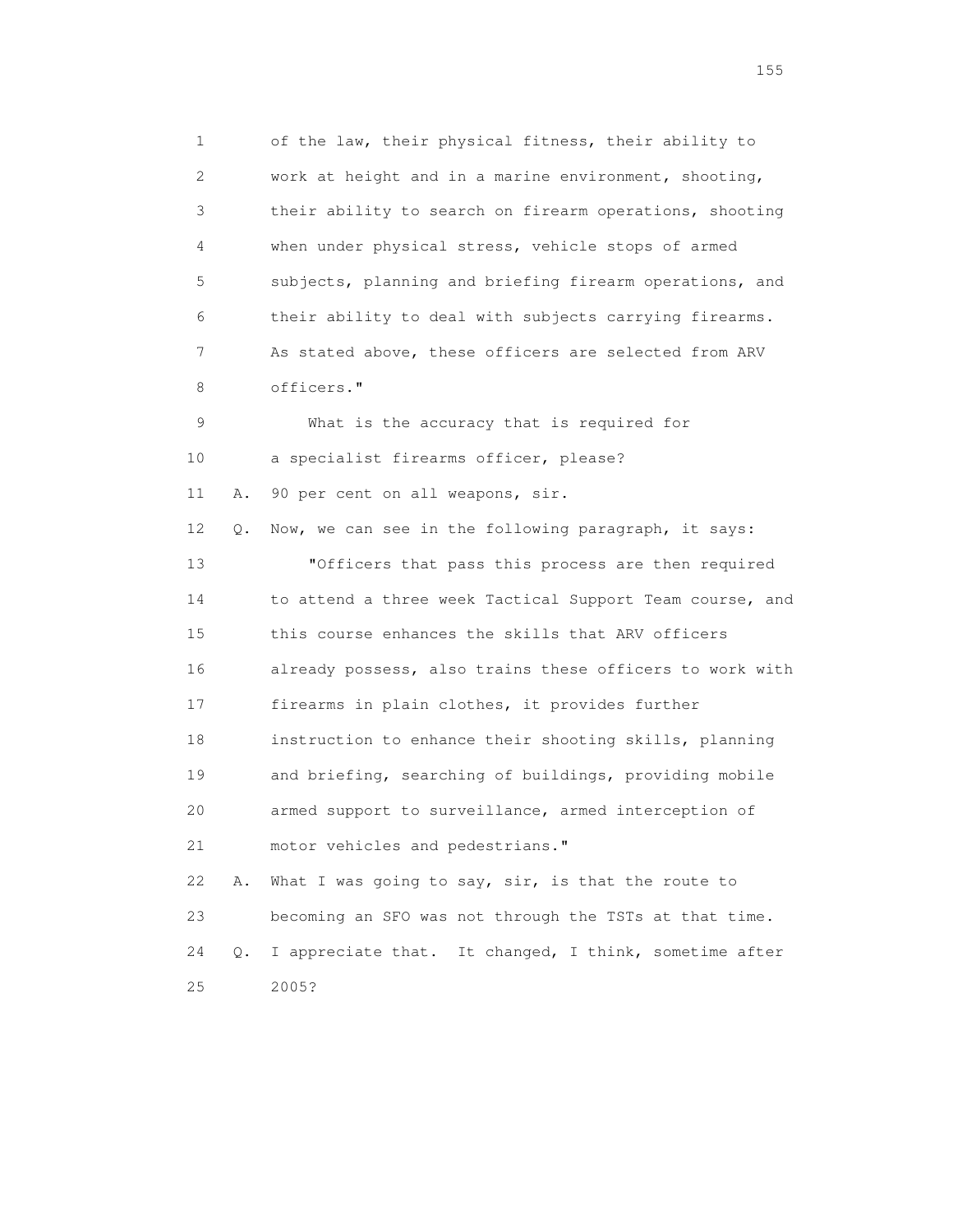1 A. Yes, sir.

| 2  | Q. | "At the conclusion of this course, officers attend a one |
|----|----|----------------------------------------------------------|
| 3  |    | week abseil course which provides instruction in         |
| 4  |    | building abseil, fast roping and hot roping, the use of  |
| 5  |    | the caving ladder, and how to deploy tactically into     |
| 6  |    | building using ropes. They then attend a one week        |
| 7  |    | shotgun course to receive instruction in the use of      |
| 8  |    | a particular shotgun and how this gun is used in         |
| 9  |    | relation to vehicles."                                   |
| 10 |    | Then as we can see if we can go over the page,           |
| 11 |    | please, 1685, thank you:                                 |
| 12 |    | "On successful completion of these courses, the          |
| 13 |    | officers then complete a seven week SFO course "         |
| 14 |    | Is that full-time?                                       |
| 15 | Α. | This is a course in one duration, yes, it's not split    |
| 16 |    | into modules.                                            |
| 17 | Q. | " where the skills listed at the beginning of this       |
| 18 |    | report are taught."                                      |
| 19 |    | We will go back to look at that, beginning of the        |
| 20 |    | report:                                                  |
| 21 |    | "They then attend a one week maritime course where       |
| 22 |    | these officers are instructed on deployment onto vessels |
| 23 |    | that may use the River Thames, and the use of boats to   |
| 24 |    | gain access to premises alongside rivers.<br>The final   |
| 25 |    | course these officers attend is a one week course to     |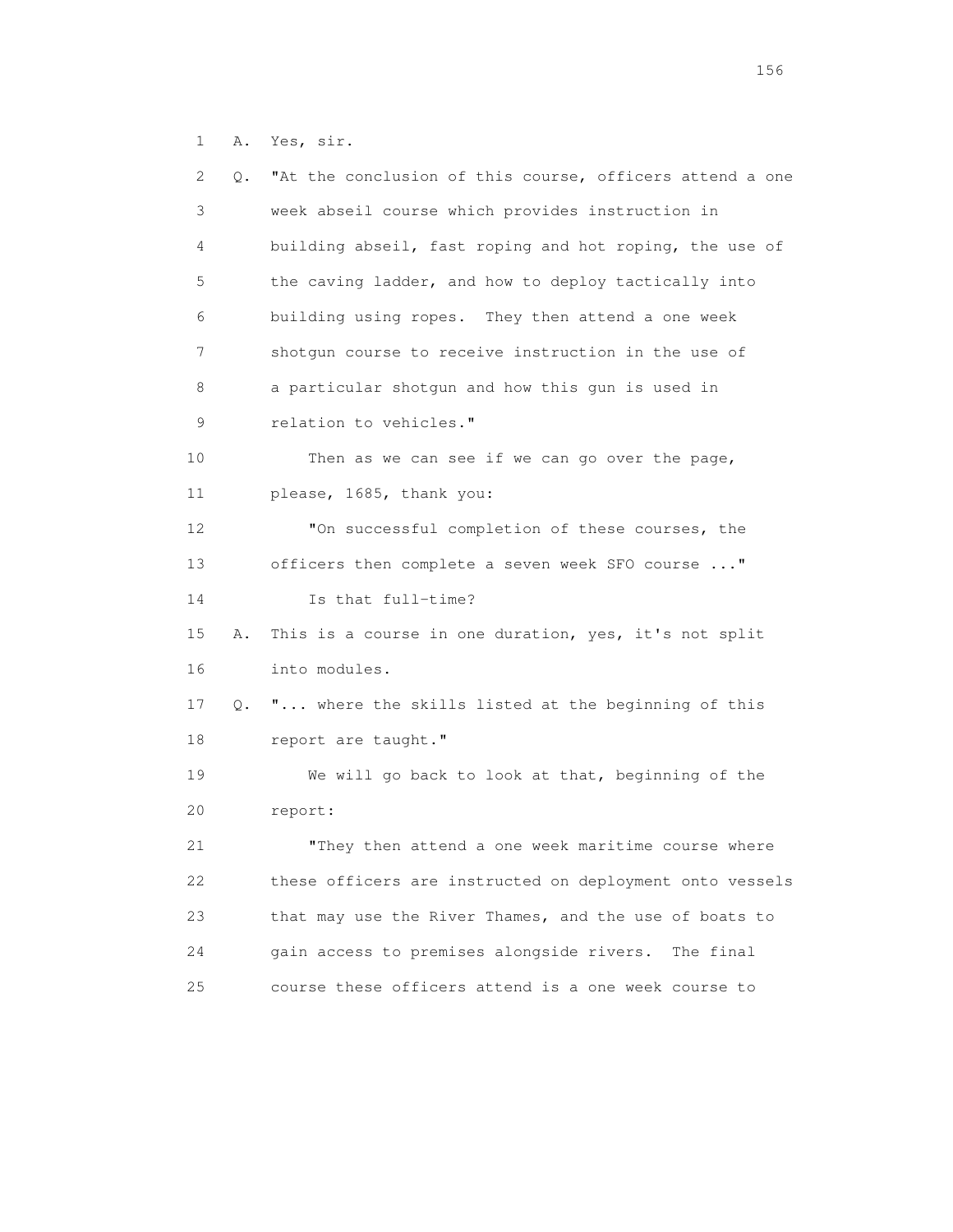1 instruct the officers to work and use their various 2 skills in a chemical, biological, radiological and 3 nuclear environment. The officers are then fully 4 trained SFOs and are posted to their respective SFO 5 teams on operations. These officers are required to 6 attend continuation for one week in every six. The 7 minimum tactical training days that SFOs are required to 8 attend every calendar year is 25 days." 9 About five weeks? 10 A. That's correct, sir. 11 Q. So does that explain why it is that in the operation 12 that you were talking about, one of the teams would be 13 in training almost permanently. There will always be 14 one team training? 15 A. Yes, sir, there will be. 16 SIR MICHAEL WRIGHT: I hardly like to ask this, Andrew: do 17 they get a pay allowance. 18 A. They don't get any differential pay from any other 19 constable, but there is a scheme which I think is still 20 in existence that allows them and other officers who do 21 high risk jobs or jobs that are more difficult to get 22 a sort of -- it's called a special priority payment. 23 It's only been in in the last few years. 24 SIR MICHAEL WRIGHT: Thank you. 25 MR STERN: Can I ask you, why do people apply, then, to be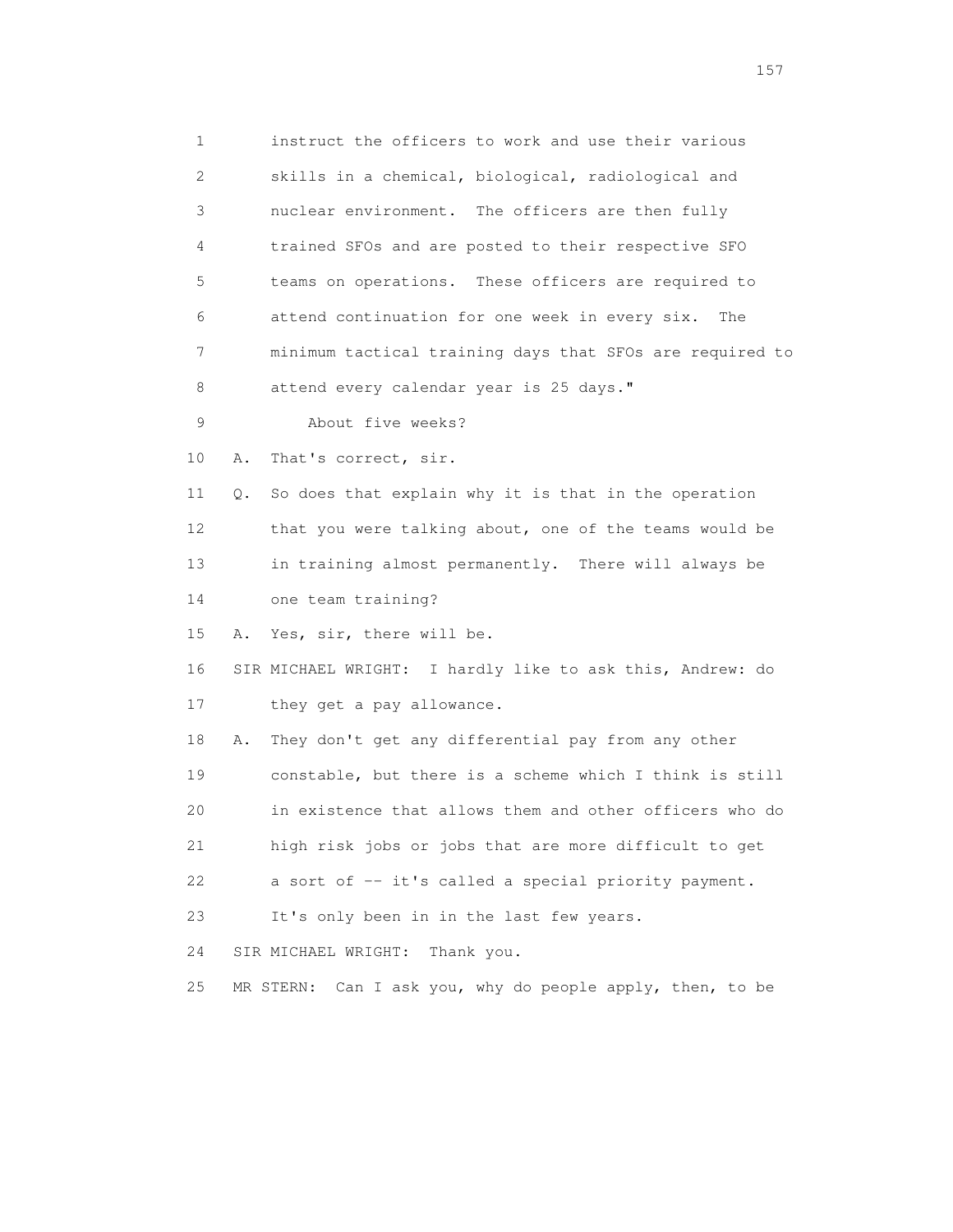1 specialist firearms officers? It may be a question that 2 somebody would want to know. What are the qualities of 3 the work?

 4 A. I think someone wants to be a specialist firearms 5 officer because they want to be the best they can be in 6 their chosen career, if they choose to be a firearms 7 officer. For me, there probably is no more demanding or 8 rewarding work than firearms and being a specialist 9 firearms officer. We are certainly not looking for 10 officers who are gung ho, for want of a better 11 expression. We are looking for calm, professional and 12 emotionally mature men and women to undertake this role. 13 Q. The result of all that selection and the extremely 14 careful process that's undertaken means that I think 15 there are in the region of about 80 specialist firearms 16 officers in the Metropolitan Police? 17 A. I think there may be a few more than that, but at any 18 one time on operations there will only be 80. There 19 will be other specialist firearms officers who will be 20 located in delivering training, who could be used on 21 operations such as they were during this 22 Operation Theseus. 23 SIR MICHAEL WRIGHT: Are these officers regarded, or do you

 24 think they regard themselves as an elite within the 25 Metropolitan Police Service?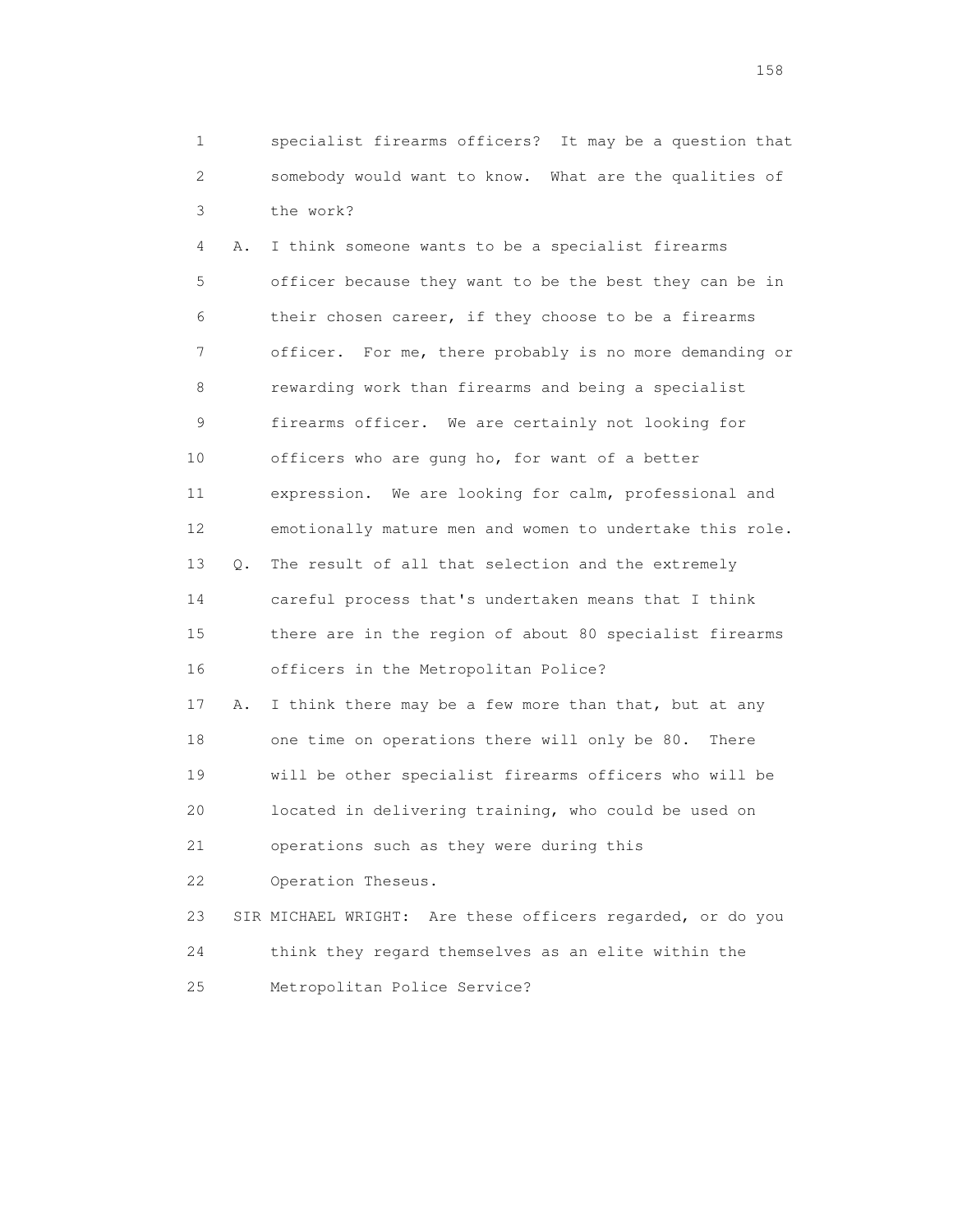1 A. I don't like the word elite, sir.

 2 SIR MICHAEL WRIGHT: I didn't think you would. That's why 3 I asked.

 4 A. No, I think it smacks of things that they are not. 5 These are just professional police officers who happen 6 to carry a firearm for their living. I don't think they 7 would class themselves as elite because that tends to 8 put them above other officers.

 9 SIR MICHAEL WRIGHT: You don't think they have that view. 10 A. I don't believe they have that view, sir. 11 MR STERN: Could we look back at page 1683, please, which is

 12 the beginning of the report and somewhat oddly I am 13 going to end at the beginning of it, because it sets out 14 there the profile of a specialist firearms officer and 15 the breadth and depth that is required of the skills 16 that they need in order to qualify and fulfil the 17 processes that you have just told us about.

18 We can see:

 19 "A specialist firearms officer is a firearms officer 20 who is attached to the specialist firearms command, 21 trained in the following tactics and additional skills 22 to allow them to perform this role, their core skills 23 that they all need to be proficient in."

 24 We can see looking through them that there are 25 a considerable number of them. Advanced close quarter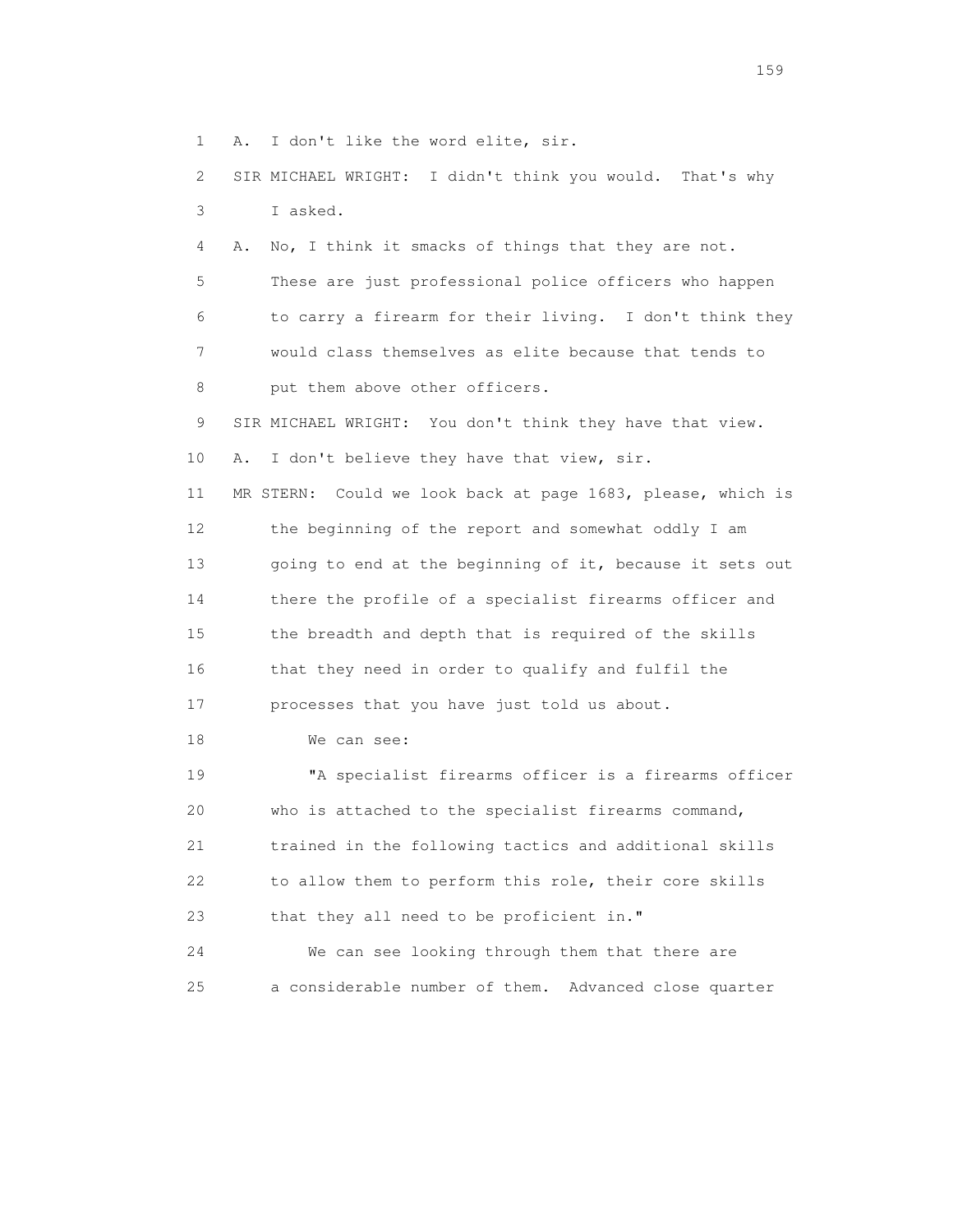1 shooting skills. That's in uniform and plain clothes? 2 A. Yes, sir. 3 Q. "Rapid and low light shooting skills, including the use 4 of respirators". Just tell us about that? 5 A. Officers may be required to wear -- just the respirator 6 question? 7 Q. Yes. 8 A. May be required to wear respirators when working in 9 a CS-filled environment such as where their breathing 10 would be affected if they weren't, so it's enabling them 11 to work in a tactical environment where CS is used, they 12 are trained to shoot in respirators. 13 Q. "Close quarter combat, use of firearms when deployed 14 covertly, vehicle interception and intervention, 15 pedestrian interception and intervention, hostage 16 rescue, dynamic entry into premises." 17 I think we have heard about that. That is 18 essentially breaking into premises very quickly, I know 19 that's rather a layman's way of looking at it, but 20 that's what it comes to? 21 A. It's a fast entry into premises. 22 Q. "Dynamic entry into premises for hostage rescue". 23 The one above, evidence recovery? 24 A. Yes, sir. 25 Q. "Use of ladders for building entry, coach and train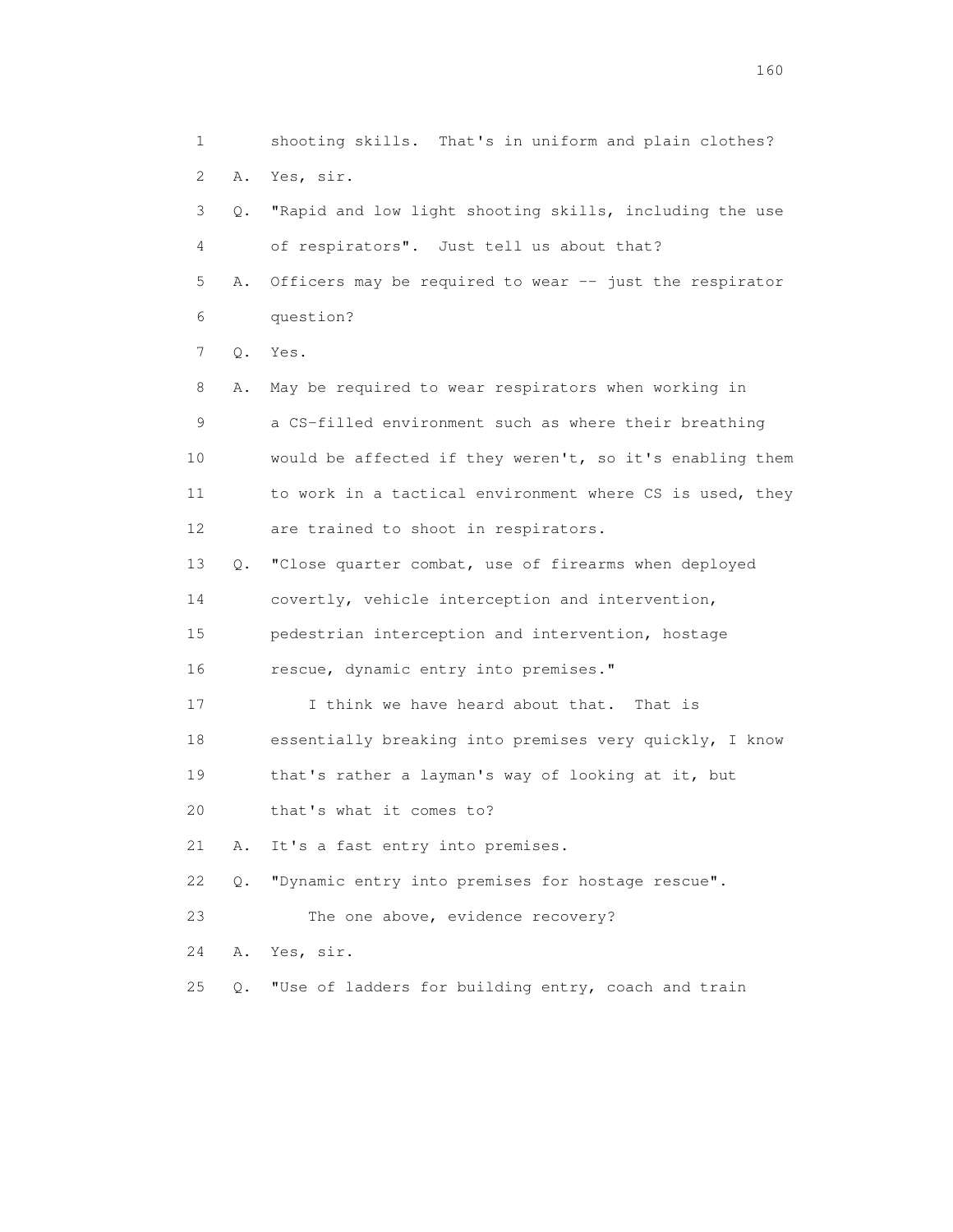1 interventions for rescuing hostages, building abseiling, 2 fast rope and use of ropes to gain access to buildings, 3 planning and briefing of firearm operations, siege 4 management, mobile aim support to surveillance, foot 5 surveillance, method of entry into buildings, covert 6 reconnaissance skills." 7 We can see "Kratos deployment" at the bottom there? 8 A. Yes, sir. 9 Q. We can see they are also trained -- as unfortunately 10 they need to these days -- to work in chemical, 11 biological, radiological and nuclear environments? 12 A. Yes, sir. 13 Q. We can see the following other optional, if you like, 14 further training modules, just below that: 15 "Personal protection, explosive method of entry, 16 rifle officers, distraction techniques, firearms 17 instructor, close quarter combat instructors, abseil 18 instructors, maritime instructors, use of motorcycles." 19 Every officer is trained to use a series of guns 20 that we can see there. Just help us, please, with 21 those. You told us about the Glock handgun and the MP5. 22 A. The H&K G36 is similarly a carbine but it's slightly 23 bigger than the MP5. It fires a different kind of 24 round. The G3 is again a step up from the G36. It's 25 a single shot rifle which again fires a different sort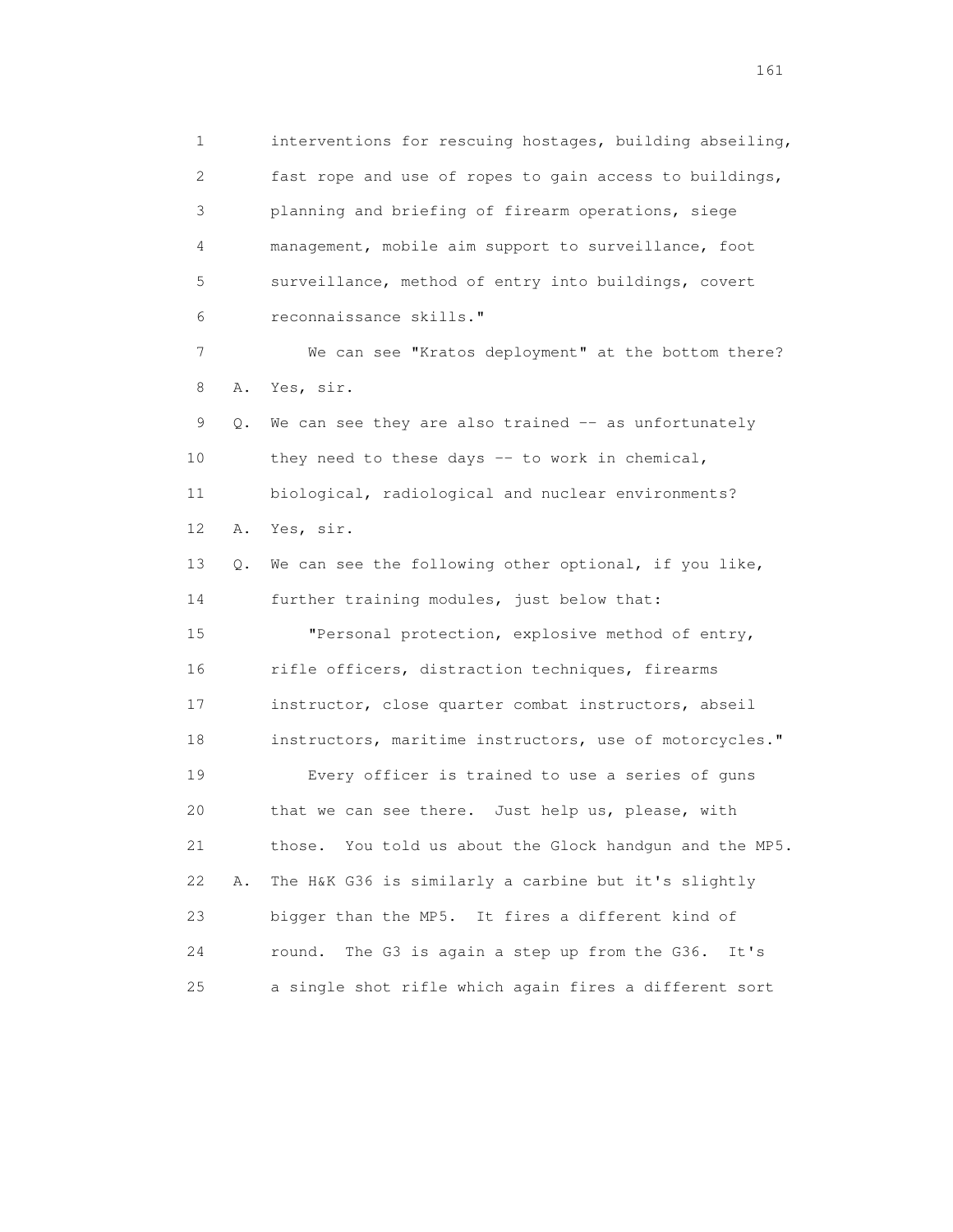| 1  |       | of round; and then the shotqun, the baton qun which is   |
|----|-------|----------------------------------------------------------|
| 2  |       | now known as the AEP, and the taser.                     |
| 3  | Q.    | Now, I think annually specialist firearms officers are   |
| 4  |       | used on between about 600 and 1,000 operations a year?   |
| 5  | Α.    | That's correct, sir.                                     |
| 6  | $Q$ . | Will they be the most dangerous areas?                   |
| 7  | Α.    | They could be the most dangerous areas. ARV officers     |
| 8  |       | also deal with some of the most dangerous areas as well, |
| 9  |       | but they all deal with those spontaneously. Specialist   |
| 10 |       | firearms officers generally are deployed on pre-planned  |
| 11 |       | or pre-authorised operations.                            |
| 12 | Q.    | Do they regularly face the prospect of criminals or      |
| 13 |       | others with weapons?                                     |
| 14 | Α.    | Yes, they do, sir.                                       |
| 15 | Q.    | It's right to say, isn't it, that the specialist         |
| 16 |       | firearms officers up to 2005, despite that large number  |
| 17 |       | of operations, actually have fired very few shots?       |
| 18 | Α.    | They have $-$ I couldn't be specific as to number but    |
| 19 |       | very few shots, sir.                                     |
| 20 | Q.    | Well, I think between 2001 and the end of 2005, there    |
| 21 |       | were five firearms operations in which shots were fired, |
| 22 |       | and at the same time five individuals were hit by        |
| 23 |       | specialist firearms bullets, and unfortunately there     |
| 24 |       | were four fatalities caused by those bullets?            |
| 25 | Α.    | That may well be correct, sir.<br>I haven't got the      |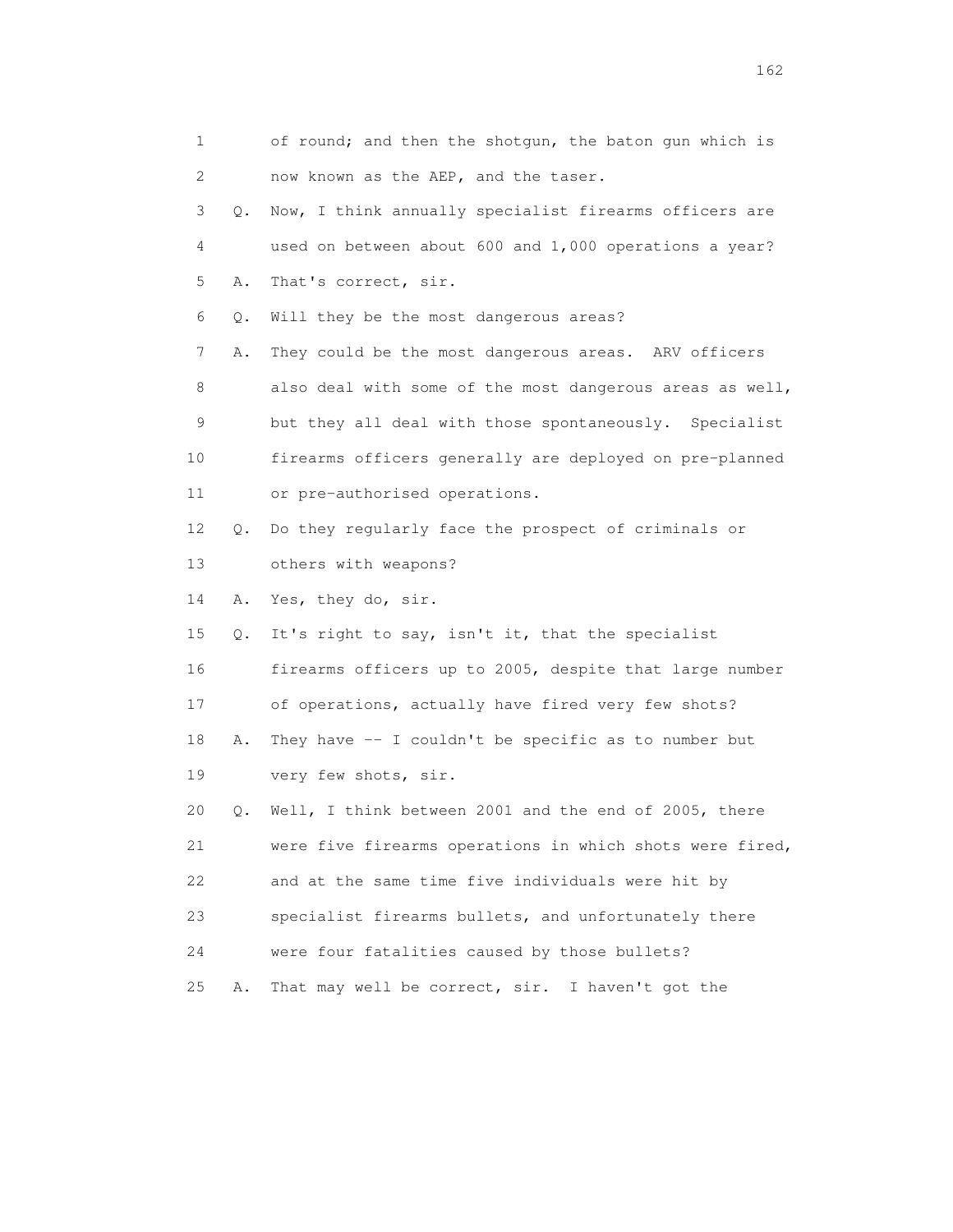1 figures.

| 2  | Q. | I think you yourself, despite your lengthy experience,   |
|----|----|----------------------------------------------------------|
| 3  |    | have never actually fired a shot?                        |
| 4  | Α. | I have been very fortunate in never having to, sir.      |
| 5  | Q. | Would you agree there is a culture of restraint within   |
| 6  |    | the specialist firearms office?                          |
| 7  | Α. | A considerable culture of restraint, sir.                |
| 8  | Q. | The document that we looked at just a few moments ago    |
| 9  |    | when Mr Mansfield was asking you questions, the firearms |
| 10 |    | tactical options document, I think that was a document   |
| 11 |    | that was actually prepared on 21 July 2005?              |
| 12 | Α. | It was, sir. It was prepared by myself and Trojan 80 to  |
| 13 |    | try to facilitate this operation.                        |
| 14 | Q. | So in other words, the day before the incident that the  |
| 15 |    | jury are concerned with?                                 |
| 16 | Α. | This document was put together following the bombings.   |
| 17 |    | It was put together in the afternoon after the bombings, |
| 18 |    | not before them but after them.                          |
| 19 | Q. | The incident this jury are concerned with took place on  |
| 20 |    | 22 July.                                                 |
| 21 | Α. | Sorry, I beg your pardon.                                |
| 22 | Q. | That's all right. So this document that you prepared     |
| 23 |    | with Trojan 80, as you say, on 21 July, it was           |
| 24 |    | a discussion document, I think you told Mr Mansfield?    |
| 25 | Α. | Yes, sir.                                                |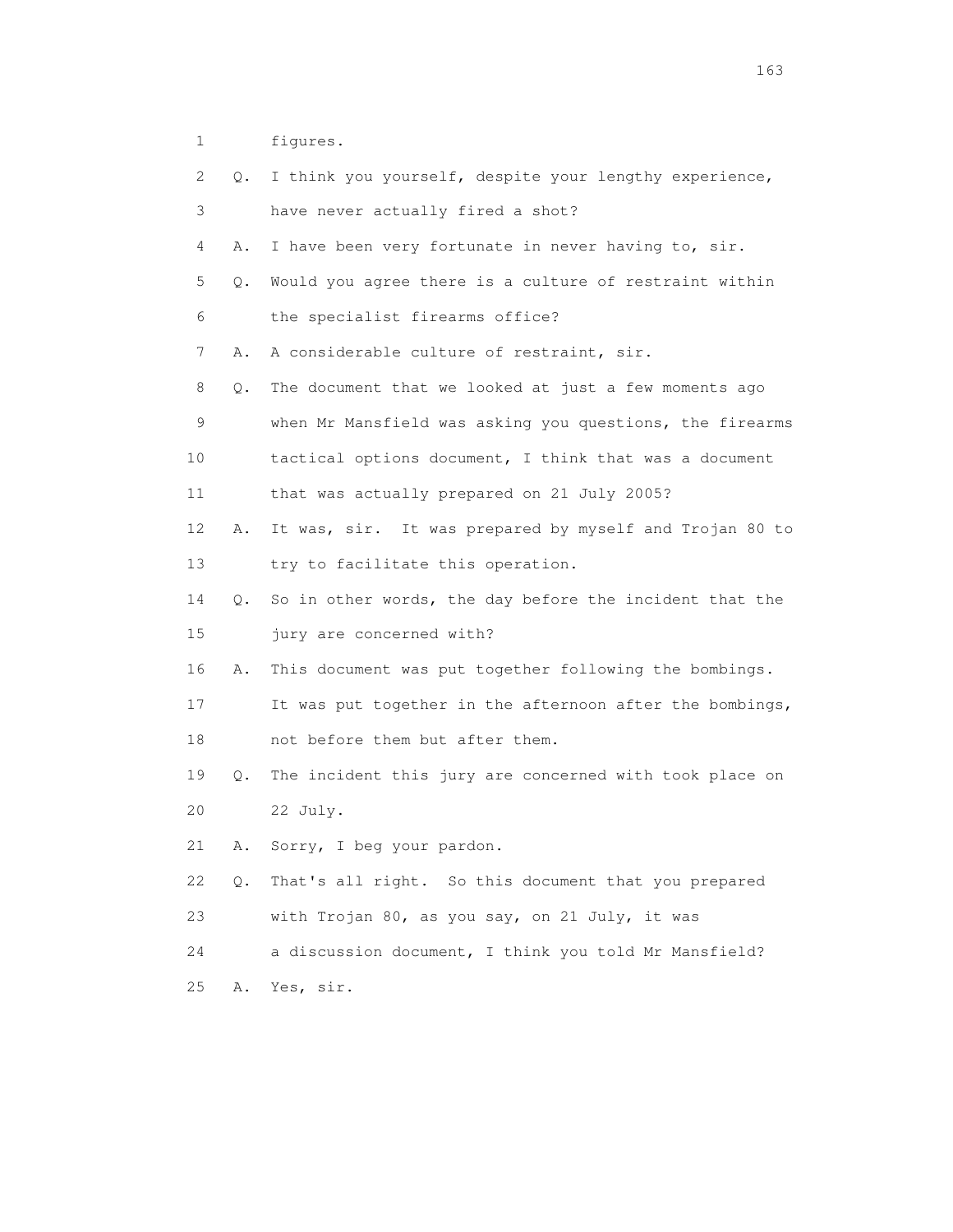1 Q. So does it follow that this was a document that in fact 2 had not been disseminated to others at that time? 3 A. No, it hadn't, sir. 4 Q. I'll leave it, then. Can I ask you, please, about the 5 equipment that a specialist firearms officer will need, 6 or at least consider as to whether or not he should take 7 with him in preparation for an operation. 8 First of all, lightweight body armour that's covert. 9 Can you just tell the jury about that, what that is? It 10 may speak for itself but nevertheless a little 11 explanation might be helpful. 12 A. It's a vest worn over the shoulders and done up round 13 the sides which protects the officers against a certain 14 calibre of bullet, but it's covert, what it says; it's 15 a slim-fitting piece of armour that wouldn't show 16 underneath your clothing. 17 Q. So the fact that it is covert, can we take it it is worn 18 underneath the clothing? 19 A. Yes, sir. 20 Q. Obviously the Glock 17. Now, do specialist firearms 21 officers have their own weapon? 22 A. Yes, sir, they do. 23 Q. So it would be one specifically for the particular 24 officer, whether he be left or right-handed? 25 A. Yes, sir.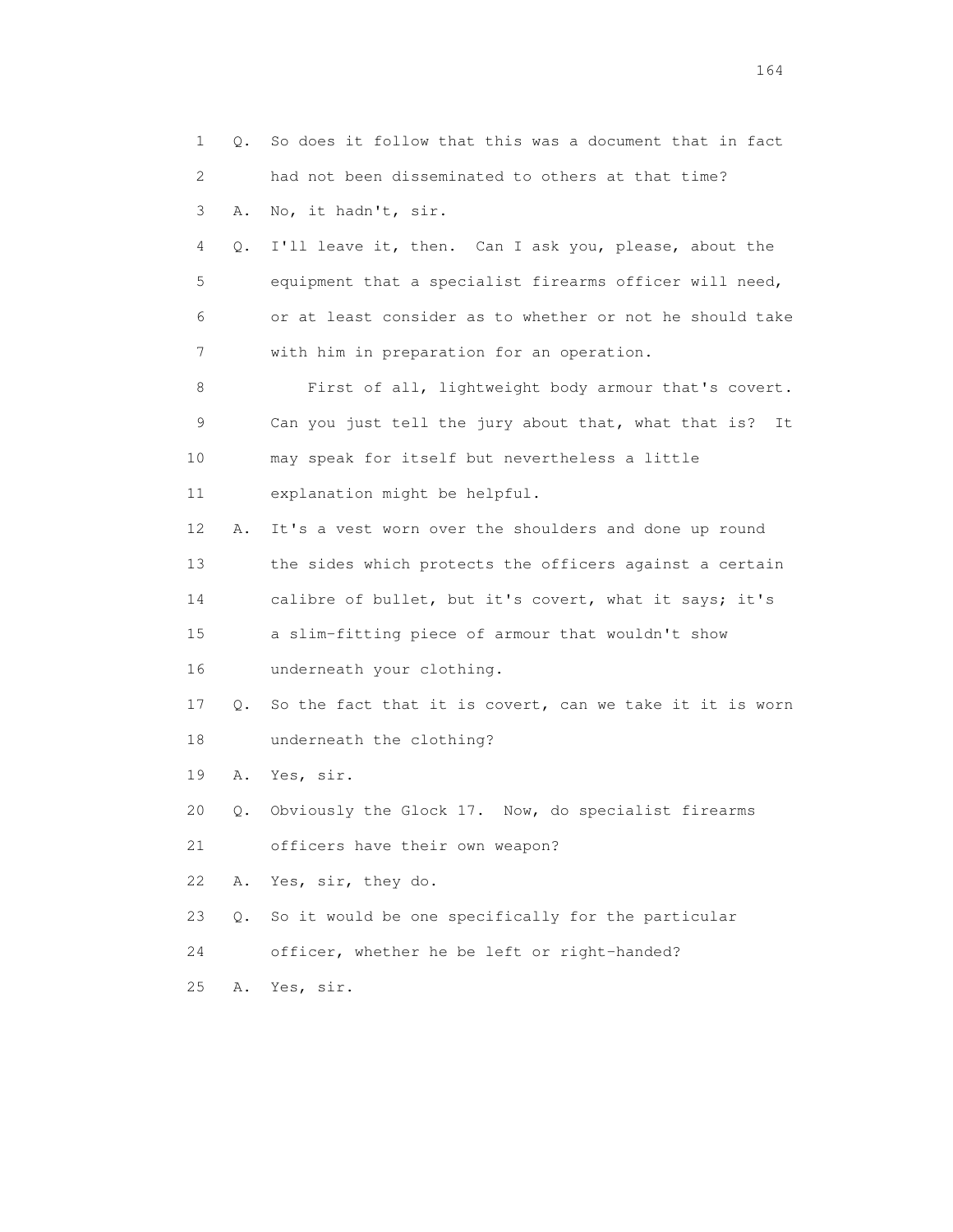- 1 Q. And geared to his use?
- 2 A. Geared to the individual's use and maybe their eyesight 3 as well.
- 4 Q. Of course on 22 July, one of the things that they would 5 have had to have done would be to unload the Glock, the 6 handgun, and reload it with hollow point ammunition?
- 7 A. That's correct, sir.
- 8 Q. That had been authorised for this operation?
- 9 A. That's correct, sir.
- 10 Q. It is ammunition, I think, that had not been used by
- 11 specialist firearms officers in a land-based operation 12 before?
- 13 A. That's correct, sir.
- 14 Q. There is the MP5 carbine, G36, the weapons that you have 15 told us about, the possibility of taking a rifle,
- 16 a taser. Can you help us with a taser?
- 17 A. A taser is in essence an electric stun gun. It's a less 18 than lethal piece of technology.
- 19 Q. Then in addition to which there would be stun grenades,

20 or distraction grenades, and smoke grenades?

- 21 A. Yes, sir.
- 22 Q. A Glock shotgun possibly?
- 23 A. Not a Glock shotgun, maybe a Benelli shotgun.

24 Q. A Hatton gun?

25 A. That is the gun that was referred to for use of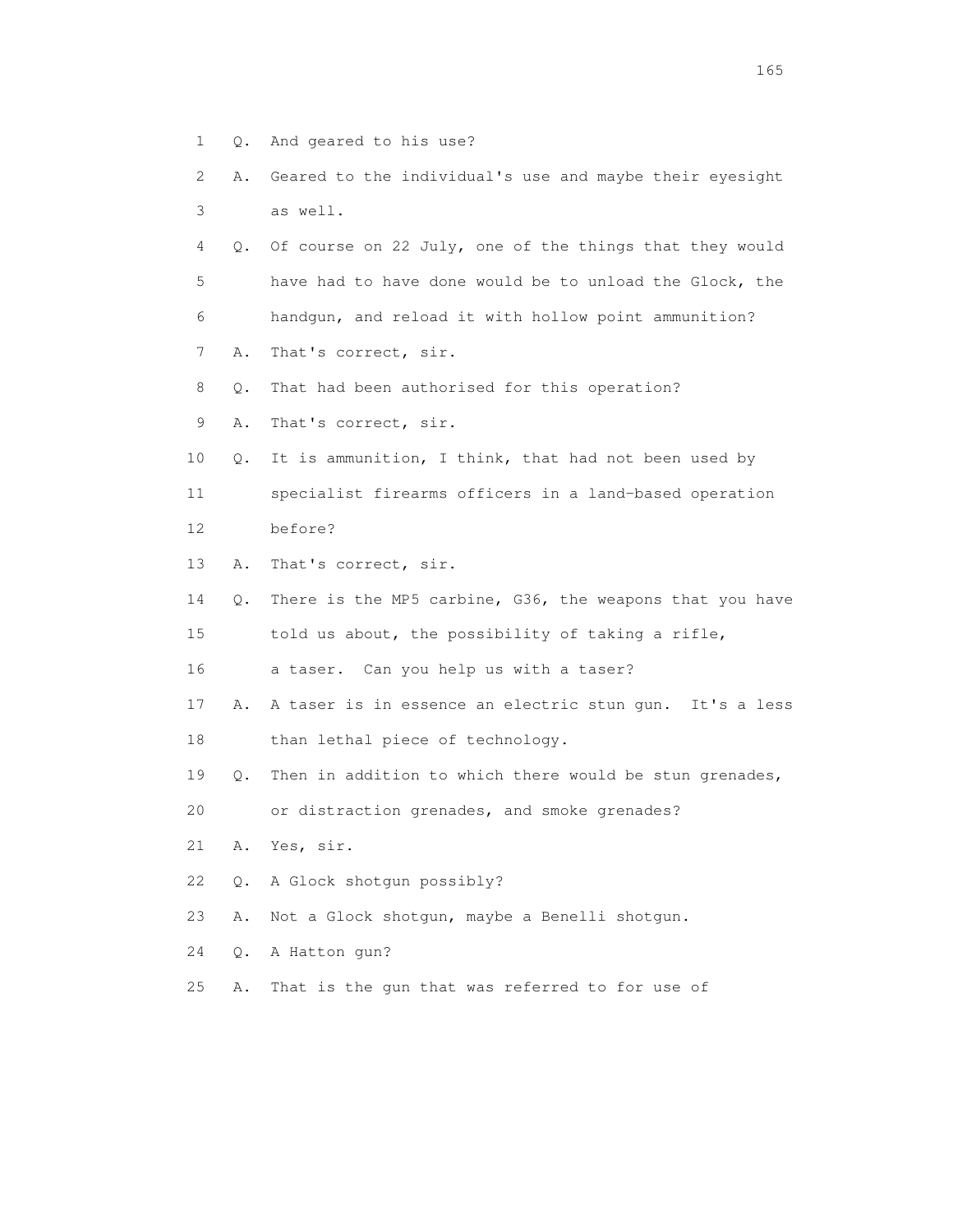- 1 disabling hinges and vehicle tyres.
- 2 SIR MICHAEL WRIGHT: That's the shotgun?
- 3 MR STERN: It's a short-barrelled shotgun, thank you, sir.
- 4 A ballistic shield?
- 5 A. Varying sizes, one long, almost floor to chest height,
- 6 and one much smaller.
- 7 Q. What sort of shield is that?
- 8 A. That's a hard rigid shield similar to this type of
- 9 construction (indicated) that would protect the officers
- 10 again up to a certain calibre of bullet.
- 11 Q. Then of course they have to take a radio?
- 12 A. Yes, sir.
- 13 Q. And batteries in case the batteries run out?
- 14 A. Yes, sir.
- 15 Q. First aid kit?
- 16 A. Yes, sir.
- 17 Q. What is that for?
- 18 A. That's so that in the event of them having to shoot 19 somebody or somebody being injured as a result of
- 20 a taser or being subject to normal force, that they 21 could apply first aid to them at that time.
- 22 Q. Are officers taught first aid techniques in order to 23 provide some assistance to a suspect who has in fact 24 been shot?
- 25 A. They are, sir.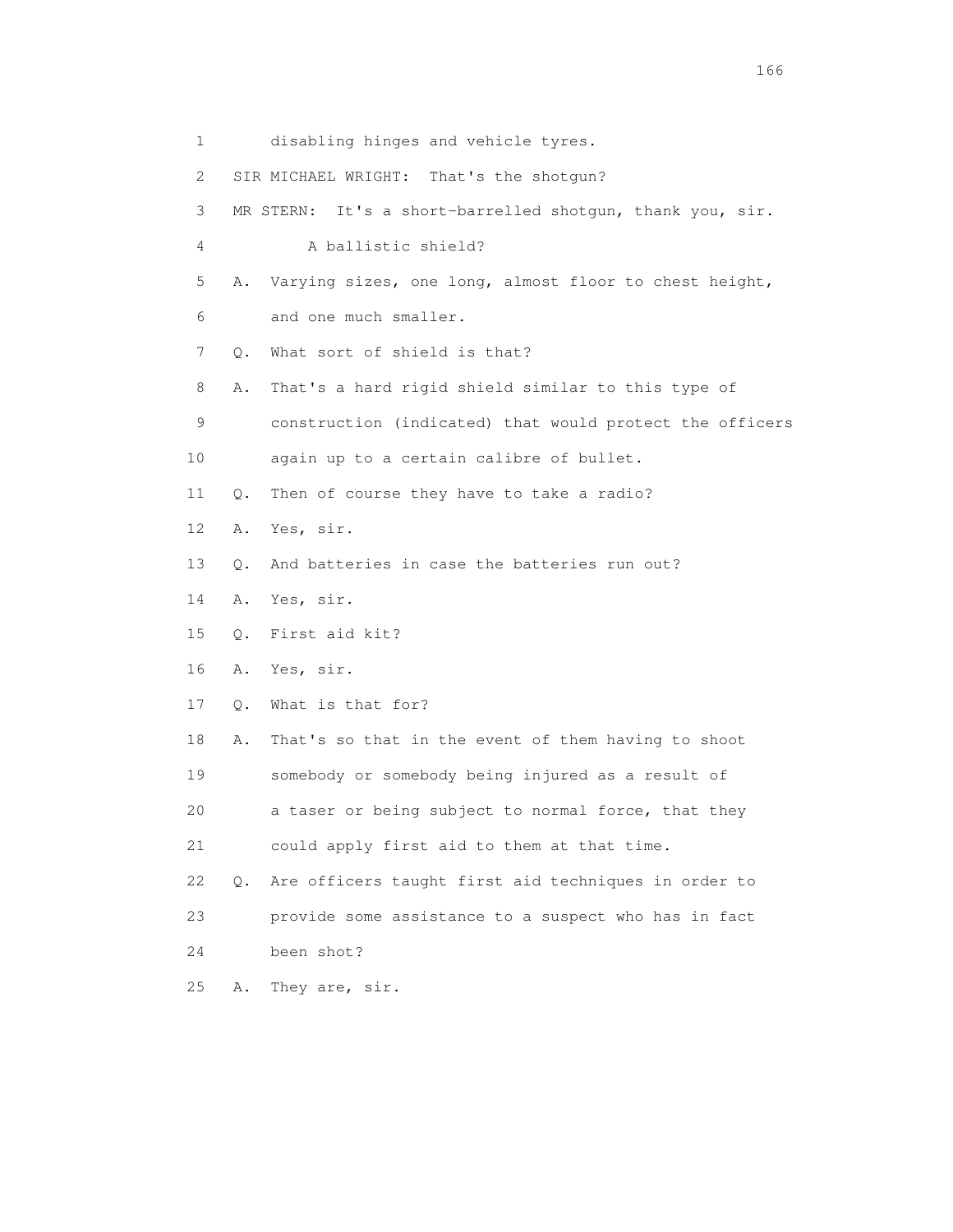- 1 Q. A ladder?
- 2 A. I think that's a collapsible ladder, but yes, sir.
- 3 Q. Yes, I didn't think on the roof. Then we have overt
- 4 body armour?
- 5 A. Overt body armour that's again body armour that's worn 6 over the top of the clothes, but is much thicker and has
- 7 a much greater ballistic protection.
- 8 SIR MICHAEL WRIGHT: It's pretty obvious that it is armour
- 9 too, I imagine.
- 10 A. Yes, sir.
- 11 MR STERN: I think we have seen certain MPs with them. Is
- 12 it bullet proof?
- 13 A. Yes.
- 14 Q. So it's a different one. Helmet?
- 15 A. Ballistic helmet, yes, sir.
- 16 Q. Respirator?
- 17 A. Yes, sir.
- 18 Q. And door-opening equipment?
- 19 A. Yes, sir.
- 20 Q. So the specialist firearms officer has to go to the 21 police station and at the time of the briefing or maybe 22 before the briefing, decide what sort of items they will 23 need to take?
- 24 A. Yes, when they first parade for duty, one of the things 25 they would be looking to find out is what are they going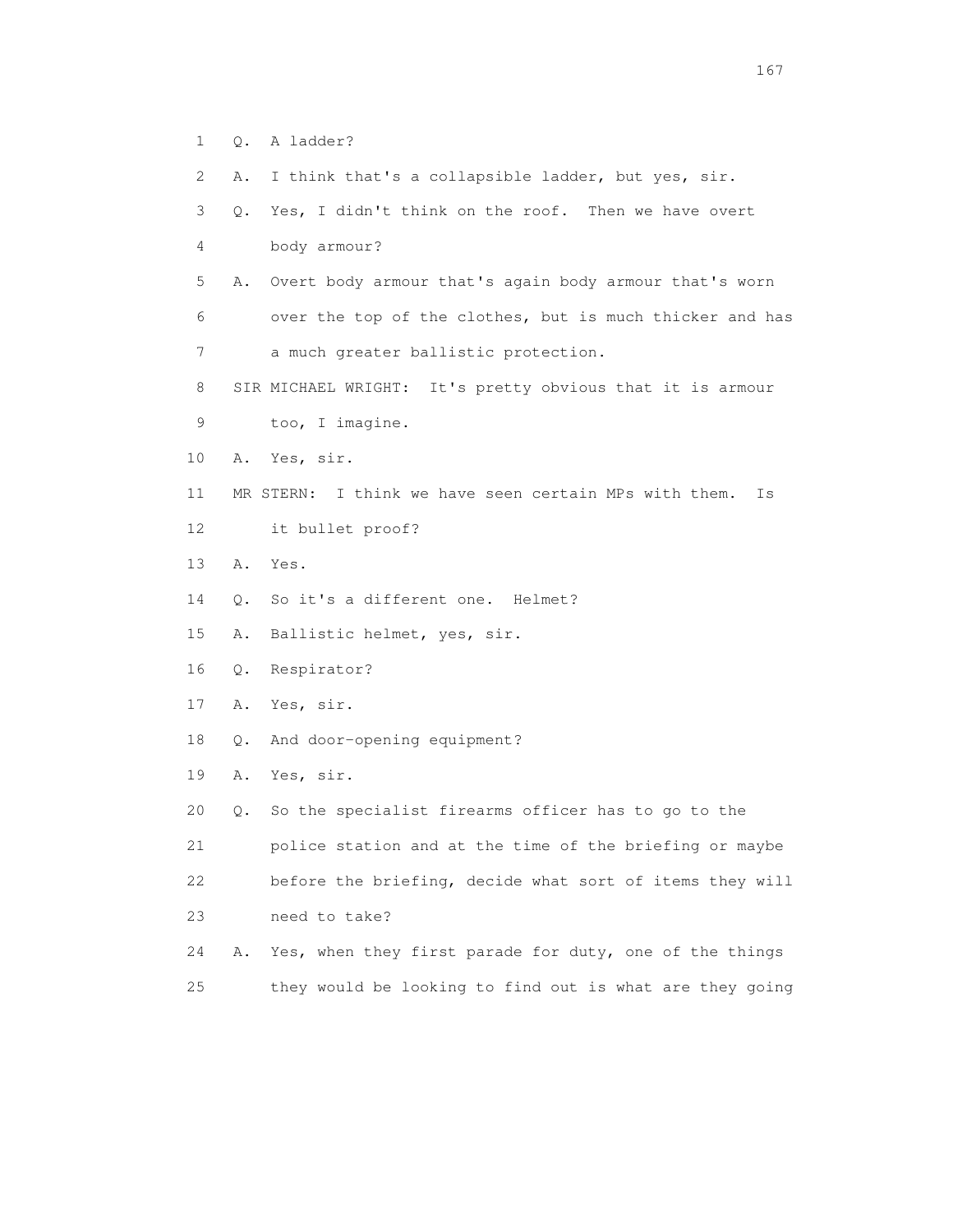1 to be doing or potentially doing that day and then they 2 would equip accordingly. 3 Q. Because they won't know what it is they're going to do 4 until they arrive. 5 A. Correct, sir. 6 Q. It's not a democracy, it's a police force, so in other 7 words -- 8 SIR MICHAEL WRIGHT: They don't actually make their own 9 selection, Mr Andrew, or do they? 10 A. No, sir, it's issued equipment, Metropolitan Police 11 issued equipment. 12 SIR MICHAEL WRIGHT: Presumably either the team leader will 13 decide what he thinks they ought to take. 14 A. There will be certain standard equipment that will go 15 out on all operations and over and above that, it will 16 be operational specific equipment. 17 MR STERN: Can I turn, please, to something else now? The 18 ACPO manual. Mr Mansfield mentioned it. Could you just 19 help the jury with what the ACPO manual is. 20 A. Its correct title is the Association of Chief Police 21 Officers manual, ACPO manual on guidance on the police 22 use of firearms, and it's basically a guidance manual 23 that is issued nationally to advise officers, 24 commanders, and everybody on how police weapons should 25 be used in police operations.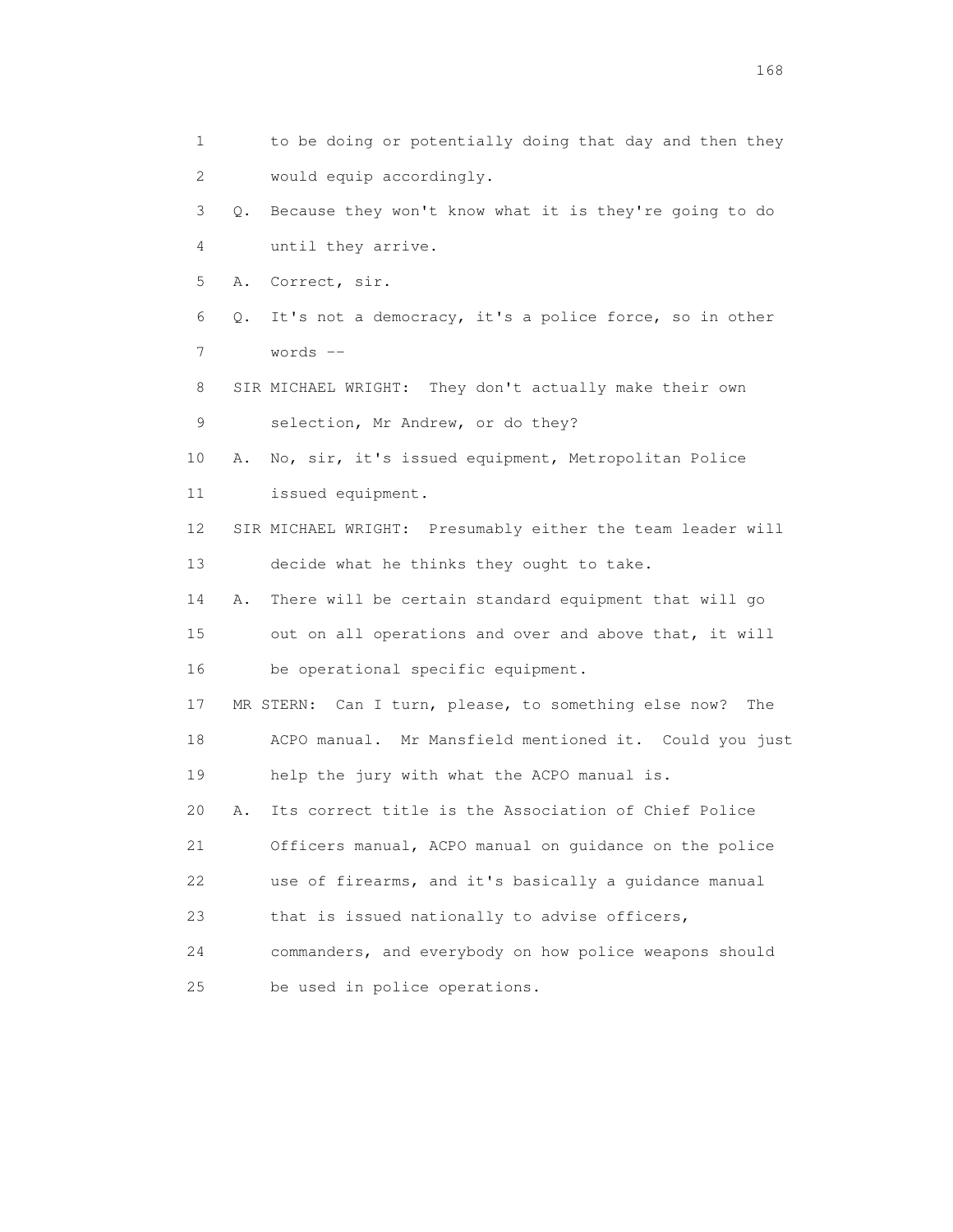1 Q. I wonder if we could have up on the screen, please, 2 document page 258. 3 SIR MICHAEL WRIGHT: Mr Stern, as we have just got it up, 4 I wonder if we could have ten minutes' break. I think 5 the LiveNote writer is getting a bit weary. Let us say 6 3.40, please, ladies and gentlemen. 7 (3.30 pm) 8 (A short break) 9 (3.40 pm) 10 11 (In the presence of the jury) 12 SIR MICHAEL WRIGHT: I just want to express some concern at 13 our rate of progress. I would like to remind everybody 14 that the witnesses being called at this stage are 15 essentially witnesses of fact, and that the expert 16 witnesses on training and matters of that kind such as 17 Mr Swain and Mr Tillbrook will come later in the 18 proceedings. I make it plain I will finish this witness 19 tonight, come what may. 20 Yes, Mr Stern. 21 MR STERN: I am just waiting for the witness to return. 22 SIR MICHAEL WRIGHT: Sorry. 23 MR STERN: I could be a lot quicker without him, but it's 24 probably best to wait. (Pause) 25 Andrew, I wonder if you could switch on your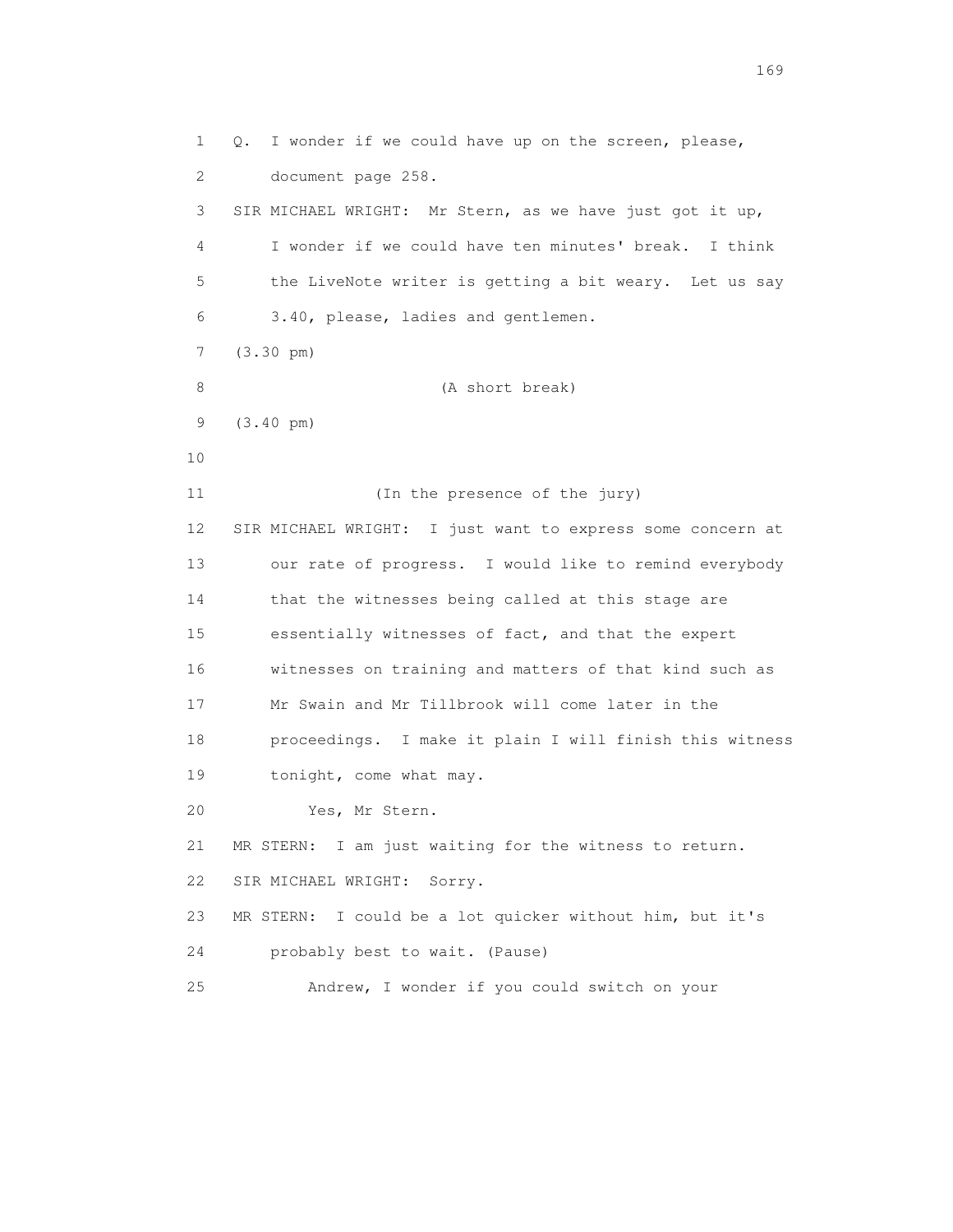1 microphone and if we could have, please, document 258 2 up.

 3 This is the manual that you were just telling the 4 jury about. It's broken down into chapters, and as we 5 can see, it deals with various aspects of law and 6 various aspects of duties and responsibilities of the 7 firearms officer. Bearing in mind the time constraints, 8 I am going to move on, please, to page 262 and look at 9 the bottom of the page at paragraph 1.7. 10 We can see just above 1.7 is the subheading

 11 "A Conflict Management Model". I think that's what you 12 were referring to just a moment or two ago? 13 A. Yes, sir.

 14 Q. "In any conflict situation, a decision-making process is 15 necessary [this is 1.6] to ensure that the conflict is 16 dealt with in a logical and progressive manner. The 17 conflict management model set out below is one way of 18 providing such a logical progression. None of the 19 stages of the model should be seen as the sole 20 responsibility of the police.

 21 "Information and intelligence received leads to 22 a threat assessment. Then, following consideration of 23 the relevant powers and policy, the appropriate tactical 24 options are chosen to manage the threat and resolve the 25 conflict. The cyclic nature of the model allows for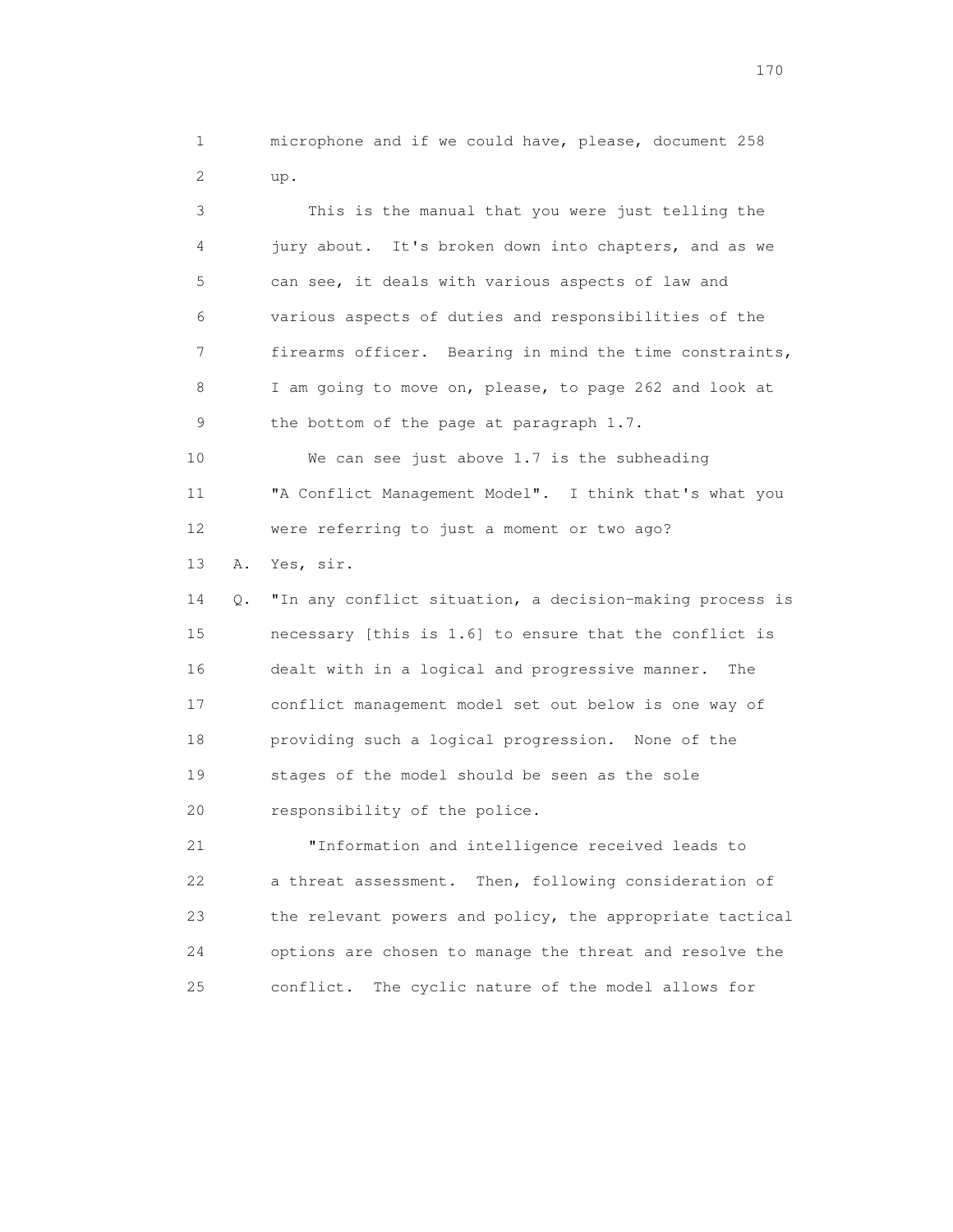1 constant reassessment of the situation for appropriate 2 action to be taken on the basis of the most up to date 3 information available."

 4 I think over the page, there is a diagrammatic form 5 of that.

 6 Could we go, please, to page 270, paragraph 5.6. 7 This relates to a question you were asked, I think by 8 Mr Mansfield, under the subheading "Intelligence":

 9 "It is the responsibility of the Silver Commander in 10 consideration of the conflict management model to 11 maximise the level of intelligence gathered within 12 operational constraints, and this will better inform 13 their decision-making process and allow for a more 14 reliable threat assessment on which to base a tactical 15 plan and its continual review. It should be remembered 16 that in spontaneous incidents all the information may 17 not be immediately available."

 18 Is there anything there with which you disagree? 19 A. No, sir.

 20 Q. Page 278, please. This just deals with a summary. 21 Under "Circumstances when weapons may be fired": 22 "You may open fire against a person only when 23 absolutely necessary after traditional methods have 24 tried and failed, or must, by the very nature of the 25 circumstances, be unlikely to succeed if tried."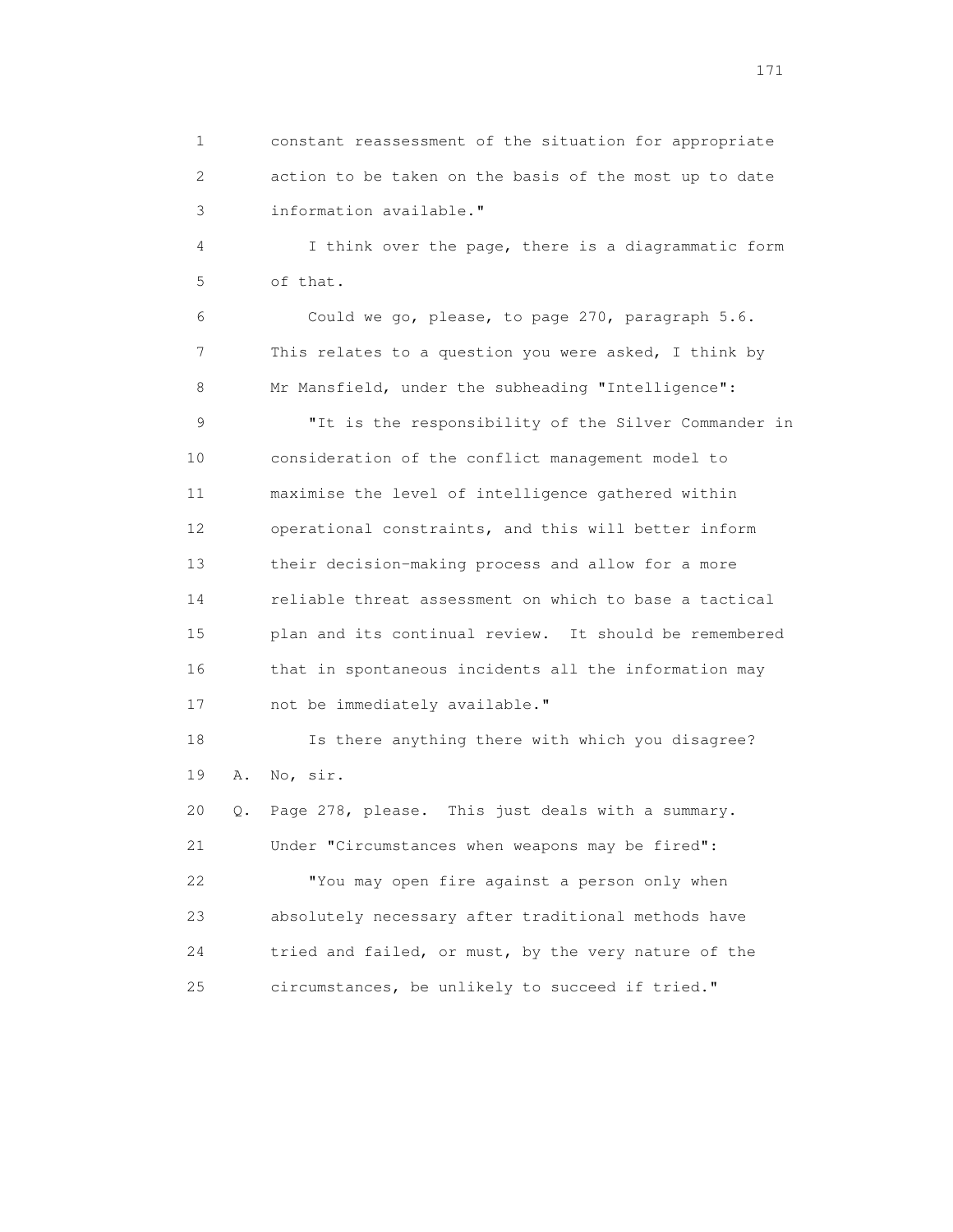| 1  |    | Can I ask you to pause there. Are traditional or         |
|----|----|----------------------------------------------------------|
| 2  |    | conventional methods likely to succeed in the face of    |
| 3  |    | a suicide bomb?                                          |
| 4  | Α. | You would have to consider them, along the conflict      |
| 5  |    | management model, but the chances are that if you are    |
| 6  |    | dealing with a definite confirmed suicide bomber, then   |
| 7  |    | they may not.                                            |
| 8  | Q. | "To sum up, a police officer should not decide to open   |
| 9  |    | fire unless that officer is satisfied that nothing short |
| 10 |    | of opening fire could protect the officer or another     |
| 11 |    | person from imminent danger to life or serious injury."  |
| 12 |    | Now, all officers know, if I can summarise various       |
| 13 |    | other aspects of this document, all firearms officers    |
| 14 |    | know that if they fire shots and the suspect dies, there |
| 15 |    | will be an investigation by the Independent Police       |
| 16 |    | Complaints Commission and indeed a review by the Crown   |
| 17 |    | Prosecution Service as the learned Coroner, I think,     |
| 18 |    | indicated when he opened the case to the jury?           |
| 19 | Α. | Yes, sir.                                                |
| 20 | Q. | Of course, that all takes some time, and as we have      |
| 21 |    | heard, in this case I think the IPCC commenced           |
| 22 |    | investigations in July 2005, and the Crown Prosecution   |
| 23 |    | Service made their decision by July 2006 that no         |
| 24 |    | individual would face criminal prosecution.<br>So it's   |

25 that sort of stress that an officer has to face after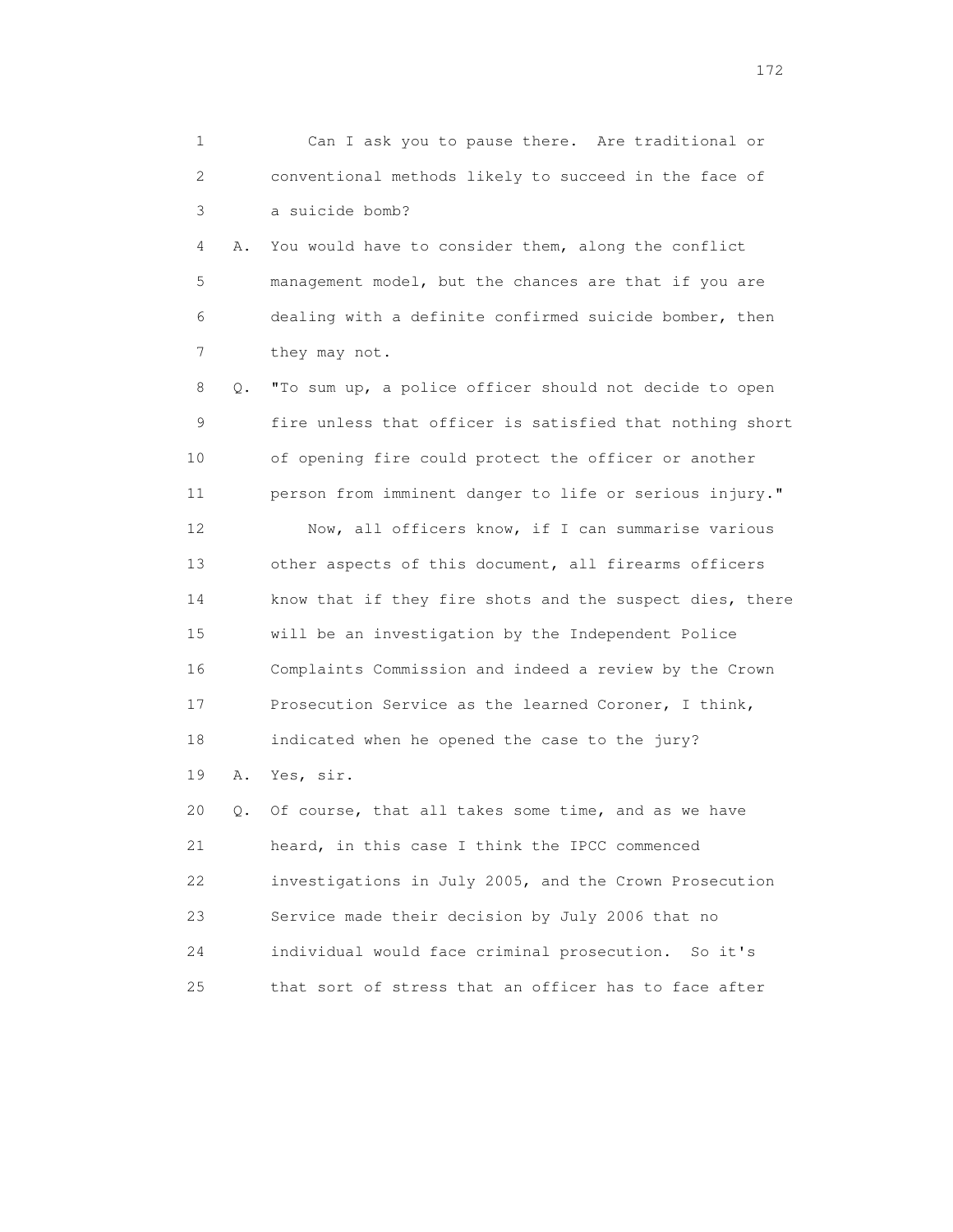1 any incident as well?

2 A. Absolutely correct, sir.

 3 Q. 292, please, just very briefly without, again if I can 4 summarise it to save a little time, is it the fact that 5 research has shown that the accuracy of shots fired 6 under training conditions is generally greater than in 7 operational circumstances? 8 A. Yes, sir, that's true. 9 Q. Looking at 6.1, please, if we may: 10 "When it is considered necessary to open fire on 11 a subject, using conventional ammunition, police 12 officers need to shoot to stop an imminent threat to 13 life. The imminence of any threat should be judged, in 14 respect to the potential for loss of life, with due 15 regard to legislation and consideration of necessity, 16 reasonableness and proportionality. Research has 17 indicated that only shots hitting the central nervous 18 system (which is largely located in the central body 19 mass) are likely to be effective in achieving rapid 20 incapacitation. Shots which strike other parts of the 21 body cannot be depended upon to achieve this." 22 So ordinarily the shots fired by a firearms officer 23 will be to this area, the central nervous area? 24 A. Yes, it would be to the largest target area that they 25 can see.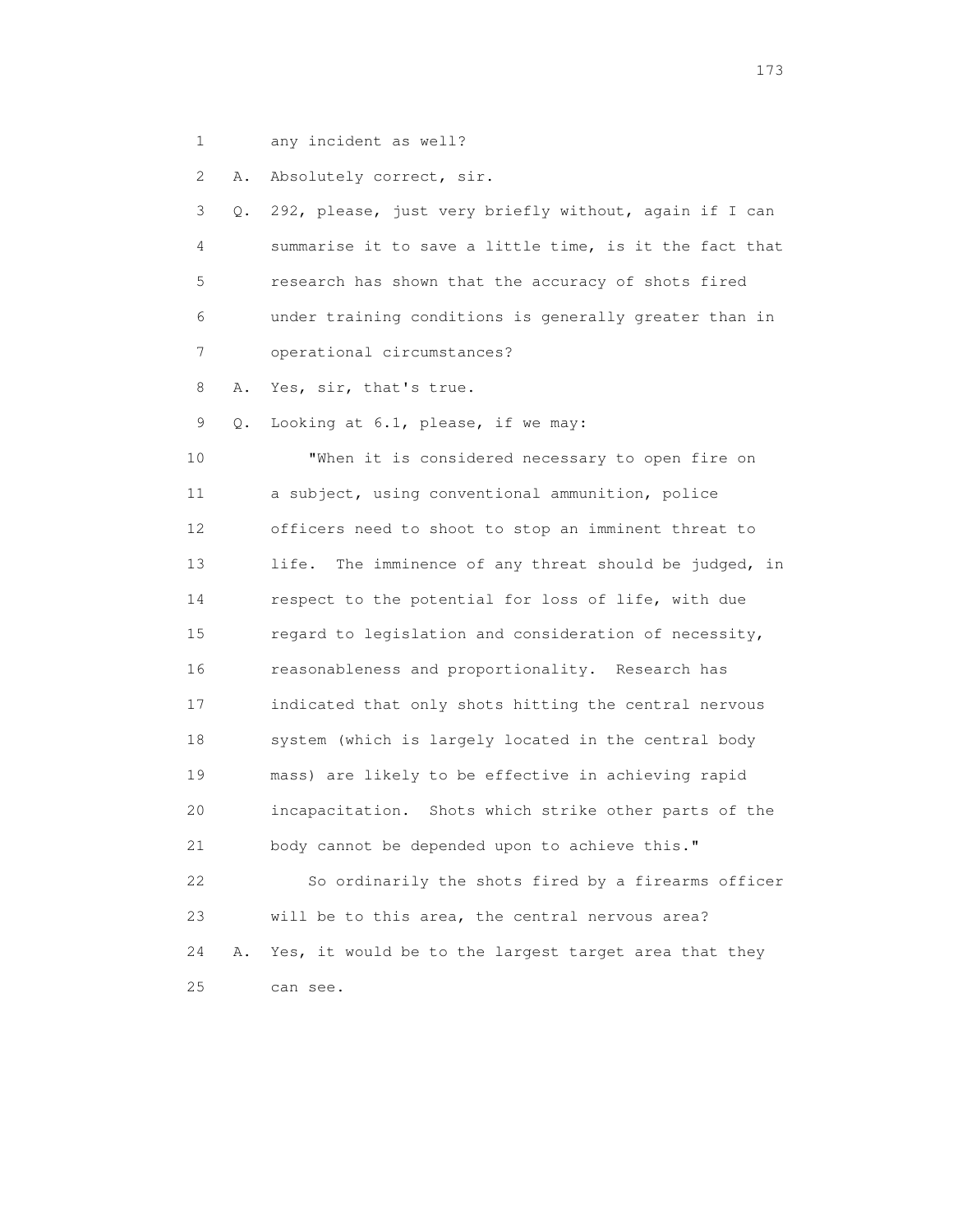1 Q. That is where?

2 A. That is the upper torso, torso area.

 3 Q. If we could look, please, at page 38 in the document 4 bundle. 5 This is part of your decision document to provide 6 officers on the operation on 22 July with 9mm 124-grain 7 hollow point ammunition; is that right? 8 A. That's right, sir. 9 Q. If we look halfway down, we can see your reason for it. 10 It says: 11 "Intelligence and experience indicates that suicide 12 bombers when confronted by police may carry out their 13 objective and detonate their device, killing themselves, 14 irrespective of whether they have reached their target 15 or not." 16 Then there is a reference to Madrid: 17 "In developing a plan to combat suicide killers, the 18 MPS have devised tactics involving the challenge and/or 19 shooting dead where absolutely necessary by armed 20 officers of persons reasonably believed to be such 21 persons. These tactics are contained within a plan 22 called Kratos and Clydesdale." 23 These are, of course, extreme circumstances calling 24 for extreme measures? 25 A. Yes, sir.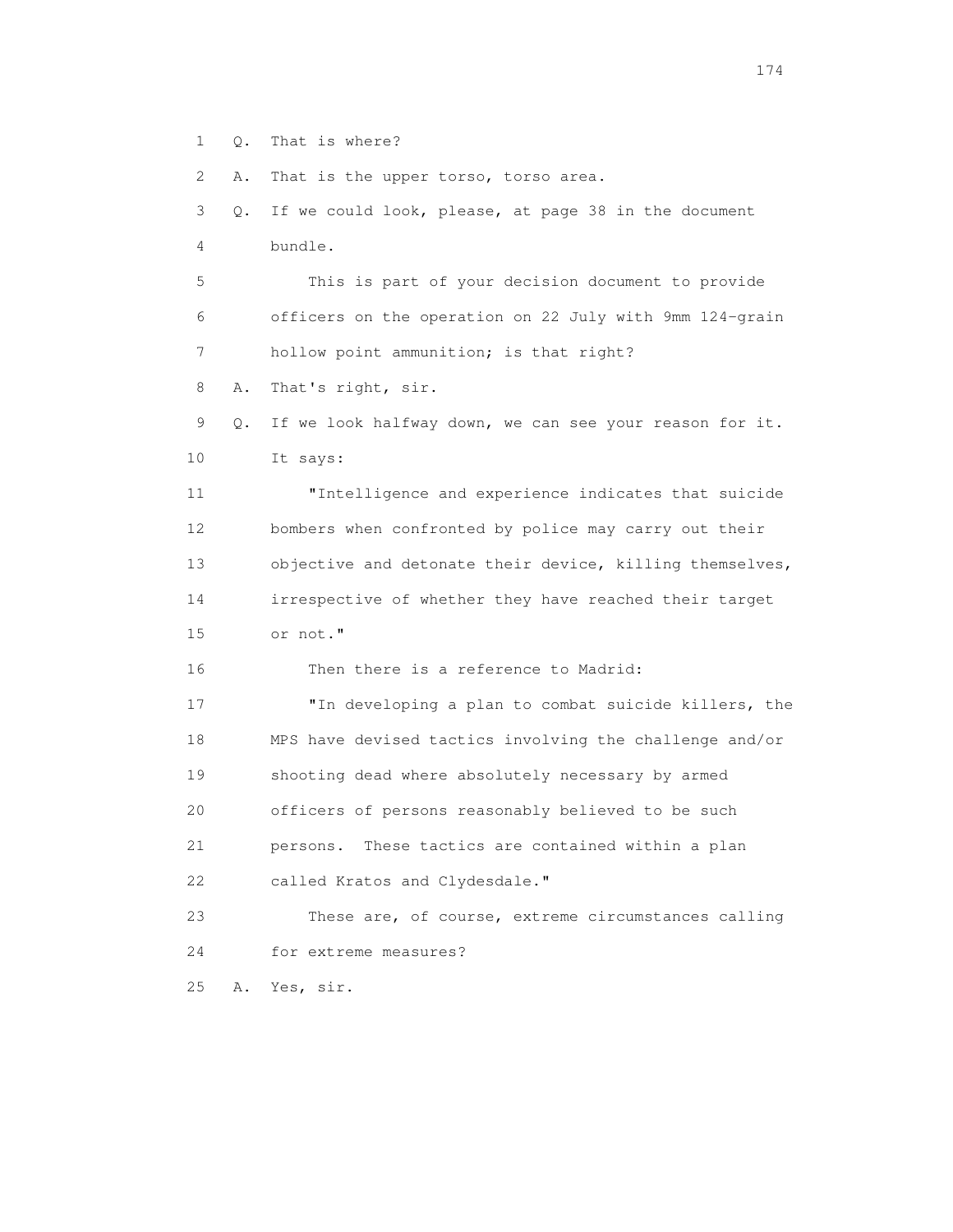1 Q. "Where a suicide killer is to be shot dead, then medical 2 advice has indicated that a brain stem shot will be the 3 only way to immediately incapacitate the suspect, 4 thereby preventing them from initiating a device they 5 have on them, which they may be able to do if a shot is 6 not immediately fatal." 7 So that, I think, is the training for specialist 8 firearms officers in the circumstances that are set out 9 in that document? 10 A. It is, sir, yes. 11 Q. I would like your help with one other matter, please, in 12 relation to specialist firearms officers going forward 13 and actually going to arrest somebody? 14 A. Yes, sir. 15 Q. We know that there is a command structure. We have 16 heard about that. I want to ask you, please, about 17 something called the traffic light system, and could you 18 just help us very briefly with what that is? 19 A. The traffic light system is a system that's used 20 primarily in vehicle surveillance operations, where you 21 run through a system of traffic lights; you will have 22 what's known as state red, state amber and state green. 23 When a surveillance team and a firearms team are working 24 together on a surveillance operation, you would use that 25 system then. State green will indicate at the beginning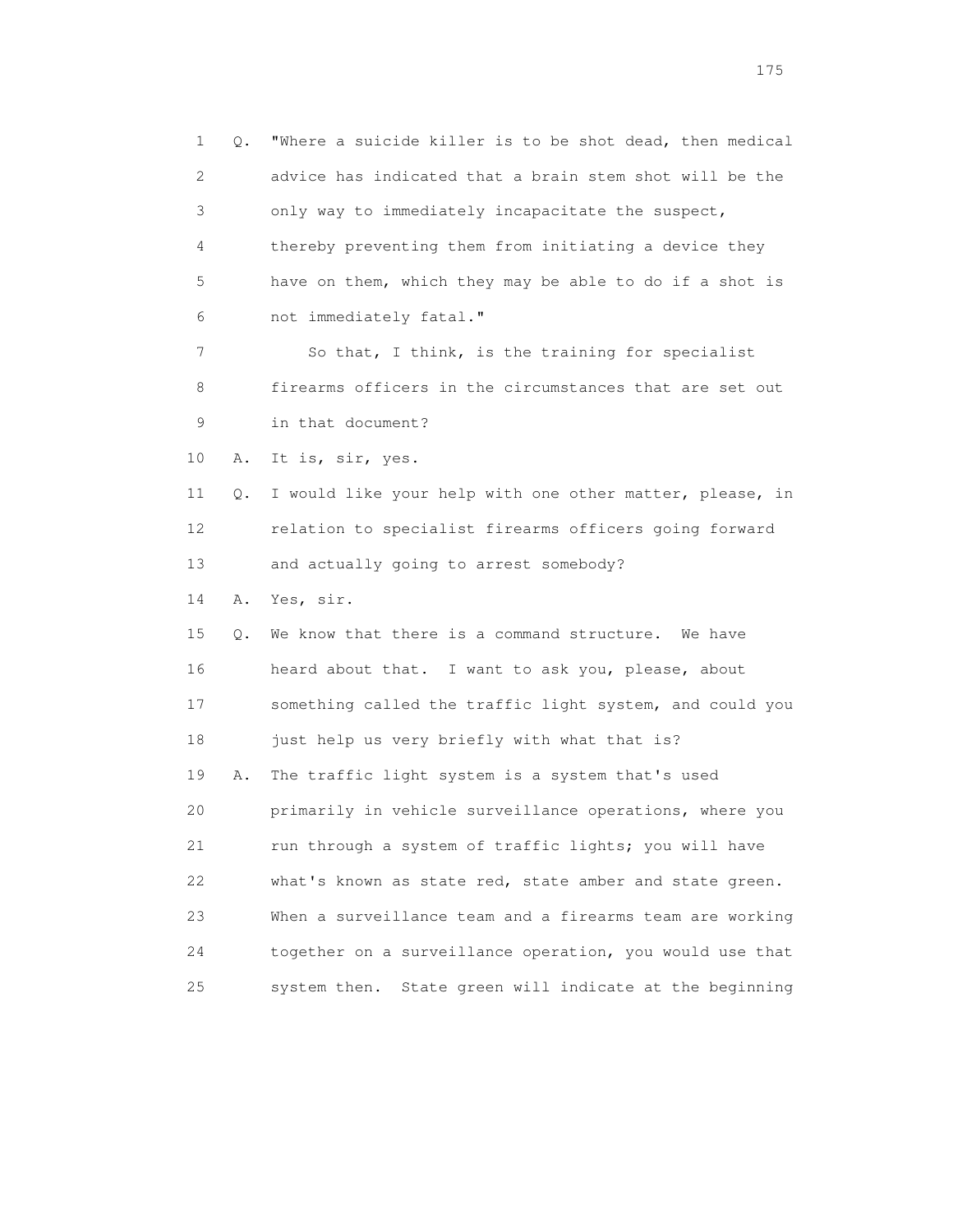1 of the operation that you are just running in a normal 2 surveillance mode, just conducting regular surveillance 3 with the surveillance officers doing the surveillance, 4 and the firearms officers following behind. 5 When there is enough evidence to suggest that 6 an arrest should be made, the Silver Commander will 7 announce that the operation is now at state amber. That 8 is then an indication for the firearms team to start 9 moving through the surveillance convoy to get into 10 a position to make the arrest. 11 Once the team are in the right position, then the 12 firearms team leader, the Bronze commander, will then 13 issue a command of state red, and that means that 14 a situation has arisen that they can now put an arrest 15 in as soon as possible. 16 SIR MICHAEL WRIGHT: It doesn't tell you anything about what 17 sort of arrest? 18 A. No, sir, it's just a system of command and control to 19 get you into a position. 20 SIR MICHAEL WRIGHT: Thank you. 21 MR STERN: So the position is this: that until Silver gives 22 the order that the operation is moving to amber, he 23 retains or she retains the priority over what should 24 happen and what should be done. 25 A. Yes, sir, the officers would not act independently until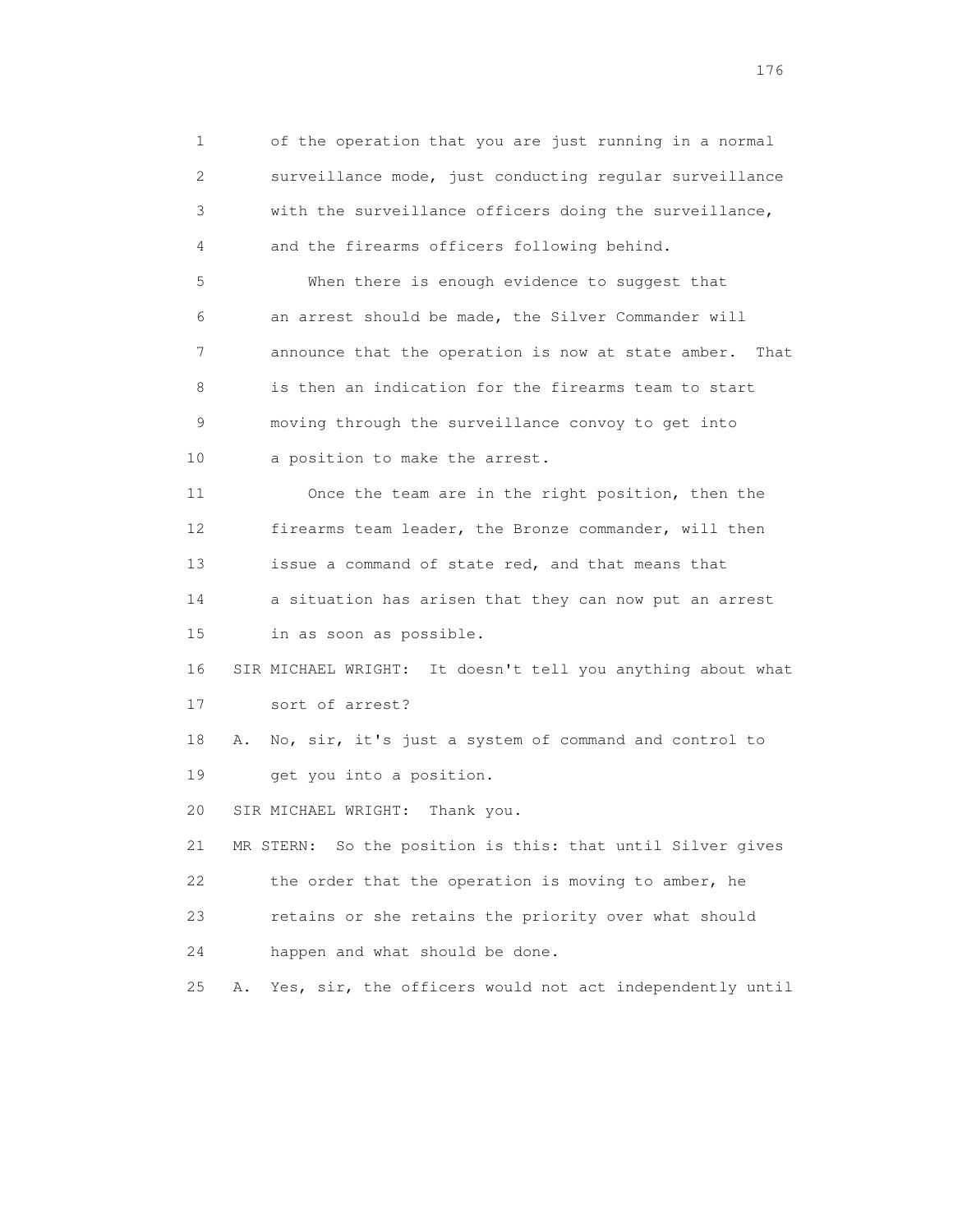1 the command is given.

 2 Q. Once that order is given by Silver, it then moves to the 3 firearms team?

4 A. Correct, sir.

 5 Q. In order for the leader to decide when would be the best 6 time for the intervention of the suspect?

7 A. Correct, sir.

 8 Q. Right. Just going back to the manual for one last time, 9 please, page 293, and we can see it's a very short 10 paragraph at 8.3, "Aims":

 11 "The aim of most operations involving authorised 12 firearms officers is to identify, locate, contain and 13 neutralise the threat posed."

 14 So those are the four aspects that every firearms 15 officer is taught; is that right? Identify the threat, 16 locate the threat, and then contain it and neutralise 17 the threat posed; is that right?

18 A. Yes, sir, that's right.

 19 Q. Let me just put this to you. Mr Mansfield said: 20 "So it's clear to you why I am asking these 21 questions, what I am wanting to demonstrate is that had 22 an orange team with all the right structures actually 23 gone to Scotia Road at a much earlier time and been 24 there at [9.44] it's a possibility -- I suggest a strong 25 one -- that what happened could have been avoided, do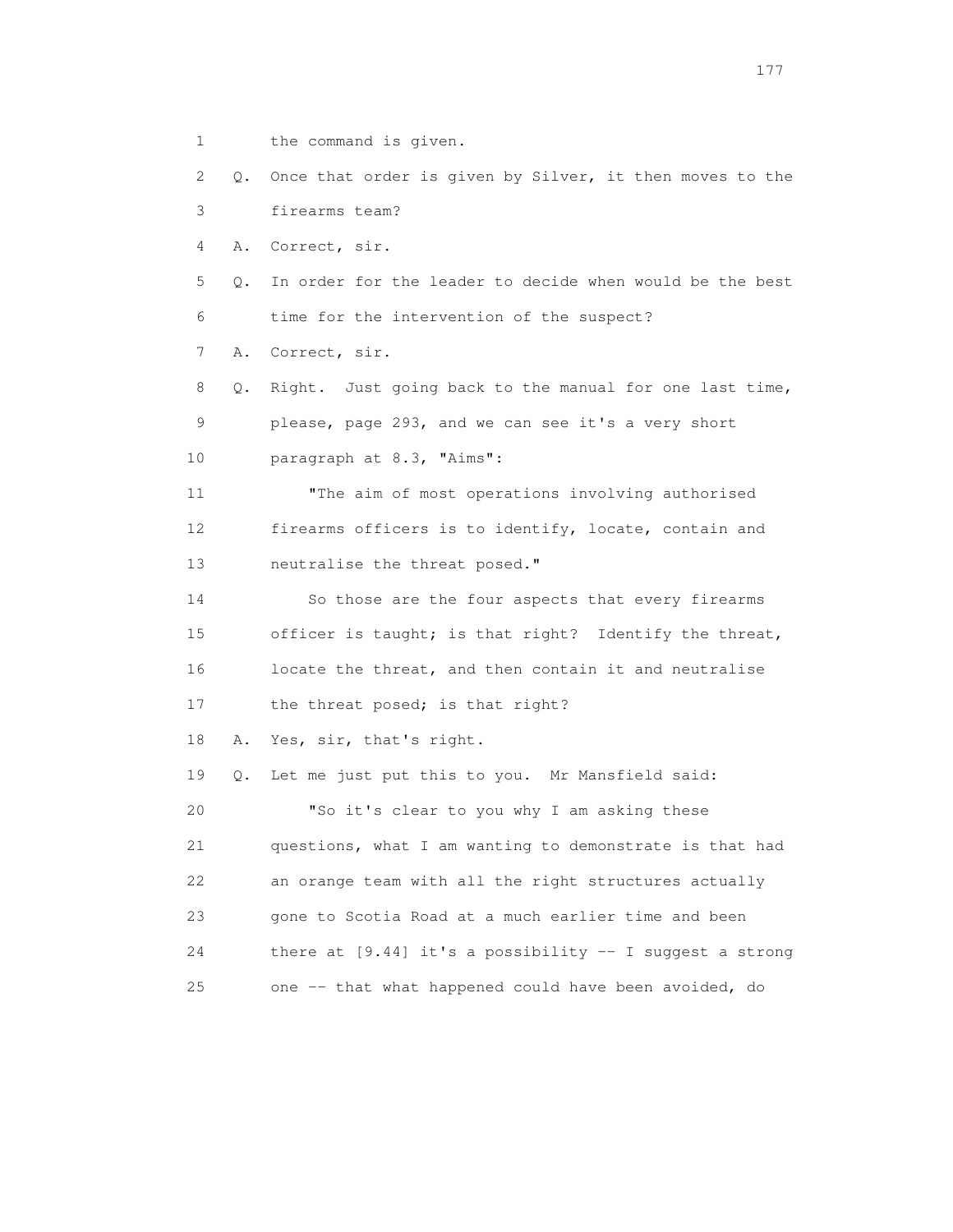1 you follow?" 2 That was the question, I think, that he put to you. 3 MR MANSFIELD: It's 34. 4 MR STERN: You said 44, but if you meant 34 that's very 5 helpful. 6 MR MANSFIELD: Sorry. 7 MR STERN: Thank you. 8 We have heard that the firearms officers, on what 9 Mr Mansfield has told us, were in the vicinity of 10 Scotia Road at about 9.30; all right? 11 A. Yes, sir. 12 Q. It may be that we will hear evidence that they were at 13 the Territorial Army Centre a few minutes before that. 14 Are you aware of the position of the 15 Territorial Army Centre or would you like me to show you 16 the map? 17 A. No, I am aware of its location on the map. 18 Q. Can we just, before we look at the various time aspects, 19 deal with it in this way: do you agree that containing 20 and neutralising the threat of a suicide bomber on the 21 London Underground tube carriage is a less than ideal 22 location? 23 A. Yes, I would agree with that, sir. 24 Q. It is extremely challenging location for even specialist 25 firearms officers?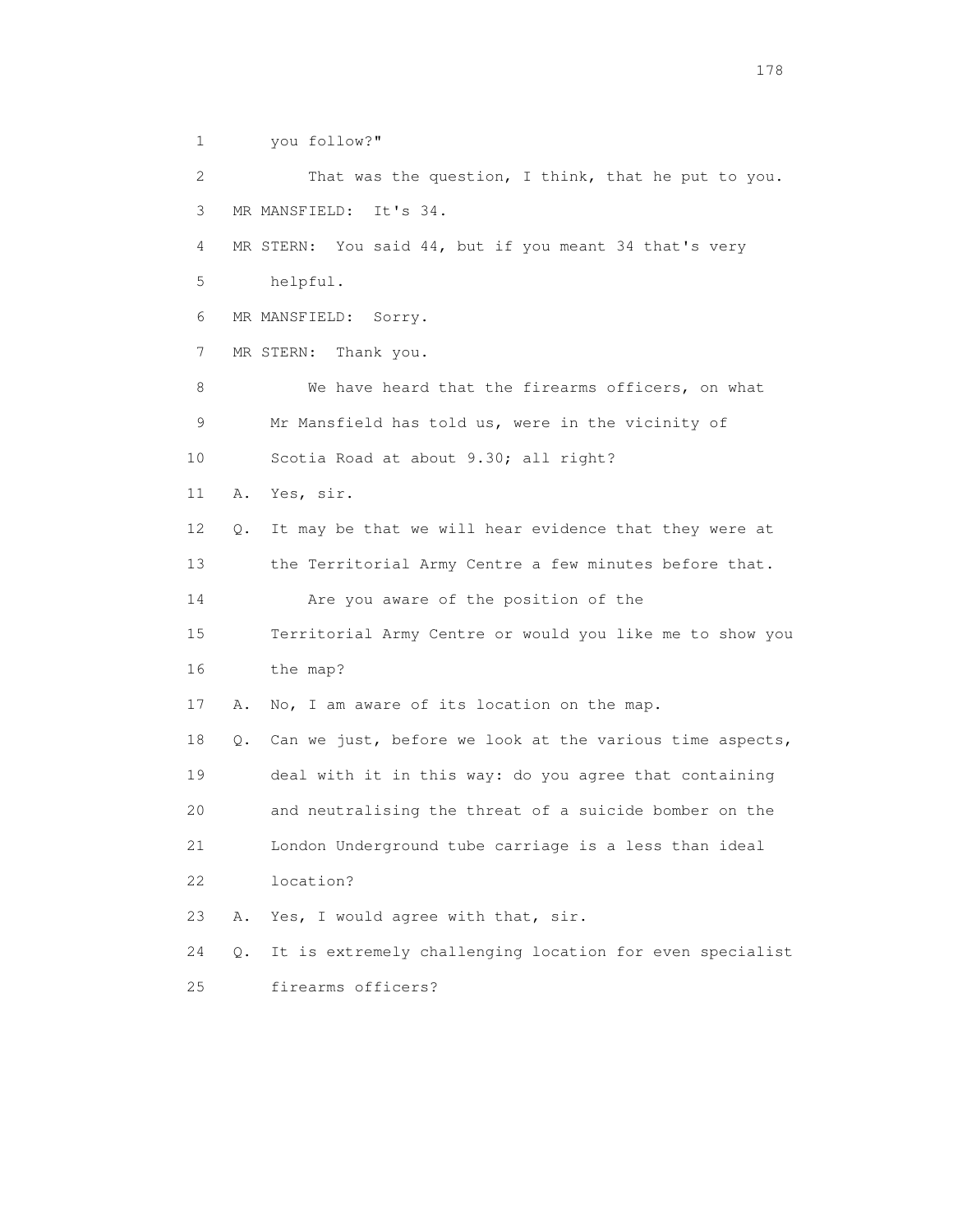1 A. It is a challenging environment. It does, I guess, by 2 virtue of you are down the Underground, assist you in 3 locating and containing because there aren't many places 4 to go within it, but the environment itself is very 5 challenging. 6 Q. Yes, I mean, there is no cover for a start? 7 A. Very little cover down an Underground station, sir. 8 Q. Of course, very little time, bearing in mind the 9 circumstances of an individual getting on a train that 10 may be departing any moment? 11 A. Yes. 12 Q. There is, as we will hear, in addition to that problem, 13 a communication problem because radios I think at that 14 time were not working underground? 15 A. That's correct, sir. 16 Q. Would your opinion be the same in relation to a threat 17 of a suicide bomber on a London double decker bus? 18 A. That would still be a risky operation, depending on 19 where that bus was located, how many people were on the 20 bus. The only difference I could seek to draw is that 21 the radios would work. 22 Q. Yes, but still would you agree, a very high risk 23 location to stop a suicide bomber? 24 A. I think anywhere in London presents that particular 25 problem, sir.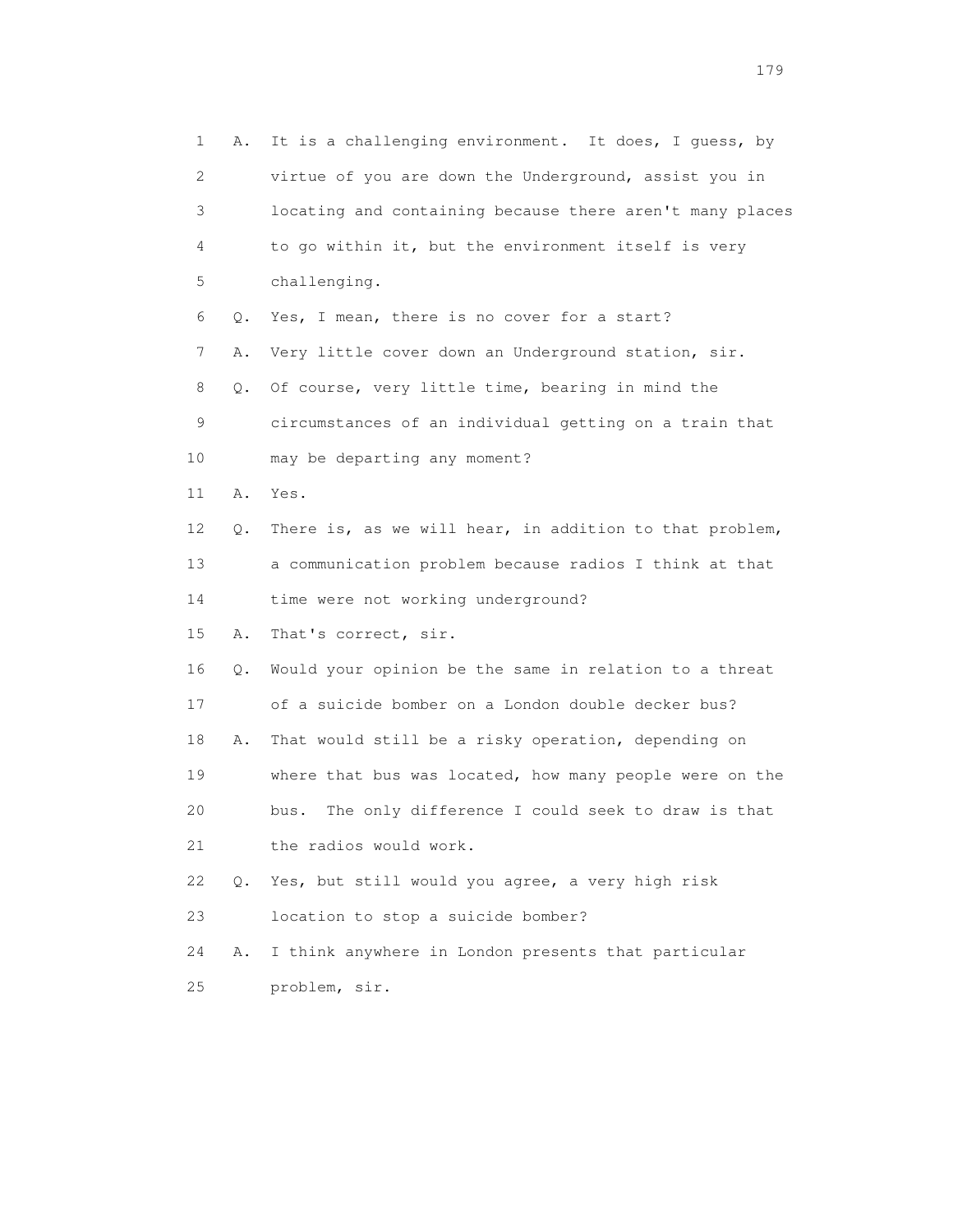1 Q. Well, I appreciate that, but bearing in mind the 2 circumstances of this case, an individual on a fairly 3 crowded bus at about between 9.30 and 10 o'clock in the 4 morning, that would be far from ideal; do you agree? 5 A. Very far from ideal, sir, yes. 6 Q. Now, in those circumstances, then there are four, 7 potentially four possible occasions when an individual 8 in this case could have been contained by CO19. First 9 of all, prior to him emerging from the property. 10 Perhaps we can deal with that quite quickly. 11 SIR MICHAEL WRIGHT: Mr Stern, we have been through all 12 this. We really have. 13 MR STERN: If I may say so, with respect, Mr Mansfield has 14 dealt with it in one particular way, and I wish to, if 15 I may -- 16 SIR MICHAEL WRIGHT: I would have thought the answers were 17 self-evident, but please continue. 18 MR STERN: The arrest of an individual within that block of 19 flats at number 21, would that be a place which would be 20 possible at that time in the morning? 21 A. No, sir. 22 Q. All right. The next stage, then, is between about 9.34 23 and 9.39, when Mr de Menezes walked from Scotia Road and 24 got to the bus stop and got on the bus. That's the 25 second stage. Can I just ask you about that, please?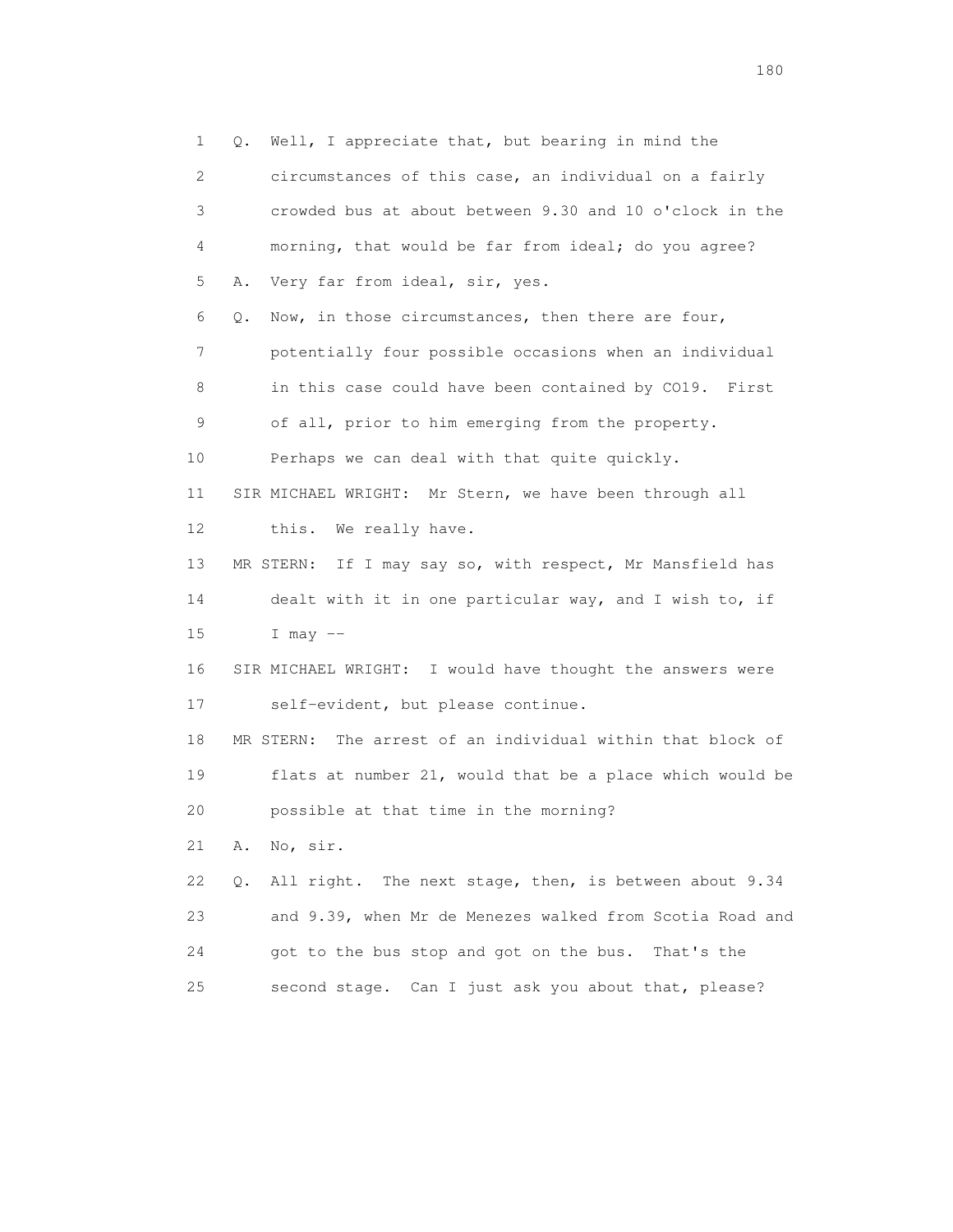1 We were -- a scenario was put to you, I think, by 2 Mr Mansfield in relation to what the state of 3 identification was. 4 If the evidence is this, that was transmitted over 5 the radio, "It would be worth somebody else having 6 a look", would you consider that sufficient for CO19 to 7 step? 8 SIR MICHAEL WRIGHT: I am sorry, Mr Stern, I do not want to 9 be difficult about this, but how does any of this relate 10 to the involvement of C2 and C12 in this matter? They 11 were not even there. 12 MR STERN: Well, sir, it may be that the evidence will be 13 that they were. 14 SIR MICHAEL WRIGHT: What, at Scotia Road? 15 MR STERN: At the Territorial -- well, certainly not both -- 16 SIR MICHAEL WRIGHT: They were never deployed to Scotia Road 17 and they were never directed to intervene at 18 Scotia Road. 19 MR STERN: That's precisely the point. 20 SIR MICHAEL WRIGHT: That may be, but because of that, why 21 is any of this relevant to their involvement, which 22 didn't start until they got to Stockwell station? 23 MR STERN: The point is this, sir, that they were at the 24 Territorial, or at least one of them was at the 25 Territorial Army Centre, and if it is said that they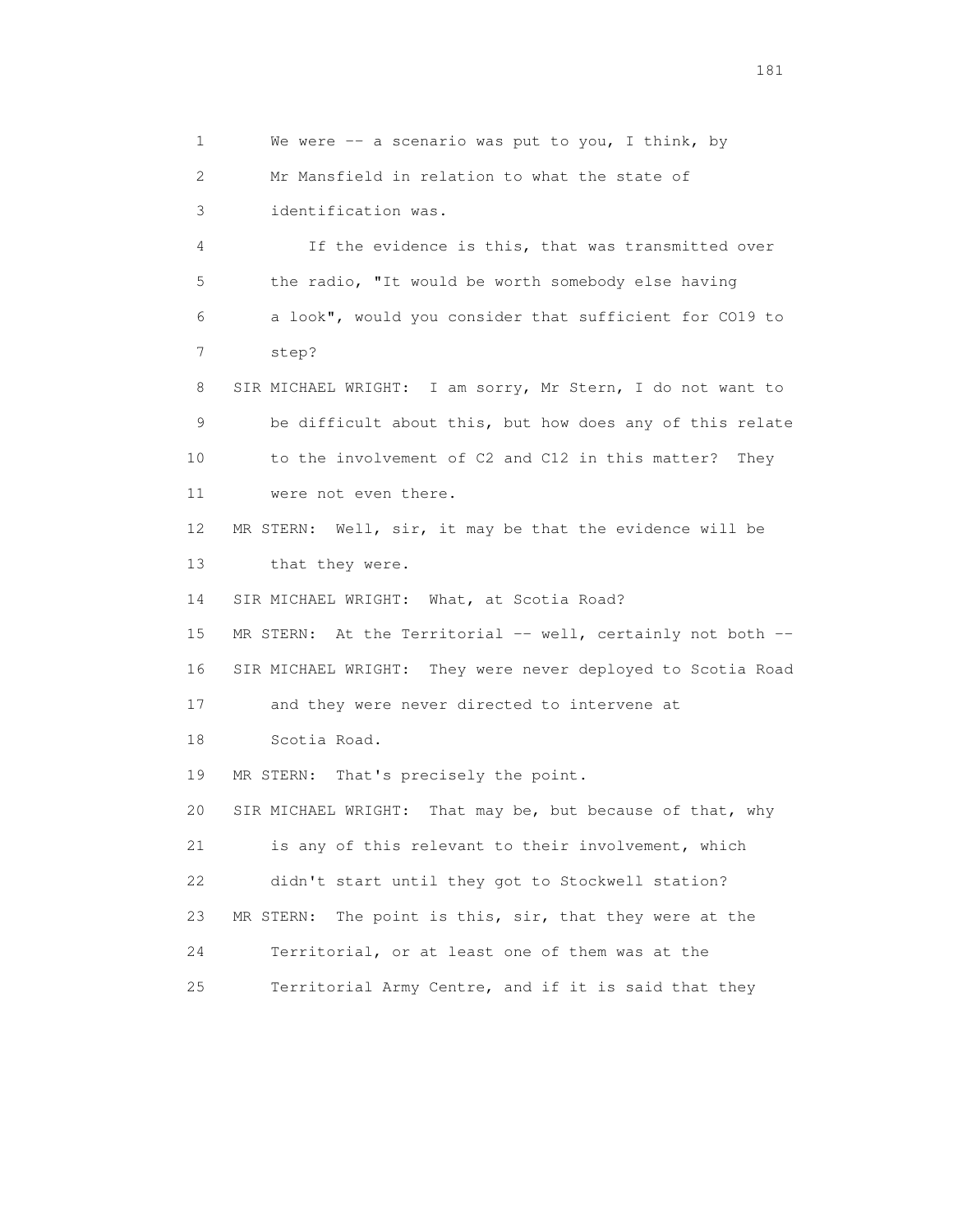1 should have acted in a different way, the point is at 2 which point they were deployed. 3 SIR MICHAEL WRIGHT: I don't think anybody is suggesting 4 they should have acted in a different way from the rest 5 of the team who were under the directions of the team 6 leader. There could be no personal involvement of C2 7 and C12 as to anything that did or did not happen at 8 Scotia Road, is the point I am trying to make, but 9 I really don't see what issue relating to those two 10 individuals this cross-examination goes to. 11 MR STERN: Well, it goes to the points that were made by 12 Mr Mansfield that maybe will not be told by others, 13 which is the suitability of an orange team, which were 14 not present at that time, and whether or not CO19 would 15 be generally criticised in relation to it. That is it. 16 SIR MICHAEL WRIGHT: I do not want to get difficult, 17 Mr Stern, but I suspect that Mr Mansfield's 18 cross-examination on that area was not directed in any 19 way at C2 or C12. 20 MR MANSFIELD: Sir, that's true. 21 MR STERN: Well, I merely wanted to put this in relation to 22 those various stages, and I have got very little left of 23 those various stages, but, sir, it is the fact that this 24 officer was the senior tactical firearms officer, and it 25 is perhaps helpful for the jury in looking to decide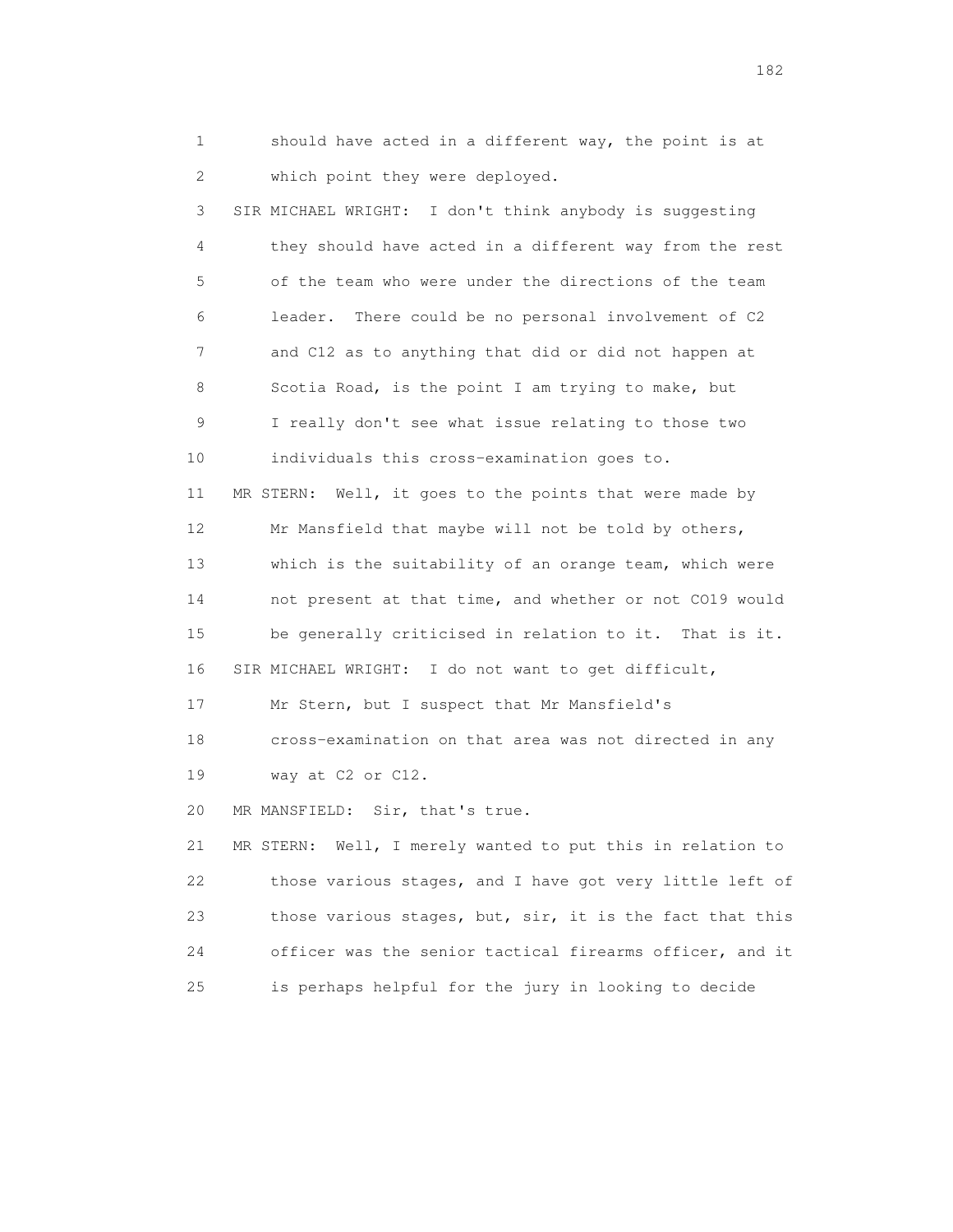1 whether or not the points that are made -- 2 SIR MICHAEL WRIGHT: I am sure you understand what I am 3 putting to you. 4 MR STERN: No, I understand completely, sir, but the point 5 is various matters have been put and I want to, if 6 I can, assist the jury in having a look at whether or 7 not the propositions of -- 8 SIR MICHAEL WRIGHT: Insofar as you appear for an interested 9 person, your questions should be directed to the 10 interests of those persons and not indulging in a genre 11 view of the evidence of the police operations as 12 a whole. Now, I have made my point clear. I do not 13 want to stop you, but I do expect to have some restraint 14 observed with this cross-examination. 15 MR STERN: Well, I hope I have, sir. I have asked very few 16 questions in this case, and I just want to deal with the 17 firearms policy that's been dealt with in a way that may 18 not be entirely accurate. 19 SIR MICHAEL WRIGHT: You have heard Mr Mansfield say that 20 none of his cross-examination was directed to C2 and 21 C12. That in my view should be enough. 22 MR STERN: It may be that others will deal with it, then. 23 SIR MICHAEL WRIGHT: There are plenty of others to deal with 24 it. 25 MR STERN: Then I will not carry on with those stages. That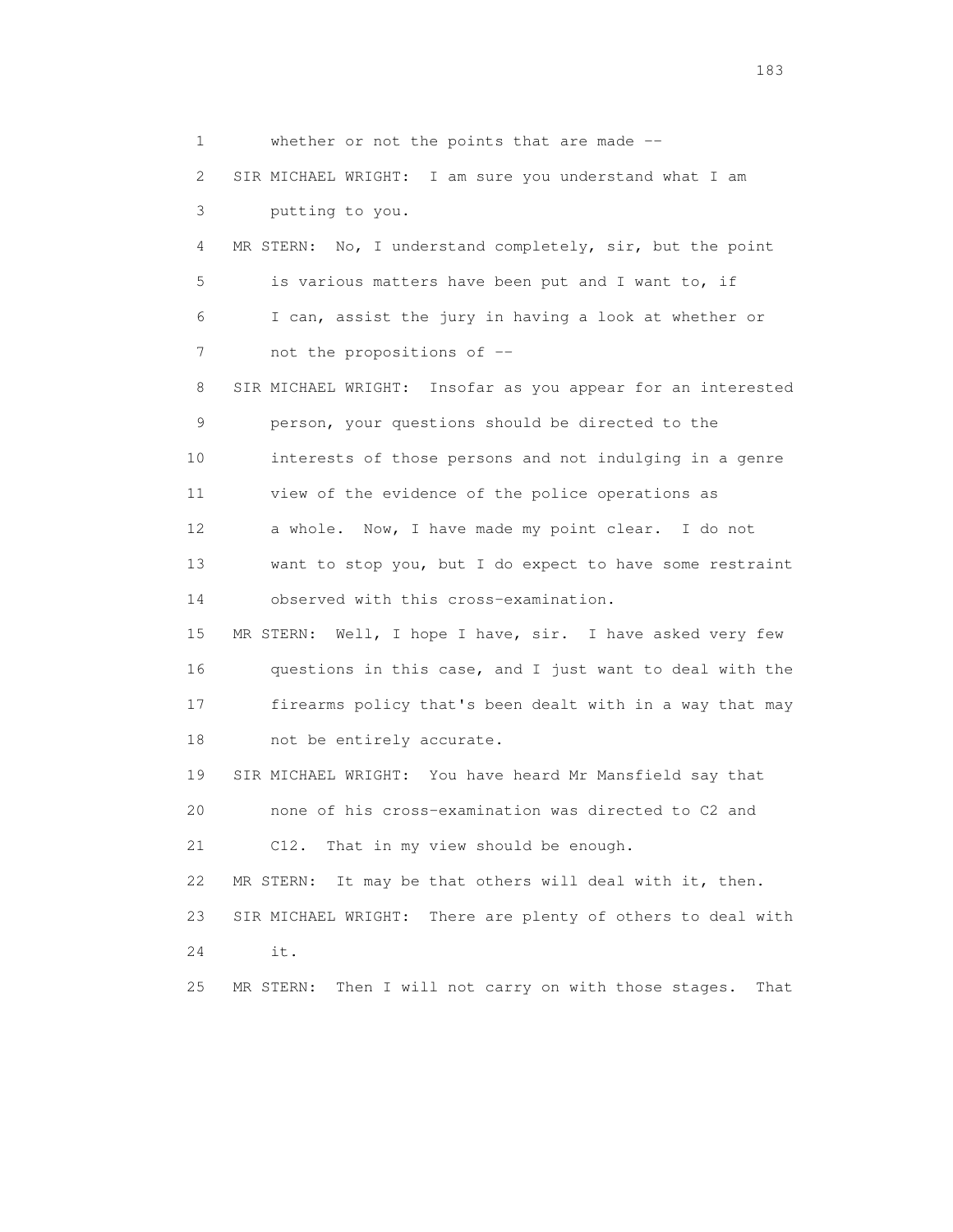1 is the end of my cross-examination.

2 SIR MICHAEL WRIGHT: Yes, Mr Perry.

 3 Questions from MR PERRY 4 MR PERRY: Thank you very much, sir. 5 Andrew, I represent Mr McDowall and Commander Dick, 6 and Chief Inspector Esposito, and also Detective Chief 7 Inspector Purser, and my name is David Perry. 8 A. Good afternoon, sir. 9 Q. May I just ask you a very few questions about the 10 specialist firearms teams with which we are directly 11 concerned in this case, just to see where we are. 12 First of all, the black team, just so we get the 13 overall structure in our minds, came on duty at 7 am on 14 22 July, and were kitted and briefed and deployed to 15 Scotia Road? 16 A. Yes, sir. 17 Q. So that's one team, just keeping that in mind. Second, 18 we have heard about the orange team which was the duty, 19 the night duty standby team, and that was the team 20 eventually deployed to Portnall Road. Just to remind 21 everyone, that's London W9, north of the Harrow Road up 22 near Queens Park? 23 A. That I believe is correct, sir. 24 Q. We have also heard about a third team. I just want to

25 plot each of these teams and what happens to them. We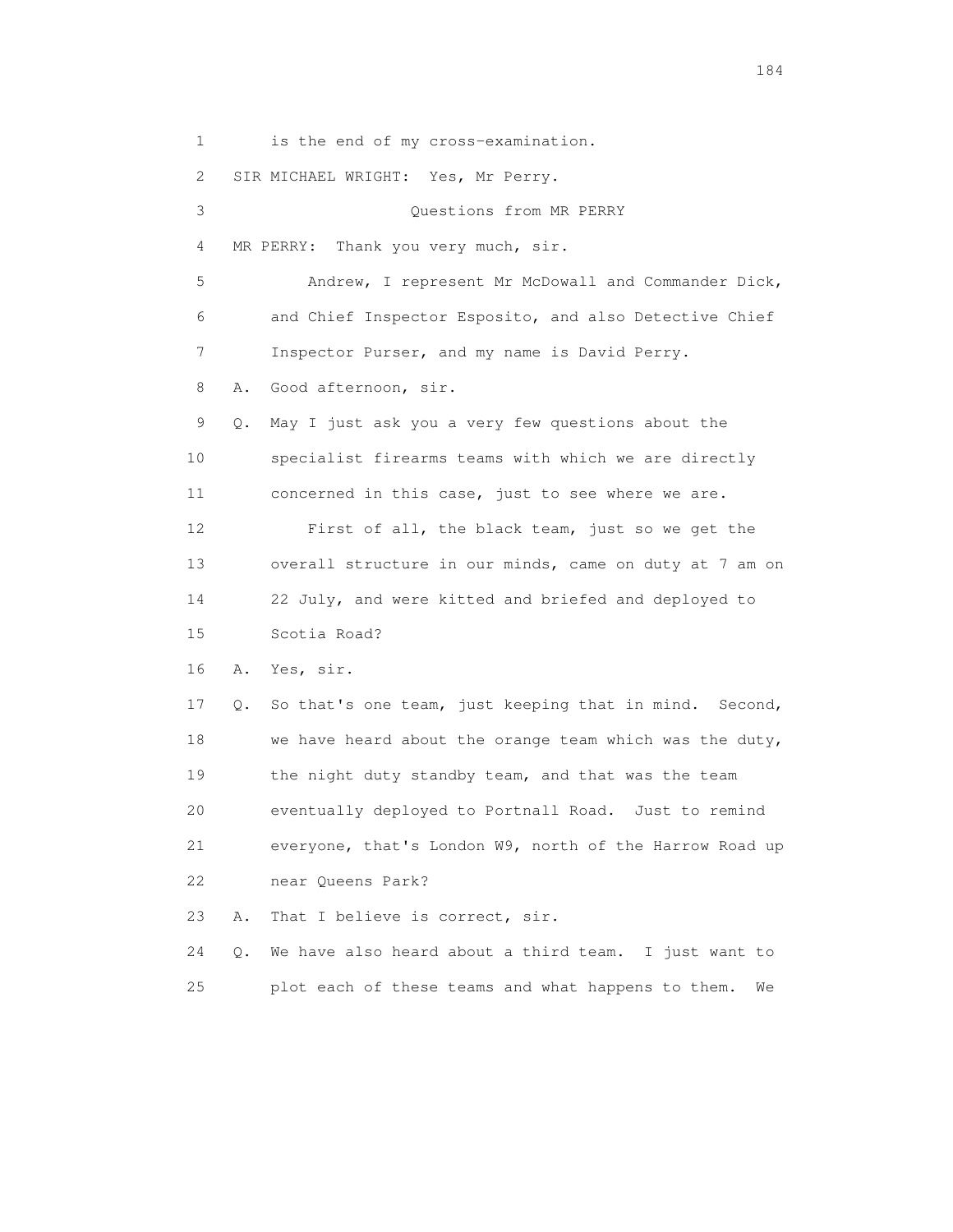| 1  |    | have also heard of a third team, the grey team, which we   |
|----|----|------------------------------------------------------------|
| 2  |    | have heard was in a hotel between about 4 am and 10 am     |
| 3  |    | on 22 July?                                                |
| 4  | Α. | I had sent that team to the hotel at about 2.15 to<br>Yes. |
| 5  |    | get some rest with a view to coming back on shift at       |
| 6  |    | 10 am.                                                     |
| 7  | Q. | Yes. I think although they had finished an operation at    |
| 8  |    | 2.15, in fact they were not sent to the hotel until        |
| 9  |    | about 4 am. Can you recall that?                           |
| 10 | Α. | That's the time they would have booked off, yes, sir.      |
| 11 | Q. | I will take it in stages then. May I just concentrate      |
| 12 |    | on each team in turn so we get an overview to try to       |
| 13 |    | keep in our minds the essential deployment of the          |
| 14 |    | particular teams and try and make sense of it.             |
| 15 |    | So we have the black team, the fresh team, coming on       |
| 16 |    | at 7 am, and just so everyone is clear, is that what's     |
| 17 |    | known as the early turn shift?                             |
| 18 | Α. | Yes, sir.                                                  |
| 19 | Q. | Are there three shifts during the day: there is the        |
| 20 |    | early turn shift from 7 am until 3 pm, and then late       |
| 21 |    | turn 3 pm until 11 pm, and then night duty?                |
| 22 | Α. | The night shift, the night duty, is not applicable to      |
| 23 |    | the specialist firearms officers teams.<br>They work       |
| 24 |    | between 7 am and 11 pm is their rostered duty.             |
| 25 |    | Invariably they work outside of that, but we have no       |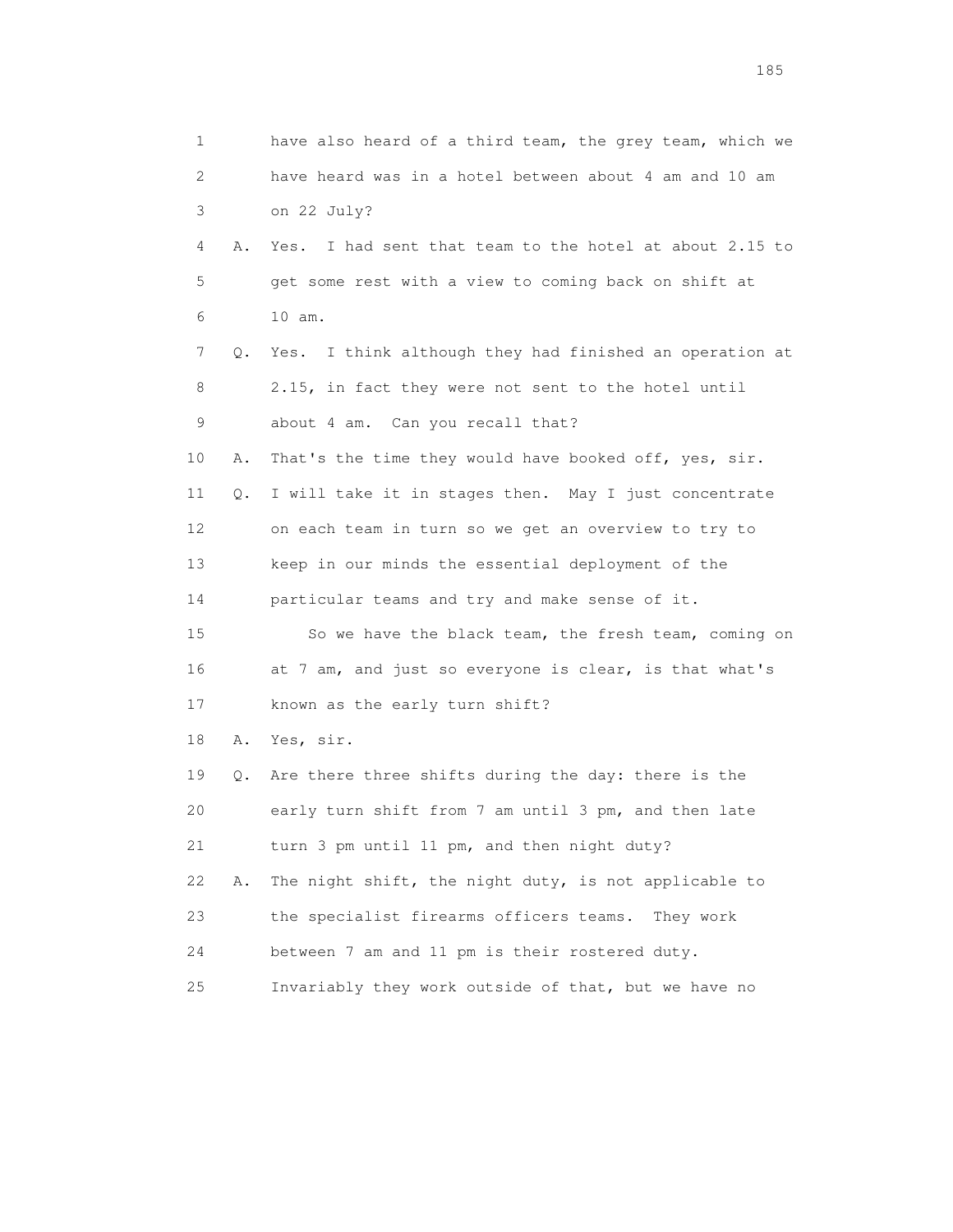1 on-duty night duty team.

| 2               | $\circ$ . | So they can be held on standby overnight in case         |
|-----------------|-----------|----------------------------------------------------------|
| 3               |           | something arises, and when you were answering questions  |
| 4               |           | about the black team, and the fact that they came on     |
| 5               |           | duty, you were asked about whether they had members of   |
| 6               |           | another team, and you couldn't remember the colour of    |
| $7\phantom{.}$  |           | the other team; was that the green team?                 |
| 8               | Α.        | I still don't know, sir.                                 |
| 9               | Q.        | Very well. But anyway, there were some other members     |
| 10              |           | from another team. Now, the black team were the team     |
| 11              |           | that, having come on at 7 am, were kitted and briefed    |
| 12 <sup>2</sup> |           | and deployed to Scotia Road. Just following the story    |
| 13              |           | through so we know what happened to them, once there had |
| 14              |           | been the shooting incident, they had to be stood down    |
| 15              |           | shortly after 10 o'clock because when there has been     |
| 16              |           | an incident like this, everything freezes, the team      |
| 17              |           | involved has to be stood down because there has to be    |
| 18              |           | an investigation. It was the black team that had to be   |
| 19              |           | replaced by the grey team?                               |
| 20              | Α.        | Sir, you are asking me questions about things I wasn't   |
| 21              |           | on duty for.                                             |
| 22              | $\circ$ . | Okay, I'll stick to the orange then. I am just trying    |
| 23              |           | to -- so that we make sense of it, and keep it in our    |

 24 minds. Let us deal with the orange because that's when 25 you were on duty. The orange team had come on duty on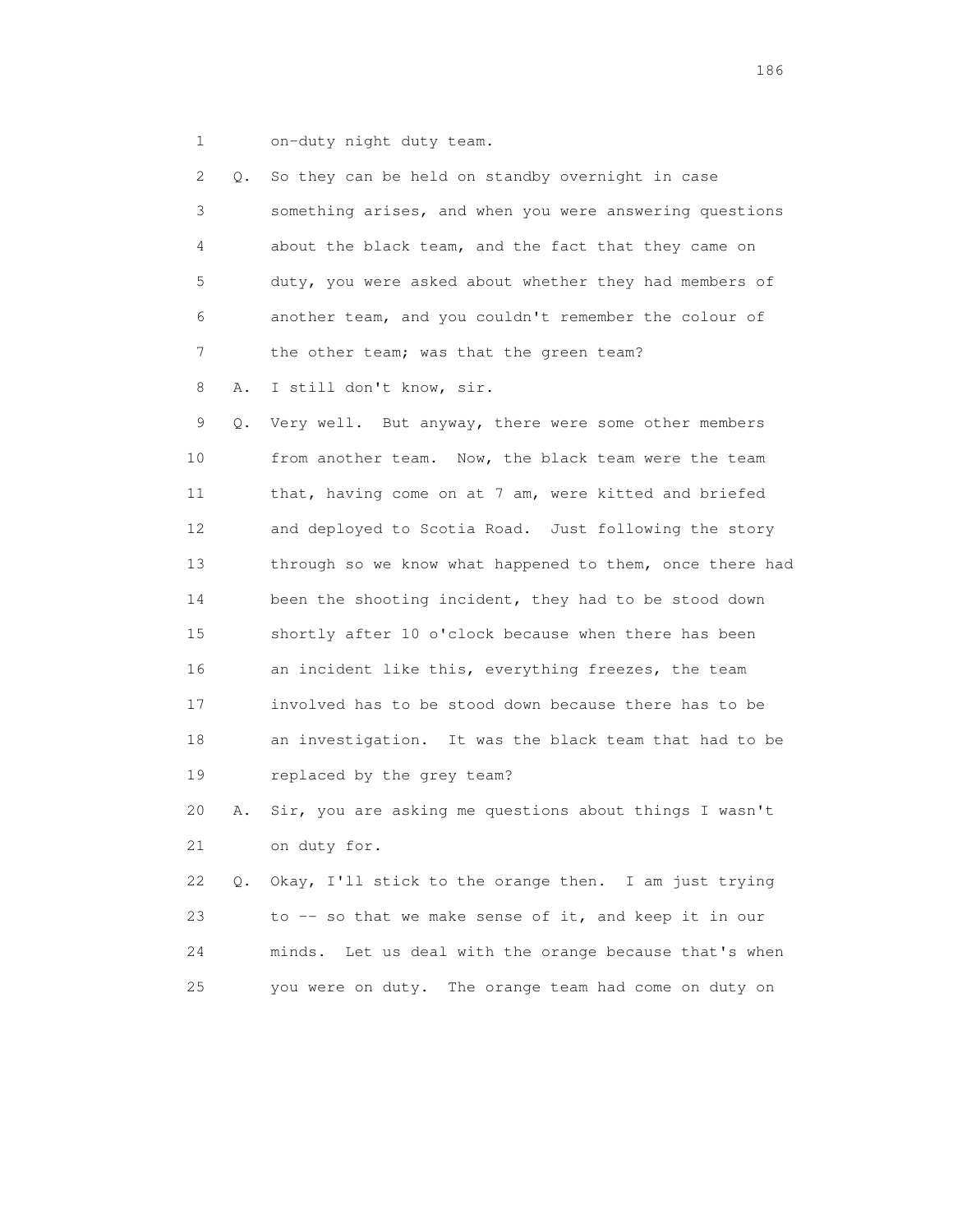1 21 July at 3 pm, and they were on the 3 pm to the 11 pm 2 shift, which is the late turn shift, but you decided to 3 retain them on duty overnight as the night duty standby 4 team? 5 A. I did, sir, yes. 6 Q. So they were at Leman Street during the course of the 7 night, or in hotels near Leman Street. Can you recall 8 sometime after 4 am they were moved up to 9 New Scotland Yard? 10 A. I don't recall that happening, sir. 11 Q. May I just ask you this: we know, from other evidence in 12 this case, that by 5.45 am at the latest it became known 13 that there were two potential addresses and possibly 14 more to come onstream, that were of interest to the 15 police. 16 May I just ask you this: if the orange team had been 17 sent to Scotia Road, which team would you have had to 18 cover Portnall Road. 19 A. I wouldn't have had a team on duty to cover 20 Portnall Road, sir. 21 Q. So if you had sent them to Scotia Road and there had 22 been an incident at Portnall Road, there would not have 23 been a team to cover it? 24 A. No, sir. 25 Q. So the orange team, if this is the evidence, were kept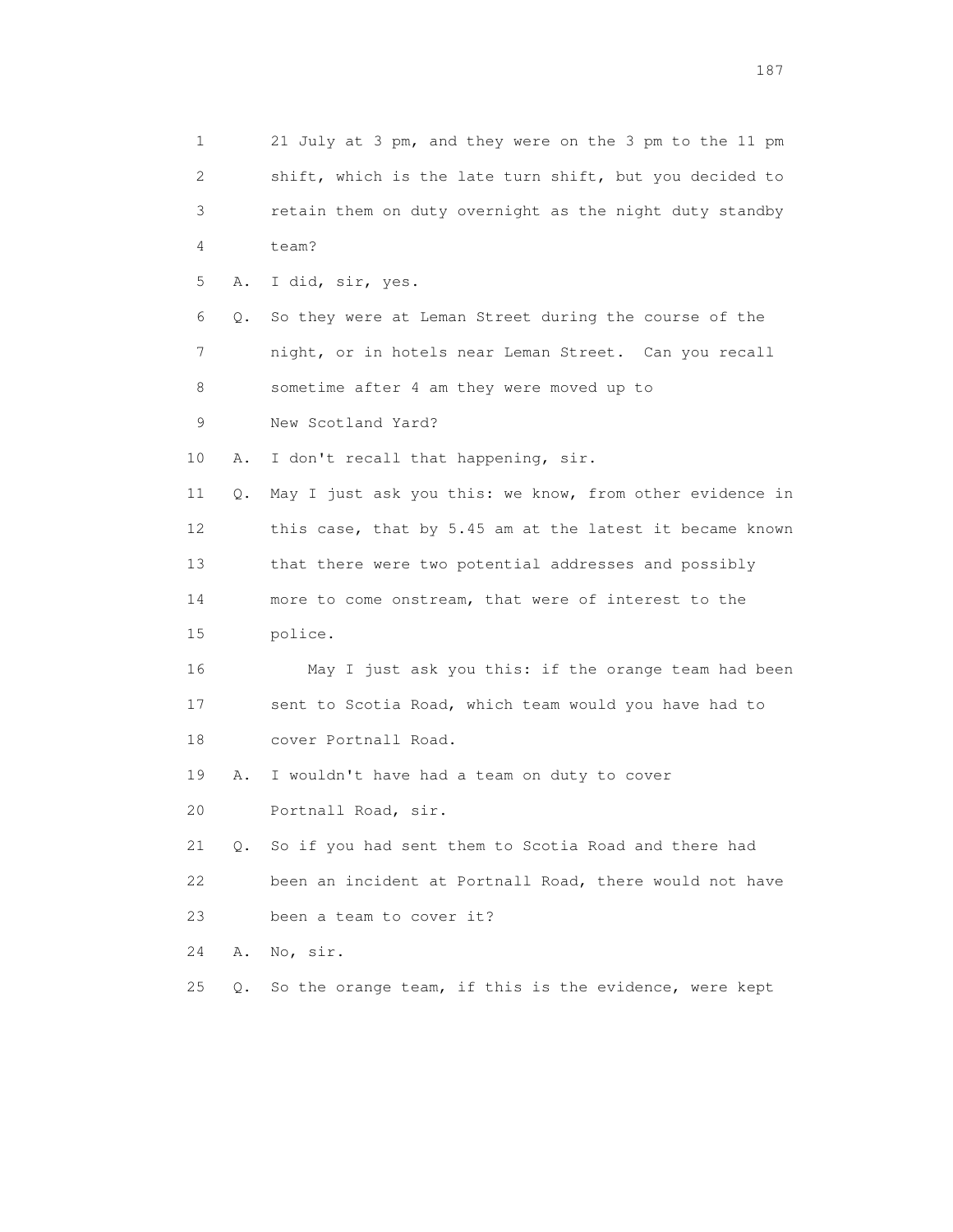| 1  |    | at New Scotland Yard and then the orange team actually     |
|----|----|------------------------------------------------------------|
| 2  |    | do deploy off to Portnall, don't they, as the black team   |
| 3  |    | goes down to Scotia?                                       |
| 4  | Α. | So I understand, sir.                                      |
| 5  | Q. | You know, because I think it's by the time that you        |
| 6  |    | were $--$ at a time when you were on duty, that the orange |
| 7  |    | team actually stayed on duty until midnight of the 22nd    |
| 8  |    | going on to the 23rd, so in effect a total of 33 hours     |
| 9  |    | on duty?                                                   |
| 10 | Α. | I am not sure that they didn't even stay on beyond that,   |
| 11 |    | sir.                                                       |
| 12 | Q. | So more than 33 hours. Just so everyone is clear about     |
| 13 |    | how we get to 33 hours, that's nine hours on duty from     |
| 14 |    | 3 pm to midnight on the 21st/22nd, and 24 hours from       |
| 15 |    | midnight on the 22nd going through to the 23rd. That's     |
| 16 |    | how I get to 33. You think it might have been even more    |
| 17 |    | than that?                                                 |
| 18 | Α. | I think more than that, sir, yes.                          |
| 19 | Q. | I just want to ask you something about the grey team,      |
| 20 |    | because you told us about why you wouldn't have used       |
| 21 |    | them yourself, or you would have advised senior officers   |
| 22 |    | The grey team, they had been the late<br>from using them.  |
| 23 |    | turn shift -- sorry, the early turn shift, 7 am to 3 pm    |
| 24 |    | on 21 July; is that correct?                               |
| 25 | Α. | That's correct, sir.                                       |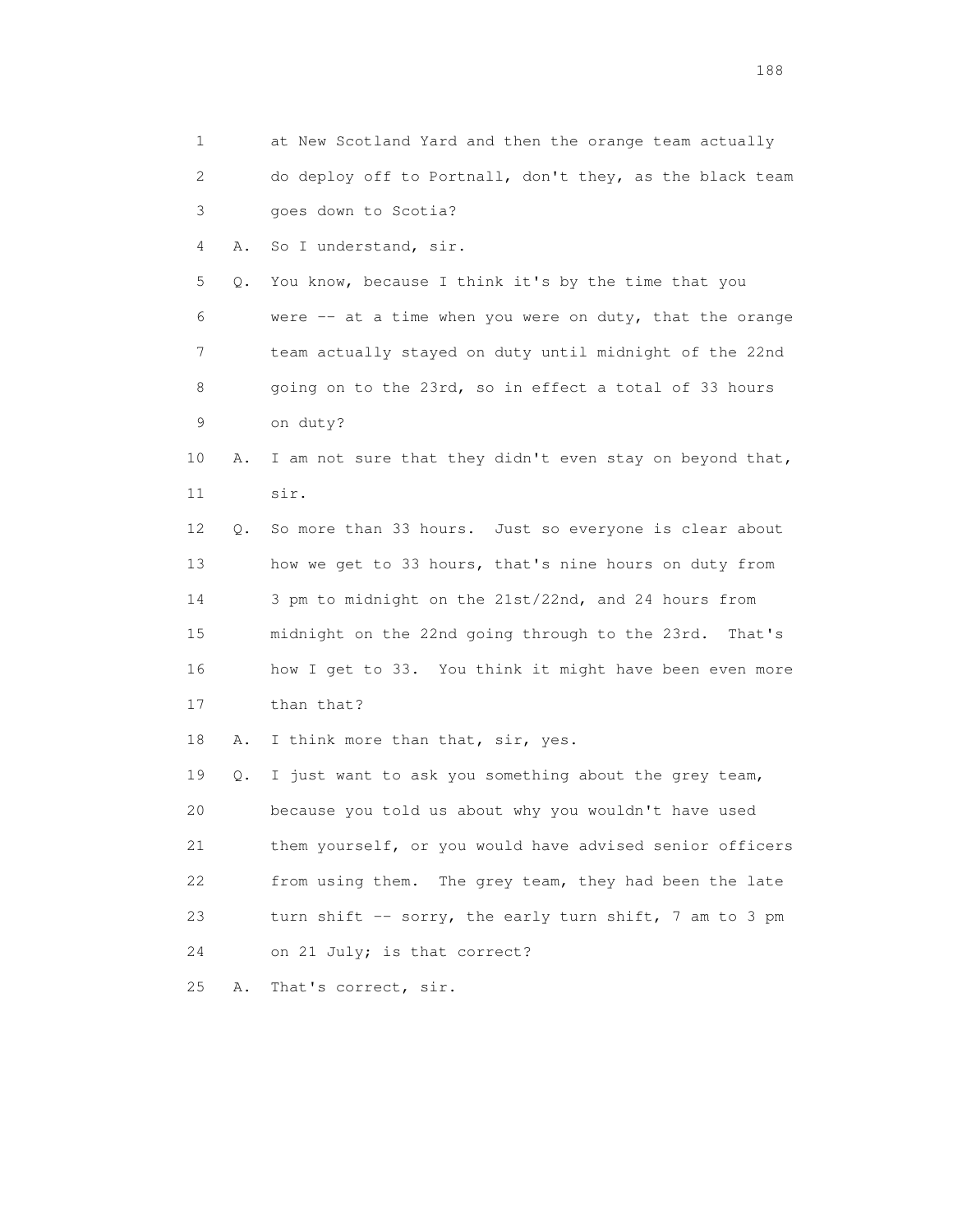1 Q. So they would have been coming on before the orange 2 team. In fact, what happened with the grey team, 3 although they were due to go off duty at 3 pm on 4 21 July, they were in fact involved in two incidents 5 which lasted from the moment they went on to duty in the 6 early morning until 4 am on 22 July, or 2.15 and then by 7 the time they got off, 4 am. Is that right? 8 A. That's correct, sir. 9 Q. So they had been working 21 hours by the time they are 10 stood down to be rested at 0400 or by the time they get 11 off duty at 0400, that's 4 am on the 22nd. Then they 12 are sent to the hotel and they are the team that come 13 back on at 10 am or shortly thereafter to replace the 14 black team that's stood down following the incident at 15 Stockwell tube? 16 A. I had certainly sent them to the hotel after some 17 21 hours on duty, yes, sir. 18 Q. Just this, finally, if I may, please, Mr Andrew: 19 a question may arise in someone's mind, well, you have 20 got an orange team, why not split it? Would you ever 21 advise the officers in the command team to split a team? 22 A. No, sir, the numbers of officers I had on duty that 23 night were just enough to cater with one scenario. To 24 try to split them between two addresses would have been 25 extremely dangerous and I would not have recommended it.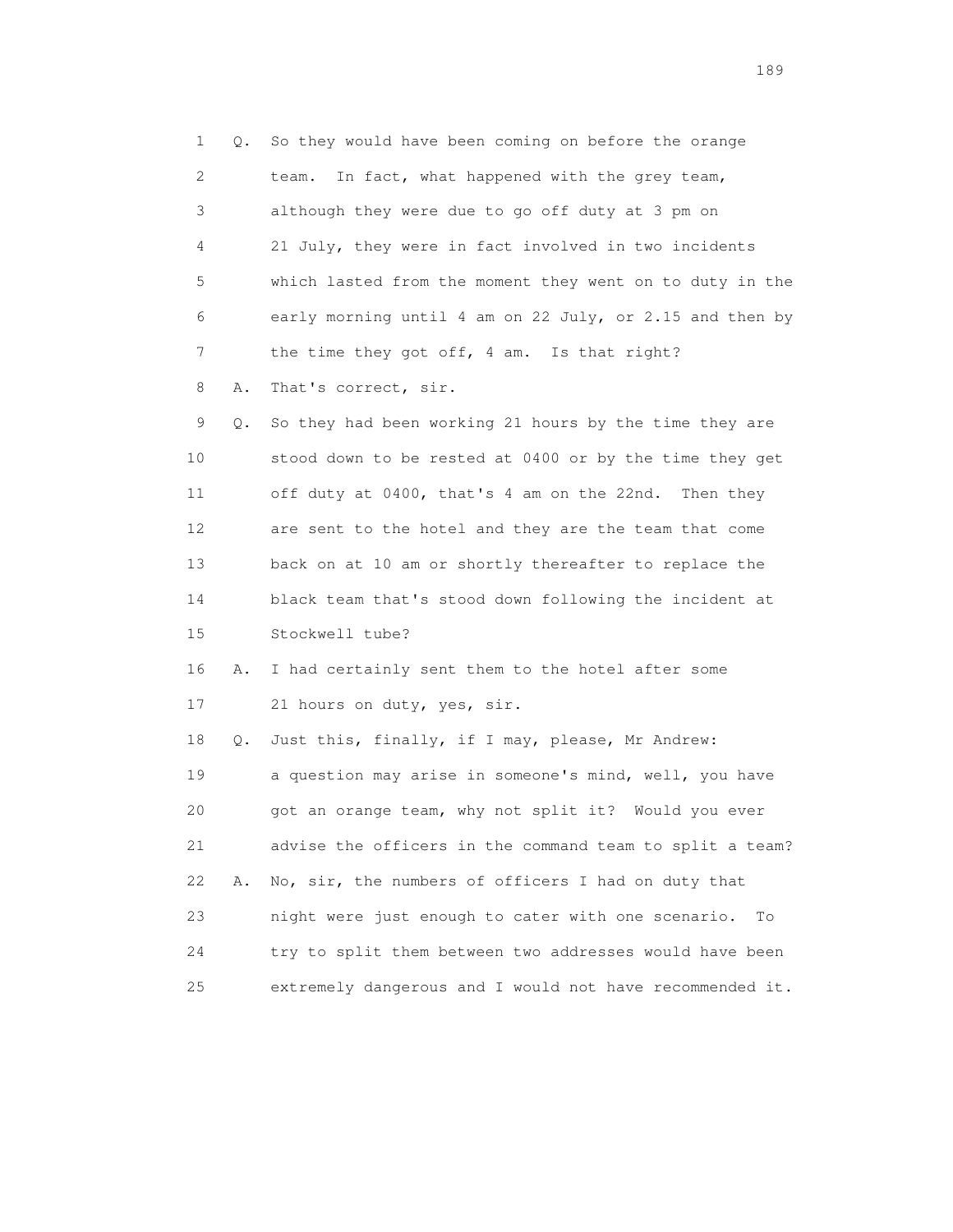1 Q. So if you wouldn't split them, and you had sent one team 2 down to Scotia Road, would you have had cover for any 3 other possible incident anywhere in London? 4 A. Only through use of the armed response vehicles which 5 were patrolling London at that time, sir. 6 MR PERRY: Thank you very much indeed. 7 SIR MICHAEL WRIGHT: Who actually went to Portnall Road? 8 You may not know because you may have been off duty, 9 I don't know. 10 A. I believe it was orange team, sir. 11 MR PERRY: So it was the orange team that went there. 12 SIR MICHAEL WRIGHT: Yes, they simply stayed on and went to 13 Portnall Road. 14 MR PERRY: Yes, and they were the team that came off at 15 midnight or possibly later. Thank you very much indeed. 16 SIR MICHAEL WRIGHT: Yes, Mr Horwell. 17 Questions from MR HORWELL 18 MR HORWELL: My name is Richard Horwell. I appear on behalf 19 of the Commissioner. 20 A. Good afternoon, sir. 21 Q. I just have a few questions to ask you. 22 It perhaps became clear over the two and more hours 23 of questioning from Mr Mansfield that stopping a suspect 24 can be a very difficult issue? 25 A. And dangerous, sir.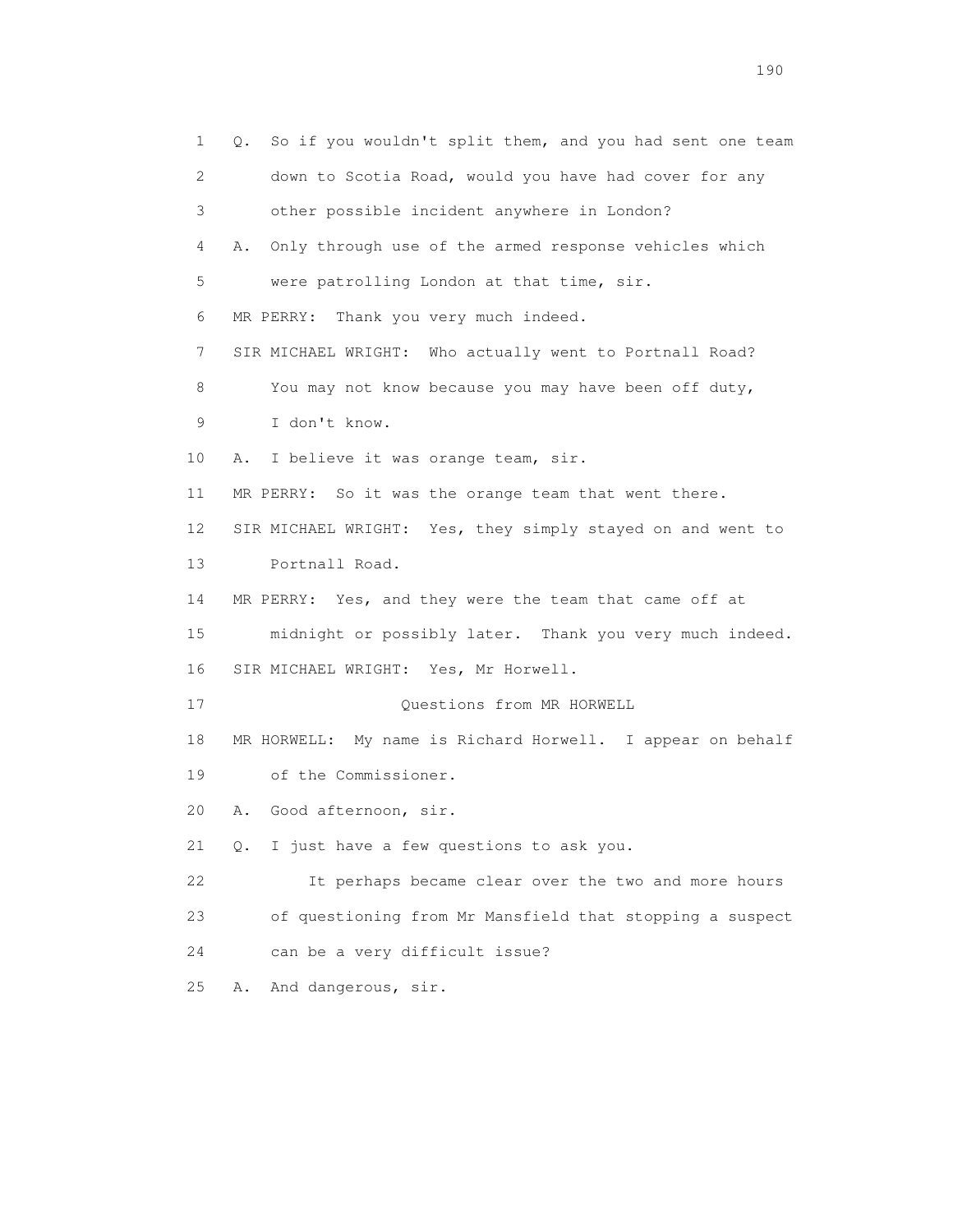1 Q. You have been asked about guidelines and, as is so often 2 said about guidelines, that is what they are and no 3 more? 4 A. They are not to be ignored but they are guidelines. 5 Q. Of course. Would you accept that the best judge of what 6 to do in any situation is the trained police officer on 7 the ground? 8 A. Together with their advisers and commanders. 9 Q. Of course, together with the command structure that is 10 above them? 11 A. Yes, sir. 12 Q. The tactical options document about which you have been 13 asked a number of questions, do you still have it? 14 A. I do, sir. 15 Q. Page 12, please. If that could be put up on the screen 16 for the jury. 17 SIR MICHAEL WRIGHT: Yes. It's pages 12 and 13, isn't it? 18 MR HORWELL: Yes. Page 12, could we start with. 19 Now, you have been asked many questions about the 20 commencement of paragraph 10, and as to whether it 21 applies only to a positive identification or anything 22 less than that. If we actually look at the words that 23 are used, Mr Andrew: 24 "In all [of] these options it is presumed that 25 a suspect has been identified and is being covertly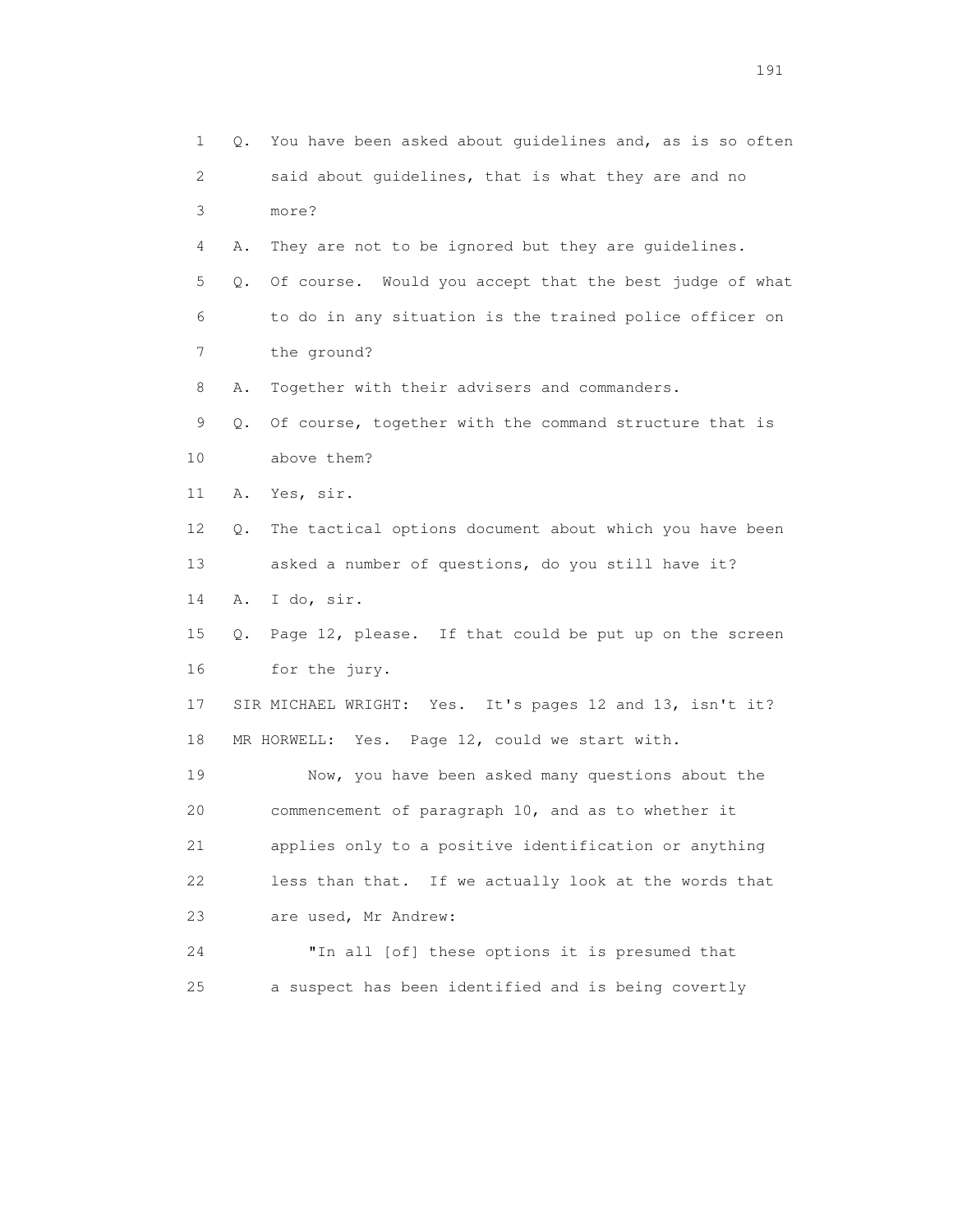1 followed or kept under observation by CCTV or other 2 means. If there is intelligence to suggest that the 3 suspect is. 4 "1. Suicide bomber and 5 "2. Is carrying an explosive device ..." 6 Does this apply only to positive identifications, or 7 to possible identifications? I'm simply asking you. 8 A. No, I think this is written in a way to deal with 9 someone that's a possible suspect who may be a suicide 10 bomber. We are not trying to say they are; it's they 11 could possibly be and therefore these options are 12 viable. 13 Q. CO19 are asked to stop or arrest persons who may be 14 a bomber, who may be a terrorist, or to bring it to more 15 commonplace events, may be a bank robber on many 16 occasions, aren't they? 17 A. Many occasions, sir, yes. 18 Q. There is no golden rule as to the level of 19 identification that is required before CO19 is ordered 20 to stop or arrest a suspect, is there? 21 A. Correct, sir. 22 Q. It's a matter, again, for the judgment or the discretion 23 of the command officers? 24 A. Yes, sir. 25 Q. The tactical options document that you and Esposito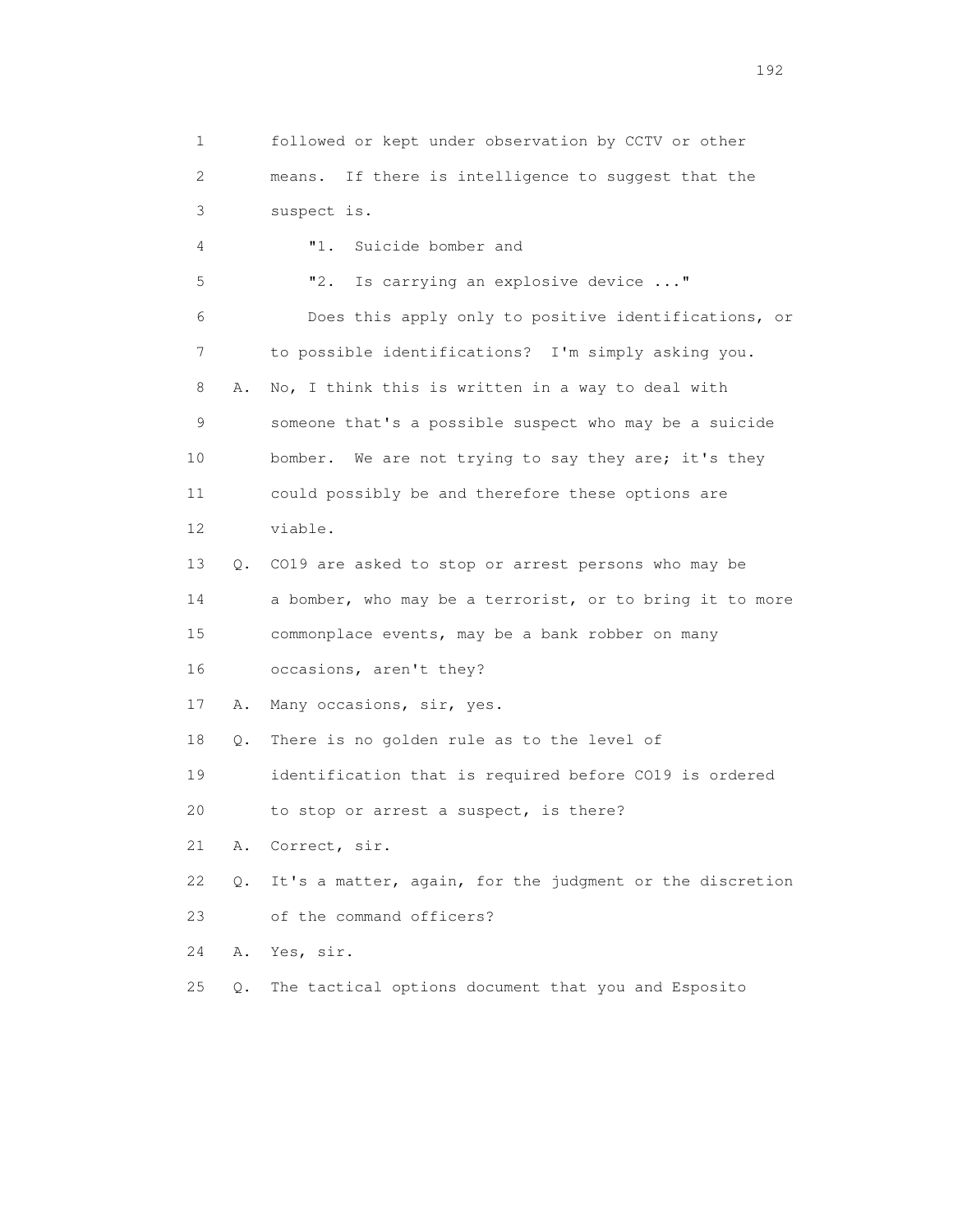1 wrote on 21 July, you have made it clear to the jury 2 that it wasn't intended to answer every conceivable 3 problem that might emerge; it contained very general 4 guidance, didn't it, and no more. 5 A. It was exactly that, sir; it was a generic discussion 6 document to help later discussions around options and 7 what to do if a certain situation occurred. 8 Q. But nothing new or in any sense of a dramatic nature in 9 it, to an experienced investigator? 10 A. No, sir. 11 Q. Mr Mansfield put, at one stage, to you that people are 12 shot when mistakes are made as to identification, and 13 you agreed. 14 A. That could happen, sir, yes. 15 Q. It's a statement with which you cannot disagree, 16 Mr Andrew. But are you aware of the last occasion on 17 which a police officer of the Metropolitan Police 18 Service shot someone because of a mistake made by 19 identification? 20 A. Top of my head, sir, no. 21 SIR MICHAEL WRIGHT: Well, I think you have narrowed it 22 a bit, because I can think of at least one that was not 23 involved with the Metropolitan Police Service. 24 MR HORWELL: We are going to hear from Mr Tillbrook, who 25 will be producing statistics. I thought I should raise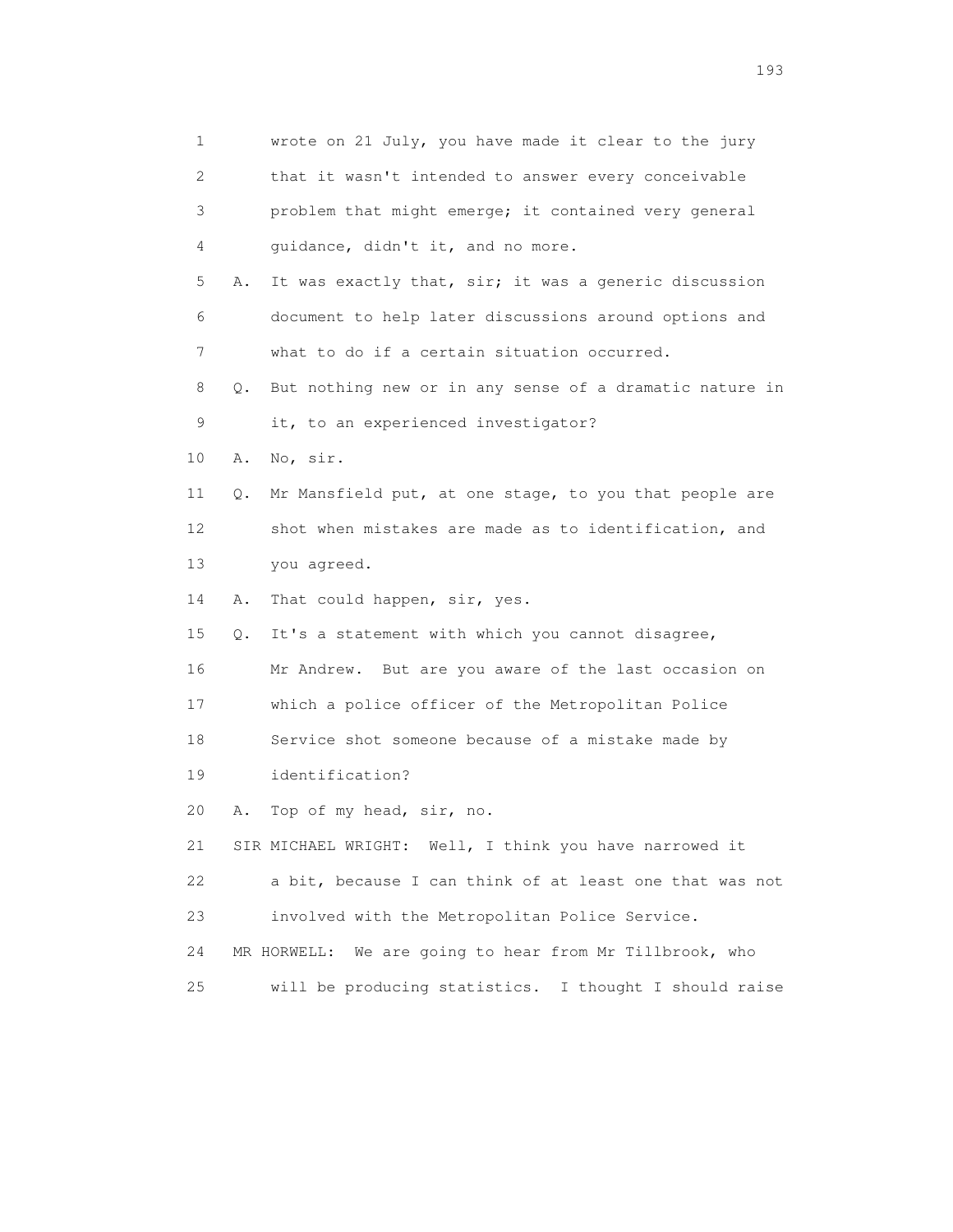1 it with this witness now, because the principle has been 2 put forward in a very general basis, and Mr Andrew, 3 whatever the statistics may be -- and we will discover 4 them from Mr Tillbrook in due course -- it is 5 an extremely rare event; would you not agree? 6 A. I would agree, sir. 7 SIR MICHAEL WRIGHT: And you can of course only speak about 8 the Met. 9 A. The Metropolitan Police, sir. 10 MR HORWELL: You have been asked about whether or not any 11 fixed or formal plan would ever have been possible in 12 an operation such as this, and you have essentially said 13 no, have you not, Mr Andrew? Because there are so many 14 variables concerned. With a man leaving these 15 premises -- you have been to the scene, so I can ask you 16 about it -- with a man leaving these premises it would 17 very much depend on when he was identified as a possible 18 suspect? 19 A. Absolutely correct, sir. 20 Q. Therefore any rigid formal plan to arrest anyone coming 21 from this multiple occupancy building, for example on 22 the green by Marnfield Crescent, you would never expect

23 such a plan to be made, would you?

24 A. Not at that location, sir, no.

25 Q. It's extremely near to the premises?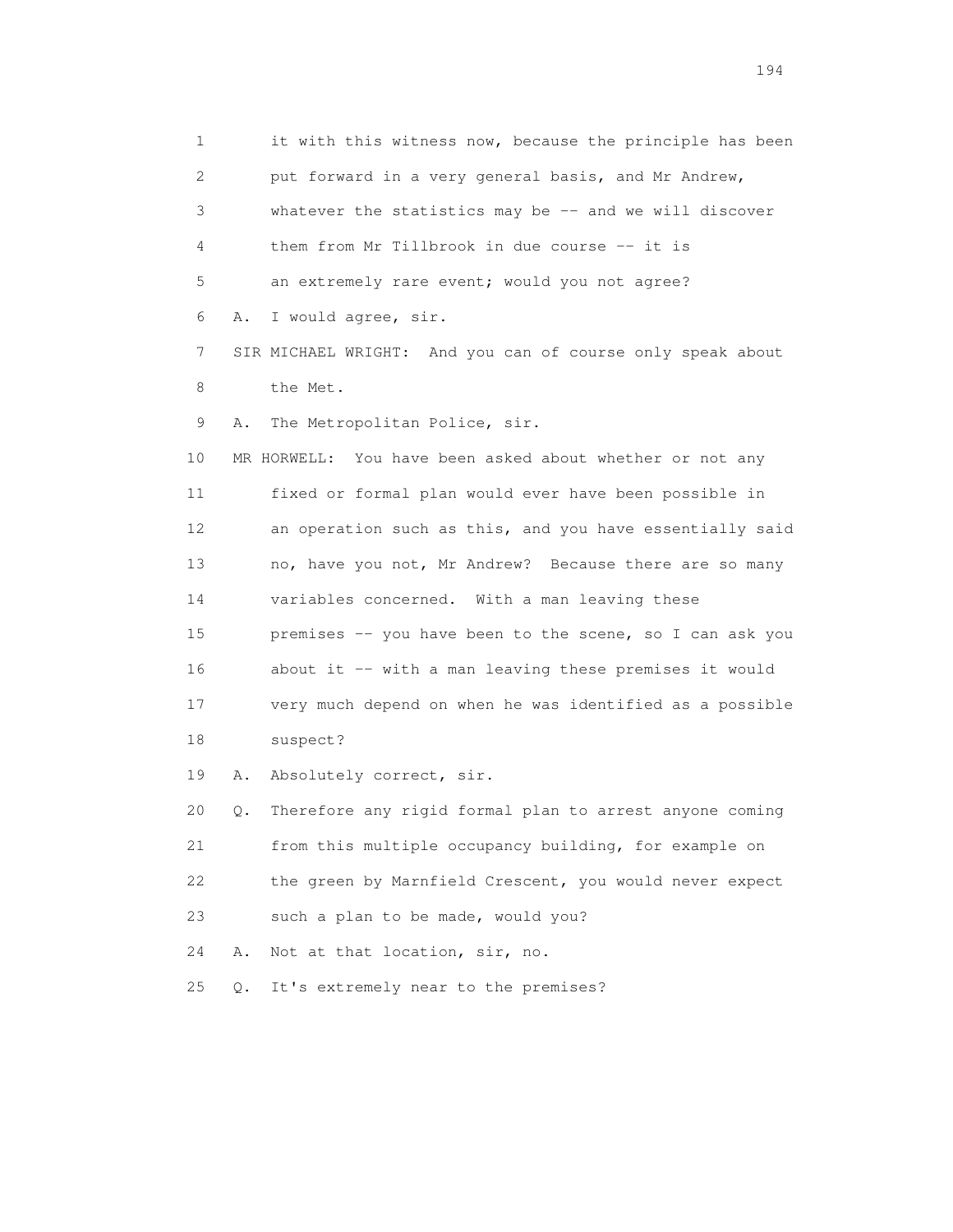1 A. Correct, sir.

| 2  | Q.                  | Mr McDowall had asked that suspects were to be taken --  |
|----|---------------------|----------------------------------------------------------|
| 3  |                     | and these were his words -- "some distance away from the |
| 4  |                     | premises before they were stopped"?                      |
| 5  | Α.                  | That would make a great deal of sense, sir.              |
| 6  | Q.                  | To emphasise the point, the importance of keeping this   |
| 7  |                     | operation covert was vital; do you not agree?            |
| 8  | Α.                  | Absolutely vital, I think this was day one, a few hours  |
| 9  | in.                 |                                                          |
| 10 |                     | MR HORWELL: Mr Andrew, thank you. That's all I ask.      |
| 11 |                     | SIR MICHAEL WRIGHT: Thank you very much. Ms Leek?        |
| 12 |                     | Questions from MS LEEK                                   |
| 13 |                     | MS LEEK: Sir, Andrew, you know who I am and I think you  |
| 14 |                     | know that I also represent another 15 officers from      |
| 15 | CO19.               |                                                          |
| 16 | I do, ma'am.<br>Α.  |                                                          |
| 17 | Q.                  | I am going to pick up just where Mr Horwell left off,    |
| 18 |                     | briefly. In ordering an intervention at any stage,       |
| 19 |                     | a number of elements have to be balanced against each    |
| 20 | other, do they not? |                                                          |
| 21 | Α.                  | Threat and risk being the main ones.                     |
| 22 | Q.                  | So one has to look at the extent to which somebody has   |
| 23 |                     | been identified: is it just a possible, is it a maybe,   |
| 24 |                     | is it a definite, that's number 1?                       |
| 25 | Correct.<br>Α.      |                                                          |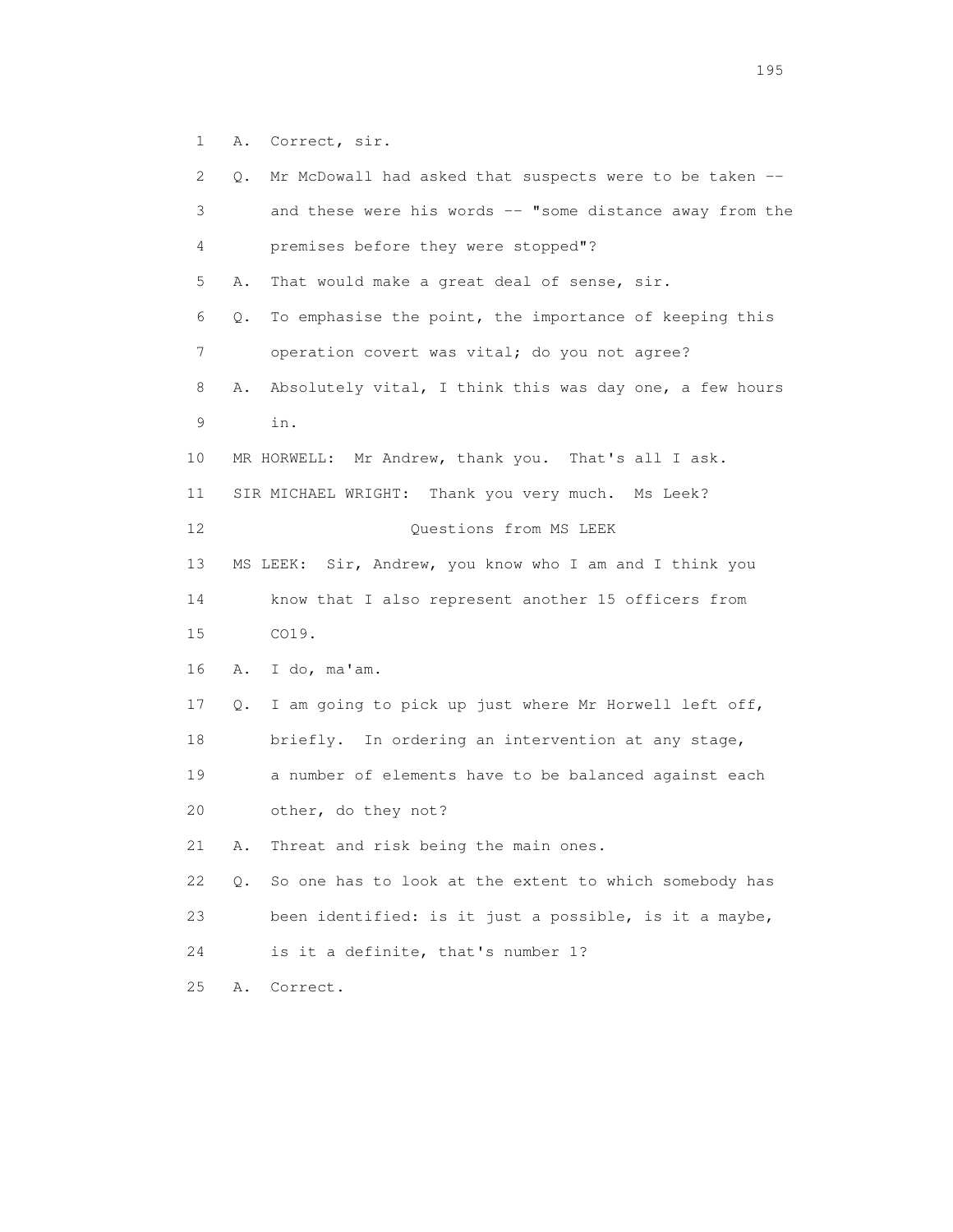| 1  | Q.        | The level of risk, do we know what he's got on him; do     |
|----|-----------|------------------------------------------------------------|
| 2  |           | we know what he might have on him; if he is carrying       |
| 3  |           | a rucksack that might make a difference?                   |
| 4  | Α.        | Correct.                                                   |
| 5  | Q.        | Number 3, remaining covert and blowing the cover of the    |
| 6  |           | whole operation?                                           |
| 7  | Α.        | I would say that's very vital in this particular           |
| 8  |           | operation.                                                 |
| 9  | Q.        | Thereby potentially endangering the lives of police        |
| 10 |           | officers and members of the public if others decide to     |
| 11 |           | detonate?                                                  |
| 12 | Α.        | Correct.                                                   |
| 13 | Q.        | The role of the tactical adviser in this scenario, as we   |
| 14 |           | have heard, is not to make decisions or order              |
| 15 |           | deployment, but simply to provide advice?                  |
| 16 | Α.        | Yes, the tactical adviser's role is to provide advice      |
| 17 |           | that's reliable.                                           |
| 18 | Q.        | The responsibility for the use of the advice, as we have   |
| 19 |           | heard, lies with the commander?                            |
| 20 | Α.        | That is correct.                                           |
| 21 | $\circ$ . | That is because the commander is the one with              |
| 22 |           | an overview of the intelligence, the identification, the   |
| 23 |           | availability, and the location of resources?               |
| 24 | Α.        | And in this case the threat.                               |
| 25 | Q.        | That is set out on page 269, documents page 269,<br>Quite. |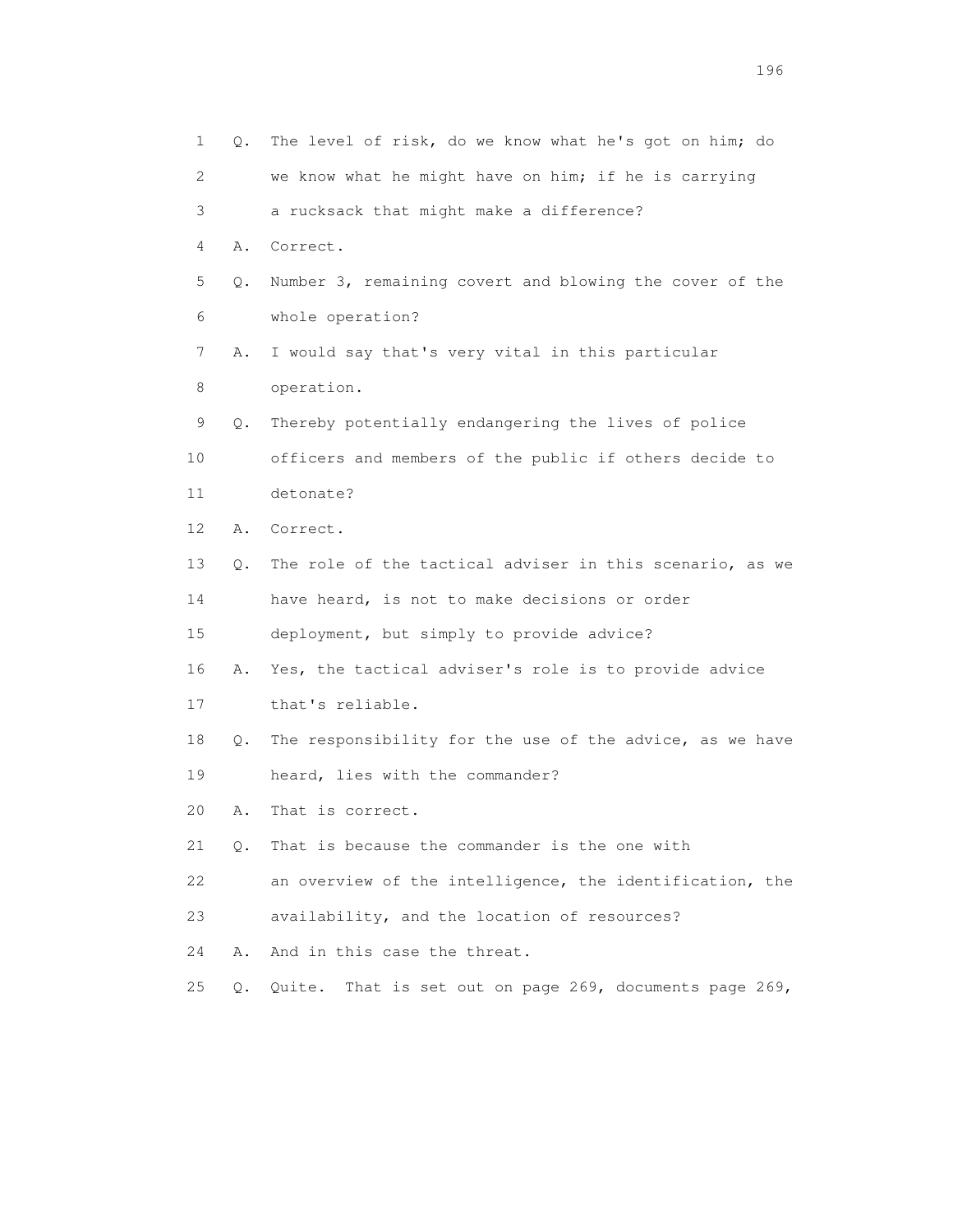1 which is chapter 3, paragraph 5.5 of the manual, as 2 follows:

 3 "The advisers do not make any decisions or take 4 independent action. The responsibility for the validity 5 and reliability of the advice lies with the adviser, but 6 the responsibility for the use of the advice lies with 7 the commander."

8 At the point at which you provided your tactical 9 advice document, you weren't aware of the two potential 10 locations and the difficulties that they presented? 11 A. Not at 11.45, no.

 12 Q. I think I am right in saying that at no stage were you 13 asked to provide further tactical advice based on 14 anything that became known after that stage?

15 A. Not to the best of my knowledge.

 16 Q. I am going to cover briefly the aims of operations, just 17 picking up from where Mr Stern left off: identify, 18 locate, contain and neutralise the threat posed. These 19 are four words which are drummed into firearms officers 20 from day one of their training? 21 A. They are, and if I may add, the overriding one is the

 22 safeguard of the public and then you would seek to apply 23 those.

 24 Q. In fact, safeguarding the public comes before that, 25 that's really an umbrella, and these are tactical --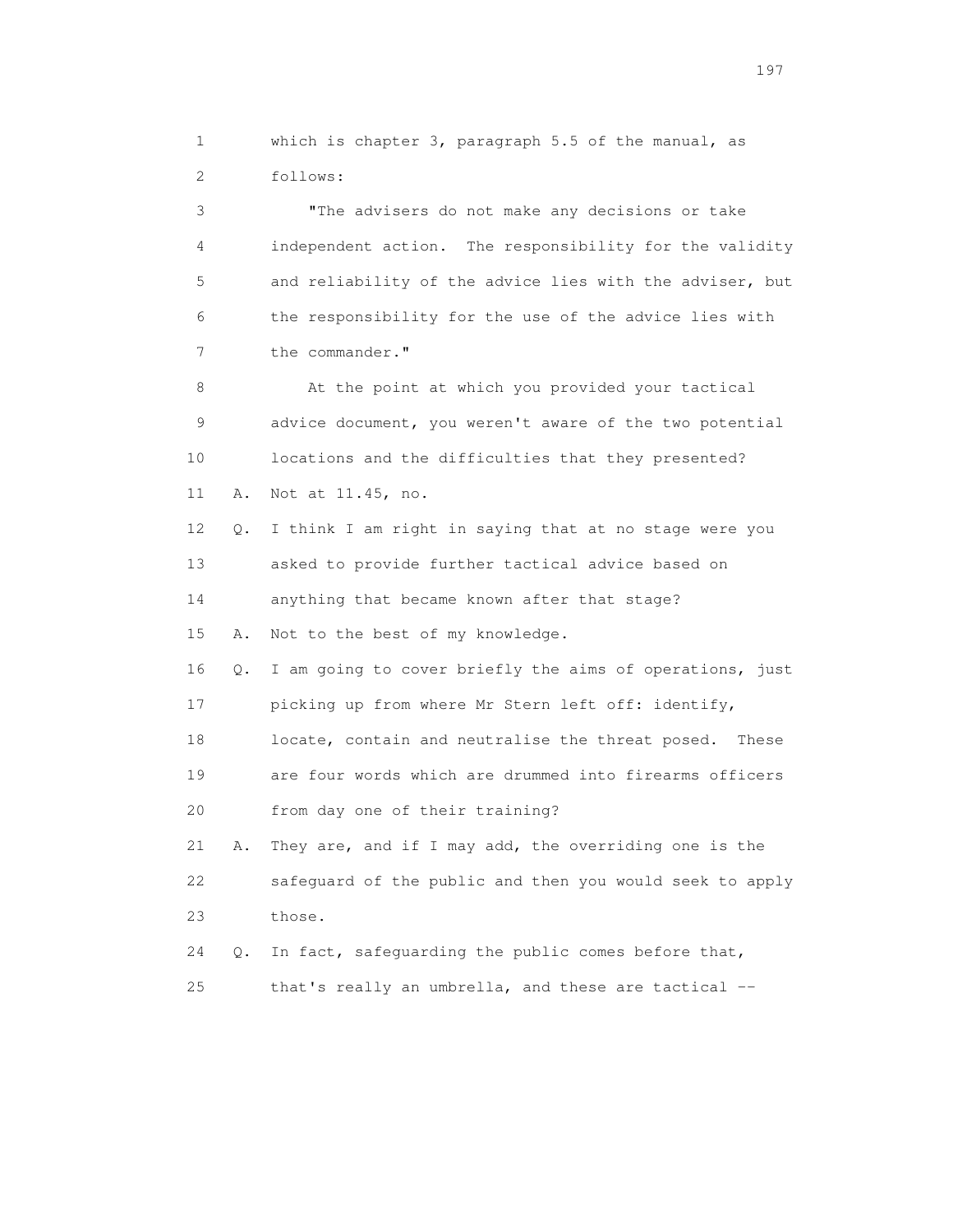1 these are aspects of tactics?

2 A. Yes, they are, ma'am.

 3 Q. In some cases, identify and locate fall to firearms 4 officers to perform and in some cases to surveillance 5 officers?

6 A. In some cases.

 7 Q. And firearms officers are entirely used to deploying to 8 scenarios where they don't know what they are going to 9 confront, whether somebody has been identified, and what 10 that person's reaction may be?

11 A. That does occur on occasions, yes.

12 Q. Any Silver firearms commander, and any tactical adviser

13 with that Silver firearms commander, will know that this

14 is a bog standard part of firearms officer training?

15 A. You say a bog standard part, it is a part.

16 SIR MICHAEL WRIGHT: That's an unfortunate expression.

17 MS LEEK: To use the vernacular.

 18 As for the contain part of that mantra, that will 19 very often just be a matter of saying "armed police,

20 stand still"?

 21 A. It could just be a visual containment backed up by those 22 words, yes.

23 Q. The final part is to ensure that no continuing threat

24 exists, to neutralise the threat?

25 A. Yes, you have to neutralise the threat such that it no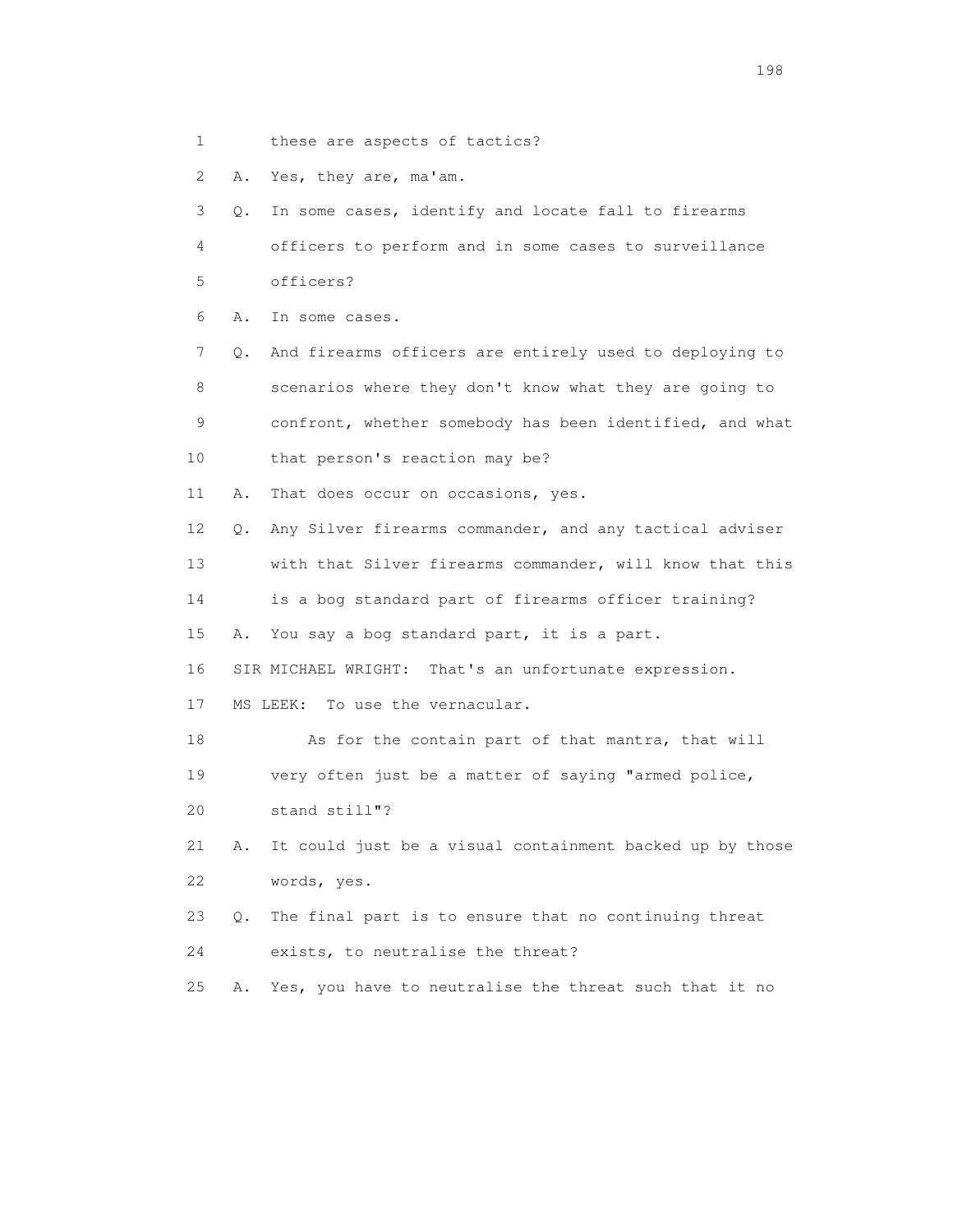- 1 longer presents itself.
- 2 Q. We have heard in answer to questions from Mr Stern that 3 ordinarily firearms officers are trained to fire at the 4 torso? 5 A. Ordinarily, yes. 6 Q. That is the largest body mass? 7 A. It is. 8 Q. That's because, is it not, at the point at which 9 a firearms officer perceives an imminent risk of threat 10 to himself or another, he can't take the risk of that 11 threat being carried out? 12 A. That's correct. 13 Q. Because there is a great discrepancy between operational 14 accuracy and training accuracy, he has to aim for where 15 he is most likely to hit? 16 A. He would need to aim for the maximum target area, yes. 17 Q. That's why, to answer any potential Hollywood type 18 question that might be asked, firearms officers are not 19 trained to shoot at arms and legs? 20 A. No. That has a very limited chance of either hitting 21 the person or of incapacitating them such that they 22 don't present a threat.

 23 Q. The only difference in a case where there is a suspected 24 suicide bomber are these: one, you need to ensure 25 immediate incapacitation in case that person is still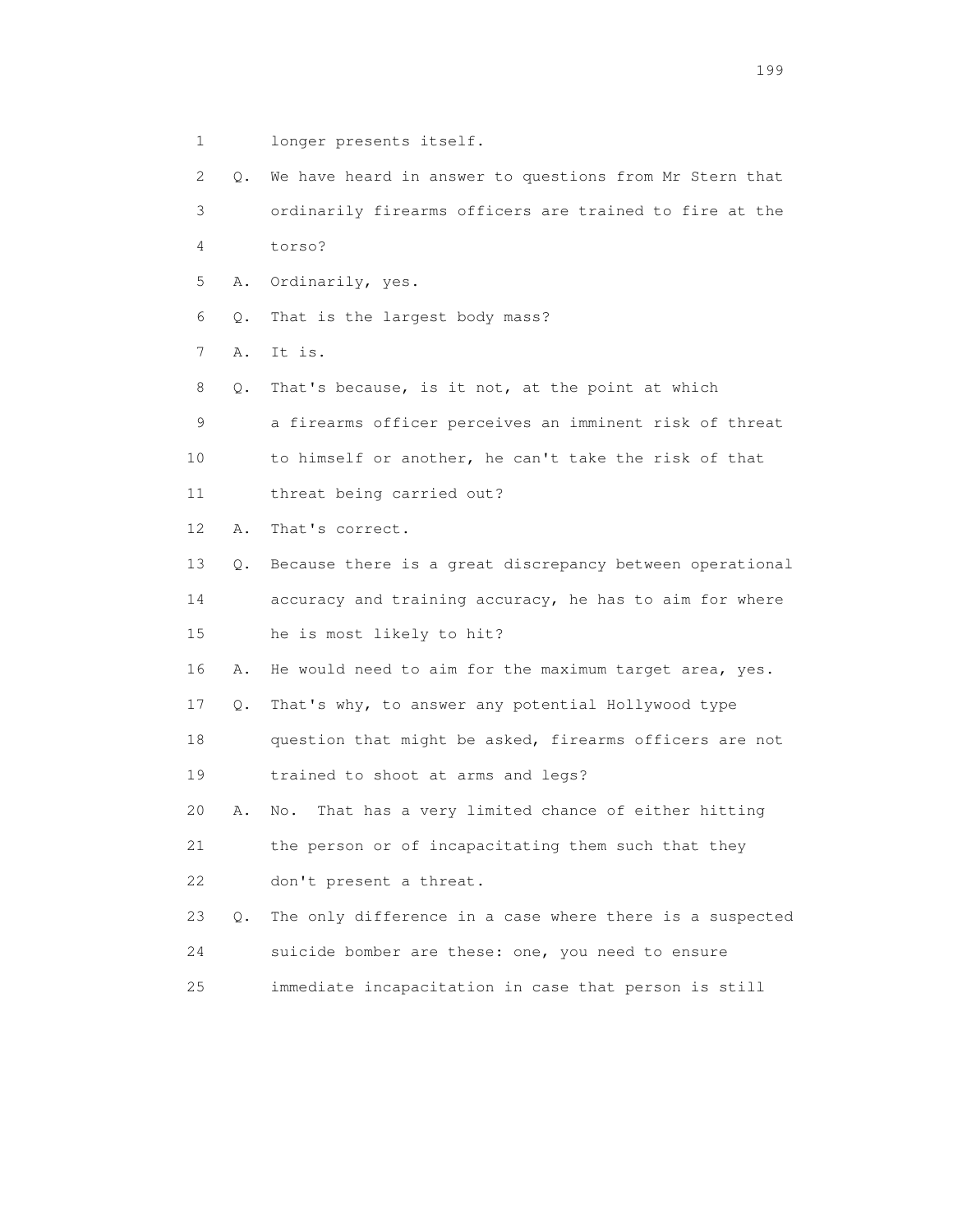1 able to detonate a bomb?

2 A. Absolutely correct.

3 Q. Two, if you aim at the torso, there is a risk of

 4 detonating any bomb that the bomber may have concealed 5 about his person?

6 A. That is also correct.

7 SIR MICHAEL WRIGHT: That is why in the limited case of

8 suicide bombers, the shot recommended is, I think,

9 called a brain stem shot.

10 A. The brain stem shot, sir, yes.

11 SIR MICHAEL WRIGHT: Which is effectively a shot to the

- 12 head.
- 13 A. Yes.
- 14 MS LEEK: Quite, sir.

15 That is in order to ensure, so far as is possible,

16 immediate incapacitation?

17 A. Immediate incapacitation of the threat, sir.

18 Q. In essence that is the difference between Kratos type

19 scenarios, to use the umbrella term, and ordinary

20 conventional firearms deployment?

21 A. Yes, it is.

 22 Q. As far as deployment is concerned, the word "deployment" 23 has been used in court to mean a wide range of things so 24 far. Now, it is not the case, is it, that firearms 25 officers would only be deployed, ie got ready, where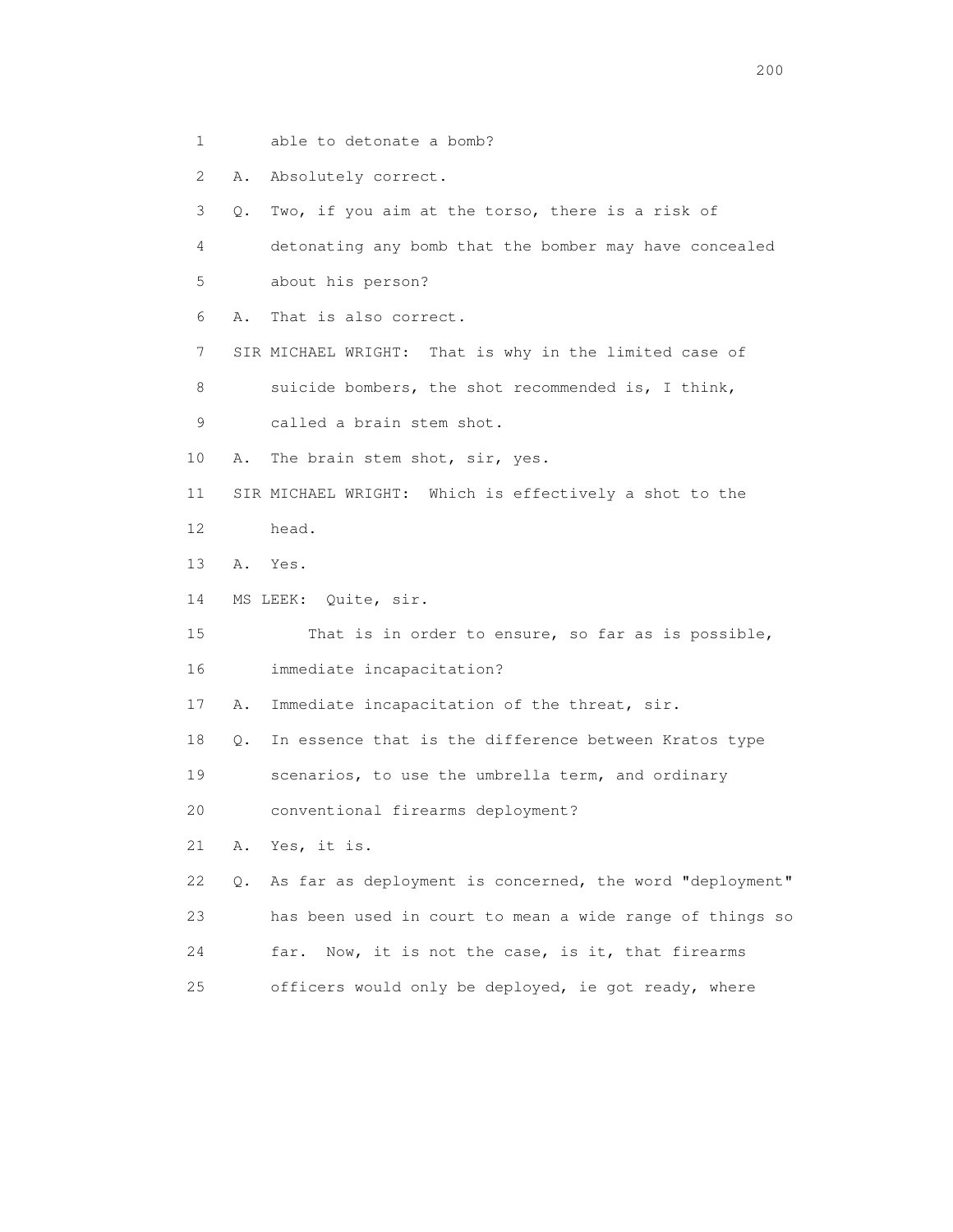1 there was a positive identification? 2 A. No, the deployment would -- the ACPO manual definition 3 of deployment is that the officers are deployed on 4 a task with their weapons, so leaving Leman Street to go 5 for a briefing, you could argue is deployed. 6 Q. Effectively they are on standby in order to react to 7 a particular event? 8 A. I would use the term -- 9 SIR MICHAEL WRIGHT: Not necessarily. They may just be 10 called out, may they not, for any purpose that the 11 command structure requires? 12 A. It could be for any task and the word "deployed", 13 I think, has a very wide meaning. 14 MS LEEK: Moving on to the 21st and 22nd, you have said that 15 your involvement started when you were contacted by 16 Mr Boutcher at 2 o'clock on the 21st. 17 A. 2 o'clock, yes. 18 Q. You were tasked to assemble CO19 resources at that 19 stage? 20 A. I was and I did. 21 Q. You and Inspector ZAJ were both on duty through the 22 night, both at New Scotland Yard? 23 A. We were, yes. 24 Q. I think you were aware that he was at New Scotland Yard 25 the whole time that you were?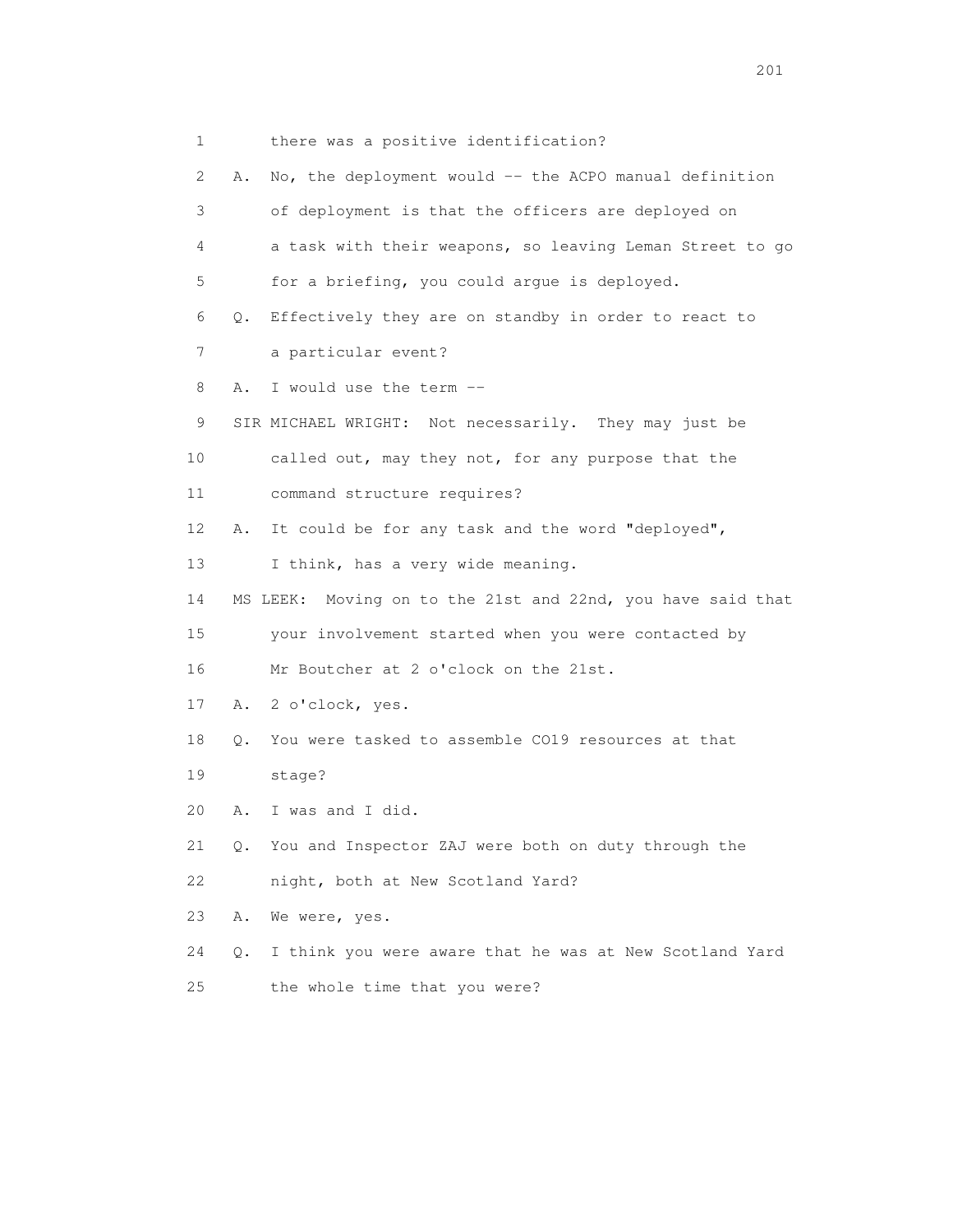- 1 A. Yes, he was dealing with a different aspect of the
- 2 operation to myself.
- 3 Q. You were both trained tactical advisers?
- 4 A. We are.
- 5 Q. But you had distinct and different roles on the night?
- 6 A. Completely different roles on the night, sir.

 7 Q. Explain again for the jury so they understand exactly 8 what the position was. What were your differing roles 9 on the night?

- 10 A. My role on the night was to act as the firearms tactical 11 adviser to the Operation Theseus command team, and to be 12 used as the conduit to get the firearms teams out if 13 that was required. Inspector ZAJ's role was to support 14 the 24-hour designated senior officer that was dealing 15 with the 999 calls coming into Scotland Yard. He was to 16 provide tactical advice to that officer, and he was also 17 to go with the orange team if I had to send them out. 18 Q. Prior to 6 o'clock in the morning, it remains your 19 recollection, as I understand it, that you were not told
- 20 of a change to a covert strategy?
- 21 A. That is my recollection.
- 22 Q. Nor were you told of any requirement to deploy to or to 23 the vicinity of Scotia Road or indeed Portnall Road? 24 A. No, sir.
- 25 Q. If any order had been given to deploy to either of those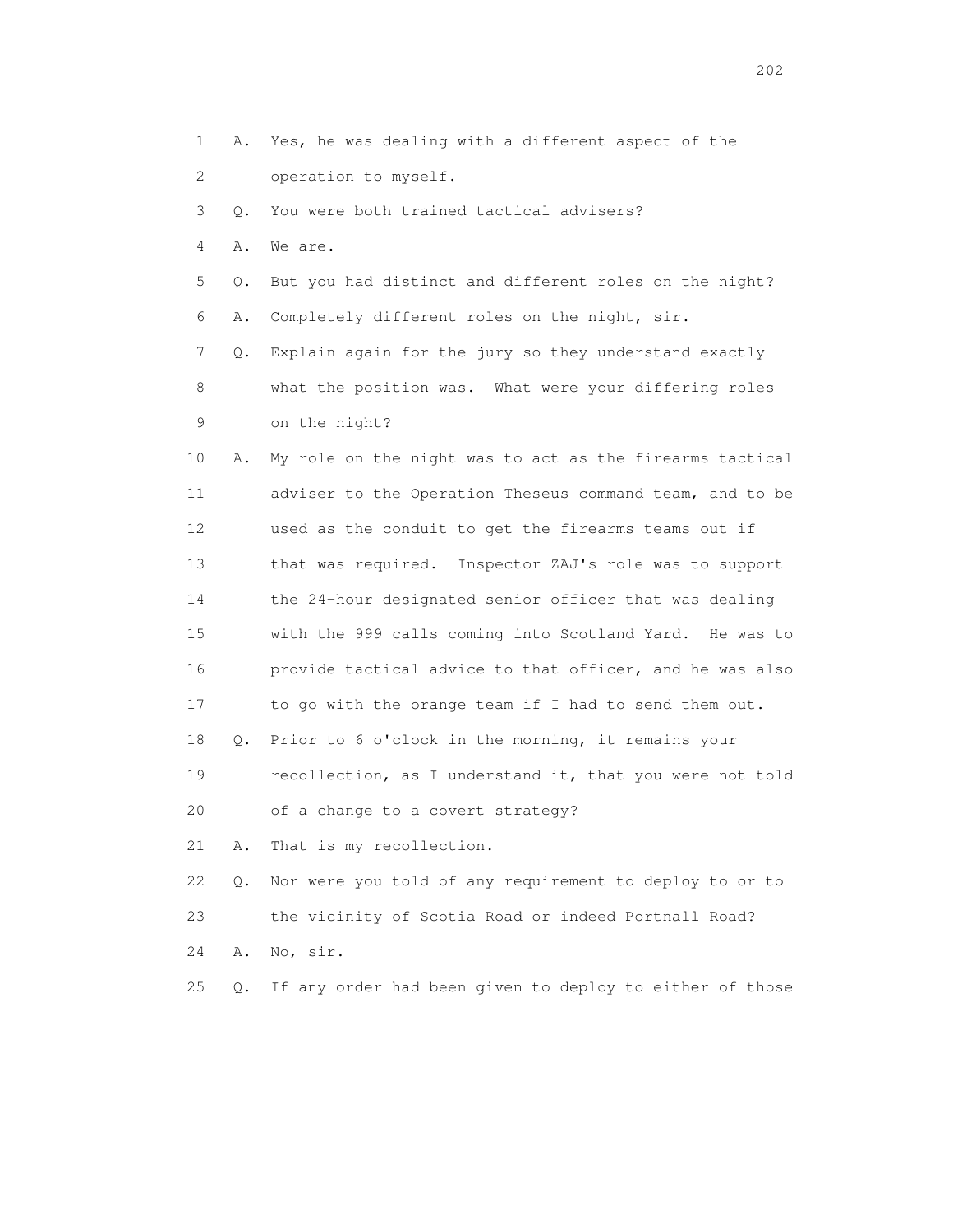1 locations or to their vicinities, would you expect to 2 have known about it? 3 A. I would have expected to have known about it, yes. 4 SIR MICHAEL WRIGHT: Before 6 o'clock. 5 MS LEEK: Yes. 6 It remains your recollection that you weren't at 7 a meeting with Commander McDowall when he set out the 8 strategy? 9 A. That's my recollection. 10 Q. When we hear about a requirement to deploy to 11 Scotia Road, of course the firearms teams would not be 12 deployed to the address, they would be deployed to 13 somewhere close; is that right? 14 A. Depending on the task that was allocated. 15 Q. That task would have to be allocated by the Silver 16 Commander? 17 A. Yes. 18 Q. But I think it's right that you would not necessarily 19 expect to be told if orange team were simply brought to 20 New Scotland Yard to be on standby? 21 A. I would expect to know that because I would be managing 22 that resource, so I would like to know where they were. 23 Q. But in this case you weren't told? 24 A. I wasn't aware. 25 Q. I just want to bring up page 7678, the document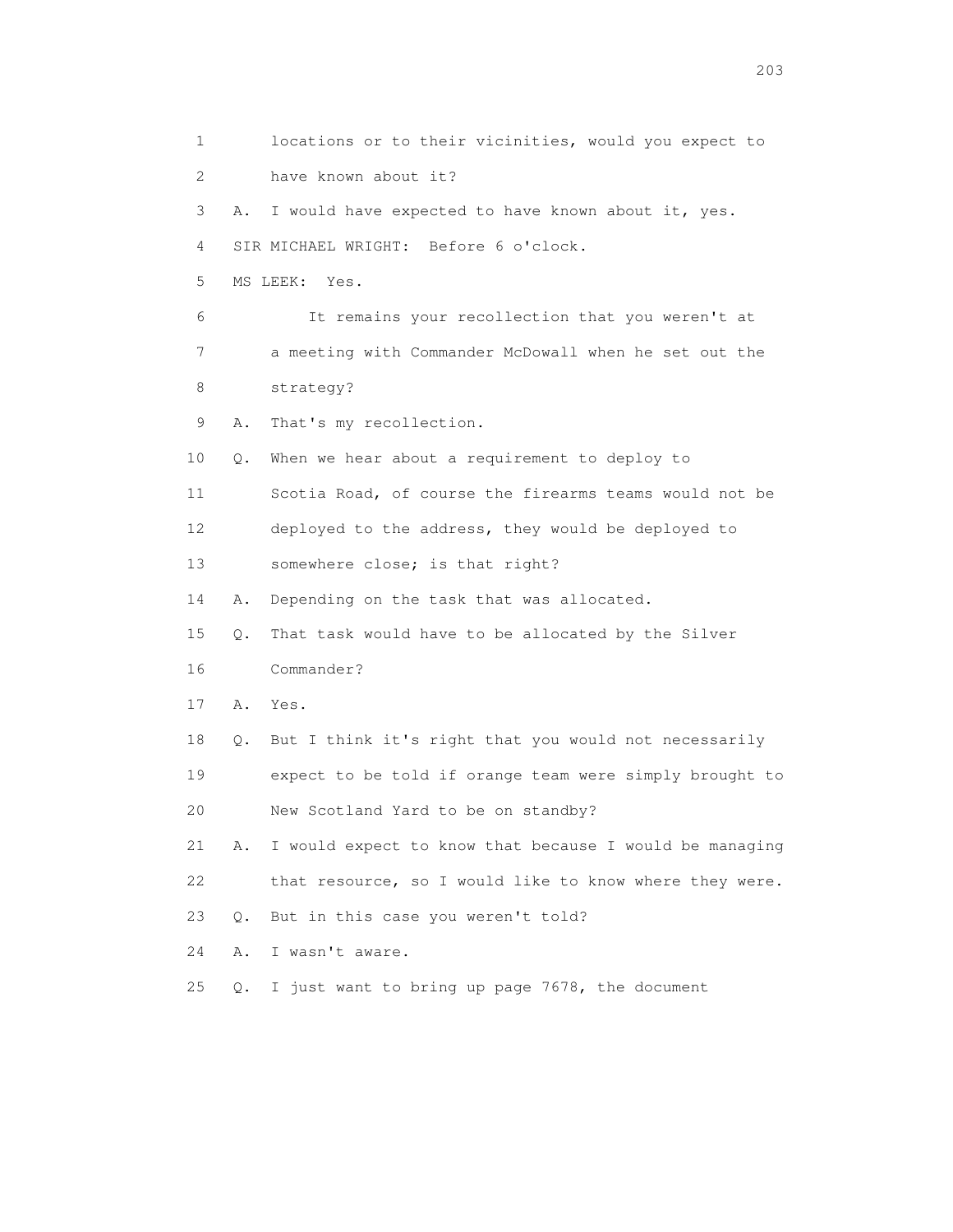1 page 7678, an entry at 2 o'clock. Now, I think you were 2 asked about that entry, and the entry above "SO13 3 liaison", it was suggested to you, I think by Mr Hough, 4 that that said "Kratos People". Does that say "Kratos 5 desk" as opposed to "Kratos People"? 6 A. Kratos desk. 7 Q. Right. I just wanted to make sure we got that right. 8 SIR MICHAEL WRIGHT: What does that mean? 9 A. That would be the desk where the designated senior 10 officer would sit at information rooms. 11 SIR MICHAEL WRIGHT: I follow. 12 MS LEEK: So there is no suggestion, just so we are sure, of 13 a Kratos People scenario there at that point? 14 SIR MICHAEL WRIGHT: The only distinction is between Kratos 15 People and Kratos Vehicle, isn't it? One relates to 16 people, one relates to vehicles. There is nothing more 17 to it than that. 18 MS LEEK: There is nothing more to it, sir, but it was put 19 that it said "Kratos People" and I just wanted to 20 correct that. 21 As far as the timing of writing up the rationale for 22 authorisation of hollow point bullets is concerned, can 23 you give specific times between which you wrote up that 24 document? 25 A. I believe that was from about 2.38 to about 4.29 in the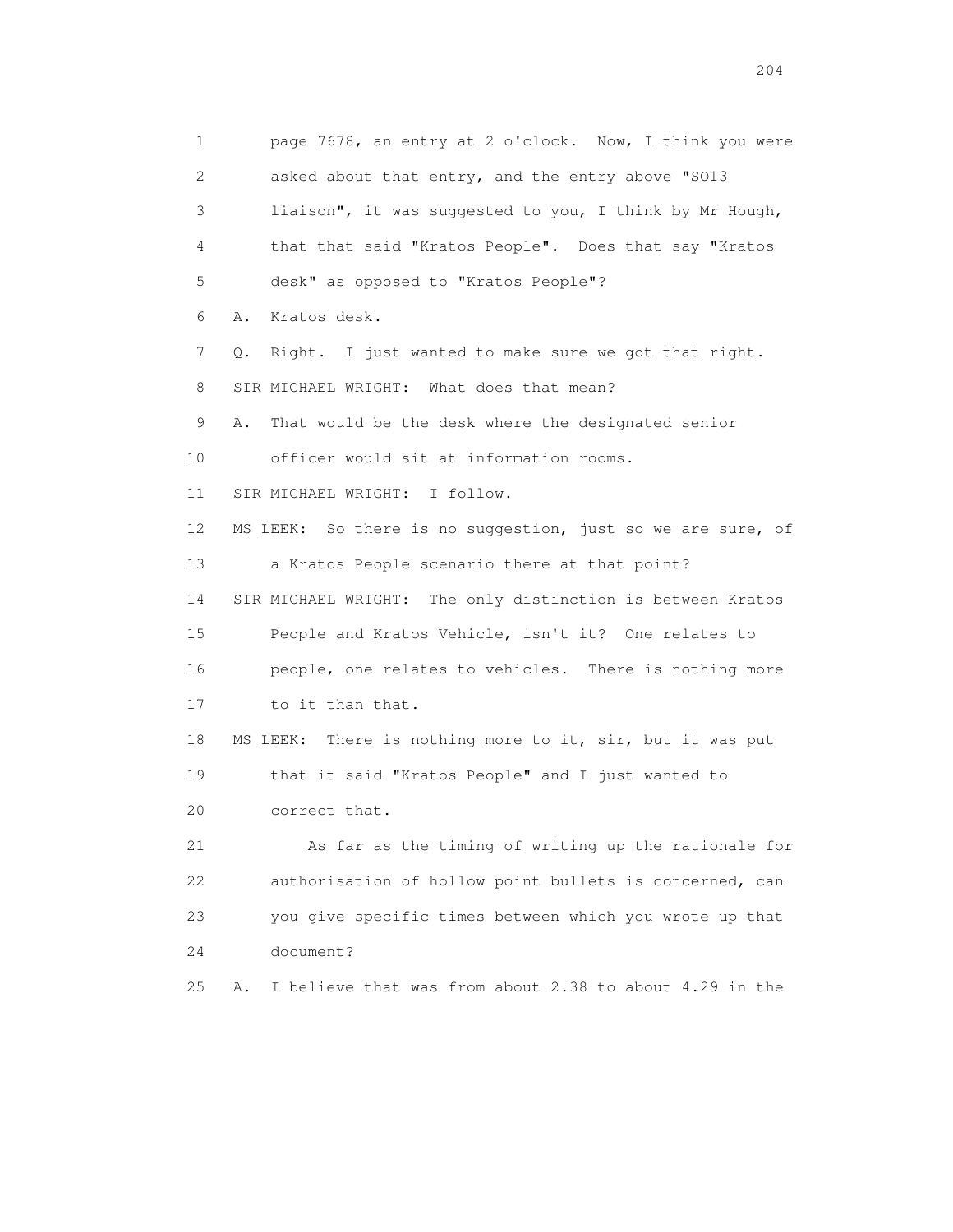| $\mathbf{1}$ |           | morning, based on the file properties of that document. |
|--------------|-----------|---------------------------------------------------------|
| 2            | Q.        | When you say based on the file properties, does that    |
| 3            |           | mean that you have since been to the computer on which  |
| 4            |           | you wrote that up?                                      |
| 5            | Α.        | I have kept the file on to which I wrote that document. |
| 6            | Q.        | You have looked at the times at which you began and     |
| 7            |           | ended that document?                                    |
| 8            | Α.        | I did. I have.                                          |
| 9            | Q.        | As far as deployment of one or two teams was concerned, |
| 10           |           | would it be Silver who made that decision based on the  |
| 11           |           | advice of a tactical adviser?                           |
| 12           | Α.        | I think that would be determined by the overall aim of  |
| 13           |           | the operation and then the tactical plan and then, yes, |
| 14           |           | that would be supported by advice.                      |
| 15           | Q.        | It wouldn't be a matter for tactical advisers, you or   |
| 16           |           | anybody else, to make the decision as to who was going  |
| 17           |           | where?                                                  |
| 18           | Α.        | We would advise who should be used where, based on our  |
| 19           |           | knowledge of their time on duty, skills, capabilities,  |
| 20           |           | but that decision would ultimately be a Silver          |
| 21           |           | Commander's decision.                                   |
| 22           | О.        | Who would decide which of two addresses was a priority  |
| 23           |           | at any one point?                                       |
| 24           | Α.        | Probably the investigating officer.                     |
| 25           | $\circ$ . | By the investigating officer, do we understand you to   |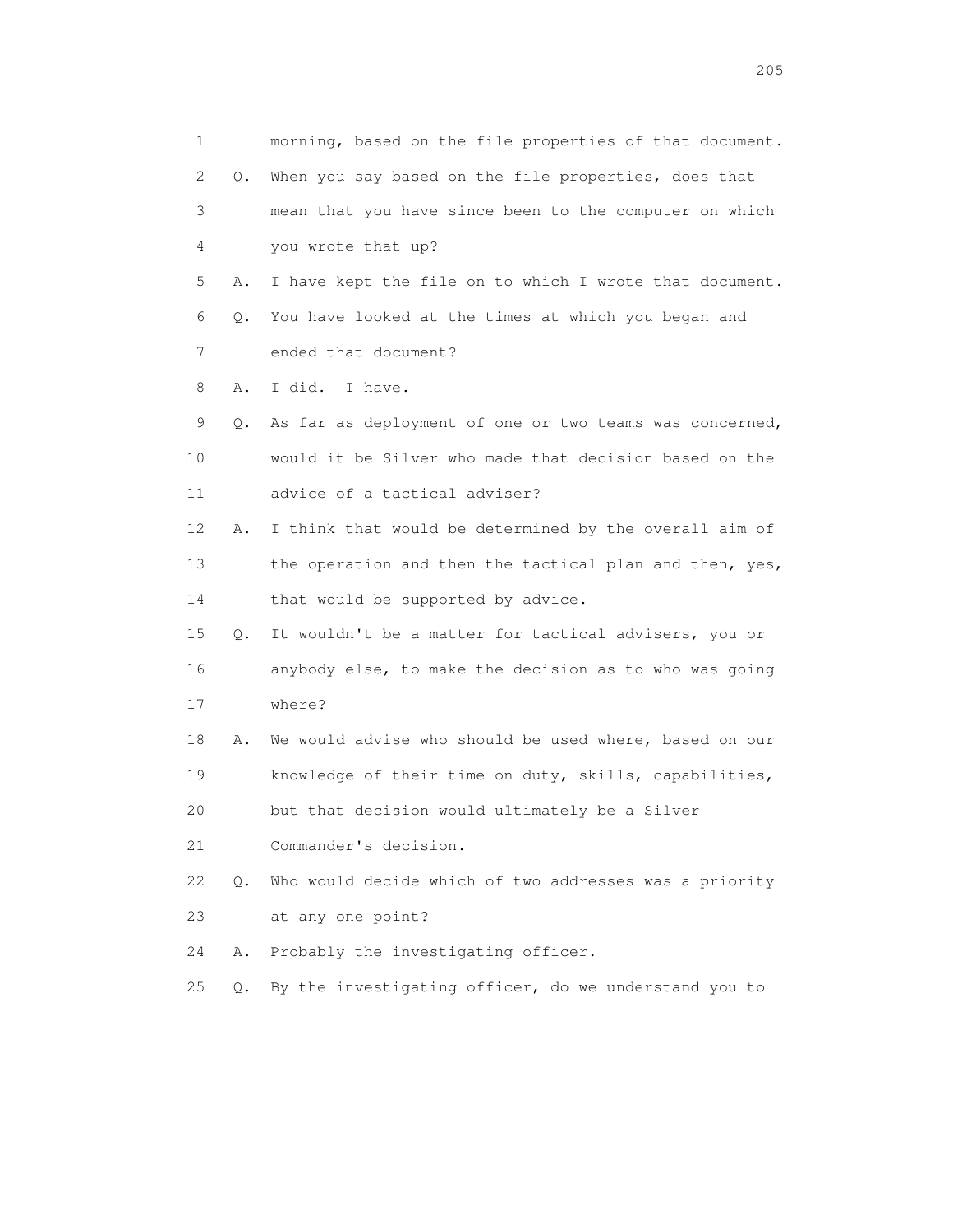1 mean Mr Boutcher?

2 A. I would suggest Mr Boutcher, he was the

3 Senior Investigating Officer.

4 MS LEEK: Thank you, sir.

5 SIR MICHAEL WRIGHT: Thank you, Ms Leek.

6 Questions from MR HOUGH

7 MR HOUGH: Very, very few.

8 Andrew, first of all, were you made aware at any 9 stage on 21st or 22nd July that one of the addresses, 10 Scotia or Portnall, was a priority over the other one? 11 A. No, I wasn't, sir. 12 Q. If a command, the command team had decided that one of 13 the addresses were the priority, would you expect the

 14 first available firearms team to be sent to the priority 15 address?

16 A. Absolutely, sir, yes.

17 MR HOUGH: Thank you very much. Thank you for your

18 patience.

19 SIR MICHAEL WRIGHT: I have a couple for you, if I may.

20 Questions from THE CORONER

 21 SIR MICHAEL WRIGHT: One is not entirely flippant. You have 22 described for Mr Stern the exceedingly demanding

23 training that specialist firearms officers have to

24 undergo.

25 How many women are there in the division or the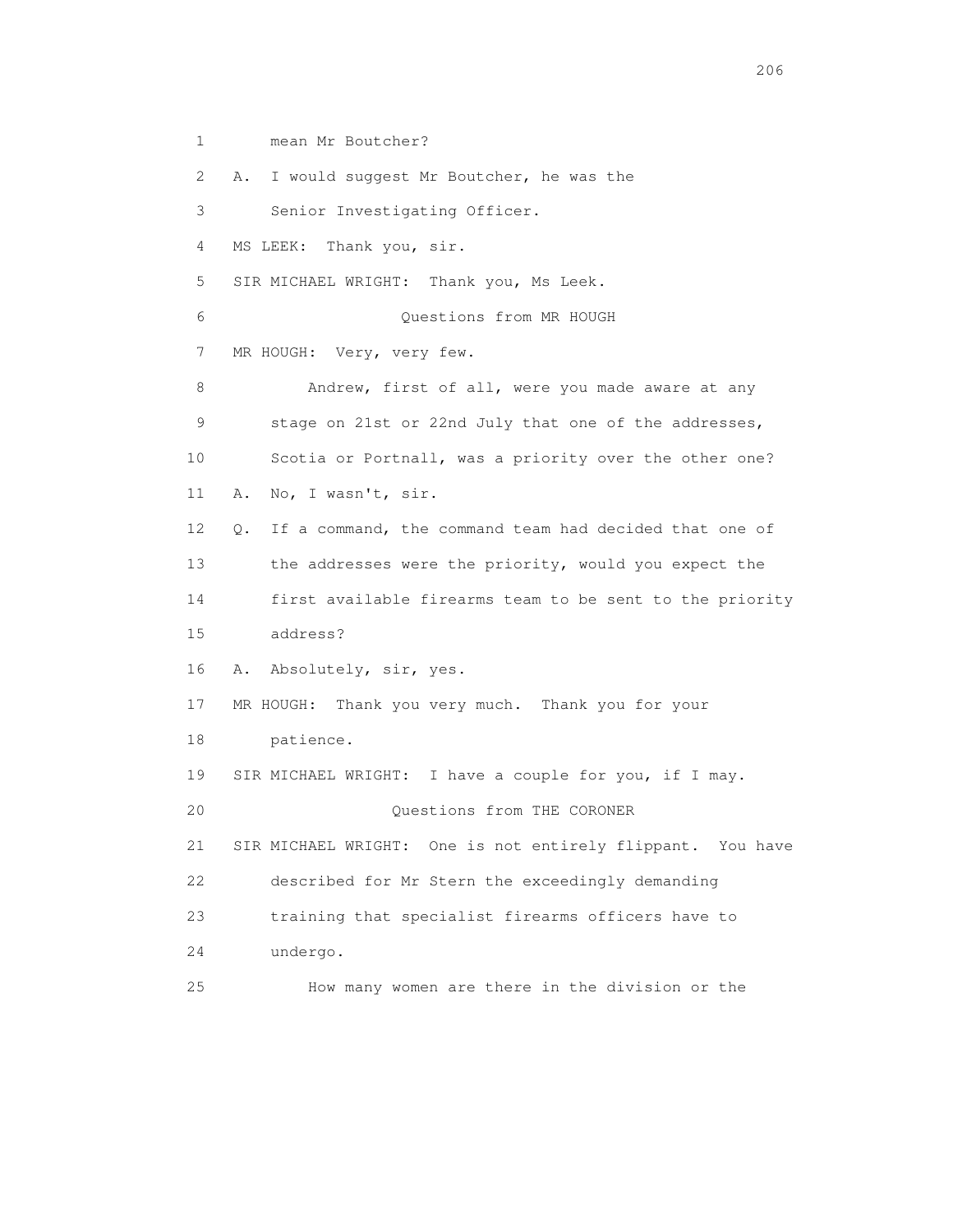1 command?

 2 A. Specialist firearms officers have, I believe, or at that 3 time I believe had two out of the 70-odd that we had. 4 SIR MICHAEL WRIGHT: And now? 5 A. I am not sure, sir. I have since retired. 6 SIR MICHAEL WRIGHT: So you have. Very well. Two of them 7 stuck it anyway and survived the training. 8 A. They are very good officers, sir. 9 SIR MICHAEL WRIGHT: The other question I would like to ask: 10 I am trying to pull together some of the answers you 11 gave to Mr Mansfield. 12 If the surveillance team at Scotia Road had had with 13 them a firearms unit, at state green, in other words 14 backing them up, and what emerged from Scotia Road was 15 a person who was no more than a possible suspect, so 16 that to use the phraseology in the tactical department, 17 no immediate intelligence other than a recognition or 18 a suggested identification to suggest that he was 19 a suicide bomber, and no actual intelligence to suggest 20 that he was at that time carrying an explosive device. 21 Now, that would -- your view, as I understood it to 22 Mr Mansfield, was that there might well be a call for 23 control and containment of such a person? 24 A. If that was the direction from the senior officer. 25 SIR MICHAEL WRIGHT: That's right, I appreciate that. It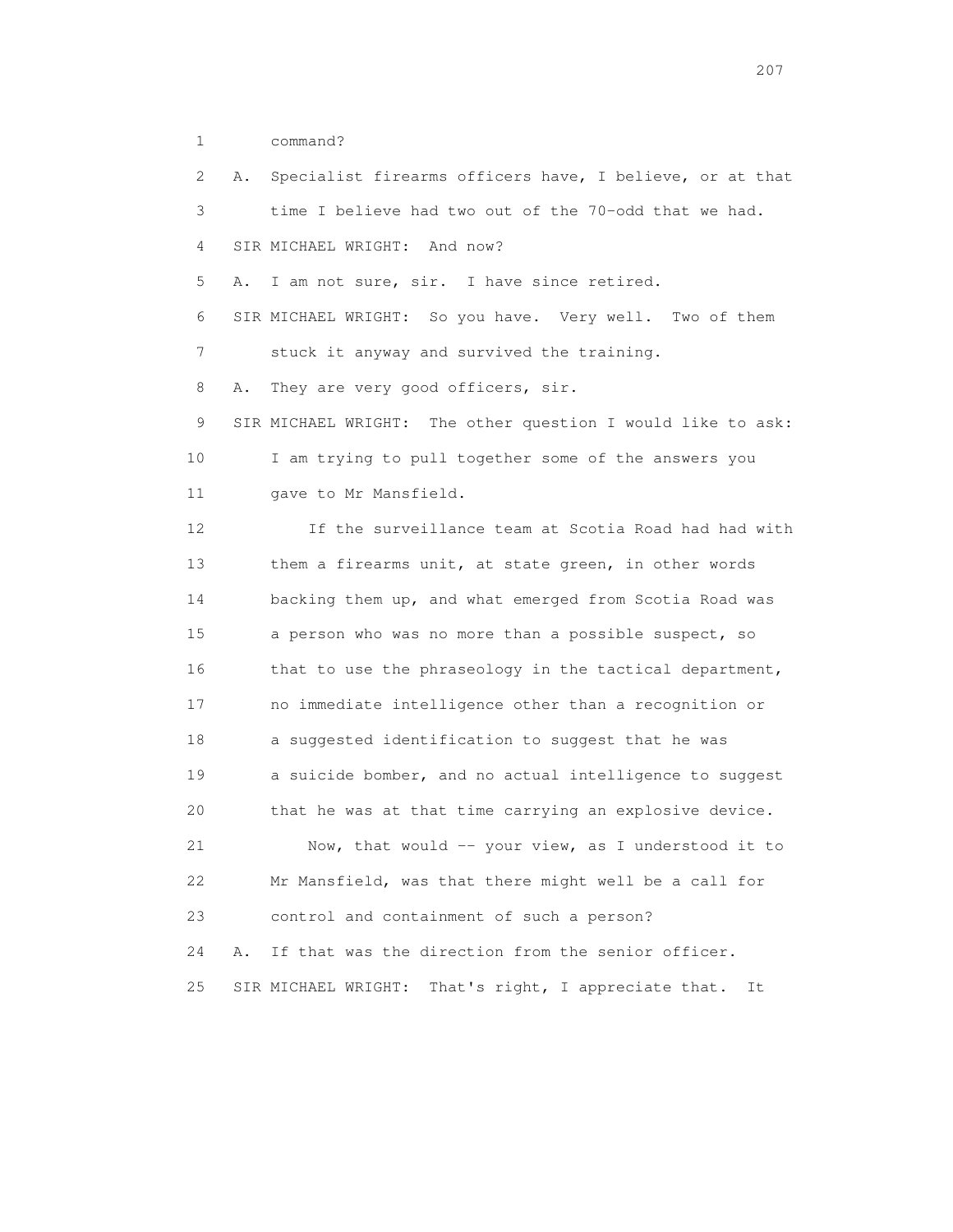1 would depend of course upon the senior officer deciding 2 that that was what he or she wanted to do? 3 A. Yes, sir. 4 SIR MICHAEL WRIGHT: If that decision had been taken at the 5 time when the suspect, I use that expression loosely, 6 the possible person had emerged from Scotia Road, was 7 a CO19 unit trained and equipped with the technology or 8 the techniques to carry out such a containment? 9 A. Yes, sir. 10 SIR MICHAEL WRIGHT: Indeed, as I understand you, they would 11 be, of all the units in the Metropolitan Police, the 12 most qualified to carry out even a low level containment 13 and control of that kind? 14 A. They would be without doubt the best resource to use, 15 sir. 16 SIR MICHAEL WRIGHT: Right. It is not something that would 17 ordinarily have been expected to involve an armed 18 intervention in the full sense? 19 A. It would have depended upon the tactics and the 20 circumstances. 21 SIR MICHAEL WRIGHT: It might. 22 A. It might, sir. 23 SIR MICHAEL WRIGHT: As I understood you, also, an SO12 24 surveillance team, some of whom may well have been armed 25 and in fact in this particular case we know they were,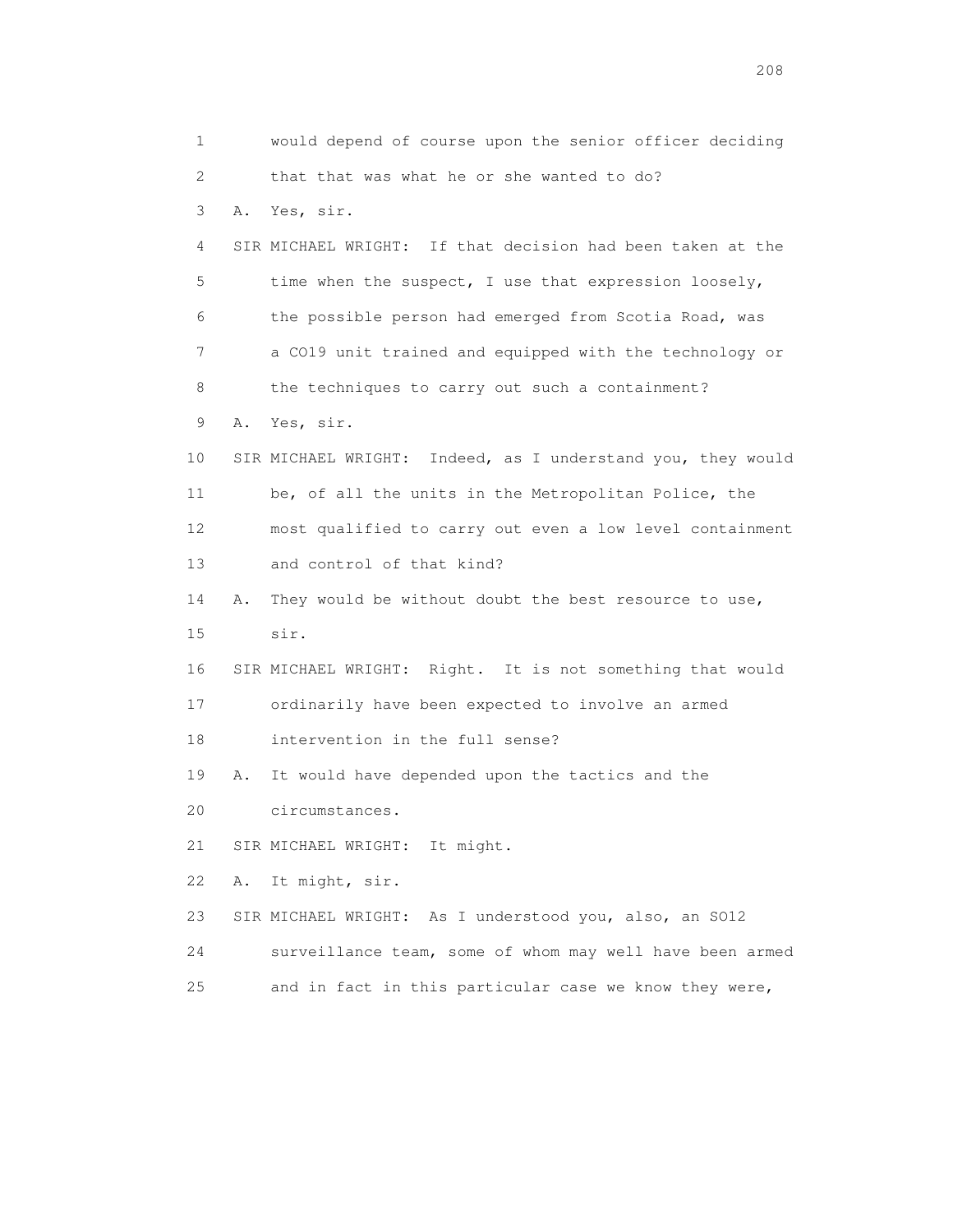1 they could also have carried out such a containment, but 2 in your view they would not be so well qualified to do 3 it? 4 A. I am not sure their training extends to that level of 5 tactical training, and to answer the other question, 6 sir, they would be the lowest unit available on that day 7 to use for that particular scenario. 8 SIR MICHAEL WRIGHT: Thank you very much. That's all 9 I wanted to know. 10 Thank you. 10 o'clock tomorrow, ladies and 11 gentlemen. 12 Mr Hough, could pages 12 and 13 of the firearms 13 tactical options document be copied and made available 14 to the jury? 15 MR HOUGH: Yes. They will go into tab 42. Tab 41, I think, 16 will have the operational policy log. 17 SIR MICHAEL WRIGHT: I think that's already in it. 18 MR HOUGH: Good. In relation to witnesses for tomorrow, 19 I think I should say so that the lawyers can hear me, 20 that the plan at the moment is to call tomorrow 21 DI Forteath followed by DCI Scott. 22 SIR MICHAEL WRIGHT: So we know, DI Forteath was? 23 MR HOUGH: The loggist for Mr McDowall. And DCI Scott, 24 about whom we have heard today; then Brian, and if we 25 have time after him, Mr Lewindon.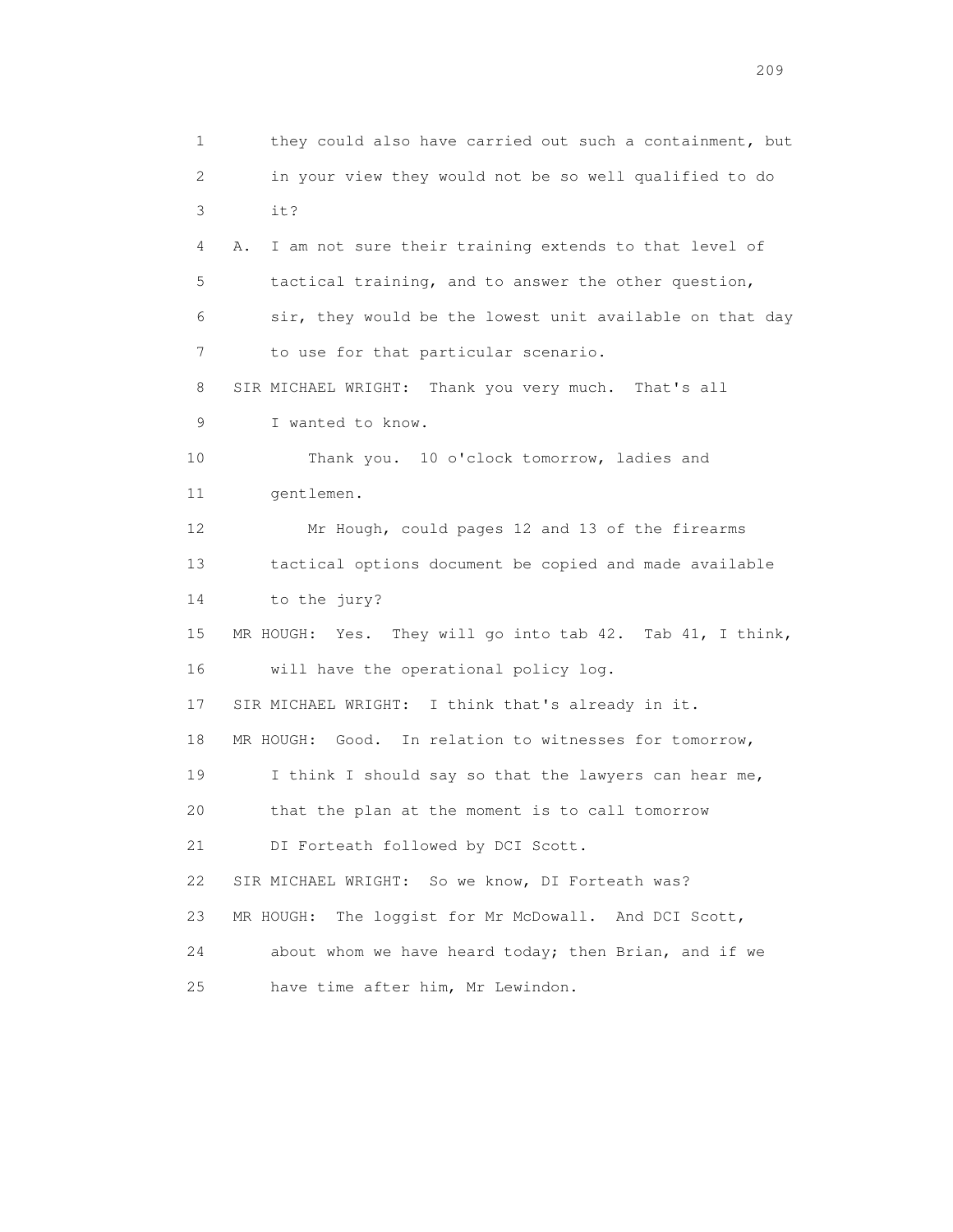| $\mathbf 1$      | SIR MICHAEL WRIGHT: Thank you. 10 o'clock tomorrow |
|------------------|----------------------------------------------------|
| $\sqrt{2}$       | morning, ladies and gentlemen.                     |
| $\mathsf 3$      | (The witness withdrew)                             |
| $\overline{4}$   | $(4.45 \text{ pm})$                                |
| $\mathsf S$      | (The court adjourned until 10.00 am on             |
| $\epsilon$       | Tuesday, 30 September 2008)                        |
| $\boldsymbol{7}$ |                                                    |
| $\,8\,$          |                                                    |
| $\mathsf 9$      |                                                    |
| $1\,0$           |                                                    |
| $11\,$           |                                                    |
| 12               |                                                    |
| 13               |                                                    |
| $1\,4$           |                                                    |
| $15\,$           |                                                    |
| 16               |                                                    |
| $17$             |                                                    |
| $1\,8$           |                                                    |
| 19               |                                                    |
| $20$             |                                                    |
| 21               |                                                    |
| 22               |                                                    |
| 23               |                                                    |
| 24               |                                                    |
| 25               |                                                    |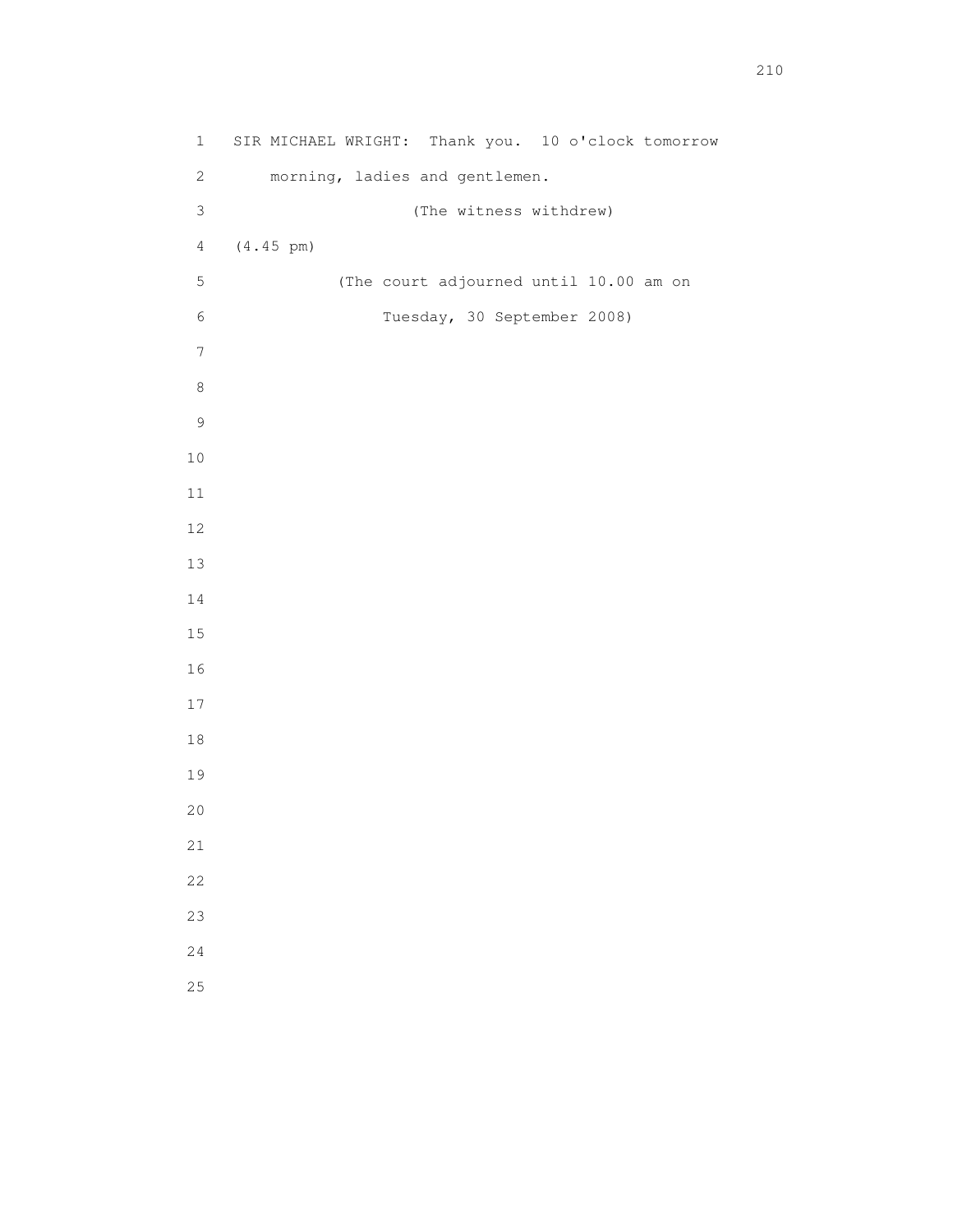| $\mathbf 1$    | INDEX                               |      |
|----------------|-------------------------------------|------|
| $\mathbf{2}$   |                                     | PAGE |
| $\overline{c}$ |                                     |      |
| 3              |                                     | 1    |
| 4              |                                     |      |
| 5              | MR PETER CLARKE (sworn)             | 3    |
| 6              |                                     |      |
| 7              | Questions from MR HILLIARD          | 3    |
| 8              |                                     |      |
| 9              | Questions from MR MANSFIELD         | 19   |
| 10             |                                     |      |
| 11             | Questions from MR PERRY             | 36   |
| 12             |                                     |      |
| 13             | Questions from MR HORWELL           | 41   |
| 14             |                                     |      |
| 15<br>16       | CODENAME "ANDREW" (continued)       | 48   |
| 17             | Questions from MR HOUGH (continued) | 48   |
| 18             |                                     |      |
| 19             | Questions from MR MANSFIELD         | 52   |
| 20             |                                     |      |
| 21             | Ouestions from MR DAVIES            | 144  |
| 22             |                                     |      |
| 23             | Questions from MR STERN             | 147  |
| 24             |                                     |      |
| 25             | Questions from MR PERRY             | 184  |